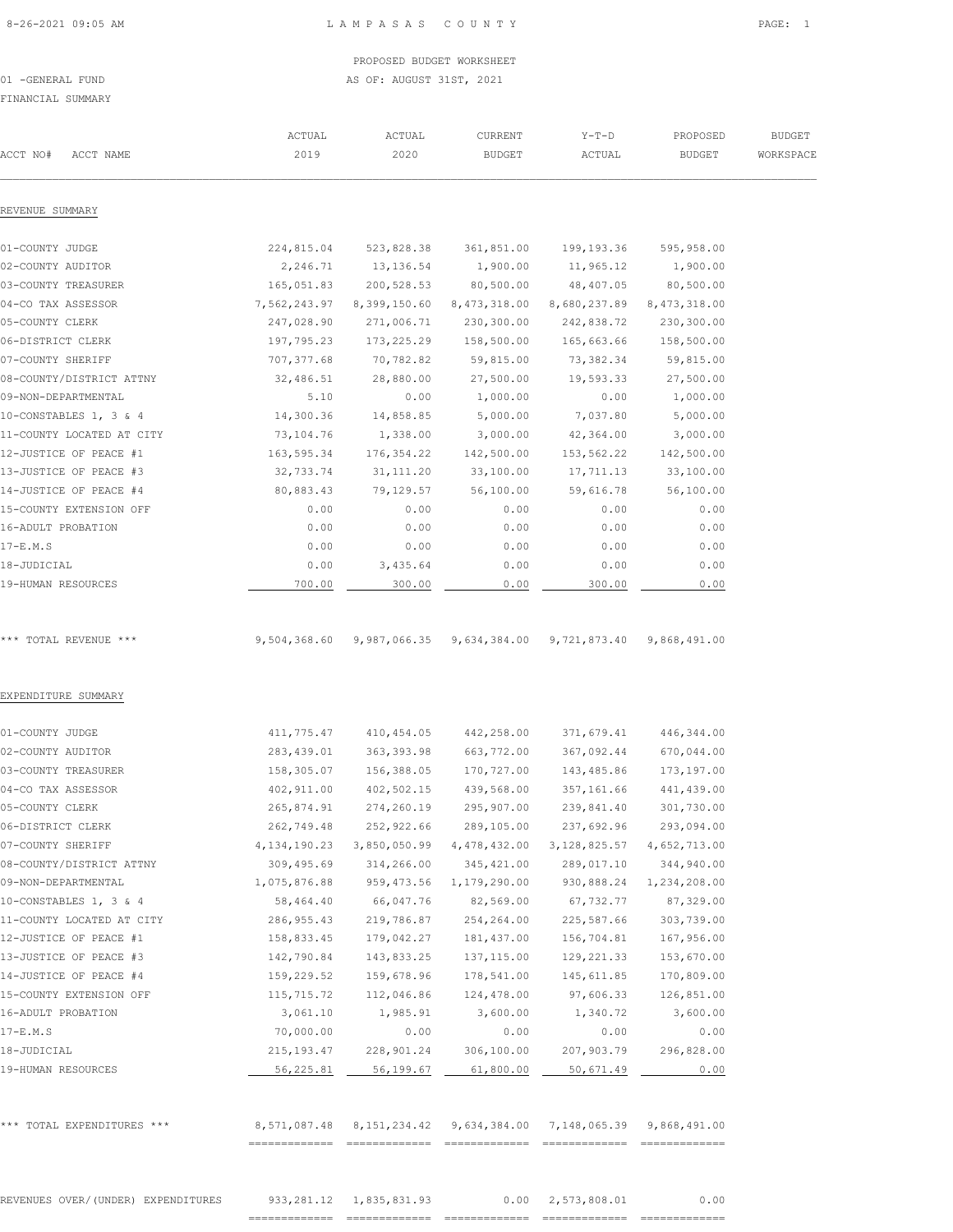| 101-00-001 BEGINNING FUND BALANCE              | 0.00          | 0.00       | 186,964.00 | 0.00        | 421,071.00 |  |
|------------------------------------------------|---------------|------------|------------|-------------|------------|--|
| 101-00-002 A GAIN ON SALE OF ASSET             | 0.00          | 0.00       | 0.00       | 0.00        | 0.00       |  |
| 101-00-006 REIMBURSEMENT OF JUROR PMT          | 174.50        | 363.33     | 0.00       | 986.54      | 0.00       |  |
| 101-00-018 COURT APPOINTED ATTORNEY            | 0.00          | 0.00       | 0.00       | 0.00        | 0.00       |  |
| 101-00-031 CRIME STOPPER                       | 0.00          | 0.00       | 0.00       | 0.00        | 0.00       |  |
| 101-00-062 HOMELAND SECURITY                   | 0.00          | 0.00       | 0.00       | 0.00        | 0.00       |  |
| 101-00-085 SUBDIVISION FEES                    | 0.00          | 10.00      | 0.00       | 0.00        | 0.00       |  |
| 101-00-098 SANITATION FEES                     | 59,750.00     | 48,475.00  | 40,000.00  | 59,050.00   | 40,000.00  |  |
| 101-00-099 INTEREST REVENUE                    | 650.38        | 259.08     | 0.00       | 11.97       | 0.00       |  |
| 101-00-100 SALE OF SURPLUS PROPERTY            | 112.05        | 88.00      | 1,000.00   | 4,000.00    | 1,000.00   |  |
| 101-00-101 INC(DEC) FV OF INVESTMENTS          | 0.00          | 0.00       | 0.00       | 0.00        | 0.00       |  |
| 101-00-102 INSURANCE REFUND                    | 894.18        | 0.00       | 0.00       | 14,957.49   | 0.00       |  |
| 101-00-103 STATE SUPPLEMENT-JUDGE              | 26,807.21     | 31,858.59  | 25,200.00  | 16,586.72   | 25,200.00  |  |
| 101-00-109 SERVICE FEES (ADMIN)                | 8,962.60      | 9,155.00   | 7,000.00   | 8,535.00    | 7,000.00   |  |
| 101-00-112 MIXED BEVERAGE TAX                  | $32,908.00$ ( | 29,504.00) | 0.00       | 0.00        | 0.00       |  |
| 101-00-113 LIOUOR LICENSE & PERMITS            | 0.00          | 0.00       | 0.00       | 0.00        | 0.00       |  |
| 101-00-114 PROBATE COURT FEE                   | 420.00        | 385.00     | 350.00     | 375.00      | 350.00     |  |
| 101-00-116 GRANT REVENUE                       | 0.00          | 0.00       | 0.00       | 0.00        | 0.00       |  |
| 101-00-117 LCAD COST                           | 0.00          | 0.00       | 0.00       | 0.00        | 0.00       |  |
| 101-00-118 TOBACCO SETTLEMENT                  | 8,394.82      | 5,153.01   | 8,500.00   | 3,353.29    | 8,500.00   |  |
| 101-00-130 911-ADDRESSING SIGNS                | 890.00        | 860.00     | 1,000.00   | 1,086.00    | 1,000.00   |  |
| 101-00-140 GENERAL PROGRAM INCOME NTF          | 0.00          | 0.00       | 0.00       | 0.00        | 0.00       |  |
| 101-00-150 ELECTRONIC E-FILING                 | 0.00          | 0.00       | 0.00       | 0.00        | 0.00       |  |
| 101-00-166 TX TASK FORCE/INDIGENT DEFE         | 18,962.00     | 20,197.50  | 24,000.00  | 25,613.00   | 24,000.00  |  |
| 101-00-190 MISCELLANEOUS RECEIPTS              | 2,003.25      | 297.55     | 3,500.00   | 301.35      | 3,500.00   |  |
| 101-00-194 REIMBURSEMENT-INSURANCE             | 295.02        | 8,836.32   | 0.00       | 0.00        | 0.00       |  |
| 101-00-207 COBRA INSURANCE PREMIUM<br>$\left($ | 745.97)       | 0.00       | 0.00       | 0.00        | 0.00       |  |
| 201-00-000 OTHER RESOURCE                      | 0.00          | 0.00       | 0.00       | 0.00        | 0.00       |  |
| 201-00-001 CONTRIBUTIONS-OTHERGOV-CITY         | 0.00          | 0.00       | 0.00       | 0.00        | 0.00       |  |
| 201-00-010 OPERATING TRANSFERS-IN              | 64,337.00     | 427,394.00 | 64,337.00  | 64,337.00   | 64,337.00  |  |
|                                                |               |            |            |             |            |  |
| ** SUB-DEPARTMENT REVENUE TOTAL **             | 224,815.04    | 523,828.38 | 361,851.00 | 199,193.36  | 595,958.00 |  |
|                                                |               |            |            |             |            |  |
| ** DEPARTMENT REVENUE TOTAL **                 | 224,815.04    | 523,828.38 | 361,851.00 | 199, 193.36 | 595,958.00 |  |

| 01 -GENERAL FUND    |                              |        | AS OF: AUGUST 31ST, 2021 |         |        |          |           |
|---------------------|------------------------------|--------|--------------------------|---------|--------|----------|-----------|
|                     | DEPARTMENT - 01-COUNTY JUDGE |        |                          |         |        |          |           |
| DEPARTMENT REVENUES |                              |        |                          |         |        |          |           |
|                     |                              | ACTUAL | ACTUAL                   | CURRENT | Y-T-D  | PROPOSED | BUDGET    |
| ACCT NO#            | ACCT NAME                    | 2019   | 2020                     | BUDGET  | ACTUAL | BUDGET   | WORKSPACE |
|                     |                              |        |                          |         |        |          |           |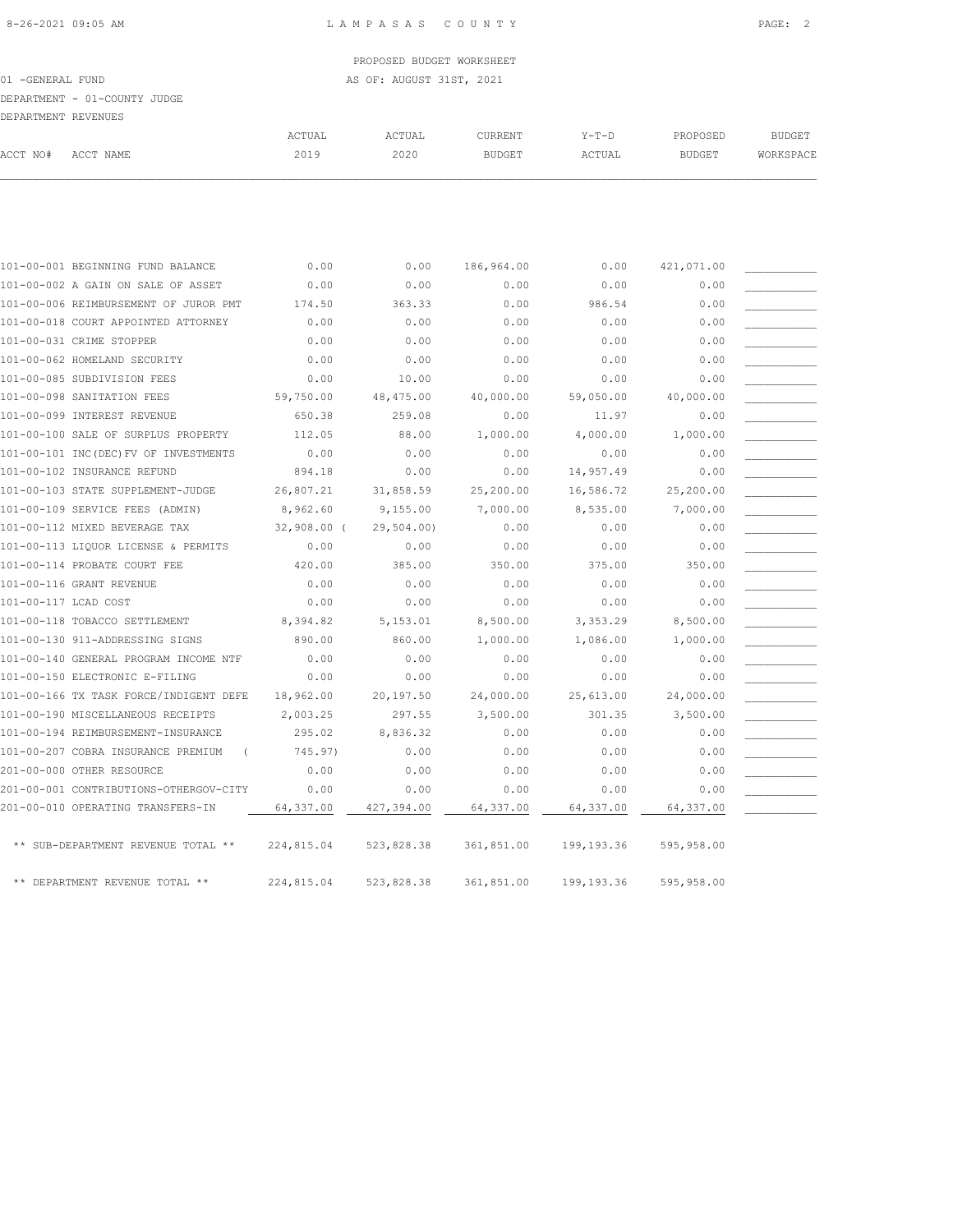01 -GENERAL FUND **AS OF: AUGUST 31ST, 2021** DEPARTMENT - 02-COUNTY AUDITOR

| DEPARTMENT REVENUES |           |        |        |               |         |          |           |
|---------------------|-----------|--------|--------|---------------|---------|----------|-----------|
|                     |           | ACTUAL | ACTUAL | CURRENT       | $Y-T-D$ | PROPOSED | BUDGET    |
| ACCT NO#            | ACCT NAME | 2019   | 2020   | <b>BUDGET</b> | ACTUAL  | BUDGET   | WORKSPACE |
|                     |           |        |        |               |         |          |           |
|                     |           |        |        |               |         |          |           |
|                     |           |        |        |               |         |          |           |
|                     |           |        |        |               |         |          |           |
|                     |           |        |        |               |         |          |           |

| 102-00-087 UNEMPLOYMENT REFUND        | 0.00     | 3,749.47             | 0.00     | 0.00      | 0.00     |  |
|---------------------------------------|----------|----------------------|----------|-----------|----------|--|
| 102-00-099 INTEREST REVENUE           | 0.00     | 0.00                 | 0.00     | 0.00      | 0.00     |  |
| 102-00-102 INSURANCE REFUND           | 0.00     | 3,830.53             | 0.00     | 5,768.00  | 0.00     |  |
| 102-00-116 GRANT                      | 0.00     | 50.00                | $0.00$ ( | 50.00     | 0.00     |  |
| 102-00-143 COLLECTION DEPT            | 0.00     | 90.00                | 0.00     | 2,155.20  | 0.00     |  |
| 102-00-190 MISCELLANEOUS RECEIPTS     | 0.00     | 557.79               | 900.00   | 1,377.72  | 900.00   |  |
| 102-00-193 COUNTY COLLECTIN-OMNI BASE | 1,140.00 | 1,230.00             | 1,000.00 | 1,080.00  | 1,000.00 |  |
| 202-00-000 OTHER RESOURSE             | 0.00     | 0.00                 | 0.00     | 0.00      | 0.00     |  |
| ** SUB-DEPARTMENT REVENUE TOTAL **    | 1,140.00 | 9,507.79             | 1,900.00 | 10,330.92 | 1,900.00 |  |
| 102-01-194 REIMBURSEMENT - IHC        | 0.00     | 0.00                 | 0.00     | 0.00      | 0.00     |  |
| ** SUB-DEPARTMENT REVENUE TOTAL **    | 0.00     | 0.00                 | 0.00     | 0.00      | 0.00     |  |
|                                       |          |                      |          |           |          |  |
| 102-02-018 COURT APPOINTED ATTORNEY   | 1,106.71 | 3,628.75             | 0.00     | 1,634.20  | 0.00     |  |
| 102-02-116 GRANT REVENUE              | 0.00     | 0.00                 | 0.00     | 0.00      | 0.00     |  |
| ** SUB-DEPARTMENT REVENUE TOTAL **    | 1,106.71 | 3,628.75             | 0.00     | 1,634.20  | 0.00     |  |
| ** DEPARTMENT REVENUE TOTAL **        | 2,246.71 | 13, 136.54 1, 900.00 |          | 11,965.12 | 1,900.00 |  |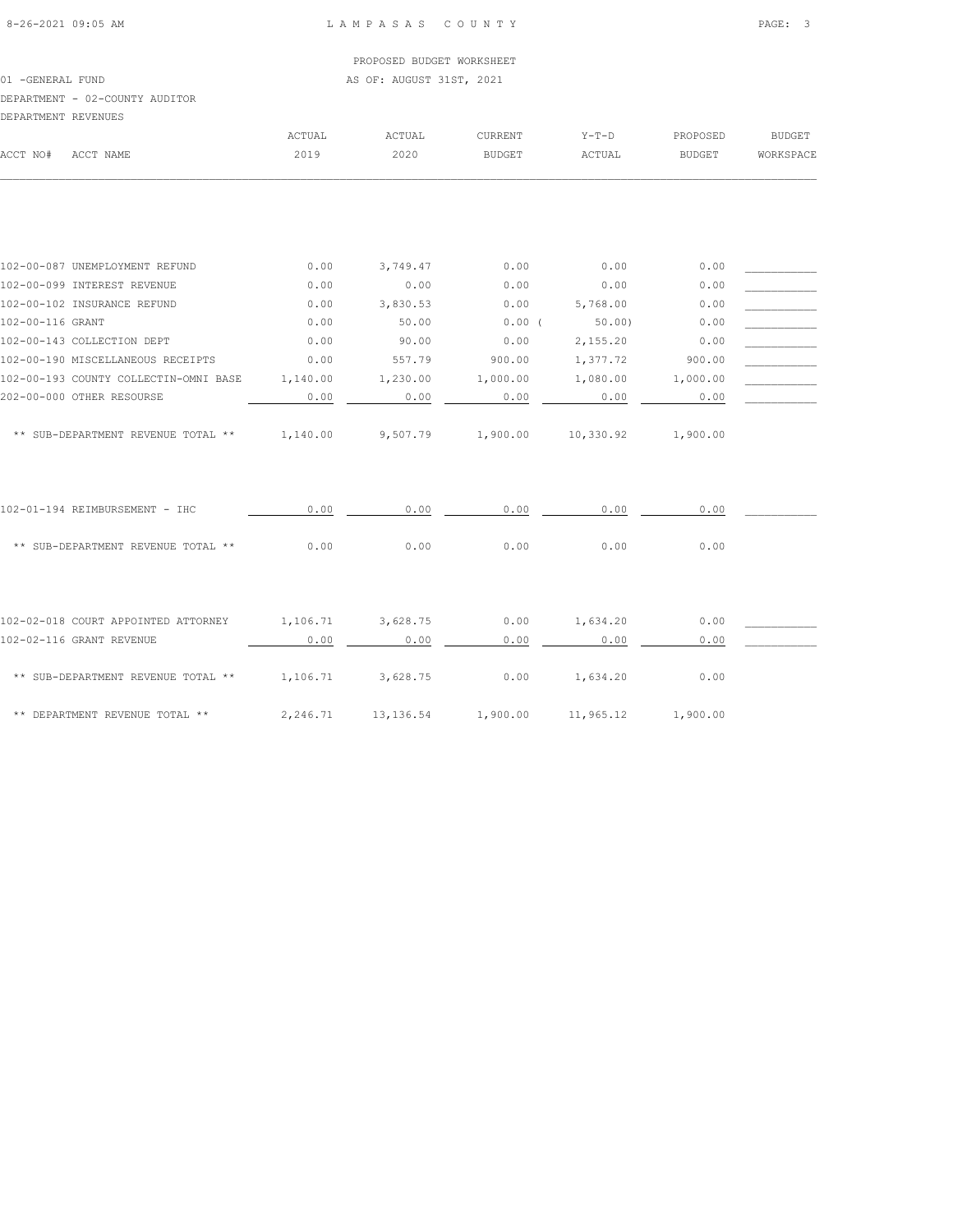## PROPOSED BUDGET WORKSHEET 01 -GENERAL FUND AS OF: AUGUST 31ST, 2021 DEPARTMENT - 03-COUNTY TREASURER DEPARTMENT REVENUES ACTUAL ACTUAL CURRENT Y-T-D PROPOSED BUDGET ACCT NO# ACCT NAME 2019 2020 BUDGET ACTUAL BUDGET WORKSPACE

| 103-00-099 INTEREST REVENUE        | 136, 358.95 | 120,253.79 | 50,000.00 | 26, 295.12 | 50,000.00 |  |
|------------------------------------|-------------|------------|-----------|------------|-----------|--|
| 103-00-109 SERVICE FEES            | 28,078.10   | 79,901.33  | 30,000.00 | 21,780.01  | 30,000.00 |  |
| 103-00-117 BINGO TAX               | 0.00        | 0.00       | 0.00      | 0.00       | 0.00      |  |
| 103-00-143 COLLECTION DEPT         | 329.58      | 373.41     | 500.00    | 331.92     | 500.00    |  |
| 103-00-190 MISCELLANEOUS RECEIPTS  | 285.20      | 0.00       | 0.00      | 0.00       | 0.00      |  |
| ** SUB-DEPARTMENT REVENUE TOTAL ** | 165,051.83  | 200,528.53 | 80,500.00 | 48,407.05  | 80,500.00 |  |
| **<br>DEPARTMENT REVENUE TOTAL **  | 165,051.83  | 200,528.53 | 80,500.00 | 48,407.05  | 80,500.00 |  |

 $\mathcal{L} = \{ \mathcal{L} = \{ \mathcal{L} = \{ \mathcal{L} = \{ \mathcal{L} = \{ \mathcal{L} = \{ \mathcal{L} = \{ \mathcal{L} = \{ \mathcal{L} = \{ \mathcal{L} = \{ \mathcal{L} = \{ \mathcal{L} = \{ \mathcal{L} = \{ \mathcal{L} = \{ \mathcal{L} = \{ \mathcal{L} = \{ \mathcal{L} = \{ \mathcal{L} = \{ \mathcal{L} = \{ \mathcal{L} = \{ \mathcal{L} = \{ \mathcal{L} = \{ \mathcal{L} = \{ \mathcal{L} = \{ \mathcal{$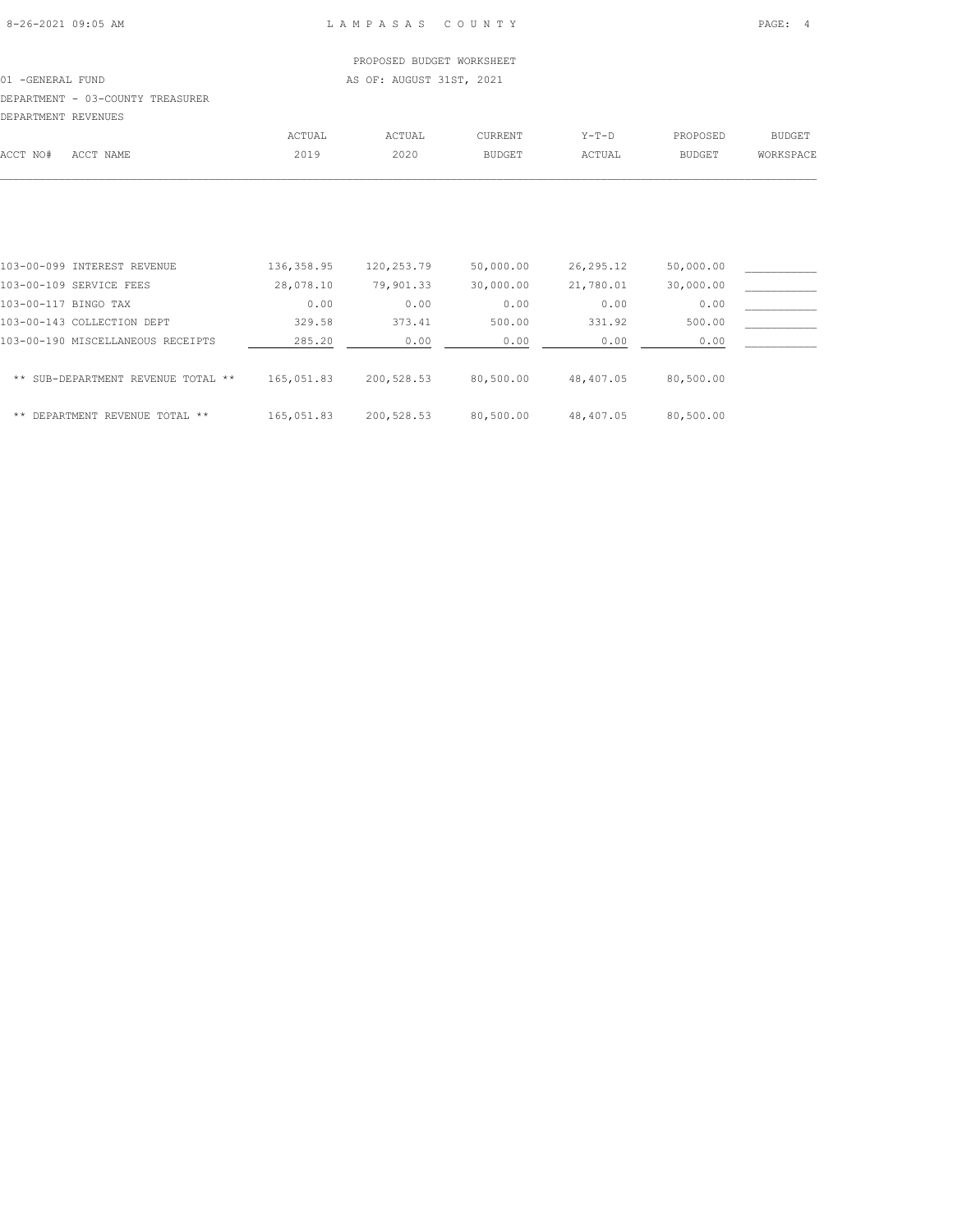$\mathcal{L} = \{ \mathcal{L} = \{ \mathcal{L} = \{ \mathcal{L} = \{ \mathcal{L} = \{ \mathcal{L} = \{ \mathcal{L} = \{ \mathcal{L} = \{ \mathcal{L} = \{ \mathcal{L} = \{ \mathcal{L} = \{ \mathcal{L} = \{ \mathcal{L} = \{ \mathcal{L} = \{ \mathcal{L} = \{ \mathcal{L} = \{ \mathcal{L} = \{ \mathcal{L} = \{ \mathcal{L} = \{ \mathcal{L} = \{ \mathcal{L} = \{ \mathcal{L} = \{ \mathcal{L} = \{ \mathcal{L} = \{ \mathcal{$ 

|                     |                                 |        | PROPOSED BUDGET WORKSHEET |         |        |               |           |
|---------------------|---------------------------------|--------|---------------------------|---------|--------|---------------|-----------|
| 01 - GENERAL FUND   |                                 |        | AS OF: AUGUST 31ST, 2021  |         |        |               |           |
|                     | DEPARTMENT - 04-CO TAX ASSESSOR |        |                           |         |        |               |           |
| DEPARTMENT REVENUES |                                 |        |                           |         |        |               |           |
|                     |                                 | ACTUAL | ACTUAL                    | CURRENT | Y-T-D  | PROPOSED      | BUDGET    |
| ACCT NO#            | ACCT NAME                       | 2019   | 2020                      | BUDGET  | ACTUAL | <b>BUDGET</b> | WORKSPACE |

| 104-00-010 CURRENT AD VALOREM TAXES    | 6,111,637.86 | 6,727,694.52 | 7,018,468.00              | 6,986,232.59 | 7,018,468.00 |  |
|----------------------------------------|--------------|--------------|---------------------------|--------------|--------------|--|
| 104-00-015 LOCAL OPTION 1/2% SALES TAX | 873,286.96   | 1,035,075.17 | 760,000.00                | 1,086,810.85 | 760,000.00   |  |
| 104-00-020 DELINQUENT AD VALORM TAXES  | 106,105.64   | 92,695.40    | 110,000.00                | 96,563.84    | 110,000.00   |  |
| 104-00-030 PENALTIES & INT. AD VALOREM | 44, 123.92   | 39,845.96    | 70,000.00                 | 42,346.61    | 70,000.00    |  |
| 104-00-031 CHILD WELFARE BOARD         | 0.00         | 0.00         | 0.00                      | 0.00         | 0.00         |  |
| 104-00-035 LCAD REFUND                 | 0.00         | 0.00         | 0.00                      | 0.00         | 0.00         |  |
| 104-00-036 POSTAGE REIMBURSEMENT       | 2,429.60     | 3,771.80     | 2,000.00                  | 2,323.00     | 2,000.00     |  |
| 104-00-043 COURT COST CHILD SAFETY     | 22,129.69    | 36,832.50    | 35,000.00                 | 35,170.50    | 35,000.00    |  |
| 104-00-089 MOTOR VEHICLE VERIFICATION  | 298.00       | 208.00       | 350.00                    | 230.00       | 350.00       |  |
| 104-00-090 MOTOR VEHICLE REGISTRATION  | 71,479.33    | 65,214.60    | 70,000.00                 | 54,839.60    | 70,000.00    |  |
| 104-00-091 STATE SALES TAX REBATE      | 291, 273.51  | 295,518.86   | 350,000.00                | 325, 531.41  | 350,000.00   |  |
| 104-00-104 T/AC-AUTO TITLES            | 37,160.00    | 38,933.00    | 35,000.00                 | 34,935.00    | 35,000.00    |  |
| 104-00-113 LIQUOR LICENSE & PERMITS    | 1,935.35     | 52,824.69    | 22,000.00                 | 15,223.49    | 22,000.00    |  |
| 104-00-190 MISCELLANEOUS RECEIPTS      | 384.11       | 10,536.10    | 500.00                    | 31.00        | 500.00       |  |
|                                        |              |              |                           |              |              |  |
| ** SUB-DEPARTMENT REVENUE TOTAL **     | 7,562,243.97 |              | 8,399,150.60 8,473,318.00 | 8,680,237.89 | 8,473,318.00 |  |
|                                        |              |              |                           |              |              |  |
|                                        |              |              |                           |              |              |  |
|                                        |              |              |                           |              |              |  |
| 104-01-011 VOTER REGISTRATION          | 0.00         | 0.00         | 0.00                      | 0.00         | 0.00         |  |
|                                        |              |              |                           |              |              |  |
| ** SUB-DEPARTMENT REVENUE TOTAL **     | 0.00         | 0.00         | 0.00                      | 0.00         | 0.00         |  |
|                                        |              |              |                           |              |              |  |

\*\* DEPARTMENT REVENUE TOTAL \*\* 7,562,243.97 8,399,150.60 8,473,318.00 8,680,237.89 8,473,318.00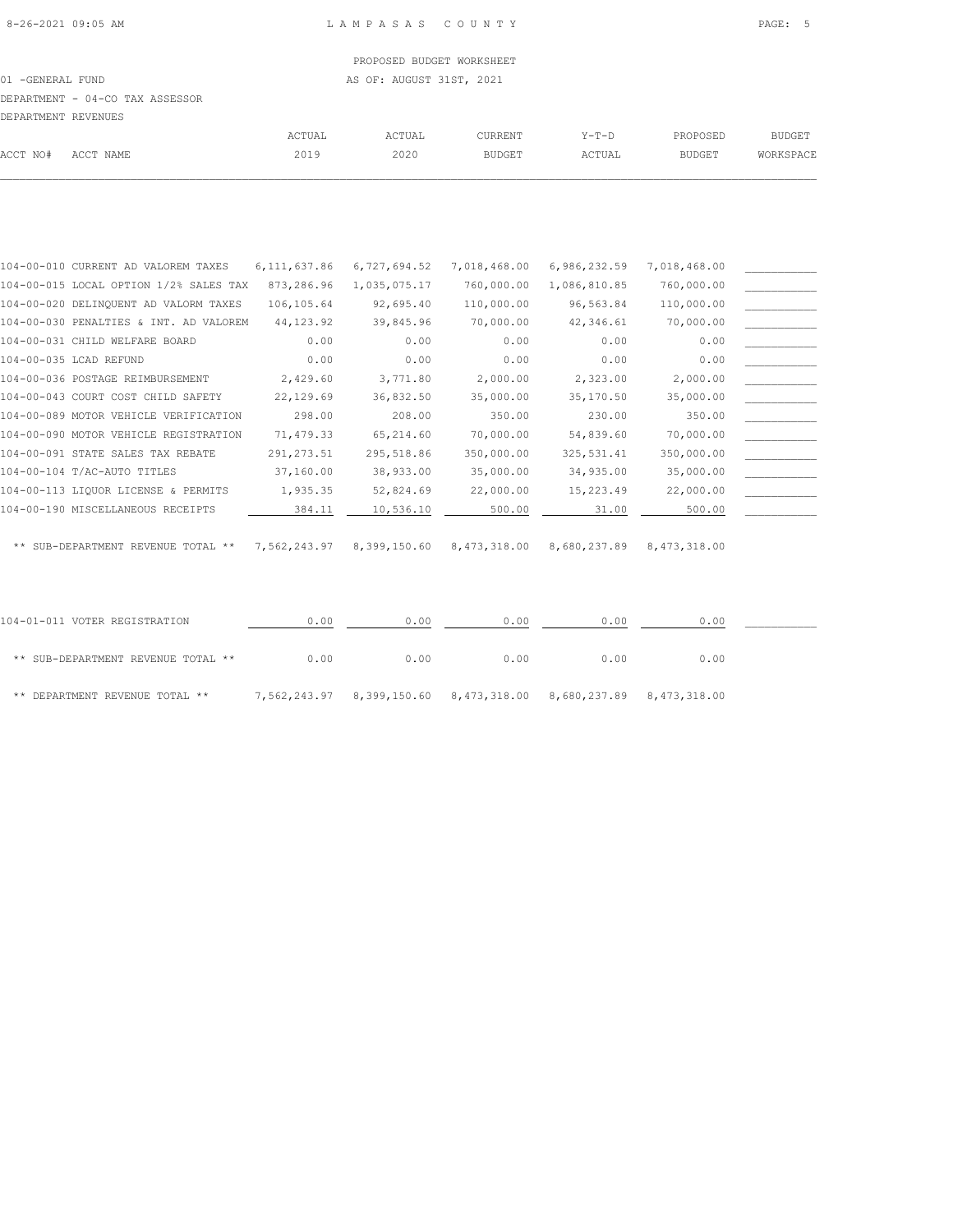PROPOSED BUDGET WORKSHEET 01 -GENERAL FUND AS OF: AUGUST 31ST, 2021 DEPARTMENT - 05-COUNTY CLERK

| DEPARTMENT REVENUES |           |        |        |               |        |               |           |
|---------------------|-----------|--------|--------|---------------|--------|---------------|-----------|
|                     |           | ACTUAL | ACTUAL | CURRENT       | Y-T-D  | PROPOSED      | BUDGET    |
| ACCT NO#            | ACCT NAME | 2019   | 2020   | <b>BUDGET</b> | ACTUAL | <b>BUDGET</b> | WORKSPACE |
|                     |           |        |        |               |        |               |           |

| 105-00-009 3rd DISTRICT FEES           | 0.00       | 0.00       | 0.00       | 0.00       | 0.00       |  |
|----------------------------------------|------------|------------|------------|------------|------------|--|
| 105-00-012 SUPPLE CRT GUARDIANSHIP FEE | 2,960.00   | 2,960.00   | 3,000.00   | 2,080.00   | 3,000.00   |  |
| 105-00-033 PRESERVATION CLERK ACCOUNT  | 1,480.00   | 1,480.00   | 1,300.00   | 1,040.00   | 1,300.00   |  |
| 105-00-106 COUNTY CLERK                | 194,561.80 | 210,798.80 | 190,000.00 | 196,098.18 | 190,000.00 |  |
| 105-00-107 COUNTY CLERK-PROBATION      | 48,027.10  | 55,069.50  | 36,000.00  | 42, 251.36 | 36,000.00  |  |
| 105-00-110 COUNTY JURY FUND            | 0.00       | 42.07      | 0.00       | 151.72     | 0.00       |  |
| 105-00-115 CT REPORTER SERVICE FUND    | 0.00       | 85.60      | 0.00       | 158.79     | 0.00       |  |
| 105-00-120 CO.CLERK DELINQUENT COLLECT | 0.00       | 0.00       | 0.00       | 0.00       | 0.00       |  |
| 105-00-125 SPECIALTY COURT             | 0.00       | 570.74     | 0.00       | 1,058.67   | 0.00       |  |
| 105-00-190 MISCELLANEOUS RECEIPTS      | 0.00       | 0.00       | 0.00       | 0.00       | 0.00       |  |
|                                        |            |            |            |            |            |  |
| ** SUB-DEPARTMENT REVENUE TOTAL **     | 247,028.90 | 271,006.71 | 230,300.00 | 242,838.72 | 230,300.00 |  |
|                                        |            |            |            |            |            |  |
| ** DEPARTMENT REVENUE TOTAL **         | 247.028.90 | 271,006.71 | 230,300.00 | 242,838.72 | 230,300.00 |  |
|                                        |            |            |            |            |            |  |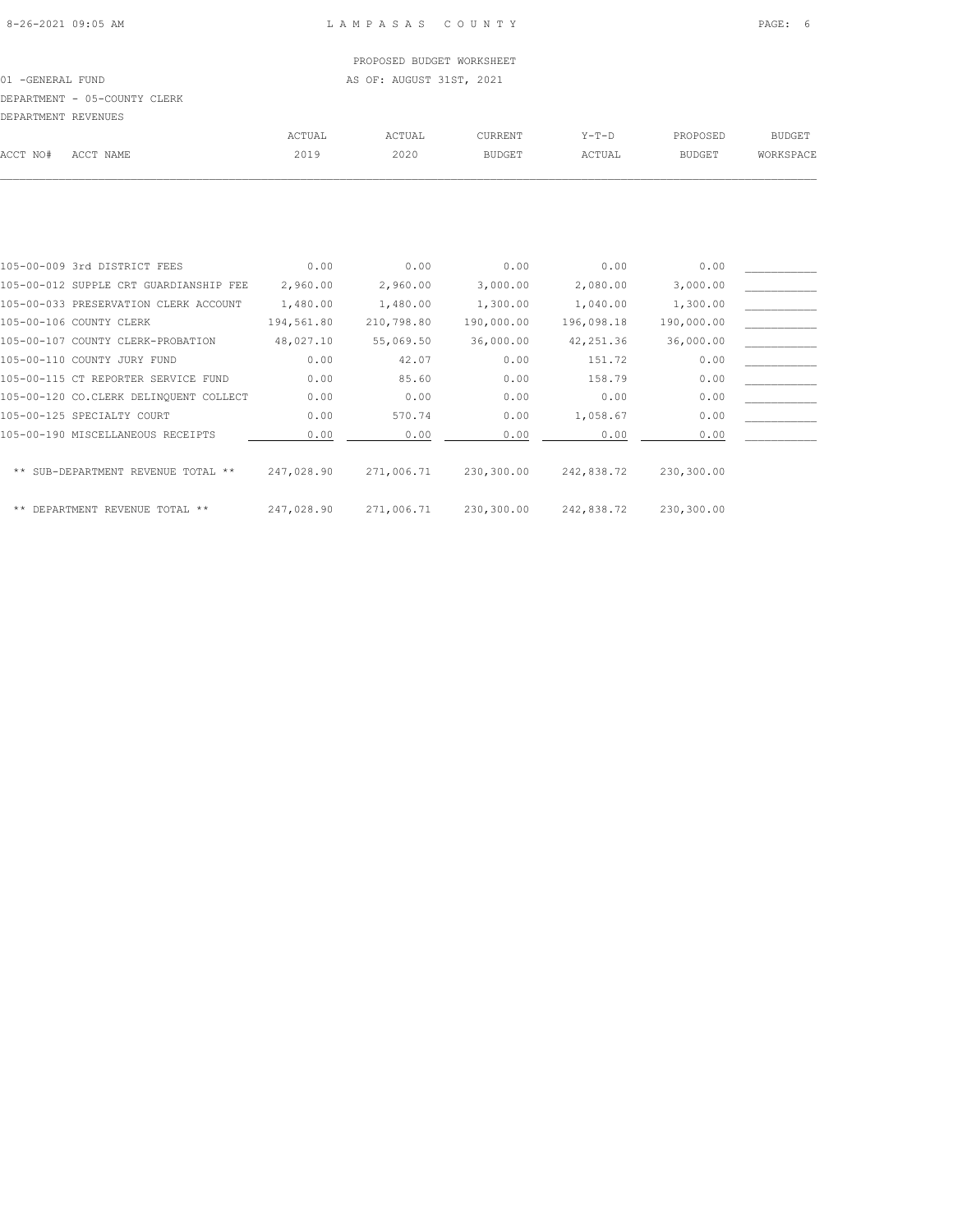01 -GENERAL FUND AS OF: AUGUST 31ST, 2021

## DEPARTMENT - 06-DISTRICT CLERK

| DEPARTMENT REVENUES |           |        |        |                |         |               |           |
|---------------------|-----------|--------|--------|----------------|---------|---------------|-----------|
|                     |           | ACTUAL | ACTUAL | <b>CURRENT</b> | $Y-T-D$ | PROPOSED      | BUDGET    |
| ACCT NO#            | ACCT NAME | 2019   | 2020   | <b>BUDGET</b>  | ACTUAL  | <b>BUDGET</b> | WORKSPACE |

| 106-00-006 REIMBURSMENT OF JUROR PMT   | 5,746.00   | 5,372.00   | 5,500.00   | 2,618.00    | 5,500.00   |  |
|----------------------------------------|------------|------------|------------|-------------|------------|--|
| 106-00-008 JUVENILE DELINQUENCY PREVEN | 0.00       | 0.00       | 0.00       | 0.00        | 0.00       |  |
| 106-00-009 3rd DISTRICT FEES           | 0.00       | 0.00       | 0.00       | 0.00        | 0.00       |  |
| 106-00-036 POSTAGE REIMBURSEMENT       | 0.00       | 0.00       | 0.00       | 0.00        | 0.00       |  |
| 106-00-037 DIST CLERK RECORD MGMT      | 0.00       | 0.00       | 0.00       | 0.00        | 0.00       |  |
| 106-00-038 INDIGENT FEE                | 0.00       | 0.00       | 0.00       | 0.00        | 0.00       |  |
| 106-00-094 DISTRICT CLERK              | 100,617.50 | 80,932.43  | 75,000.00  | 76,608.92   | 75,000.00  |  |
| 106-00-105 DISTRICT CLK AG CHILD SUPPO | 0.00       | 0.00       | 0.00       | 0.00        | 0.00       |  |
| 106-00-108 DISTRICT CLERK-PROBATION    | 64,524.20  | 62,204.50  | 60,000.00  | 53, 153. 77 | 60,000.00  |  |
| 106-00-110 COUNTY JURY FUND            | 0.00       | 1.00       | 0.00       | 15.79       | 0.00       |  |
| 106-00-116 GRANT REVENUE - VINE        | 0.00       | 0.00       | 0.00       | 0.00        | 0.00       |  |
| 106-00-117 CHILDREN'S ADVOCACY CENTER  | 0.00       | 0.00       | 0.00       | 0.00        | 0.00       |  |
| 106-00-120 CHILD ABUSE PREVENTION FEE  | 438.00     | 285.00     | 0.00       | 10.06       | 0.00       |  |
| 106-00-125 SPECIALTY COURT             | 0.00       | 25.00      | 0.00       | 395.00      | 0.00       |  |
| 106-00-150 ELECTRONIC E-FILING         | 0.00       | 0.00       | 0.00       | 0.00        | 0.00       |  |
| 106-00-190 MISCELLANEOUS RECEIPTS      | 8,340.53   | 14,494.36  | 7,000.00   | 10,827.12   | 7,000.00   |  |
| 206-00-010 OPERATING TRANSFERS - IN    | 0.00       | 0.00       | 0.00       | 0.00        | 0.00       |  |
|                                        |            |            |            |             |            |  |
| ** SUB-DEPARTMENT REVENUE TOTAL **     | 179,666.23 | 163,314.29 | 147,500.00 | 143,628.66  | 147,500.00 |  |

| 106-01-190 MISCELLANEOUS (PASSPORT) | 18,129.00  | 9,911.00   | 11,000.00  | 22,035.00  | 11,000.00  |  |
|-------------------------------------|------------|------------|------------|------------|------------|--|
| ** SUB-DEPARTMENT REVENUE TOTAL **  | 18,129.00  | 9,911.00   | 11,000.00  | 22,035.00  | 11,000.00  |  |
| ** DEPARTMENT REVENUE TOTAL **      | 197,795.23 | 173,225.29 | 158,500.00 | 165,663.66 | 158,500.00 |  |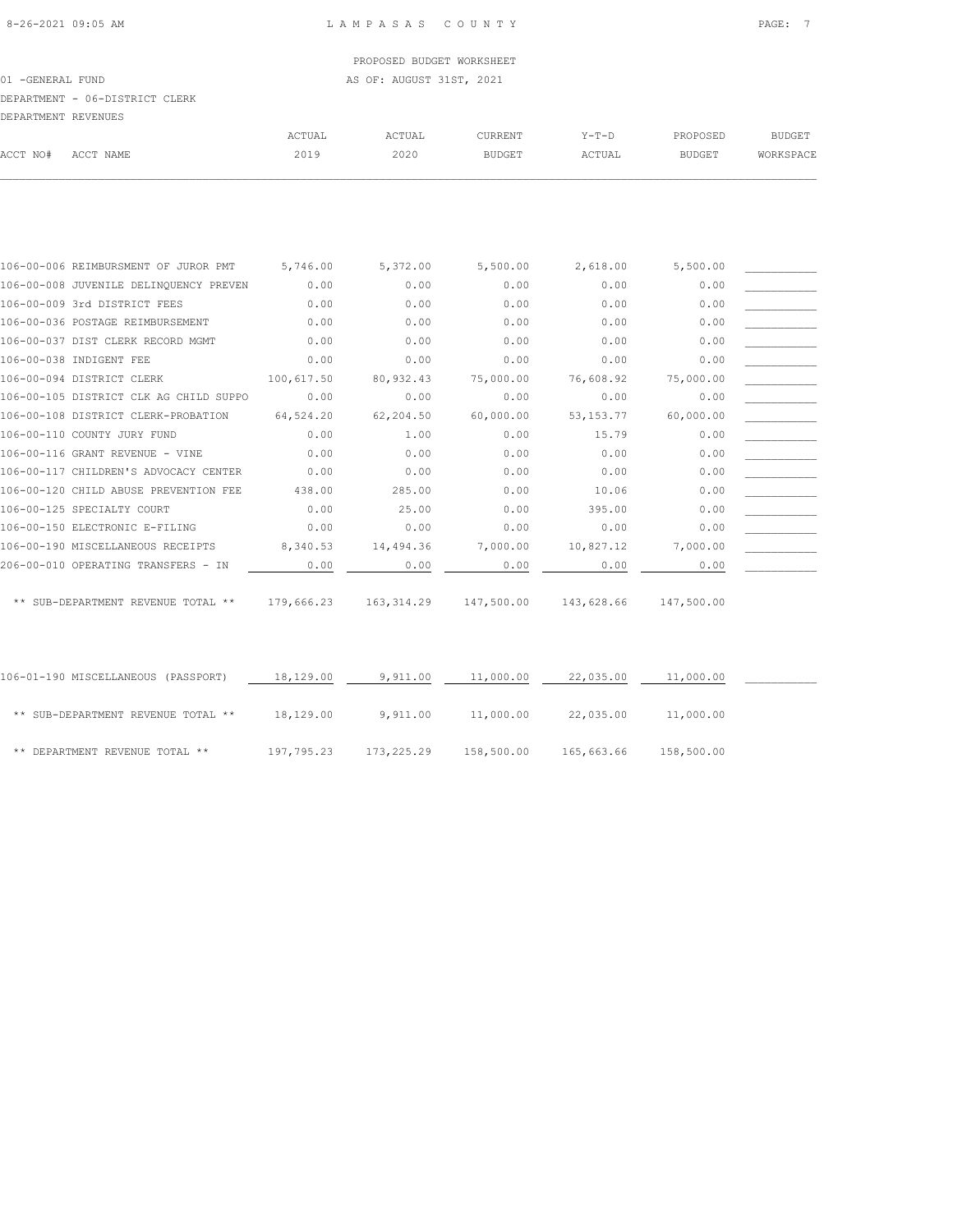| 107-00-102 INSURANCE REFUND W/C       | 13,446.03  | 1,364.79  | 0.00      | 10,357.72 | 0.00      |  |
|---------------------------------------|------------|-----------|-----------|-----------|-----------|--|
| 107-00-116 GRANT REVENUE              | 117,128.00 | 27,074.89 | 0.00      | 5,096.45  | 0.00      |  |
| 107-00-119 CITY PAYMENT FOR PRISONERS | 3,346.20   | 1,674.80  | 5,000.00  | 600.00    | 5,000.00  |  |
| 107-00-122 PRISONER TRANSPORTATION    | 4,131.80   | 2,329.30  | 4,000.00  | 6,381.90  | 4,000.00  |  |
| 107-00-123 STATE REIMBURSEMENT        | 0.00       | 0.00      | 0.00      | 0.00      | 0.00      |  |
| 107-00-125 LOMETA INTERLOCAL          | 0.00       | 0.00      | 0.00      | 0.00      | 0.00      |  |
| 107-00-188 FORFEITED PROPERTY         | 9,506.15   | 160.96    | 0.00      | 5.00      | 0.00      |  |
| 107-00-190 MISCELLANEOUS RECEIPTS     | 5,352.48   | 1,356.77  | 4,000.00  | 490.00    | 4,000.00  |  |
| 107-00-191 CITIZENS DONATIONS         | 0.00       | 3.00      | 0.00      | 50.00     | 0.00      |  |
| 107-00-194 REIMBURSEMENT-INSURANCE    | 0.00       | 8,981.44  | 0.00      | 17,336.00 | 0.00      |  |
| 207-00-000 OTHER RESOURCE-LEASE       | 513,512.00 | 0.00      | 0.00      | 0.00      | 0.00      |  |
| ** SUB-DEPARTMENT REVENUE TOTAL **    | 706,912.09 | 61,516.91 | 51,000.00 | 69,399.74 | 51,000.00 |  |
| 107-01-116 GRANT REVENUE - VINE       | 0.00       | 8,012.93  | 8,815.00  | 3,982.60  | 8,815.00  |  |
| ** SUB-DEPARTMENT REVENUE TOTAL **    | 0.00       | 8,012.93  | 8,815.00  | 3,982.60  | 8,815.00  |  |
| 107-02-190 MISCELLANEOUS RECEIPTS     | 465.59     | 1,252.98  | 0.00      | 0.00      | 0.00      |  |
| 107-02-191 CITIZENS DONATIONS         | 0.00       | 0.00      | 0.00      | 0.00      | 0.00      |  |
|                                       |            |           |           |           |           |  |
| ** SUB-DEPARTMENT REVENUE TOTAL **    | 465.59     | 1,252.98  | 0.00      | 0.00      | 0.00      |  |
|                                       |            |           |           |           |           |  |
| 107-03-190 MISCELLANEOUS RECEIPTS     | 0.00       | 0.00      | 0.00      | 0.00      | 0.00      |  |
|                                       |            |           |           |           |           |  |

| ** SUB-DEPARTMENT REVENUE TOTAL **                            | 0.00         | 0.00         | 0.00         | 0.00         | 0.00         |
|---------------------------------------------------------------|--------------|--------------|--------------|--------------|--------------|
| 107-04-116 GRANT REVENUE<br>107-04-190 MISCELLANEOUS RECEIPTS | 0.00<br>0.00 | 0.00<br>0.00 | 0.00<br>0.00 | 0.00<br>0.00 | 0.00<br>0.00 |
| ** SUB-DEPARTMENT REVENUE TOTAL **                            | 0.00         | 0.00         | 0.00         | 0.00         | 0.00         |

\*\* DEPARTMENT REVENUE TOTAL \*\* 707,377.68 70,782.82 59,815.00 73,382.34 59,815.00

| 107-00-102 INSURANCE REFUND W/C                                                                                                                                                                                                   | 13,446.03           | 1,364.79  | 0.00        | 10,357.72                                 | 0.00                     |  |
|-----------------------------------------------------------------------------------------------------------------------------------------------------------------------------------------------------------------------------------|---------------------|-----------|-------------|-------------------------------------------|--------------------------|--|
| 107-00-116 GRANT REVENUE                                                                                                                                                                                                          | 117,128.00          | 27,074.89 | 0.00        | 5,096.45                                  | 0.00                     |  |
| 107-00-119 CITY PAYMENT FOR PRISONERS                                                                                                                                                                                             | 3,346.20            | 1,674.80  | 5,000.00    | 600.00                                    | 5,000.00                 |  |
| 107-00-122 PRISONER TRANSPORTATION                                                                                                                                                                                                | 4,131.80            | 2,329.30  | 4,000.00    | 6,381.90                                  | 4,000.00                 |  |
| 107-00-123 STATE REIMBURSEMENT                                                                                                                                                                                                    | 0.00                | 0.00      | 0.00        | 0.00                                      | 0.00                     |  |
| 107-00-125 LOMETA INTERLOCAL                                                                                                                                                                                                      | 0.00                | 0.00      | 0.00        | 0.00                                      | 0.00                     |  |
| 107-00-188 FORFEITED PROPERTY                                                                                                                                                                                                     | 9,506.15            | 160.96    | 0.00        | 5.00                                      | 0.00                     |  |
| 107-00-190 MISCELLANEOUS RECEIPTS                                                                                                                                                                                                 | 5,352.48            | 1,356.77  | 4,000.00    | 490.00                                    | 4,000.00                 |  |
| 107-00-191 CITIZENS DONATIONS                                                                                                                                                                                                     | 0.00                | 3.00      | 0.00        | 50.00                                     | 0.00                     |  |
| 107-00-194 REIMBURSEMENT-INSURANCE                                                                                                                                                                                                | 0.00                | 8,981.44  | 0.00        | 17,336.00                                 | 0.00                     |  |
| 207-00-000 OTHER RESOURCE-LEASE                                                                                                                                                                                                   | 513,512.00          | 0.00      | 0.00        | 0.00                                      | 0.00                     |  |
|                                                                                                                                                                                                                                   |                     |           |             |                                           |                          |  |
| $\mathbf{1}$ . Control to the construction of the construction of the construction of the construction of the construction of the construction of the construction of the construction of the construction of the construction of | <b>FOC 010 00 -</b> |           | $-1 000 00$ | $\sim$ $\sim$ $\sim$ $\sim$ $\sim$ $\sim$ | $-1$ $0$ $0$ $0$ $0$ $0$ |  |

107-00-050 TELEPHONE COMMISSION 6,813.66 8,358.38 10,000.00 3,425.67 10,000.00 \_\_\_\_\_\_\_\_\_\_\_ 107-00-062 HOMELAND SECURITY 0.00 0.00 0.00 0.00 0.00 \_\_\_\_\_\_\_\_\_\_\_ 107-00-092 SERVING CITATION 4,423.77 2,472.58 3,000.00 1,520.00 3,000.00 \_\_\_\_\_\_\_\_\_\_\_ 107-00-100 SALE OF SURPLUS PROPERTY 29,252.00 7,740.00 25,000.00 24,137.00 25,000.00 \_\_\_\_\_\_\_\_\_\_\_

| 01 -GENERAL FUND    |                                |        | AS OF: AUGUST 31ST, 2021 |                |         |          |           |
|---------------------|--------------------------------|--------|--------------------------|----------------|---------|----------|-----------|
|                     | DEPARTMENT - 07-COUNTY SHERIFF |        |                          |                |         |          |           |
| DEPARTMENT REVENUES |                                |        |                          |                |         |          |           |
|                     |                                | ACTUAL | ACTUAL                   | <b>CURRENT</b> | $Y-T-D$ | PROPOSED | BUDGET    |
| ACCT NO#            | ACCT NAME                      | 2019   | 2020                     | <b>BUDGET</b>  | ACTUAL  | BUDGET   | WORKSPACE |
|                     |                                |        |                          |                |         |          |           |

PROPOSED BUDGET WORKSHEET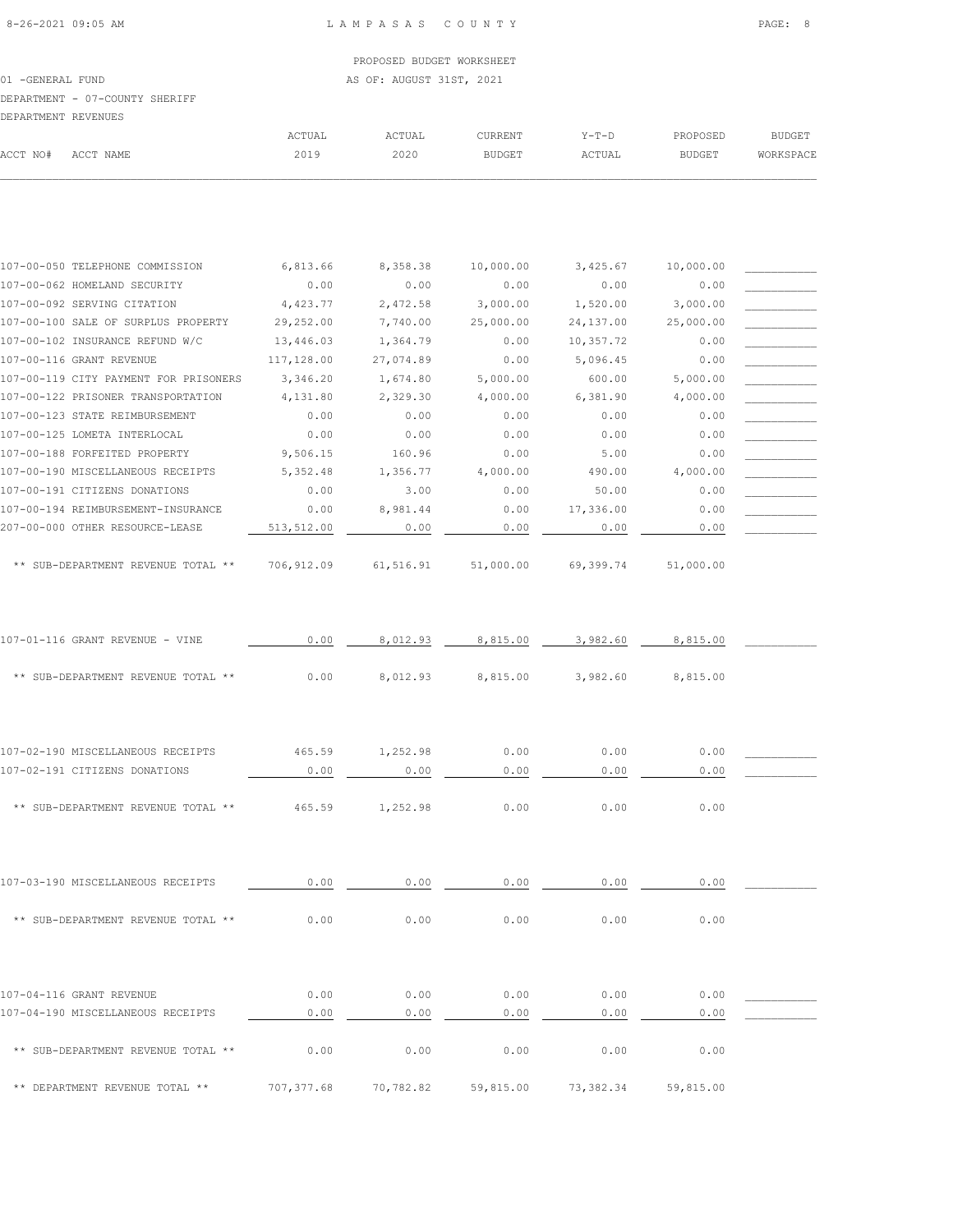## PROPOSED BUDGET WORKSHEET 01 -GENERAL FUND AS OF: AUGUST 31ST, 2021 DEPARTMENT - 08-COUNTY/DISTRICT ATTNY DEPARTMENT REVENUES

| ACCT NO# | ACCT NAME                              | ACTUAL<br>2019 | ACTUAL<br>2020 | <b>CURRENT</b><br><b>BUDGET</b> | $Y-T-D$<br>ACTUAL | PROPOSED<br><b>BUDGET</b> | <b>BUDGET</b><br>WORKSPACE |
|----------|----------------------------------------|----------------|----------------|---------------------------------|-------------------|---------------------------|----------------------------|
|          |                                        |                |                |                                 |                   |                           |                            |
|          | 108-00-103 STATE SUPPLEMENT ASST. D.A. | 4,986.53       | 1,380.00       | 0.00                            | 1,260.00          | 0.00                      |                            |
|          | 108-00-116 GRANT REVENUE JUVENILE PROS | 0.00           | 0.00           | 0.00                            | 0.00              | 0.00                      |                            |

| 108-00-123 STATE REIMBURSEMENT     | 27,499.98 | 27,500.00 | 27,500.00 | 18,333.33 | 27,500.00 |  |
|------------------------------------|-----------|-----------|-----------|-----------|-----------|--|
| 108-00-190 MISCELLANEOUS RECEIPTS  | 0.00      | 0.00      | 0.00      | 0.00      | 0.00      |  |
| ** SUB-DEPARTMENT REVENUE TOTAL ** | 32,486.51 | 28,880.00 | 27,500.00 | 19,593.33 | 27,500.00 |  |
| ** DEPARTMENT REVENUE TOTAL **     | 32,486.51 | 28,880.00 | 27,500.00 | 19,593.33 | 27,500.00 |  |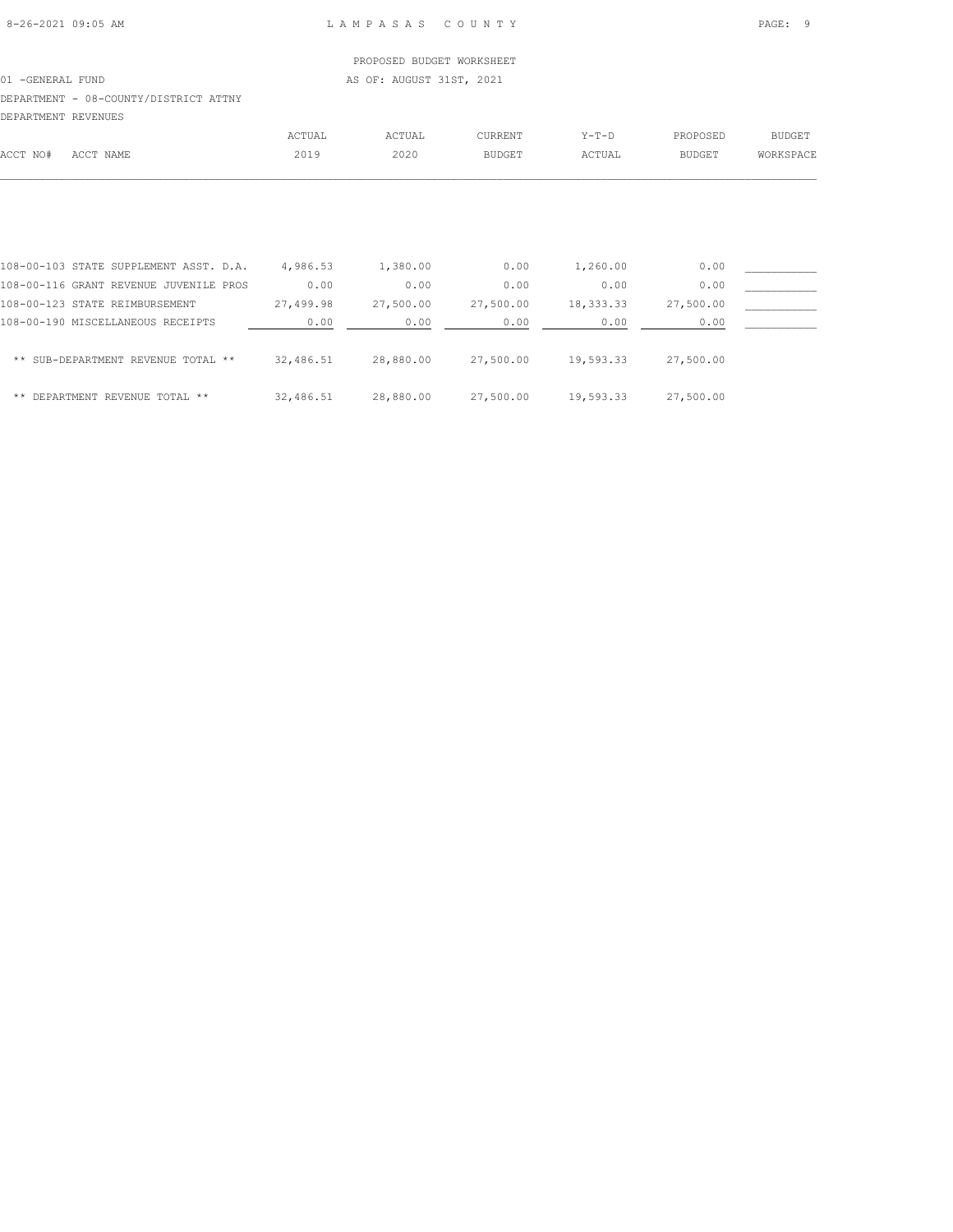| 8-26-2021 09:05 AM |  |
|--------------------|--|

8-26-2021 09:05 AM L A M P A S A S C O U N T Y PAGE: 10

|                     |                                  |        | PROPOSED BUDGET WORKSHEET |               |         |               |           |
|---------------------|----------------------------------|--------|---------------------------|---------------|---------|---------------|-----------|
| 01 -GENERAL FUND    |                                  |        | AS OF: AUGUST 31ST, 2021  |               |         |               |           |
|                     | DEPARTMENT - 09-NON-DEPARTMENTAL |        |                           |               |         |               |           |
| DEPARTMENT REVENUES |                                  |        |                           |               |         |               |           |
|                     |                                  | ACTUAL | ACTUAL                    | CURRENT       | $Y-T-D$ | PROPOSED      | BUDGET    |
| ACCT NO#            | ACCT NAME                        | 2019   | 2020                      | <b>BUDGET</b> | ACTUAL  | <b>BUDGET</b> | WORKSPACE |
|                     |                                  |        |                           |               |         |               |           |

| 109-00-190 MISCELLANEOUS RECEIPTS  | 5.10 | 0.00 | 1,000.00 | 0.00 | 1,000.00 |  |
|------------------------------------|------|------|----------|------|----------|--|
| ** SUB-DEPARTMENT REVENUE TOTAL ** | 5.10 | 0.00 | 1,000.00 | 0.00 | 1,000.00 |  |
| ** DEPARTMENT REVENUE TOTAL **     | 5.10 | 0.00 | 1,000.00 | 0.00 | 1,000.00 |  |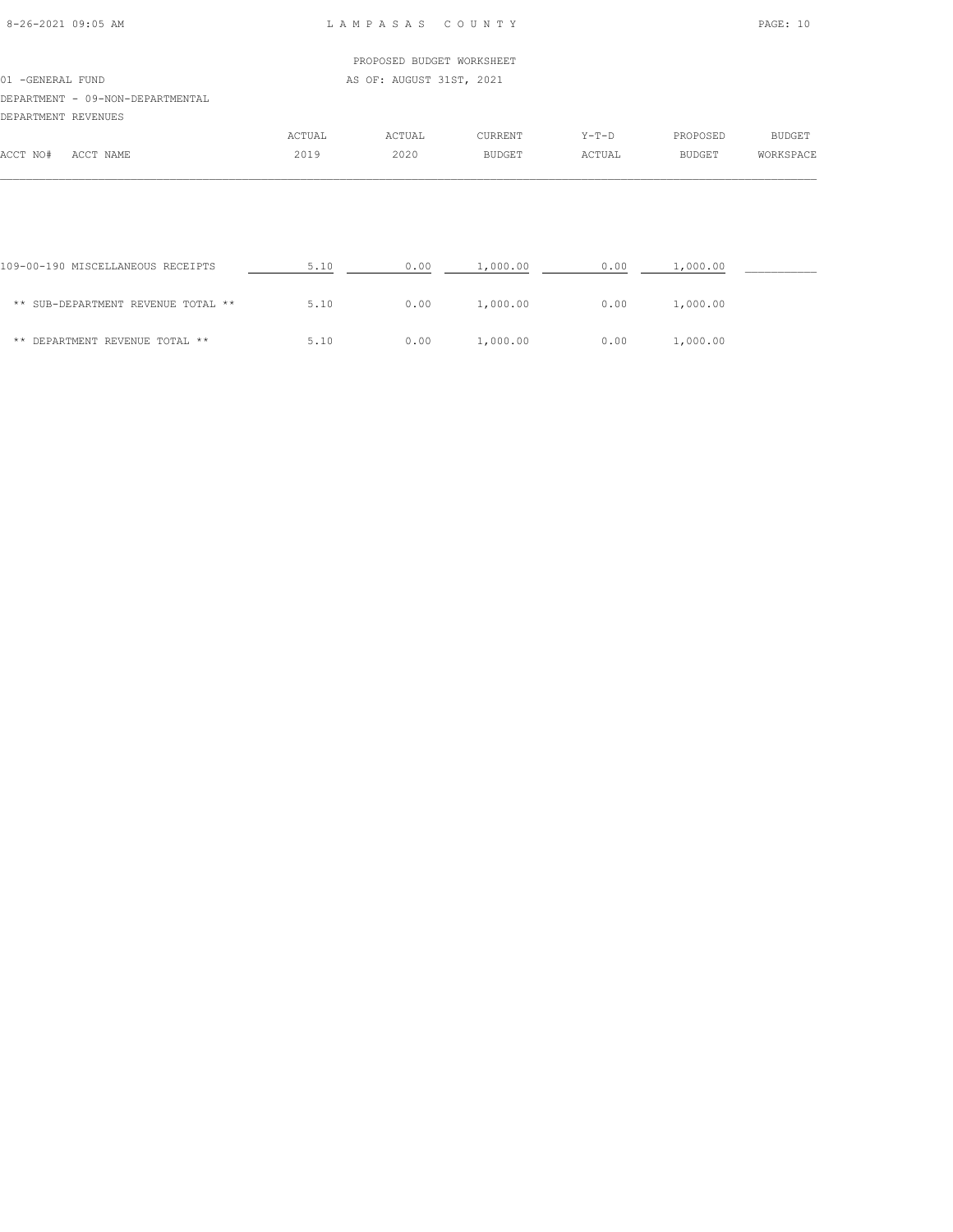|                                     |        | PROPOSED BUDGET WORKSHEET |         |         |          |               |
|-------------------------------------|--------|---------------------------|---------|---------|----------|---------------|
| 01 - GENERAL FUND                   |        | AS OF: AUGUST 31ST, 2021  |         |         |          |               |
| DEPARTMENT - 10-CONSTABLES 1, 3 & 4 |        |                           |         |         |          |               |
| DEPARTMENT REVENUES                 |        |                           |         |         |          |               |
|                                     | ACTUAL | ACTUAL                    | CURRENT | $Y-T-D$ | PROPOSED | <b>BUDGET</b> |

| ACCT NO#<br>ACCT NAME              | 2019      | 2020                           | <b>BUDGET</b> | ACTUAL   | <b>BUDGET</b> | WORKSPACE |
|------------------------------------|-----------|--------------------------------|---------------|----------|---------------|-----------|
|                                    |           |                                |               |          |               |           |
|                                    |           |                                |               |          |               |           |
| 110-00-092 SERVING CITATION        | 250.00    | 0.00                           | 0.00          | 0.00     | 0.00          |           |
| 110-00-123 STATE REIMBURSEENT      | 671.22    | 3,362.50                       | 0.00          | 3,507.80 | 0.00          |           |
| 110-00-190 MISCELLANEOUS RECEIPTS  | 0.00      | 0.00                           | 0.00          | 0.00     | 0.00          |           |
| ** SUB-DEPARTMENT REVENUE TOTAL ** | 921.22    | 3,362.50                       | 0.00          | 3,507.80 | 0.00          |           |
| 110-01-092 SERVING CITATION        | 11,880.00 | 7,505.00                       | 5,000.00      | 3,360.00 | 5,000.00      |           |
| 110-01-102 INSURANCE REFUND        | 0.00      | 0.00                           | 0.00          | 0.00     | 0.00          |           |
| 110-01-116 GRANT REVENUE           | 0.00      | 3,181.00                       | 0.00          | 0.00     | 0.00          |           |
| 110-01-123 STATE REIMBURSEMENT     | 624.14    | 685.35                         | 0.00          | 0.00     | 0.00          |           |
| ** SUB-DEPARTMENT REVENUE TOTAL ** |           | 12,504.14  11,371.35  5,000.00 |               | 3,360.00 | 5,000.00      |           |
|                                    |           |                                |               |          |               |           |
| 110-02-092 SERVING CITATION        | 875.00    | 125.00                         | 0.00          | 170.00   | 0.00          |           |
| 110-02-123 STATE REIMBURSEMENT     | 0.00      | 0.00                           | 0.00          | 0.00     | 0.00          |           |
| ** SUB-DEPARTMENT REVENUE TOTAL ** | 875.00    | 125.00                         | 0.00          | 170.00   | 0.00          |           |
| ** DEPARTMENT REVENUE TOTAL **     | 14,300.36 | 14,858.85                      | 5,000.00      | 7,037.80 | 5,000.00      |           |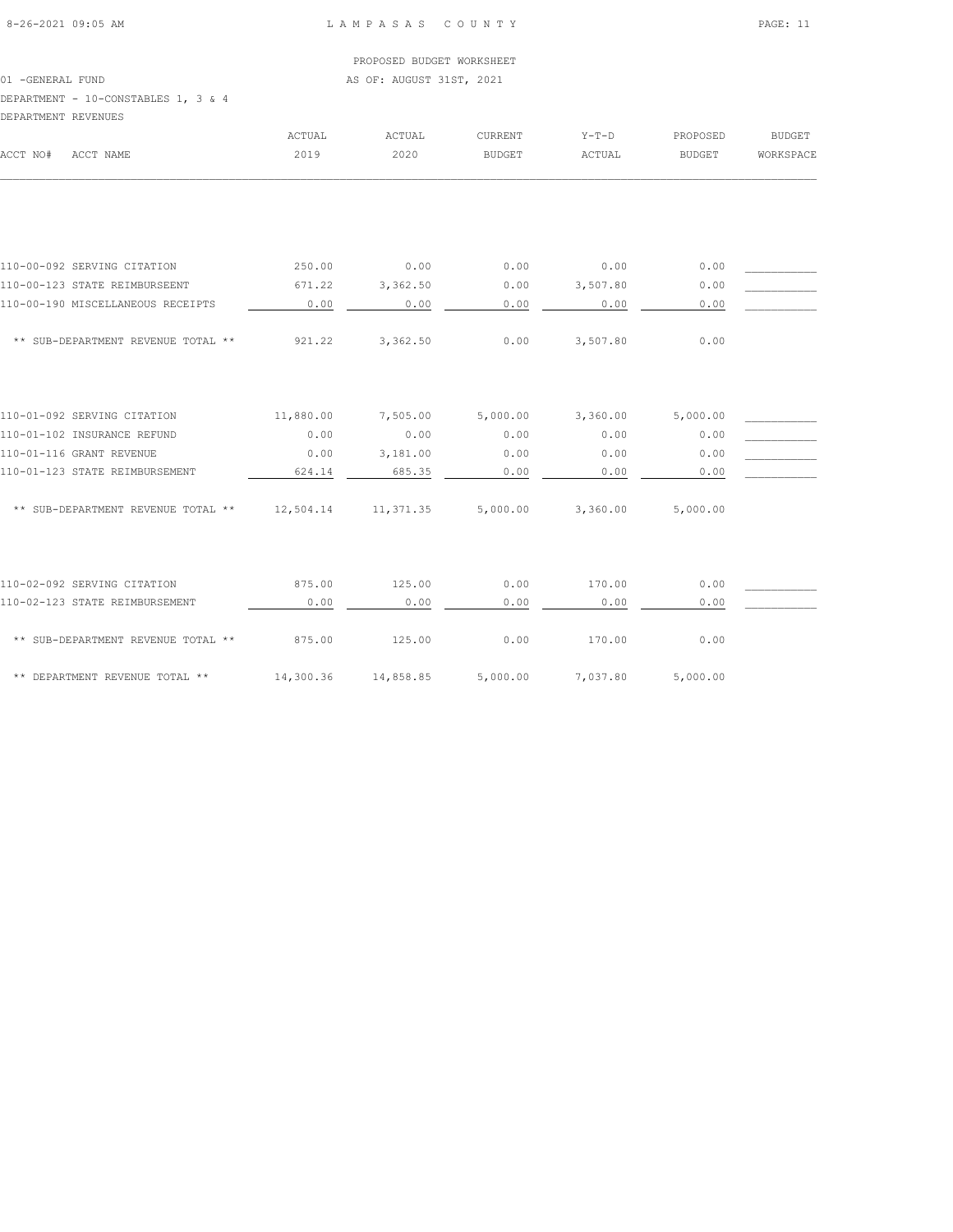PROPOSED BUDGET WORKSHEET 01 -GENERAL FUND **AS OF: AUGUST 31ST, 2021** DEPARTMENT - 11-COUNTY LOCATED AT CITY DEPARTMENT REVENUES ACTUAL ACTUAL CURRENT Y-T-D PROPOSED BUDGET

|                                             | ACTUAL    | ACTUAL   | <b>CURRENT</b> | メーエーレ     | <b><i>PROPOSED</i></b> | <b>RODGET</b> |
|---------------------------------------------|-----------|----------|----------------|-----------|------------------------|---------------|
| ACCT NO#<br>ACCT NAME                       | 2019      | 2020     | <b>BUDGET</b>  | ACTUAL    | BUDGET                 | WORKSPACE     |
|                                             |           |          |                |           |                        |               |
|                                             |           |          |                |           |                        |               |
| 111-00-116 GRANT REVENUE                    | 0.00      | 0.00     | 0.00           | 0.00      | 0.00                   |               |
| 111-00-190 MISCELLANEOUS                    | 6.00      | 0.00     | 0.00           | 0.00      | 0.00                   |               |
| 211-00-000 OTHER RESOURCE                   | 70,000.00 | 0.00     | 0.00           | 0.00      | 0.00                   |               |
| ** SUB-DEPARTMENT REVENUE TOTAL **          | 70,006.00 | 0.00     | 0.00           | 0.00      | 0.00                   |               |
|                                             |           |          |                |           |                        |               |
| 111-01-116 GRANT REVENUE                    | 0.00      | 0.00     | 0.00           | 41,376.00 | 0.00                   |               |
| 111-01-190 MISCELLANEOUS RECEIPTS           | 1,394.76  | 0.00     | 3,000.00       | 0.00      | 3,000.00               |               |
| ** SUB-DEPARTMENT REVENUE TOTAL ** 1,394.76 |           | 0.00     | 3,000.00       | 41,376.00 | 3,000.00               |               |
| 111-02-100 SALE OF SURPLUS PROPERTY         | 610.00    | 350.00   | 0.00           | 0.00      | 0.00                   |               |
| 111-02-116 GRANT REVENUE                    | 0.00      | 0.00     | 0.00           | 0.00      | 0.00                   |               |
| 111-02-190 MISCELLANEOUS RECEIPTS           | 1,094.00  | 988.00   | 0.00           | 988.00    | 0.00                   |               |
| ** SUB-DEPARTMENT REVENUE TOTAL **          | 1,704.00  | 1,338.00 | 0.00           | 988.00    | 0.00                   |               |
| 111-03-116 GRANT REVENUE                    | 0.00      | 0.00     | 0.00           | 0.00      | 0.00                   |               |
| 111-03-190 MISCELLANOUS                     | 0.00      | 0.00     | 0.00           | 0.00      | 0.00                   |               |
| ** SUB-DEPARTMENT REVENUE TOTAL **          | 0.00      | 0.00     | 0.00           | 0.00      | 0.00                   |               |
| ** DEPARTMENT REVENUE TOTAL **              | 73,104.76 | 1,338.00 | 3,000.00       | 42,364.00 | 3,000.00               |               |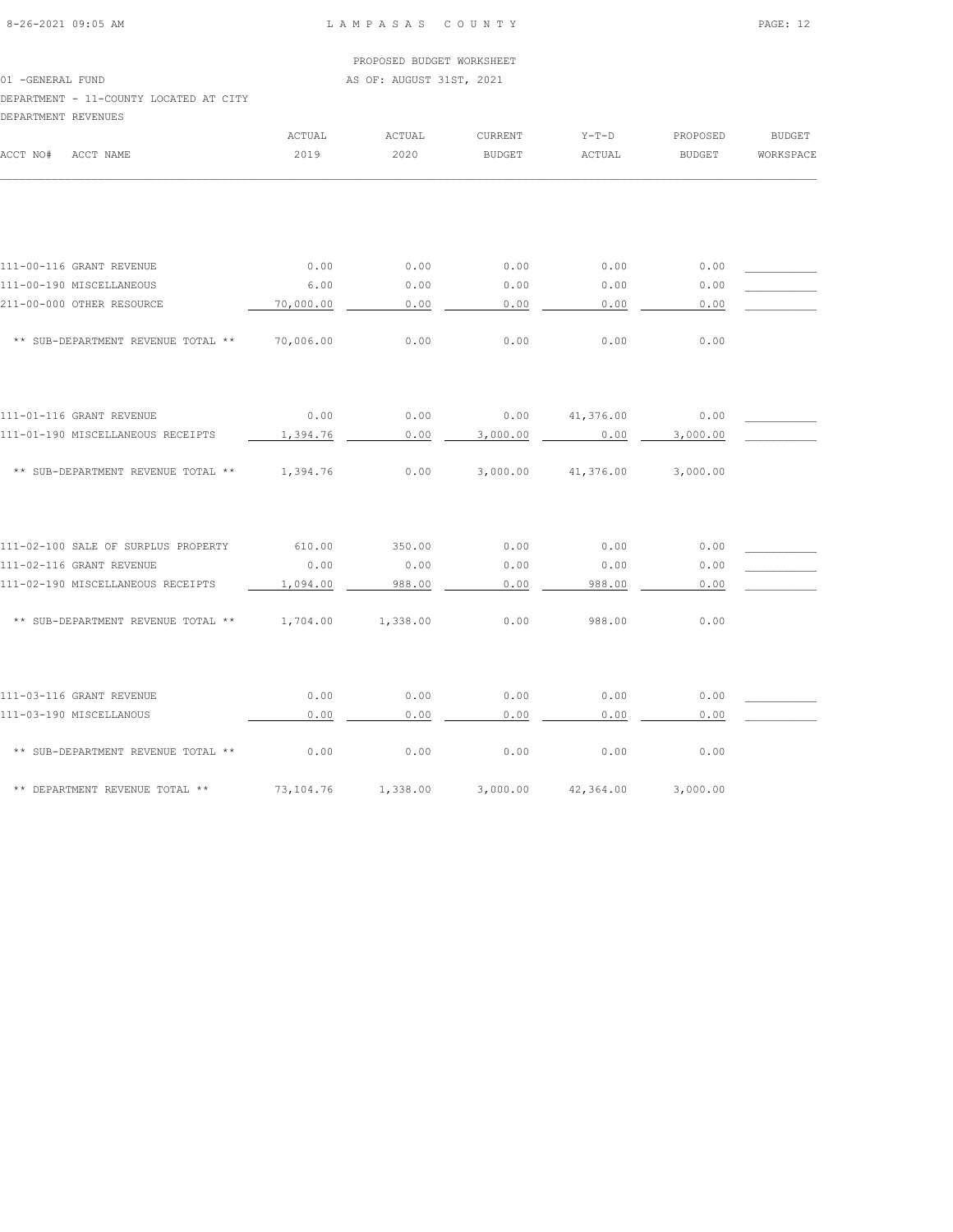PROPOSED BUDGET WORKSHEET 01 -GENERAL FUND AS OF: AUGUST 31ST, 2021

DEPARTMENT - 12-JUSTICE OF PEACE #1

DEPARTMENT REVENUES

| DEPARTMENT REVENUES |           |        |        |                |         |          |           |
|---------------------|-----------|--------|--------|----------------|---------|----------|-----------|
|                     |           | ACTUAL | ACTUAL | <b>CURRENT</b> | $Y-T-D$ | PROPOSED | BUDGET    |
| ACCT NO#            | ACCT NAME | 2019   | 2020   | BUDGET         | ACTUAL  | BUDGET   | WORKSPACE |
|                     |           |        |        |                |         |          |           |

|                  | 112-00-003 LOCAL TRUANCY PREVENTION FU | 0.00       | 0.00       | 0.00       | 0.00       | 0.00       |  |
|------------------|----------------------------------------|------------|------------|------------|------------|------------|--|
|                  | 112-00-006 REIMBURSEMENT OF JUROR PMT  | 0.00       | 0.00       | 0.00       | 0.00       | 0.00       |  |
|                  | 112-00-010 LOCAL MUNICIPAL JURY FUND   | 0.00       | 0.00       | 0.00       | 0.00       | 0.00       |  |
|                  | 112-00-033 EXPUNCTION FEE              | 0.00       | 30.00      | 0.00       | 0.00       | 0.00       |  |
|                  | 112-00-034 JP#1 SECURITY FEES          | 965.75     | 544.81     | 900.00     | 150.09     | 900.00     |  |
|                  | 112-00-050 LOCAL BUILDING SECURITY FUN | 0.00       | 0.00       | 0.00       | 0.00       | 0.00       |  |
|                  | 112-00-080 JUSTICE COURT TECHNOLOGY    | 0.00       | 0.00       | 0.00       | 0.00       | 0.00       |  |
| 112-00-095 JP #1 |                                        | 144,966.69 | 168,079.26 | 120,000.00 | 148,319.42 | 120,000.00 |  |
|                  | 112-00-116 GRANT REVENUE (DPS)         | 0.00       | 0.00       | 0.00       | 0.00       | 0.00       |  |
|                  | 112-00-150 ELECTRONIC E-FILING         | 0.00       | 0.00       | 0.00       | 0.00       | 0.00       |  |
|                  | 112-00-190 MISCELLANEOUS RECEIPTS      | 0.00       | 0.00       | 100.00     | 0.00       | 100.00     |  |
|                  | 112-00-193 JP # 1 OMNI-BASE FEES       | 3,864.14   | 7,623.52   | 5,000.00   | 5,092.71   | 5,000.00   |  |
|                  |                                        |            |            |            |            |            |  |

\*\* SUB-DEPARTMENT REVENUE TOTAL \*\* 149,796.58 176,277.59 126,000.00 153,562.22 126,000.00

| 112-01-095 JP #1 (COLAGY)          | 13,798.76  | 76.63      | 16,500.00  | 0.00       | 16,500.00  |  |
|------------------------------------|------------|------------|------------|------------|------------|--|
| ** SUB-DEPARTMENT REVENUE TOTAL ** | 13,798.76  | 76.63      | 16,500.00  | 0.00       | 16,500.00  |  |
| ** DEPARTMENT REVENUE TOTAL **     | 163,595.34 | 176,354.22 | 142,500.00 | 153,562.22 | 142,500.00 |  |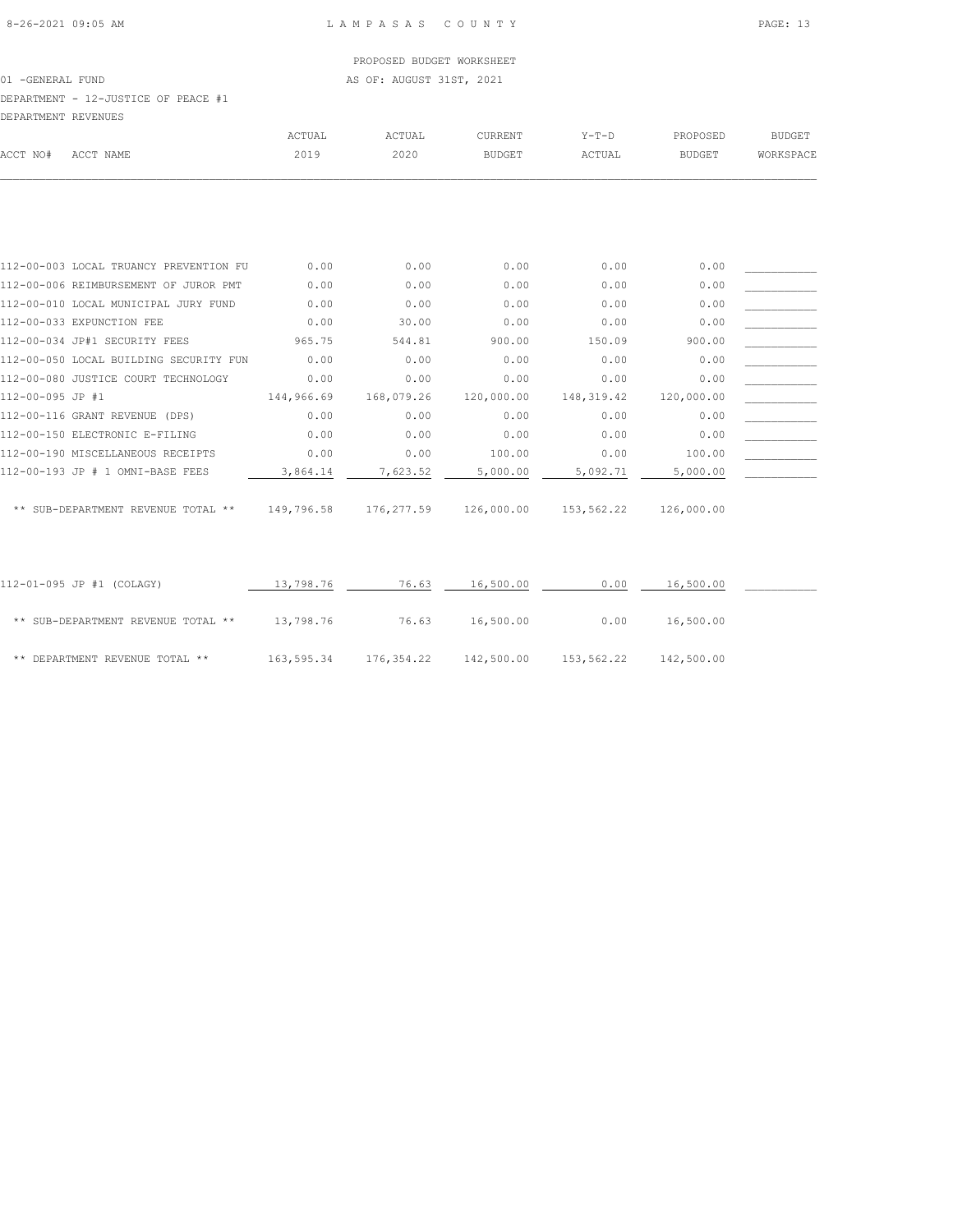PROPOSED BUDGET WORKSHEET 01 -GENERAL FUND AS OF: AUGUST 31ST, 2021 DEPARTMENT - 13-JUSTICE OF PEACE #3

DEPARTMENT REVENUES

| DEFARIMENI REVENUES |                                        |                      |           |                      |               |               |           |
|---------------------|----------------------------------------|----------------------|-----------|----------------------|---------------|---------------|-----------|
|                     |                                        | ACTUAL               | ACTUAL    | CURRENT              | $Y-T-D$       | PROPOSED      | BUDGET    |
| ACCT NO#            | ACCT NAME                              | 2019                 | 2020      | <b>BUDGET</b>        | ACTUAL        | BUDGET        | WORKSPACE |
|                     |                                        |                      |           |                      |               |               |           |
|                     |                                        |                      |           |                      |               |               |           |
|                     |                                        |                      |           |                      |               |               |           |
|                     | 113-00-003 LOCAL TRUANCY PREVENTION FU | 0.00                 | 163.71    | 0.00                 | 500.78        | 0.00          |           |
|                     | 113-00-010 LOCAL MUNICIPAL JURY FUND   | 0.00                 | 3.22      | 0.00                 | 10.99         | 0.00          |           |
|                     | 113-00-034 JP#3 SECURITY FEES          | 171.22               | 136.41    | 400.00               | 103.71        | 400.00        |           |
|                     | 113-00-050 LOCAL BUILDING SECURITY FUN | 0.00                 | 160.40    | 0.00                 | 495.51        | 0.00          |           |
|                     | 113-00-080 JUSTICE COURT TECHNOLOGY    | 0.00                 | 0.00      | 0.00                 | 0.00          | 0.00          |           |
|                     | 113-00-096 JUSTICE OF PEACE 3          | 28,299.75            | 28,990.33 | 31,000.00            | 14,601.65     | 31,000.00     |           |
|                     |                                        | $\sim$ $\sim$ $\sim$ | $\sim$ 00 | $\sim$ $\sim$ $\sim$ | $\sim$ $\sim$ | $\sim$ $\sim$ |           |

| 113-00-096 JUSTICE OF PEACE 3      | 28,299.75 | 28,990.33 | 31,000.00 | 14,601.65 | 31,000.00 |  |
|------------------------------------|-----------|-----------|-----------|-----------|-----------|--|
| 113-00-116 GRANT REVEUE (DPS)      | 0.00      | 0.00      | 0.00      | 0.00      | 0.00      |  |
| 113-00-150 ELECTRONIC E-FILING     | 0.00      | 0.00      | 0.00      | 0.00      | 0.00      |  |
| 113-00-190 MISCELLANEOUS RECEIPTS  | 69.48     | 0.00      | 0.00      | 1,691.78  | 0.00      |  |
| 113-00-193 JP # 3 OMNI-BASE FEES   | 575.25    | 291.14    | 500.00    | 60.00     | 500.00    |  |
| ** SUB-DEPARTMENT REVENUE TOTAL ** | 29,115.70 | 29,745.21 | 31,900.00 | 17,464.42 | 31,900.00 |  |
|                                    |           |           |           |           |           |  |

| 113-01-096 JP #3 (COLAGY)          | 3,618.04  | 1,365.99  | 1,200.00  | 246.71    | 1,200.00  |  |
|------------------------------------|-----------|-----------|-----------|-----------|-----------|--|
| ** SUB-DEPARTMENT REVENUE TOTAL ** | 3,618.04  | 1,365.99  | 1,200.00  | 246.71    | 1,200.00  |  |
| ** DEPARTMENT REVENUE TOTAL **     | 32,733.74 | 31,111.20 | 33,100.00 | 17,711.13 | 33,100.00 |  |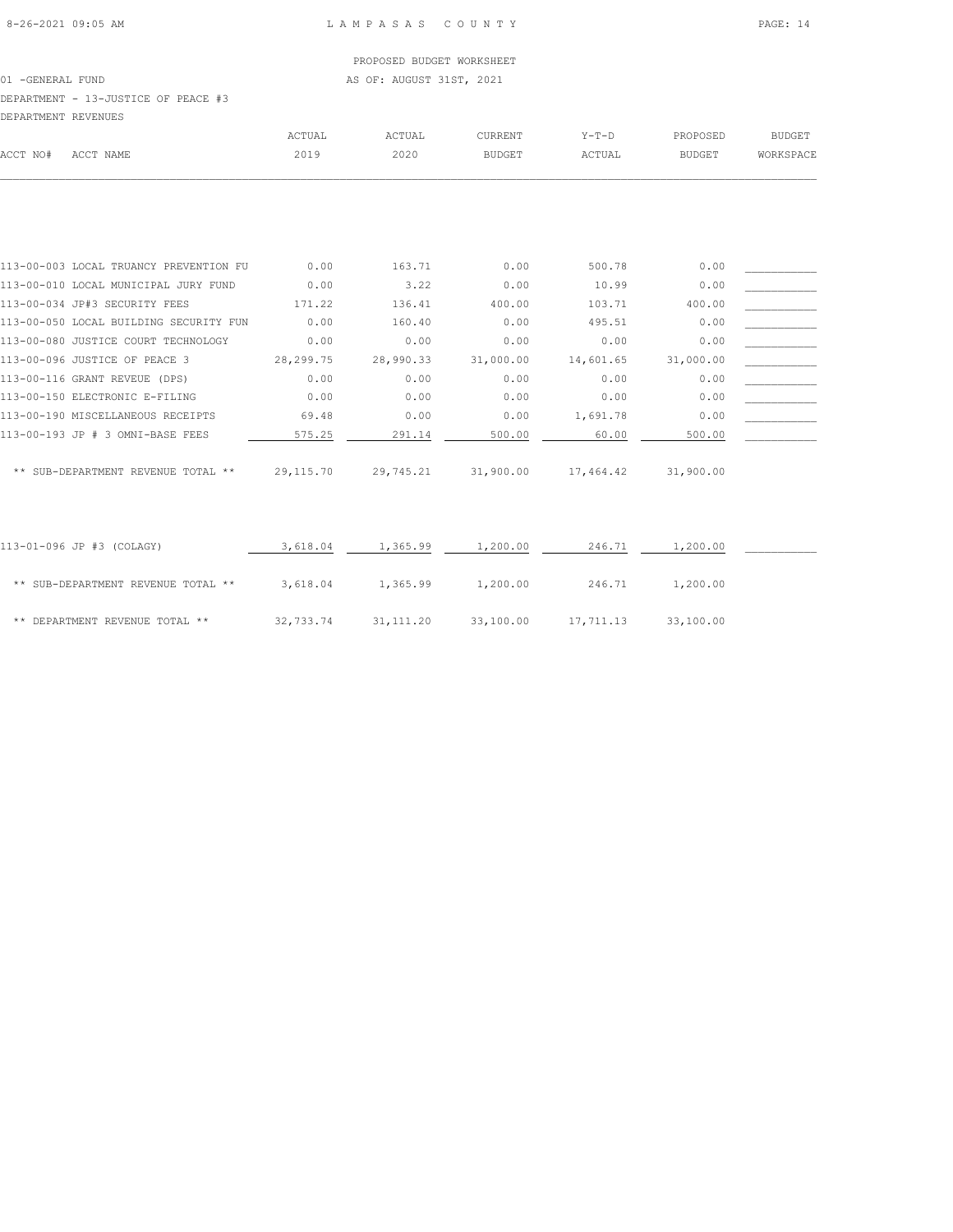01 -GENERAL FUND AS OF: AUGUST 31ST, 2021

DEPARTMENT - 14-JUSTICE OF PEACE #4

| DEPARTMENT REVENUES |           |        |        |                |         |          |           |
|---------------------|-----------|--------|--------|----------------|---------|----------|-----------|
|                     |           | ACTUAL | ACTUAL | <b>CURRENT</b> | $Y-T-D$ | PROPOSED | BUDGET    |
| ACCT NO#            | ACCT NAME | 2019   | 2020   | BUDGET         | ACTUAL  | BUDGET   | WORKSPACE |
|                     |           |        |        |                |         |          |           |

| 114-00-003 LOCAL TRUANCY PREVENTION FU | 0.00      | 835.47    | 0.00      | 1,555.56   | 0.00      |  |
|----------------------------------------|-----------|-----------|-----------|------------|-----------|--|
| 114-00-006 REIMBURSEMENT OF JUROR PMT  | 0.00      | 0.00      | 0.00      | 0.00       | 0.00      |  |
| 114-00-010 LOCAL MUNICIPAL JURY FUND   | 0.00      | 16.71     | 0.00      | 31.08      | 0.00      |  |
| 114-00-034 JP#4 SECURITY FEES          | 490.01    | 449.12    | 500.00    | 344.17     | 500.00    |  |
| 114-00-050 LOCAL BUILDING SECURITY FUN | 0.00      | 818.76    | 0.00      | 1,524.44   | 0.00      |  |
| 114-00-080 JUSTICE COURT TECHNOLOGY FU | 0.00      | 0.00      | 0.00      | 0.00       | 0.00      |  |
| 114-00-097 JUSTICE OF PEACE 4          | 73,645.93 | 70,508.81 | 50,000.00 | 51, 372.35 | 50,000.00 |  |
| 114-00-099 INTEREST                    | 0.00      | 0.00      | 0.00      | 0.00       | 0.00      |  |
| 114-00-109 SERVICE FEES                | 0.00      | 0.00      | 0.00      | 0.00       | 0.00      |  |
| 114-00-116 GRANT REVENUE               | 0.00      | 0.00      | 0.00      | 0.00       | 0.00      |  |
| 114-00-150 ELECTRONIC E-FILING         | 0.00      | 0.00      | 0.00      | 0.00       | 0.00      |  |
| 114-00-190 MISCELLANEOUS RECEIPTS      | 0.00      | 188.60    | 100.00    | 0.00       | 100.00    |  |
| 114-00-193 JP # 4 OMNI-BASE FEES       | 1,756.46  | 1,631.26  | 1,500.00  | 1,375.45   | 1,500.00  |  |
|                                        |           |           |           |            |           |  |
| ** SUB-DEPARTMENT REVENUE TOTAL **     | 75,892.40 | 74,448.73 | 52,100.00 | 56,203.05  | 52,100.00 |  |

| 114-01-097 JP #4 (COLAGY)          | 4,991.03  | 4,680.84  | 4,000.00  | 3,413.73  | 4,000.00  |  |
|------------------------------------|-----------|-----------|-----------|-----------|-----------|--|
| ** SUB-DEPARTMENT REVENUE TOTAL ** | 4,991.03  | 4,680.84  | 4,000.00  | 3,413.73  | 4,000.00  |  |
| ** DEPARTMENT REVENUE TOTAL **     | 80,883.43 | 79,129.57 | 56,100.00 | 59,616.78 | 56,100.00 |  |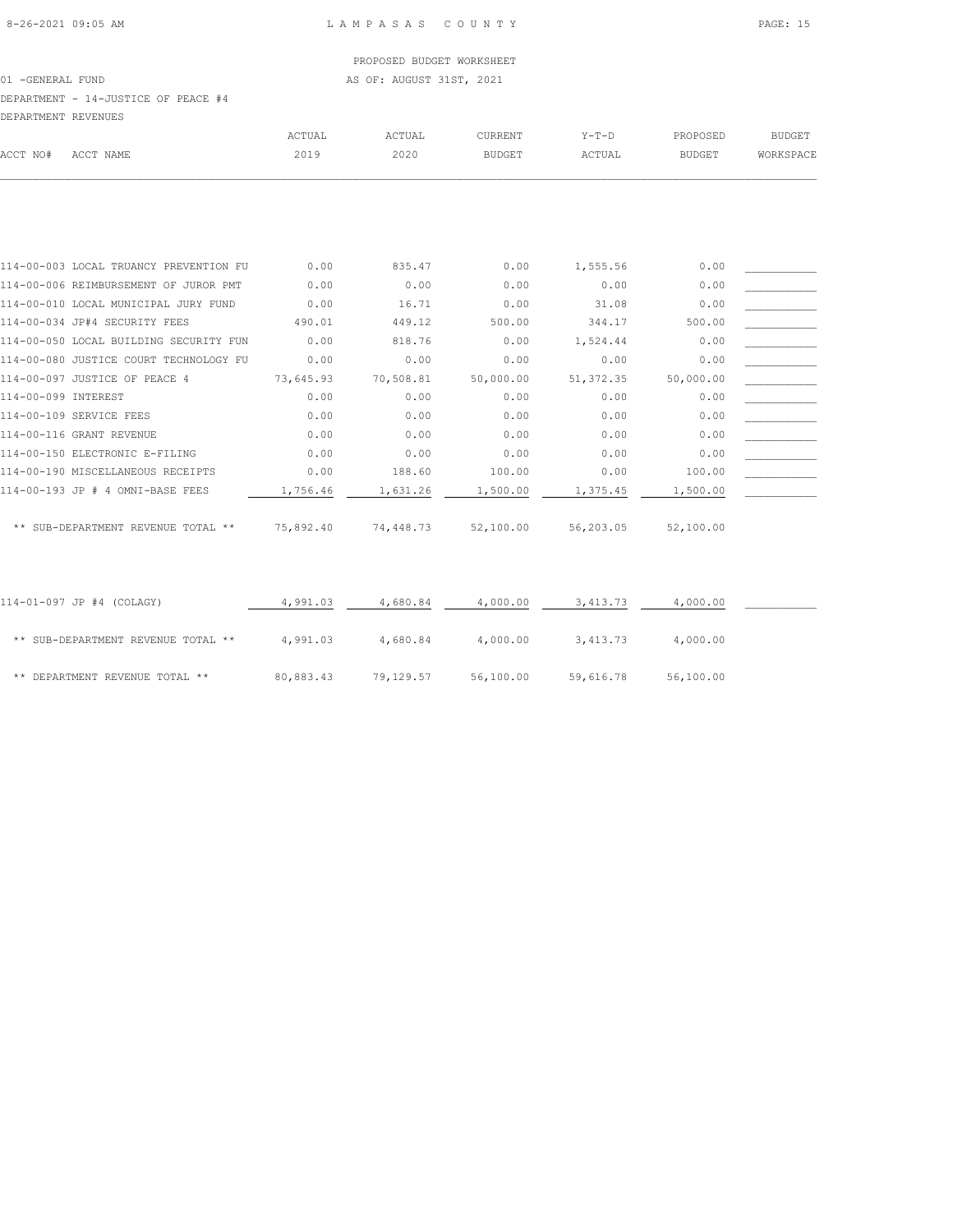|                     |                                               |        | PROPOSED BUDGET WORKSHEET |               |         |          |           |  |  |  |
|---------------------|-----------------------------------------------|--------|---------------------------|---------------|---------|----------|-----------|--|--|--|
|                     | AS OF: AUGUST 31ST, 2021<br>01 - GENERAL FUND |        |                           |               |         |          |           |  |  |  |
|                     | DEPARTMENT - 15-COUNTY EXTENSION OFF          |        |                           |               |         |          |           |  |  |  |
| DEPARTMENT REVENUES |                                               |        |                           |               |         |          |           |  |  |  |
|                     |                                               | ACTUAL | ACTUAL                    | CURRENT       | $Y-T-D$ | PROPOSED | BUDGET    |  |  |  |
| ACCT NO#            | ACCT NAME                                     | 2019   | 2020                      | <b>BUDGET</b> | ACTUAL  | BUDGET   | WORKSPACE |  |  |  |

| 115-00-190 MISCELLANEOUS RECEIPTS  | 0.00 | 0.00 | 0.00 | 0.00 | 0.00 |  |
|------------------------------------|------|------|------|------|------|--|
| ** SUB-DEPARTMENT REVENUE TOTAL ** | 0.00 | 0.00 | 0.00 | 0.00 | 0.00 |  |
| ** DEPARTMENT REVENUE TOTAL **     | 0.00 | 0.00 | 0.00 | 0.00 | 0.00 |  |

 $\mathcal{L} = \{ \mathcal{L} = \{ \mathcal{L} = \{ \mathcal{L} = \{ \mathcal{L} = \{ \mathcal{L} = \{ \mathcal{L} = \{ \mathcal{L} = \{ \mathcal{L} = \{ \mathcal{L} = \{ \mathcal{L} = \{ \mathcal{L} = \{ \mathcal{L} = \{ \mathcal{L} = \{ \mathcal{L} = \{ \mathcal{L} = \{ \mathcal{L} = \{ \mathcal{L} = \{ \mathcal{L} = \{ \mathcal{L} = \{ \mathcal{L} = \{ \mathcal{L} = \{ \mathcal{L} = \{ \mathcal{L} = \{ \mathcal{$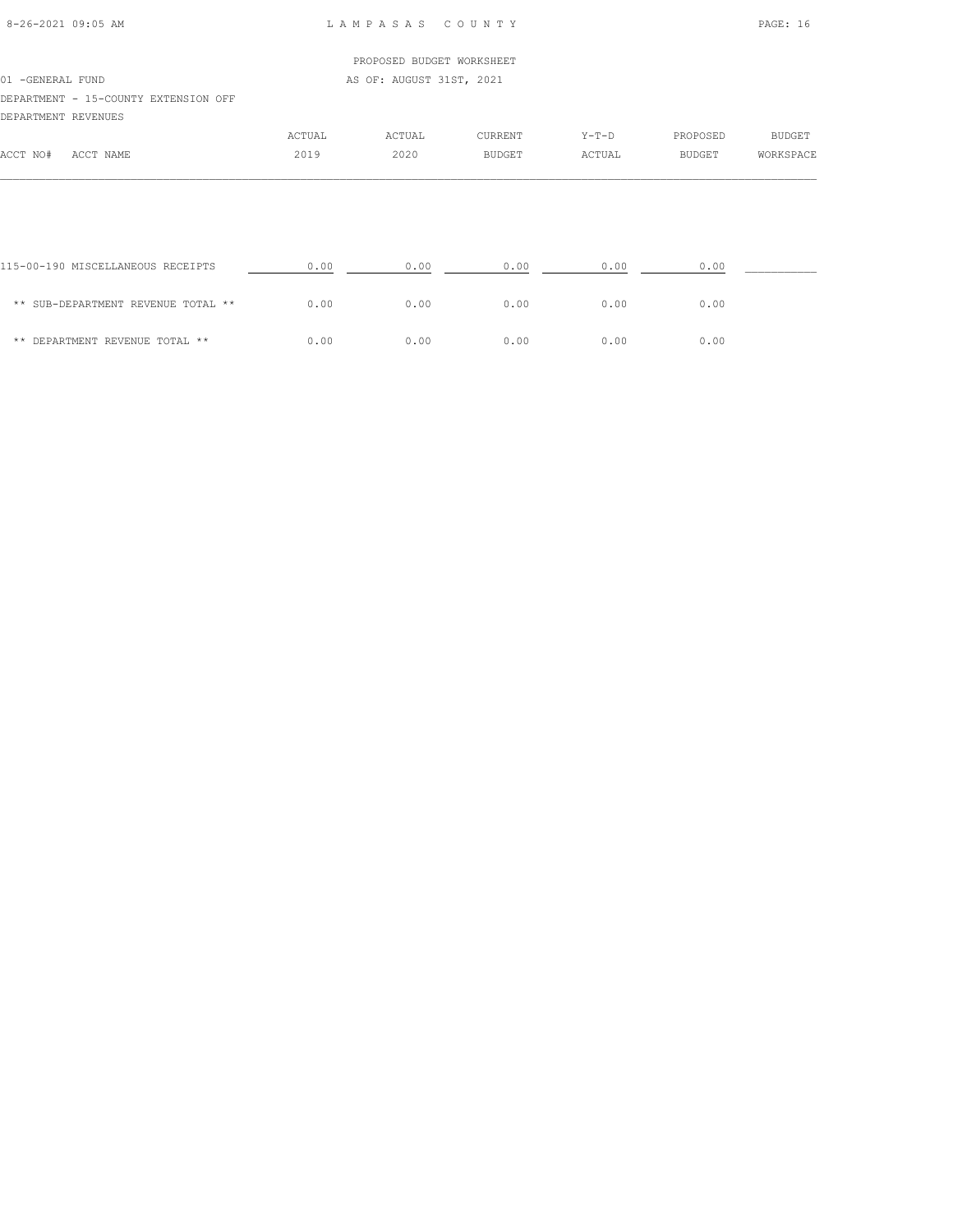| 8-26-2021 09:05 AM |  |
|--------------------|--|

## 8-26-2021 09:05 AM L A M P A S A S C O U N T Y PAGE: 17

|                                 |        | PROPOSED BUDGET WORKSHEET |                |         |               |           |
|---------------------------------|--------|---------------------------|----------------|---------|---------------|-----------|
| 01 - GENERAL FUND               |        | AS OF: AUGUST 31ST, 2021  |                |         |               |           |
| DEPARTMENT - 16-ADULT PROBATION |        |                           |                |         |               |           |
| DEPARTMENT REVENUES             |        |                           |                |         |               |           |
|                                 | ACTUAL | ACTUAL                    | <b>CURRENT</b> | $Y-T-D$ | PROPOSED      | BUDGET    |
| ACCT NO#<br>ACCT NAME           | 2019   | 2020                      | <b>BUDGET</b>  | ACTUAL  | <b>BUDGET</b> | WORKSPACE |
|                                 |        |                           |                |         |               |           |

| 116-00-190 MISCELLANEOUS RECEIPTS  | 0.00 | 0.00 | 0.00 | 0.00 | 0.00 |
|------------------------------------|------|------|------|------|------|
| ** SUB-DEPARTMENT REVENUE TOTAL ** | 0.00 | 0.00 | 0.00 | 0.00 | 0.00 |
| ** DEPARTMENT REVENUE TOTAL **     | 0.00 | 0.00 | 0.00 | 0.00 | 0.00 |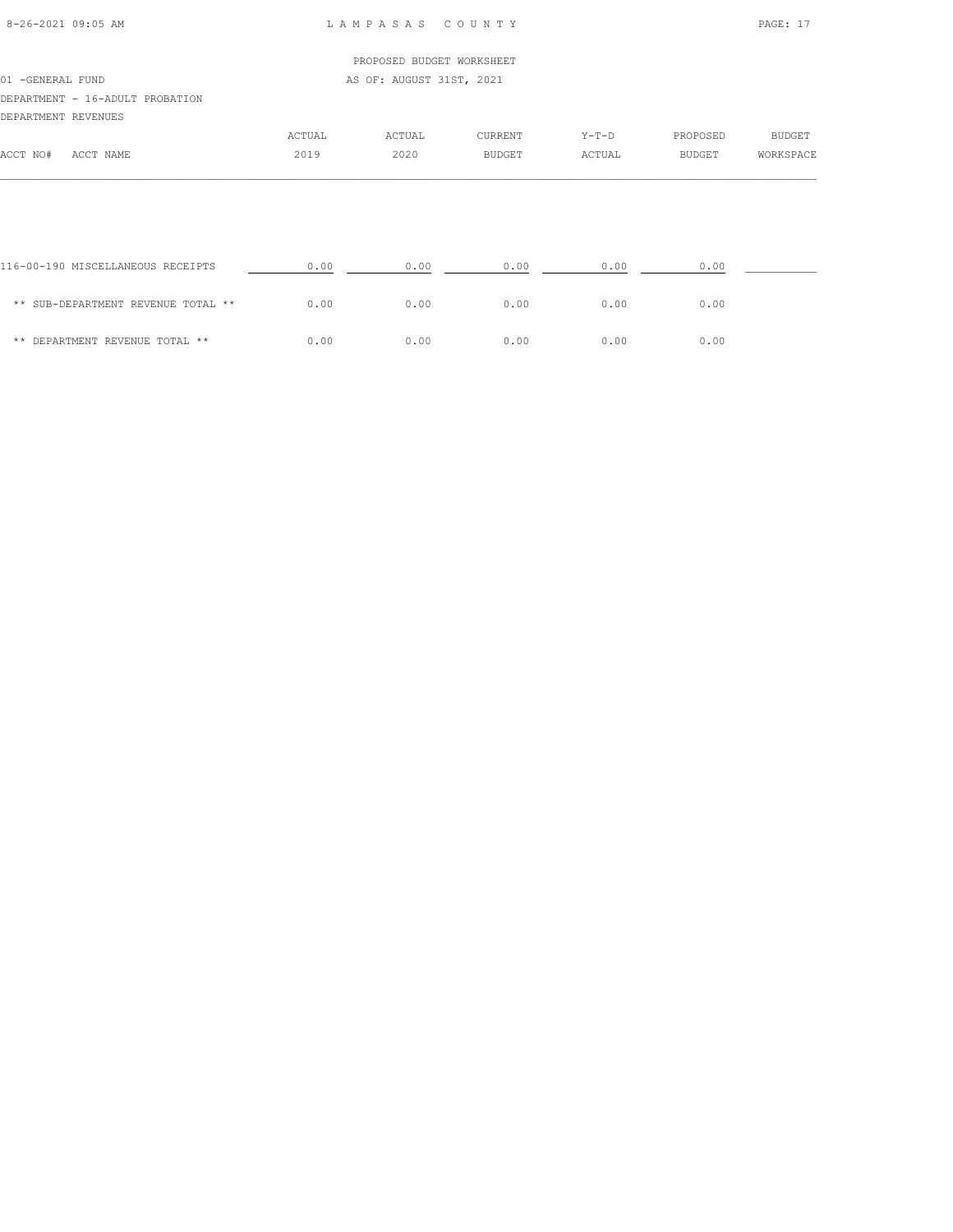PROPOSED BUDGET WORKSHEET 01 -GENERAL FUND AS OF: AUGUST 31ST, 2021

DEPARTMENT - 17-E.M.S

| DEPARTMENT REVENUES    |        |        |               |         |          |           |
|------------------------|--------|--------|---------------|---------|----------|-----------|
|                        | ACTUAL | ACTUAL | CURRENT       | $Y-T-D$ | PROPOSED | BUDGET    |
| ACCT NAME              | 2019   | 2020   | <b>BUDGET</b> | ACTUAL  | BUDGET   | WORKSPACE |
|                        |        |        |               |         |          |           |
|                        |        |        |               |         |          |           |
|                        |        |        |               |         |          |           |
|                        |        |        |               |         |          |           |
| 117-00-109 SERVICE FEE | 0.00   | 0.00   | 0.00          | 0.00    | 0.00     |           |
|                        |        |        |               |         |          |           |

| 117-00-190 MISCELLANEOUS RECEIPTS  | 0.00 | 0.00 | 0.00 | 0.00 | 0.00 |  |
|------------------------------------|------|------|------|------|------|--|
| 117-00-191 CITIZENS DONATIONS      | 0.00 | 0.00 | 0.00 | 0.00 | 0.00 |  |
| 117-00-192 EMS COLLECTIONS         | 0.00 | 0.00 | 0.00 | 0.00 | 0.00 |  |
|                                    |      |      |      |      |      |  |
| ** SUB-DEPARTMENT REVENUE TOTAL ** | 0.00 | 0.00 | 0.00 | 0.00 | 0.00 |  |
|                                    |      |      |      |      |      |  |
| ** DEPARTMENT REVENUE TOTAL **     | 0.00 | 0.00 | 0.00 | 0.00 | 0.00 |  |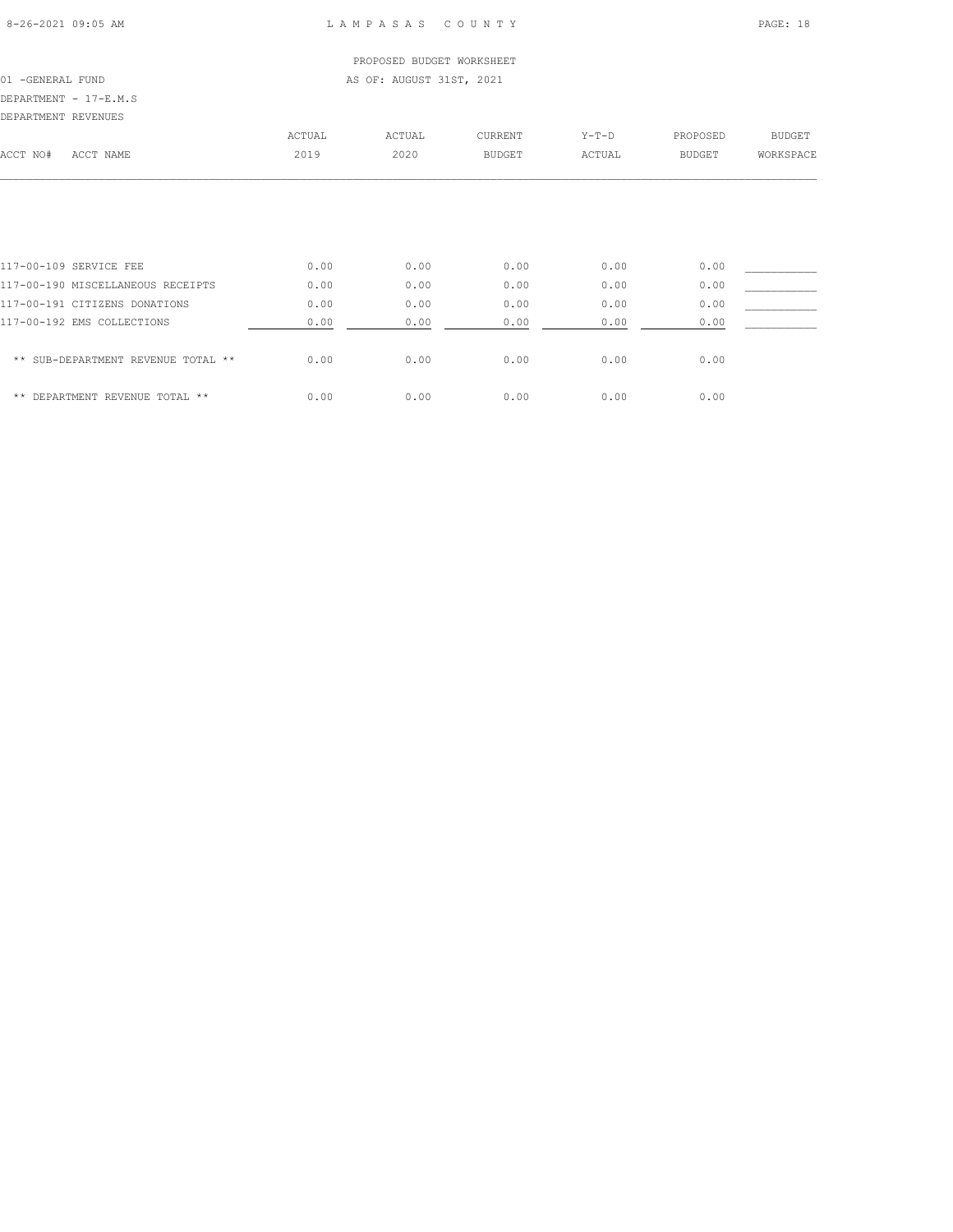| 8-26-2021 09:05 AM |  |
|--------------------|--|

## 8-26-2021 09:05 AM L A M P A S A S C O U N T Y PAGE: 19

|                   |                          |        | PROPOSED BUDGET WORKSHEET |         |         |               |           |
|-------------------|--------------------------|--------|---------------------------|---------|---------|---------------|-----------|
| 01 - GENERAL FUND |                          |        | AS OF: AUGUST 31ST, 2021  |         |         |               |           |
|                   | DEPARTMENT - 18-JUDICIAL |        |                           |         |         |               |           |
|                   | DEPARTMENT REVENUES      |        |                           |         |         |               |           |
|                   |                          | ACTUAL | ACTUAL                    | CURRENT | $Y-T-D$ | PROPOSED      | BUDGET    |
| ACCT NO#          | ACCT NAME                | 2019   | 2020                      | BUDGET  | ACTUAL  | <b>BUDGET</b> | WORKSPACE |
|                   |                          |        |                           |         |         |               |           |

| 118-00-190 MISCELLANEOUS RECEIPTS  | 0.00 | 3,435.64 | 0.00 | 0.00 | 0.00 |  |
|------------------------------------|------|----------|------|------|------|--|
| ** SUB-DEPARTMENT REVENUE TOTAL ** | 0.00 | 3,435.64 | 0.00 | 0.00 | 0.00 |  |
| ** DEPARTMENT REVENUE TOTAL **     | 0.00 | 3.435.64 | 0.00 | 0.00 | 0.00 |  |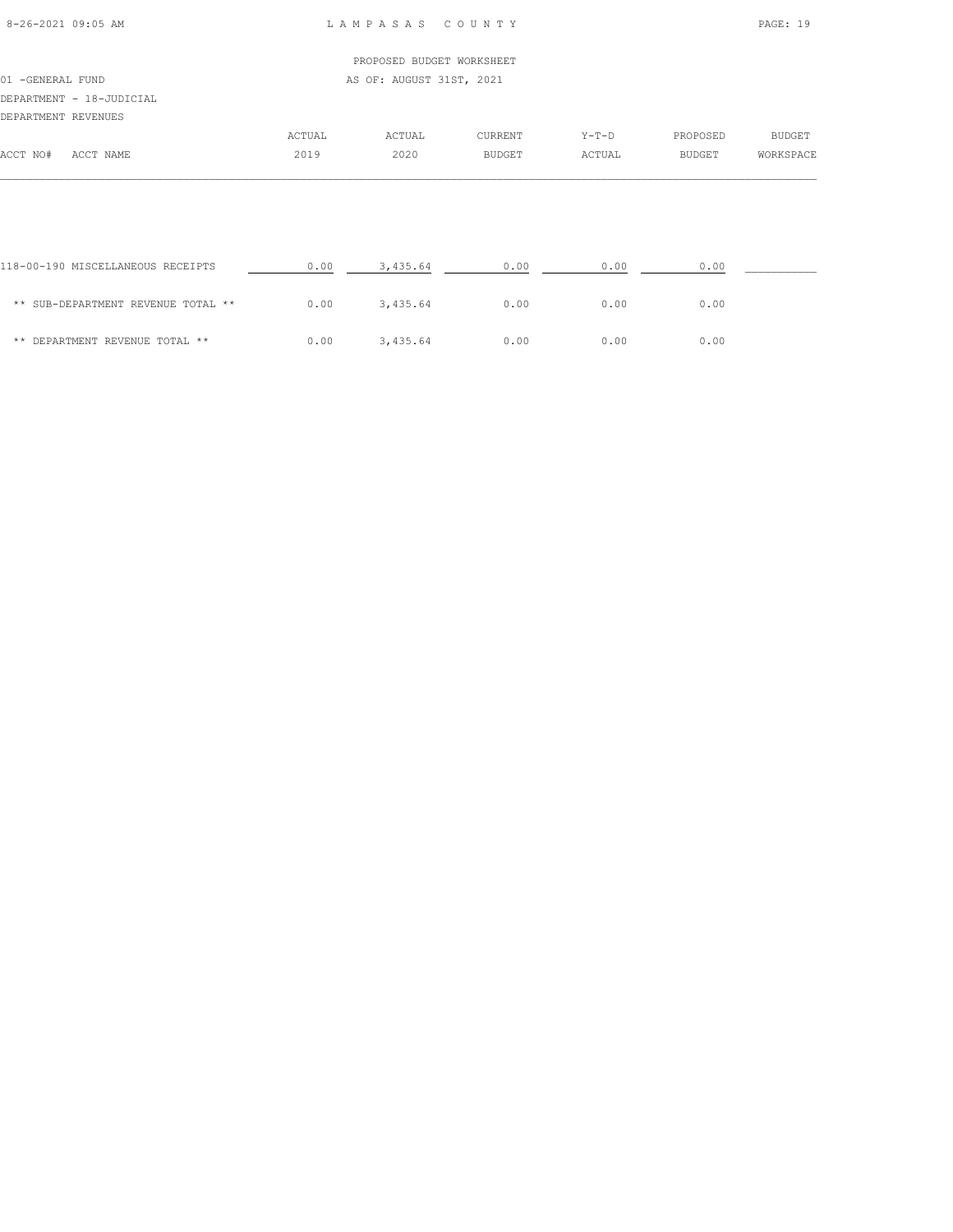01 -GENERAL FUND AS OF: AUGUST 31ST, 2021

### DEPARTMENT - 19-HUMAN RESOURCES

DEPARTMENT REVENUES

| DEPARTMENT REVENUES                |        |                                                                  |               |         |               |               |
|------------------------------------|--------|------------------------------------------------------------------|---------------|---------|---------------|---------------|
|                                    | ACTUAL | ACTUAL                                                           | CURRENT       | $Y-T-D$ | PROPOSED      | <b>BUDGET</b> |
| ACCT NAME<br>ACCT NO#              | 2019   | 2020                                                             | <b>BUDGET</b> | ACTUAL  | <b>BUDGET</b> | WORKSPACE     |
|                                    |        |                                                                  |               |         |               |               |
| 119-00-116 GRANT REVENUE           | 0.00   | 0.00                                                             | 0.00          | 0.00    | 0.00          |               |
| 119-00-152 CONTRACTS               | 0.00   | 0.00                                                             | 0.00          | 0.00    | 0.00          |               |
| 119-00-190 MISCELLANEOUS RECEIPTS  | 0.00   | 0.00                                                             | 0.00          | 0.00    | 0.00          |               |
| 219-00-010 OPERATING TRANSFERS IN  | 0.00   | 0.00                                                             | 0.00          | 0.00    | 0.00          |               |
| ** SUB-DEPARTMENT REVENUE TOTAL ** | 0.00   | 0.00                                                             | 0.00          | 0.00    | 0.00          |               |
| 119-01-190 MISCELLANEOUS RECEIPTS  | 700.00 | 300.00                                                           | 0.00          | 300.00  | 0.00          |               |
| ** SUB-DEPARTMENT REVENUE TOTAL ** | 700.00 | 300.00                                                           | 0.00          | 300.00  | 0.00          |               |
| ** DEPARTMENT REVENUE TOTAL **     | 700.00 | 300.00                                                           | 0.00          | 300.00  | 0.00          |               |
| *** FUND TOTAL REVENUES ***        |        | 9,504,368.60 9,987,066.35 9,634,384.00 9,721,873.40 9,868,491.00 |               |         |               |               |

============= ============= ============= ============= =============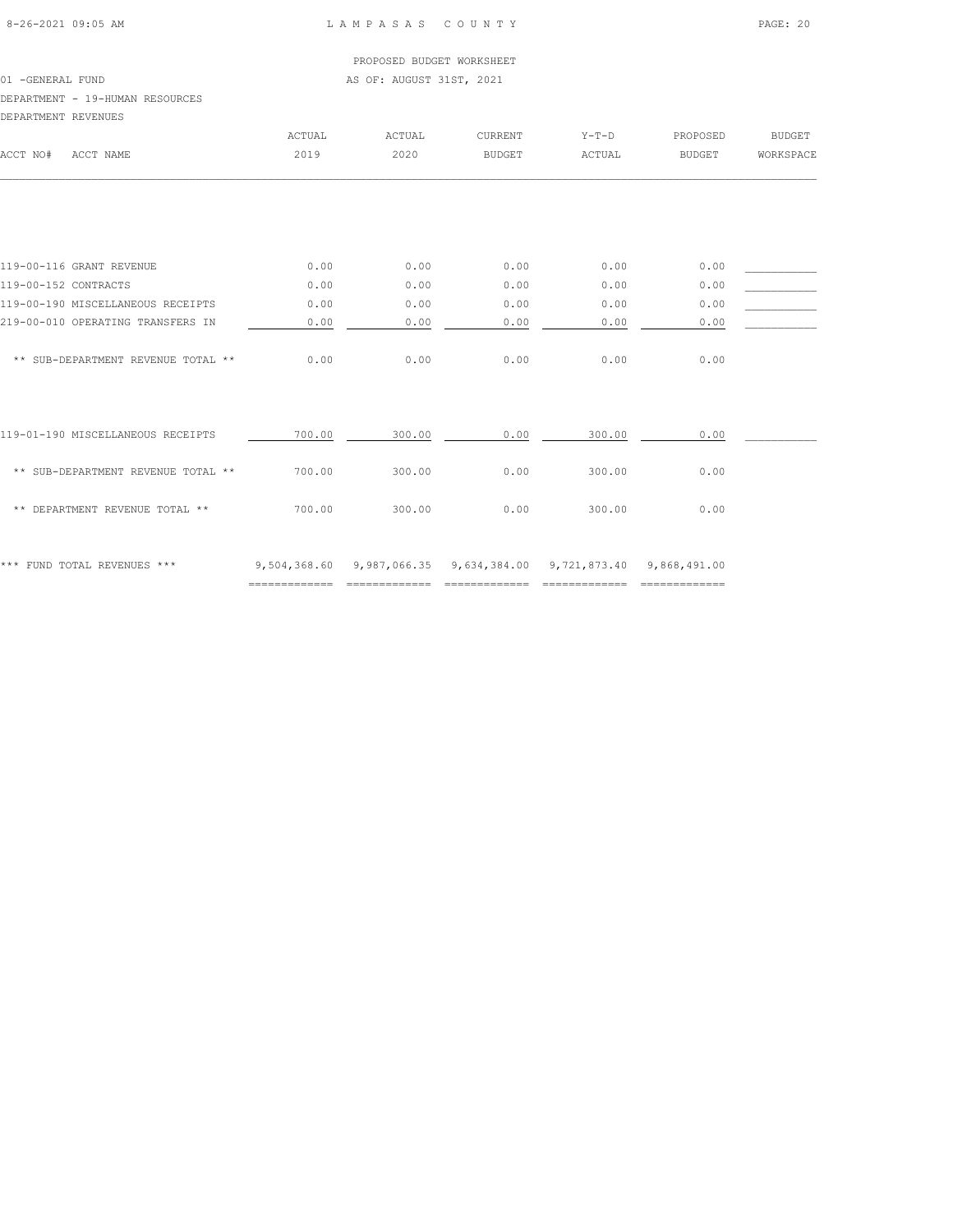ACCT NO# ACCT NAME 2019 2020 BUDGET ACTUAL BUDGET WORKSPACE  $\mathcal{L} = \{ \mathcal{L} = \{ \mathcal{L} = \{ \mathcal{L} = \{ \mathcal{L} = \{ \mathcal{L} = \{ \mathcal{L} = \{ \mathcal{L} = \{ \mathcal{L} = \{ \mathcal{L} = \{ \mathcal{L} = \{ \mathcal{L} = \{ \mathcal{L} = \{ \mathcal{L} = \{ \mathcal{L} = \{ \mathcal{L} = \{ \mathcal{L} = \{ \mathcal{L} = \{ \mathcal{L} = \{ \mathcal{L} = \{ \mathcal{L} = \{ \mathcal{L} = \{ \mathcal{L} = \{ \mathcal{L} = \{ \mathcal{$ 

| WAGES                                   |            |            |            |            |            |  |
|-----------------------------------------|------------|------------|------------|------------|------------|--|
|                                         |            |            |            |            |            |  |
| 401-00-101 SALARIES & WAGES ELECTED OF  | 66,367.07  | 71,882.06  | 75,724.00  | 64,505.40  | 75,107.00  |  |
| 401-00-107 SALARIES & WAGES ADM #3058   | 38,825.66  | 37,953.75  | 39,963.00  | 34,043.85  | 39,637.00  |  |
| 401-00-108 SALARIES & WAGES VA<br>#2882 | 9,338.36   | 8,992.36   | 9,765.00   | 8,724.68   | 9,685.00   |  |
| 401-00-113 SALARIES & WAGES ASST #3515  | 24,415.05  | 25,003.20  | 26,646.00  | 22,700.06  | 26,429.00  |  |
| 401-00-133 SALARY/SUPPLEMENT            | 26,168.99  | 25,199.98  | 25,200.00  | 22, 292.52 | 25,200.00  |  |
| 401-00-199 LONGEVITY PAYMENT            | 1,320.00   | 1,440.00   | 1,560.00   | 1,560.00   | 1,680.00   |  |
| ** CATEGORY TOTAL **                    | 166,435.13 | 170,471.35 | 178,858.00 | 153,826.51 | 177,738.00 |  |
| EMPLOYEE BENEFITS                       |            |            |            |            |            |  |
| 401-00-203 FICA BENEFITS                | 11,918.70  | 12,537.14  | 13,683.00  | 10,958.58  | 13,597.00  |  |
| 401-00-204 GROUP MEDICAL INSURANCE      | 37,926.15  | 45,527.82  | 45,889.00  | 42,071.37  | 49,502.00  |  |
| 401-00-205 RETIREMENT                   | 23, 228.49 | 23, 131.76 | 28,617.00  | 23, 216.25 | 28,865.00  |  |
| 401-00-207 WORKMAN'S COMP               | 451.00     | 405.00     | 455.00     | 455.00     | 432.00     |  |
| 401-00-208 UNEMPLOYMENT INSURANCE       | 72.00      | 74.00      | 48.00      | 48.00      | 116.00     |  |
| ** CATEGORY TOTAL **                    | 73,596.34  | 81,675.72  | 88,692.00  | 76,749.20  | 92,512.00  |  |
| GENERAL EXPENSES                        |            |            |            |            |            |  |
|                                         |            |            |            |            |            |  |
| 401-00-300 COURT INTERPRETER/MEDIATOR   | 353.63     | 306.58     | 0.00       | 0.00       | 0.00       |  |
| 401-00-301 COMMUNICATIONS               | 0.00       | 300.00     | 0.00       | 0.00       | 0.00       |  |
| 401-00-302 UTILITIES                    | 0.00       | 0.00       | 0.00       | 0.00       | 0.00       |  |
| 401-00-303 COMPUTER SUPPLIES            | 0.00       | 0.00       | 0.00       | 0.00       | 0.00       |  |
| 401-00-304 OPERATING SUPPLIES           | 2,803.84   | 1,911.48   | 1,500.00   | 1,481.10   | 1,500.00   |  |
| 401-00-305 TRAVEL & INSERVICE TRAINING  | 6,495.93   | 2,847.97   | 4,500.00   | 1,514.25   | 4,500.00   |  |
| 401-00-309 COURT APPOINTED ATTORNEY     | 21,075.00  | 17,275.00  | 20,000.00  | 13,452.50  | 20,000.00  |  |
| 401-00-310 JURY FEES                    | 1,380.00   | 0.00       | 1,500.00   | 0.00       | 1,500.00   |  |
| 401-00-311 REPAIRS & MAINTENANCE-COURT  | 0.00       | 0.00       | 0.00       | 0.00       | 0.00       |  |
| 401-00-312 EQUIPMENT MAINTENANCE CONTR  | 0.00       | 0.00       | 0.00       | 0.00       | 0.00       |  |
| 401-00-315 DUES                         | 4,705.00   | 3,774.98   | 5,000.00   | 3,575.00   | 5,000.00   |  |
| 401-00-320 INVESTIGATIVE EXPENSE        | 0.00       | 0.00       | 0.00       | 0.00       | 0.00       |  |
| 401-00-333 CONTRACTED SERVICES          | 0.00       | 0.00       | 0.00       | 0.00       | 0.00       |  |
| 401-00-341 COURT REPORTER               | 2,335.54   | 613.65     | 2,000.00   | 1,916.34   | 2,000.00   |  |
| 401-00-358 CONSULTING FEES              | 0.00       | 0.00       | 0.00       | 0.00       | 0.00       |  |
| 401-00-361 POSTAGE                      | 0.00       | 0.00       | 0.00       | 0.00       | 0.00       |  |
| 401-00-364 PUBLICATIONS, BOOKS, MANUAL  | 239.60     | 42.50      | 200.00     | 496.60     | 200.00     |  |
| 401-00-370 EQUIPMENT RENTAL - COPIER    | 2,558.18   | 2,580.78   | 2,000.00   | 2,184.78   | 2,000.00   |  |
| 401-00-371 EXPERT WITNESS               | 0.00       | 0.00       | 0.00       | 0.00       | 0.00       |  |
| 401-00-378 RENTAL SPACE                 | 0.00       | 0.00       | 0.00       | 0.00       | 0.00       |  |
| 401-00-381 911-ADDRESSING SIGNS         | 2,869.29   | 681.95     | 2,000.00   | 1,401.24   | 2,000.00   |  |
| 401-00-383 SEPTIC TANK INSPECTION       | 0.00       | 0.00       | 0.00       | 0.00       | 0.00       |  |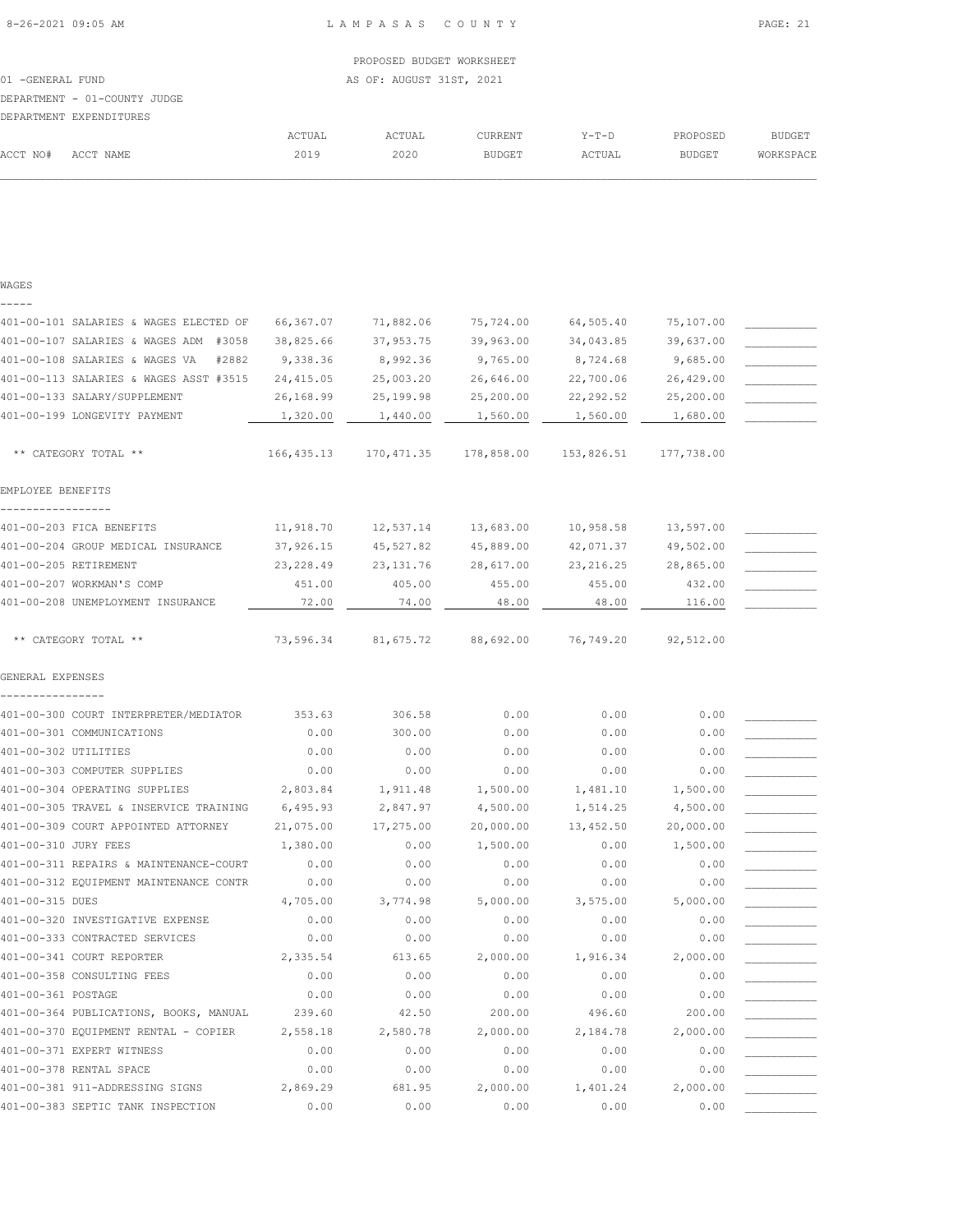## 01 -GENERAL FUND AS OF: AUGUST 31ST, 2021

## DEPARTMENT - 01-COUNTY JUDGE

### DEPARTMENT EXPENDITURES

| ACCT NO#<br>ACCT NAME                  | ACTUAL<br>2019 | <b>ACTUAL</b><br>2020 | <b>CURRENT</b><br><b>BUDGET</b> | $Y-T-D$<br><b>ACTUAL</b> | PROPOSED<br><b>BUDGET</b> | <b>BUDGET</b><br>WORKSPACE |
|----------------------------------------|----------------|-----------------------|---------------------------------|--------------------------|---------------------------|----------------------------|
| 401-00-387 VETERAN SEVICES/VET RIDE    | 1,300.00       | 1,300.00              | 1,300.00                        | 0.00                     | 1,300.00                  |                            |
| 401-00-389 MISCELLANEOUS EXPENSE       | 0.00           | 0.00                  | 0.00                            | 0.00                     | 0.00                      |                            |
| ** CATEGORY TOTAL **                   | 46,116.01      | 31,634.89             | 40,000.00                       | 26,021.81                | 40,000.00                 |                            |
| CAPITAL OUTLAY                         |                |                       |                                 |                          |                           |                            |
| 401-00-401 OFFICE MACHINES & EQUIPMENT | 0.00           | 0.00                  | 0.00                            | 0.00                     | 0.00                      |                            |
| 401-00-402 OPERATING EQUIPMENT         | 0.00           | 0.00                  | 0.00                            | 0.00                     | 0.00                      |                            |
| 401-00-418 ANNEX BUILDING              | 0.00           | 0.00                  | 0.00                            | 0.00                     | 0.00                      |                            |
| ** CATEGORY TOTAL **                   | 0.00           | 0.00                  | 0.00                            | 0.00                     | 0.00                      |                            |
| 401-00-500 OPERATING TRANSFERS OUT     | 0.00           | 0.00                  | 0.00                            | 0.00                     | 0.00                      |                            |

| TAT AA AAA AFEKTITAT TIXIMATENA AAT | .           | .          | .          |            | .          |  |
|-------------------------------------|-------------|------------|------------|------------|------------|--|
| ** CATEGORY TOTAL **                | 0.00        | 0.00       | 0.00       | 0.00       | 0.00       |  |
| ** SUB-DEPARTMENT TOTAL **          | 286, 147.48 | 283,781.96 | 307,550.00 | 256,597.52 | 310,250.00 |  |

#### WAGES

-----

| 401-01-104 SALARY & WAGES DEP #2840    | 50,792.20  | 49,674.17 | 52,328.00                                   | 44,575.92 | 51,901.00          |  |
|----------------------------------------|------------|-----------|---------------------------------------------|-----------|--------------------|--|
| 401-01-199 LONGEVITY                   | 2,400.00   | 2,400.00  | 2,400.00                                    | 2,400.00  | 2,400.00           |  |
|                                        |            |           |                                             |           |                    |  |
| ** CATEGORY TOTAL **                   | 53,192.20  |           | 52,074.17 54,728.00 46,975.92               |           | 54,301.00          |  |
|                                        |            |           |                                             |           |                    |  |
| EMPLOYEE BENEFITS                      |            |           |                                             |           |                    |  |
|                                        |            |           |                                             |           |                    |  |
| 401-01-203 FICA BENEFITS               | 3,888.60   |           | 4,089.09 4,187.00                           |           | 3,561.44 4,154.00  |  |
| 401-01-204 GROUP MEDICAL INSURANCE     | 9,169.08   |           | 10,307.34 9,972.00                          |           | 9,956.68 10,641.00 |  |
| 401-01-205 RETIREMENT                  | 8,209.74   | 8,632.83  | 8,756.00                                    | 7,516.07  | 8,819.00           |  |
| 401-01-207 WORKMEN'S COMP              | 170.00     | 123.00    | 139.00                                      | 139.00    | 132.00             |  |
| 401-01-208 UNEMPLOYEMENT INSURANCE     | 0.00       | 0.00      | 33.00                                       | 33.00     | 81.00              |  |
|                                        |            |           |                                             |           |                    |  |
| ** CATEGORY TOTAL **                   | 21, 437.42 |           | 23, 152.26 23, 087.00 21, 206.19 23, 827.00 |           |                    |  |
|                                        |            |           |                                             |           |                    |  |
| GENERAL EXPENSES                       |            |           |                                             |           |                    |  |
|                                        |            |           |                                             |           |                    |  |
| 401-01-301 COMMUNICATION               | 1,380.54   | 1,240.07  | 1,425.00                                    | 784.21    | 1,425.00           |  |
| 401-01-304 OPERATING SUPPLIES          | 1,405.46   | 1,750.33  | 1,000.00                                    | 822.05    | 1,000.00           |  |
| 401-01-305 TRAVEL & INSERVICE TRAINING | 1,478.37   | 182.68    | 2,000.00                                    | 54.54     | 2,000.00           |  |
| 401-01-308 REPAIR & MAINTENANCE        | 0.00       | 0.00      | 500.00                                      | 341.60    | 500.00             |  |
| 401-01-342 GAS & OIL                   | 711.52     | 632.32    | 1,150.00                                    | 742.72    | 1,150.00           |  |
| 401-01-343 REPAIRS & MAINTENANCE VEHIC | 239.24     | 121.88    | 200.00                                      | 10.00     | 200.00             |  |
| 401-01-346 FOOD                        | 0.00       | 0.00      | 300.00                                      | 406.40    | 500.00             |  |
|                                        |            |           |                                             |           |                    |  |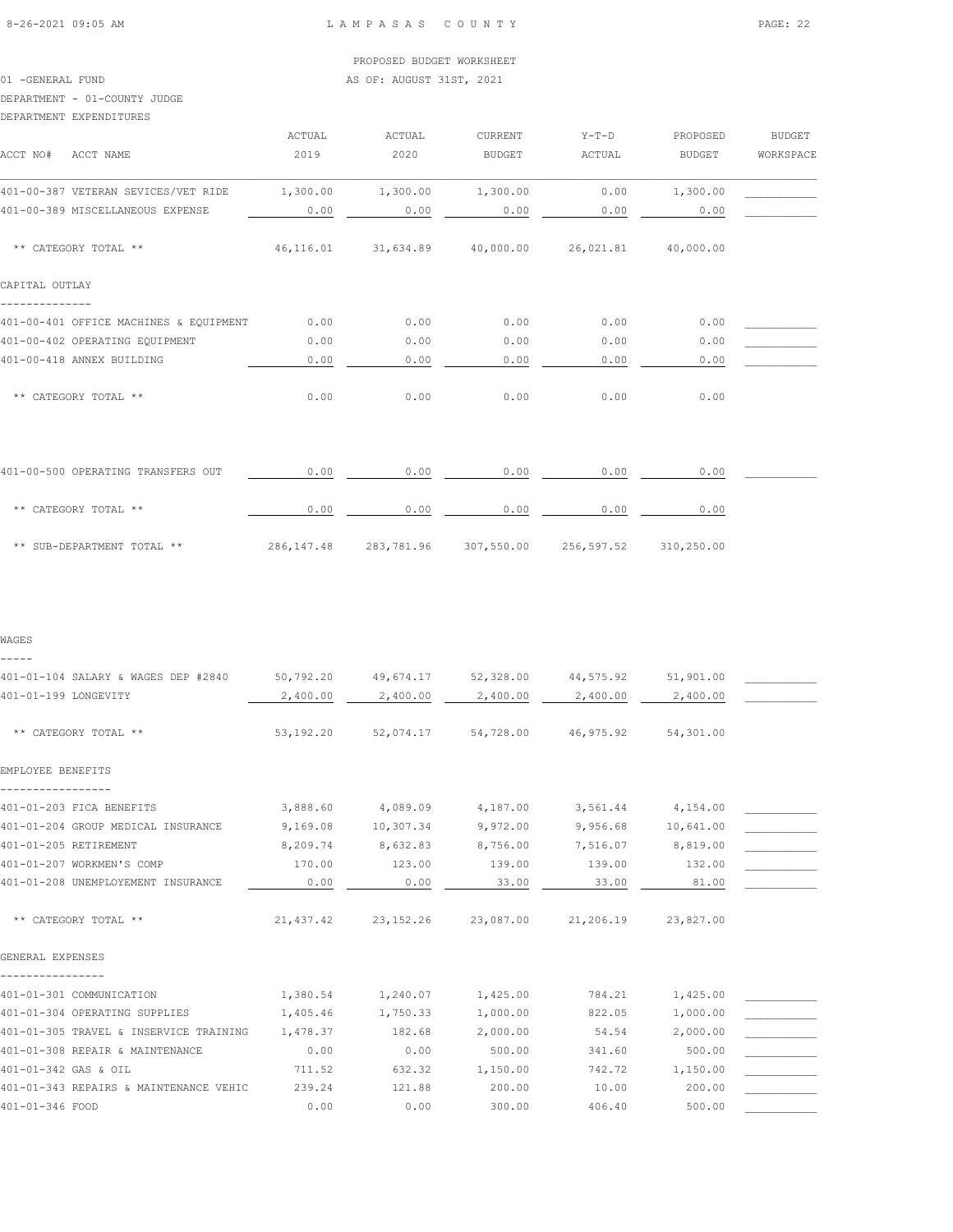## 01 -GENERAL FUND AS OF: AUGUST 31ST, 2021

#### DEPARTMENT - 01-COUNTY JUDGE

#### DEPARTMENT EXPENDITURES

|                                               | ACTUAL    | ACTUAL              | CURRENT       | $Y-T-D$   | PROPOSED  | <b>BUDGET</b> |
|-----------------------------------------------|-----------|---------------------|---------------|-----------|-----------|---------------|
| ACCT NO#<br>ACCT NAME                         | 2019      | 2020                | <b>BUDGET</b> | ACTUAL    | BUDGET    | WORKSPACE     |
|                                               |           |                     |               |           |           |               |
| 401-01-361 POSTAGE                            | 0.00      | 0.00                | 0.00          | 0.00      | 0.00      |               |
| 401-01-370 EQUIPMENT RENTAL - COPIER 1,255.80 |           | 1,255.80            | 1,300.00      | 1,166.40  | 1,300.00  |               |
|                                               |           |                     |               |           |           |               |
| ** CATEGORY TOTAL **                          | 6,470.93  | 5,183.08            | 7,875.00      | 4,327.92  | 8,075.00  |               |
|                                               |           |                     |               |           |           |               |
| CAPITAL OUTLAY                                |           |                     |               |           |           |               |
|                                               |           |                     |               |           |           |               |
| 401-01-402 OPERATING EQUIPMENT                | 0.00      | 0.00                | 0.00          | 0.00      | 0.00      |               |
|                                               |           |                     |               |           |           |               |
| ** CATEGORY TOTAL **                          | 0.00      | 0.00                | 0.00          | 0.00      | 0.00      |               |
|                                               |           |                     |               |           |           |               |
| ** SUB-DEPARTMENT TOTAL **                    | 81,100.55 | 80,409.51 85,690.00 |               | 72,510.03 | 86,203.00 |               |

### WAGES -----

| 401-02-167 MAINTENANCE TECHNICIAN#3689 | 25,481.81 | 24,919.75 | 26,252.00 | 22,509.52 | 26,038.00 |  |
|----------------------------------------|-----------|-----------|-----------|-----------|-----------|--|
| 401-02-199 LONGEVITY PAYMENT           | 0.00      | 0.00      | 0.00      | 0.00      | 0.00      |  |
| ** CATEGORY TOTAL **                   | 25,481.81 | 24,919.75 | 26,252.00 | 22,509.52 | 26,038.00 |  |
| EMPLOYEE BENEFITS                      |           |           |           |           |           |  |
| 401-02-203 FICA BENEFITS               | 1,267.29  | 1,339.31  | 2,008.00  | 1,188.29  | 1,992.00  |  |
| 401-02-204 GROUPT MEDICAL INSURANCE    | 12,539.54 | 14,419.00 | 15,290.00 | 14,020.60 | 16,382.00 |  |
| 401-02-205 RETIREMENT                  | 4,002.80  | 4,221.52  | 4,200.00  | 3,665.45  | 4,229.00  |  |
| 401-02-207 WORKMEN'S COMP              | 642.00    | 806.00    | 772.00    | 772.00    | 731.00    |  |
| 401-02-208 UNEMPLOYMENT INSURANCE      | 74.00     | 77.00     | 16.00     | 16.00     | 39.00     |  |
| 401-02-212 PHONE ALLOWANCE             | 520.00    | 480.00    | 480.00    | 400.00    | 480.00    |  |
| ** CATEGORY TOTAL **                   | 19,045.63 | 21,342.83 | 22,766.00 | 20,062.34 | 23,853.00 |  |
| ** SUB-DEPARTMENT TOTAL **             | 44,527.44 | 46,262.58 | 49,018.00 | 42,571.86 | 49,891.00 |  |

#### WAGES

-----

| 401-03-104 DIR OF DEVELOPMENT SERVICES | 0.00 | 0.00 | 0.00 | 0.00 | 0.00 |  |
|----------------------------------------|------|------|------|------|------|--|
| ** CATEGORY TOTAL **                   | 0.00 | 0.00 | 0.00 | n nn | 0.00 |  |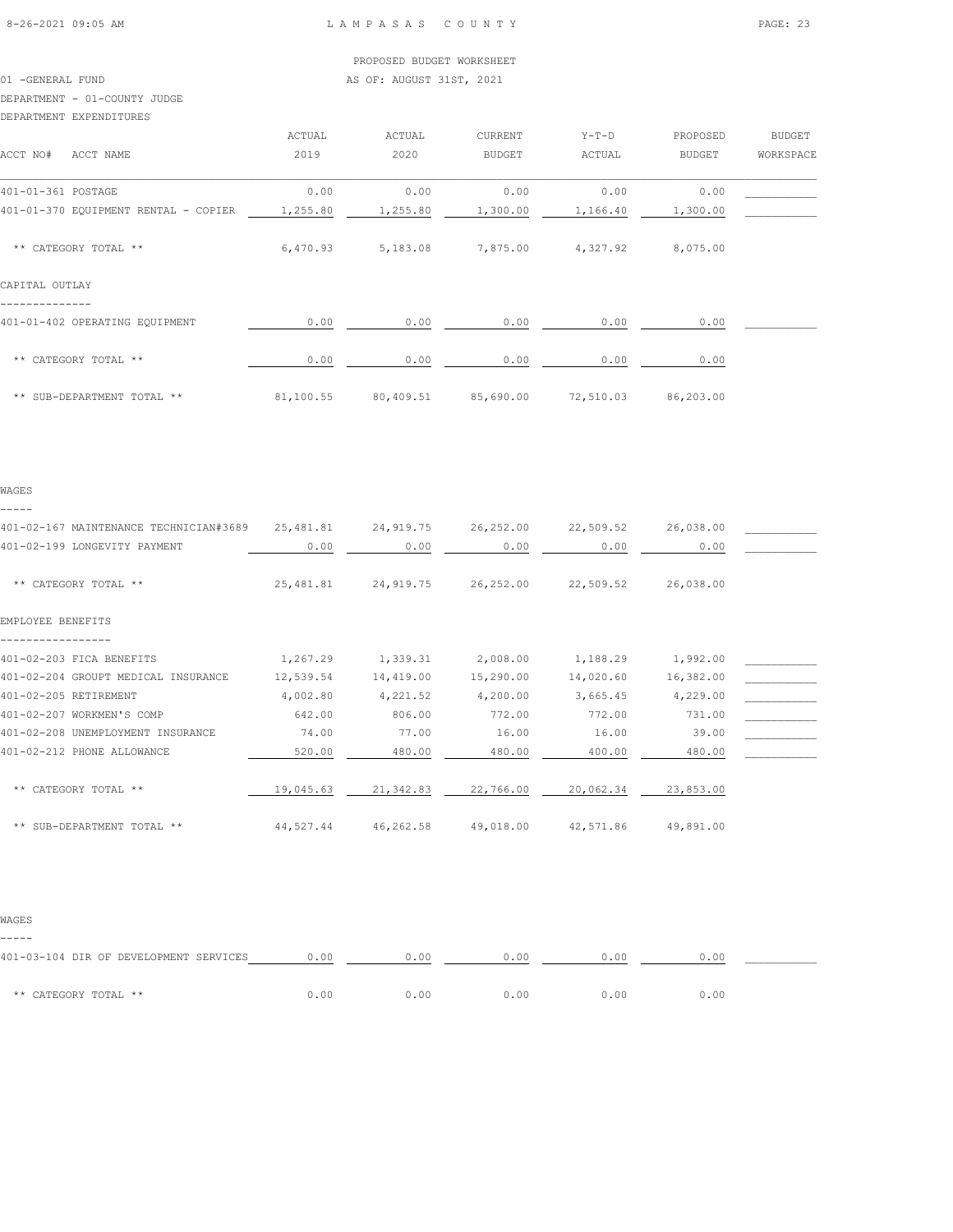PROPOSED BUDGET WORKSHEET 01 -GENERAL FUND AS OF: AUGUST 31ST, 2021

### DEPARTMENT - 01-COUNTY JUDGE

DEPARTMENT EXPENDITURES

|                                    | ACTUAL | ACTUAL                                      | <b>CURRENT</b> | $Y-T-D$ | PROPOSED      | <b>BUDGET</b> |
|------------------------------------|--------|---------------------------------------------|----------------|---------|---------------|---------------|
| ACCT NO#<br>ACCT NAME              | 2019   | 2020                                        | <b>BUDGET</b>  | ACTUAL  | <b>BUDGET</b> | WORKSPACE     |
|                                    |        |                                             |                |         |               |               |
| EMPLOYEE BENEFITS                  |        |                                             |                |         |               |               |
| 401-03-203 FICA BENEFITS           | 0.00   | 0.00                                        | 0.00           | 0.00    | 0.00          |               |
| 401-03-204 GROUP MEDICAL INSURANCE | 0.00   | 0.00                                        | 0.00           | 0.00    | 0.00          |               |
| 401-03-205 RETIREMENT              | 0.00   | 0.00                                        | 0.00           | 0.00    | 0.00          |               |
| 401-03-207 WORKMEN'S COMP          | 0.00   | 0.00                                        | 0.00           | 0.00    | 0.00          |               |
| 401-03-208 UNEMPLOYMENT INSURANCE  | 0.00   | 0.00                                        | 0.00           | 0.00    | 0.00          |               |
| ** CATEGORY TOTAL **               | 0.00   | 0.00                                        | 0.00           | 0.00    | 0.00          |               |
| ** SUB-DEPARTMENT TOTAL **         | 0.00   | 0.00                                        | 0.00           | 0.00    | 0.00          |               |
| ***<br>DEPARTMENT TOTAL ***        |        | 411,775.47 410,454.05 442,258.00 371,679.41 |                |         | 446,344.00    |               |
|                                    |        |                                             |                |         |               |               |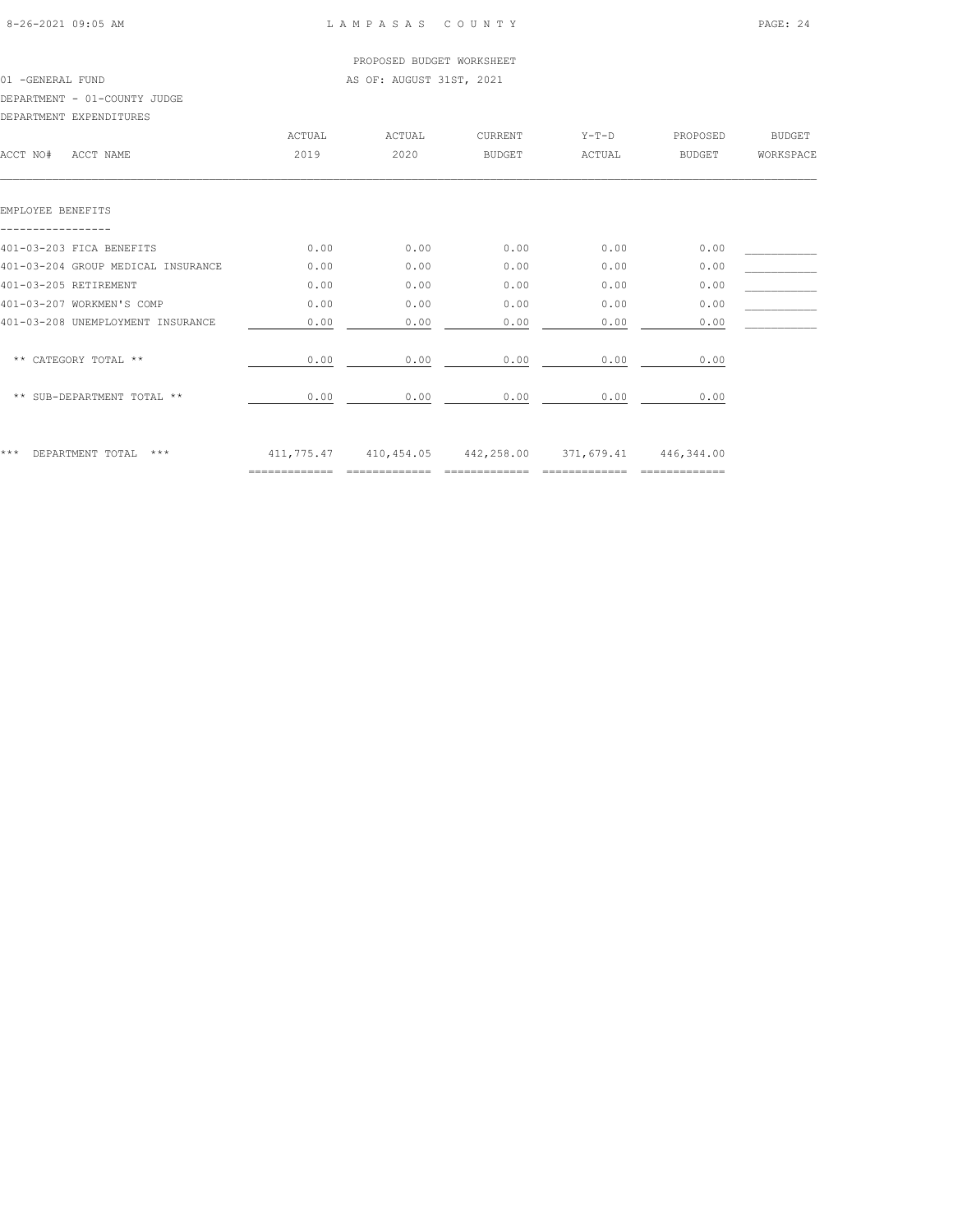|                  |                                |                          | PROPOSED BUDGET WORKSHEET |                |         |               |           |  |
|------------------|--------------------------------|--------------------------|---------------------------|----------------|---------|---------------|-----------|--|
| 01 -GENERAL FUND |                                | AS OF: AUGUST 31ST, 2021 |                           |                |         |               |           |  |
|                  | DEPARTMENT - 02-COUNTY AUDITOR |                          |                           |                |         |               |           |  |
|                  | DEPARTMENT EXPENDITURES        |                          |                           |                |         |               |           |  |
|                  |                                | ACTUAL                   | ACTUAL                    | <b>CURRENT</b> | $Y-T-D$ | PROPOSED      | BUDGET    |  |
| ACCT NO#         | ACCT NAME                      | 2019                     | 2020                      | BUDGET         | ACTUAL  | <b>BUDGET</b> | WORKSPACE |  |
|                  |                                |                          |                           |                |         |               |           |  |

### WAGES -----

| 402-00-102 SALARIES & WAGES APPOINTED  | 9,838.43   | 62,005.65  | 86,958.00  | 74,035.32  | 89,392.00  |  |
|----------------------------------------|------------|------------|------------|------------|------------|--|
| 402-00-103 SALARIES & WAGES DEP #2878  | 37, 154.68 | 36,320.61  | 38,264.00  | 30,112.08  | 33,518.00  |  |
| 402-00-104 SALARY & WAGES DEP<br>#0456 | 16,883.79  | 27,905.97  | 29, 317.00 | 29,090.18  | 39,000.00  |  |
| 402-00-110 PART-TIME EMPLOYEES         | 0.00       | 0.00       | 0.00       | 0.00       | 0.00       |  |
| 402-00-111 INFO TECHNOLOGY             | 0.00       | 0.00       | 0.00       | 0.00       | 0.00       |  |
| 402-00-120 SALARY & WAGES OVERTIME     | 0.00       | 0.00       | 0.00       | 0.00       | 0.00       |  |
| 402-00-133 SALARY/SUPPLEMENT/STIPENT   | 0.00       | 0.00       | 12,000.00  | 9,164.97   | 12,000.00  |  |
| 402-00-199 LONGEVITY PAYMENT           | 2,040.00   | 2,160.00   | 2,280.00   | 2,280.00   | 2,400.00   |  |
|                                        |            |            |            |            |            |  |
| ** CATEGORY TOTAL **                   | 65,916.90  | 128,392.23 | 168,819.00 | 144,682.55 | 176,310.00 |  |
| EMPLOYEE BENEFITS                      |            |            |            |            |            |  |
|                                        |            |            |            |            |            |  |
| 402-00-203 FICA BENEFITS               | 5,228.38   | 9,450.40   | 12,150.00  | 10,464.75  | 13,488.00  |  |
| 402-00-204 GROUP MEDICAL INSURANCE     | 17,726.02  | 30,947.82  | 32,964.00  | 36,279.16  | 36,416.00  |  |
| 402-00-205 RETIREMENT                  | 11,396.21  | 20,933.55  | 25, 411.00 | 23, 219.68 | 28,633.00  |  |
| 402-00-207 WORKMEN'S COMP              | 6,176.82   | 304.00     | 404.00     | 404.00     | 428.00     |  |
| 402-00-208 UNEMPLOYMENT INSURANCE      | 2,718.69   | 128.00     | 94.00      | 94.00      | 107.00     |  |
| 402-00-212 PHONE ALLOWANCE             | 0.00       | 0.00       | 480.00     | 440.00     | 480.00     |  |
| ** CATEGORY TOTAL **                   | 43,246.12  | 61,763.77  | 71,503.00  | 70,901.59  | 79,552.00  |  |
| GENERAL EXPENSES                       |            |            |            |            |            |  |
| 402-00-301 COMMUNICATIONS              | 6,341.24   | 6,129.24   | 5,000.00   | 5,124.59   | 5,000.00   |  |
| 402-00-304 OPERATING SUPPLIES          | 1,379.37   | 3,191.86   | 2,100.00   | 2,331.93   | 2,100.00   |  |
| 402-00-305 TRAVEL & INSERVICE TRAINING | 1,375.45   | 1,493.03   | 5,000.00   | 2,069.15   | 5,000.00   |  |
| 402-00-308 REPAIRS & MAINTENANCE EQUIP | 0.00       | 0.00       | 0.00       | 0.00       | 0.00       |  |
| 402-00-312 EQUIPMENT MAINTENANCE CONTR | 7,546.40   | 8,006.71   | 7,500.00   | 8,407.05   | 8,844.00   |  |
| 402-00-315 DUES                        | 0.00       | 595.00     | 600.00     | 605.00     | 600.00     |  |
| 402-00-333 CONTRACTED SERVICES         | 0.00       | 0.00       | 0.00       | 0.00       | 0.00       |  |
| 402-00-361 POSTAGE                     | 0.00       | 0.00       | 0.00       | 0.00       | 0.00       |  |
| 402-00-364 PUBLICATIONS, BOOKS, MANUAL | 720.00     | 896.60     | 700.00     | 757.90     | 700.00     |  |
| 402-00-370 EQUIPMENT RENTAL-COPIER     | 939.90     | 851.52     | 1,200.00   | 810.59     | 1,200.00   |  |
| 402-00-375 BANK CHARGES                | 72.17      | 42.00      | 0.00       | 0.00       | 0.00       |  |
| 402-00-389 MISCELLANEOUS EXPENSE       | 0.00       | 0.00       | 0.00       | 0.00       | 0.00       |  |
|                                        |            |            |            |            |            |  |
| ** CATEGORY TOTAL **                   | 18,374.53  | 21,205.96  | 22,100.00  | 20,106.21  | 23,444.00  |  |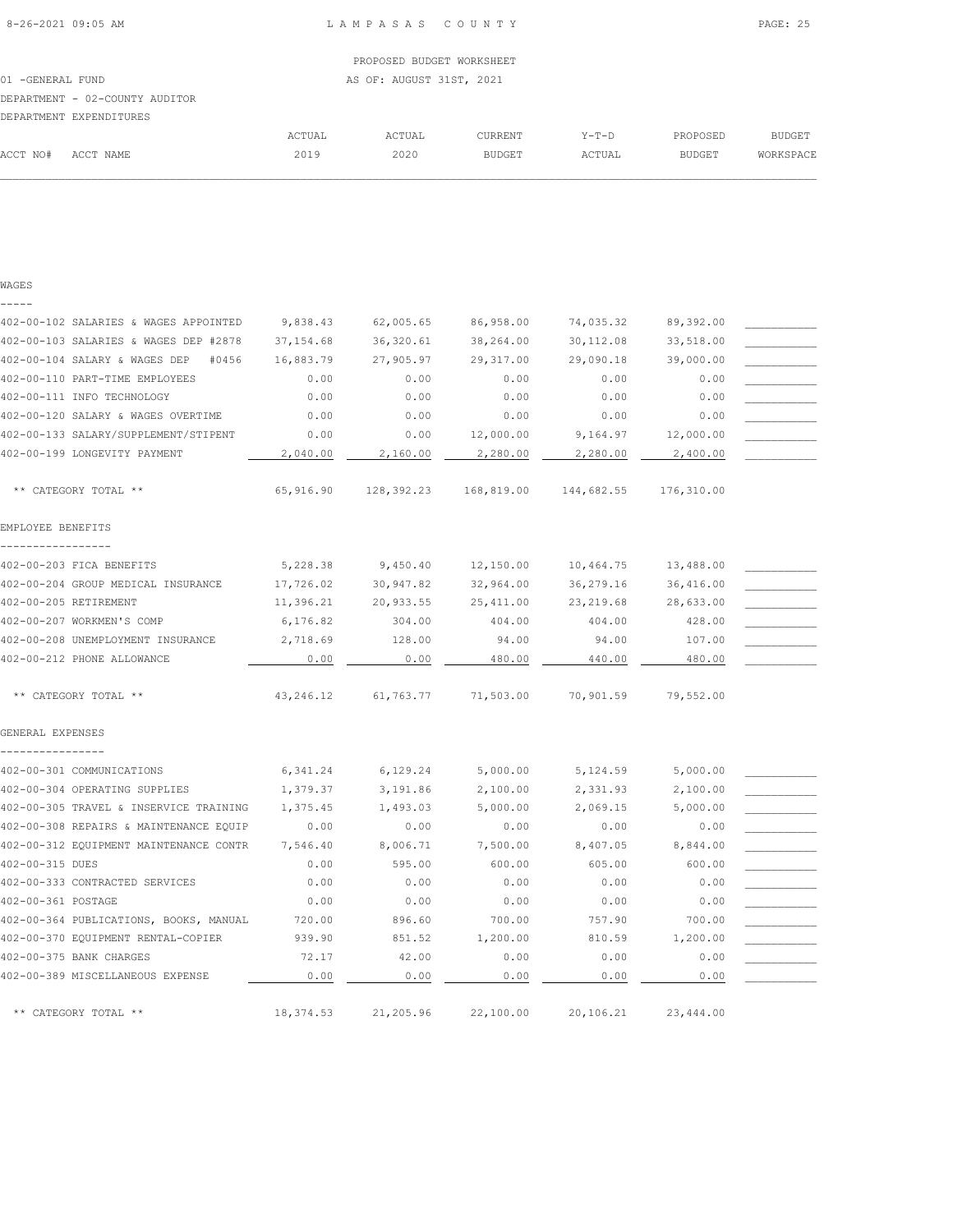01 -GENERAL FUND AS OF: AUGUST 31ST, 2021

| DEPARTMENT - 02-COUNTY AUDITOR                |            |                                  |               |           |                       |               |
|-----------------------------------------------|------------|----------------------------------|---------------|-----------|-----------------------|---------------|
| DEPARTMENT EXPENDITURES                       |            |                                  |               |           |                       |               |
|                                               | ACTUAL     | ACTUAL                           | CURRENT       | $Y-T-D$   | PROPOSED              | <b>BUDGET</b> |
| ACCT NO# ACCT NAME                            | 2019       | 2020                             | <b>BUDGET</b> | ACTUAL    | <b>BUDGET</b>         | WORKSPACE     |
| CAPITAL OUTLAY                                |            |                                  |               |           |                       |               |
| --------------                                |            |                                  |               |           |                       |               |
| 402-00-401 OFFICE MACHINES & EQUIPMENT        | 0.00       | 0.00                             | 0.00          | 0.00      | 0.00                  |               |
| ** CATEGORY TOTAL **                          | 0.00       | 0.00                             | 0.00          | 0.00      | 0.00                  |               |
|                                               |            |                                  |               |           |                       |               |
| 402-00-501 DEPRECIATION                       | 0.00       | 0.00                             | 0.00          | 0.00      | 0.00                  |               |
| ** CATEGORY TOTAL **                          | 0.00       | 0.00                             | 0.00          | 0.00      | 0.00                  |               |
| ** SUB-DEPARTMENT TOTAL **                    |            | 127,537.55 211,361.96 262,422.00 |               |           | 235,690.35 279,306.00 |               |
| WAGES                                         |            |                                  |               |           |                       |               |
| -----<br>402-01-104 SALARY & WAGES DEP #1635  | 57,352.18  | 56,089.18                        | 59,085.00     | 50,334.93 | 58,604.00             |               |
| 402-01-133 SALARY/SUPPLEMENT/STIPEND          | 2,211.07   | 773.24                           | 0.00          | 0.00      | 0.00                  |               |
| 402-01-199 LONGEVITY PAYMENT                  | 2,400.00   | 2,400.00                         | 2,400.00      | 2,400.00  | 2,400.00              |               |
| ** CATEGORY TOTAL **                          | 61, 963.25 | 59,262.42                        | 61,485.00     | 52,734.93 | 61,004.00             |               |
| EMPLOYEE BENEFITS                             |            |                                  |               |           |                       |               |
| -----------------<br>402-01-203 FICA BENEFITS | 4,502.77   | 4,635.08                         | 4,704.00      | 3,976.09  | 4,667.00              |               |
| 402-01-204 GROUP MEDICAL INSURANCE            | 8,476.78   | 9,545.42                         | 9,910.00      | 8,273.07  | 10,641.00             |               |
| 402-01-205 RETIREMENT                         | 9,556.55   | 9,839.53                         | 9,838.00      | 8,437.68  | 9,907.00              |               |
| 402-01-207 WORKMEN'S COMP                     | 191.00     | 138.00                           | 156.00        | 156.00    | 148.00                |               |
| 402-01-208 UNEMPLOYMENT INSURANCE             | 63.00      | 58.00                            | 37.00         | 37.00     | 92.00                 |               |
| ** CATEGORY TOTAL **                          | 22,790.10  | 24,216.03                        | 24,645.00     | 20,879.84 | 25,455.00             |               |
| GENERAL EXPENSES                              |            |                                  |               |           |                       |               |

| 402-01-301 COMMUNICATION               | 0.00      | 0.00      | 0.00       | 0.00      | 0.00       |  |
|----------------------------------------|-----------|-----------|------------|-----------|------------|--|
| 402-01-303 COMPUTER SUPPLIES           | 0.00      | 0.00      | 0.00       | 0.00      | 0.00       |  |
| 402-01-304 OPERATING SUPPLIES          | 0.00      | 0.00      | 0.00       | 0.00      | 0.00       |  |
| 402-01-305 TRAVEL & INSERVICE TRAINING | 0.00      | 0.00      | 400.00     | 0.00      | 400.00     |  |
| 402-01-361 POSTAGE                     | 0.00      | 0.00      | 0.00       | 0.00      | 0.00       |  |
| 402-01-364 PUBLICATIONS, BOOKS, MANUAL | 0.00      | 0.00      | 100.00     | 0.00      | 100.00     |  |
| 402-01-365 IHC HOSPITAL                | 0.00      | 0.00      | 110,000.00 | 0.00      | 110,000.00 |  |
| 402-01-366 IHC DOCTORS                 | 0.00      | 0.00      | 93,000.00  | 551.87    | 93,000.00  |  |
| 402-01-367 IHC LABORATORY              | 0.00      | 0.00      | 150.00     | 0.00      | 150.00     |  |
| 402-01-368 IHC X-RAYS                  | 0.00      | 0.00      | 150.00     | 0.00      | 150.00     |  |
| 402-01-369 IHC DRUGS                   | 0.00      | 0.00      | 38,000.00  | 0.00      | 38,000.00  |  |
|                                        |           |           |            |           |            |  |
| CATEGORY TOTAL **<br>$* *$             | 0.00      | 0.00      | 241,800.00 | 551.87    | 241,800.00 |  |
|                                        |           |           |            |           |            |  |
| ** SUB-DEPARTMENT TOTAL **             | 84,753.35 | 83,478.45 | 327,930.00 | 74,166.64 | 328,259.00 |  |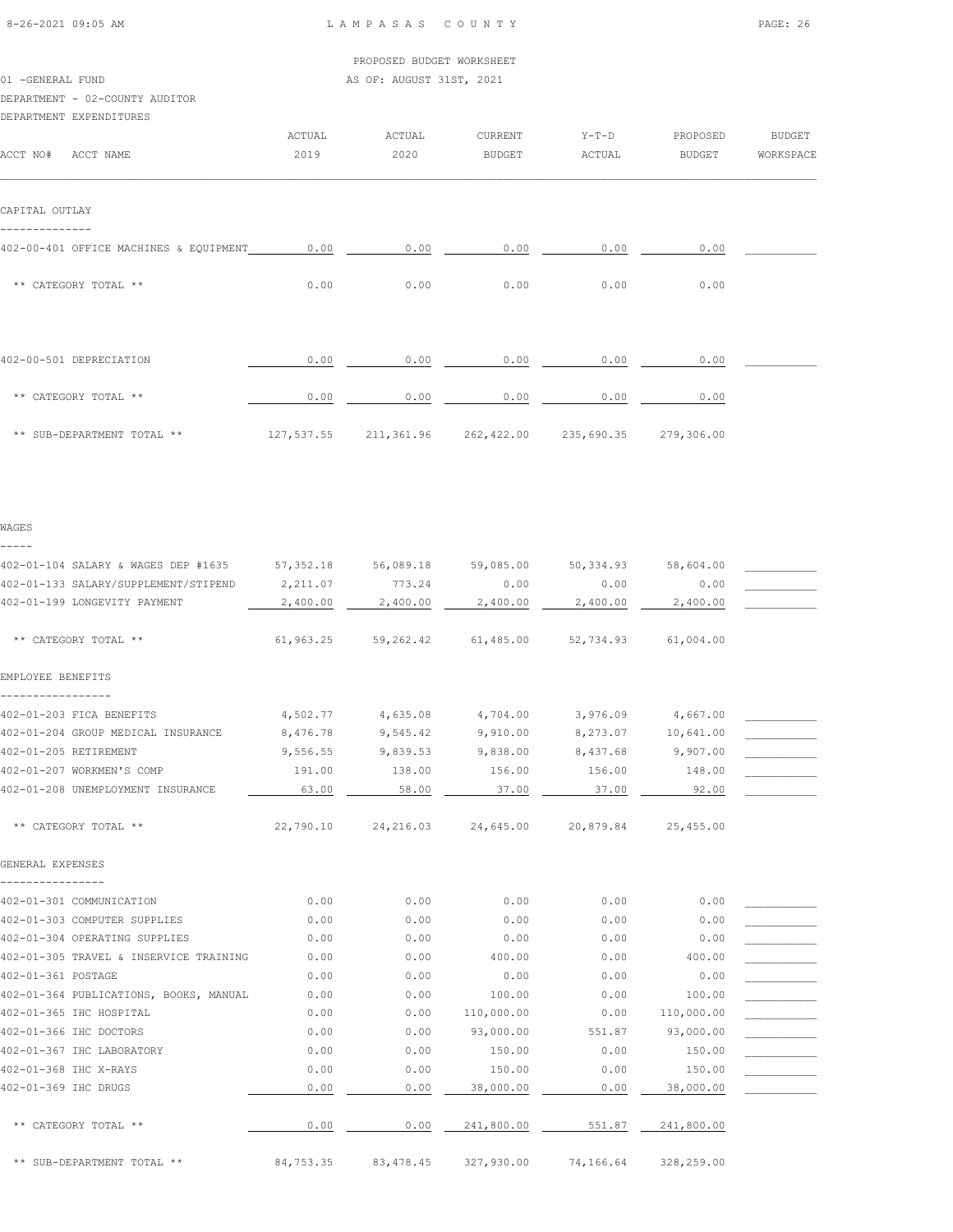|                                |        | PROPOSED BUDGET WORKSHEET |                |         |          |           |
|--------------------------------|--------|---------------------------|----------------|---------|----------|-----------|
| 01 - GENERAL FUND              |        | AS OF: AUGUST 31ST, 2021  |                |         |          |           |
| DEPARTMENT - 02-COUNTY AUDITOR |        |                           |                |         |          |           |
| DEPARTMENT EXPENDITURES        |        |                           |                |         |          |           |
|                                | ACTUAL | ACTUAL                    | <b>CURRENT</b> | $Y-T-D$ | PROPOSED | BUDGET    |
| ACCT NO#<br>ACCT NAME          | 2019   | 2020                      | BUDGET         | ACTUAL  | BUDGET   | WORKSPACE |
|                                |        |                           |                |         |          |           |

| WAGES                                                                                   |           |                                                        |          |                    |             |  |
|-----------------------------------------------------------------------------------------|-----------|--------------------------------------------------------|----------|--------------------|-------------|--|
| 402-02-103 SALARIES & WAGES DEP #3357 42,638.20 41,701.25 43,927.00 32,745.06 36,000.00 |           |                                                        |          |                    |             |  |
| 402-02-199 LONGEVITY PAYMENT                                                            | 1,320.00  | 1,440.00                                               | 1,560.00 | 1,560.00           | $\sim$ 0.00 |  |
| ** CATEGORY TOTAL **                                                                    | 43,958.20 | 43,141.25 45,487.00 34,305.06                          |          |                    | 36,000.00   |  |
| EMPLOYEE BENEFITS                                                                       |           |                                                        |          |                    |             |  |
| 402-02-203 FICA BENEFITS                                                                |           | 3, 144.02 3, 318.47 3, 480.00 2, 587.62 2, 754.00      |          |                    |             |  |
| 402-02-204 GROUP MEDICAL INSURANCE                                                      | 10,282.04 | 9,513.00                                               | 9,934.00 | 8,269.18 10,641.00 |             |  |
| 402-02-205 RETIREMENT                                                                   | 6,780.62  | 7,155.22                                               | 7,278.00 | 5,488.79 5,846.00  |             |  |
| 402-02-207 WORKMEN'S COMP                                                               | 113.00    | 102.00                                                 | 116.00   | 116.00             | 87.00       |  |
| 402-02-208 UNEMPLOYMENT INSURANCE                                                       | 0.00      | 43.00                                                  | 27.00    | 27.00              | 53.00       |  |
| ** CATEGORY TOTAL **                                                                    |           | 20,319.68 20,131.69 20,835.00 16,488.59 19,381.00      |          |                    |             |  |
| GENERAL EXPENSES                                                                        |           |                                                        |          |                    |             |  |
| 402-02-301 COMMUNICATIONS                                                               | 0.00      | 0.00                                                   | 0.00     | 0.00               | 0.00        |  |
| 402-02-303 COMPUTER SUPPLIES                                                            | 2,466.00  | 2,327.00                                               | 2,388.00 | 2,387.00           | 2,388.00    |  |
| 402-02-304 OPERATING SUPPLIES                                                           | 1,865.11  | 1,918.08                                               | 2,710.00 | 2,992.46           | 2,710.00    |  |
| 402-02-305 TRAVEL & INSERVICE TRAINING 1,759.12                                         |           | 193.55                                                 | 1,000.00 | 108.34             | 1,000.00    |  |
| 402-02-315 DUES                                                                         | 0.00      | 0.00                                                   | 0.00     | 0.00               | 0.00        |  |
| 402-02-352 OMNI-BASE FEES                                                               | 780.00    | 842.00                                                 | 1,000.00 | 954.00             | 1,000.00    |  |
| 402-02-370 EOUIPMENT RENTAL-COPIER                                                      | 0.00      | 0.00                                                   | 0.00     | 0.00               | 0.00        |  |
| ** CATEGORY TOTAL **                                                                    | 6,870.23  | 5,280.63                                               | 7,098.00 | 6,441.80           | 7,098.00    |  |
| ** SUB-DEPARTMENT TOTAL **                                                              |           | 71, 148.11 68, 553.57 73, 420.00 57, 235.45 62, 479.00 |          |                    |             |  |

GENERAL EXPENSES

---------------- 402-03-345 MEDICAL (COVID 19) 0.00 0.00 0.00 0.00 0.00 \_\_\_\_\_\_\_\_\_\_\_ \*\* CATEGORY TOTAL \*\* 0.00 0.00 0.00 0.00 0.00 \*\* SUB-DEPARTMENT TOTAL \*\* 0.00 0.00 0.00 0.00 0.00 \*\*\* DEPARTMENT TOTAL \*\*\* 283,439.01 363,393.98 663,772.00 367,092.44 670,044.00 ============= ============= ============= ============= =============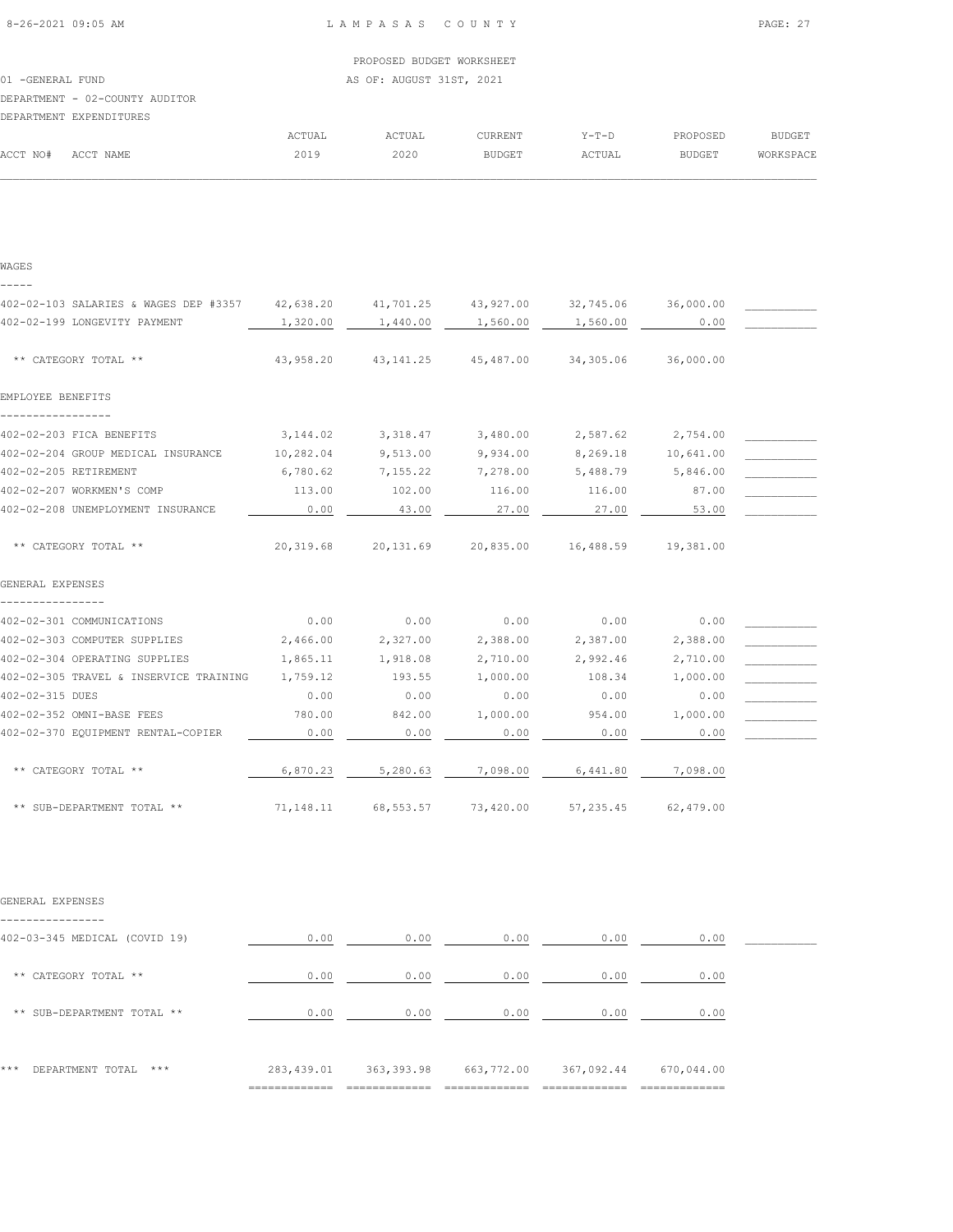|                  |                                  |                          | PROPOSED BUDGET WORKSHEET |               |         |               |           |  |  |
|------------------|----------------------------------|--------------------------|---------------------------|---------------|---------|---------------|-----------|--|--|
| 01 -GENERAL FUND |                                  | AS OF: AUGUST 31ST, 2021 |                           |               |         |               |           |  |  |
|                  | DEPARTMENT - 03-COUNTY TREASURER |                          |                           |               |         |               |           |  |  |
|                  | DEPARTMENT EXPENDITURES          |                          |                           |               |         |               |           |  |  |
|                  |                                  | ACTUAL                   | ACTUAL                    | CURRENT       | $Y-T-D$ | PROPOSED      | BUDGET    |  |  |
| ACCT NO#         | ACCT NAME                        | 2019                     | 2020                      | <b>BUDGET</b> | ACTUAL  | <b>BUDGET</b> | WORKSPACE |  |  |

 $\mathcal{L} = \{ \mathcal{L} = \{ \mathcal{L} = \{ \mathcal{L} = \{ \mathcal{L} = \{ \mathcal{L} = \{ \mathcal{L} = \{ \mathcal{L} = \{ \mathcal{L} = \{ \mathcal{L} = \{ \mathcal{L} = \{ \mathcal{L} = \{ \mathcal{L} = \{ \mathcal{L} = \{ \mathcal{L} = \{ \mathcal{L} = \{ \mathcal{L} = \{ \mathcal{L} = \{ \mathcal{L} = \{ \mathcal{L} = \{ \mathcal{L} = \{ \mathcal{L} = \{ \mathcal{L} = \{ \mathcal{L} = \{ \mathcal{$ 

|  | $\sim$ | ٠<br>т. |  |
|--|--------|---------|--|
|  |        |         |  |

| 403-00-101 SALARIES & WAGES ELECTED OF | 60,239.97  | 61,929.34   | 65,239.00                                                  | 55, 573.52 | 64,707.00  |  |
|----------------------------------------|------------|-------------|------------------------------------------------------------|------------|------------|--|
| 403-00-103 SALARIES & WAGES DEPUTY     | 0.00       | 0.00        | 0.00                                                       | 0.00       | 0.00       |  |
| 403-00-104 SALARY & WAGES DEP #0065    | 36,942.54  | 35,466.61   | 37,117.00                                                  | 31,619.94  | 36,814.00  |  |
| 403-00-110 PART-TIME EMPLOYEES         | 0.00       | 0.00        | 0.00                                                       | 0.00       | 0.00       |  |
| 403-00-199 LONGEVITY PAYMENT           | 960.00     | 0.00        | 0.00                                                       | 0.00       | 0.00       |  |
| ** CATEGORY TOTAL **                   | 98,142.51  | 97,395.95   | 102,356.00                                                 | 87,193.46  | 101,521.00 |  |
| EMPLOYEE BENEFITS                      |            |             |                                                            |            |            |  |
|                                        |            |             |                                                            |            |            |  |
| 403-00-203 FICA BENEFITS               | 7,149.64   | 7,288.54    | 7,830.00                                                   | 6,116.90   | 7,766.00   |  |
| 403-00-204 GROUP MEDICAL INSURANCE     | 17,854.44  | 21,029.16   | 22,124.00                                                  | 20,284.33  | 24,367.00  |  |
| 403-00-205 RETIREMENT                  | 15,690.64  | 16,338.34   | 16,377.00                                                  | 14,079.11  | 16,487.00  |  |
| 403-00-207 WORKMEN'S COMP              | 261.00     | 230.00      | 260.00                                                     | 260.00     | 247.00     |  |
| 403-00-208 UNEMPLOYMENT INSURANCE      | 41.00      | 35.00       | 22.00                                                      | 22.00      | 55.00      |  |
| 403-00-212 PHONE ALLOWANCE             | 480.00     | 960.00      | 960.00                                                     | 800.00     | 960.00     |  |
| ** CATEGORY TOTAL **                   | 41, 476.72 | 45,881.04   | 47,573.00                                                  | 41,562.34  | 49,882.00  |  |
| GENERAL EXPENSES                       |            |             |                                                            |            |            |  |
| 403-00-301 COMMUNICATIONS              | 0.00       | 0.00        | 0.00                                                       | 0.00       | 0.00       |  |
| 403-00-303 COMPUTER SUPPLIES           | 10.00      | 0.00        | 0.00                                                       | 0.00       | 0.00       |  |
| 403-00-304 OPERATING SUPPLIES          | 3,256.83   | 2,894.22    | 4,600.00                                                   | 2,458.89   | 4,600.00   |  |
| 403-00-305 TRAVEL & INSERVICE TRAINING | 5,585.63   | 326.68      | 5,900.00                                                   | 2,398.18   | 5,900.00   |  |
| 403-00-312 EQUIPMENT MAINTENANCE CONTR | 7,546.40   | 7,840.72    | 7,848.00                                                   | 8,232.76   | 8,844.00   |  |
| 403-00-315 DUES                        | 170.00     | 170.00      | 350.00                                                     | 195.00     | 350.00     |  |
| 403-00-318 LEGAL NOTICES               | 0.00       | 0.00        | 0.00                                                       | 0.00       | 0.00       |  |
| 403-00-361 POSTAGE                     | 0.00       | 0.00        | 100.00                                                     | 0.00       | 100.00     |  |
| 403-00-370 EQUIPMENT RENTAL-COPIER     | 2,116.98   | 1,879.44    | 2,000.00                                                   | 1,445.23   | 2,000.00   |  |
| 403-00-389 MISCELLANEOUS EXPENSE       | 0.00       | 0.00        | 0.00                                                       | 0.00       | 0.00       |  |
| ** CATEGORY TOTAL **                   | 18,685.84  | 13, 111.06  | 20,798.00                                                  | 14,730.06  | 21,794.00  |  |
| CAPITAL OUTLAY                         |            |             |                                                            |            |            |  |
| 403-00-401 OFFICE MACHINES & EQUIPMENT | 0.00       | 0.00        | 0.00                                                       | 0.00       | 0.00       |  |
| 403-00-407 OFFICE FURNITURE & FIXTURES | 0.00       | 0.00        | 0.00                                                       | 0.00       | 0.00       |  |
| ** CATEGORY TOTAL **                   | 0.00       | $0.00$ 0.00 |                                                            | 0.00       | 0.00       |  |
| ** SUB-DEPARTMENT TOTAL **             |            |             | 158,305.07  156,388.05  170,727.00  143,485.86  173,197.00 |            |            |  |
| *** DEPARTMENT TOTAL ***               |            |             | 158,305.07  156,388.05  170,727.00  143,485.86  173,197.00 |            |            |  |

============= ============= ============= ============= =============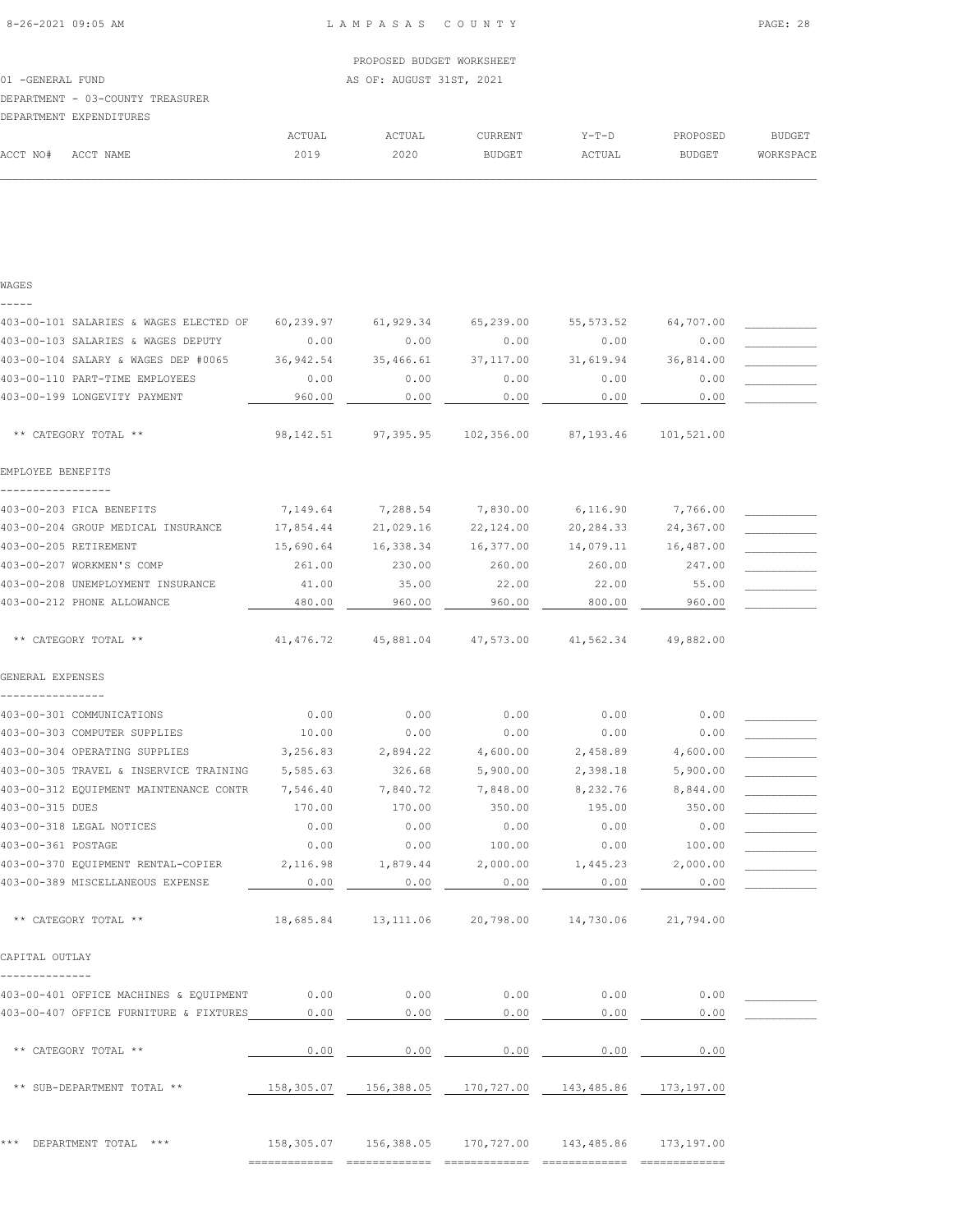|                   |                                 |        | PROPOSED BUDGET WORKSHEET |                |         |          |           |
|-------------------|---------------------------------|--------|---------------------------|----------------|---------|----------|-----------|
| 01 - GENERAL FUND |                                 |        | AS OF: AUGUST 31ST, 2021  |                |         |          |           |
|                   | DEPARTMENT - 04-CO TAX ASSESSOR |        |                           |                |         |          |           |
|                   | DEPARTMENT EXPENDITURES         |        |                           |                |         |          |           |
|                   |                                 | ACTUAL | ACTUAL                    | <b>CURRENT</b> | $Y-T-D$ | PROPOSED | BUDGET    |
| ACCT NO#          | ACCT NAME                       | 2019   | 2020                      | <b>BUDGET</b>  | ACTUAL  | BUDGET   | WORKSPACE |
|                   |                                 |        |                           |                |         |          |           |

| WAGES                                  |            |             |            |             |            |  |
|----------------------------------------|------------|-------------|------------|-------------|------------|--|
| 404-00-101 SALARIES & WAGES ELECTED OF | 56,911.64  | 61,929.34   | 65,239.00  | 55, 573.52  | 64,707.00  |  |
| 404-00-103 SALARIES & WAGES DEPUTY     | 0.00       | 0.00        | 0.00       | 0.00        | 0.00       |  |
| 404-00-104 SALARY & WAGES DEP #1555    | 21,633.08  | 23, 270. 27 | 38,787.00  | 33,044.28   | 38,476.00  |  |
| 404-00-110 PART-TIME EMPLOYEES         | 0.00       | 0.00        | 0.00       | 0.00        | 0.00       |  |
| 404-00-120 SALARIES & WAGES OVERTIME   | 222.28     | 0.00        | 0.00       | 0.00        | 0.00       |  |
| 404-00-199 LONGEVITY PAYMENT           | 0.00       | 604.18      | 720.00     | 720.00      | 840.00     |  |
| ** CATEGORY TOTAL **                   | 78,767.00  | 85,803.79   | 104,746.00 | 89,337.80   | 104,023.00 |  |
| EMPLOYEE BENEFITS                      |            |             |            |             |            |  |
| 404-00-203 FICA BENEFITS               | 6,064.86   | 6,712.30    | 8,013.00   | 6,700.37    | 7,958.00   |  |
| 404-00-204 GROUP MEDICAL INSURANCE     | 25,946.08  | 25,426.97   | 19,940.00  | 25,686.63   | 21,281.00  |  |
| 404-00-205 RETIREMENT                  | 12,948.90  | 14,343.10   | 16,759.00  | 14,358.24   | 16,893.00  |  |
| 404-00-207 WORKMEN'S COMP              | 230.00     | 235.00      | 267.00     | 267.00      | 253.00     |  |
| 404-00-208 UNEMPLOYMENT INSURANCE      | 28.00      | 70.00       | 24.00      | 24.00       | 59.00      |  |
| 404-00-212 PHONE ALLOWANCE             | 480.00     | 480.00      | 480.00     | 400.00      | 480.00     |  |
| ** CATEGORY TOTAL **                   | 45,697.84  | 47,267.37   | 45,483.00  | 47,436.24   | 46,924.00  |  |
| GENERAL EXPENSES                       |            |             |            |             |            |  |
| 404-00-301 COMMUNICATIONS              | 8.00       | 74.00       | 72.00      | 40.00       | 72.00      |  |
| 404-00-303 COMPUTER SUPPLIES           | 0.00       | 0.00        | 500.00     | 0.00        | 500.00     |  |
| 404-00-304 OPERATING SUPPLIES          | 1,416.62   | 611.36      | 1,500.00   | 1,141.97    | 1,500.00   |  |
| 404-00-305 TRAVEL & INSERVICE TRAINING | 710.61     | 1,023.37    | 3,400.00   | 2,461.02    | 3,400.00   |  |
| 404-00-307 INSURANCE AND BONDS         | 0.00       | 0.00        | 0.00       | 0.00        | 0.00       |  |
| 404-00-312 EQUIPMENT MAINTENANCE CONTR | 0.00       | 0.00        | 0.00       | 0.00        | 0.00       |  |
| 404-00-315 DUES                        | 125.00     | 125.00      | 250.00     | 175.00      | 250.00     |  |
| 404-00-332 DISTRICT TAX ASSESSOR COLLE | 163,838.84 | 174,670.40  | 191,607.00 | 145, 176.03 | 191,607.00 |  |
| 404-00-361 POSTAGE                     | 0.00       | 0.00        | 0.00       | 0.00        | 0.00       |  |
| 404-00-364 PUBLICATIONS, BOOKS, MANUAL | 0.00       | 0.00        | 0.00       | 0.00        | 0.00       |  |
| 404-00-370 EQUIPMENT RENTAL - COPIER   | 1,169.16   | 1,271.09    | 1,200.00   | 974.30      | 1,200.00   |  |
| 404-00-389 MISCELLANEOUS EXPENSE       | 0.00       | 0.00        | 0.00       | 0.00        | 0.00       |  |
| ** CATEGORY TOTAL **                   | 167,268.23 | 177,775.22  | 198,529.00 | 149,968.32  | 198,529.00 |  |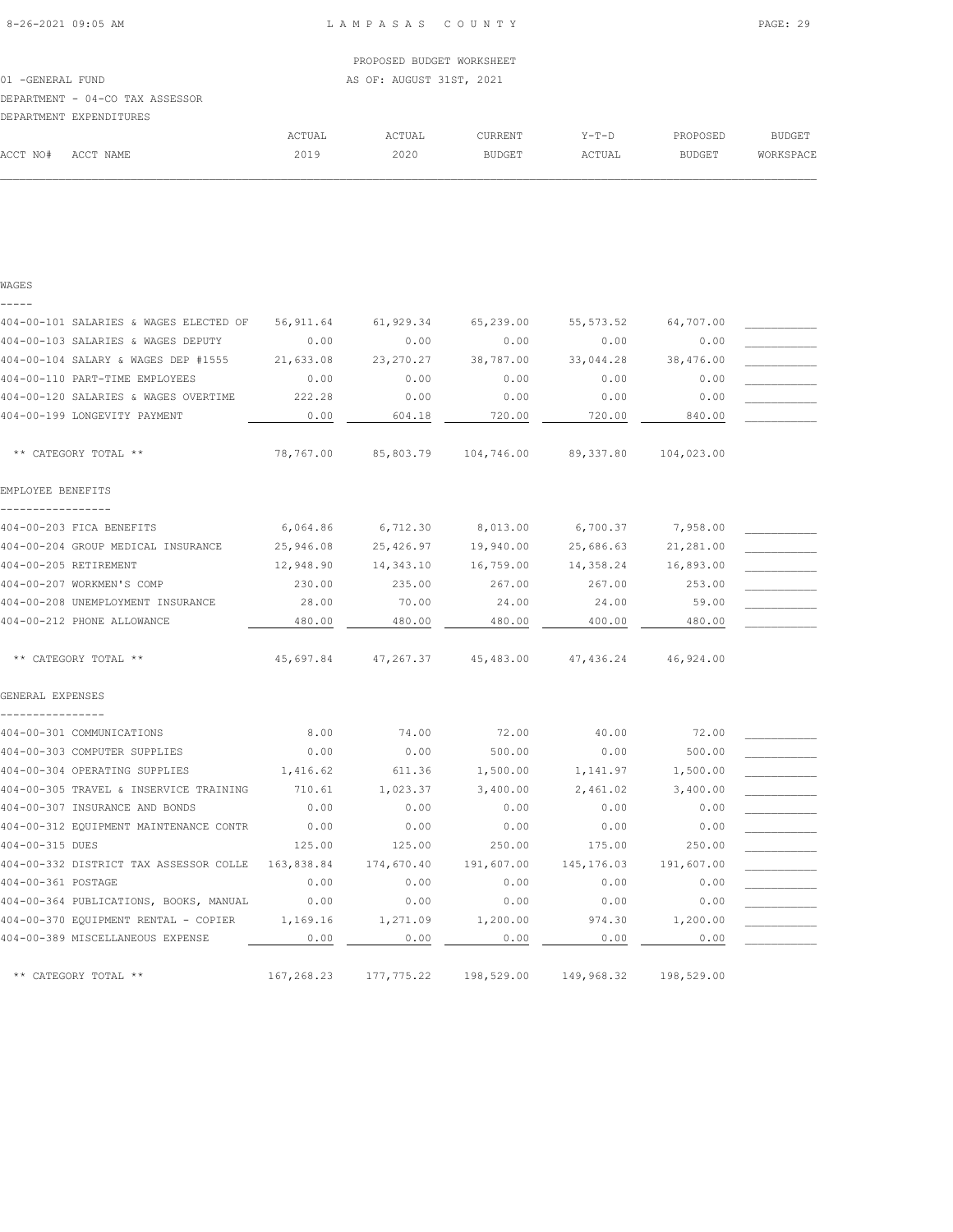|                                        |        | PROPOSED BUDGET WORKSHEET |               |         |          |           |
|----------------------------------------|--------|---------------------------|---------------|---------|----------|-----------|
| 01 -GENERAL FUND                       |        | AS OF: AUGUST 31ST, 2021  |               |         |          |           |
| DEPARTMENT - 04-CO TAX ASSESSOR        |        |                           |               |         |          |           |
| DEPARTMENT EXPENDITURES                |        |                           |               |         |          |           |
|                                        | ACTUAL | ACTUAL                    | CURRENT       | $Y-T-D$ | PROPOSED | BUDGET    |
| ACCT NO#<br>ACCT NAME                  | 2019   | 2020                      | <b>BUDGET</b> | ACTUAL  | BUDGET   | WORKSPACE |
|                                        |        |                           |               |         |          |           |
| CAPITAL OUTLAY                         |        |                           |               |         |          |           |
|                                        |        |                           |               |         |          |           |
| 404-00-401 OFFICE MACHINES & EQUIPMENT | 0.00   | 0.00                      | 0.00          | 0.00    | 0.00     |           |
|                                        |        |                           |               |         |          |           |

| ** CATEGORY TOTAL **       | 0.00       | 0.00       | 0.00       | ). 00      | 0.00       |
|----------------------------|------------|------------|------------|------------|------------|
| ** SUB-DEPARTMENT TOTAL ** | 291,733.07 | 310,846.38 | 348,758.00 | 286,742.36 | 349,476.00 |

| WAGES                                 |            |                                                       |                                         |                   |                       |  |
|---------------------------------------|------------|-------------------------------------------------------|-----------------------------------------|-------------------|-----------------------|--|
|                                       |            |                                                       |                                         |                   |                       |  |
| 404-01-103 SALARIES & WAGES DEP #1985 |            | 45,281.84 39,480.69 28,457.00                         |                                         |                   | 24, 242.02 28, 225.00 |  |
| 404-01-104 SALARY & WAGES DEP #3433   | 34,657.85  | 27,058.09                                             | 28,884.00                               |                   | 24,606.15 28,648.00   |  |
| 404-01-120 SALARY/OVERTIME            | 535.97     | 0.00                                                  | 0.00                                    | 0.00              | 0.00                  |  |
| 404-01-199 LONGEVITY PAYMENT          | 3,600.87   | 0.00                                                  | 0.00                                    | 0.00              | 0.00                  |  |
| ** CATEGORY TOTAL **                  |            | 84,076.53 66,538.78 57,341.00 48,848.17 56,873.00     |                                         |                   |                       |  |
| EMPLOYEE BENEFITS                     |            |                                                       |                                         |                   |                       |  |
| 404-01-203 FICA BENEFITS              |            | $6,169.64$ $5,220.39$ $4,387.00$                      |                                         | 3,698.39 4,350.00 |                       |  |
| 404-01-204 GROUP MEDICAL INSURANCE    | 7,586.68   | 8,669.30 19,727.00                                    |                                         |                   | 9,877.11 21,281.00    |  |
| 404-01-205 RETIREMENT                 | 13,053.08  | 11,045.30 9,175.00                                    |                                         | 7,815.63 9,236.00 |                       |  |
| 404-01-207 WORKMAN'S COMP             | 207.00     | 128.00                                                | 146.00                                  | 146.00            | 138.00                |  |
| 404-01-208 UNEMPLOYMENT INSURANCE     | 85.00      | 54.00                                                 | 34.00                                   | 34.00             | 85.00                 |  |
| ** CATEGORY TOTAL **                  |            | 27,101.40  25,116.99  33,469.00  21,571.13  35,090.00 |                                         |                   |                       |  |
| GENERAL EXPENSES                      |            |                                                       |                                         |                   |                       |  |
| 404-01-303 COMPUTER SUPPLIES          | 0.00       | 0.00                                                  | 0.00                                    | 0.00              | 0.00                  |  |
| ** CATEGORY TOTAL **                  | 0.00       | 0.00                                                  | 0.00                                    | 0.00              | 0.00                  |  |
| ** SUB-DEPARTMENT TOTAL **            | 111,177.93 |                                                       | 91,655.77 90,810.00 70,419.30 91,963.00 |                   |                       |  |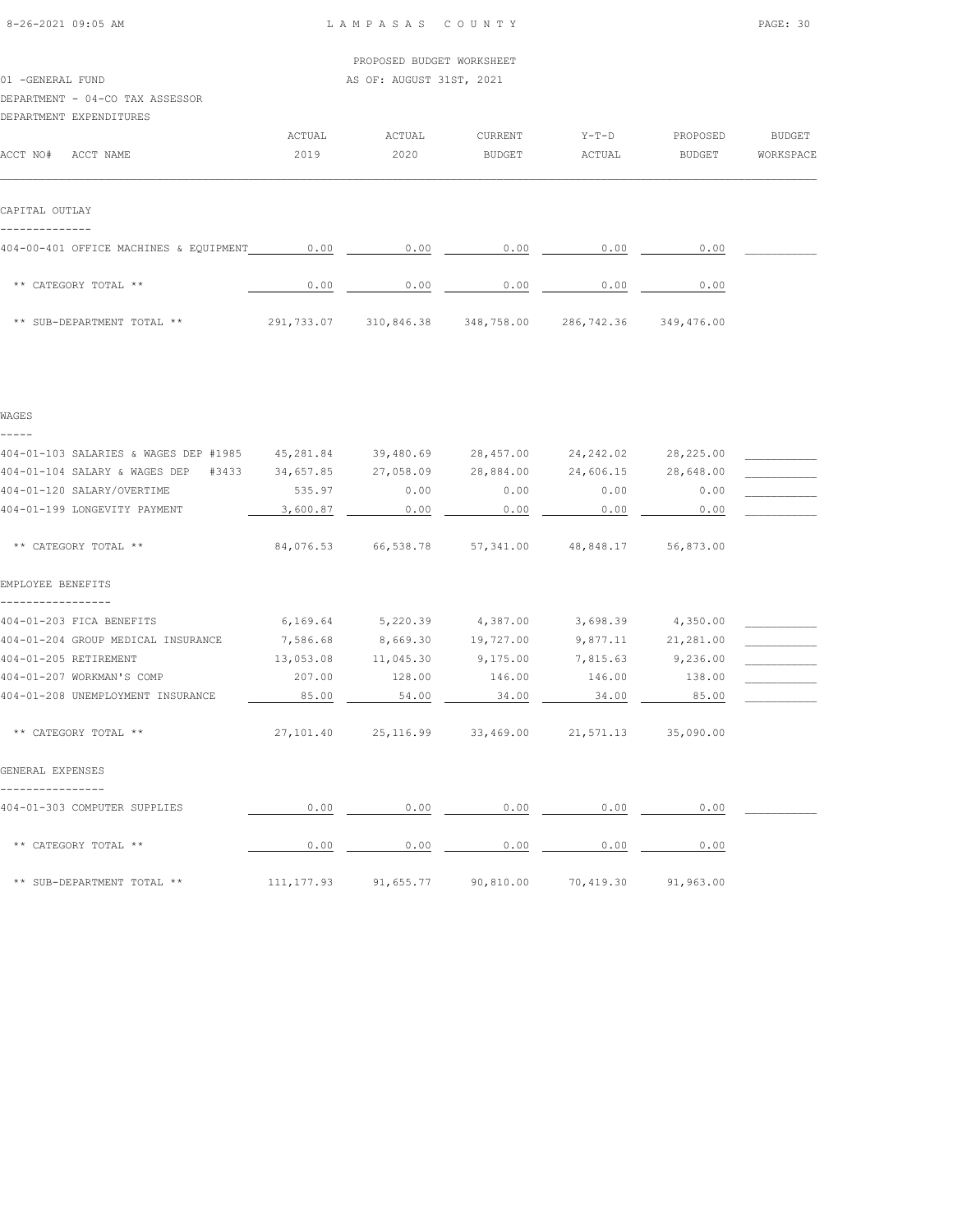|        | PROPOSED BUDGET WORKSHEET |               |                          |               |               |
|--------|---------------------------|---------------|--------------------------|---------------|---------------|
|        |                           |               |                          |               |               |
|        |                           |               |                          |               |               |
|        |                           |               |                          |               |               |
| ACTUAL | ACTUAL                    | CURRENT       | $Y-T-D$                  | PROPOSED      | <b>BUDGET</b> |
| 2019   | 2020                      | <b>BUDGET</b> | ACTUAL                   | <b>BUDGET</b> | WORKSPACE     |
|        |                           |               |                          |               |               |
| 0.00   | 0.00                      | 0.00          | 0.00                     | 0.00          |               |
| 0.00   | 0.00                      | 0.00          | 0.00                     | 0.00          |               |
| 0.00   | 0.00                      | 0.00          | 0.00                     | 0.00          |               |
| 0.00   | 0.00                      | 0.00          | 0.00                     | 0.00          |               |
|        |                           |               |                          |               |               |
|        |                           |               | AS OF: AUGUST 31ST, 2021 |               |               |

\*\*\* DEPARTMENT TOTAL \*\*\* 402,911.00 402,502.15 439,568.00 357,161.66 441,439.00 ============= ============= ============= ============= =============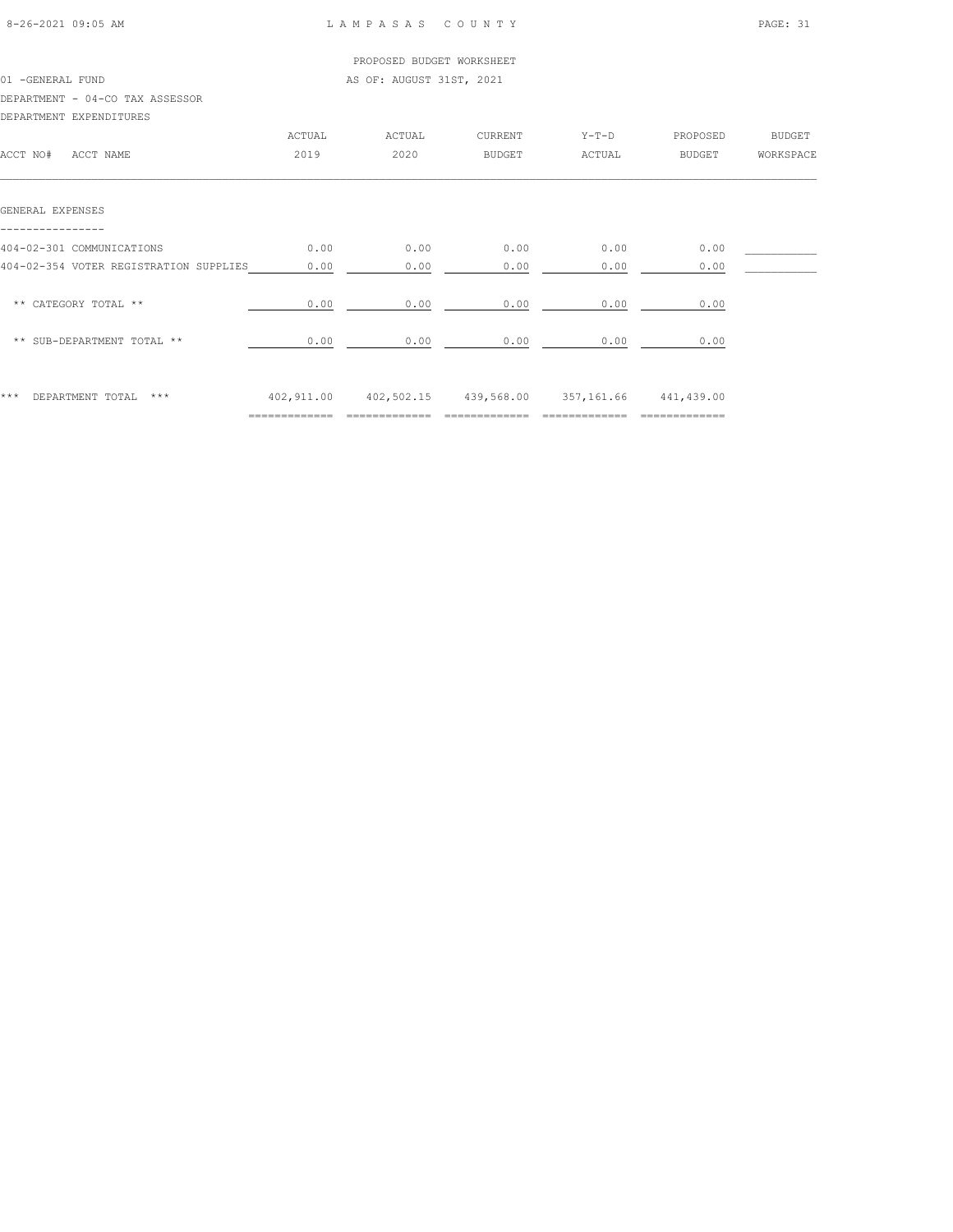$\mathcal{L} = \{ \mathcal{L} = \{ \mathcal{L} = \{ \mathcal{L} = \{ \mathcal{L} = \{ \mathcal{L} = \{ \mathcal{L} = \{ \mathcal{L} = \{ \mathcal{L} = \{ \mathcal{L} = \{ \mathcal{L} = \{ \mathcal{L} = \{ \mathcal{L} = \{ \mathcal{L} = \{ \mathcal{L} = \{ \mathcal{L} = \{ \mathcal{L} = \{ \mathcal{L} = \{ \mathcal{L} = \{ \mathcal{L} = \{ \mathcal{L} = \{ \mathcal{L} = \{ \mathcal{L} = \{ \mathcal{L} = \{ \mathcal{$ 

 PROPOSED BUDGET WORKSHEET 01 -GENERAL FUND AS OF: AUGUST 31ST, 2021 DEPARTMENT - 05-COUNTY CLERK DEPARTMENT EXPENDITURES ACTUAL ACTUAL CURRENT Y-T-D PROPOSED BUDGET ACCT NO# ACCT NAME 2019 2020 BUDGET ACTUAL BUDGET WORKSPACE

| WAGES |  |
|-------|--|
|       |  |

| 405-00-101 SALARIES & WAGES ELECTED OF        | 58,101.84  | 61,929.34  | 65,239.00  | 55, 573.52  | 64,707.00   |  |
|-----------------------------------------------|------------|------------|------------|-------------|-------------|--|
| 405-00-103 SALARIES & WAGES DEP #3600         | 53,272.07  | 44, 351.58 | 54,882.00  | 39,439.66   | 54,434.00   |  |
| 405-00-104 SALARY AND WAGES DEP #2290         | 32,351.64  | 30,002.28  | 33,736.00  | 28,011.59   | 33,460.00   |  |
| 405-00-106 TEMPORARY EMPLOYEE                 | 0.00       | 2,592.00   | 0.00       | 0.00        | 0.00        |  |
| 405-00-110 PART-TIME EMPLOYEES                | 0.00       | 0.00       | 0.00       | 0.00        | 0.00        |  |
| 405-00-120 SALARY & WAGES OVERTIME            | 0.00       | 0.00       | 0.00       | 62.62       | 0.00        |  |
| 405-00-199 LONGEVITY PAYMENT                  | 1,800.00   | 2,040.00   | 2,280.00   | 2,280.00    | 2,520.00    |  |
| ** CATEGORY TOTAL **                          | 145,525.55 | 140,915.20 | 156,137.00 | 125, 367.39 | 155, 121.00 |  |
| EMPLOYEE BENEFITS                             |            |            |            |             |             |  |
| -----------------<br>405-00-203 FICA BENEFITS | 11,029.13  | 11,091.83  | 11,944.00  | 9,497.60    | 11,867.00   |  |
| 405-00-204 GROUP MEDICAL INSURANCE            | 28,220.52  | 33,222.08  | 29,762.00  | 27,286.16   | 31,922.00   |  |
| 405-00-205 RETIREMENT                         | 23, 234.64 | 23,016.50  | 24,982.00  | 20,058.96   | 25,192.00   |  |
| 405-00-207 WORKMEN'S COMP                     | 483.00     | 351.00     | 397.00     | 397.00      | 377.00      |  |
| 405-00-208 UNEMPLOYMENT INSURANCE             | 75.00      | 86.00      | 55.00      | 55.00       | 136.00      |  |
| ** CATEGORY TOTAL **                          | 63,042.29  | 67,767.41  | 67,140.00  | 57,294.72   | 69,494.00   |  |
| GENERAL EXPENSES                              |            |            |            |             |             |  |
|                                               |            |            |            |             |             |  |
| 405-00-301 COMMUNICATIONS                     | 0.00       | 0.00       | 0.00       | 0.00        | 0.00        |  |
| 405-00-302 UTILITIES                          | 0.00       | 0.00       | 0.00       | 0.00        | 0.00        |  |
| 405-00-304 OPERATING SUPPLIES                 | 14,271.82  | 17, 175.35 | 20,000.00  | 21,372.14   | 25,000.00   |  |
| 405-00-305 TRAVEL & INSERVICE TRAINING        | 626.05     | 458.95     | 1,200.00   | 606.01      | 1,200.00    |  |
| 405-00-308 REPAIRS - RESTORING BOOKS          | 0.00       | 0.00       | 0.00       | 0.00        | 0.00        |  |
| 405-00-312 EQUIPMENT MAINTENANCE CONTR        | 0.00       | 0.00       | 0.00       | 0.00        | 0.00        |  |
| 405-00-315 DUES                               | 225.00     | 0.00       | 150.00     | 175.00      | 150.00      |  |
| 405-00-335 RECORD STORAGE                     | 0.00       | 0.00       | 0.00       | 0.00        | 0.00        |  |
| 405-00-337 ELECTIONS, JUDGES & SUPPLIE        | 0.00       | 0.00       | 0.00       | 0.00        | 0.00        |  |
| 405-00-361 POSTAGE                            | 0.00       | 0.00       | 0.00       | 0.00        | 0.00        |  |
| 405-00-364 PUBLICATIONS, BOOKS, MANUAL        | 15.50      | 68.00      | 150.00     | 15.50       | 150.00      |  |
| 405-00-370 EQUIPMENT RENTAL-COPIER            | 4,292.01   | 4,319.34   | 4,000.00   | 2,152.12    | 4,000.00    |  |
| 405-00-372 EQUIPMENT LEASE - VEHICLE          | 0.00       | 0.00       | 0.00       | 0.00        | 0.00        |  |
| 405-00-389 MISCELLANEOUS EXPENSE              | 0.00       | 0.00       | 0.00       | 0.00        | 0.00        |  |
| ** CATEGORY TOTAL **                          | 19,430.38  | 22,021.64  | 25,500.00  | 24,320.77   | 30,500.00   |  |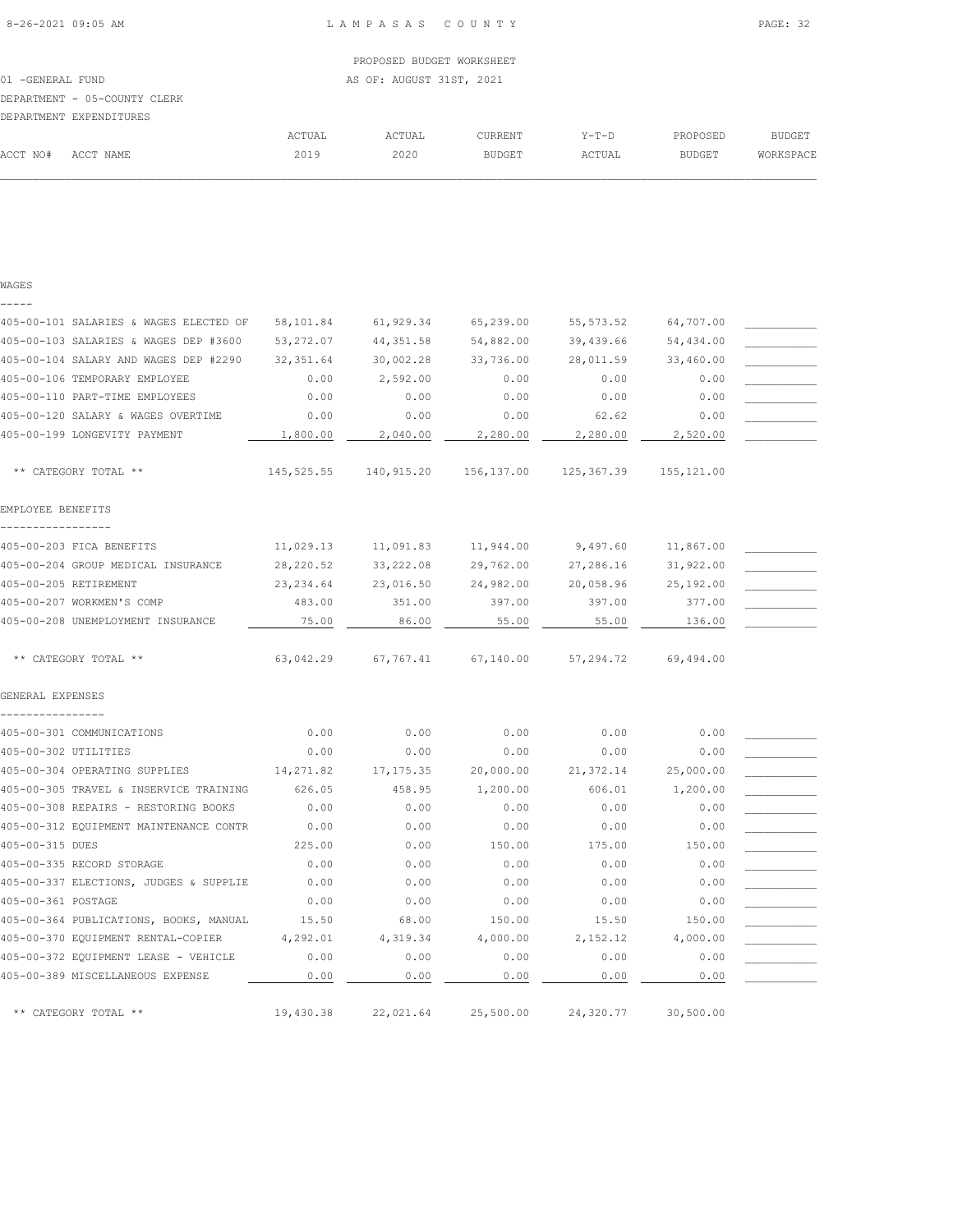|                              | PROPOSED BUDGET WORKSHEET |
|------------------------------|---------------------------|
| 01 -GENERAL FUND             | AS OF: AUGUST 31ST, 2021  |
| DEPARTMENT - 05-COUNTY CLERK |                           |

DEPARTMENT EXPENDITURES

|                                        | ACTUAL | ACTUAL | CURRENT       | $Y-T-D$ | PROPOSED | <b>BUDGET</b> |
|----------------------------------------|--------|--------|---------------|---------|----------|---------------|
| ACCT NO#<br>ACCT NAME                  | 2019   | 2020   | <b>BUDGET</b> | ACTUAL  | BUDGET   | WORKSPACE     |
|                                        |        |        |               |         |          |               |
|                                        |        |        |               |         |          |               |
| CAPITAL OUTLAY                         |        |        |               |         |          |               |
|                                        |        |        |               |         |          |               |
| 405-00-401 OFFICE MACHINES & EQUIPMENT | 0.00   | 0.00   | 0.00          | 0.00    | 0.00     |               |
|                                        |        |        |               |         |          |               |
| ** CATEGORY TOTAL **                   | 0.00   | 0.00   | 0.00          | 0.00    | 0.00     |               |
|                                        |        |        |               |         |          |               |

\*\* SUB-DEPARTMENT TOTAL \*\* 227,998.22 230,704.25 248,777.00 206,982.88 255,115.00

| WAGES                                          |                             |            |                             |                                 |                             |  |
|------------------------------------------------|-----------------------------|------------|-----------------------------|---------------------------------|-----------------------------|--|
| 405-01-103 SALARIES & WAGES DEP open 24,697.54 |                             |            | 27,379.69 30,057.00         |                                 | 20,686.43 28,945.00         |  |
| 405-01-104 SALARIES & WAGES DEPUTY             | 0.00                        | 0.00       | 0.00                        | 0.00                            | 0.00                        |  |
| 405-01-199 LONGEVITY PAYMENT                   | 0.00                        | 0.00       | 0.00                        | 0.00                            | 0.00                        |  |
| ** CATEGORY TOTAL **                           | 24,697.54                   | 27,379.69  | 30,057.00                   | 20,686.43                       | 28,945.00                   |  |
| EMPLOYEE BENEFITS                              |                             |            |                             |                                 |                             |  |
| 405-01-203 FICA BENEFITS                       | 1,724.88                    | 2,104.52   | 2,299.00                    | 1,547.90                        | 2,214.00                    |  |
| 405-01-204 GROUP MEDICAL INSURANCE             | 7,564.40                    | 9,438.28   | 9,871.00                    | 7,403.04                        | 10,641.00                   |  |
| 405-01-205 RETIREMENT                          | 3,795.87                    | 4,536.45   | 4,809.00                    | 3,127.15                        | 4,701.00                    |  |
| 405-01-207 WORKMAN'S COMP                      | 68.00                       | 68.00      | 76.00                       | 76.00                           | 70.00                       |  |
| 405-01-208 UNEMPLOYMENT INSURANCE              | 26.00                       | 29.00      | 18.00                       | 18.00                           | 44.00                       |  |
| ** CATEGORY TOTAL **                           | 13,179.15                   | 16,176.25  | 17,073.00                   | 12,172.09                       | 17,670.00                   |  |
| ** SUB-DEPARTMENT TOTAL **                     | 37,876.69                   | 43,555.94  | 47,130.00                   | 32,858.52                       | 46,615.00                   |  |
| ***<br>DEPARTMENT TOTAL<br>$***$               | 265,874.91<br>============= | 274,260.19 | 295,907.00<br>============= | 239,841.40<br>$=$ ============= | 301,730.00<br>============= |  |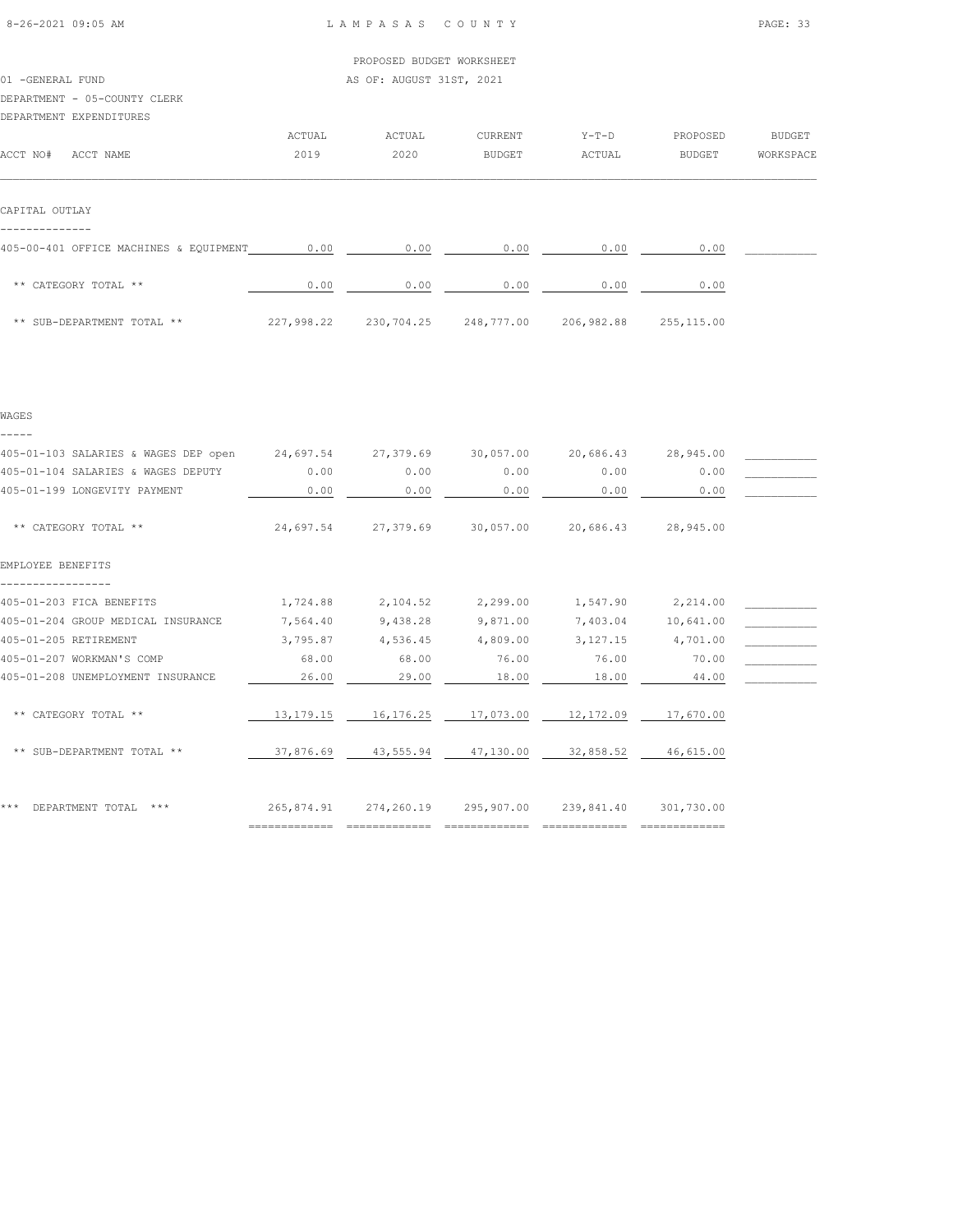|                  |                                |        | PROPOSED BUDGET WORKSHEET |                |         |          |           |
|------------------|--------------------------------|--------|---------------------------|----------------|---------|----------|-----------|
| 01 -GENERAL FUND |                                |        | AS OF: AUGUST 31ST, 2021  |                |         |          |           |
|                  | DEPARTMENT - 06-DISTRICT CLERK |        |                           |                |         |          |           |
|                  | DEPARTMENT EXPENDITURES        |        |                           |                |         |          |           |
|                  |                                | ACTUAL | ACTUAL                    | <b>CURRENT</b> | $Y-T-D$ | PROPOSED | BUDGET    |
| ACCT NO#         | ACCT NAME                      | 2019   | 2020                      | BUDGET         | ACTUAL  | BUDGET   | WORKSPACE |
|                  |                                |        |                           |                |         |          |           |

 $\mathcal{L} = \{ \mathcal{L} = \{ \mathcal{L} = \{ \mathcal{L} = \{ \mathcal{L} = \{ \mathcal{L} = \{ \mathcal{L} = \{ \mathcal{L} = \{ \mathcal{L} = \{ \mathcal{L} = \{ \mathcal{L} = \{ \mathcal{L} = \{ \mathcal{L} = \{ \mathcal{L} = \{ \mathcal{L} = \{ \mathcal{L} = \{ \mathcal{L} = \{ \mathcal{L} = \{ \mathcal{L} = \{ \mathcal{L} = \{ \mathcal{L} = \{ \mathcal{L} = \{ \mathcal{L} = \{ \mathcal{L} = \{ \mathcal{$ 

| M.<br>۰.<br>I |  |
|---------------|--|
|               |  |

| 406-00-101 SALARIES & WAGES ELECTED OF | 58,706.84  | 62,409.34  | 65,239.00  | 55, 533.52 | 64,707.00  |  |
|----------------------------------------|------------|------------|------------|------------|------------|--|
| 406-00-103 SALARIES & WAGES DEP #01997 | 28,292.19  | 27,491.99  | 36,568.00  | 24,606.52  | 28,650.00  |  |
| 406-00-104 SALARY & WAGES DEP #541     | 40,898.07  | 31,156.00  | 28,885.00  | 31, 151.62 | 36,270.00  |  |
| 406-00-106 TEMPORARY EMPLOYEE          | 0.00       | 3,120.00   | 0.00       | 0.00       | 0.00       |  |
| 406-00-110 PART-TIME EMPLOYEES         | 0.00       | 0.00       | 0.00       | 0.00       | 0.00       |  |
| 406-00-120 SALARY & WAGES OVERTIME     | 550.48     | 169.76     | 0.00       | 0.00       | 0.00       |  |
| 406-00-199 LONGEVITY PAYMENT           | 605.95     | 0.00       | 600.00     | 600.00     | 720.00     |  |
| ** CATEGORY TOTAL **                   | 129,053.53 | 124,347.09 | 131,292.00 | 111,891.66 | 130,347.00 |  |
| EMPLOYEE BENEFITS                      |            |            |            |            |            |  |
| 406-00-203 FICA BENEFITS               | 9,224.82   | 9,605.72   | 10,044.00  | 8,177.24   | 9,972.00   |  |
| 406-00-204 GROUP MEDICAL INSURANCE     | 27,674.50  | 24, 148.32 | 30,654.00  | 28, 117.32 | 33,330.00  |  |
| 406-00-205 RETIREMENT                  | 19,869.81  | 20,414.53  | 21,007.00  | 17,972.83  | 21,168.00  |  |
| 406-00-207 WORKMEN'S COMP              | 328.00     | 301.00     | 334.00     | 334.00     | 317.00     |  |
| 406-00-208 UNEMPLOYMENT INSURANCE      | 65.00      | 65.00      | 40.00      | 40.00      | 98.00      |  |
| 406-00-212 PHONE ALLOWANCE             | 120.00     | 0.00       | 480.00     | 440.00     | 480.00     |  |
| ** CATEGORY TOTAL **                   | 57,282.13  | 54,534.57  | 62,559.00  | 55,081.39  | 65,365.00  |  |
| GENERAL EXPENSES                       |            |            |            |            |            |  |
| 406-00-301 COMMUNICATIONS              | 52.00      | 48.00      | 44.00      | 40.00      | 44.00      |  |
| 406-00-304 OPERATING SUPPLIES          | 12,606.52  | 10,071.15  | 11,000.00  | 8,546.36   | 10,000.00  |  |
| 406-00-305 TRAVEL & INSERVICE TRAINING | 1,415.79   | 1,706.03   | 3,500.00   | 1,389.20   | 4,000.00   |  |
| 406-00-310 JURY FEES                   | 12,300.00  | 9,590.00   | 16,500.00  | 4,120.00   | 16,500.00  |  |
| 406-00-312 EQUIPMENT MAINTENANCE CONTR | 10,335.00  | 9,135.00   | 10,851.00  | 10,735.00  | 10,851.00  |  |
| 406-00-315 DUES                        | 300.00     | 100.00     | 420.00     | 350.00     | 480.00     |  |
| 406-00-333 CONTRACTED SERVICES         | 0.00       | 0.00       | 0.00       | 0.00       | 0.00       |  |
| 406-00-361 POSTAGE                     | 0.00       | 71.15      | 0.00       | 0.00       | 0.00       |  |
| 406-00-363 JURY MEALS                  | 0.00       | 0.00       | 400.00     | 0.00       | 400.00     |  |
| 406-00-364 PUBLICATIONS, BOOKS, MANUAL | 283.85     | 205.50     | 360.00     | 630.30     | 450.00     |  |
| 406-00-370 EQUIPMENT RENTAL-COPIER     | 5,233.66   | 7,195.18   | 6,500.00   | 4,714.89   | 7,000.00   |  |
| 406-00-378 ELECTRONIC E-FILING         | 0.00       | 0.00       | 0.00       | 0.00       | 0.00       |  |
| 406-00-389 MISCELLANEOUS EXPENSE       | 0.00       | 0.00       | 0.00       | 0.00       | 0.00       |  |
|                                        |            |            |            |            |            |  |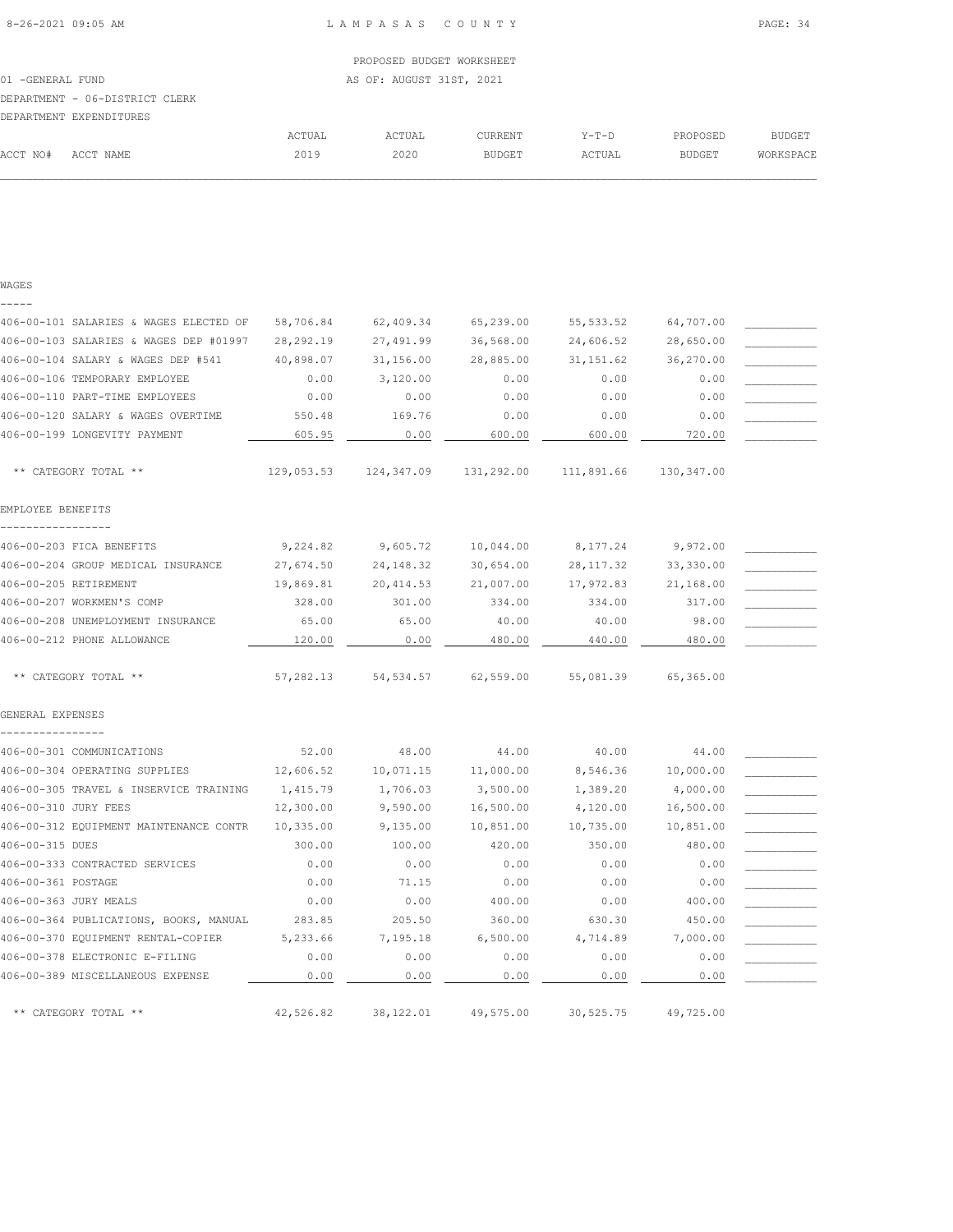#### 01 -GENERAL FUND AS OF: AUGUST 31ST, 2021

## DEPARTMENT - 06-DISTRICT CLERK

| DEPARTMENT EXPENDITURES                |            |            |               |            |               |               |
|----------------------------------------|------------|------------|---------------|------------|---------------|---------------|
|                                        | ACTUAL     | ACTUAL     | CURRENT       | $Y-T-D$    | PROPOSED      | <b>BUDGET</b> |
| ACCT NO#<br>ACCT NAME                  | 2019       | 2020       | <b>BUDGET</b> | ACTUAL     | <b>BUDGET</b> | WORKSPACE     |
|                                        |            |            |               |            |               |               |
|                                        |            |            |               |            |               |               |
| CAPITAL OUTLAY                         |            |            |               |            |               |               |
|                                        |            |            |               |            |               |               |
| 406-00-401 OFFICE MACHINES & EQUIPMENT | 0.00       | 0.00       | 0.00          | 0.00       | 0.00          |               |
| 406-00-407 OFFICE FURNITURE & FIXTURES | 0.00       | 0.00       | 0.00          | 0.00       | 0.00          |               |
|                                        |            |            |               |            |               |               |
| ** CATEGORY TOTAL **                   | 0.00       | 0.00       | 0.00          | 0.00       | 0.00          |               |
|                                        |            |            |               |            |               |               |
| ** SUB-DEPARTMENT TOTAL **             | 228,862.48 | 217,003.67 | 243,426.00    | 197,498.80 | 245,437.00    |               |

### WAGES -----

# 406-01-103 SALARY & WAGES DEP #2035 22,083.37 24,338.24 28,885.00 24,606.67 28,650.00 \_\_\_\_\_\_\_\_\_\_\_ 406-01-199 LONGEVITY PAYMENT  $0.00$   $0.00$   $0.00$   $0.00$   $0.00$   $0.00$   $0.00$   $0.00$   $0.00$   $0.00$  \*\* CATEGORY TOTAL \*\* 22,083.37 24,338.24 28,885.00 24,606.67 28,650.00 EMPLOYEE BENEFITS ----------------- 406-01-203 FICA BENEFITS  $1,579.53$   $1,904.72$   $2,210.00$   $1,720.62$   $2,192.00$   $1,000$ 406-01-204 GROUP MEDICAL INSURANCE 6,814.46 5,535.76 9,871.00 9,838.95 12,049.00 \_\_\_\_\_\_\_\_\_\_\_ 406-01-205 RETIREMENT 3,316.64 4,048.27 4,622.00 3,936.92 4,653.00 4,053.00 406-01-207 WORKMEN'S COMP 66.00 65.00 74.00 74.00 70.00 \_\_\_\_\_\_\_\_\_\_\_ 406-01-208 UNEMPLOYMENT INSURANCE  $27.00$   $27.00$   $17.00$   $17.00$   $43.00$ \*\* CATEGORY TOTAL \*\* 11,803.63 11,580.75 16,794.00 15,587.49 19,007.00 \*\* SUB-DEPARTMENT TOTAL \*\*  $\qquad 33,887.00 \qquad 35,918.99 \qquad 45,679.00 \qquad 40,194.16$  47,657.00 \*\*\* DEPARTMENT TOTAL \*\*\* 262,749.48 252,922.66 289,105.00 237,692.96 293,094.00

============= ============= ============= ============= =============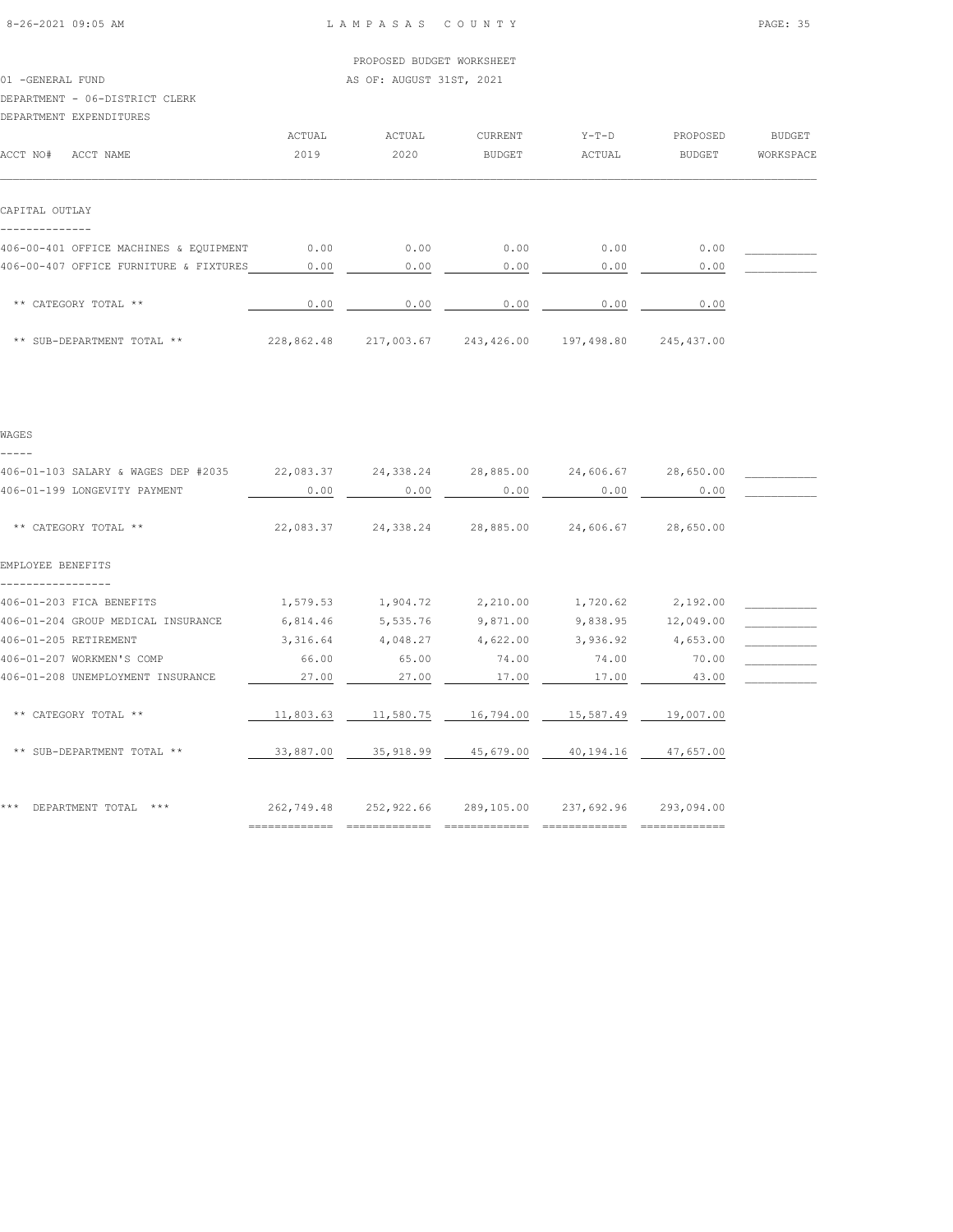ACCT NO# ACCT NAME 2019 2020 BUDGET ACTUAL BUDGET WORKSPACE  $\mathcal{L} = \{ \mathcal{L} = \{ \mathcal{L} = \{ \mathcal{L} = \{ \mathcal{L} = \{ \mathcal{L} = \{ \mathcal{L} = \{ \mathcal{L} = \{ \mathcal{L} = \{ \mathcal{L} = \{ \mathcal{L} = \{ \mathcal{L} = \{ \mathcal{L} = \{ \mathcal{L} = \{ \mathcal{L} = \{ \mathcal{L} = \{ \mathcal{L} = \{ \mathcal{L} = \{ \mathcal{L} = \{ \mathcal{L} = \{ \mathcal{L} = \{ \mathcal{L} = \{ \mathcal{L} = \{ \mathcal{L} = \{ \mathcal{$ 

8-26-2021 09:05 AM L A M P A S A S C O U N T Y PAGE: 36

| ۰,<br>M.<br>۰.<br>٠ |  |
|---------------------|--|

| 407-00-101 SALARY ELECTED OFF<br>#2883 | 55,382.74   | 83,783.74   | 88,260.00    | 75,184.60  | 87,541.00    |  |
|----------------------------------------|-------------|-------------|--------------|------------|--------------|--|
| 407-00-103 SALARY DEPUTY SHERIFF #0130 | 48,287.03   | 47,390.96   | 48,838.00    | 42,644.21  | 48,440.00    |  |
| 407-00-114 SALARY OFFICE MANAGER #2884 | 47,699.59   | 46,649.65   | 49,141.00    | 41,861.94  | 48,741.00    |  |
| 407-00-118 SALARY DEPUTY SHERIFF #0330 | 52,476.73   | 31,530.48   | 39,960.00    | 9,168.73   | 48, 412.00   |  |
| 407-00-120 SALARY/OVERTIME             | 12,027.82   | 7,804.81    | 20,000.00    | 13, 915.43 | 20,000.00    |  |
| 407-00-121 SALARY DEPUTY SHERIFF #0310 | 6,938.73    | 29,662.48   | 39,960.00    | 31,281.67  | 39,634.00    |  |
| 407-00-122 SALARY DEPUTY SHERIFF #3572 | 50,327.84   | 49,039.12   | 51,657.00    | 44,007.66  | 51,240.00    |  |
| 407-00-123 SALARY DEPUTY SHERIFF #3400 | 50,815.37   | 40,366.71   | 39,960.00    | 22,750.03  | 39,634.00    |  |
| 407-00-124 SALARY DEPUTY SHERIFF #1115 | 39,571.27   | 19,994.15   | 54,172.00    | 46,271.07  | 53,731.00    |  |
| 407-00-125 SALARY DEPUTY SHERIFF #0880 | 73,783.20   | 72,157.20   | 76,013.00    | 63,729.17  | 66,435.00    |  |
| 407-00-132 SALARY DEPUTY SHERIFF #0530 | 34,788.99   | 25,628.18   | 39,960.00    | 7,400.00   | 39,634.00    |  |
| 407-00-133 SALARY SUPPLEMENT           | 0.00        | 0.00        | 0.00         | 0.00       | 0.00         |  |
| 407-00-134 SALARY DEPUTY SHERIFF #0525 | 47,000.56   | 46,008.69   | 47, 413.00   | 34,053.54  | 47,026.00    |  |
| 407-00-148 SALARY DEPUTY SHERIFF #3301 | 61,953.56   | 60,589.56   | 63,827.00    | 54,372.00  | 63,307.00    |  |
| 407-00-149 SALARY DEPUTY SHERIFF #0941 | 49,698.40   | 48,534.97   | 50,157.00    | 43,999.67  | 49,749.00    |  |
| 407-00-153 SALARY DEPUTY SHERIFF #0602 | 55,856.01   | 55, 311.41  | 56,700.00    | 42,993.05  | 51,467.00    |  |
| 407-00-154 SALARY DEPUTY SHERIFF #2898 | 5,588.72    | 36,882.78   | 39,960.00    | 35,025.14  | 39,634.00    |  |
| 407-00-156 SALARY DEPUTY SHERIFF #1660 | 43,500.31   | 37,608.43   | 39,960.00    | 35, 182.39 | 39,634.00    |  |
| 407-00-157 SALARY DEPUTY SHERIFF #3030 | 39, 364. 33 | 38,552.51   | 39,960.00    | 12,315.00  | 39,634.00    |  |
| 407-00-159 SALARY DEPUTY SHERIFF #2890 | 50,784.32   | 48,944.41   | 50,300.00    | 42,668.62  | 47,028.00    |  |
| 407-00-162 SALARY DEPUTY SHERIFF #0128 | 51,588.48   | 50,072.89   | 51,887.00    | 45, 415.32 | 51,464.00    |  |
| 407-00-163 SALARY/DEPUTY SHERIFF #3503 | 44,303.49   | 44,225.93   | 43,200.00    | 32,804.98  | 42,848.00    |  |
| 407-00-199 LONGEVITY PAYMENT           | 14,767.57   | 13, 475.23  | 12,720.00    | 11,660.85  | 11,280.00    |  |
|                                        |             |             |              |            |              |  |
| ** CATEGORY TOTAL **                   | 936,505.06  | 934, 214.29 | 1,044,005.00 | 788,705.07 | 1,026,513.00 |  |
| EMPLOYEE BENEFITS                      |             |             |              |            |              |  |
|                                        |             |             |              |            |              |  |
| 407-00-203 FICA BENEFITS               | 68,094.03   | 70,715.99   | 79,866.00    | 57,464.11  | 78,528.00    |  |
| 407-00-204 GROUP MEDICAL INSURANCE     | 171,301.78  | 190, 318.38 | 206,426.00   | 164,469.11 | 244,766.00   |  |
| 407-00-205 RETIREMENT                  | 150,396.47  | 155,588.79  | 167,041.00   | 126,256.48 | 166,706.00   |  |
| 407-00-207 WORKMEN'S COMP              | 17,170.00   | 16,023.00   | 14,421.00    | 14,421.00  | 14,082.00    |  |
| 407-00-208 UNEMPLOYMENT INSURANCE      | 1,071.00    | 968.00      | 572.00       | 572.00     | 1,408.00     |  |
| 407-00-212 PHONE ALLOWANCE             | 7,640.00    | 3,760.00    | 480.00       | 400.00     | 480.00       |  |
| ** CATEGORY TOTAL **                   | 415,673.28  | 437, 374.16 | 468,806.00   | 363,582.70 | 505,970.00   |  |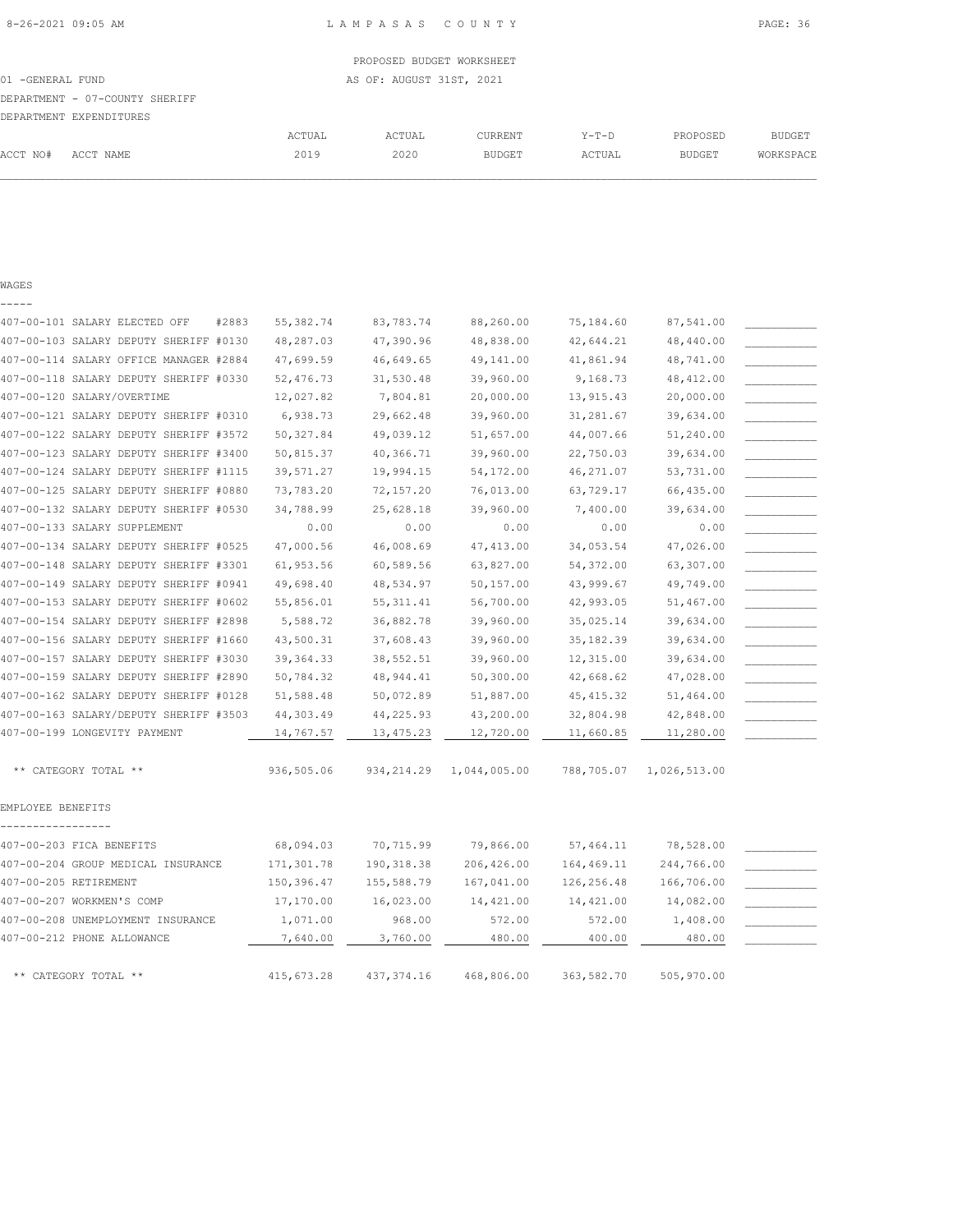01 -GENERAL FUND AS OF: AUGUST 31ST, 2021

#### DEPARTMENT - 07-COUNTY SHERIFF

#### DEPARTMENT EXPENDITURES

|                     | JELAIVITEN 1 EALENDI LONEO                           |                       |                                 |                          |                                                                      |                           |                            |
|---------------------|------------------------------------------------------|-----------------------|---------------------------------|--------------------------|----------------------------------------------------------------------|---------------------------|----------------------------|
| ACCT NO#            | ACCT NAME                                            | ACTUAL<br>2019        | ACTUAL<br>2020                  | CURRENT<br><b>BUDGET</b> | $Y-T-D$<br>ACTUAL                                                    | PROPOSED<br><b>BUDGET</b> | <b>BUDGET</b><br>WORKSPACE |
|                     |                                                      |                       |                                 |                          |                                                                      |                           |                            |
| GENERAL EXPENSES    |                                                      |                       |                                 |                          |                                                                      |                           |                            |
|                     |                                                      |                       |                                 |                          |                                                                      |                           |                            |
|                     | 407-00-301 COMMUNICATIONS                            | 12,440.06             | 16,319.20                       | 30,000.00                | 22,764.55                                                            | 30,000.00                 |                            |
|                     | 407-00-302 UTILITIES<br>407-00-303 COMPUTER SUPPLIES | 21,580.09<br>9,489.91 | 20,901.41                       | 50,000.00<br>8,000.00    | 39,842.47                                                            | 55,000.00                 |                            |
|                     |                                                      |                       | 7,945.02                        |                          | 9,126.94                                                             | 18,000.00                 |                            |
|                     | 407-00-304 OPERATING SUPPLIES                        | 4,000.06              | 1,648.98                        | 10,000.00                | 4,645.06                                                             | 10,000.00                 |                            |
|                     | 407-00-305 TRAVEL & INSERVICE TRAINING               | 16,460.24             | 9,975.38                        | 20,000.00                | 10,598.94                                                            | 20,000.00                 |                            |
|                     | 407-00-308 REPAIRS & MAINTENANCE EQUIP               | 1,868.26              | 2,562.53                        | 4,000.00                 | 1,380.00                                                             | 4,000.00                  |                            |
|                     | 407-00-312 EQUIPMENT MAINTENANCE CONTR               | 3,321.48              | 18,982.36                       | 15,000.00                | 1,660.74                                                             | 15,000.00                 |                            |
| 407-00-315 DUES     |                                                      | 0.00                  | 26.19                           | 0.00                     | 0.00                                                                 | 0.00                      |                            |
|                     | 407-00-318 LEGAL EXPENDITURES                        | 0.00                  | 0.00                            | 0.00                     | 0.00                                                                 | 0.00                      |                            |
|                     | 407-00-320 INVESTIGATIVE EXPENSE                     | 645.78                | 4,481.70                        | 7,000.00                 | 3,904.45                                                             | 7,000.00                  |                            |
|                     | 407-00-333 CONTRACTED SERVICES/ANIMAL                | 0.00                  | 0.00                            | 0.00                     | 0.00                                                                 | 0.00                      |                            |
|                     | 407-00-336 OUT OF CO PRISONER MAINTENA               | 0.00                  | 0.00                            | 0.00                     | 0.00                                                                 | 0.00                      |                            |
|                     | 407-00-342 GAS & OIL                                 | 58,602.19             | 44, 125. 14                     | 65,000.00                | 47,222.07                                                            | 68,000.00                 |                            |
|                     | 407-00-343 REPAIRS & MAINTENANCE VEHIC               | 25,067.59             | 36,018.19                       | 25,000.00                | 16,947.19                                                            | 25,000.00                 |                            |
|                     | 407-00-345 MEDICAL SERVICES                          | 0.00                  | 80.00                           | 0.00                     | 29.00                                                                | 0.00                      |                            |
| 407-00-346 FOOD     |                                                      | 0.00                  | 0.00                            | 0.00                     | 0.00                                                                 | 0.00                      |                            |
| 407-00-347 UNIFORMS |                                                      | 5,197.74              | 8,467.62                        | 7,000.00                 | 4,957.74                                                             | 8,500.00                  |                            |
| 407-00-361 POSTAGE  |                                                      | 0.00                  | 0.00                            | 0.00                     | 0.00                                                                 | 0.00                      |                            |
|                     | 407-00-362 HOMELAND SECURITY                         | 0.00                  | 0.00                            | 0.00                     | 0.00                                                                 | 0.00                      |                            |
|                     | 407-00-364 PUBLICATIONS, BOOKS, MANUAL               | 1,493.41              | 47.00                           | 1,000.00                 | 0.00                                                                 | 1,000.00                  |                            |
|                     | 407-00-370 EQUIPMENT RENTAL-COPIER                   | 4,716.32              | 5,522.06                        | 4,200.00                 | 7,092.90                                                             | 10,500.00                 |                            |
|                     | 407-00-372 EQUIPMENT LEASE - VEHICLES                | 67.58                 | 0.00                            | 31,755.00                | 29,108.42                                                            | 31,755.00                 |                            |
|                     | 407-00-373 EQUIPMENT SUPPLIES-SHERIFF                | 38, 372.17            | 50,227.47                       | 30,000.00                | 10,270.05                                                            | 30,000.00                 |                            |
|                     | ** CATEGORY TOTAL **                                 | 203, 322.88           | 227,330.25                      | 307,955.00               | 209,550.52                                                           | 333,755.00                |                            |
| CAPITAL OUTLAY      |                                                      |                       |                                 |                          |                                                                      |                           |                            |
|                     |                                                      |                       |                                 |                          |                                                                      |                           |                            |
|                     | 407-00-401 OFFICE MACHINES & EQUIPMENT               | 112,888.00            | 5,274.44                        | 0.00                     | 0.00                                                                 | 0.00                      |                            |
|                     | 407-00-402 OPERATING EQUIPMENT                       | 511,592.00            | 5,139.24                        | 0.00(                    | 0.01)                                                                | 148,000.00                |                            |
|                     | 407-00-407 OFFICE FURNITURE & FIXTURES               | 0.00                  | 0.00                            | 0.00                     | 0.00                                                                 | 0.00                      |                            |
|                     | 407-00-419 RURAL AREA NARCOTIC TASK FO 0.00          |                       | 0.00                            | 0.00                     | 0.00                                                                 | 0.00                      |                            |
|                     | ** CATEGORY TOTAL **                                 | 624,480.00            | 10,413.68                       |                          | $0.00$ ( $0.01$ ) 148,000.00                                         |                           |                            |
| CAPITAL LEASE       |                                                      |                       |                                 |                          |                                                                      |                           |                            |
|                     | 407-00-903 CAPITAL PURCHASE PRINCIPAL                |                       | 57,507.09 226,091.58            | 93,344.00                | 0.00                                                                 | 0.00                      |                            |
|                     | 407-00-904 CAPITAL PURCHASES - INTERES 42,426.83     |                       | 23,441.07                       | 15,261.00                | 0.00                                                                 | 0.00                      |                            |
|                     | ** CATEGORY TOTAL **                                 |                       | 99,933.92 249,532.65 108,605.00 |                          | 0.00                                                                 | 0.00                      |                            |
|                     | ** SUB-DEPARTMENT TOTAL **                           |                       |                                 |                          | 2,279,915.14  1,858,865.03  1,929,371.00  1,361,838.28  2,014,238.00 |                           |                            |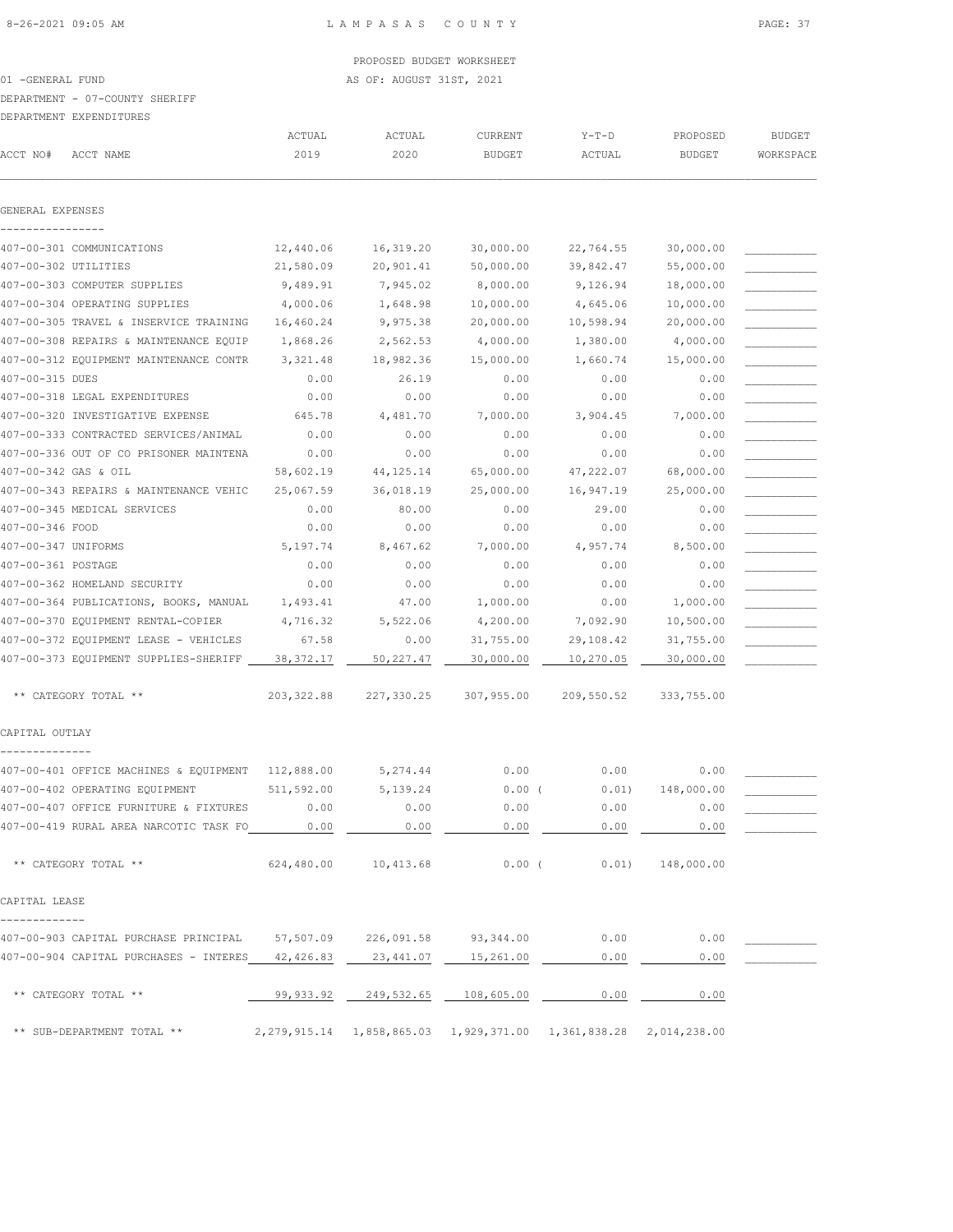01 -GENERAL FUND AS OF: AUGUST 31ST, 2021

## DEPARTMENT - 07-COUNTY SHERIFF

|          | DEPARTMENT EXPENDITURES |        |        |               |         |               |           |
|----------|-------------------------|--------|--------|---------------|---------|---------------|-----------|
|          |                         | ACTUAL | ACTUAL | CURRENT       | $Y-T-D$ | PROPOSED      | BUDGET    |
| ACCT NO# | ACCT NAME               | 2019   | 2020   | <b>BUDGET</b> | ACTUAL  | <b>BUDGET</b> | WORKSPACE |
|          |                         |        |        |               |         |               |           |

#### WAGES -----

| 407-01-105 JAIL ADMINISTRATOR<br>#1982 | 44,242.40  | 61,853.40               | 65,159.00    | 55,505.72   | 64,628.00      |  |
|----------------------------------------|------------|-------------------------|--------------|-------------|----------------|--|
| 407-01-110 PART-TIME EMPLOYEES         | 0.00       | 0.00                    | 0.00         | 0.00        | 0.00           |  |
| 407-01-117 SALARY DETENTION OFF #1195  | 44, 195.47 | 42,827.28               | 44,504.00    | 38,905.82   | 44,141.00      |  |
| 407-01-118 SALARY DETENTION OFF #3510  | 28,786.21  | 32,554.76               | 34,560.00    | 28,681.96   | 34,278.00      |  |
| 407-01-119 SALARY DETENTION OFF #0890  | 21,877.30  | 31, 122.66              | 34,560.00    | 30,818.40   | 34,278.00      |  |
| 407-01-120 SALARY/OVERTIME             | 81,080.68  | 68, 213.54              | 65,000.00    | 72,720.87   | 65,000.00      |  |
| 407-01-126 SALARY DETENTION OFF #2900  | 2,320.00   | 30,927.19               | 34,560.00    | 27,492.00   | 34,278.00      |  |
| 407-01-128 SALARY DETENTION OFF #1942  | 1,740.00   | 31,433.93               | 34,560.00    | 30, 322.24  | 34,278.00      |  |
| 407-01-133 SALARY SUPPLEMENT EXPANSION | 0.00       | 0.00                    | 89,600.00    | 0.00        | 0.00           |  |
| 407-01-135 SALARY DETENTION OFF #3199  | 44, 117.86 | 43,180.06               | 44,504.00    | 38,607.07   | 44,141.00      |  |
| 407-01-136 ASSISTANT JAIL ADMIN #2552  | 53, 314.80 | 43,800.40               | 53,424.00    | 9,906.40    | 53,059.00      |  |
| 407-01-140 SALARY DETENTION OFF #0062  | 0.00       | 3,108.89                | 34,560.00    | 18,640.16   | 34,278.00      |  |
| 407-01-141 SALARY DETENTION OFF #3450  | 32,287.17  | 31,800.97               | 34,560.00    | 30,090.40   | 34,278.00      |  |
| 407-01-145 SALARY DETENTION OFF #3440  | 0.00       | 0.00                    | 34,560.00    | 7,680.00    | 34,278.00      |  |
| 407-01-146 SALARY DETENTION OFF #2830  | 0.00       | 0.00                    | 34,560.00    | 6,400.00    | 34,278.00      |  |
| 407-01-147 JAIL OPS COORDINATOR #2885  | 44,063.30  | 43,384.09               | 44,935.00    | 39, 356.29  | 44,569.00      |  |
| 407-01-150 SALARY DETENTION OFF #0091  | 32,655.70  | 3,033.82                | 34,560.00    | 640.00      | 34,278.00      |  |
| 407-01-151 SALARY DETENTION OFF #1416  | 33,633.18  | 31,359.90               | 34,560.00    | 30,291.84   | 34,278.00      |  |
| 407-01-152 SALARY DETENTION OFF #0453  | 38,073.05  | 37,302.72               | 38,388.00    | 33, 113.07  | 38,077.00      |  |
| 407-01-155 SALARY DETENTION OFF #0497  | 25,654.96  | 31, 349.16              | 34,560.00    | 30,769.92   | 34,278.00      |  |
| 407-01-158 SALARY DETENTION OFF #3323  | 44,085.65  | 41,436.19               | 44,504.00    | 38,859.68   | 44,141.00      |  |
| 407-01-160 SALARY DETENTION OFF #3330  | 41,795.26  | 40,879.80               | 41,949.00    | 36,510.79   | 41,607.00      |  |
| 407-01-161 SALARY DETENTION OFF #0556  | 37,067.88  | 43,530.19               | 44,936.00    | 35,186.40   | 39,428.00      |  |
| 407-01-164 SALARY DETENTION OFF #1992  | 31, 128.51 | 31,709.39               | 34,560.00    | 27,688.48   | 38,280.00      |  |
| 407-01-165 SALARY DETENTION OFF #2319  | 32,620.26  | 31,660.87               | 34,560.00    | 30,761.92   | 34,278.00      |  |
| 407-01-166 SALARY DETENTION OFF #2439  | 24,228.80  | 28,897.33               | 34,560.00    | 30,008.16   | 34,278.00      |  |
| 407-01-167 SALARY DETENTION OFF #3159  | 0.00       | 0.00                    | 0.00         | 648.00      | 34,278.00      |  |
| 407-01-168 SALARY DETENTION OFF open   | 0.00       | 0.00                    | 0.00         | 0.00        | 33,280.00      |  |
| 407-01-169 SALARY DETENTION OFF open   | 0.00       | 0.00                    | 0.00         | 0.00        | 33,280.00      |  |
| 407-01-170 SALARY DETENTION OFF open   | 0.00       | 0.00                    | 0.00         | 0.00        | 33,280.00      |  |
| 407-01-171 SALARY DETENTION OFF open   | 0.00       | 0.00                    | 0.00         | 0.00        | 33,280.00      |  |
| 407-01-199 LONGEVITY PAYMENT           | 8,435.79   | 10,530.34               | 10,200.00    | 10,450.28   | 11,160.00      |  |
| ** CATEGORY TOTAL **                   | 747,404.23 | 795,896.88              | 1,070,943.00 | 740,055.87  | 1, 141, 243.00 |  |
| EMPLOYEE BENEFITS                      |            |                         |              |             |                |  |
| 407-01-203 FICA BENEFITS               | 52,669.11  |                         | 81,994.00    | 53,140.63   | 86,999.00      |  |
| 407-01-204 GROUP MEDICAL INSURANCE     | 171,744.40 | 59,321.43<br>191,847.39 | 271,635.00   | 176, 575.95 | 321,049.00     |  |
| 407-01-205 RETIREMENT                  | 117,932.22 | 132,395.25              | 171,490.00   | 117,910.72  | 184,689.00     |  |
| 407-01-207 WORKMAN'S COMP              | 11,252.00  | 16,216.00               | 15,402.00    | 15,402.00   |                |  |
| 407-01-208 UNEMPLOYMENT INSURANCE      | 798.00     | 1,064.00                |              |             | 15,601.00      |  |
|                                        |            |                         | 643.00       | 643.00      | 1,706.00       |  |
| 407-01-212 PHONE ALLOWANCE             | 1,240.00   | 1,280.00                | 0.00         | 0.00        | 0.00           |  |
| ** CATEGORY TOTAL **                   | 355,635.73 | 402,124.07              | 541,164.00   | 363,672.30  | 610,044.00     |  |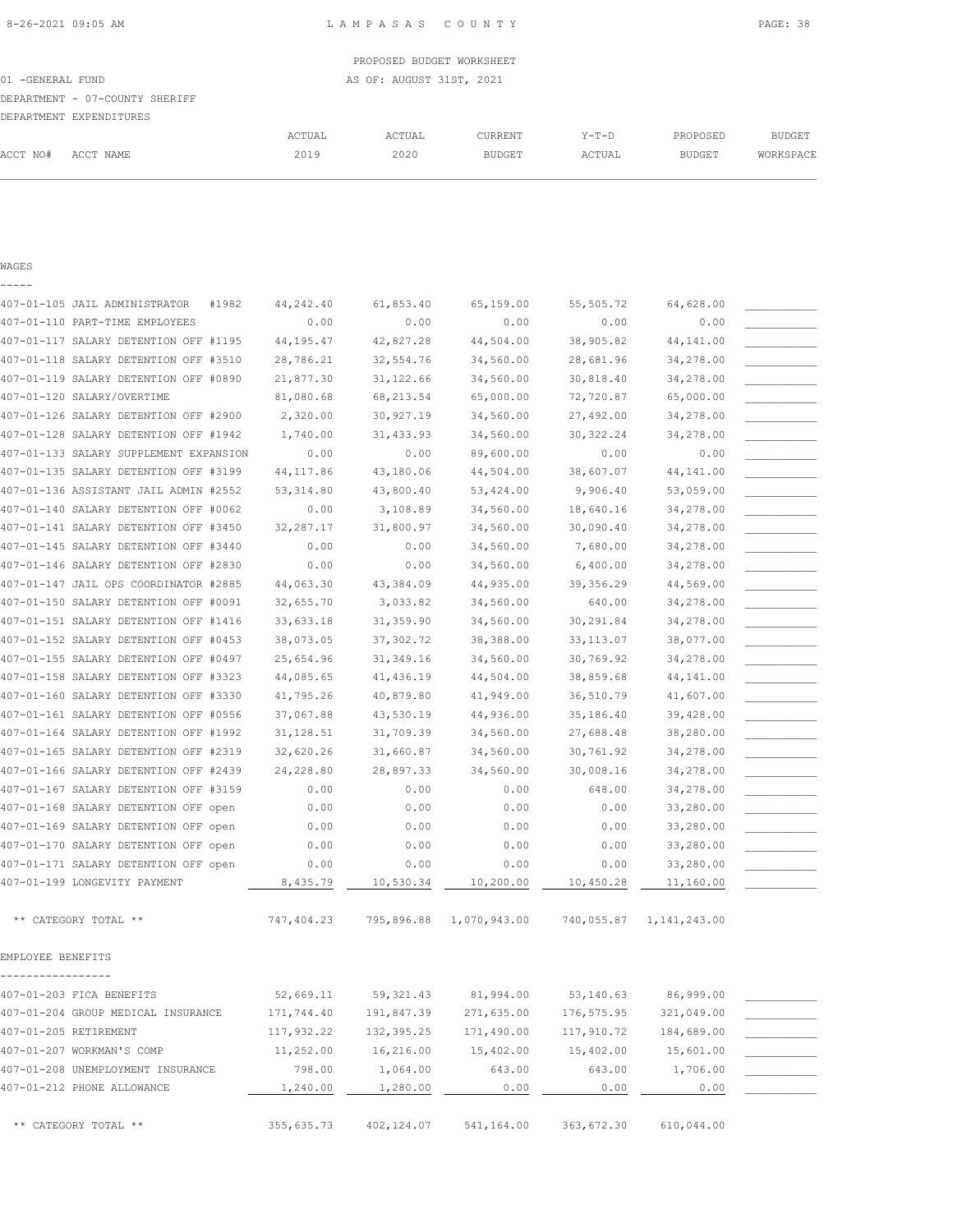01 -GENERAL FUND AS OF: AUGUST 31ST, 2021

# DEPARTMENT - 07-COUNTY SHERIFF

| DEPARTMENT EXPENDITIERS |
|-------------------------|

|                    | DEPARTMENT EXPENDITURES                 |              |              |                |              |               |               |
|--------------------|-----------------------------------------|--------------|--------------|----------------|--------------|---------------|---------------|
|                    |                                         | ACTUAL       | ACTUAL       | <b>CURRENT</b> | $Y-T-D$      | PROPOSED      | <b>BUDGET</b> |
| ACCT NO#           | ACCT NAME                               | 2019         | 2020         | <b>BUDGET</b>  | ACTUAL       | <b>BUDGET</b> | WORKSPACE     |
| GENERAL EXPENSES   |                                         |              |              |                |              |               |               |
|                    |                                         |              |              |                |              |               |               |
|                    | 407-01-302 UTILITIES                    | 20,708.42    | 20,151.80    | 50,000.00      | 39,018.23    | 55,000.00     |               |
|                    | 407-01-303 COMPUTER SUPPLIES            | 0.00         | 24,454.88    | 25,000.00      | 14,581.82    | 25,000.00     |               |
|                    | 407-01-304 OPERATING SUPPLIES           | 20, 225.45   | 27,708.83    | 35,000.00      | 21,552.26    | 35,000.00     |               |
|                    | 407-01-305 TRAVEL & INSERVICE TRAINING  | 7,461.86     | 5,384.92     | 12,000.00      | 1,419.38     | 10,000.00     |               |
|                    | 407-01-312 EQUIPMENT & MAINTENANCE CON  | 40,560.15    | 33,530.96    | 45,000.00      | 44, 231.22   | 70,000.00     |               |
|                    | 407-01-336 OUT OF CO PRISONER MAINTENA  | 208,352.00   | 288,016.76   | 135,300.00     | 174,750.00   | 0.00          |               |
|                    | 407-01-344 REPAIRS & MAINTENANCE JAIL   | 29,706.45    | 11,984.99    | 40,000.00      | 4,542.16     | 40,000.00     |               |
|                    | 407-01-345 MEDICAL SERVICES             | 128,223.83   | 94,303.99    | 200,000.00     | 117,891.48   | 200,000.00    |               |
| 407-01-346 FOOD    |                                         | 59,468.90    | 59,031.49    | 150,000.00     | 55,438.63    | 197,000.00    |               |
|                    | 407-01-347 UNIFORMS                     | 3,879.65     | 11,000.98    | 10,000.00      | 7,602.81     | 15,000.00     |               |
| 407-01-361 POSTAGE |                                         | 0.00         | 0.00         | 0.00           | 0.00         | 0.00          |               |
|                    | 407-01-364 PUBLICATIONS, BOOKS, MANUALS | 45.00        | 47.00        | 250.00         | 0.00         | 250.00        |               |
|                    | 407-01-372 OPERATING SUPPLIES JAIL      | 6,085.22     | 3,836.66     | 12,000.00      | 3,098.78     | 12,000.00     |               |
|                    | 407-01-399 PRE-BOND-JAIL                | 0.00         | 0.00         | 0.00           | 0.00         | 0.00          |               |
|                    | ** CATEGORY TOTAL **                    | 524,716.93   | 579,453.26   | 714,550.00     | 484, 126.77  | 659,250.00    |               |
| CAPITAL OUTLAY     |                                         |              |              |                |              |               |               |
|                    | 407-01-401 OFFICE MACHINE & EQUIPMENT   | 0.00         | 0.00         | 0.00           | 0.00         | 0.00          |               |
|                    | 407-01-402 OPERATING EQUIPMENT          | 0.00         | 0.00         | 0.00           | 0.00         | 0.00          |               |
|                    | 407-01-403 REAL ESTATE                  | 0.00         | 0.00         | 0.00           | 0.00         | 0.00          |               |
|                    | 407-01-407 OFFICE FURNITURE & FIXTURES  | 0.00         | 0.00         | 0.00           | 0.00         | 0.00          |               |
|                    | ** CATEGORY TOTAL **                    | 0.00         | 0.00         | 0.00           | 0.00         | 0.00          |               |
| CAPITAL LEASE      |                                         |              |              |                |              |               |               |
|                    | 407-01-903 CAPITAL PURCHASE PRINCIPLE   | 0.00         | 0.00         | 0.00           | 0.00         | 0.00          |               |
|                    | 407-01-904 CAPITAL PURCHASES INTEREST   | 0.00         | 0.00         | 0.00           | 0.00         | 0.00          |               |
|                    | ** CATEGORY TOTAL **                    | 0.00         | 0.00         | 0.00           | 0.00         | 0.00          |               |
|                    | ** SUB-DEPARTMENT TOTAL **              | 1,627,756.89 | 1,777,474.21 | 2,326,657.00   | 1,587,854.94 | 2,410,537.00  |               |

WAGES -----

| 407-02-103 SALARY ANIMAL CONTROL #1194 | 21,835.97 | 36,577.21 | 38,515.00 | 32,810.87 | 38,201.00 |  |
|----------------------------------------|-----------|-----------|-----------|-----------|-----------|--|
| 407-02-110 PART-TIME EMPLOYEES         | 0.00      | 0.00      | 0.00      | 0.00      | 0.00      |  |
| 407-02-120 SALARY/OVERTIME             | 1,060.68  | 154.09    | 750.00    | 0.00      | 750.00    |  |
| 407-02-199 LONGEVITY PAYMENT           | 1,086.11  | 0.00      | 0.00      | 0.00      | 0.00      |  |
|                                        |           |           |           |           |           |  |
| ** CATEGORY TOTAL **                   | 23,982.76 | 36,731.30 | 39,265.00 | 32,810.87 | 38,951.00 |  |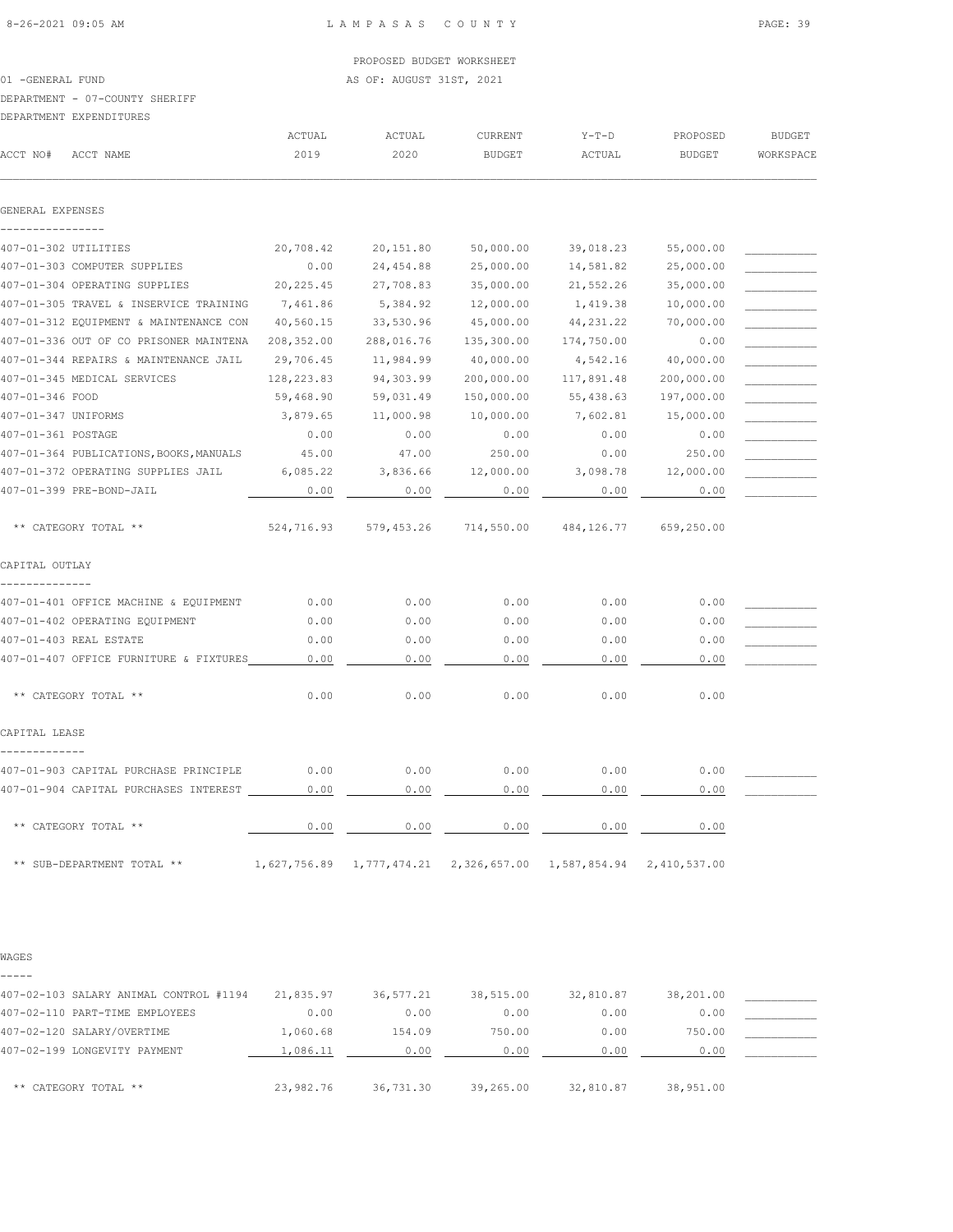01 -GENERAL FUND AS OF: AUGUST 31ST, 2021

#### DEPARTMENT - 07-COUNTY SHERIFF

DEPARTMENT EXPENDITURES

|                                 | DEFARTMENT EXFENDITURES                                                                                                   |                |                                                           |                          |                     |                    |                            |
|---------------------------------|---------------------------------------------------------------------------------------------------------------------------|----------------|-----------------------------------------------------------|--------------------------|---------------------|--------------------|----------------------------|
| ACCT NO#                        | ACCT NAME                                                                                                                 | ACTUAL<br>2019 | ACTUAL<br>2020                                            | CURRENT<br><b>BUDGET</b> | $Y-T-D$<br>ACTUAL   | PROPOSED<br>BUDGET | <b>BUDGET</b><br>WORKSPACE |
|                                 |                                                                                                                           |                |                                                           |                          |                     |                    |                            |
| EMPLOYEE BENEFITS               |                                                                                                                           |                |                                                           |                          |                     |                    |                            |
| -----------------               | 407-02-203 FICA BENEFITS                                                                                                  | 1,808.31       | 2,853.13                                                  | 2,946.00                 | 2,451.63            | 2,922.00           |                            |
|                                 | 407-02-204 GROUP MEDICAL INSURANCE                                                                                        | 6,094.75       | 9,488.76                                                  | 9,909.00                 | 9,088.09            | 10,641.00          |                            |
|                                 | 407-02-205 RETIREMENT                                                                                                     | 3,854.69       | 6, 114. 11                                                | 6,162.00                 | 5,249.75            | 6,204.00           |                            |
|                                 | 407-02-207 WORKMAN'S COMP                                                                                                 | 2,087.00       | 1,517.00                                                  | 1,629.00                 | 1,629.00            | 1,542.00           |                            |
|                                 | 407-02-208 UNEMPLOYMENT INSURANCE                                                                                         | 54.00          | 37.00                                                     | 23.00                    | 23.00               | 57.00              |                            |
|                                 | ** CATEGORY TOTAL **                                                                                                      | 13,898.75      | 20,010.00                                                 |                          | 20,669.00 18,441.47 | 21,366.00          |                            |
| GENERAL EXPENSES                |                                                                                                                           |                |                                                           |                          |                     |                    |                            |
| ----------------                | 407-02-304 OPERATING SUPPLIES                                                                                             | 593.97         | 512.37                                                    | 1,000.00                 | 274.68              | 1,000.00           |                            |
|                                 | 407-02-305 TRAVEL & INSERVICE TRAINING                                                                                    | 350.00         | 0.00                                                      | 500.00                   | 500.00              | 750.00             |                            |
|                                 | 407-02-308 REPAIRS & MAINTENANCE EQUIP                                                                                    | 0.00           | 0.00                                                      | 0.00                     | 0.00                | 0.00               |                            |
| 407-02-315 DUES                 |                                                                                                                           | 0.00           | 0.00                                                      | 0.00                     | 0.00                | 0.00               |                            |
|                                 | 407-02-333 CONTRACTED SERVICES/ANIMAL 131,077.35                                                                          |                | 94,943.00                                                 | 96,000.00                | 72,386.37           | 100,000.00         |                            |
|                                 | 407-02-342 GAS & OIL                                                                                                      | 2,974.88       | 4,537.33                                                  | 4,000.00                 | 4,079.34            | 4,200.00           |                            |
|                                 | 407-02-343 REPAIRS & MAINTANCE VEHICLE                                                                                    | 709.44         | 1,931.04                                                  | 2,000.00                 | 509.89              | 2,000.00           |                            |
|                                 | 407-02-345 MEDICAL SERVICES                                                                                               | 128.98         | 0.00                                                      | 0.00                     | 0.00                | 0.00               |                            |
| 407-02-347 UNIFORMS             |                                                                                                                           | 336.89         | 168.39                                                    | 300.00                   | 174.99              | 500.00             |                            |
|                                 | 407-02-364 PUBLICATIONS, BOOKS, MANUALS                                                                                   | 0.00           | 0.00                                                      | 0.00                     | 0.00                | 0.00               |                            |
|                                 | 407-02-373 OPERATING SUPPLIES POLICE E                                                                                    | 0.00           | 0.00                                                      | 0.00                     | 0.00                | 0.00               |                            |
|                                 | 407-02-389 MISCELLEANOUS                                                                                                  | 0.00           | 595.00                                                    | 0.00                     | 0.00                | 0.00               |                            |
|                                 | ** CATEGORY TOTAL **                                                                                                      |                | 136,171.51  102,687.13  103,800.00  77,925.27  108,450.00 |                          |                     |                    |                            |
| CAPITAL OUTLAY                  |                                                                                                                           |                |                                                           |                          |                     |                    |                            |
|                                 | 407-02-402 OPERATING EQUIPMENT                                                                                            | 0.00           | 0.00                                                      | 0.00                     | 0.00                | 0.00               |                            |
|                                 |                                                                                                                           |                |                                                           |                          |                     |                    |                            |
|                                 | ** CATEGORY TOTAL **                                                                                                      | 0.00           | 0.00                                                      | 0.00                     | 0.00                | 0.00               |                            |
| CAPITAL LEASE<br>-------------- |                                                                                                                           |                |                                                           |                          |                     |                    |                            |
|                                 | 407-02-903 CAPITAL PURCHASE PRINCIPAL $\qquad 0.00$ $\qquad 0.00$ $\qquad 0.00$ $\qquad 0.00$ $\qquad 0.00$ $\qquad 0.00$ |                |                                                           |                          |                     |                    |                            |
|                                 | ** CATEGORY TOTAL **                                                                                                      |                | $0.00$ $0.00$ $0.00$ $0.00$ $0.00$ $0.00$ $0.00$          |                          |                     |                    |                            |
|                                 | ** SUB-DEPARTMENT TOTAL **                                                                                                |                | 174,053.02 159,428.43 163,734.00 129,177.61 168,767.00    |                          |                     |                    |                            |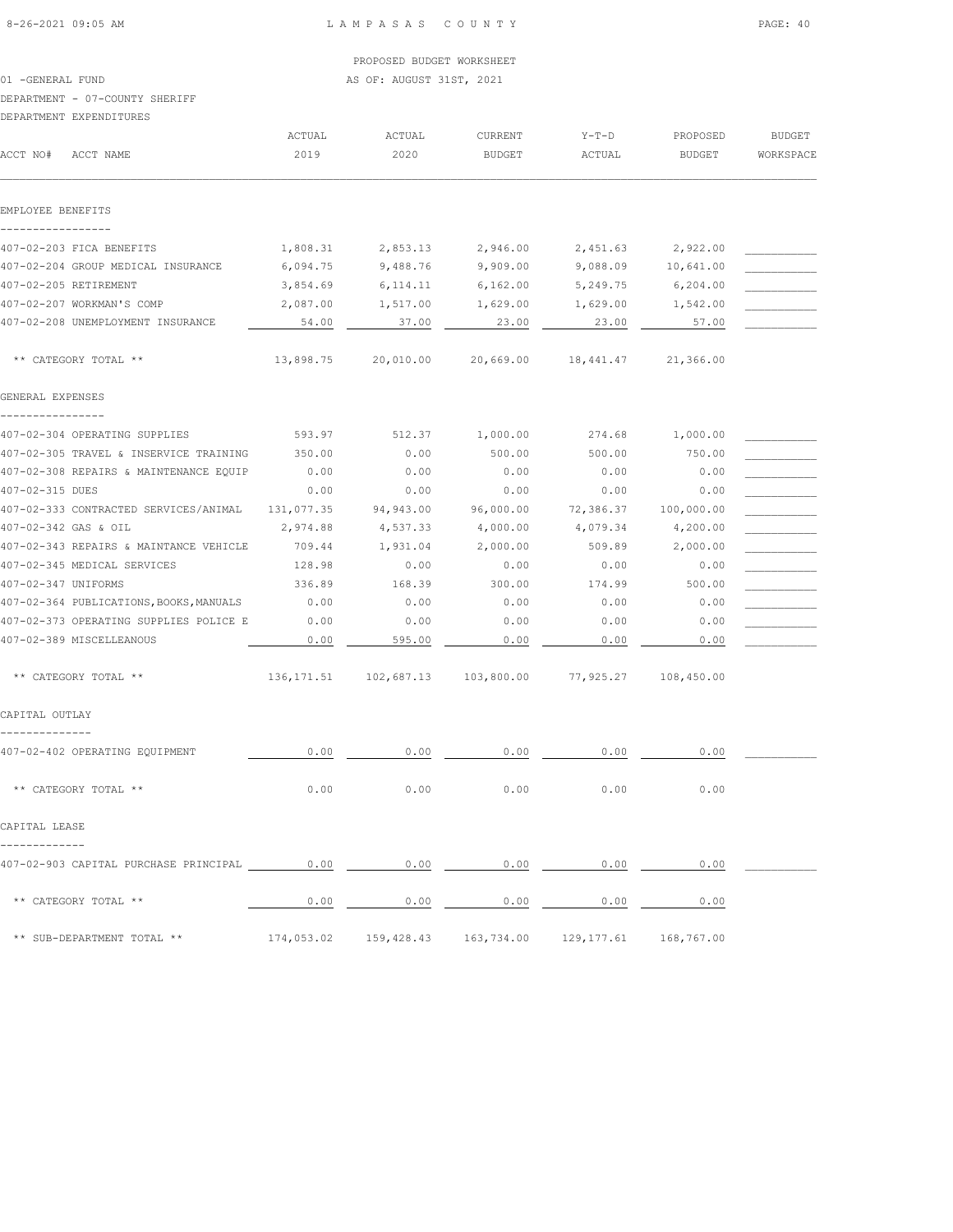|                   |                                |        | PROPOSED BUDGET WORKSHEET |                |         |          |           |
|-------------------|--------------------------------|--------|---------------------------|----------------|---------|----------|-----------|
| 01 - GENERAL FUND |                                |        | AS OF: AUGUST 31ST, 2021  |                |         |          |           |
|                   | DEPARTMENT - 07-COUNTY SHERIFF |        |                           |                |         |          |           |
|                   | DEPARTMENT EXPENDITURES        |        |                           |                |         |          |           |
|                   |                                | ACTUAL | ACTUAL                    | <b>CURRENT</b> | $Y-T-D$ | PROPOSED | BUDGET    |
| ACCT NO#          | ACCT NAME                      | 2019   | 2020                      | BUDGET         | ACTUAL  | BUDGET   | WORKSPACE |
|                   |                                |        |                           |                |         |          |           |
|                   |                                |        |                           |                |         |          |           |

| WAGES                                                                                 |           |                    |                   |                                                                                 |                    |  |
|---------------------------------------------------------------------------------------|-----------|--------------------|-------------------|---------------------------------------------------------------------------------|--------------------|--|
| -----                                                                                 |           |                    |                   |                                                                                 |                    |  |
| 407-03-113 SALARY & WAGES DPS #1082 34,278.39 34,705.35 37,116.00 31,151.47 36,270.00 |           |                    |                   |                                                                                 |                    |  |
| 407-03-199 LONGEVITY PAYMENT                                                          | 0.00      | 600.00             | 720.00            | 720.00                                                                          | 840.00             |  |
| ** CATEGORY TOTAL **                                                                  | 34,278.39 | 35,305.35          | 37,836.00         | 31,871.47                                                                       | 37,110.00          |  |
| EMPLOYEE BENEFITS<br>-----------------                                                |           |                    |                   |                                                                                 |                    |  |
| 407-03-203 FICA BENEFITS                                                              | 2,314.00  |                    | 2,496.58 2,894.00 | 2,208.58                                                                        | 2,839.00           |  |
| 407-03-204 GROUP MEDICAL INSURANCE                                                    | 9,360.00  | 9,814.56 10,767.00 |                   |                                                                                 | 9,874.48 12,049.00 |  |
| 407-03-205 RETIREMENT                                                                 | 5,455.32  | 5,858.72           | 6,054.00          | 5,099.30                                                                        | 6,027.00           |  |
| 407-03-207 WORKMEN'S COMP                                                             | 91.00     | 83.00              | 96.00             | 96.00                                                                           | 90.00              |  |
| 407-03-208 UNEMPLOYMENT INSURANCE                                                     | 38.00     | 35.00              | 23.00             | 23.00                                                                           | 56.00              |  |
| ** CATEGORY TOTAL **                                                                  |           |                    |                   | 17,258.32 18,287.86 19,834.00 17,301.36 21,061.00                               |                    |  |
| GENERAL EXPENSES                                                                      |           |                    |                   |                                                                                 |                    |  |
|                                                                                       |           |                    |                   |                                                                                 |                    |  |
| 407-03-301 COMMUNICATIONS                                                             | 73.47     | 0.00               | 0.00              | 0.00                                                                            | 0.00               |  |
| 407-03-304 OPERATING SUPPLIES                                                         | 855.00    | 690.11             | 1,000.00          | 781.91                                                                          | 1,000.00           |  |
| 407-03-347 UNIFORMS                                                                   | 0.00      | 0.00               | 0.00              | 0.00                                                                            | 0.00               |  |
| ** CATEGORY TOTAL **                                                                  | 928.47    |                    | 690.11 1,000.00   |                                                                                 | 781.91 1,000.00    |  |
| CAPITAL OUTLAY                                                                        |           |                    |                   |                                                                                 |                    |  |
| --------------<br>407-03-402 OPERATING EQUIPMENT                                      | 0.00      | 0.00               | 0.00              | 0.00                                                                            | 0.00               |  |
| ** CATEGORY TOTAL **                                                                  | 0.00      | 0.00               | 0.00              | 0.00                                                                            | 0.00               |  |
| ** SUB-DEPARTMENT TOTAL **                                                            |           |                    |                   | 52,465.18 54,283.32 58,670.00 49,954.74 59,171.00                               |                    |  |
| *** DEPARTMENT TOTAL ***                                                              |           |                    |                   | 4, 134, 190. 23 3, 850, 050. 99 4, 478, 432. 00 3, 128, 825. 57 4, 652, 713. 00 |                    |  |
|                                                                                       |           |                    |                   |                                                                                 |                    |  |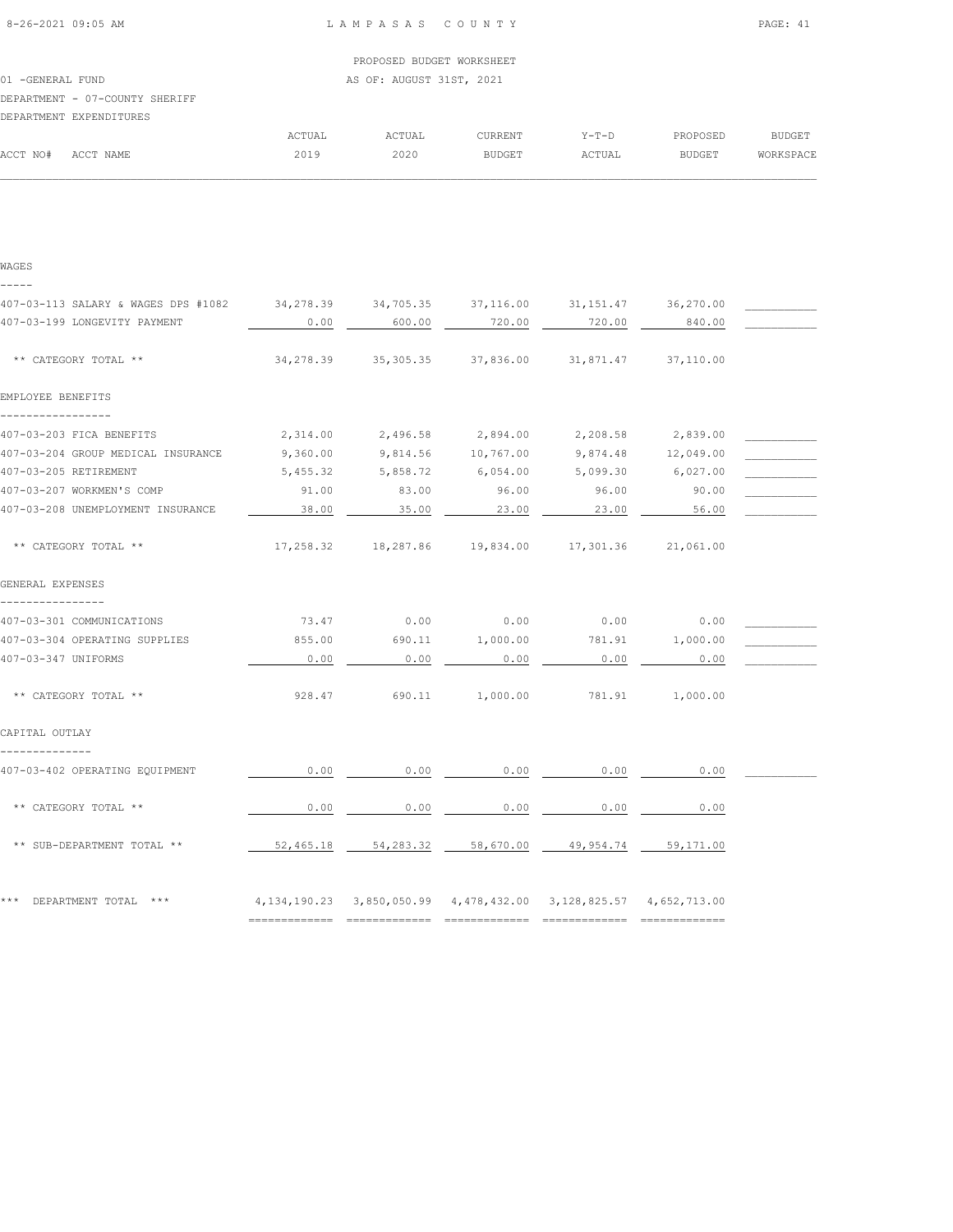| RAL FUND |
|----------|

DEPARTMENT - 08-COUNTY/DISTRICT ATTNY

| DEPARTMENT EXPENDITURES |        |        |                |         |               |           |
|-------------------------|--------|--------|----------------|---------|---------------|-----------|
|                         | ACTUAL | ACTUAL | <b>CURRENT</b> | $Y-T-D$ | PROPOSED      | BUDGET    |
| ACCT NAME               | 2019   | 2020   | <b>BUDGET</b>  | ACTUAL  | <b>BUDGET</b> | WORKSPACE |
|                         |        |        |                |         |               |           |

|                    | DEPARTMENT EXPENDITURES |        |        |               |        |               |           |
|--------------------|-------------------------|--------|--------|---------------|--------|---------------|-----------|
|                    |                         | ACTUAL | ACTUAL | CURRENT       | Y-T-D  | PROPOSED      | BUDGET    |
| ACCT NO# ACCT NAME |                         | 2019   | 2020   | <b>BUDGET</b> | ACTUAL | <b>BUDGET</b> | WORKSPACE |
|                    |                         |        |        |               |        |               |           |

408-00-103 SALARIES & WAGES DEP #1192 41,752.70 46,651.73 49,143.00 41,865.74 48,743.00 \_\_\_\_\_\_\_\_\_\_\_ 408-00-104 SALARIES & WAGES DEP #1881 27,074.77 28,614.59 32,259.00 26,909.59 31,997.00 \_\_\_\_\_\_\_\_\_\_\_ 408-00-110 PART-TIME EMPLOYEES 0.00 0.00 0.00 0.00 0.00 \_\_\_\_\_\_\_\_\_\_\_ 408-00-113 SALARIES & WAGES ASST #0885 80,239.84 78,471.84 82,665.00 70,418.32 81,992.00 \_\_\_\_\_\_\_\_\_\_\_ 408-00-114 SALARY & WAGES OFFICE #0615 47,723.70 46,686.03 49,143.00 41,865.35 48,743.00 \_\_\_\_\_\_\_\_\_\_\_ 408-00-133 SALARY/SUPP #882 3,500.00 0.00 0.00 0.00 0.00 \_\_\_\_\_\_\_\_\_\_\_ 408-00-199 LONGEVITY PAYMENT  $\qquad \qquad 5,120.00 \qquad \qquad 5,880.00 \qquad \qquad 6,360.00 \qquad \qquad 6,660.00 \qquad \qquad 5,760.00$ 

\*\* CATEGORY TOTAL \*\* 205,411.01 206,304.19 219,570.00 187,719.00 217,235.00

408-00-203 FICA BENEFITS 14,898.89 14,722.99 16,780.00 13,561.89 16,687.00 \_\_\_\_\_\_\_\_\_\_\_ 408-00-204 GROUP MEDICAL INSURANCE 38,717.88 49,270.61 50,955.00 41,905.63 47,056.00 408-00-205 RETIREMENT 32,747.40 34,308.97 35,131.00 30,099.21 35,425.00 \_\_\_\_\_\_\_\_\_\_\_ 408-00-207 WORKMEN'S COMP 70.00 325.00 370.00 370.00 350.00 \_\_\_\_\_\_\_\_\_\_\_ 408-00-208 UNEMPLOYMENT INSURANCE 219.00 206.00 129.00 129.00 201.00 \_\_\_\_\_\_\_\_\_\_\_ 408-00-212 PHONE ALLOWANCE 480.00 480.00 480.00 480.00 480.00 480.00 480.00

\*\* CATEGORY TOTAL \*\* 87,613.17 99,313.57 103,845.00 86,465.73 100,199.00

408-00-301 COMMUNICATIONS 1,171.05 1,183.20 1,200.00 1,163.20 1,200.00 408-00-302 UTILITIES 0.00 0.00 0.00 0.00 0.00 \_\_\_\_\_\_\_\_\_\_\_ 408-00-304 OPERATING SUPPLIES  $\begin{array}{cccc} 3,199.73 & 3,069.04 & 3,000.00 & 2,940.45 & 3,500.00 \end{array}$ 408-00-305 TRAVEL & INSERVICE TRAINING 2,032.73 1,730.00 2,000.00 400.00 2,000.00 \_\_\_\_\_\_\_\_\_\_\_ 408-00-307 INSURANCE & BONDS 0.00 0.00 0.00 0.00 5,000.00 \_\_\_\_\_\_\_\_\_\_\_ 408-00-312 EQUIPMENT MAINTENANCE CONTR 7,500.00 0.00 12,000.00 7,500.00 12,000.00 \_\_\_\_\_\_\_\_\_\_\_ 408-00-320 INVESTIGATIVE EXPENSES 345.00 785.00 2,000.00 947.72 2,000.00 \_\_\_\_\_\_\_\_\_\_\_  $408-00-333$  CONTRACTED SERVICE  $0.00$  0.00  $0.00$  0.00  $0.00$  0.00 0.00  $408-00-361$  POSTAGE 0.00  $0.00$  0.00  $126.00$  0.00  $126.00$ 408-00-370 EQUIPMENT RENTAL - COPIER 2,223.00 1,881.00 1,680.00 1,881.00 1,680.00 408-00-389 MISCELLANEOUS EXPENSE  $\qquad \qquad 0.00 \qquad \qquad 0.00 \qquad \qquad 0.00 \qquad \qquad 0.00 \qquad \qquad 0.00 \qquad \qquad 0.00$ 

\*\* CATEGORY TOTAL \*\* 16,471.51 8,648.24 22,006.00 14,832.37 27,506.00

**WAGES** -----

EMPLOYEE BENEFITS -----------------

GENERAL EXPENSES ----------------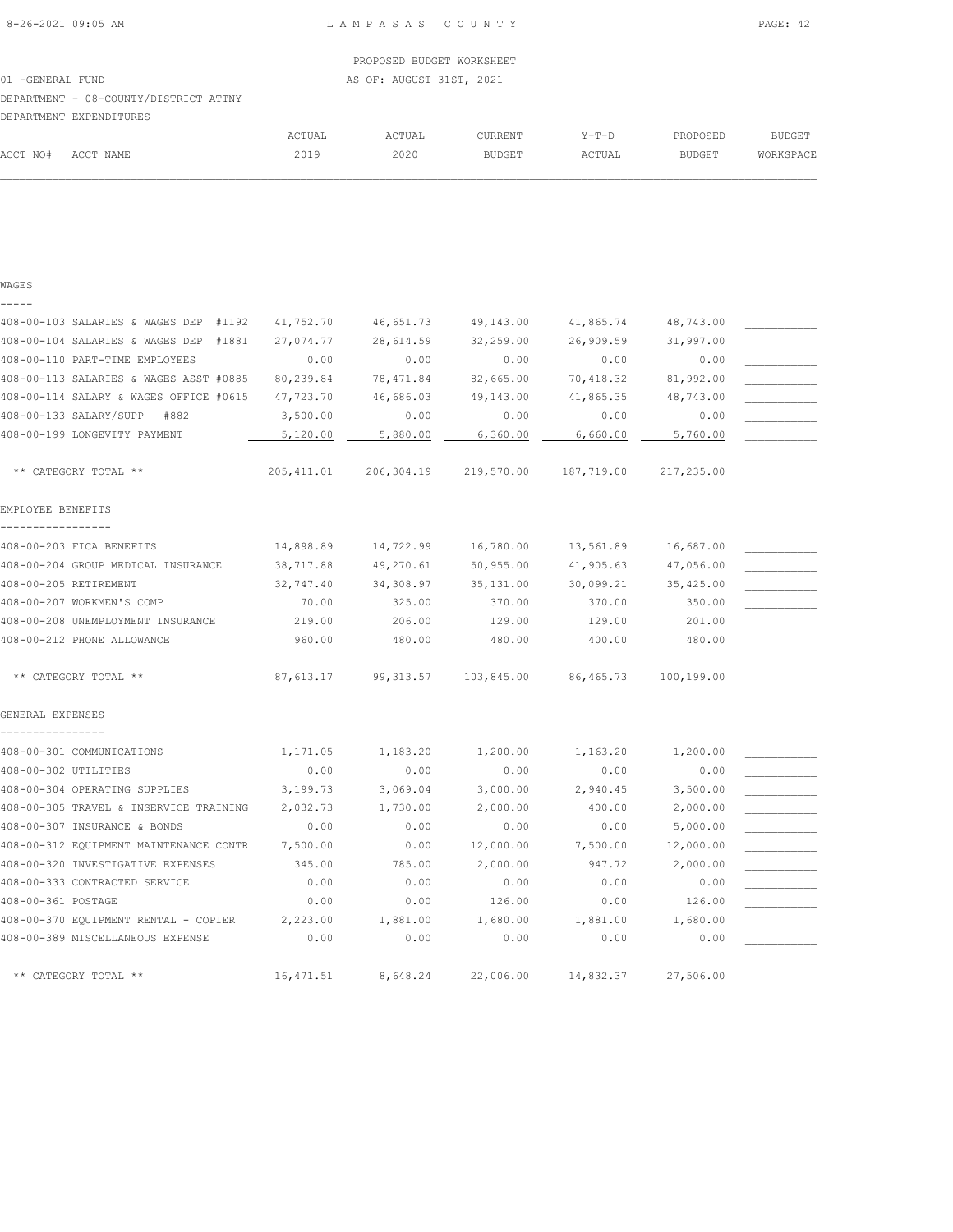|                                        |        | PROPOSED BUDGET WORKSHEET |                |         |          |           |
|----------------------------------------|--------|---------------------------|----------------|---------|----------|-----------|
| 01 - GENERAL FUND                      |        | AS OF: AUGUST 31ST, 2021  |                |         |          |           |
| DEPARTMENT - 08-COUNTY/DISTRICT ATTNY  |        |                           |                |         |          |           |
| DEPARTMENT EXPENDITURES                |        |                           |                |         |          |           |
|                                        | ACTUAL | ACTUAL                    | <b>CURRENT</b> | $Y-T-D$ | PROPOSED | BUDGET    |
| ACCT NO#<br>ACCT NAME                  | 2019   | 2020                      | BUDGET         | ACTUAL  | BUDGET   | WORKSPACE |
|                                        |        |                           |                |         |          |           |
| CAPITAL OUTLAY                         |        |                           |                |         |          |           |
|                                        |        |                           |                |         |          |           |
| 408-00-401 OFFICE MACHINES & EQUIPMENT | 0.00   | 0.00                      | 0.00           | 0.00    | 0.00     |           |

| *** | DEPARTMENT TOTAL<br>$***$                                                        | 309,495.69   | 314,266.00   | 345, 421.00  | 289,017.10   | 344,940.00   |  |
|-----|----------------------------------------------------------------------------------|--------------|--------------|--------------|--------------|--------------|--|
|     | ** SUB-DEPARTMENT TOTAL **                                                       | 309,495.69   | 314,266.00   | 345, 421.00  | 289,017.10   | 344,940.00   |  |
|     | ** CATEGORY TOTAL **                                                             | 0.00         | 0.00         | 0.00         | 0.00         | 0.00         |  |
|     | 408-00-401 OFFICE MACHINES & EQUIPMENT<br>408-00-407 OFFICE FURNITURE & FIXTURES | 0.00<br>0.00 | 0.00<br>0.00 | 0.00<br>0.00 | 0.00<br>0.00 | 0.00<br>0.00 |  |
|     |                                                                                  |              |              |              |              |              |  |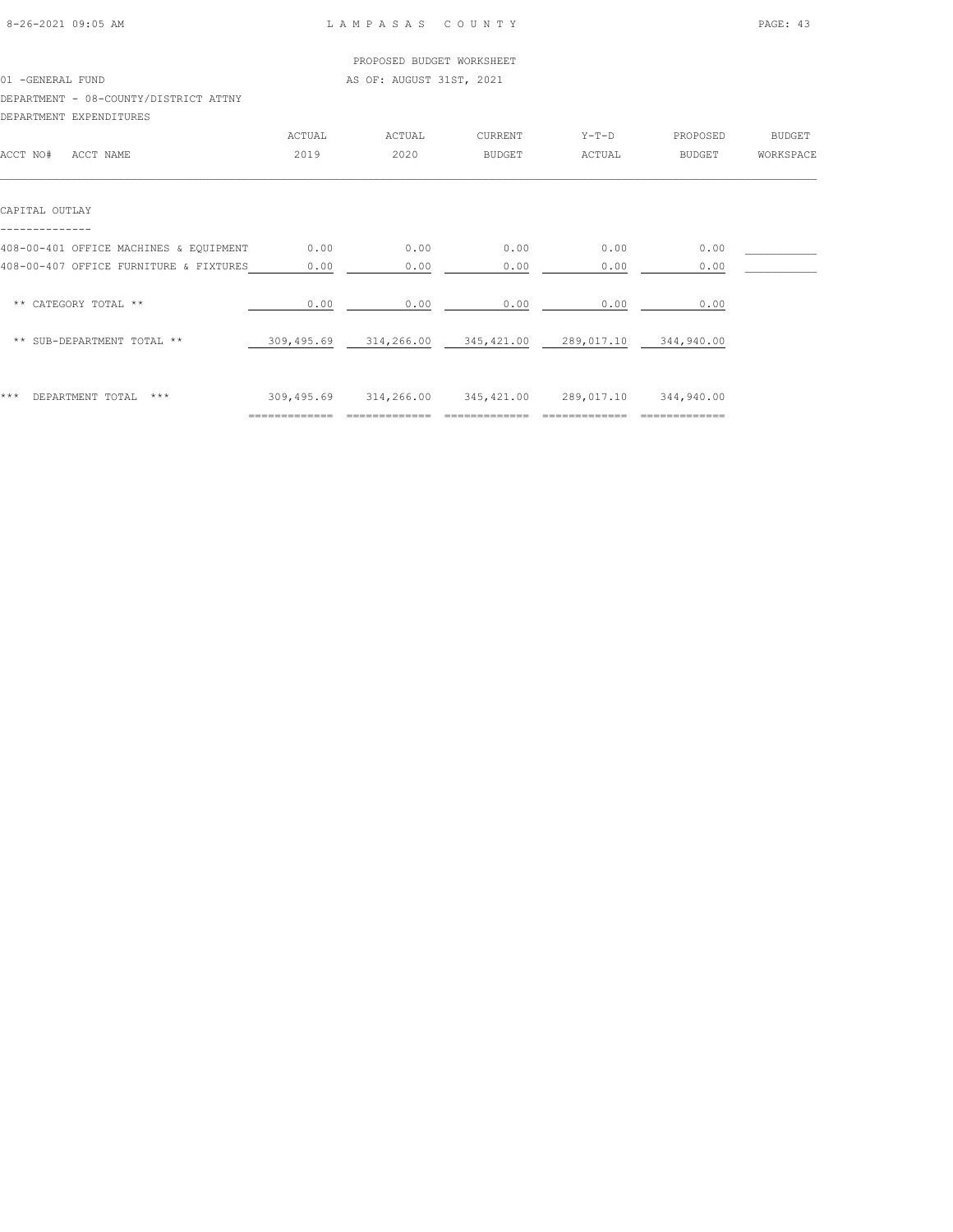GENERAL EXPENSES

| PROPOSED BUDGET WORKSHEET        |        |                          |         |       |          |               |  |  |
|----------------------------------|--------|--------------------------|---------|-------|----------|---------------|--|--|
| 01 -GENERAL FUND                 |        | AS OF: AUGUST 31ST, 2021 |         |       |          |               |  |  |
| DEPARTMENT - 09-NON-DEPARTMENTAL |        |                          |         |       |          |               |  |  |
| DEPARTMENT EXPENDITURES          |        |                          |         |       |          |               |  |  |
|                                  | ACTUAL | ACTUAL                   | CURRENT | Y-T-D | PROPOSED | <b>BUDGET</b> |  |  |

|          |           | ACTUAL | ACTUAL | CURRENT | $Y-T-D$ | PROPOSED | <b>BUDGET</b> |
|----------|-----------|--------|--------|---------|---------|----------|---------------|
| ACCT NO# | ACCT NAME | 2019   | 2020   | BUDGET  | ACTUAL  | BUDGET   | WORKSPACE     |
|          |           |        |        |         |         |          |               |
|          |           |        |        |         |         |          |               |
|          |           |        |        |         |         |          |               |
|          |           |        |        |         |         |          |               |
|          |           |        |        |         |         |          |               |

| 409-00-301 COMMUNICATION               | 15,869.09 | 16,342.06 | 15,000.00  | 15,666.82  | 15,000.00  |  |
|----------------------------------------|-----------|-----------|------------|------------|------------|--|
| 409-00-302 UTILITIES                   | 68,782.17 | 68,540.09 | 65,000.00  | 53,963.26  | 65,000.00  |  |
| 409-00-305 SEPTIC INSP TRAVEL & INSVC  | 0.00      | 0.00      | 0.00       | 0.00       | 0.00       |  |
| 409-00-307 INSURANCE & BONDS           | 97,523.26 | 98,824.33 | 100,000.00 | 102,924.25 | 100,000.00 |  |
| 409-00-309 COURT APPOINTED ATTORNEY    | 0.00      | 0.00      | 0.00       | 0.00       | 0.00       |  |
| 409-00-311 REPAIRS & MAINTENANCE-COURT | 50,687.03 | 70,227.55 | 50,000.00  | 97,847.15  | 50,000.00  |  |
| 409-00-312 EQUIPMENT MAINTENANCE CONTR | 12,669.85 | 14,168.08 | 13,000.00  | 9,696.49   | 13,000.00  |  |
| 409-00-313 JANITORIAL CONTRACT         | 540.00    | 0.00      | 0.00       | 800.00     | 0.00       |  |
| 409-00-314 JANITORIAL SUPPLIES         | 5,908.90  | 4,640.17  | 4,000.00   | 4,626.61   | 4,000.00   |  |
| 409-00-315 DUES                        | 0.00      | 0.00      | 0.00       | 0.00       | 0.00       |  |
| 409-00-316 CHILD WELFARE BOARD         | 10,000.00 | 10,000.00 | 10,000.00  | 10,000.00  | 10,000.00  |  |
| 409-00-318 LEGAL EXPENDITURES          | 0.00      | 5,000.00  | 0.00       | 0.00       | 0.00       |  |
| 409-00-319 AUDIT                       | 29,500.00 | 30,000.00 | 30,000.00  | 26,000.00  | 30,000.00  |  |
| 409-00-321 HISTORICAL COMMISSION       | 1,000.00  | 1,000.00  | 1,000.00   | 1,000.00   | 1,000.00   |  |
| 409-00-322 SOIL CONSERVATION           | 1,500.00  | 0.00      | 1,500.00   | 0.00       | 2,000.00   |  |
| 409-00-324 BOUNTIES                    | 185.00    | 0.00      | 500.00     | 0.00       | 500.00     |  |
| 409-00-326 SARATOGA WATER DISTRICT     | 3,000.00  | 3,000.00  | 3,000.00   | 0.00       | 10,000.00  |  |
| 409-00-327 HC CRIME STOPPERS           | 0.00      | 0.00      | 1,000.00   | 0.00       | 1,000.00   |  |
| 409-00-328 CONTINGENCY                 | 69,460.00 | 22,861.16 | 93,865.00  | 1,000.00   | 95,895.00  |  |
| 409-00-329 RENT - MHMR                 | 4,200.00  | 0.00      | 4,500.00   | 0.00       | 6,000.00   |  |
| 409-00-330 PREDATOR CONTROL            | 76,800.00 | 76,800.00 | 76,800.00  | 64,000.00  | 76,800.00  |  |
| 409-00-331 HILL CTY CHILD ADVOCACY CTR | 3,500.00  | 3,500.00  | 3,500.00   | 3,500.00   | 4,500.00   |  |
| 409-00-333 CONTRACTED SERVICES         | 20,679.27 | 12,096.50 | 78,000.00  | 41,795.79  | 77,000.00  |  |
| 409-00-334 HCCAA CONTRIBUTION (SC)     | 6,199.00  | 6,199.00  | 6, 200.00  | 6,199.00   | 6, 200.00  |  |
| 409-00-340 INDIGENT BURIAL             | 1,685.00  | 1,790.00  | 1,400.00   | 1,000.00   | 1,400.00   |  |
| 409-00-343 REPAIRS & MAINTENANCE VECHI | 0.00      | 0.00      | 0.00       | 0.00       | 0.00       |  |
| 409-00-345 MEDICAL SERVICES            | 7,701.00  | 6,248.00  | 6,000.00   | 3,249.00   | 6,000.00   |  |
| 409-00-348 AUTOPSIES                   | 23,766.40 | 27,244.00 | 25,000.00  | 12,469.00  | 25,000.00  |  |
| 409-00-356 ADMINISTRATIVE COSTS        | 0.00      | 0.00      | 0.00       | 0.00       | 0.00       |  |
| 409-00-358 CONSULTING FEES             | 0.00      | 0.00      | 0.00       | 0.00       | 0.00       |  |
| 409-00-361 POSTAGE                     | 18,973.77 | 20,000.00 | 20,000.00  | 12, 129.87 | 20,000.00  |  |
| 409-00-362 HOMELAND SECURITY           | 0.00      | 0.00      | 0.00       | 0.00       | 0.00       |  |
| 409-00-377 FLOOD PLAIN MANAGER         | 0.00      | 0.00      | 0.00       | 0.00       | 3,000.00   |  |
| 409-00-378 HIGER EDUCATION             | 0.00      | 0.00      | 0.00       | 0.00       | 8,500.00   |  |
| 409-00-380 LAMPASAS CO WATER CONTROL   | 0.00      | 0.00      | 0.00       | 0.00       | 2,000.00   |  |
| 409-00-382 MUSEUM                      | 0.00      | 0.00      | 0.00       | 0.00       | 2,500.00   |  |
| 409-00-383 SEPTIC TANK INSPECTION      | 18,000.00 | 18,400.00 | 18,000.00  | 25,921.00  | 30,000.00  |  |
| 409-00-384 SUBDIVISION ENGINEER        | 0.00      | 0.00      | 0.00       | 0.00       | 25,000.00  |  |
| 409-00-385 LAMPASAS COUNTY YARDS       | 0.00      | 0.00      | 0.00       | 0.00       | 30,000.00  |  |
| 409-00-386 COMMUNITY SERVICE SUPERVISI | 0.00      | 0.00      | 0.00       | 0.00       | 0.00       |  |
| 409-00-387 VETERANS AFFAIR             | 0.00      | 662.62    | 700.00     | 0.00       | 700.00     |  |
| 409-00-388 CASA                        | 0.00      | 0.00      | 1,500.00   | 0.00       | 1,500.00   |  |
| 409-00-389 MISCELLANEOUS               | 10,550.00 | 8,890.00  | 12,500.00  | 8,600.00   | 2,000.00   |  |
|                                        |           |           |            |            |            |  |

\*\* CATEGORY TOTAL \*\* 558,679.74 526,433.56 641,965.00 502,388.24 725,495.00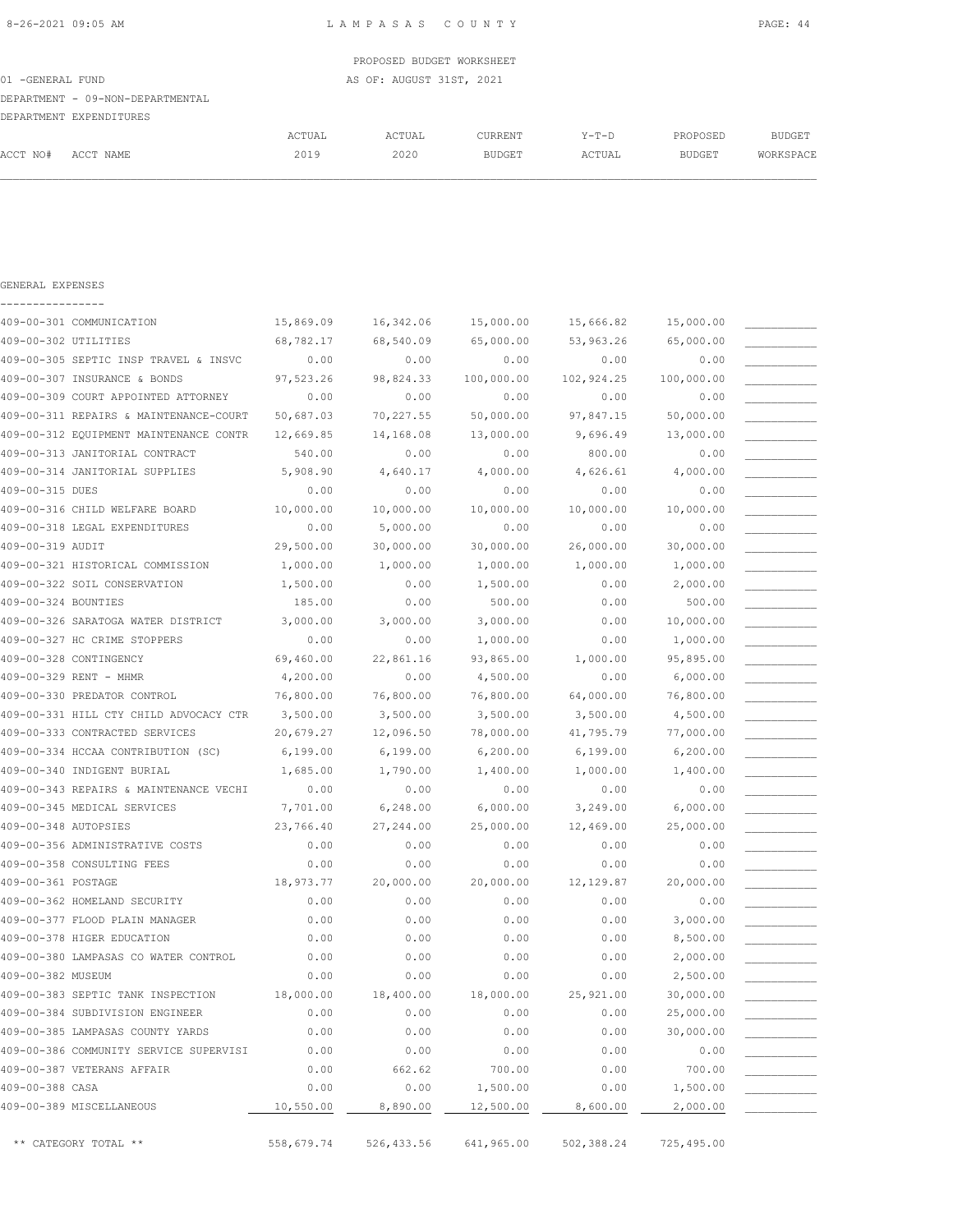01 -GENERAL FUND AS OF: AUGUST 31ST, 2021

# DEPARTMENT - 09-NON-DEPARTMENTAL

DEPARTMENT EXPENDITURES

| DEFARIMENT EAFENDITURES                |        |        |               |         |               |           |
|----------------------------------------|--------|--------|---------------|---------|---------------|-----------|
|                                        | ACTUAL | ACTUAL | CURRENT       | $Y-T-D$ | PROPOSED      | BUDGET    |
| ACCT NO#<br>ACCT NAME                  | 2019   | 2020   | <b>BUDGET</b> | ACTUAL  | <b>BUDGET</b> | WORKSPACE |
|                                        |        |        |               |         |               |           |
| CAPITAL OUTLAY                         |        |        |               |         |               |           |
| 409-00-402 OPERATING EQUIPMENT         | 0.00   | 0.00   | 0.00          | 0.00    | 0.00          |           |
| 409-00-419 RURAL AREA NARCOTIC TASK FO | 0.00   | 0.00   | 0.00          | 0.00    | 0.00          |           |
| ** CATEGORY TOTAL **                   | 0.00   | 0.00   | 0.00          | 0.00    | 0.00          |           |

| 409-00-500 OPERATING TRANSFER-OUT | 514,697.14   | 433,040.00 | 534,825.00              | 426,000.00 | 506,213.00              |  |
|-----------------------------------|--------------|------------|-------------------------|------------|-------------------------|--|
| ** CATEGORY TOTAL **              | 514,697.14   | 433,040.00 | 534,825.00              | 426,000.00 | 506,213.00              |  |
| ** SUB-DEPARTMENT TOTAL **        | 1,073,376.88 |            | 959,473.56 1,176,790.00 |            | 928,388.24 1,231,708.00 |  |

#### GENERAL EXPENSES

| 409-01-334 HCCAA SENIOR CENTER (Lometa) | 2,500.00     | 0.00       | 2,500.00     | 2,500.00   | 2,500.00     |  |
|-----------------------------------------|--------------|------------|--------------|------------|--------------|--|
| 409-01-389 MISC/COLA                    | 0.00         | 0.00       | 0.00         | 0.00       | 0.00         |  |
| CATEGORY TOTAL **<br>$* *$              | 2,500.00     | 0.00       | 2,500.00     | 2,500.00   | 2,500.00     |  |
| SUB-DEPARTMENT TOTAL **<br>$***$        | 2,500.00     | 0.00       | 2,500.00     | 2,500.00   | 2,500.00     |  |
| ***<br>DEPARTMENT TOTAL<br>***          | 1,075,876.88 | 959,473.56 | 1,179,290.00 | 930,888.24 | 1,234,208.00 |  |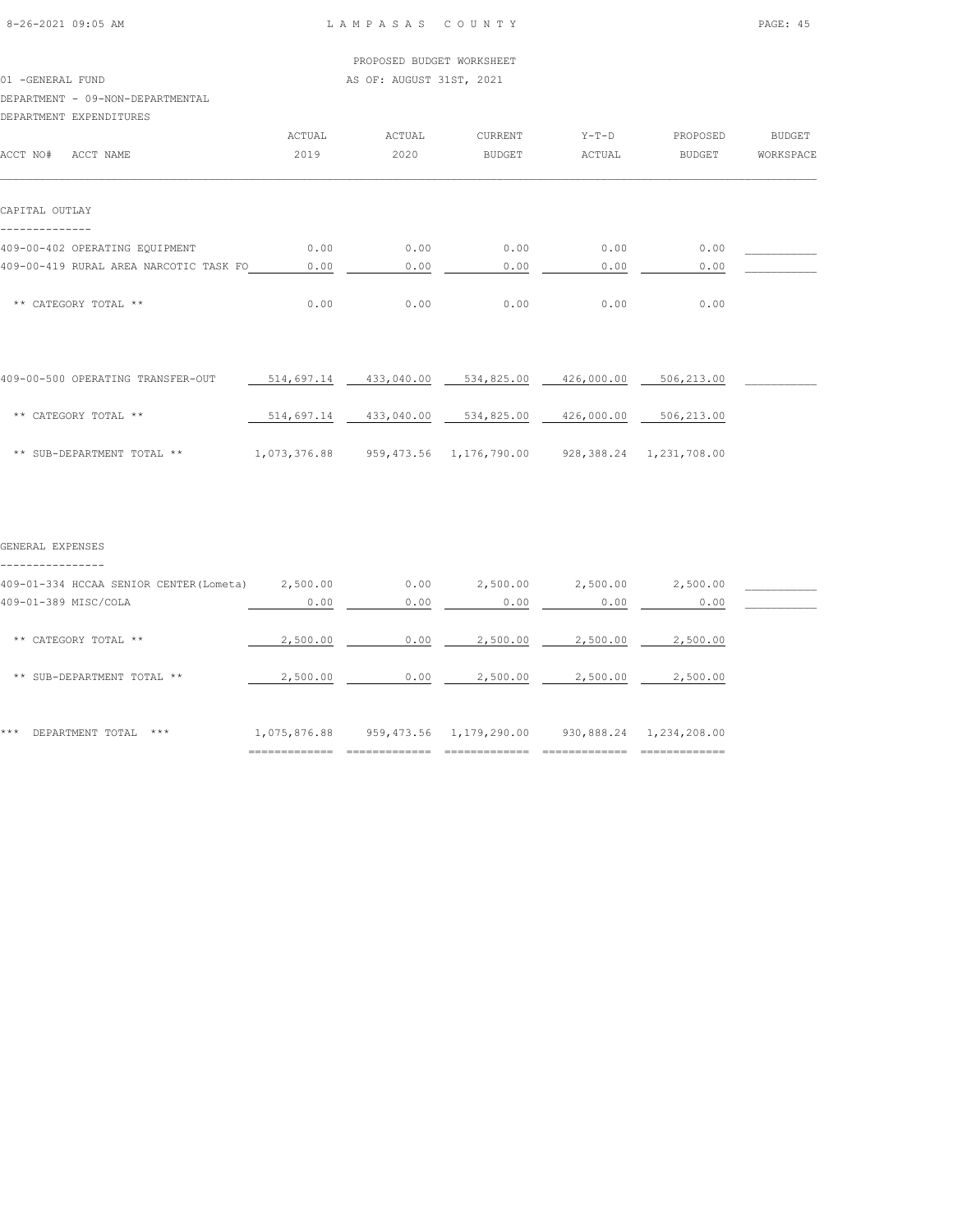|                                     | PROPOSED BUDGET WORKSHEET |
|-------------------------------------|---------------------------|
| 01 - GENERAL FUND                   | AS OF: AUGUST 31ST, 2021  |
| DEPARTMENT - 10-CONSTABLES 1, 3 & 4 |                           |
| DEPARTMENT EXPENDITURES             |                           |
|                                     |                           |

|          |           | ACTUAL | ACTUAL | CURRENT       | $Y - T - D$ | PROPOSED      | BUDGET    |
|----------|-----------|--------|--------|---------------|-------------|---------------|-----------|
| ACCT NO# | ACCT NAME | 2019   | 2020   | <b>BUDGET</b> | ACTUAL      | <b>BUDGET</b> | WORKSPACE |
|          |           |        |        |               |             |               |           |

| WAGES                                                                               |           |           |           |                                                     |           |  |
|-------------------------------------------------------------------------------------|-----------|-----------|-----------|-----------------------------------------------------|-----------|--|
| 410-00-101 SALARY ELECTED OFF #1971 9,607.84 10,505.33 11,066.00 9,426.81 10,976.00 |           |           |           |                                                     |           |  |
| 410-00-133 SALARY-SUPPLEMENT                                                        | 0.00      | 0.00      | 0.00      | 0.00                                                | 0.00      |  |
| ** CATEGORY TOTAL **                                                                |           |           |           | 9,607.84  10,505.33  11,066.00  9,426.81  10,976.00 |           |  |
| EMPLOYEE BENEFITS                                                                   |           |           |           |                                                     |           |  |
| -----------------<br>410-00-203 FICA BENEFITS                                       | 791.44    | 834.38    | 847.00    | 721.05 840.00                                       |           |  |
| 410-00-204 GROUP MEDICAL INSURANCE                                                  | 34.68     | 34.68     | 7,338.00  | 6,530.91 10,641.00                                  |           |  |
| 410-00-205 RETIREMENT                                                               | 1,731.70  | 1,827.88  | 1,771.00  | 1,572.32 1,783.00                                   |           |  |
| 410-00-207 WORKMEN'S COMP                                                           | 152.00    | 160.00    | 159.00    | 159.00                                              | 151.00    |  |
| 410-00-208 UNEMPLOYMENT INSURANCE                                                   | 0.00      | 0.00      | 0.00      | 0.00                                                | 0.00      |  |
| 410-00-212 PHONE ALLOWANCE                                                          | 520.00    | 480.00    | 480.00    | 400.00                                              | 480.00    |  |
| ** CATEGORY TOTAL **                                                                |           |           |           | 3,229.82 3,336.94 10,595.00 9,383.28 13,895.00      |           |  |
| GENERAL EXPENSES                                                                    |           |           |           |                                                     |           |  |
| ---------------<br>410-00-304 OPERATING SUPPLIES                                    | 977.10    | 329.19    | 210.00    | 150.00                                              | 210.00    |  |
| 410-00-305 TRAVEL & INSERVICE TRAINING                                              | $0.00$ (  | 150.00)   | 0.00      | 619.12                                              | 0.00      |  |
| 410-00-315 DUES                                                                     | 60.00     | 0.00      | 0.00      | 0.00                                                | 0.00      |  |
| 410-00-342 GAS AND OIL                                                              | 78.65     | 57.58     | 1,050.00  | 27.10                                               | 1,050.00  |  |
| 410-00-343 REPAIR & MAINTENANCE VEHICL                                              | 609.45    | 82.58     | 1,050.00  | 0.00                                                | 1,050.00  |  |
| 410-00-364 PUBLICATIONS, BOOKS, MANUAL                                              | 0.00      | 0.00      | 0.00      | 0.00                                                | 0.00      |  |
| 410-00-389 MISCELLANEOUS                                                            | 0.00      | 0.00      | 210.00    | 0.00                                                | 210.00    |  |
| ** CATEGORY TOTAL **                                                                |           |           |           | 1,725.20 319.35 2,520.00 796.22 2,520.00            |           |  |
| CAPITAL OUTLAY                                                                      |           |           |           |                                                     |           |  |
|                                                                                     |           |           |           |                                                     |           |  |
| 410-00-402 OPERATING EQUIPMENT                                                      | 0.00      | 0.00      | 0.00      | 0.00                                                | 0.00      |  |
| ** CATEGORY TOTAL **                                                                | 0.00      | 0.00      | 0.00      | 0.00                                                | 0.00      |  |
| ** SUB-DEPARTMENT TOTAL **                                                          | 14,562.86 | 14,161.62 | 24,181.00 | 19,606.31                                           | 27,391.00 |  |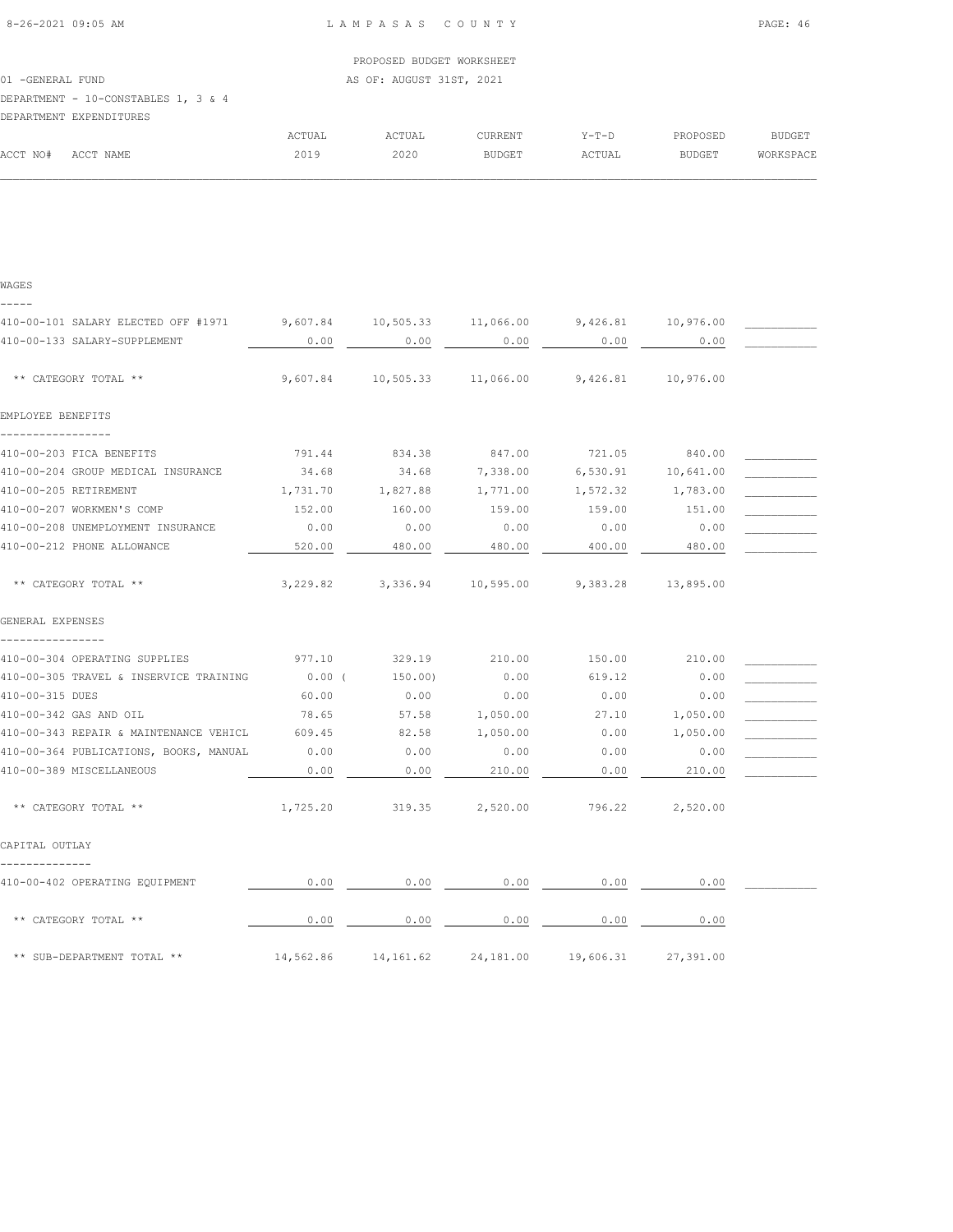|                                        |           | PROPOSED BUDGET WORKSHEET |                     |                     |           |               |
|----------------------------------------|-----------|---------------------------|---------------------|---------------------|-----------|---------------|
| 01 - GENERAL FUND                      |           | AS OF: AUGUST 31ST, 2021  |                     |                     |           |               |
| DEPARTMENT - 10-CONSTABLES 1, 3 & 4    |           |                           |                     |                     |           |               |
| DEPARTMENT EXPENDITURES                |           |                           |                     |                     |           |               |
|                                        | ACTUAL    | ACTUAL                    | <b>CURRENT</b>      | $Y-T-D$             | PROPOSED  | <b>BUDGET</b> |
| ACCT NO#<br>ACCT NAME                  | 2019      | 2020                      | BUDGET              | ACTUAL              | BUDGET    | WORKSPACE     |
|                                        |           |                           |                     |                     |           |               |
|                                        |           |                           |                     |                     |           |               |
|                                        |           |                           |                     |                     |           |               |
| WAGES                                  |           |                           |                     |                     |           |               |
| 410-01-101 SALARY ELECTED OFF #1358    | 10,780.86 |                           | 10,505.09 11,065.00 | 9,426.88            | 10,975.00 |               |
| 410-01-128 SALARY ELECTED OFFICER      | 0.00      | 0.00                      | 0.00                | 0.00                | 0.00      |               |
| 410-01-133 SALARY/SUPPLEMENT           | 0.00      | 0.00                      | 0.00                | 0.00                | 0.00      |               |
| ** CATEGORY TOTAL **                   | 10,780.86 | 10,505.09 11,065.00       |                     | 9,426.88            | 10,975.00 |               |
| EMPLOYEE BENEFITS                      |           |                           |                     |                     |           |               |
| 410-01-203 FICA BENEFITS               |           |                           |                     |                     |           |               |
|                                        | 785.17    | 794.79                    | 847.00              | 688.29              | 840.00    |               |
| 410-01-204 GROUP MEDICAL INSURANCE     | 5,992.53  | 9,362.64                  | 9,783.00            | 8,968.08            | 10,641.00 |               |
| 410-01-205 RETIREMENT                  | 1,490.04  | 1,827.68                  | 1,770.00            | 1,572.34            | 1,782.00  |               |
| 410-01-207 WORKMAN'S COMP              | 160.00    | 160.00                    | 159.00              | 159.00              | 151.00    |               |
| 410-01-208 UNEMPLOYMENT INSURANCE      | 0.00      | 0.00                      | 0.00                | 0.00                | 0.00      |               |
| 410-01-212 PHONE ALLOWANCE             | 840.00    | 480.00                    | 480.00              | 400.00              | 480.00    |               |
| ** CATEGORY TOTAL **                   | 9,267.74  |                           | 12,625.11 13,039.00 | 11,787.71 13,894.00 |           |               |
| GENERAL EXPENSES                       |           |                           |                     |                     |           |               |
| 410-01-304 OPERATING SUPPLIES          | 602.39    | 4,279.69                  | 550.00              | 1,081.97            | 550.00    |               |
| 410-01-305 TRAINING/TRAVEL             | 978.67    | 150.00                    | 1,000.00            | 707.76              | 1,000.00  |               |
| 410-01-308 EQUIPMENT MAINTENANCE       | 74.64     | 0.00                      | 500.00              | 0.00                | 500.00    |               |
| 410-01-315 DUES                        | 0.00      | 0.00                      | 120.00              | 0.00                | 120.00    |               |
| 410-01-318 LEGAL EXPENDITURES          | 0.00      | 2,967.00                  | 0.00                | 2,033.00            | 0.00      |               |
| 410-01-342 GAS/OIL                     | 1,425.05  | 729.80                    | 1,200.00            | 880.75              | 1,200.00  |               |
| 410-01-343 REPAIR & MAINTENANCE VEHICL | 416.52    | 991.22                    | 1,200.00            | 56.94               | 1,200.00  |               |
| 410-01-347 UNIFORMS                    | 437.90    | 899.38                    | 250.00              | 52.07               | 250.00    |               |
| 410-01-361 POSTAGE                     | 0.00      | 0.00                      | 20.00               | 0.00                | 40.00     |               |
| 410-01-373 REPAIRS AND MAINTENANCE VEH | 0.00      | 0.00                      | 0.00                | 0.00                | 0.00      |               |
| ** CATEGORY TOTAL **                   | 3,935.17  | 10,017.09                 | 4,840.00            | 4,812.49            | 4,860.00  |               |
|                                        |           |                           |                     |                     |           |               |

CAPITAL OUTLAY --------------

410-01-402 OPERATING EQUIPMENT  $0.00$   $0.00$   $0.00$   $0.00$   $0.00$   $0.00$   $0.00$   $0.00$   $0.00$  \*\* CATEGORY TOTAL \*\* 0.00 0.00 0.00 0.00 0.00 \*\* SUB-DEPARTMENT TOTAL \*\* 23,983.77 33,147.29 28,944.00 26,027.08 29,729.00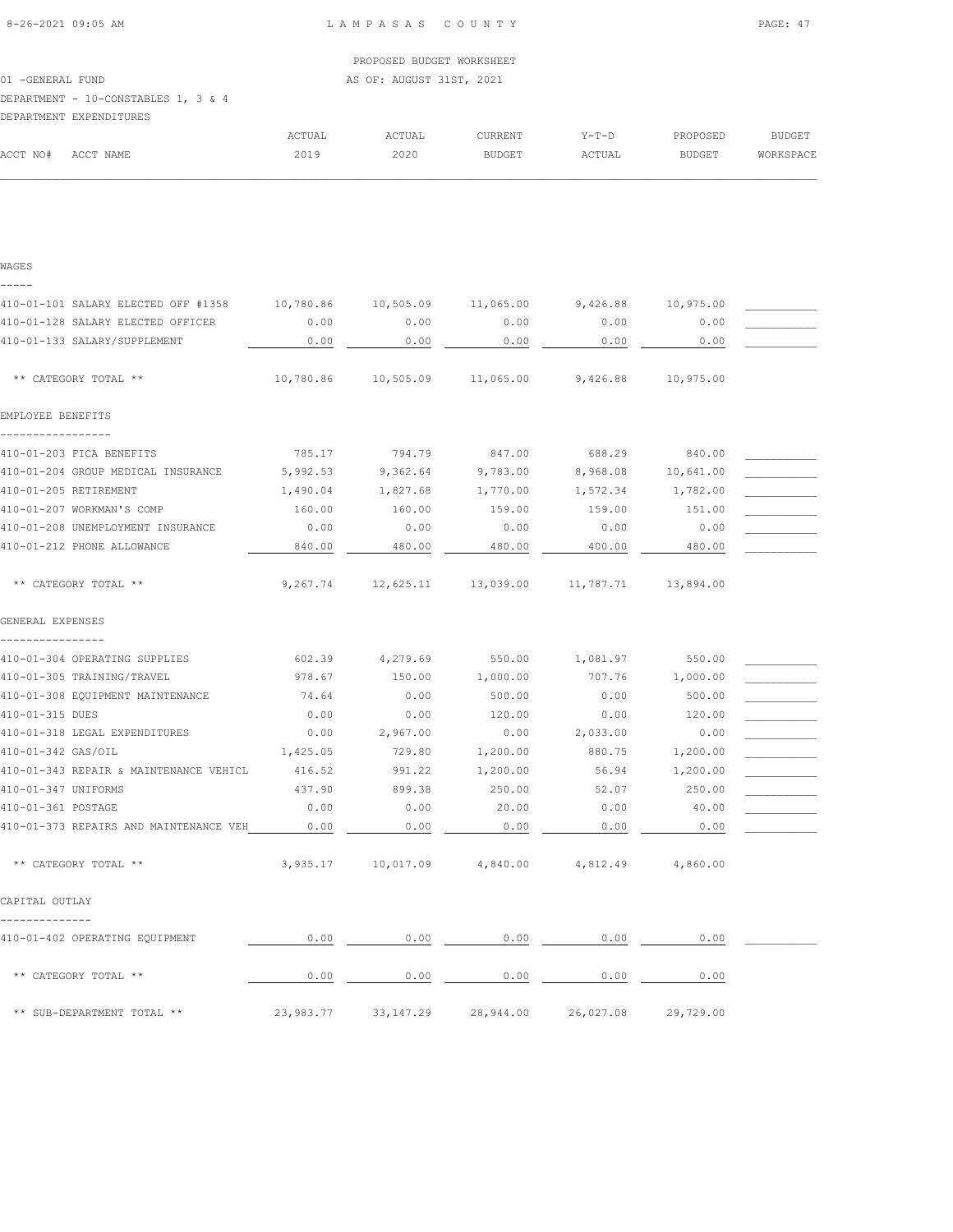|                                     |        | PROPOSED BUDGET WORKSHEET |                |         |          |               |
|-------------------------------------|--------|---------------------------|----------------|---------|----------|---------------|
| 01 - GENERAL FUND                   |        | AS OF: AUGUST 31ST, 2021  |                |         |          |               |
| DEPARTMENT - 10-CONSTABLES 1, 3 & 4 |        |                           |                |         |          |               |
| DEPARTMENT EXPENDITURES             |        |                           |                |         |          |               |
|                                     | ACTUAL | ACTUAL                    | <b>CURRENT</b> | $Y-T-D$ | PROPOSED | <b>BUDGET</b> |

| WAGES                                  |          |          |           |           |           |  |
|----------------------------------------|----------|----------|-----------|-----------|-----------|--|
|                                        |          |          |           |           |           |  |
| 410-02-101 SALARY ELECTED OFF #0610    | 6,683.66 | 7,190.96 | 11,065.00 | 9,386.88  | 10,975.00 |  |
|                                        |          |          |           |           |           |  |
| ** CATEGORY TOTAL **                   | 6,683.66 | 7,190.96 | 11,065.00 | 9,386.88  | 10,975.00 |  |
| EMPLOYEE BENEFITS                      |          |          |           |           |           |  |
|                                        |          |          |           |           |           |  |
| 410-02-203 FICA BENEFITS               | 489.14   | 525.75   | 847.00    | 721.05    | 840.00    |  |
| 410-02-204 GROUP MEDICAL INSURANCE     | 6,748.98 | 6,241.76 | 9,783.00  | 8,157.24  | 10,641.00 |  |
| 410-02-205 RETIREMENT                  | 1,069.31 | 1,150.54 | 1,770.00  | 1,572.34  | 1,782.00  |  |
| 410-02-207 WORKMAN'S COMP              | 160.00   | 160.00   | 159.00    | 159.00    | 151.00    |  |
| 410-02-208 UNEMPLOYMENT INSURANCE      | 0.00     | 0.00     | 0.00      | 0.00      | 0.00      |  |
| 410-02-212 PHONE ALLOWANCE             | 0.00     | 0.00     | 480.00    | 440.00    | 480.00    |  |
| ** CATEGORY TOTAL **                   | 8,467.43 | 8,078.05 | 13,039.00 | 11,049.63 | 13,894.00 |  |
| GENERAL EXPENSES                       |          |          |           |           |           |  |
| 410-02-304 OPERATION SUPPLIES          | 2,039.21 | 663.13   | 550.00    | 322.48    | 550.00    |  |
| 410-02-305 TRAINING/TRAVEL             | 0.00     | 0.00     | 1,000.00  | 550.00    | 1,000.00  |  |
| 410-02-308 EQUIPMENT MAINTENANCE       | 198.98   | 55.90    | 500.00    | 0.00      | 500.00    |  |
| 410-02-315 DUES                        | 0.00     | 0.00     | 120.00    | 0.00      | 120.00    |  |
| 410-02-342 GAS/OIL                     | 1,644.58 | 530.23   | 1,200.00  | 621.52    | 1,200.00  |  |
| 410-02-343 REPAIR & MAINTENANCE VEHICL | 883.91   | 1,976.63 | 1,200.00  | 0.00      | 1,200.00  |  |
| 410-02-347 UNIFORMS                    | 0.00     | 243.95   | 250.00    | 168.87    | 250.00    |  |
| 410-02-361 POSTAGE                     | 0.00     | 0.00     | 20.00     | 0.00      | 20.00     |  |
| 410-02-389 MISCELLANEOUS               | 0.00     | 0.00     | 500.00    | 0.00      | 500.00    |  |
| ** CATEGORY TOTAL **                   | 4,766.68 | 3,469.84 | 5,340.00  | 1,662.87  | 5,340.00  |  |

CAPITAL OUTLAY --------------

| 410-02-402 OPERATING EQUIPMENT   | 0.00      | 0.00      | 0.00      | 0.00      | 0.00      |  |
|----------------------------------|-----------|-----------|-----------|-----------|-----------|--|
| ** CATEGORY TOTAL **             | 0.00      | 0.00      | 0.00      | 0.00      | 0.00      |  |
| ** SUB-DEPARTMENT TOTAL **       | 19,917.77 | 18,738.85 | 29,444.00 | 22,099.38 | 30,209.00 |  |
| ***<br>DEPARTMENT TOTAL<br>$***$ | 58,464.40 | 66,047.76 | 82,569.00 | 67,732.77 | 87,329.00 |  |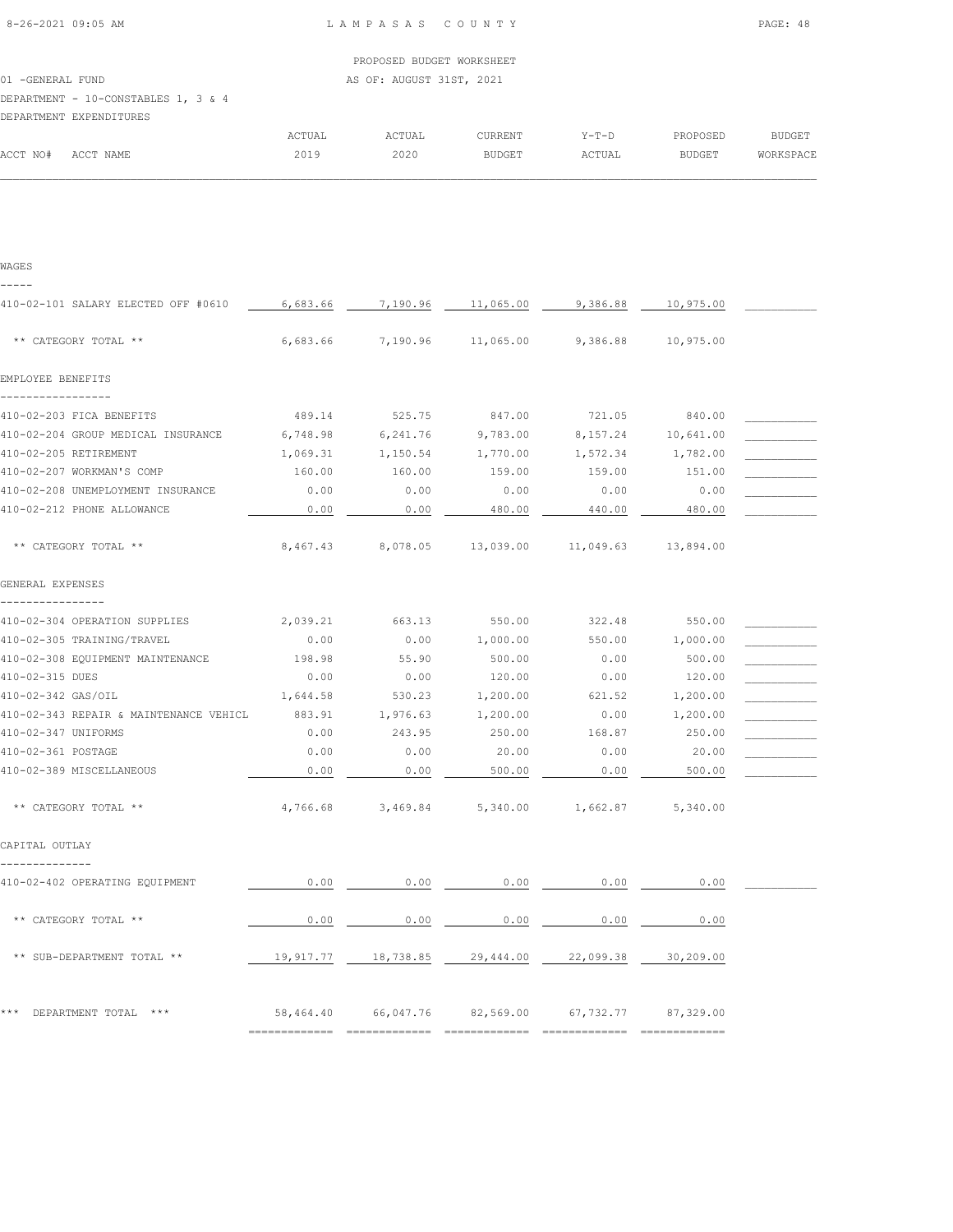|                                        |            | PROPOSED BUDGET WORKSHEET |        |
|----------------------------------------|------------|---------------------------|--------|
| 01 -GENERAL FUND                       |            | AS OF: AUGUST 31ST, 2021  |        |
| DEPARTMENT - 11-COUNTY LOCATED AT CITY |            |                           |        |
| DEPARTMENT EXPENDITURES                |            |                           |        |
|                                        | __________ | _________                 | -- - - |

|          |           | ACTUAL | ACTUAL | <b>CURRENT</b> | $Y - T - D$ | PROPOSED      | BUDGET    |
|----------|-----------|--------|--------|----------------|-------------|---------------|-----------|
| ACCT NO# | ACCT NAME | 2019   | 2020   | <b>BUDGET</b>  | ACTUAL      | <b>BUDGET</b> | WORKSPACE |
|          |           |        |        |                |             |               |           |

| ۰.<br>M | ۰,<br>٠ |
|---------|---------|

| 411-00-102 SALARIES & WAGES APPOINTED 0.00       |            | 0.00                                                 | 0.00      | 0.00                                       | 0.00      |  |
|--------------------------------------------------|------------|------------------------------------------------------|-----------|--------------------------------------------|-----------|--|
| ** CATEGORY TOTAL **                             | 0.00       | 0.00                                                 | 0.00      | 0.00                                       | 0.00      |  |
| EMPLOYEE BENEFITS                                |            |                                                      |           |                                            |           |  |
|                                                  |            |                                                      |           |                                            |           |  |
| 411-00-203 FICA BENEFITS                         | 0.00       | 0.00                                                 | 0.00      | 0.00                                       | 0.00      |  |
| 411-00-204 GROUP MEDICAL INSURANCE               | 0.00       | 0.00                                                 | 0.00      | 0.00                                       | 0.00      |  |
| 411-00-205 RETIREMENT                            | 0.00       | 0.00                                                 | 0.00      | 0.00                                       | 0.00      |  |
| 411-00-207 WORKMEN'S COMP                        | 0.00       | 0.00                                                 | 0.00      | 0.00                                       | 0.00      |  |
| 411-00-208 UNEMPLOYMENT INSURANCE                | 0.00       | 0.00                                                 | 0.00      | 0.00                                       | 0.00      |  |
| ** CATEGORY TOTAL **                             | 0.00       | 0.00                                                 | 0.00      | 0.00                                       | 0.00      |  |
| GENERAL EXPENSES                                 |            |                                                      |           |                                            |           |  |
| 411-00-304 OPERATING SUPPLIES                    | 3,030.90   | 4,439.06                                             |           | 7,240.00 17,533.45                         | 7,240.00  |  |
| 411-00-305 TRAVEL & INSERVICE TRAINING           | 0.00       | 423.00                                               | 1,000.00  | 1,000.00                                   | 1,000.00  |  |
| 411-00-308 REPAIRS & MAINTENANCE EQUIP 23,306.35 |            | 26,230.01                                            | 22,500.00 | 22, 272.71                                 | 22,500.00 |  |
| 411-00-320 INVESTIGATIVE EXPENSES                | 2,352.54   | 6,382.77                                             | 3,000.00  | 6,988.97                                   | 0.00      |  |
| 411-00-333 CONTRACTED SERVICES                   | 22,775.00  | 22,775.00                                            | 0.00      | 0.00                                       | 0.00      |  |
| 411-00-342 GAS & OIL                             | 6,887.16   | 6,489.74                                             | 5,000.00  | 4,207.08                                   | 5,000.00  |  |
| 411-00-345 MEDICAL SERVICES                      | 0.00       | 0.00                                                 | 0.00      | 0.00                                       | 0.00      |  |
| 411-00-389 MISCELLANEOUS EXPENSE                 | 0.00       | 0.00                                                 | 3,039.00  | 0.00                                       | 3,039.00  |  |
| ** CATEGORY TOTAL **                             |            | 58,351.95 66,739.58 41,779.00                        |           | 52,002.21                                  | 38,779.00 |  |
| CAPITAL OUTLAY                                   |            |                                                      |           |                                            |           |  |
| 411-00-402 OPERATING EQUIPMENT                   | 0.00       | 5,480.00                                             | 0.00      | 4,554.00                                   | 0.00      |  |
| 411-00-415 CITY CAPITAL OUTLAY                   | 70,000.00  | 15,159.99                                            | 25,000.00 | 0.00                                       | 25,000.00 |  |
| ** CATEGORY TOTAL **                             |            | 70,000.00  20,639.99  25,000.00  4,554.00  25,000.00 |           |                                            |           |  |
| CAPITAL LEASE<br>-------------                   |            |                                                      |           |                                            |           |  |
| 411-00-903 CAPITAL PURCHASES - PRINCIP           | 0.00       |                                                      |           | $0.00$ $12,974.00$ $12,974.00$ $14,025.00$ |           |  |
| 411-00-904 CAPITAL PURCHASES - INTERES           | 0.00       | 0.00                                                 | 2,186.00  | 2,185.99                                   | 1,136.00  |  |
| ** CATEGORY TOTAL **                             | 0.00       | 0.00                                                 | 15,160.00 | 15,159.99                                  | 15,161.00 |  |
| ** SUB-DEPARTMENT TOTAL **                       | 128,351.95 | 87,379.57                                            | 81,939.00 | 71,716.20                                  | 78,940.00 |  |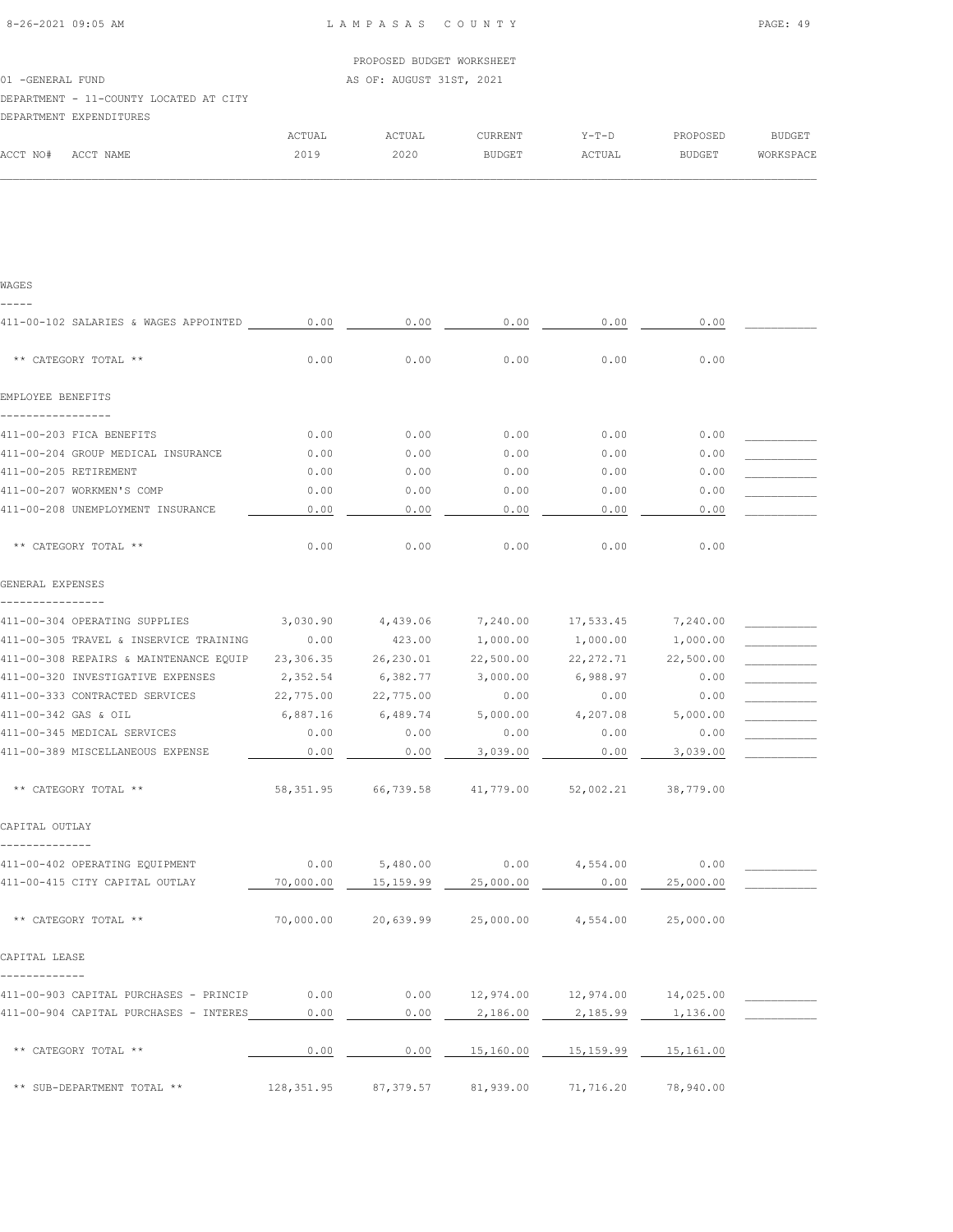|                                        | PROPOSED BUDGET WORKSHEET |
|----------------------------------------|---------------------------|
|                                        |                           |
| 01 -GENERAL FUND                       | AS OF: AUGUST 31ST, 2021  |
| DEPARTMENT - 11-COUNTY LOCATED AT CITY |                           |
| DEPARTMENT EXPENDITURES                |                           |

|          |           | ACTUAL<br>ACTUAL | <b>CURRENT</b> | $Y-T-D$ | PROPOSED      | BUDGET    |
|----------|-----------|------------------|----------------|---------|---------------|-----------|
| ACCT NO# | ACCT NAME | 2020<br>2019     | <b>BUDGET</b>  | ACTUAL  | <b>BUDGET</b> | WORKSPACE |
|          |           |                  |                |         |               |           |

| GENERAL EXPENSES                          |            |             |           |            |            |  |
|-------------------------------------------|------------|-------------|-----------|------------|------------|--|
| 411-01-301 COMMUNICATIONS                 | 3,617.83   | 3,487.51    | 3,000.00  | 1,522.05   | 3,150.00   |  |
| 411-01-302 UTILITIES                      | 4,582.09   | 3,811.01    | 4,000.00  | 4,139.83   | 4,600.00   |  |
| 411-01-304 OPERATING SUPPLIES             | 23,321.85  | 21, 139. 18 | 23,000.00 | 21,898.75  | 28,000.00  |  |
| 411-01-305 TRAVEL & INSERVICE TRAINING    | 4,537.84   | 5,700.00    | 4,500.00  | 4,800.00   | 5,000.00   |  |
| 411-01-308 REPAIRS & MAINTENANCE KEMPN    | 24,350.85  | 30,181.96   | 30,000.00 | 27, 414.07 | 35,000.00  |  |
| 411-01-312 EQUIPMENT MAINTENANCE CONTR    | 0.00       | 0.00        | 0.00      | 0.00       | 0.00       |  |
| 411-01-342 GAS & OIL                      | 7,564.74   | 7,635.48    | 7,500.00  | 8,148.51   | 8,500.00   |  |
| ** CATEGORY TOTAL **                      | 67,975.20  | 71,955.14   | 72,000.00 | 67,923.21  | 84,250.00  |  |
| CAPITAL OUTLAY                            |            |             |           |            |            |  |
| 411-01-413 KEMPNER CAPITAL OUTLAY         | 40,615.28  | 17,202.55   | 17,500.00 | 0.00       | 17,500.00  |  |
| ** CATEGORY TOTAL **                      | 40,615.28  | 17,202.55   | 17,500.00 | 0.00       | 17,500.00  |  |
| ** SUB-DEPARTMENT TOTAL **                | 108,590.48 | 89,157.69   | 89,500.00 | 67,923.21  | 101,750.00 |  |
| GENERAL EXPENSES                          |            |             |           |            |            |  |
| ------------<br>411-02-301 COMMUNICATIONS | 1,425.78   | 3,221.35    | 2,800.00  | 2,921.89   | 3,412.00   |  |
| 411-02-302 UTILITIES                      | 1,013.78   | 1,019.03    | 1,650.00  | 972.74     | 1,650.00   |  |
| 411-02-304 OPERATING SUPPLIES             | 11,228.69  | 11,611.20   | 12,000.00 | 2,707.09   | 15,000.00  |  |
| 411-02-305 TRAVEL & INSERVICE             | 0.00       | 2,154.72    | 2,000.00  | 0.00       | 2,000.00   |  |
| 411-02-308 REPAIRS & MAINTENANCE ADAMS    | 7,515.44   | 4,802.86    | 6,500.00  | 2,579.93   | 8,000.00   |  |
| 411-02-342 GAS & OIL                      | 2,373.44   | 2,249.85    | 1,500.00  | 2,448.58   | 3,000.00   |  |
| ** CATEGORY TOTAL **                      | 23,557.13  | 25,059.01   | 26,450.00 | 11,630.23  | 33,062.00  |  |
| CAPITAL OUTLAY                            |            |             |           |            |            |  |
| 411-02-412 ADAMSVILLE CAPITAL OUTLAY 0.00 |            | 0.00        | 0.00      | 0.00       | 0.00       |  |
| ** CATEGORY TOTAL **                      | 0.00       | 0.00        | 0.00      | 0.00       | 0.00       |  |
| ** SUB-DEPARTMENT TOTAL **                | 23,557.13  | 25,059.01   | 26,450.00 | 11,630.23  | 33,062.00  |  |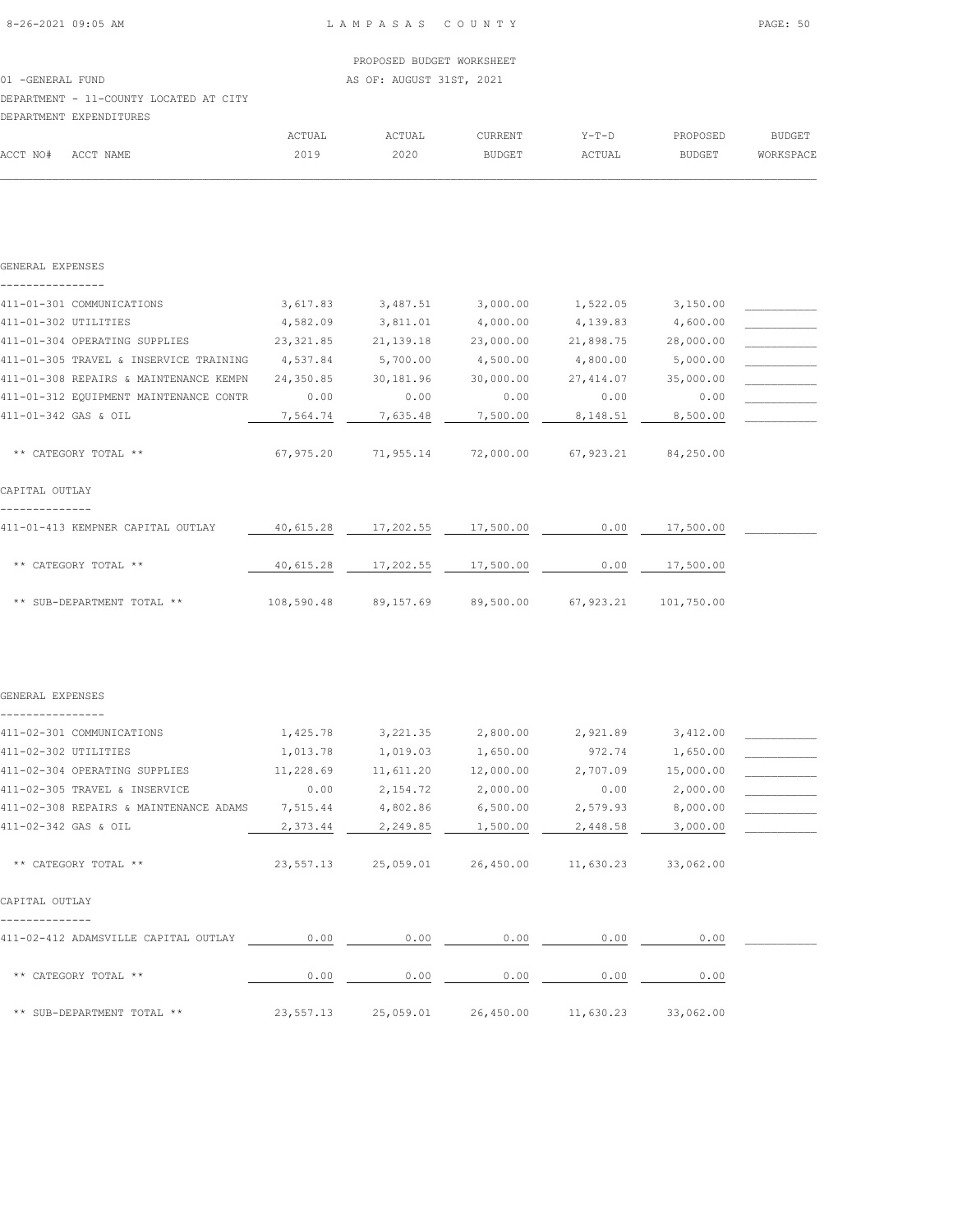GENERAL EXPENSES

ACCT NO# ACCT NAME 2019 2020 BUDGET ACTUAL BUDGET WORKSPACE  $\mathcal{L} = \{ \mathcal{L} = \{ \mathcal{L} = \{ \mathcal{L} = \{ \mathcal{L} = \{ \mathcal{L} = \{ \mathcal{L} = \{ \mathcal{L} = \{ \mathcal{L} = \{ \mathcal{L} = \{ \mathcal{L} = \{ \mathcal{L} = \{ \mathcal{L} = \{ \mathcal{L} = \{ \mathcal{L} = \{ \mathcal{L} = \{ \mathcal{L} = \{ \mathcal{L} = \{ \mathcal{L} = \{ \mathcal{L} = \{ \mathcal{L} = \{ \mathcal{L} = \{ \mathcal{L} = \{ \mathcal{L} = \{ \mathcal{$ 

PROPOSED BUDGET

|                                        |        | PROPOSED BUDGET WORKSHEET |         |       |
|----------------------------------------|--------|---------------------------|---------|-------|
| 01 -GENERAL FUND                       |        | AS OF: AUGUST 31ST, 2021  |         |       |
| DEPARTMENT - 11-COUNTY LOCATED AT CITY |        |                           |         |       |
| DEPARTMENT EXPENDITURES                |        |                           |         |       |
|                                        | ACTUAL | ACTIJAI.                  | CURRENT | Y-Т-Г |

| GENERAL EXPENSES                       |           |           |           |           |           |  |
|----------------------------------------|-----------|-----------|-----------|-----------|-----------|--|
|                                        |           |           |           |           |           |  |
| 411-03-304 OPERATING SUPPLIES          | 13,856.06 | 12,223.89 | 17,500.00 | 12,769.42 | 18,112.00 |  |
| 411-03-308 REPAIRS & MAINTENANCE LOMET | 11,435.90 | 3,922.56  | 7,500.00  | 2,176.06  | 7,500.00  |  |
| 411-03-342 GAS & OIL                   | 1,163.91  | 2,044.15  | 2,500.00  | 1,370.39  | 2,500.00  |  |
| ** CATEGORY TOTAL **                   | 26,455.87 | 18,190.60 | 27,500.00 | 16,315.87 | 28,112.00 |  |
| CAPITAL OUTLAY                         |           |           |           |           |           |  |
| 411-03-414 LOMETA CAPITAL OUTLAY       | 0.00      | 0.00      | 0.00      | 0.00      | 30,000.00 |  |
| ** CATEGORY TOTAL **                   | 0.00      | 0.00      | 0.00      | 0.00      | 30,000.00 |  |
| ** SUB-DEPARTMENT TOTAL **             | 26,455.87 | 18,190.60 | 27,500.00 | 16,315.87 | 58,112.00 |  |

| 411-04-304 OPERATING SUPPLIES                      | 0.00         | 0.00         | 0.00                   | 30,793.00              | 0.00                   |  |
|----------------------------------------------------|--------------|--------------|------------------------|------------------------|------------------------|--|
| 411-04-308 REPAIRS & MAINTENANCE EQUIP             | 0.00         | 0.00         | 2,500.00               | 2,640.48               | 2,500.00               |  |
| 411-04-320 INVESTIGATIVE EXPENSES                  | 0.00         | 0.00         | 0.00                   | 0.00                   | 3,000.00               |  |
| 411-04-333 CONTRACT SERVICES                       | 0.00         | 0.00         | 22,775.00              | 22,775.00              | 22,775.00              |  |
| 411-04-342 GAS & OIL                               | 0.00         | 0.00         | 3,600.00               | 1,793.67               | 3,600.00               |  |
| ** CATEGORY TOTAL **<br>** SUB-DEPARTMENT TOTAL ** | 0.00<br>0.00 | 0.00<br>0.00 | 28,875.00<br>28,875.00 | 58,002.15<br>58,002.15 | 31,875.00<br>31,875.00 |  |
| ***<br>DEPARTMENT TOTAL<br>***                     | 286, 955.43  | 219,786.87   | 254,264.00             | 225,587.66             | 303,739.00             |  |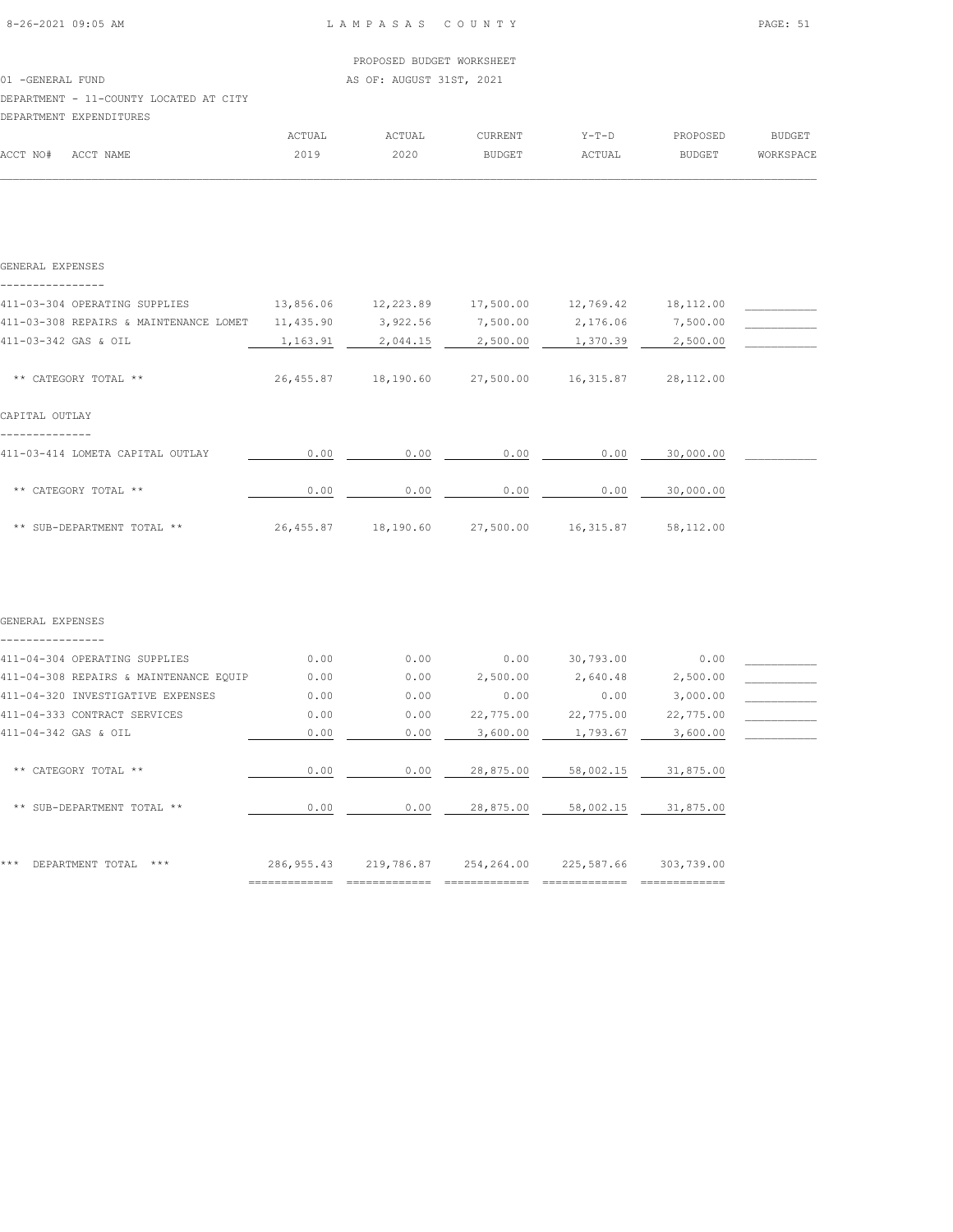|          | DEPARTMENT EXPENDITURES |        |        |                |         |               |           |
|----------|-------------------------|--------|--------|----------------|---------|---------------|-----------|
|          |                         | ACTUAL | ACTUAL | <b>CURRENT</b> | $Y-T-D$ | PROPOSED      | BUDGET    |
| ACCT NO# | ACCT NAME               | 2019   | 2020   | <b>BUDGET</b>  | ACTUAL  | <b>BUDGET</b> | WORKSPACE |
|          |                         |        |        |                |         |               |           |

| 412-00-101 SALARIES & WAGES ELECTED OF | 60,154.84  | 61,929.34           | 65,239.00           | 55, 573.52 | 64,707.00 |  |
|----------------------------------------|------------|---------------------|---------------------|------------|-----------|--|
| 412-00-103 SALARIES & WAGES DEP #3001  | 0.00       | 0.00                | 11,906.00           | 220.45     | 0.00      |  |
| 412-00-106 TEMPORARY EMPLOYEES         | 0.00       | 0.00                | 0.00                | 0.00       | 0.00      |  |
| 412-00-113 SALARIES & WAGES ASST #3460 | 32,783.91  | 32,206.38           | 33,736.00           | 28,738.49  | 33,461.00 |  |
| 412-00-133 SALARY/SUPPLEMENT           | 0.00       | 0.00                | 0.00                | 0.00       | 0.00      |  |
| 412-00-199 LONGEVITY PAYMENT           | 1,440.00   | 1,560.56            | 1,680.00            | 1,682.63   | 1,800.00  |  |
| ** CATEGORY TOTAL **                   | 94,378.75  | 95,696.28           | 112,561.00          | 86,215.09  | 99,968.00 |  |
| EMPLOYEE BENEFITS                      |            |                     |                     |            |           |  |
| -------------                          |            |                     |                     |            |           |  |
| 412-00-203 FICA BENEFITS               | 7,122.63   | 7,529.00            | 8,611.00            | 6,532.33   | 7,648.00  |  |
| 412-00-204 GROUP MEDICAL INSURANCE     | 18,258.58  | 18,974.16           | 19,816.00           | 19,788.73  | 21,281.00 |  |
| 412-00-205 RETIREMENT                  | 15,450.46  | 16,328.45           | 18,011.00           | 14,138.45  | 16,235.00 |  |
| 412-00-207 WORKMEN'S COMP              | 251.00     | 226.00              | 287.00              | 287.00     | 243.00    |  |
| 412-00-208 UNEMPLOYMENT INSURANCE      | 37.00 (    | 172.00)             | 21.00               | 21.00      | 51.00     |  |
| 412-00-210 AUTO ALLOWANCE              | 2,275.00   | 2,100.00            | 2,100.00            | 1,750.00   | 2,100.00  |  |
| 412-00-212 PHONE ALLOWANCE             | 520.00     | 480.00              | 480.00              | 400.00     | 480.00    |  |
| ** CATEGORY TOTAL **                   |            | 43,914.67 45,465.61 | 49,326.00 42,917.51 |            | 48,038.00 |  |
| GENERAL EXPENSES                       |            |                     |                     |            |           |  |
|                                        |            |                     |                     |            |           |  |
| 412-00-301 COMMUNICATIONS              | 22.15      | 0.00                | 0.00                | 0.00       | 0.00      |  |
| 412-00-304 OPERATING SUPPLIES          | 2,351.71   | 1,858.17            | 2,400.00            | 1,794.83   | 2,400.00  |  |
| 412-00-305 TRAVEL & INSERVICE TRAINING | 1,579.10   | 179.09              | 1,200.00            | 368.05     | 1,500.00  |  |
| 412-00-310 JURY FEES                   | 500.00     | 590.00              | 600.00              | 0.00       | 700.00    |  |
| 412-00-312 EQUIPMENT MAINTENANCE CONTR | 1,317.46   | 0.00                | 2,100.00            | 0.00       | 2,100.00  |  |
| 412-00-315 DUES                        | 95.00      | 95.00               | 100.00              | 245.00     | 100.00    |  |
| 412-00-318 LEGAL EXPEDITURES           | 0.00       | 0.00                | 0.00                | 0.00       | 0.00      |  |
| 412-00-333 CONTRACED SERVICES          | 11, 411.61 | 28,102.12           | 10,000.00           | 20,762.33  | 10,000.00 |  |
| 412-00-348 AUTOPSIES                   | 0.00       | 0.00                | 0.00                | 0.00       | 0.00      |  |
| 412-00-349 WEIGHING FEES               | 0.00       | 0.00                | 0.00                | 0.00       | 0.00      |  |
| 412-00-352 JP #1 OMNI-BASE FEES        | 3,250.00   | 7,056.00            | 3,000.00            | 4,402.00   | 3,000.00  |  |
| 412-00-361 POSTAGE                     | 0.00       | 0.00                | 0.00                | 0.00       | 0.00      |  |
| 412-00-364 PUBLICATIONS, BOOKS, MANUAL | 13.00      | 0.00                | 150.00              | 0.00       | 150.00    |  |
| 412-00-389 MISCELLANEOUS               | 0.00       | 0.00                | 0.00                | 0.00       | 0.00      |  |
|                                        |            |                     |                     |            |           |  |
| ** CATEGORY TOTAL **                   | 20,540.03  | 37,880.38           | 19,550.00           | 27,572.21  | 19,950.00 |  |

WAGES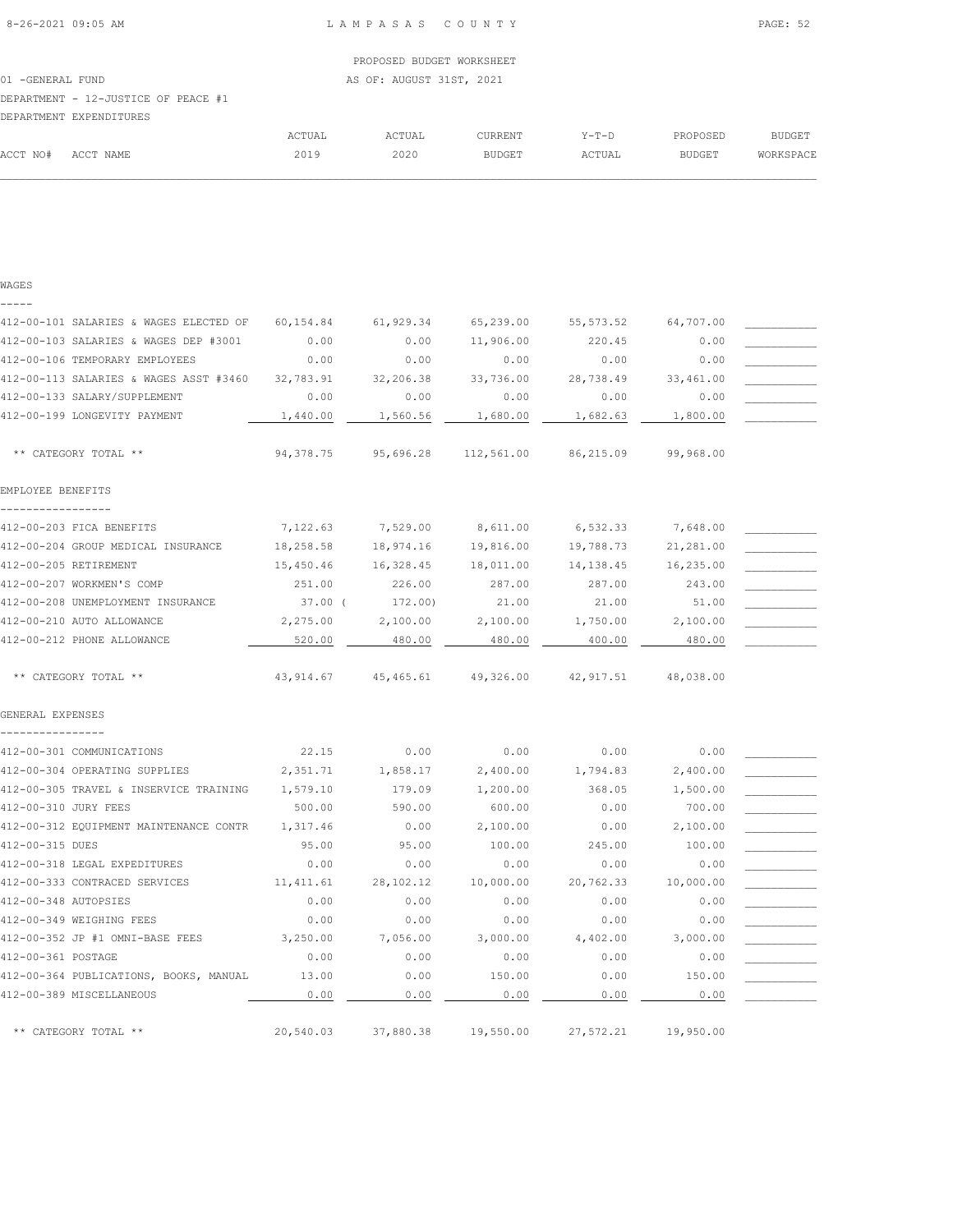|                                        |            | PROPOSED BUDGET WORKSHEET |            |            |               |               |
|----------------------------------------|------------|---------------------------|------------|------------|---------------|---------------|
| 01 -GENERAL FUND                       |            | AS OF: AUGUST 31ST, 2021  |            |            |               |               |
| DEPARTMENT - 12-JUSTICE OF PEACE #1    |            |                           |            |            |               |               |
| DEPARTMENT EXPENDITURES                |            |                           |            |            |               |               |
|                                        | ACTUAL     | ACTUAL                    | CURRENT    | $Y-T-D$    | PROPOSED      | <b>BUDGET</b> |
| ACCT NO#<br>ACCT NAME                  | 2019       | 2020                      | BUDGET     | ACTUAL     | <b>BUDGET</b> | WORKSPACE     |
| CAPITAL OUTLAY                         |            |                           |            |            |               |               |
| 412-00-401 OFFICE MACHINES & EQUIPMENT | 0.00       | 0.00                      | 0.00       | 0.00       | 0.00          |               |
| 412-00-407 OFFICE FURNITURE & FIXTURES | 0.00       | 0.00                      | 0.00       | 0.00       | 0.00          |               |
| ** CATEGORY TOTAL **                   | 0.00       | 0.00                      | 0.00       | 0.00       | 0.00          |               |
| ** SUB-DEPARTMENT TOTAL **             | 158,833.45 | 179,042.27                | 181,437.00 | 156,704.81 | 167,956.00    |               |
|                                        |            |                           |            |            |               |               |

| *** DEPARTMENT TOTAL *** |  | 158,833.45  179,042.27  181,437.00  156,704.81  167,956.00 |  |  |
|--------------------------|--|------------------------------------------------------------|--|--|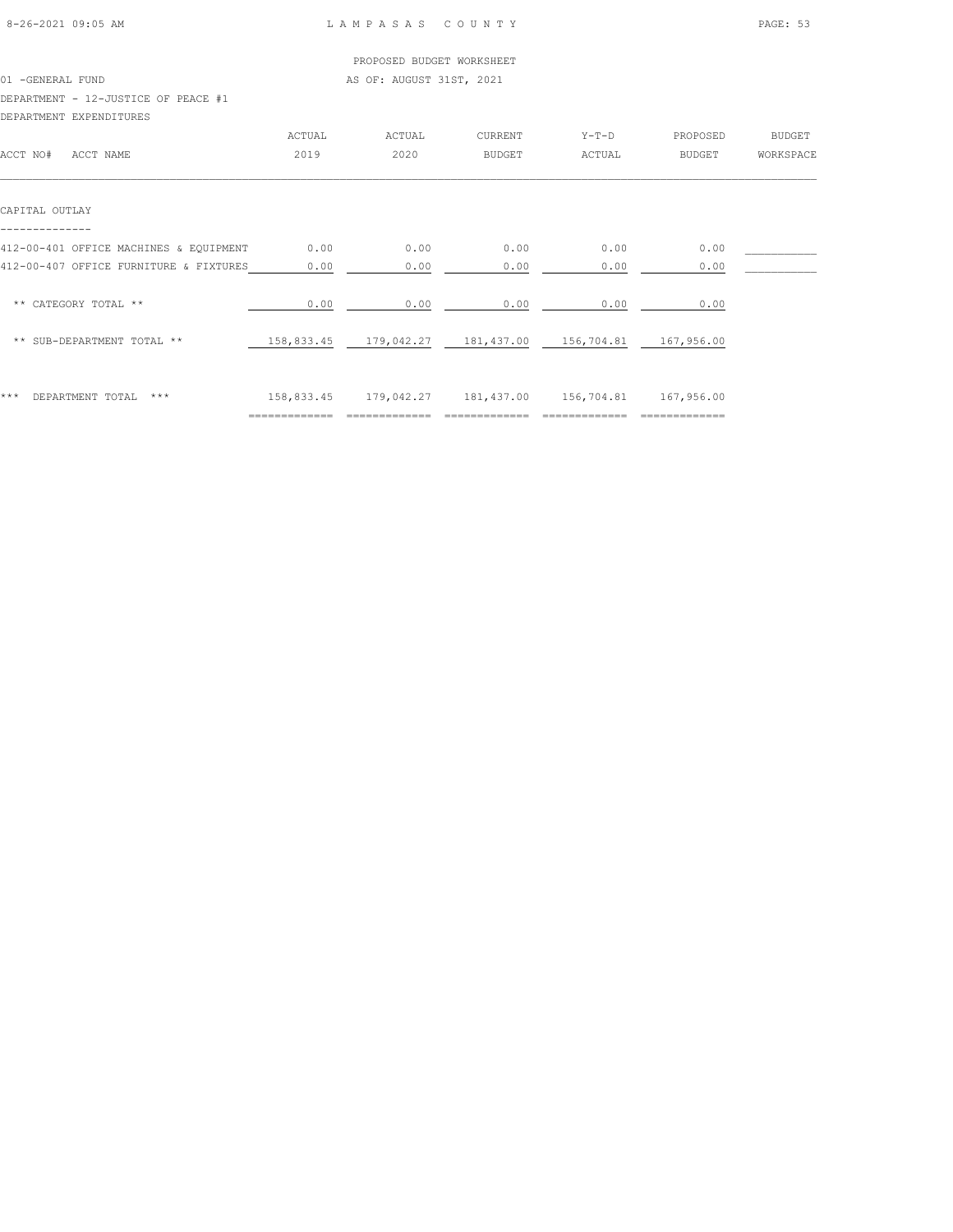|          | DEPARTMENT EXPENDITURES |        |        |                |        |               |           |
|----------|-------------------------|--------|--------|----------------|--------|---------------|-----------|
|          |                         | ACTUAL | ACTUAL | <b>CURRENT</b> | Y-T-D  | PROPOSED      | BUDGET    |
| ACCT NO# | ACCT NAME               | 2019   | 2020   | <b>BUDGET</b>  | ACTUAL | <b>BUDGET</b> | WORKSPACE |
|          |                         |        |        |                |        |               |           |

| 413-00-101 SALARIES & WAGES ELECTED OF | 60,250.84 | 61,929.34           | 65,239.00 | 55, 573.52 | 64,707.00 |  |
|----------------------------------------|-----------|---------------------|-----------|------------|-----------|--|
| 413-00-106 TEMPORARY EMPLOYEE          | 0.00      | 0.00                | 0.00      | 0.00       | 0.00      |  |
| 413-00-110 PART-TIME EMPLOYEE          | 0.00      | 0.00                | 0.00      | 0.00       | 0.00      |  |
| 413-00-113 SALARIES & WAGES ASST #3001 | 28,885.80 | 28,249.82           | 17,858.00 | 25, 131.31 | 29,517.00 |  |
| 413-00-199 LONGEVITY PAYMENT           | 0.00      | 0.00                | 0.00      | 0.00       | 0.00      |  |
| ** CATEGORY TOTAL **                   | 89,136.64 | 90,179.16 83,097.00 |           | 80,704.83  | 94,224.00 |  |
| EMPLOYEE BENEFITS                      |           |                     |           |            |           |  |
| 413-00-203 FICA BENEFITS               | 6,527.30  | 6,885.67            | 6,357.00  | 5,942.19   | 7,208.00  |  |
| 413-00-204 GROUP MEDICAL INSURANCE     | 18,573.00 | 20,947.04           | 20,769.00 | 19,042.65  | 22,689.00 |  |
| 413-00-205 RETIREMENT                  | 14,283.72 | 15,058.33           | 13,296.00 | 12,976.81  | 15,302.00 |  |
| 413-00-207 WORKMEN'S COMP              | 31.00     | 213.00              | 211.00    | 211.00     | 229.00    |  |
| 413-00-208 UNEMPLOYMENT INSURANCE      | 31.00     | 28.00               | 11.00     | 11.00      | 44.00     |  |
| 413-00-212 PHONE ALLOWANCE             | 520.00    | 480.00              | 480.00    | 400.00     | 480.00    |  |
| ** CATEGORY TOTAL **                   | 39,966.02 | 43,612.04           | 41,124.00 | 38,583.65  | 45,952.00 |  |
| GENERAL EXPENSES                       |           |                     |           |            |           |  |
|                                        |           |                     |           |            |           |  |
| 413-00-301 COMMUNICATIONS              | 2,984.95  | 2,659.18            | 2,400.00  | 3,103.31   | 2,000.00  |  |
| 413-00-302 UTILITIES                   | 4,257.14  | 3,824.05            | 2,800.00  | 3,247.62   | 2,800.00  |  |
| 413-00-304 OPERATING SUPPLIES          | 700.70    | 695.64              | 750.00    | 747.61     | 750.00    |  |
| 413-00-305 TRAVEL & INSERVICE TRAINING | 2,132.14  | 197.49              | 2,000.00  | 79.79      | 2,000.00  |  |
| 413-00-310 JURY FEES                   | 10.00     | 0.00                | 0.00      | 0.00       | 0.00      |  |
| 413-00-312 EQUIPMENT MAINTENANCE CONTR | 920.68    | 966.71              | 1,000.00  | 1,765.05   | 2,000.00  |  |
| 413-00-313 JANITORIAL CONTRACT         | 0.00      | 0.00                | 0.00      | 0.00       | 0.00      |  |
| 413-00-315 DUES                        | 0.00      | 0.00                | 100.00    | 0.00       | 100.00    |  |
| 413-00-329 RENT                        | 0.00      | 0.00                | 0.00      | 0.00       | 0.00      |  |
| 413-00-333 CONTRACTED SERVICES         | 863.84    | 454.81              | 1,500.00  | 0.00       | 1,500.00  |  |
| 413-00-343 REPAIRS & MAINTENANCE       | 220.00    | 200.00              | 200.00    | 250.00     | 200.00    |  |
| 413-00-348 AUTOPSIES                   | 0.00      | 0.00                | 0.00      | 0.00       | 0.00      |  |
| 413-00-349 WEIGHING FEES               | 0.00      | 0.00                | 0.00      | 0.00       | 0.00      |  |
| 413-00-352 JP #3 OMNI-BASE FEES        | 440.00    | 0.00                | 1,000.00  | 0.00       | 1,000.00  |  |
| 413-00-361 POSTAGE                     | 154.50    | 162.95              | 300.00    | 121.80     | 300.00    |  |
| 413-00-364 PUBLICATION, BOOKS, MANUALS | 0.00      | 0.00                | 100.00    | 0.00       | 100.00    |  |
| 413-00-370 EQUIPMENT RENTAL-COPIER     | 1,004.23  | 881.22              | 744.00    | 617.67     | 744.00    |  |
| ** CATEGORY TOTAL **                   | 13,688.18 | 10,042.05           | 12,894.00 | 9,932.85   | 13,494.00 |  |

WAGES -----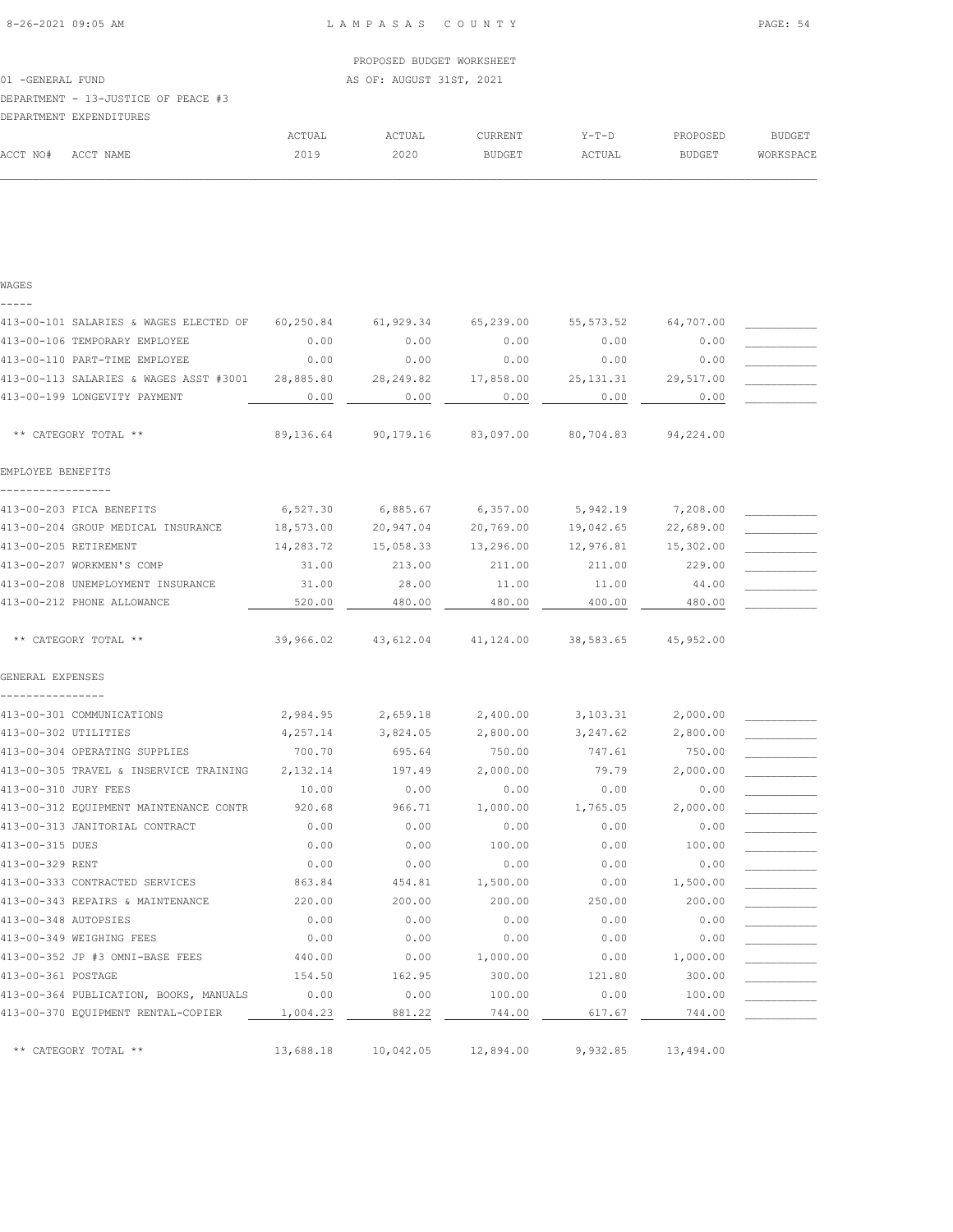|                                        |               | PROPOSED BUDGET WORKSHEET |               |                       |               |               |
|----------------------------------------|---------------|---------------------------|---------------|-----------------------|---------------|---------------|
| 01 - GENERAL FUND                      |               | AS OF: AUGUST 31ST, 2021  |               |                       |               |               |
| DEPARTMENT - 13-JUSTICE OF PEACE #3    |               |                           |               |                       |               |               |
| DEPARTMENT EXPENDITURES                |               |                           |               |                       |               |               |
|                                        | <b>ACTUAL</b> | ACTUAL                    | CURRENT       | $Y-T-D$               | PROPOSED      | <b>BUDGET</b> |
| ACCT NO#<br>ACCT NAME                  | 2019          | 2020                      | <b>BUDGET</b> | ACTUAL                | <b>BUDGET</b> | WORKSPACE     |
| CAPITAL OUTLAY                         |               |                           |               |                       |               |               |
| 413-00-401 OFFICE MACHINES & EQUIPMENT | 0.00          | 0.00                      | 0.00          | 0.00                  | 0.00          |               |
| 413-00-403 REAL ESTATE                 | 0.00          | 0.00                      | 0.00          | 0.00                  | 0.00          |               |
| ** CATEGORY TOTAL **                   | 0.00          | 0.00                      | 0.00          | 0.00                  | 0.00          |               |
| ** SUB-DEPARTMENT TOTAL **             | 142,790.84    | 143,833.25 137,115.00     |               | 129,221.33 153,670.00 |               |               |
|                                        |               |                           |               |                       |               |               |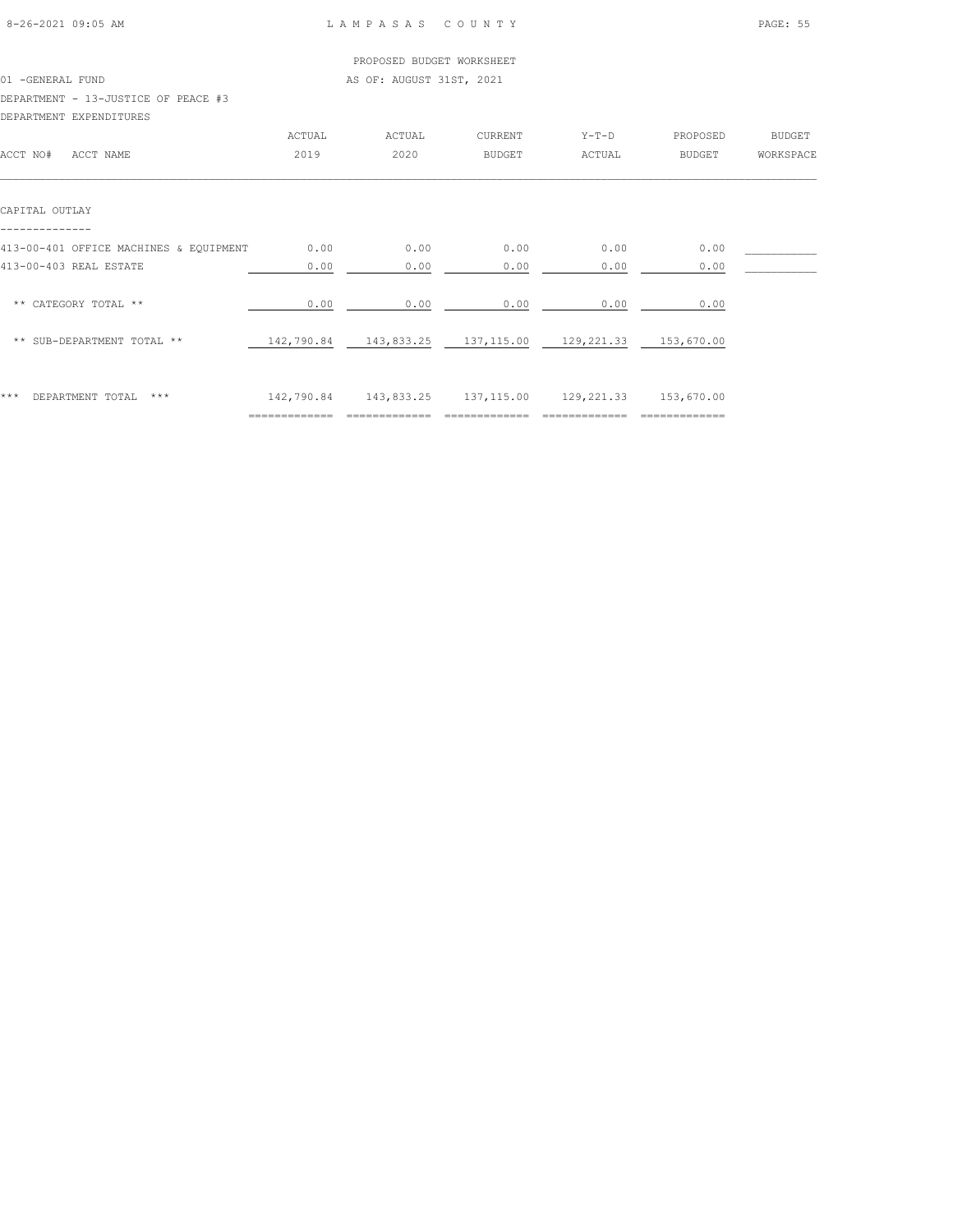|          | DEPARTMENT EXPENDITURES |        |        |                |        |               |           |
|----------|-------------------------|--------|--------|----------------|--------|---------------|-----------|
|          |                         | ACTUAL | ACTUAL | <b>CURRENT</b> | Y-T-D  | PROPOSED      | BUDGET    |
| ACCT NO# | ACCT NAME               | 2019   | 2020   | <b>BUDGET</b>  | ACTUAL | <b>BUDGET</b> | WORKSPACE |
|          |                         |        |        |                |        |               |           |

| WAGES                                  |           |             |            |            |           |  |
|----------------------------------------|-----------|-------------|------------|------------|-----------|--|
|                                        |           |             |            |            |           |  |
| 414-00-101 SALARIES & WAGES ELECTED OF | 60,332.84 | 61,929.34   | 65,239.00  | 55, 573.52 | 64,707.00 |  |
| 414-00-113 SALARIES & WAGES ASST #1060 | 32,745.80 | 32,025.77   | 33,736.00  | 28,738.47  | 33,461.00 |  |
| 414-00-199 LONGEVITY PAYMENT           | 1,200.00  | 1,320.00    | 1,440.00   | 1,440.00   | 1,560.00  |  |
| ** CATEGORY TOTAL **                   | 94,278.64 | 95, 275. 11 | 100,415.00 | 85,751.99  | 99,728.00 |  |
| EMPLOYEE BENEFITS                      |           |             |            |            |           |  |
| 414-00-203 FICA BENEFITS               | 7,147.68  | 7,528.04    | 7,682.00   | 6,509.46   | 7,629.00  |  |
| 414-00-204 GROUP MEDICAL INSURANCE     | 18,353.40 | 15,976.16   | 19,921.00  | 16,643.38  | 21,281.00 |  |
| 414-00-205 RETIREMENT                  | 15,070.60 | 15,896.44   | 16,066.00  | 13,784.36  | 16,196.00 |  |
| 414-00-207 WORKMEN'S COMP              | 250.00    | 226.00      | 256.00     | 256.00     | 242.00    |  |
| 414-00-208 UNEMPLOYMENT INSURANCE      | 36.00     | 0.00        | 21.00      | 21.00      | 53.00     |  |
| 414-00-212 PHONE ALLOWANCE             | 520.00    | 480.00      | 480.00     | 400.00     | 480.00    |  |
|                                        |           |             |            |            |           |  |
| ** CATEGORY TOTAL **                   | 41,377.68 | 40,106.64   | 44,426.00  | 37,614.20  | 45,881.00 |  |
| GENERAL EXPENSES                       |           |             |            |            |           |  |
| 414-00-301 COMMUNICATIONS              | 3,394.89  | 3,309.52    | 3,400.00   | 2,942.70   | 3,400.00  |  |
| 414-00-302 UTILITIES                   | 1,947.37  | 1,594.93    | 2,000.00   | 1,343.90   | 2,000.00  |  |
| 414-00-304 OPERATING SUPPLIES          | 2,325.77  | 683.11      | 1,600.00   | 1,064.79   | 2,500.00  |  |
| 414-00-305 TRAVEL & INSERVICE TRAINING | 2,340.06  | 2,703.24    | 2,600.00   | 1,658.34   | 2,600.00  |  |
| 414-00-310 JURY FEES                   | 0.00      | 0.00        | 200.00     | 0.00       | 200.00    |  |
| 414-00-311 REPAIRS & MAINTENANCE       | 910.55    | 4,375.04    | 10,000.00  | 4,797.65   | 1,500.00  |  |
| 414-00-312 EQUIPMENT MAINTENANCE CONTR | 2,338.25  | 2,455.16    | 3,600.00   | 2,752.93   | 3,600.00  |  |
| 414-00-313 JANITORIAL CONTRACT         | 1,292.50  | 1,292.50    | 1,500.00   | 1,210.00   | 1,500.00  |  |
| 414-00-315 DUES                        | 60.00     | 96.90       | 150.00     | 60.00      | 150.00    |  |
| 414-00-318 LEGAL EXPENDITURE           | 0.00      | 0.00        | 0.00       | 0.00       | 0.00      |  |
| 414-00-333 CONTRACTED SERVICES         | 5,718.46  | 4,583.28    | 5,500.00   | 3,532.01   | 5,000.00  |  |
| 414-00-348 AUTOPSIES                   | 0.00      | 0.00        | 0.00       | 0.00       | 0.00      |  |
| 414-00-352 JP #4 OMNI-BASE FEES        | 1,146.00  | 1,248.00    | 2,000.00   | 1,092.00   | 2,000.00  |  |
| 414-00-361 POSTAGE                     | 572.14    | 439.30      | 400.00     | 352.60     | 500.00    |  |
| 414-00-364 PUBLICATIONS, BOOKS, MANUAL | 188.98    | 75.00       | 250.00     | 0.00       | 250.00    |  |
| 414-00-370 EQUIPMENT RENTAL-COPIER     | 1,338.23  | 1,441.23    | 500.00     | 1,438.74   | 0.00      |  |
| 414-00-389 MISCELLANEOUS               | 0.00      | 0.00        | 0.00       | 0.00       | 0.00      |  |
| ** CATEGORY TOTAL **                   | 23,573.20 | 24, 297.21  | 33,700.00  | 22, 245.66 | 25,200.00 |  |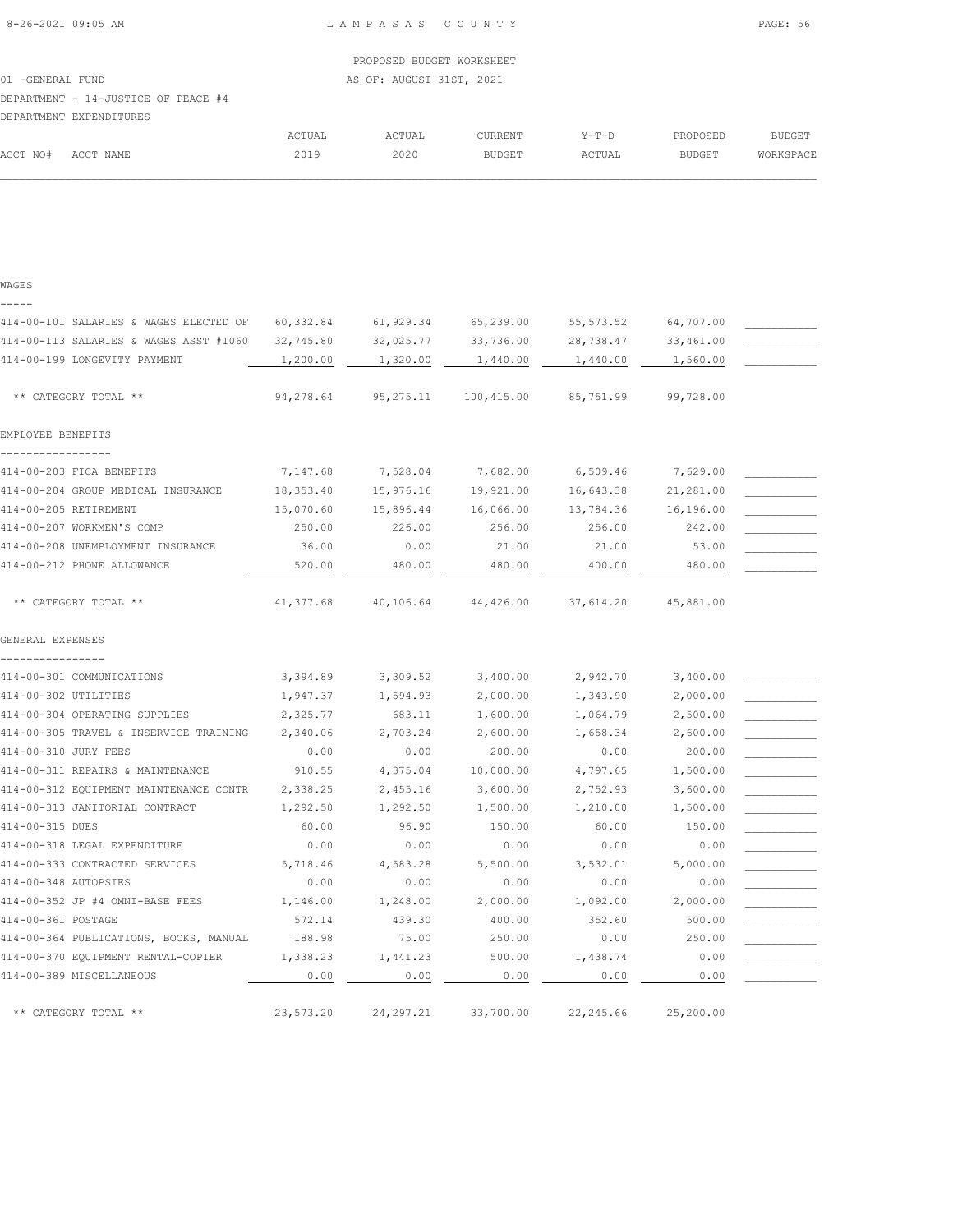|                                        |            | PROPOSED BUDGET WORKSHEET |               |            |               |               |
|----------------------------------------|------------|---------------------------|---------------|------------|---------------|---------------|
| 01 -GENERAL FUND                       |            | AS OF: AUGUST 31ST, 2021  |               |            |               |               |
| DEPARTMENT - 14-JUSTICE OF PEACE #4    |            |                           |               |            |               |               |
| DEPARTMENT EXPENDITURES                |            |                           |               |            |               |               |
|                                        | ACTUAL     | ACTUAL                    | CURRENT       | $Y-T-D$    | PROPOSED      | <b>BUDGET</b> |
| ACCT NO#<br>ACCT NAME                  | 2019       | 2020                      | <b>BUDGET</b> | ACTUAL     | <b>BUDGET</b> | WORKSPACE     |
| CAPITAL OUTLAY                         |            |                           |               |            |               |               |
| 414-00-401 OFFICE MACHINES & EQUIPMENT | 0.00       | 0.00                      | 0.00          | 0.00       | 0.00          |               |
| 414-00-407 OFFICE FURNITURE & FIXTURES | 0.00       | 0.00                      | 0.00          | 0.00       | 0.00          |               |
| ** CATEGORY TOTAL **                   | 0.00       | 0.00                      | 0.00          | 0.00       | 0.00          |               |
| ** SUB-DEPARTMENT TOTAL **             | 159,229.52 | 159,678.96                | 178,541.00    | 145,611.85 | 170,809.00    |               |
|                                        |            |                           |               |            |               |               |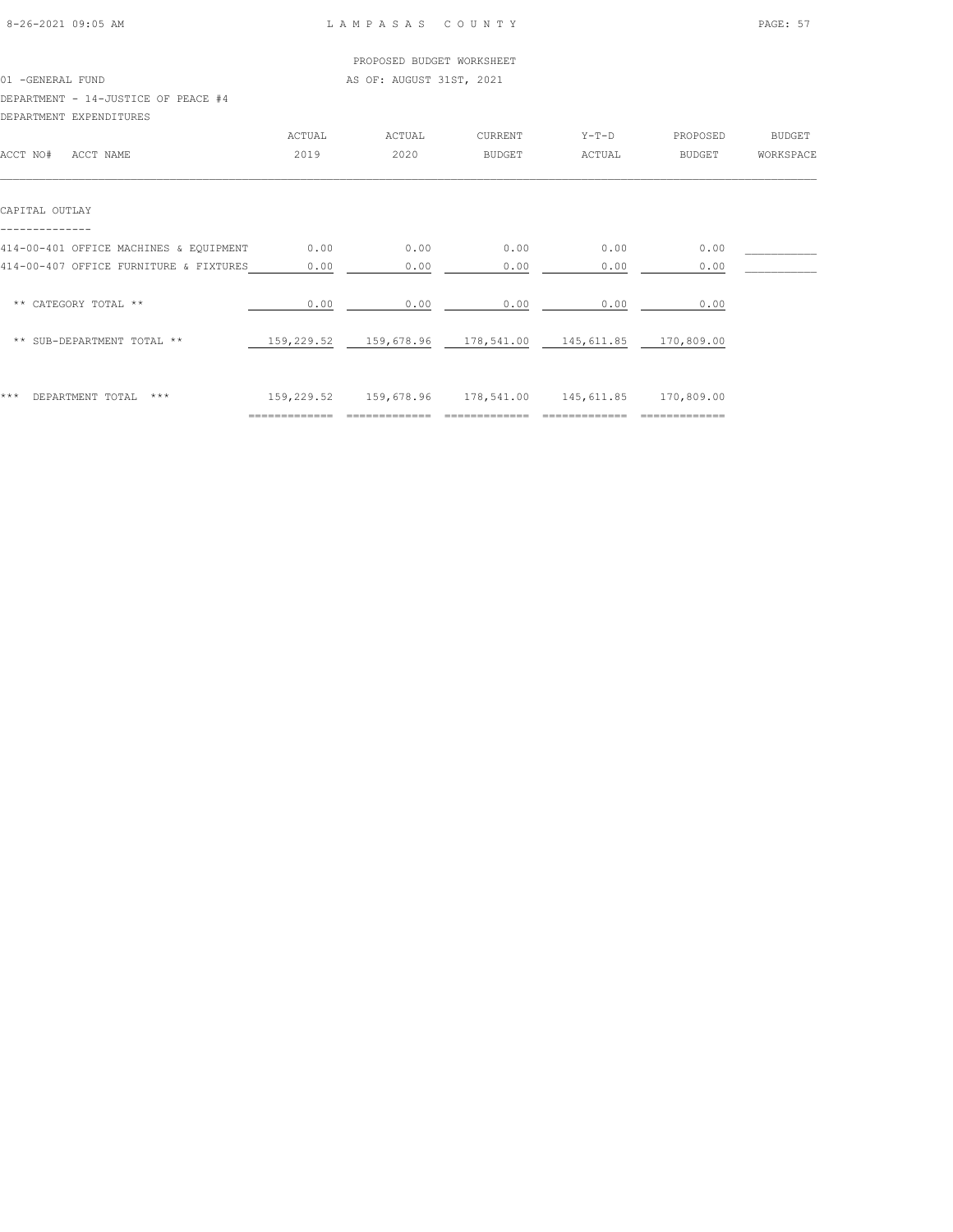| ** CATEGORY TOTAL **                   | 46,064.20 | 48,608.02  | 53,921.00 | 46,021.67 | 54,411.00 |  |
|----------------------------------------|-----------|------------|-----------|-----------|-----------|--|
| EMPLOYEE BENEFITS                      |           |            |           |           |           |  |
| 415-00-203 FICA BENEFITS               | 3,512.82  | 3,820.46   | 4,125.00  | 3,488.17  | 4,162.00  |  |
| 415-00-204 GROUP MEDICAL INSURANCE     | 9,082.20  | 9,450.00   | 9,871.00  | 9,061.47  | 10,641.00 |  |
| 415-00-205 RETIREMENT                  | 4,350.94  | 4,834.51   | 5,257.00  | 4,556.91  | 5,391.00  |  |
| 415-00-207 WORKMEN'S COMP              | 70.00     | 115.00     | 137.00    | 137.00    | 132.00    |  |
| 415-00-208 UNEMPLOYMENT INSURANCE      | 29.00     | 49.00      | 32.00     | 32.00     | 49.00     |  |
| 415-00-212 PHONE ALLOWANCE             | 520.00    | 480.00     | 480.00    | 400.00    | 480.00    |  |
| ** CATEGORY TOTAL **                   | 17,564.96 | 18,748.97  | 19,902.00 | 17,675.55 | 20,855.00 |  |
| GENERAL EXPENSES                       |           |            |           |           |           |  |
| 415-00-301 COMMUNICATIONS              | 0.00      | 0.00       | 0.00      | 0.00      | 0.00      |  |
| 415-00-303 COMPUTER SUPPLIES           | 435.00    | 961.50     | 1,000.00  | 1,035.00  | 1,250.00  |  |
| 415-00-304 OPERATING SUPPLIES          | 594.87    | 3,026.76   | 2,000.00  | 516.09    | 2,000.00  |  |
| 415-00-305 TRAVEL & INSERVICE TRAINING | 9,188.99  | 6,765.01   | 9,000.00  | 3,983.54  | 9,000.00  |  |
| 415-00-312 EQUIPMENT MAINTENANCE CONTR | 0.00      | 0.00       | 0.00      | 0.00      | 0.00      |  |
| 415-00-315 DUES                        | 345.00    | 360.00     | 415.00    | 360.00    | 415.00    |  |
| 415-00-343 REPAIR AND MAINTENANCE VEHI | 0.00      | 0.00       | 0.00      | 0.00      | 0.00      |  |
| 415-00-351 LIVESTOCK SHOWS             | 9,224.54  | 4,849.79   | 7,000.00  | 1,715.28  | 7,000.00  |  |
| 415-00-361 POSTAGE                     | 0.00      | 0.00       | 0.00      | 0.00      | 0.00      |  |
| 415-00-364 PUBLICATION, BOOKS, MANUALS | 0.00      | 0.00       | 0.00      | 0.00      | 0.00      |  |
| 415-00-370 EQUIPMENT RENTAL-COPIER     | 3,205.98  | 3,022.68   | 3,000.00  | 3,077.37  | 3,000.00  |  |
| ** CATEGORY TOTAL **                   | 22,994.38 | 18,985.74  | 22,415.00 | 10,687.28 | 22,665.00 |  |
| CAPITAL OUTLAY                         |           |            |           |           |           |  |
| 415-00-401 OFFICE MACHINES & EQUIPMENT | 0.00      | 0.00       | 0.00      | 0.00      | 0.00      |  |
| 415-00-407 OFFICE FURNITURE & FIXTURES | 0.00      | 0.00       | 0.00      | 0.00      | 0.00      |  |
| ** CATEGORY TOTAL **                   | 0.00      | 0.00       | 0.00      | 0.00      | 0.00      |  |
| ** SUB-DEPARTMENT TOTAL **             | 86,623.54 | 86, 342.73 | 96,238.00 | 74,384.50 | 97,931.00 |  |

#### WAGES -----

| 01 - GENERAL FUND               |  |  |
|---------------------------------|--|--|
| DEPARTMENT - 15-COUNTY EXTENSIO |  |  |

|          | DEPARTMENT - 15-COUNTY EXTENSION OFF |        |        |         |         |          |               |
|----------|--------------------------------------|--------|--------|---------|---------|----------|---------------|
|          | DEPARTMENT EXPENDITURES              |        |        |         |         |          |               |
|          |                                      | ACTUAL | ACTUAL | CURRENT | $Y-T-D$ | PROPOSED | <b>BUDGET</b> |
| ACCT NO# | ACCT NAME                            | 2019   | 2020   | BUDGET  | ACTUAL  | BUDGET   | WORKSPACE     |

 $\mathcal{L} = \{ \mathcal{L} = \{ \mathcal{L} = \{ \mathcal{L} = \{ \mathcal{L} = \{ \mathcal{L} = \{ \mathcal{L} = \{ \mathcal{L} = \{ \mathcal{L} = \{ \mathcal{L} = \{ \mathcal{L} = \{ \mathcal{L} = \{ \mathcal{L} = \{ \mathcal{L} = \{ \mathcal{L} = \{ \mathcal{L} = \{ \mathcal{L} = \{ \mathcal{L} = \{ \mathcal{L} = \{ \mathcal{L} = \{ \mathcal{L} = \{ \mathcal{L} = \{ \mathcal{L} = \{ \mathcal{L} = \{ \mathcal{$ 

415-00-102 SALARY APPOINTED OFF #3492 18,269.42 19,993.42 21,062.00 17,941.44 21,694.00 \_\_\_\_\_\_\_\_\_\_\_\_\_\_\_\_\_\_\_\_\_\_ 415-00-110 PART-TIME EMPLOYEES 0.00 0.00 0.00 0.00 0.00 \_\_\_\_\_\_\_\_\_\_\_ 415-00-114 SALARY & WAGES OFFICE #0568 27,794.78 28,614.60 32,259.00 27,480.23 31,997.00 \_\_\_\_\_\_\_\_\_\_\_

415-00-199 LONGEVITY PAYMENT  $\begin{array}{|c|c|c|c|c|c|c|c|c|}\hline \rule{0pt}{12pt}\hline \rule{0pt}{12pt}\hline \rule{0pt}{12pt}\hline \rule{0pt}{12pt}\hline \rule{0pt}{12pt}\hline \rule{0pt}{12pt}\hline \rule{0pt}{12pt}\hline \rule{0pt}{12pt}\hline \rule{0pt}{12pt}\hline \rule{0pt}{12pt}\hline \rule{0pt}{12pt}\hline \rule{0pt}{12pt}\hline \rule{0pt}{12pt}\hline \rule{0pt}{12pt$ 

 PROPOSED BUDGET WORKSHEET AS OF: AUGUST 31ST, 2021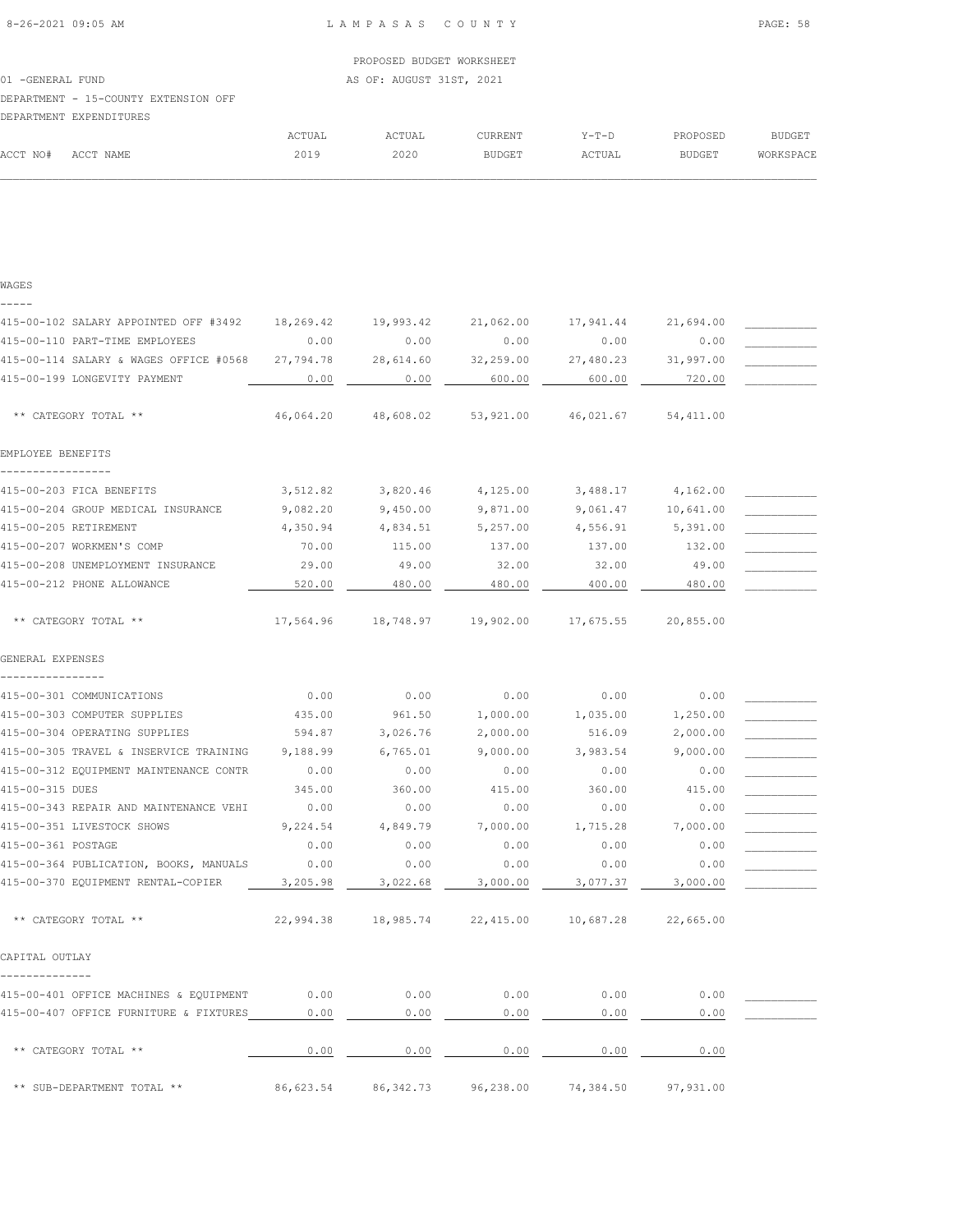| PROPOSED BUDGET WORKSHEET |  |
|---------------------------|--|
|                           |  |

01 -GENERAL FUND AS OF: AUGUST 31ST, 2021

# DEPARTMENT - 15-COUNTY EXTENSION OFF

|          | DEPARTMENT EXPENDITURES |        |        |         |        |               |           |
|----------|-------------------------|--------|--------|---------|--------|---------------|-----------|
|          |                         | ACTUAL | ACTUAL | CURRENT | Y-T-D  | PROPOSED      | BUDGET    |
| ACCT NO# | ACCT NAME               | 2019   | 2020   | BUDGET  | ACTUAL | <b>BUDGET</b> | WORKSPACE |
|          |                         |        |        |         |        |               |           |

| WAGES                                                                                  |           |                                                           |                   |            |           |  |
|----------------------------------------------------------------------------------------|-----------|-----------------------------------------------------------|-------------------|------------|-----------|--|
| 415-01-102 SALARY APPOINTED OFF #560 20,443.42 19,993.42 21,062.00 17,941.44 21,694.00 |           |                                                           |                   |            |           |  |
| ** CATEGORY TOTAL **                                                                   |           | 20,443.42 19,993.42 21,062.00 17,941.44 21,694.00         |                   |            |           |  |
| EMPLOYEE BENEFITS                                                                      |           |                                                           |                   |            |           |  |
| 415-01-203 FICA BENEFITS                                                               |           | $1,505.92$ $1,587.34$ $1,611.00$ $1,372.41$ $1,660.00$    |                   |            |           |  |
| 415-01-207 WORKMEN'S COMP                                                              | 50.00     | 47.00                                                     | 54.00             | 54.00      | 53.00     |  |
| 415-01-208 UNEMPLOYMENT INSURANCE                                                      | 0.00      | 0.00                                                      | 13.00             | 13.00      | 13.00     |  |
| ** CATEGORY TOTAL **<br>GENERAL EXPENSES                                               |           | 1,555.92   1,634.34   1,678.00   1,439.41   1,726.00      |                   |            |           |  |
| 415-01-305 TRAVEL & INSERVICE TRAINING                                                 | 7,092.84  |                                                           | 4,076.37 5,500.00 | 3,840.98   | 5,500.00  |  |
| ** CATEGORY TOTAL **                                                                   | 7,092.84  | 4,076.37                                                  | 5,500.00          | 3,840.98   | 5,500.00  |  |
| ** SUB-DEPARTMENT TOTAL **                                                             | 29,092.18 | 25,704.13                                                 | 28,240.00         | 23, 221.83 | 28,920.00 |  |
| *** DEPARTMENT TOTAL ***                                                               |           | 115,715.72  112,046.86  124,478.00  97,606.33  126,851.00 |                   |            |           |  |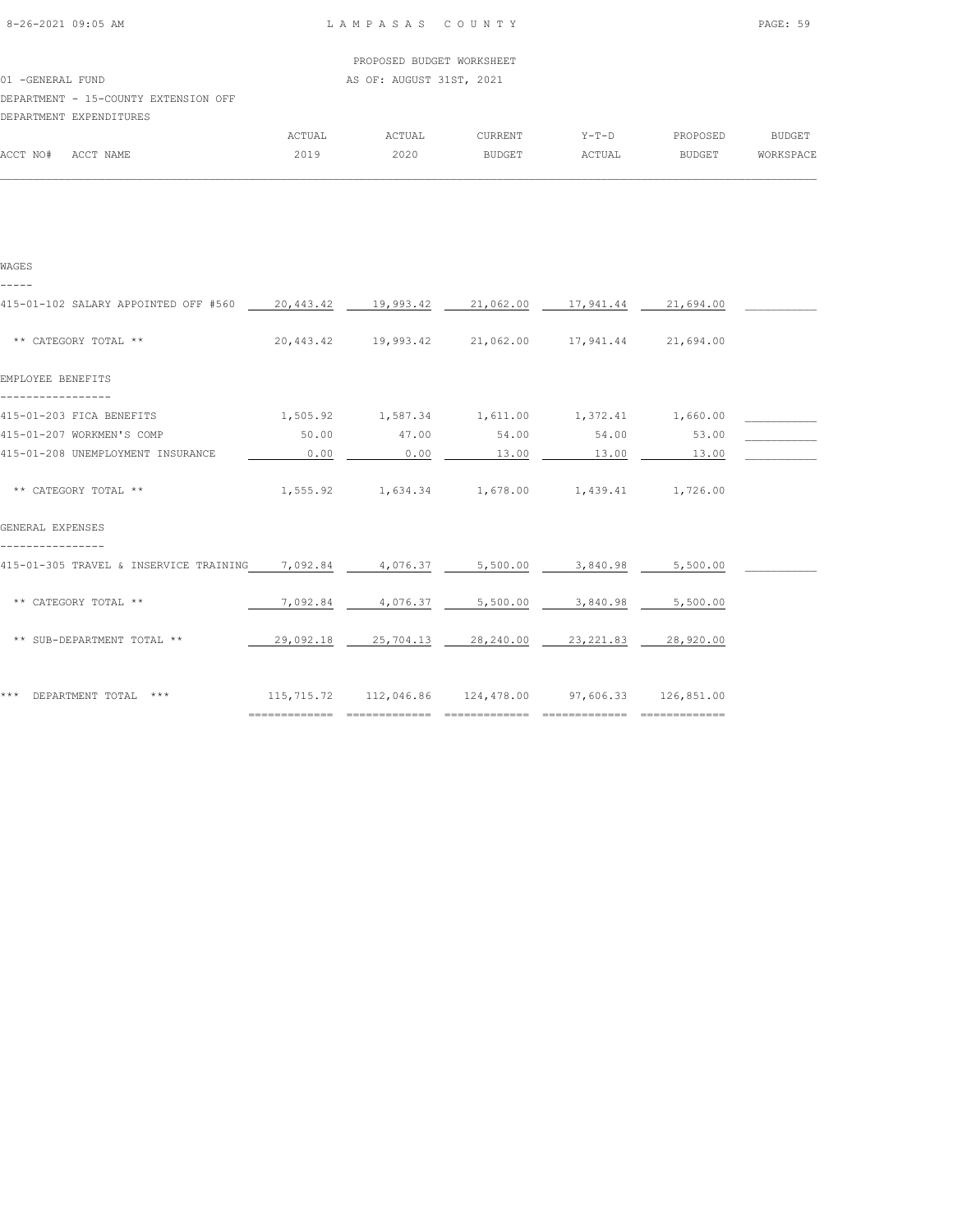|                  |                                 |        | PROPOSED BUDGET WORKSHEET |                |         |               |               |
|------------------|---------------------------------|--------|---------------------------|----------------|---------|---------------|---------------|
| 01 -GENERAL FUND |                                 |        | AS OF: AUGUST 31ST, 2021  |                |         |               |               |
|                  | DEPARTMENT - 16-ADULT PROBATION |        |                           |                |         |               |               |
|                  | DEPARTMENT EXPENDITURES         |        |                           |                |         |               |               |
|                  |                                 | ACTUAL | ACTUAL                    | <b>CURRENT</b> | $Y-T-D$ | PROPOSED      | <b>BUDGET</b> |
| ACCT NO#         | ACCT NAME                       | 2019   | 2020                      | <b>BUDGET</b>  | ACTUAL  | <b>BUDGET</b> | WORKSPACE     |

| GENERAL EXPENSES                       |                              |                   |          |                                              |          |  |
|----------------------------------------|------------------------------|-------------------|----------|----------------------------------------------|----------|--|
|                                        |                              |                   |          |                                              |          |  |
| 416-00-301 COMMUNICATIONS              | 0.00                         | 0.00              | 0.00     | 0.00                                         | 0.00     |  |
| 416-00-304 OPERATING SUPPLIES          | 0.00                         | 0.00              | 0.00     | 0.00                                         | 0.00     |  |
| 416-00-308 REPAIRS & MAINTENANCE EQUIP | 0.00                         | 0.00              | 0.00     | 0.00                                         | 0.00     |  |
| 416-00-312 EQUIPMENT MAINTENANCE CONTR | 0.00                         | 0.00              | 0.00     | 0.00                                         | 0.00     |  |
| 416-00-342 GAS & OIL                   | 409.69                       | 26.28             | 200.00   | 30.54                                        | 200.00   |  |
| 416-00-345 MEDICAL SERVICES            | 541.69                       | 349.00            | 1,000.00 | 15.00                                        | 1,000.00 |  |
| 416-00-361 POSTAGE                     | 0.00                         | 0.00              | 0.00     | 0.00                                         | 0.00     |  |
| 416-00-370 EOUIPMENT RENTAL-COPIER     | 2,109.72                     | 1,610.63          | 2,400.00 | 1,295.18                                     | 2,400.00 |  |
| ** CATEGORY TOTAL **                   |                              | 3,061.10 1,985.91 |          | 3,600.00 1,340.72                            | 3,600.00 |  |
| CAPITAL OUTLAY                         |                              |                   |          |                                              |          |  |
| 416-00-401 OFFICE MACHINES & EQUIPMENT | 0.00                         | 0.00              | 0.00     | 0.00                                         | 0.00     |  |
| 416-00-407 OFFICE FURNITURE & FIXTURES | 0.00                         | 0.00              | 0.00     | 0.00                                         | 0.00     |  |
| ** CATEGORY TOTAL **                   | 0.00                         | 0.00              | 0.00     | 0.00                                         | 0.00     |  |
| ** SUB-DEPARTMENT TOTAL **             |                              |                   |          | 3,061.10 1,985.91 3,600.00 1,340.72 3,600.00 |          |  |
| ***<br>DEPARTMENT TOTAL<br>$***$       |                              |                   |          | 3,061.10 1,985.91 3,600.00 1,340.72 3,600.00 |          |  |
|                                        | ============================ |                   |          |                                              |          |  |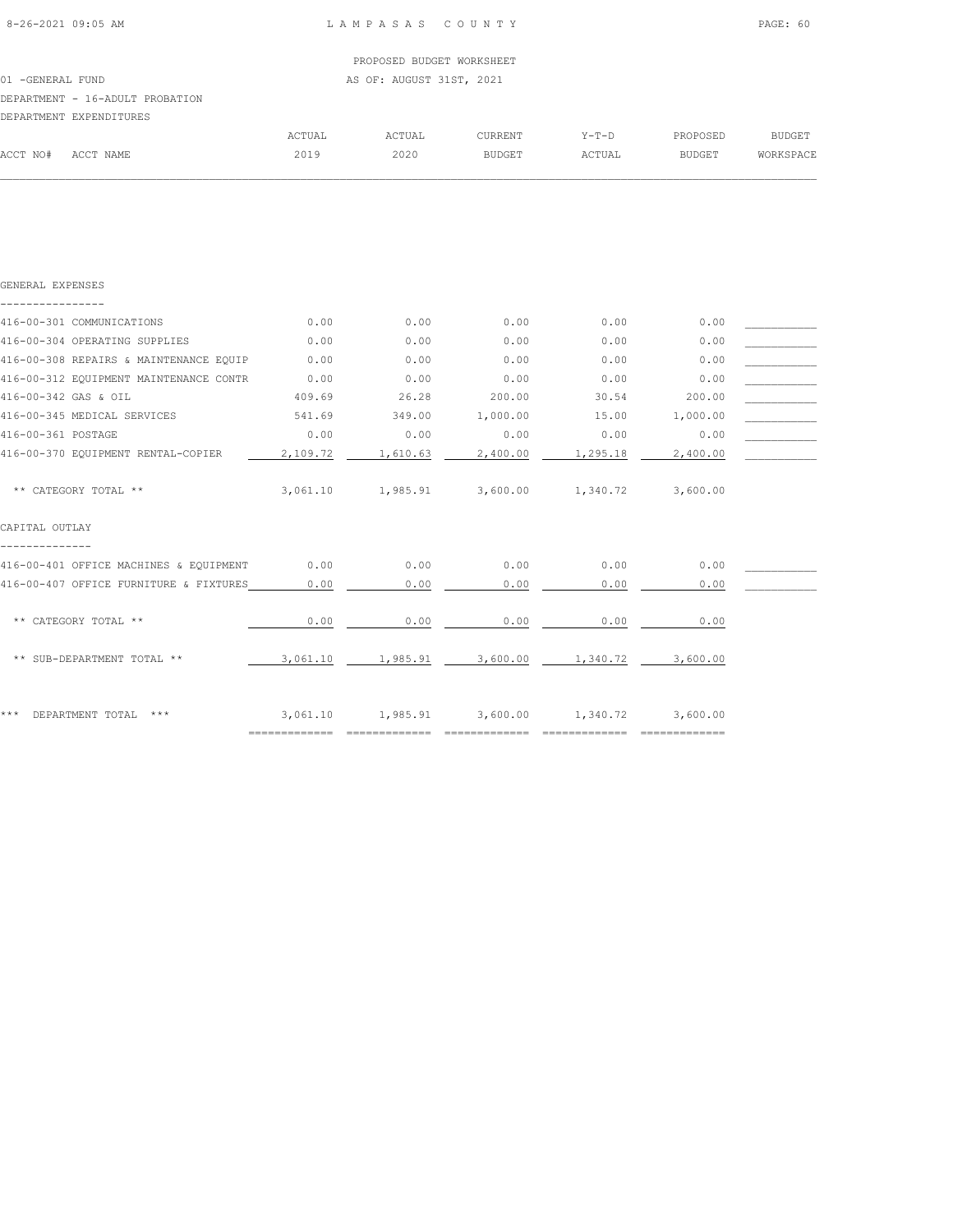| 8-26-2021 09:05 AM |  |
|--------------------|--|

## 8-26-2021 09:05 AM L A M P A S A S C O U N T Y PAGE: 61

|                  |                         |        | PROPOSED BUDGET WORKSHEET |         |         |          |           |
|------------------|-------------------------|--------|---------------------------|---------|---------|----------|-----------|
| 01 -GENERAL FUND |                         |        | AS OF: AUGUST 31ST, 2021  |         |         |          |           |
|                  | DEPARTMENT - 17-E.M.S   |        |                           |         |         |          |           |
|                  | DEPARTMENT EXPENDITURES |        |                           |         |         |          |           |
|                  |                         | ACTUAL | ACTUAL                    | CURRENT | $Y-T-D$ | PROPOSED | BUDGET    |
| ACCT NO#         | ACCT NAME               | 2019   | 2020                      | BUDGET  | ACTUAL  | BUDGET   | WORKSPACE |
|                  |                         |        |                           |         |         |          |           |

| WAGES                                 |                |      |      |      |         |  |
|---------------------------------------|----------------|------|------|------|---------|--|
| -----<br>417-00-190 EMS MISCELLANEOUS | 0.00           | 0.00 | 0.00 | 0.00 | 0.00    |  |
| ** CATEGORY TOTAL **                  | 0.00           | 0.00 | 0.00 | 0.00 | 0.00    |  |
| GENERAL EXPENSES                      |                |      |      |      |         |  |
| 417-00-333 CONTRACTED SERVICES        | 70,000.00      | 0.00 | 0.00 | 0.00 | 0.00    |  |
| ** CATEGORY TOTAL **                  | 70,000.00      | 0.00 | 0.00 | 0.00 | 0.00    |  |
| ** SUB-DEPARTMENT TOTAL **            | 70,000.00      | 0.00 | 0.00 | 0.00 | 0.00    |  |
| ***<br>$***$                          | 70,000.00      | 0.00 | 0.00 | 0.00 | 0.00    |  |
| DEPARTMENT TOTAL                      | ============== |      |      |      | ======= |  |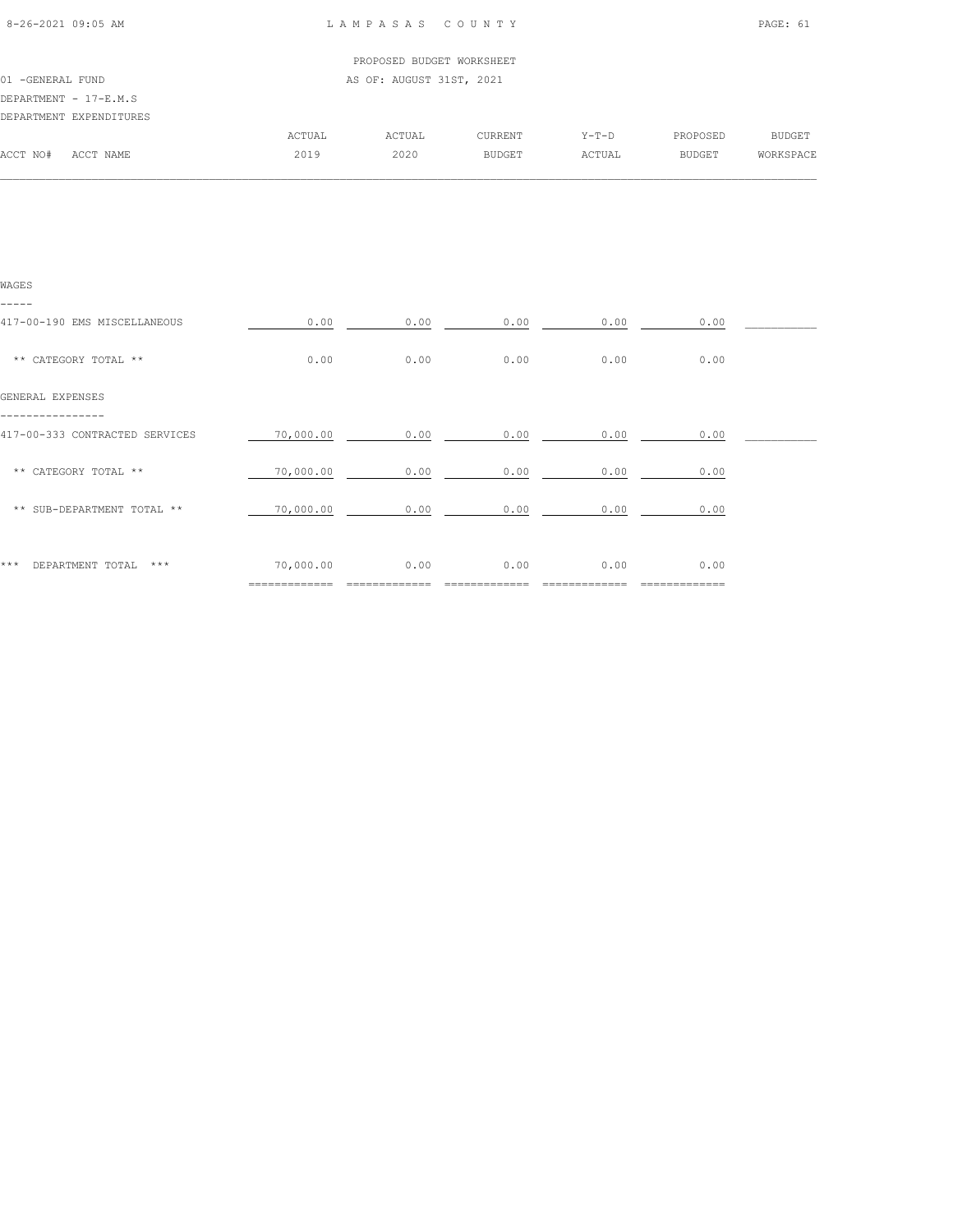| 8-26-2021 09:05 AM       |        | LAMPASAS COUNTY           |                |         |               | PAGE: 62      |
|--------------------------|--------|---------------------------|----------------|---------|---------------|---------------|
|                          |        | PROPOSED BUDGET WORKSHEET |                |         |               |               |
| 01 -GENERAL FUND         |        | AS OF: AUGUST 31ST, 2021  |                |         |               |               |
| DEPARTMENT - 18-JUDICIAL |        |                           |                |         |               |               |
| DEPARTMENT EXPENDITURES  |        |                           |                |         |               |               |
|                          | ACTUAL | ACTUAL                    | <b>CURRENT</b> | $Y-T-D$ | PROPOSED      | <b>BUDGET</b> |
| ACCT NO#<br>ACCT NAME    | 2019   | 2020                      | <b>BUDGET</b>  | ACTUAL  | <b>BUDGET</b> | WORKSPACE     |

| 418-01-300 COURT INTERPRETER/MEDIATOR  | 2,988.25   | 3,681.88   | 4,000.00   | 2,620.00   | 4,000.00   |  |
|----------------------------------------|------------|------------|------------|------------|------------|--|
| 418-01-304 OPERATING SUPPLIES          | 500.40     | 526.20     | 400.00     | 0.00       | 400.00     |  |
| 418-01-305 TRAVEL & INSERVICE TRAINING | 2,735.99   | 3,250.34   | 5,000.00   | 3,081.92   | 5,000.00   |  |
| 418-01-309 COURT APPOINTED ATTORNEY    | 91,638.89  | 81,425.00  | 140,000.00 | 67,452.50  | 140,000.00 |  |
| 418-01-318 LEGAL NOTICES               | 0.00       | 0.00       | 0.00       | 0.00       | 0.00       |  |
| 418-01-320 INVESTIGATIVE EXPENSES      | 3,712.50   | 3,545.50   | 4,000.00   | 13,262.50  | 4,000.00   |  |
| 418-01-339 3RD JUDICIAL SUPREME COURT  | 1,248.26   | 1,248.80   | 5,000.00   | 909.15     | 5,000.00   |  |
| 418-01-341 COURT REPORTER              | 5,331.48   | 4,598.40   | 8,000.00   | 6,833.48   | 8,000.00   |  |
| 418-01-345 MEDICAL SERVICES            | 720.00     | 3,800.00   | 0.00       | 720.00     | 0.00       |  |
| 418-01-348 AUTOPSIES                   | 0.00       | 0.00       | 0.00       | 0.00       | 0.00       |  |
| 418-01-370 EQUIPMENT RENTAL-COPIER     | 2,115.78   | 862.15     | 2,200.00   | 2,477.14   | 2,200.00   |  |
| 418-01-371 EXPERT WITNESS              | 0.00       | 0.00       | 6,000.00   | 0.00       | 6,000.00   |  |
| 418-01-376 COURT APPOINTED REPORTER    | 20,211.00  | 20,942.00  | 31,500.00  | 21,586.00  | 22,228.00  |  |
| 418-01-377 CAPITAL MURDER EXPENSES     | 0.00       | 0.00       | 10,000.00  | 0.00       | 10,000.00  |  |
|                                        |            |            |            |            |            |  |
| ** CATEGORY TOTAL **                   | 131,202.55 | 123,880.27 | 216,100.00 | 118,942.69 | 206,828.00 |  |
|                                        |            |            |            |            |            |  |
| ** SUB-DEPARTMENT TOTAL **             | 131,202.55 | 123,880.27 | 216,100.00 | 118,942.69 | 206,828.00 |  |

#### GENERAL EXPENSES

GENERAL EXPENSES

| 418-02-300 COURT INTERPRETER/MEDIATOR | 0.00        | 0.00       | 0.00       | 6,362.50   | 0.00       |  |
|---------------------------------------|-------------|------------|------------|------------|------------|--|
| 418-02-309 COURT APPOINTED ATTNY CPS  | 83,990.92   | 105,020.97 | 90,000.00  | 82,598.60  | 90,000.00  |  |
| CATEGORY TOTAL **<br>**               | 83,990.92   | 105,020.97 | 90,000.00  | 88,961.10  | 90,000.00  |  |
| SUB-DEPARTMENT TOTAL **<br>**         | 83,990.92   | 105,020.97 | 90,000.00  | 88,961.10  | 90,000.00  |  |
| ***<br>$***$                          |             |            |            |            |            |  |
| DEPARTMENT TOTAL                      | 215, 193.47 | 228,901.24 | 306,100.00 | 207,903.79 | 296,828.00 |  |
|                                       |             |            |            |            |            |  |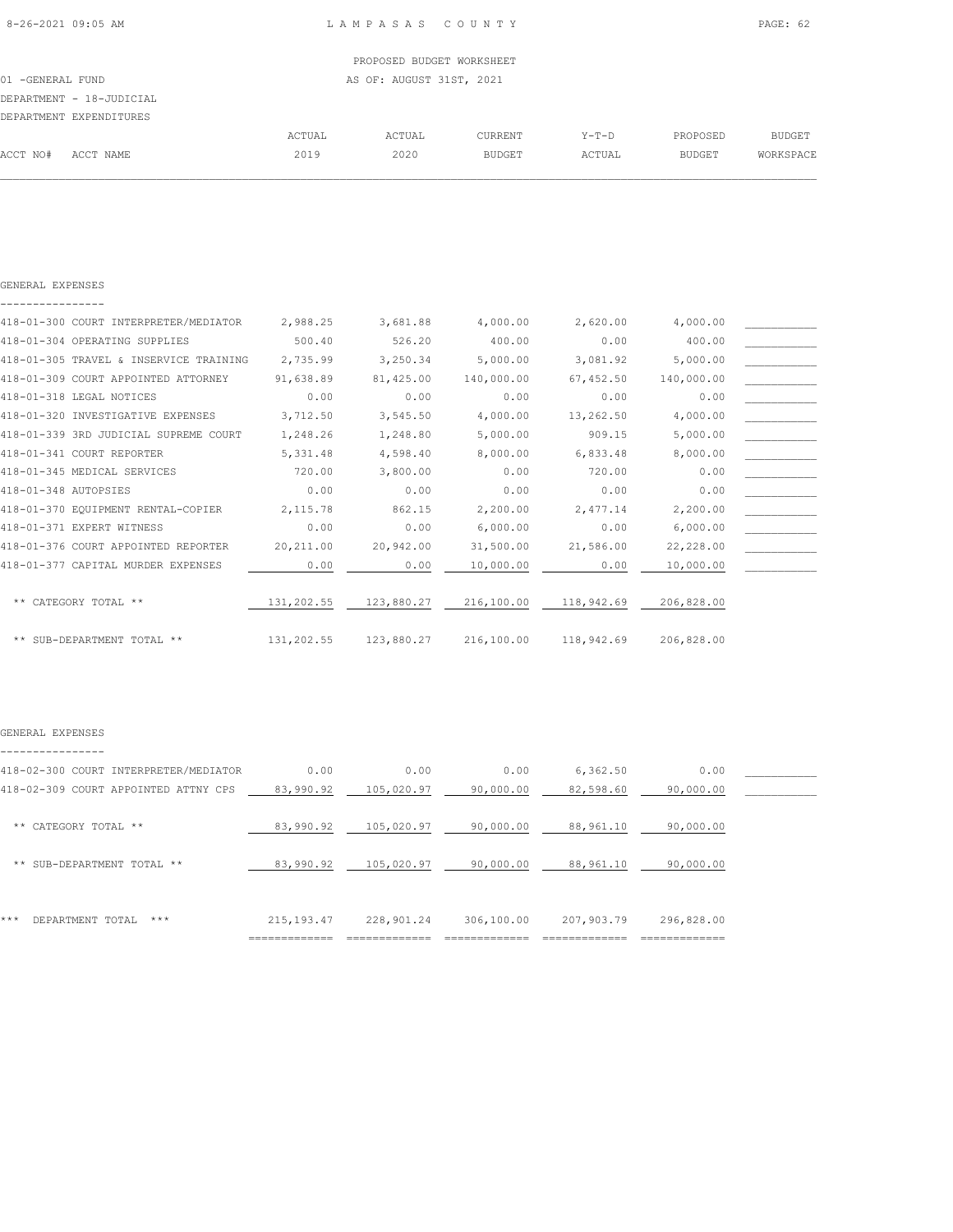| WAGES                                   |           |           |           |           |      |  |
|-----------------------------------------|-----------|-----------|-----------|-----------|------|--|
|                                         |           |           |           |           |      |  |
| 419-00-102 SALARIES & WAGES APPT #2877  | 34,628.20 | 35,584.71 | 37,490.00 | 31,936.47 | 0.00 |  |
| 419-00-103 SALARY & WAGES DEPUTY        | 0.00      | 0.00      | 0.00      | 0.00      | 0.00 |  |
| 419-00-104 SALARIES & WAGES DEP         | 0.00      | 0.00      | 0.00      | 0.00      | 0.00 |  |
| 419-00-106 TEMPORARY EMPLOYEES          | 0.00      | 0.00      | 0.00      | 0.00      | 0.00 |  |
| 419-00-110 PART-TIME EMPLOYEE           | 0.00      | 0.00      | 0.00      | 0.00      | 0.00 |  |
| 419-00-120 SALARY/OVERTIME              | 0.00      | 0.00      | 0.00      | 0.00      | 0.00 |  |
| 419-00-199 LONGEVITY PAYMENT            | 0.00      | 0.00      | 0.00      | 0.00      | 0.00 |  |
| ** CATEGORY TOTAL **                    | 34,628.20 | 35,584.71 | 37,490.00 | 31,936.47 | 0.00 |  |
| EMPLOYEE BENEFITS                       |           |           |           |           |      |  |
|                                         |           |           |           |           |      |  |
| 419-00-203 FICA BENEFITS                | 2,580.24  | 2,705.89  | 2,868.00  | 2,196.09  | 0.00 |  |
| 419-00-204 GROUP MEDICAL INSURANCE      | 9,125.76  | 8,709.06  | 9,905.00  | 9,083.69  | 0.00 |  |
| 419-00-205 RETIREMENT                   | 5,681.10  | 5,992.20  | 5,998.00  | 5, 173.91 | 0.00 |  |
| 419-00-207 WORKMEN'S COMP               | 94.00     | 84.00     | 95.00     | 95.00     | 0.00 |  |
| 419-00-208 UNEMPLOYMENT INSURANCE       | 39.00     | 36.00     | 22.00     | 22.00     | 0.00 |  |
| 419-00-212 PHONE ALLOWANCE              | 520.00    | 480.00    | 480.00    | 400.00    | 0.00 |  |
| ** CATEGORY TOTAL **                    | 18,040.10 | 18,007.15 | 19,368.00 | 16,970.69 | 0.00 |  |
| GENERAL EXPENSES                        |           |           |           |           |      |  |
| 419-00-300 INTERPRETER                  | 0.00      | 0.00      | 0.00      | 0.00      | 0.00 |  |
| 419-00-301 COMMUNICATIONS               | 0.00      | 0.00      | 0.00      | 0.00      | 0.00 |  |
| 419-00-303 COMPUTER SUPPLIES            | 0.00      | 0.00      | 0.00      | 0.00      | 0.00 |  |
| 419-00-304 OPERATING SUPPLIES           | 1,042.47  | 267.53    | 1,000.00  | 169.33    | 0.00 |  |
| 419-00-305 TRAVEL & INSERVICE TRAININ ( | 8.12)     | 0.00      | 1,000.00  | 0.00      | 0.00 |  |
| 419-00-311 REPAIR/MAINTENANCE           | 0.00      | 0.00      | 0.00      | 0.00      | 0.00 |  |
| 419-00-315 DUES                         | 45.00     | 47.00     | 150.00    | 0.00      | 0.00 |  |
| 419-00-358 CONSULTING FEES              | 0.00      | 150.00    | 500.00    | 0.00      | 0.00 |  |
| 419-00-361 POSTAGE                      | 0.00      | 0.00      | 0.00      | 0.00      | 0.00 |  |
| 419-00-370 EQUIPMENT RENTAL - COPIER    | 1,799.95  | 1,904.34  | 2,192.00  | 1,595.00  | 0.00 |  |
| 419-00-389 MISCELLANEOUS EXPENSE        | 678.21    | 238.94    | 100.00    | 0.00      | 0.00 |  |
| ** CATEGORY TOTAL **                    | 3,557.51  | 2,607.81  | 4,942.00  | 1,764.33  | 0.00 |  |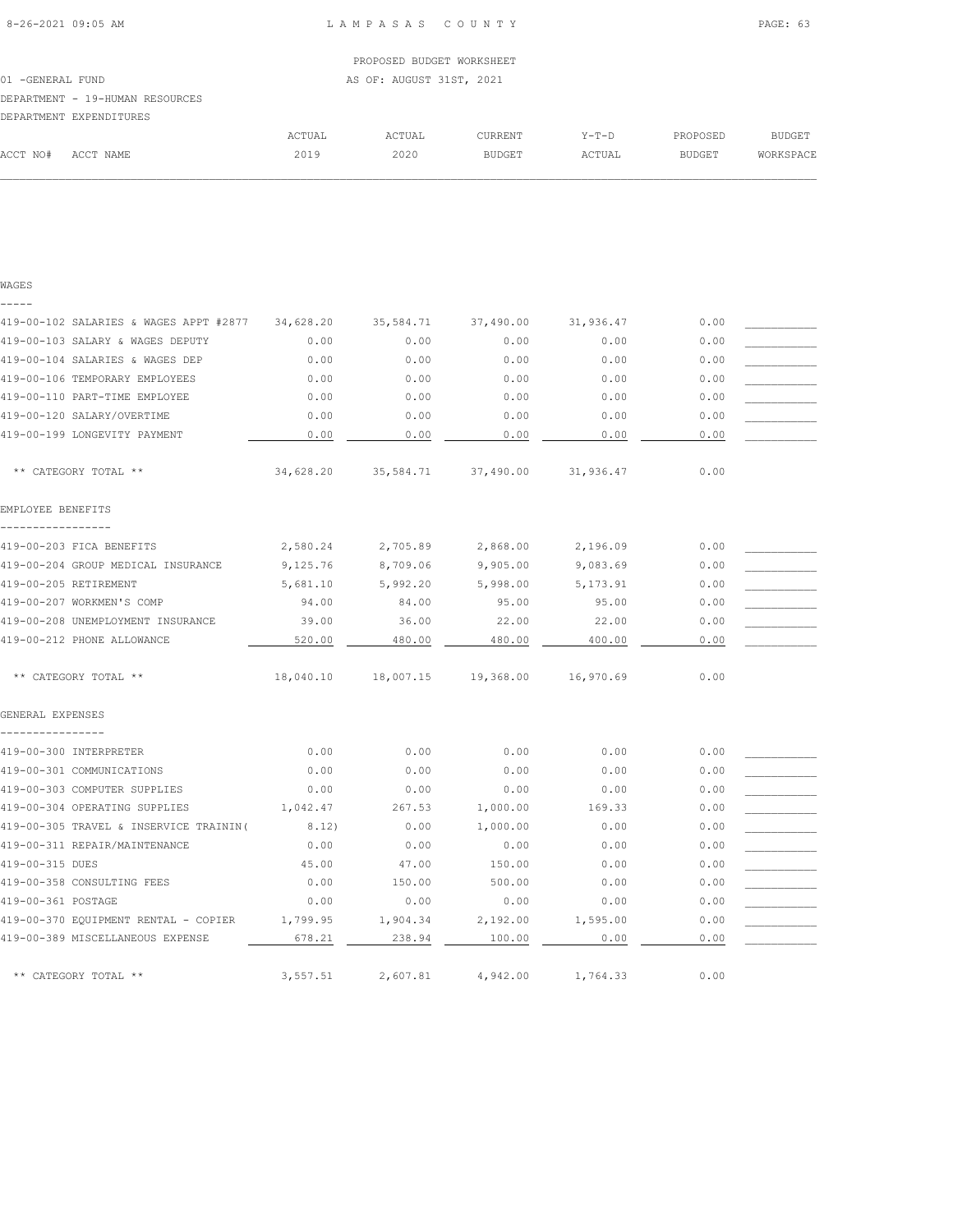| 8-26-2021 09:05 AM |  |
|--------------------|--|

01 -GENERAL FUND AS OF: AUGUST 31ST, 2021

# DEPARTMENT - 19-HUMAN RESOURCES

| DEPARTMENT EXPENDITURES                                                                          |      |                                                                                      |                 |                |                               |  |
|--------------------------------------------------------------------------------------------------|------|--------------------------------------------------------------------------------------|-----------------|----------------|-------------------------------|--|
|                                                                                                  |      | ACTUAL ACTUAL                                                                        |                 |                | CURRENT Y-T-D PROPOSED BUDGET |  |
| ACCT NO# ACCT NAME                                                                               | 2019 |                                                                                      |                 |                |                               |  |
| CAPITAL OUTLAY                                                                                   |      |                                                                                      |                 |                |                               |  |
|                                                                                                  |      |                                                                                      |                 |                |                               |  |
| 419-00-401 OFFICE MACHINES & EQUIPMENT 0.00 0.00 0.00 0.00 0.00 0.00 0.00                        |      |                                                                                      |                 |                |                               |  |
| ** CATEGORY TOTAL **                                                                             |      | $0.00$ 0.00 0.00 0.00 0.00                                                           |                 |                | 0.00                          |  |
|                                                                                                  |      |                                                                                      |                 |                |                               |  |
| 419-00-500 OPERATING TRANSFERS-OUT                                                               | 0.00 |                                                                                      | $0.00$ 0.00     | 0.00           | 0.00                          |  |
| ** CATEGORY TOTAL **                                                                             | 0.00 |                                                                                      | $0.00$ 0.00     | 0.00           | 0.00                          |  |
| ** SUB-DEPARTMENT TOTAL **                                                                       |      | 56,225.81 56,199.67 61,800.00 50,671.49                                              |                 |                | 0.00                          |  |
|                                                                                                  |      |                                                                                      |                 |                |                               |  |
| *** DEPARTMENT TOTAL ***                                                                         |      | 56,225.81 56,199.67 61,800.00 50,671.49 0.00<br>____________________________________ | --------------- | ============== |                               |  |
|                                                                                                  |      |                                                                                      |                 |                |                               |  |
| *** FUND TOTAL EXPENDITURES *** 8,571,087.48 8,151,234.42 9,634,384.00 7,148,065.39 9,868,491.00 |      |                                                                                      |                 |                |                               |  |
|                                                                                                  |      |                                                                                      |                 |                |                               |  |

\*\*\* END OF REPORT \*\*\*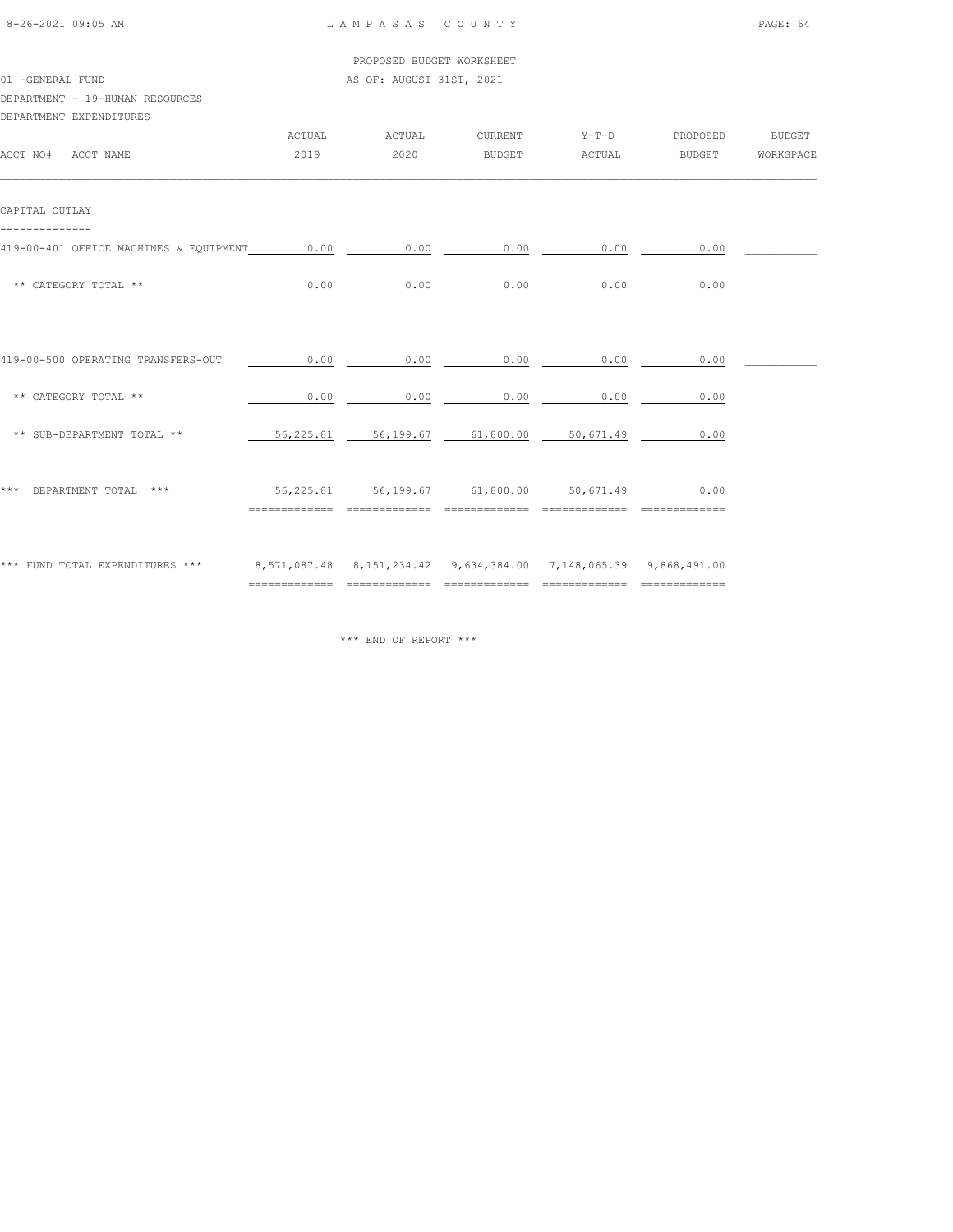| 8-26-2021 09:07 AM |  |
|--------------------|--|
|                    |  |

## 8-26-2021 09:07 AM L A M P A S A S C O U N T Y PAGE: 1

PROPOSED BUDGET WORKSHEET

# 02 -GENERAL JURY FUND **AS OF: AUGUST 31ST, 2021** FINANCIAL SUMMARY

| ACCT NO# ACCT NAME                      | ACTUAL<br>2019                        | ACTUAL<br>2020         | CURRENT                | $Y-T-D$<br>BUDGET ACTUAL | PROPOSED<br><b>BUDGET</b>             | <b>BUDGET</b><br>WORKSPACE |
|-----------------------------------------|---------------------------------------|------------------------|------------------------|--------------------------|---------------------------------------|----------------------------|
| REVENUE SUMMARY                         |                                       |                        |                        |                          |                                       |                            |
| 06-JURY FUND                            | 0.00                                  | 0.00                   | 0.00                   | 0.00                     | 0.00                                  |                            |
| *** TOTAL REVENUE ***                   | 0.00                                  | 0.00                   | 0.00                   | 0.00                     | 0.00                                  |                            |
| EXPENDITURE SUMMARY                     |                                       |                        |                        |                          |                                       |                            |
| 06-JURY FUND                            | 0.00                                  | 0.00                   | 0.00                   | 0.00                     | 0.00                                  |                            |
| *** TOTAL EXPENDITURES ***              | 0.00<br>$=$ = = = = = = = = = = = = = | 0.00<br>============== | 0.00<br>============== | 0.00<br>==============   | 0.00<br>$=$ = = = = = = = = = = = = = |                            |
| REVENUES OVER/(UNDER) EXPENDITURES 0.00 | =============                         | 0.00<br>=============  | 0.00<br>=============  | 0.00<br>=============    | 0.00<br>$=$ =============             |                            |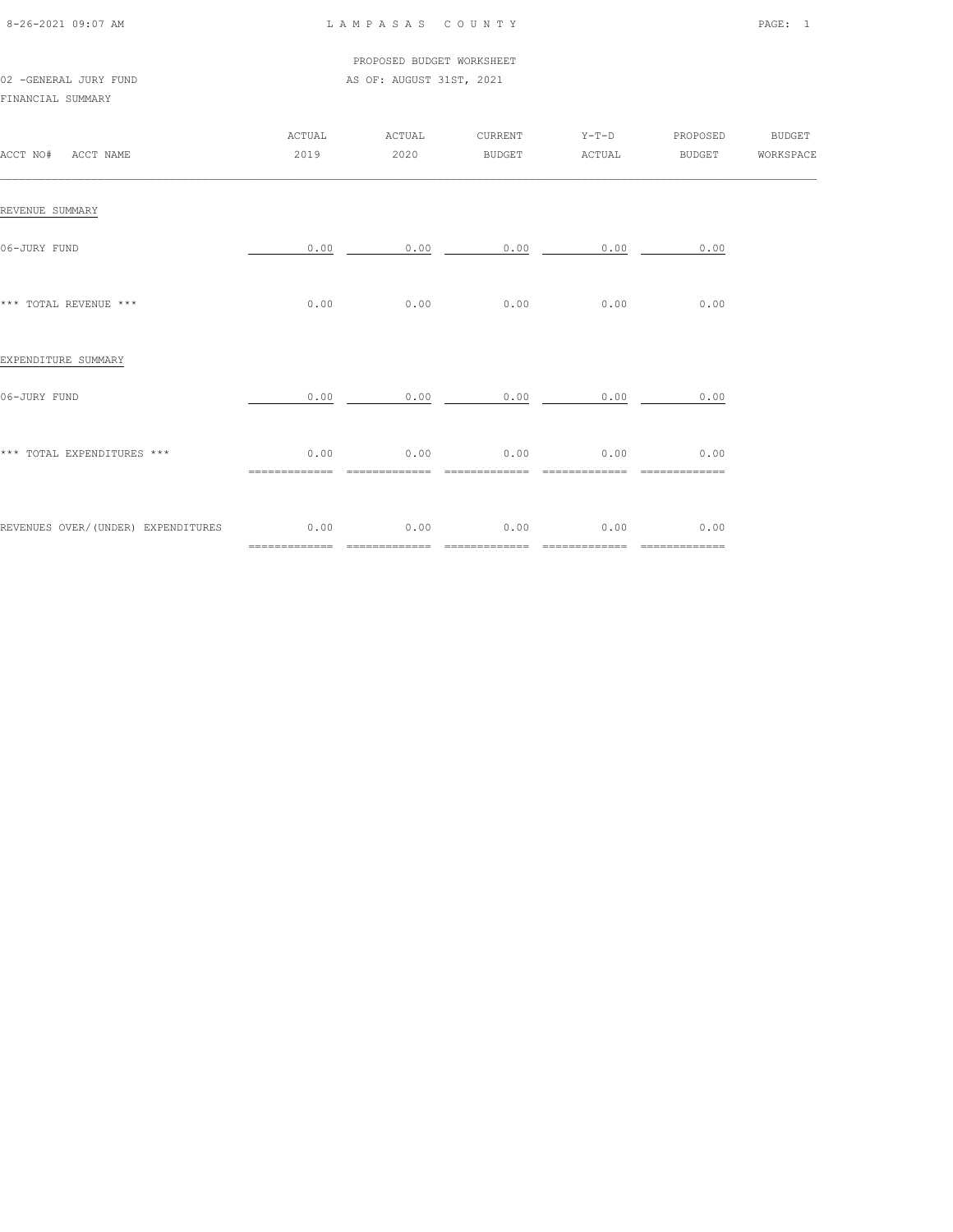## 8-26-2021 09:07 AM L A M P A S A S C O U N T Y PAGE: 2

# PROPOSED BUDGET WORKSHEET 02 -GENERAL JURY FUND **AS OF: AUGUST 31ST, 2021**

DEPARTMENT - 06-JURY FUND

| DEPARTMENT REVENUES |           |        |        |         |         |          |               |
|---------------------|-----------|--------|--------|---------|---------|----------|---------------|
|                     |           | ACTUAL | ACTUAL | CURRENT | $Y-T-D$ | PROPOSED | <b>BUDGET</b> |
| ACCT NO#            | ACCT NAME | 2019   | 2020   | BUDGET  | ACTUAL  | BUDGET   | WORKSPACE     |
|                     |           |        |        |         |         |          |               |
|                     |           |        |        |         |         |          |               |
|                     |           |        |        |         |         |          |               |

| *** FUND TOTAL REVENUES ***        | 0.00 | 0.00 | 0.00 | 0.00 | 0.00 |  |
|------------------------------------|------|------|------|------|------|--|
| ** DEPARTMENT REVENUE TOTAL **     | 0.00 | 0.00 | 0.00 | 0.00 | 0.00 |  |
| ** SUB-DEPARTMENT REVENUE TOTAL ** | 0.00 | 0.00 | 0.00 | 0.00 | 0.00 |  |
| 206-00-010 OPERATING TRANSFERS IN  | 0.00 | 0.00 | 0.00 | 0.00 | 0.00 |  |
| 106-00-190 MISCELLANEOUS           | 0.00 | 0.00 | 0.00 | 0.00 | 0.00 |  |
| 106-00-099 INTEREST REVENUE        | 0.00 | 0.00 | 0.00 | 0.00 | 0.00 |  |
|                                    |      |      |      |      |      |  |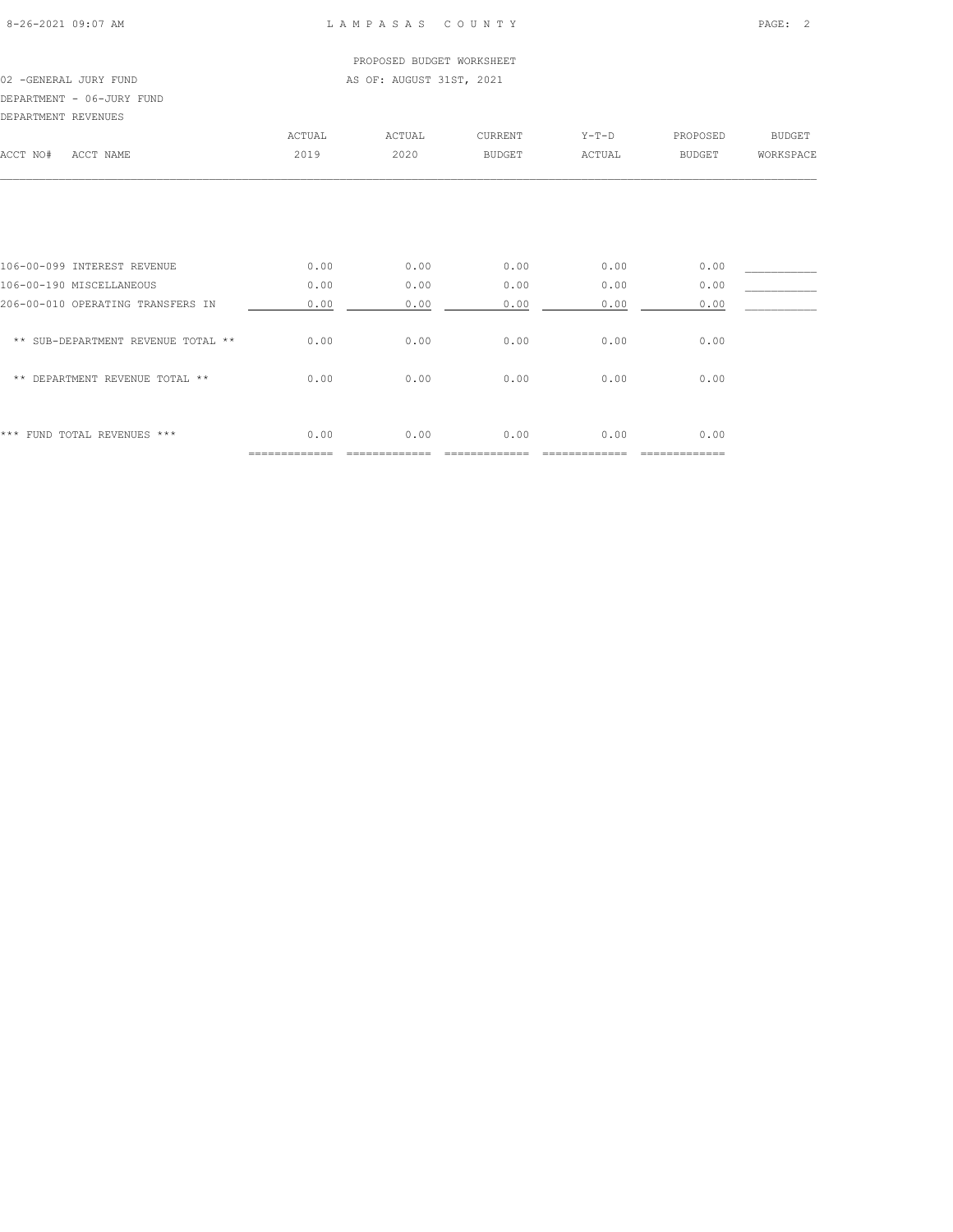| 8-26-2021 09:07 AM                | LAMPASAS COUNTY |                                    |                |                       |                         | PAGE: 3 |  |  |
|-----------------------------------|-----------------|------------------------------------|----------------|-----------------------|-------------------------|---------|--|--|
|                                   |                 | PROPOSED BUDGET WORKSHEET          |                |                       |                         |         |  |  |
| 02 - GENERAL JURY FUND            |                 | AS OF: AUGUST 31ST, 2021           |                |                       |                         |         |  |  |
| DEPARTMENT - 06-JURY FUND         |                 |                                    |                |                       |                         |         |  |  |
| DEPARTMENT EXPENDITURES           |                 |                                    |                |                       |                         |         |  |  |
|                                   | ACTUAL          |                                    | ACTUAL CURRENT |                       | Y-T-D PROPOSED BUDGET   |         |  |  |
| ACCT NO# ACCT NAME                | 2019            | 2020                               | <b>BUDGET</b>  |                       | ACTUAL BUDGET WORKSPACE |         |  |  |
|                                   |                 |                                    |                |                       |                         |         |  |  |
| GENERAL EXPENSES                  |                 |                                    |                |                       |                         |         |  |  |
| 406-00-310 JURY FEES              |                 | $0.00$ 0.00 0.00 0.00 0.00 0.00    |                |                       |                         |         |  |  |
| 406-00-375 BANK CHARGES           | 0.00            | 0.00                               | 0.00           | 0.00                  | 0.00                    |         |  |  |
|                                   |                 |                                    |                |                       |                         |         |  |  |
| ** CATEGORY TOTAL **              | 0.00            |                                    |                | $0.00$ 0.00 0.00 0.00 | 0.00                    |         |  |  |
|                                   |                 |                                    |                |                       |                         |         |  |  |
| 406-00-500 OPERATING TRANSFER OUT |                 | $0.00$ $0.00$ $0.00$ $0.00$ $0.00$ |                |                       | 0.00                    |         |  |  |
|                                   |                 |                                    |                |                       |                         |         |  |  |
| ** CATEGORY TOTAL **              |                 | $0.00$ 0.00 0.00 0.00              |                |                       | 0.00                    |         |  |  |
| ** SUB-DEPARTMENT TOTAL **        |                 | $0.00$ 0.00 0.00 0.00              |                |                       | 0.00                    |         |  |  |
| *** DEPARTMENT TOTAL ***          | 0.00            | 0.00                               | 0.00           | 0.00                  | 0.00                    |         |  |  |
|                                   |                 |                                    |                |                       |                         |         |  |  |

\*\*\* FUND TOTAL EXPENDITURES \*\*\*  $0.00$  0.00 0.00 0.00 0.00 0.00 ============= ============= ============= ============= =============

\*\*\* END OF REPORT \*\*\*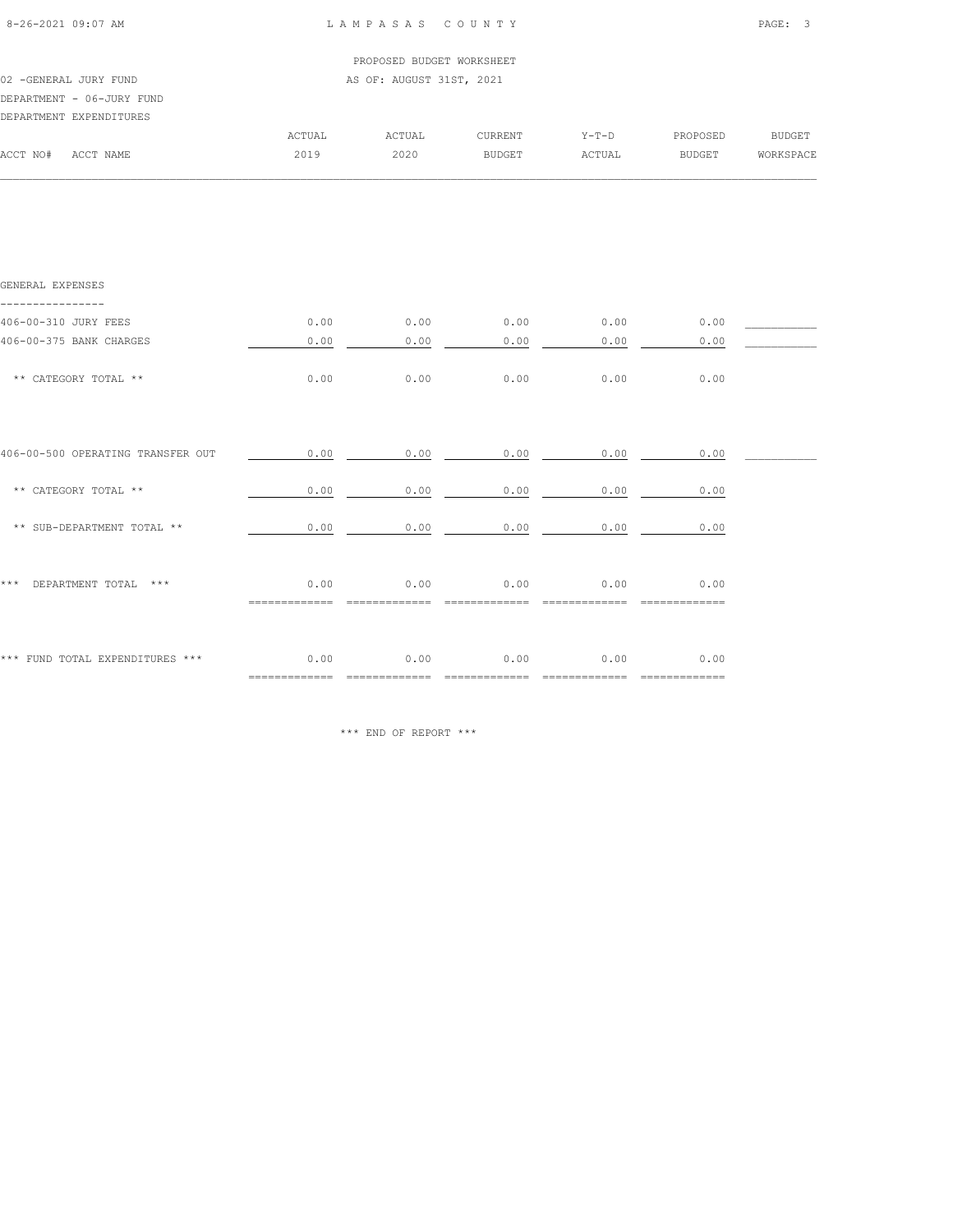## 8-26-2021 09:07 AM L A M P A S A S C O U N T Y PAGE: 1

PROPOSED BUDGET WORKSHEET

# 03 -JUDICIAL COURT TECH **AS OF: AUGUST 31ST, 2021** FINANCIAL SUMMARY

| ACCT NO#<br>ACCT NAME                                                      | ACTUAL<br>2019 | ACTUAL<br>2020    | <b>CURRENT</b><br>BUDGET             | $Y-T-D$<br>ACTUAL | PROPOSED<br>BUDGET      | <b>BUDGET</b><br>WORKSPACE |
|----------------------------------------------------------------------------|----------------|-------------------|--------------------------------------|-------------------|-------------------------|----------------------------|
| REVENUE SUMMARY                                                            |                |                   |                                      |                   |                         |                            |
| 00-JUSTICE OF PEACE REV                                                    | 758.58         | 279.08            | 0.00                                 | 166.82            | 0.00                    |                            |
| 12-JUSTICE OF PEACE #1                                                     | 4,267.04       | 2,237.85 7,000.00 |                                      |                   | 632.29 7,000.00         |                            |
| 13-JUSTICE OF PEACE #3                                                     | 691.39         | 559.05            | 0.00                                 | 428.66            | 0.00                    |                            |
| 14-JUSTICE OF PEACE #4                                                     | 2,040.14       | 1,882.10          | 0.00                                 | 1,456.12          | 0.00                    |                            |
| *** TOTAL REVENUE ***                                                      |                |                   | 7,757.15 4,958.08 7,000.00 2,683.89  |                   | 7,000.00                |                            |
| EXPENDITURE SUMMARY                                                        |                |                   |                                      |                   |                         |                            |
| 12-JUSTICE OF PEACE #1                                                     | 15,465.80      | 7,113.79 7,000.00 |                                      | 7,235.80          | 7,000.00                |                            |
| 13-JUSTICE OF PEACE #3                                                     | 0.00           | 0.00              | 0.00                                 | 0.00              | 0.00                    |                            |
| 14-JUSTICE OF PEACE #4                                                     | 0.00           | 0.00              | 0.00                                 | 31.00             | 0.00                    |                            |
| *** TOTAL EXPENDITURES ***                                                 |                |                   | 15,465.80 7,113.79 7,000.00 7,266.80 |                   | 7,000.00                |                            |
|                                                                            |                |                   |                                      |                   |                         |                            |
| REVENUES OVER/(UNDER) EXPENDITURES ( 7,708.65)( 2,155.71) 0.00 ( 4,582.91) |                |                   |                                      |                   | 0.00<br>_______________ |                            |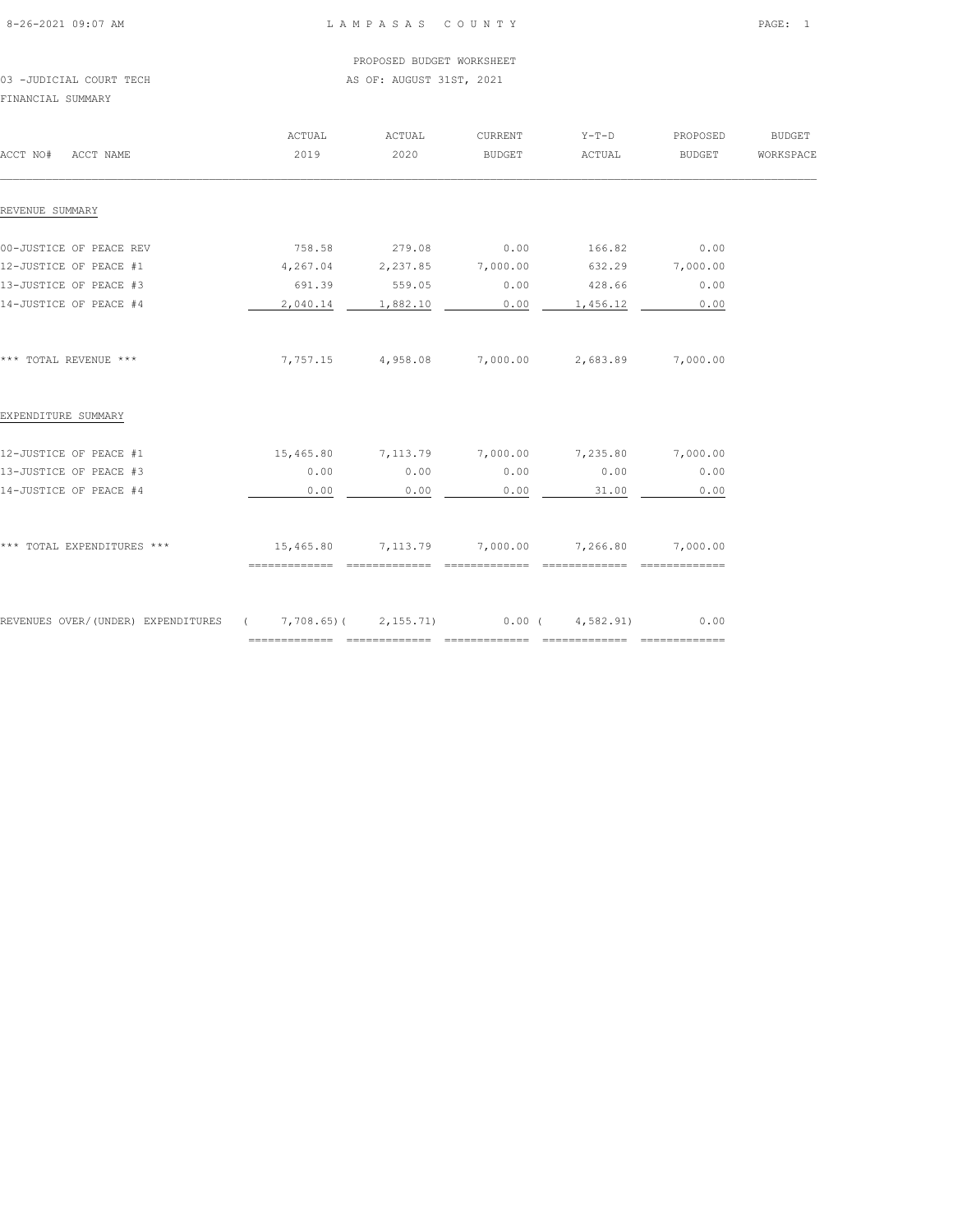|                                      |        | PROPOSED BUDGET WORKSHEET |                |         |          |           |
|--------------------------------------|--------|---------------------------|----------------|---------|----------|-----------|
| 03 - JUDICIAL COURT TECH             |        | AS OF: AUGUST 31ST, 2021  |                |         |          |           |
| DEPARTMENT - 00-JUSTICE OF PEACE REV |        |                           |                |         |          |           |
| DEPARTMENT REVENUES                  |        |                           |                |         |          |           |
|                                      | ACTUAL | ACTUAL                    | <b>CURRENT</b> | $Y-T-D$ | PROPOSED | BUDGET    |
| ACCT NO#<br>ACCT NAME                | 2019   | 2020                      | <b>BUDGET</b>  | ACTUAL  | BUDGET   | WORKSPACE |

| 100-00-099 INTEREST REVENUE        | 758.58 | 279.08 | 0.00 | 166.82 | 0.00 |  |
|------------------------------------|--------|--------|------|--------|------|--|
| ** SUB-DEPARTMENT REVENUE TOTAL ** | 758.58 | 279.08 | 0.00 | 166.82 | 0.00 |  |
| ** DEPARTMENT REVENUE TOTAL **     | 758.58 | 279.08 | 0.00 | 166.82 | 0.00 |  |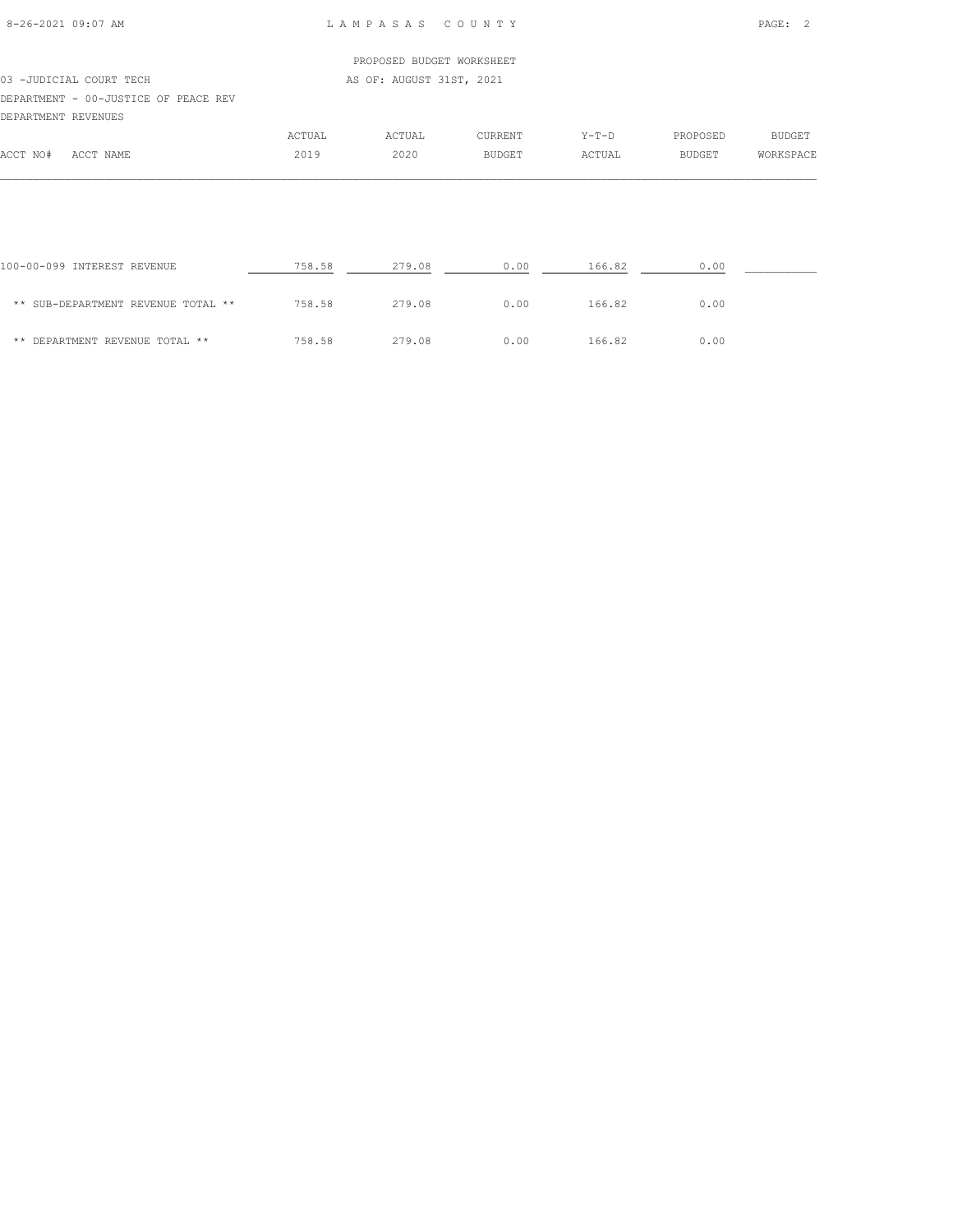|          |                                     |        | PROPOSED BUDGET WORKSHEET |                |         |          |           |
|----------|-------------------------------------|--------|---------------------------|----------------|---------|----------|-----------|
|          | 03 -JUDICIAL COURT TECH             |        | AS OF: AUGUST 31ST, 2021  |                |         |          |           |
|          | DEPARTMENT - 12-JUSTICE OF PEACE #1 |        |                           |                |         |          |           |
|          | DEPARTMENT REVENUES                 |        |                           |                |         |          |           |
|          |                                     | ACTUAL | ACTUAL                    | <b>CURRENT</b> | $Y-T-D$ | PROPOSED | BUDGET    |
| ACCT NO# | ACCT NAME                           | 2019   | 2020                      | BUDGET         | ACTUAL  | BUDGET   | WORKSPACE |

| 112-00-080 JUSTICE OF PEACE #1     | 4,267.04 | 2,237.85 | 7,000.00 | 632.29 | 7,000.00 |  |
|------------------------------------|----------|----------|----------|--------|----------|--|
| ** SUB-DEPARTMENT REVENUE TOTAL ** | 4,267.04 | 2,237.85 | 7,000.00 | 632.29 | 7,000.00 |  |
| ** DEPARTMENT REVENUE TOTAL **     | 4,267.04 | 2,237.85 | 7,000.00 | 632.29 | 7,000.00 |  |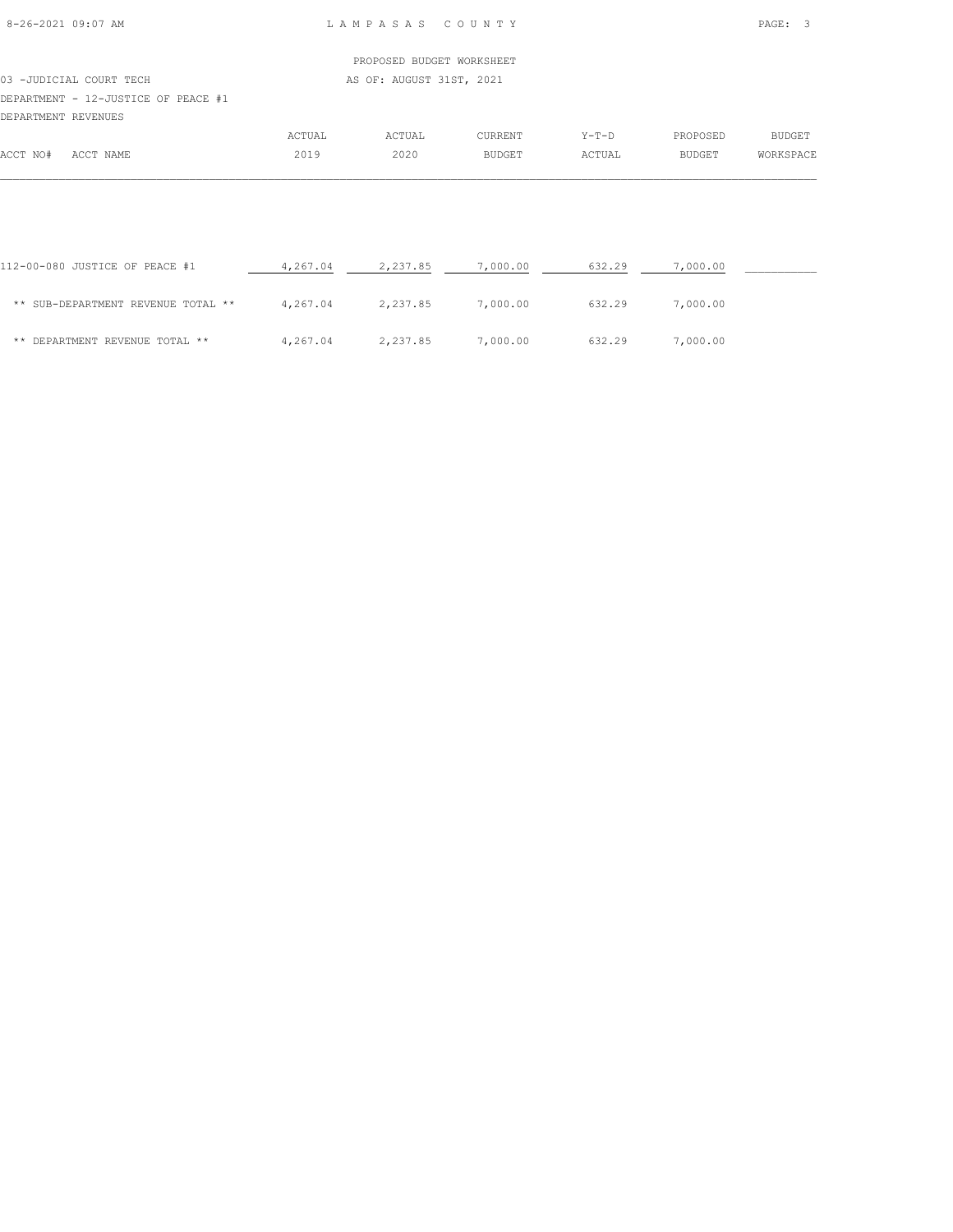|                                     |        | PROPOSED BUDGET WORKSHEET |                |        |          |           |  |
|-------------------------------------|--------|---------------------------|----------------|--------|----------|-----------|--|
|                                     |        |                           |                |        |          |           |  |
| 03 - JUDICIAL COURT TECH            |        | AS OF: AUGUST 31ST, 2021  |                |        |          |           |  |
| DEPARTMENT - 13-JUSTICE OF PEACE #3 |        |                           |                |        |          |           |  |
| DEPARTMENT REVENUES                 |        |                           |                |        |          |           |  |
|                                     | ACTUAL | ACTUAL                    | <b>CURRENT</b> | Y-T-D  | PROPOSED | BUDGET    |  |
| ACCT NO#<br>ACCT NAME               | 2019   | 2020                      | BUDGET         | ACTUAL | BUDGET   | WORKSPACE |  |

| 113-00-080 JUSTICE OF PEACE #3     | 691.39 | 559.05 | 0.00 | 428.66 | 0.00 |  |
|------------------------------------|--------|--------|------|--------|------|--|
| ** SUB-DEPARTMENT REVENUE TOTAL ** | 691.39 | 559.05 | 0.00 | 428.66 | 0.00 |  |
| ** DEPARTMENT REVENUE TOTAL **     | 691.39 | 559.05 | 0.00 | 428.66 | 0.00 |  |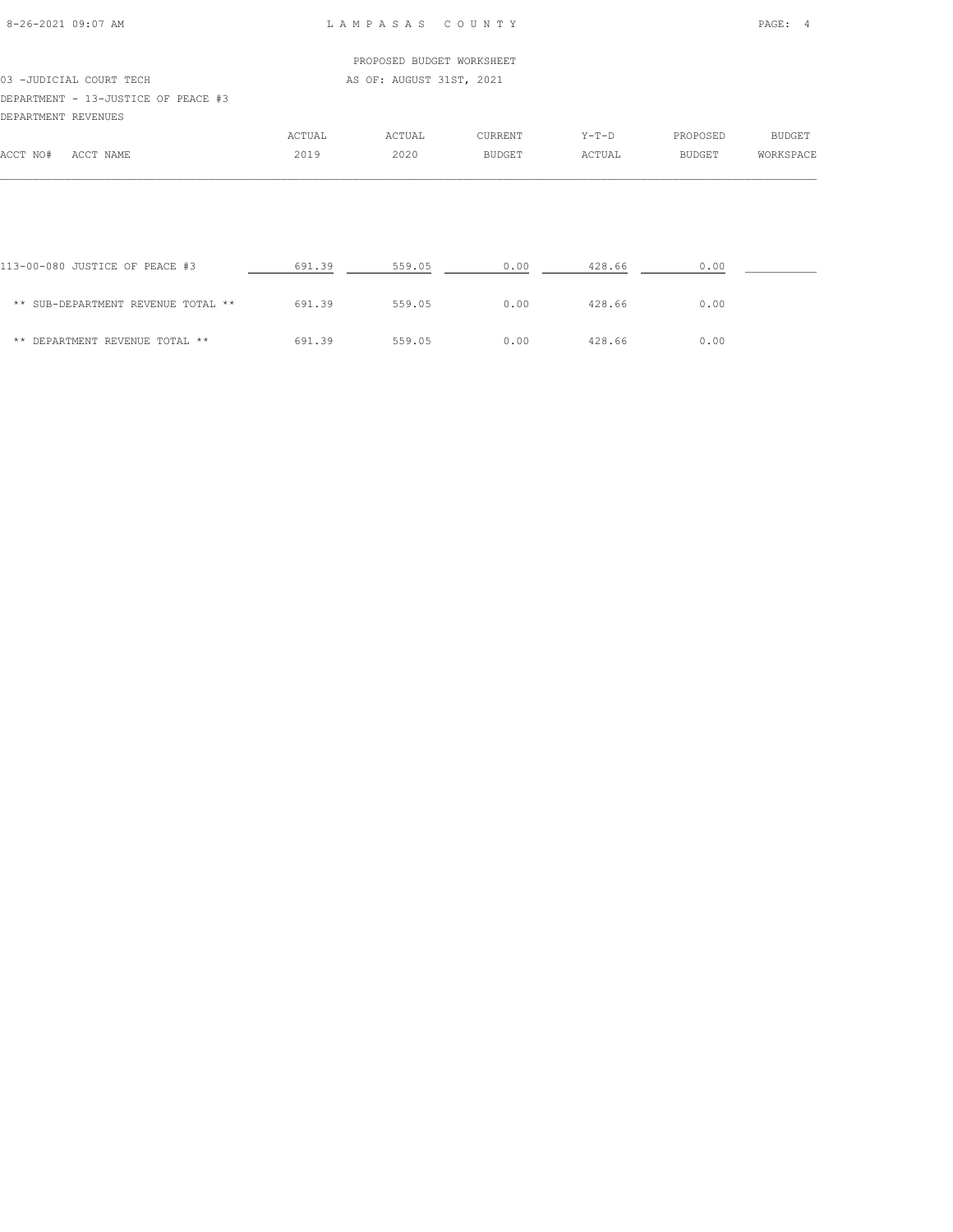# PROPOSED BUDGET WORKSHEET 03 -JUDICIAL COURT TECH AS OF: AUGUST 31ST, 2021 DEPARTMENT - 14-JUSTICE OF PEACE #4 DEPARTMENT REVENUES

|             |                                                                                                                                                   | $\sim$ mrss                               | <b><i><u>CTUAL</u></i></b> | $\gamma$ | $V - T - D$ | PROPOSED         | principm<br>– പവാഥ⊥ |
|-------------|---------------------------------------------------------------------------------------------------------------------------------------------------|-------------------------------------------|----------------------------|----------|-------------|------------------|---------------------|
| ユーヘア<br>NO‡ | $\sim$<br><b>MEAME</b><br>NAME<br>the contract of the contract of the contract of the contract of the contract of the contract of the contract of | $\bigcap_{n=1}^{\infty}$<br>$\sim$ $\sim$ | 2020<br>$\sim$ $\sim$      |          | CTUAL       | RIIDGET<br>בעטעי |                     |
|             |                                                                                                                                                   |                                           |                            |          |             |                  |                     |

| *** FUND TOTAL REVENUES ***        | 7,757.15 | 4,958.08 | 7,000.00 | 2,683.89 | 7,000.00 |  |
|------------------------------------|----------|----------|----------|----------|----------|--|
| DEPARTMENT REVENUE TOTAL **<br>**  | 2,040.14 | 1,882.10 | 0.00     | 1,456.12 | 0.00     |  |
| ** SUB-DEPARTMENT REVENUE TOTAL ** | 2,040.14 | 1,882.10 | 0.00     | 1,456.12 | 0.00     |  |
| 114-00-080 JUSTICE OF PEACE e4     | 2,040.14 | 1,882.10 | 0.00     | 1,456.12 | 0.00     |  |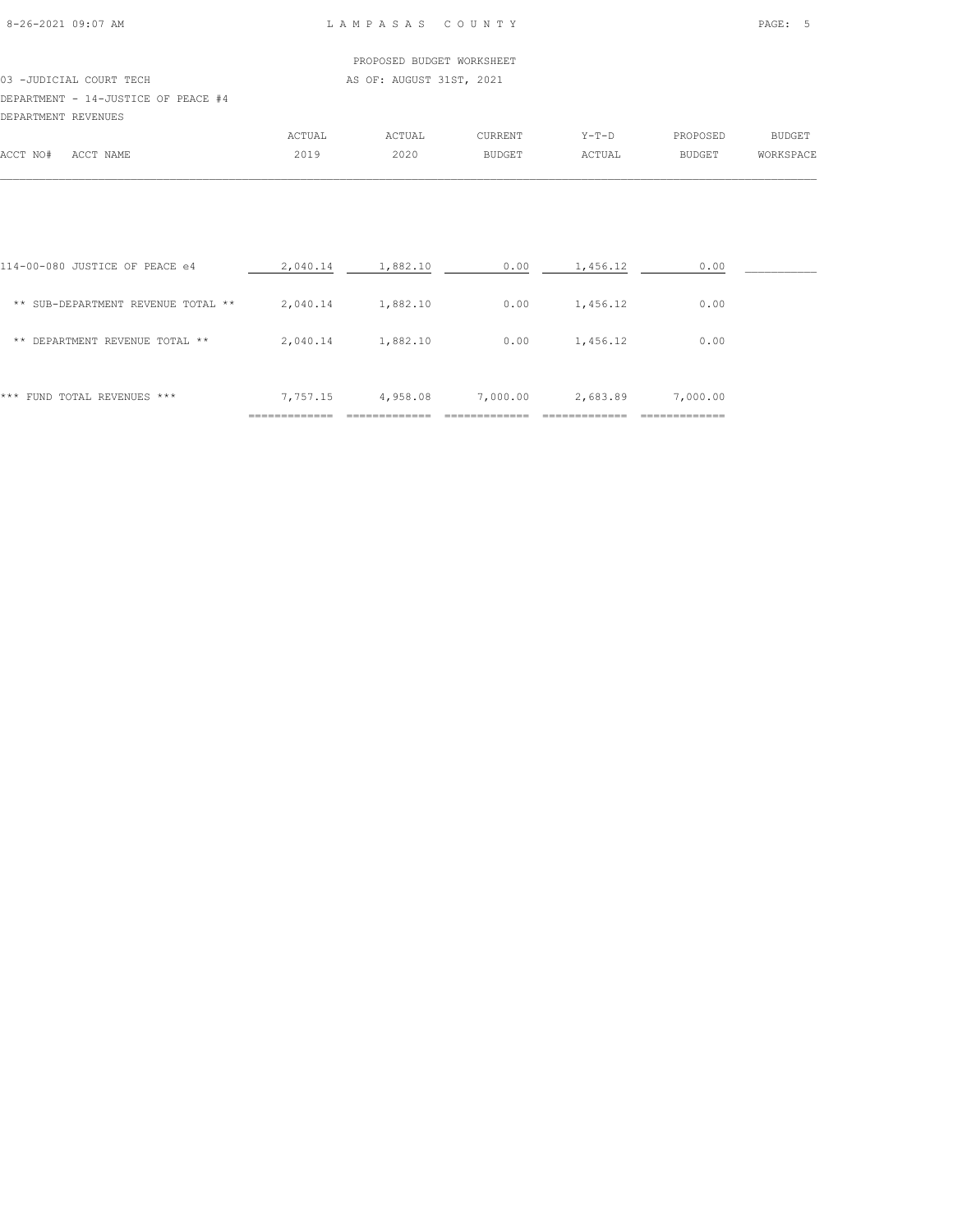ACCT NO# ACCT NAME 2019 2020 BUDGET ACTUAL BUDGET WORKSPACE  $\mathcal{L} = \{ \mathcal{L} = \{ \mathcal{L} = \{ \mathcal{L} = \{ \mathcal{L} = \{ \mathcal{L} = \{ \mathcal{L} = \{ \mathcal{L} = \{ \mathcal{L} = \{ \mathcal{L} = \{ \mathcal{L} = \{ \mathcal{L} = \{ \mathcal{L} = \{ \mathcal{L} = \{ \mathcal{L} = \{ \mathcal{L} = \{ \mathcal{L} = \{ \mathcal{L} = \{ \mathcal{L} = \{ \mathcal{L} = \{ \mathcal{L} = \{ \mathcal{L} = \{ \mathcal{L} = \{ \mathcal{L} = \{ \mathcal{$ 

| AS OF: AUGUST 31ST, 2021<br>03 - JUDICIAL COURT TECH |  |         |                           |          |               |  |  |
|------------------------------------------------------|--|---------|---------------------------|----------|---------------|--|--|
|                                                      |  |         |                           |          |               |  |  |
|                                                      |  |         |                           |          |               |  |  |
| ACTUAL                                               |  | CURRENT | $Y-T-D$                   | PROPOSED | <b>BUDGET</b> |  |  |
|                                                      |  | ACTUAL  | PROPOSED BUDGET WORKSHEET |          |               |  |  |

| GENERAL EXPENSES                       |           |          |          |          |          |  |
|----------------------------------------|-----------|----------|----------|----------|----------|--|
| 412-00-304 OPERATING SUPPLIES          | 9,200.00  | 847.99   | 7,000.00 | 0.00     | 7,000.00 |  |
| 412-00-312 EQUIPMENT MAINTENANCE CONTR | 6,000.00  | 6,000.00 | 0.00     | 6,970.00 | 0.00     |  |
| 412-00-389 MISCELLANEOUS EXPENSE       | 265.80    | 265.80   | 0.00     | 265.80   | 0.00     |  |
| ** CATEGORY TOTAL **                   | 15,465.80 | 7,113.79 | 7,000.00 | 7,235.80 | 7,000.00 |  |
| 412-00-500 OPERATING TRANSFER-OUT      | 0.00      | 0.00     | 0.00     | 0.00     | 0.00     |  |
| CATEGORY TOTAL **<br>$* *$             | 0.00      | 0.00     | 0.00     | 0.00     | 0.00     |  |
| ** SUB-DEPARTMENT TOTAL **             | 15,465.80 | 7,113.79 | 7,000.00 | 7,235.80 | 7,000.00 |  |
| DEPARTMENT TOTAL<br>***<br>***         | 15,465.80 | 7,113.79 | 7,000.00 | 7,235.80 | 7,000.00 |  |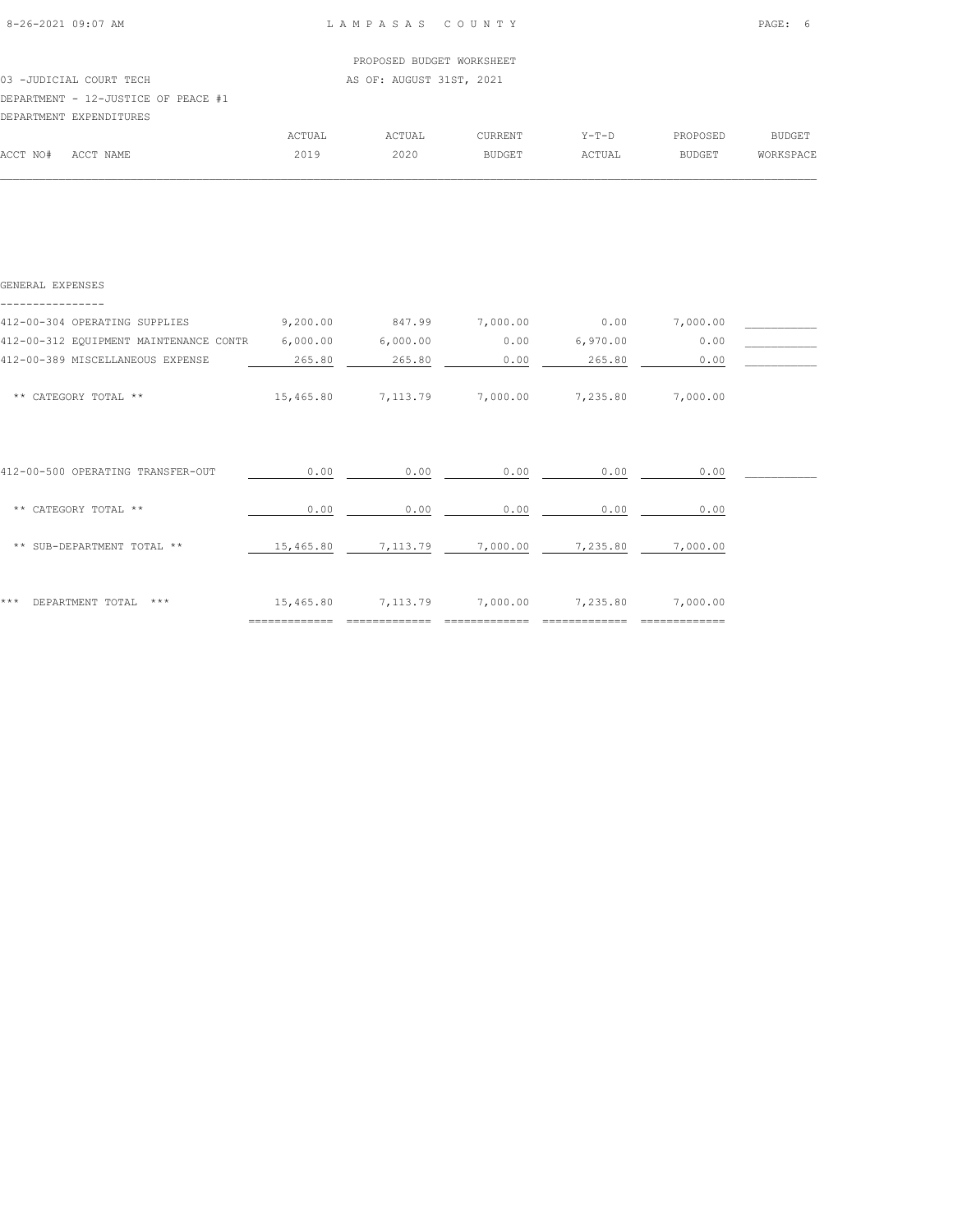|          |                                                     |        | PROPOSED BUDGET WORKSHEET |                |         |          |           |
|----------|-----------------------------------------------------|--------|---------------------------|----------------|---------|----------|-----------|
|          | 03 -JUDICIAL COURT TECH<br>AS OF: AUGUST 31ST, 2021 |        |                           |                |         |          |           |
|          | DEPARTMENT - 13-JUSTICE OF PEACE #3                 |        |                           |                |         |          |           |
|          | DEPARTMENT EXPENDITURES                             |        |                           |                |         |          |           |
|          |                                                     | ACTUAL | ACTUAL                    | <b>CURRENT</b> | $Y-T-D$ | PROPOSED | BUDGET    |
| ACCT NO# | ACCT NAME                                           | 2019   | 2020                      | BUDGET         | ACTUAL  | BUDGET   | WORKSPACE |
|          |                                                     |        |                           |                |         |          |           |

| GENERAL EXPENSES                       |      |      |      |      |      |  |
|----------------------------------------|------|------|------|------|------|--|
| 413-00-304 OPERATING SUPPLIES          | 0.00 | 0.00 | 0.00 | 0.00 | 0.00 |  |
| 413-00-312 EQUIPMENT MAINTENANCE CONTR | 0.00 | 0.00 | 0.00 | 0.00 | 0.00 |  |
| 413-00-389 MISCELLANOUSE               | 0.00 | 0.00 | 0.00 | 0.00 | 0.00 |  |
| CATEGORY TOTAL **<br>$* *$             | 0.00 | 0.00 | 0.00 | 0.00 | 0.00 |  |
| ** SUB-DEPARTMENT TOTAL **             | 0.00 | 0.00 | 0.00 | 0.00 | 0.00 |  |
|                                        |      |      |      |      |      |  |
| ***<br>DEPARTMENT TOTAL<br>***         | 0.00 | 0.00 | 0.00 | 0.00 | 0.00 |  |
|                                        |      |      |      |      |      |  |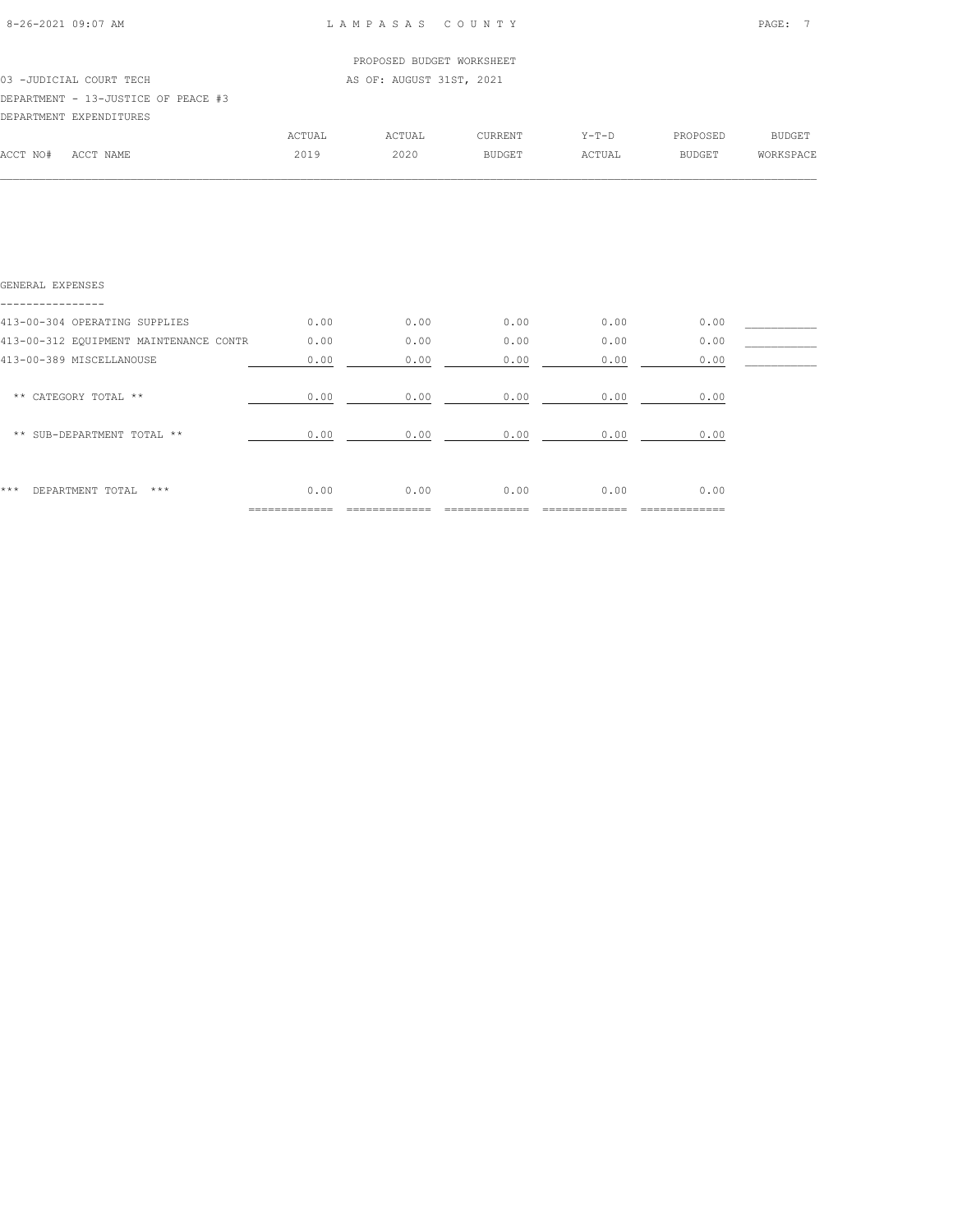|          |                                                      |        | PROPOSED BUDGET WORKSHEET |         |         |          |           |
|----------|------------------------------------------------------|--------|---------------------------|---------|---------|----------|-----------|
|          | AS OF: AUGUST 31ST, 2021<br>03 - JUDICIAL COURT TECH |        |                           |         |         |          |           |
|          | DEPARTMENT - 14-JUSTICE OF PEACE #4                  |        |                           |         |         |          |           |
|          | DEPARTMENT EXPENDITURES                              |        |                           |         |         |          |           |
|          |                                                      | ACTUAL | ACTUAL                    | CURRENT | $Y-T-D$ | PROPOSED | BUDGET    |
| ACCT NO# | ACCT NAME                                            | 2019   | 2020                      | BUDGET  | ACTUAL  | BUDGET   | WORKSPACE |
|          |                                                      |        |                           |         |         |          |           |

| GENERAL EXPENSES                       |                            |          |          |          |                           |  |
|----------------------------------------|----------------------------|----------|----------|----------|---------------------------|--|
| 414-00-304 OPERATING SUPPLIES          | 0.00                       | 0.00     | 0.00     | 0.00     | 0.00                      |  |
| 414-00-312 EQUIPMENT MAINTENANCE CONTR | 0.00                       | 0.00     | 0.00     | 0.00     | 0.00                      |  |
| 414-00-389 MISCELLANEOUS               | 0.00                       | 0.00     | 0.00     | 31.00    | 0.00                      |  |
| ** CATEGORY TOTAL **                   | 0.00                       | 0.00     | 0.00     | 31.00    | 0.00                      |  |
| ** SUB-DEPARTMENT TOTAL **             | 0.00                       | 0.00     | 0.00     | 31.00    | 0.00                      |  |
| ***<br>DEPARTMENT TOTAL<br>$* * * *$   | 0.00                       | 0.00     | 0.00     | 31.00    | 0.00                      |  |
| *** FUND TOTAL EXPENDITURES ***        | 15,465.80<br>============= | 7,113.79 | 7,000.00 | 7,266.80 | 7,000.00<br>============= |  |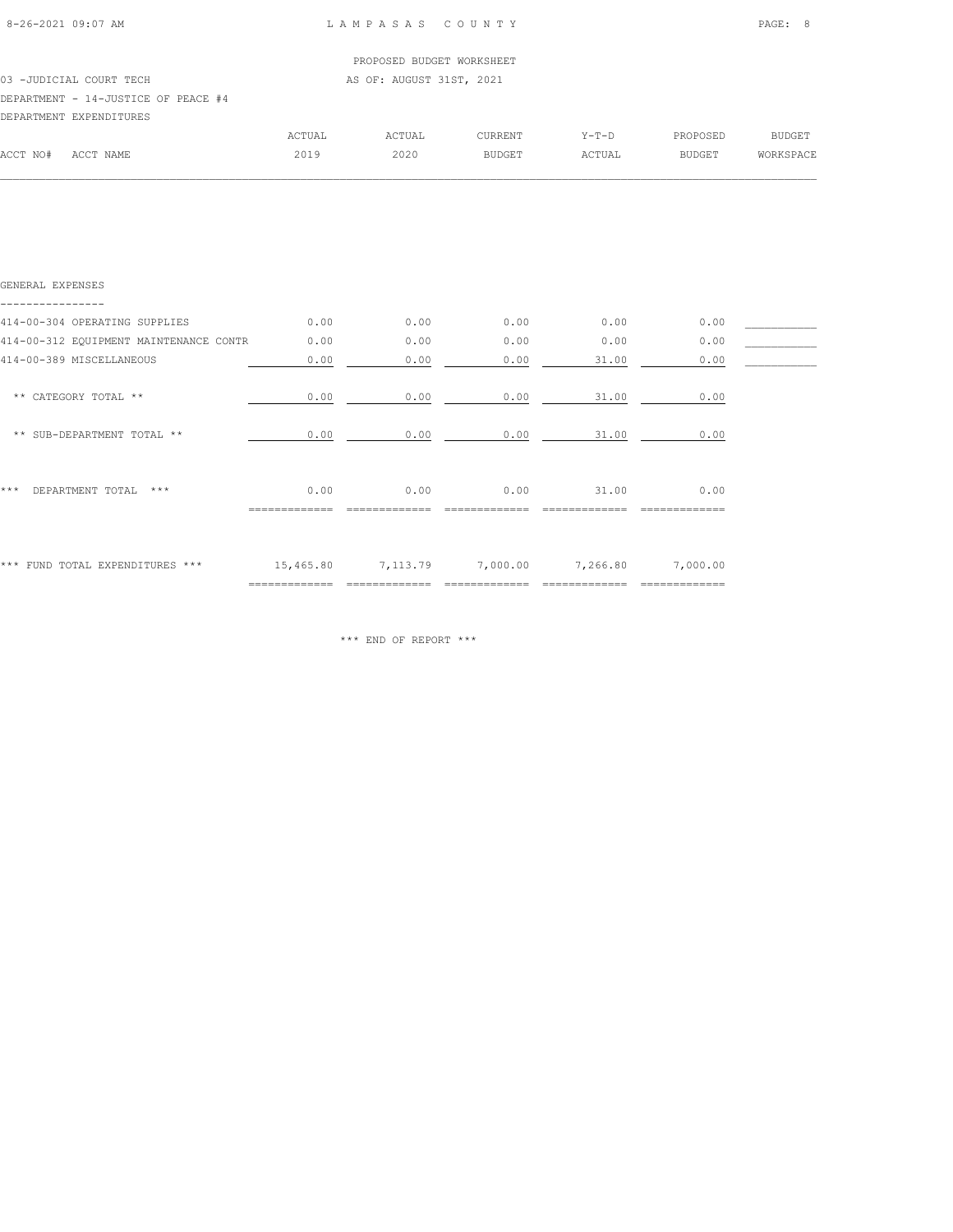| 8-26-2021 09:08 AM |  |
|--------------------|--|
|                    |  |

PROPOSED BUDGET WORKSHEET

15 -LAMPASAS CO RD & BRIDGE AS OF: AUGUST 31ST, 2021 FINANCIAL SUMMARY

| ACCT NO#<br>ACCT NAME                                     | ACTUAL<br>2019 | ACTUAL<br>2020          | CURRENT<br><b>BUDGET</b>         | $Y-T-D$<br>ACTUAL                                                | PROPOSED<br><b>BUDGET</b> | <b>BUDGET</b><br>WORKSPACE |
|-----------------------------------------------------------|----------------|-------------------------|----------------------------------|------------------------------------------------------------------|---------------------------|----------------------------|
| REVENUE SUMMARY                                           |                |                         |                                  |                                                                  |                           |                            |
| 00-ROAD & BRIDGE REVENUE                                  |                |                         |                                  | 2,404,550.73 2,480,624.32 2,617,410.00 2,576,314.46 2,819,245.00 |                           |                            |
| 01-PRECINCT 1                                             | 11,952.80      | 32,960.80               | 0.00                             | 6,983.13                                                         | 0.00                      |                            |
| 02-PRECINCT 2                                             | 0.00           | 188,502.00              | 0.00                             | 0.00                                                             | 0.00                      |                            |
| 03-PRECINCT 3                                             | 11,585.00      | 51,964.00               | 0.00                             | 3,748.48                                                         | 0.00                      |                            |
| 04-PRECINCT 4                                             | 0.00           | 73,033.00               | 0.00                             | 0.00                                                             | 0.00                      |                            |
| 05-ROAD & BRIDGE                                          | 0.00           | 0.00                    | 0.00                             | 0.00                                                             | 0.00                      |                            |
| *** TOTAL REVENUE ***                                     |                |                         |                                  | 2,428,088.53 2,827,084.12 2,617,410.00 2,587,046.07 2,819,245.00 |                           |                            |
| EXPENDITURE SUMMARY                                       |                |                         |                                  |                                                                  |                           |                            |
| 01-PRECINCT 1                                             |                |                         | 581,989.53 519,467.59 620,291.00 | 394,751.53                                                       | 625,620.00                |                            |
| 02-PRECINCT 2                                             | 719,790.08     | 800,356.16              | 624,311.00                       | 571,284.26                                                       | 637,554.00                |                            |
| 03-PRECINCT 3                                             | 530,665.94     |                         | 640,878.97 636,732.00            | 542, 317.86                                                      | 615,438.00                |                            |
| 04-PRECINCT 4                                             |                | 550, 115.70 677, 258.24 |                                  | 686,739.00 564,317.81                                            | 691,296.00                |                            |
| 05-ROAD & BRIDGE                                          | 83,819.64      | 40,565.89               | 49,337.00                        | 133,522.54                                                       | 249,337.00                |                            |
| *** TOTAL EXPENDITURES ***                                |                |                         |                                  | 2,466,380.89 2,678,526.85 2,617,410.00 2,206,194.00 2,819,245.00 |                           |                            |
| REVENUES OVER/(UNDER) EXPENDITURES (38,292.36) 148,557.27 |                |                         | 0.00                             | 380,852.07                                                       | 0.00                      |                            |
|                                                           | =============  |                         |                                  |                                                                  |                           |                            |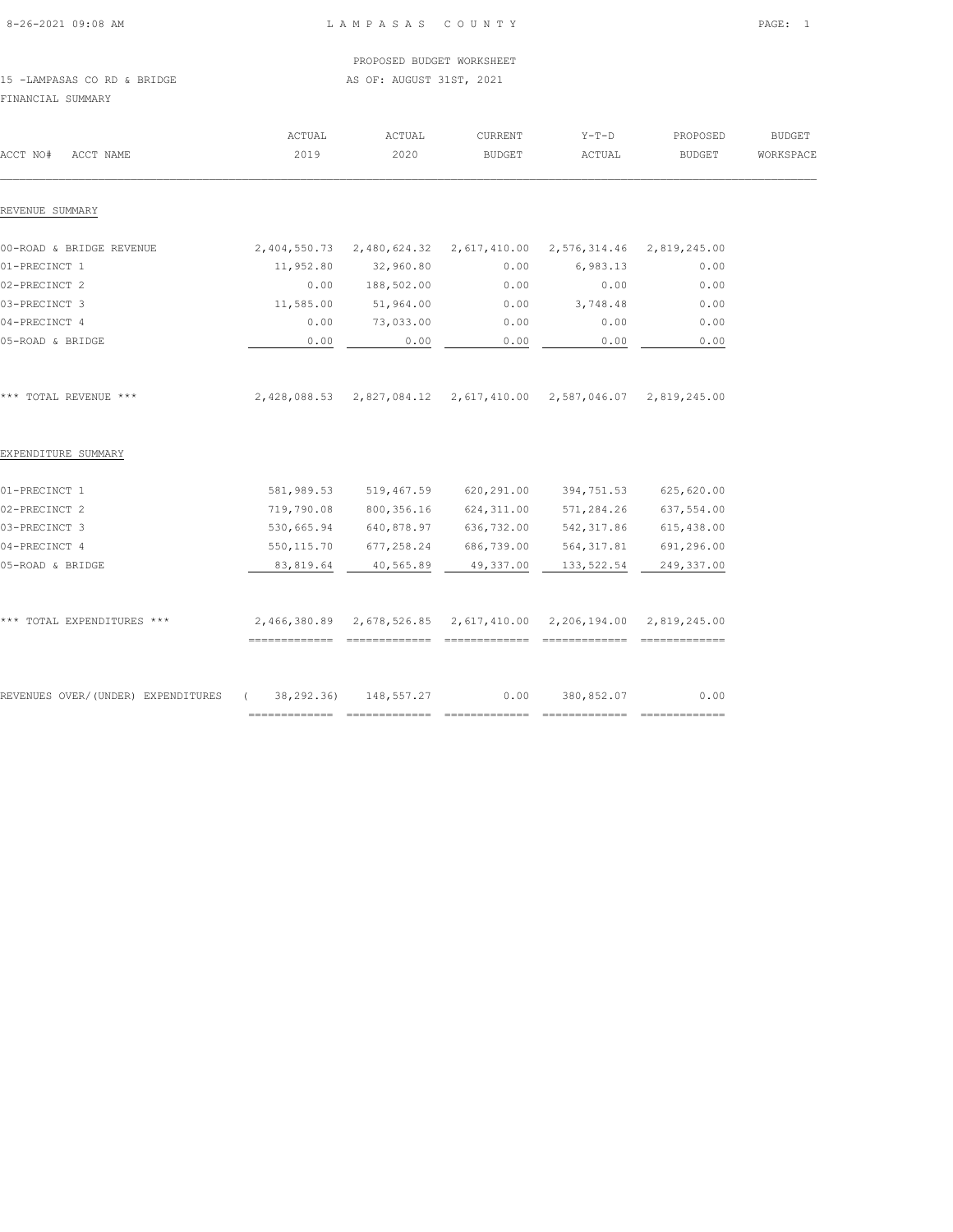15 -LAMPASAS CO RD & BRIDGE AS OF: AUGUST 31ST, 2021

DEPARTMENT - 00-ROAD & BRIDGE REVENUE

| DEPARTMENT REVENUES |           |        |        |                |         |               |           |
|---------------------|-----------|--------|--------|----------------|---------|---------------|-----------|
|                     |           | ACTUAL | ACTUAL | <b>CURRENT</b> | $Y-T-D$ | PROPOSED      | BUDGET    |
| ACCT NO#            | ACCT NAME | 2019   | 2020   | BUDGET         | ACTUAL  | <b>BUDGET</b> | WORKSPACE |
|                     |           |        |        |                |         |               |           |

| 00-ROAD & BRIDGE |                                        |              |                                                                  |                           |              |              |  |
|------------------|----------------------------------------|--------------|------------------------------------------------------------------|---------------------------|--------------|--------------|--|
|                  | 100-00-001 BEGINNING FUND BALANCE      | 0.00         | 0.00                                                             | 10,364.00                 | 0.00         | 212,199.00   |  |
|                  | 100-00-010 CURRENT AD VALOREM TAXES    | 1,681,828.64 |                                                                  | 1,777,889.70 1,848,046.00 | 1,826,344.13 | 1,848,046.00 |  |
|                  | 100-00-020 DELINQUENT AD VALOREM TAXES | 28,722.25    | 25,071.90                                                        | 23,000.00                 | 25,938.88    | 23,000.00    |  |
|                  | 100-00-030 PENALTIES & INT. AD VALOREM | 11,707.87    | 10,564.39                                                        | 20,000.00                 | 11,057.46    | 20,000.00    |  |
|                  | 100-00-035 LCAD REFUND                 | 0.00         | 0.00                                                             | 0.00                      | 0.00         | 0.00         |  |
|                  | 100-00-090 MOTOR VEHICLE REGISTRATION  | 409,784.52   | 350,360.00                                                       | 410,000.00                | 347,290.00   | 410,000.00   |  |
|                  | 100-00-091 STATE SALES TAX REBATE      | 0.00         | 0.00                                                             | 0.00                      | 0.00         | 0.00         |  |
|                  | 100-00-093 SPECIAL TAX ON VEHICLES     | 180,320.00   | 239,080.00                                                       | 228,000.00                | 229,330.00   | 228,000.00   |  |
|                  | 100-00-099 INTEREST REVENUE            | 27,740.84    | 9,934.64                                                         | 3,000.00                  | 797.24       | 3,000.00     |  |
|                  | 100-00-100 SALE OF SURPLUS EQUIP/PROPE | 0.00         | 0.00                                                             | 0.00                      | 55,000.00    | 0.00         |  |
|                  | 100-00-102 INSURANCE REFUND            | 0.00         | 0.00                                                             | 0.00                      | 0.00         | 0.00         |  |
|                  | 100-00-110 LATERAL ROADS               | 22,956.13    | 22,941.21                                                        | 27,000.00                 | 22,900.31    | 27,000.00    |  |
|                  | 100-00-116 GRANT REVENUE               | 0.00         | 0.00                                                             | 0.00                      | 0.00         | 0.00         |  |
|                  | 100-00-124 GROSS WEIGHT & AXLE WEIGHT  | 41,321.02    | 42,532.56                                                        | 48,000.00                 | 32,656.44    | 48,000.00    |  |
|                  | 100-00-130 911-ADDRESSING SIGNS        | 0.00         | 0.00                                                             | 0.00                      | 0.00         | 0.00         |  |
|                  | 100-00-189 DISCOUNTS TAKEN             | 0.00         | 0.00                                                             | 0.00                      | 0.00         | 0.00         |  |
|                  | 100-00-190 MISCELLANEOUS RECEIPTS      | 169.46       | 2,249.92                                                         | 0.00                      | 0.00         | 0.00         |  |
|                  | 100-00-191 CITIZENS DONATIONS          | 0.00         | 0.00                                                             | 0.00                      | 25,000.00    | 0.00         |  |
|                  | 200-00-000 OTHER SOURCES - LEASE       | 0.00         | 0.00                                                             | 0.00                      | 0.00         | 0.00         |  |
|                  | 200-00-010 OPERATING TRANSFERS-IN      | 0.00         | 0.00                                                             | 0.00                      | 0.00         | 0.00         |  |
|                  | ** SUB-DEPARTMENT REVENUE TOTAL **     | 2,404,550.73 | 2,480,624.32 2,617,410.00                                        |                           | 2,576,314.46 | 2,819,245.00 |  |
|                  | ** DEPARTMENT REVENUE TOTAL **         |              | 2,404,550.73 2,480,624.32 2,617,410.00 2,576,314.46 2,819,245.00 |                           |              |              |  |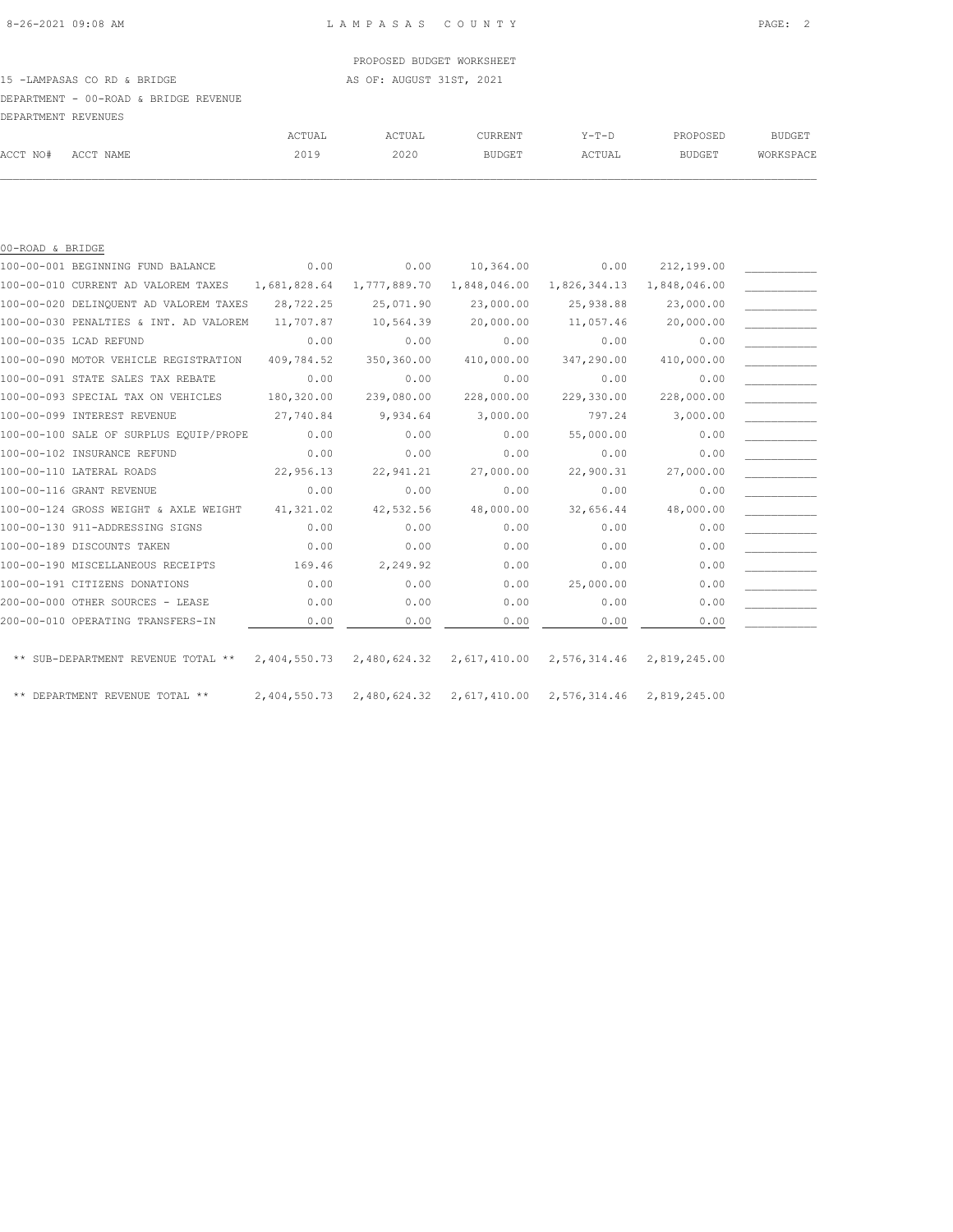15 -LAMPASAS CO RD & BRIDGE AS OF: AUGUST 31ST, 2021 DEPARTMENT - 01-PRECINCT 1

| DEPARTMENT REVENUES |           |        |        |               |         |          |           |
|---------------------|-----------|--------|--------|---------------|---------|----------|-----------|
|                     |           | ACTUAL | ACTUAL | CURRENT       | $Y-T-D$ | PROPOSED | BUDGET    |
| ACCT NO#            | ACCT NAME | 2019   | 2020   | <b>BUDGET</b> | ACTUAL  | BUDGET   | WORKSPACE |
|                     |           |        |        |               |         |          |           |
|                     |           |        |        |               |         |          |           |

| 00-ROAD & BRIDGE                     |           |           |      |          |      |  |
|--------------------------------------|-----------|-----------|------|----------|------|--|
| 101-00-002 EXISTING FUND BALANCE     | 0.00      | 32,364.00 | 0.00 | 0.00     | 0.00 |  |
| 101-00-100 SALES OF SURPLUS PROPERTY | 7.600.00  | 300.00    | 0.00 | 0.00     | 0.00 |  |
| 101-00-102 INSURANCE REFUND          | 4,000.00  | 0.00      | 0.00 | 0.00     | 0.00 |  |
| 101-00-116 GRANT REVENUE-FEMA        | 0.00      | 0.00      | 0.00 | 5,502.29 | 0.00 |  |
| 101-00-190 MISCELLANOUS              | 352.80    | 296.80    | 0.00 | 1,480.84 | 0.00 |  |
| 201-00-000 OTHER SOURCES - LEASE     | 0.00      | 0.00      | 0.00 | 0.00     | 0.00 |  |
| ** SUB-DEPARTMENT REVENUE TOTAL **   | 11,952.80 | 32,960.80 | 0.00 | 6,983.13 | 0.00 |  |
| ** DEPARTMENT REVENUE TOTAL **       | 11,952.80 | 32,960.80 | 0.00 | 6.983.13 | 0.00 |  |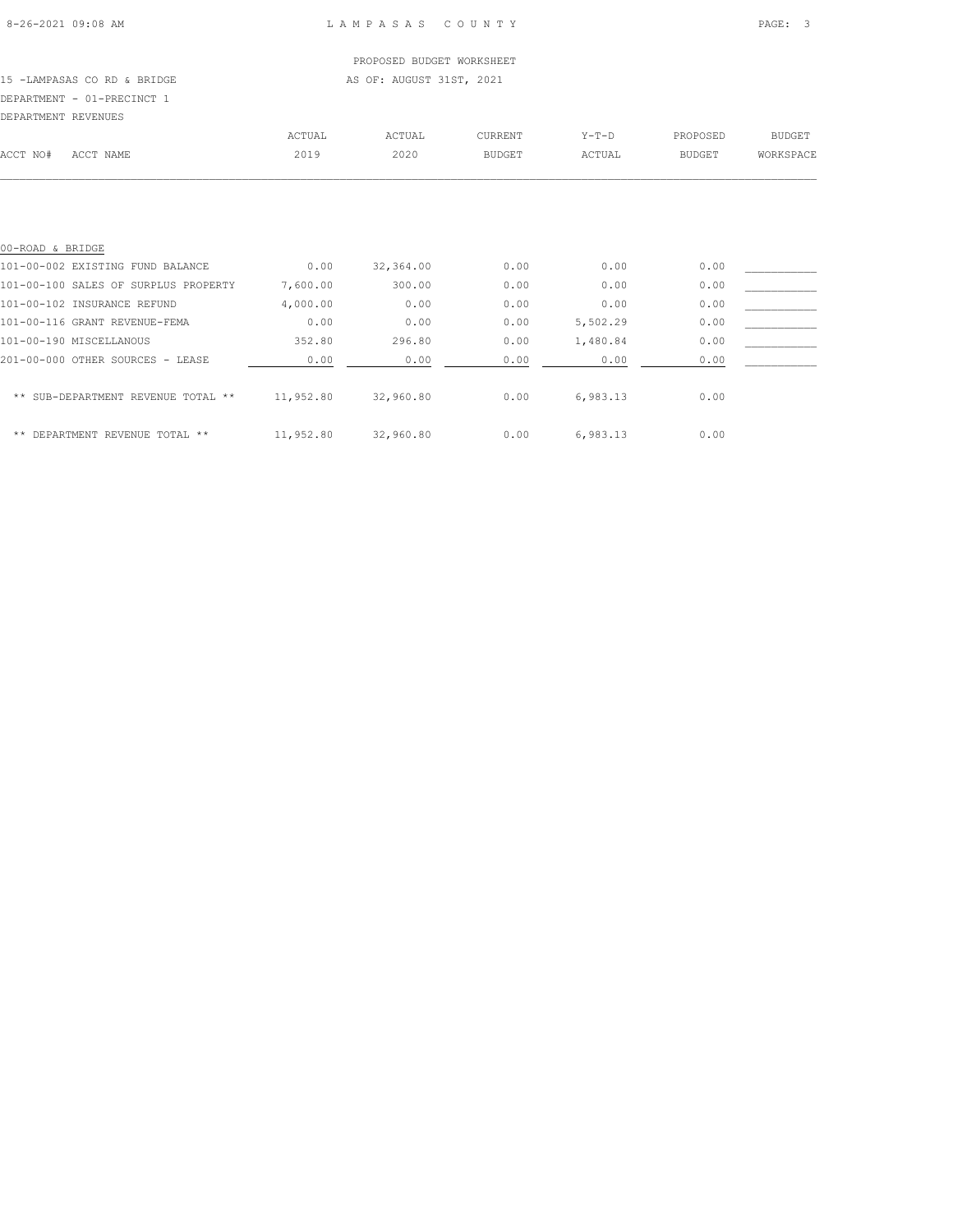PROPOSED BUDGET WORKSHEET 15 -LAMPASAS CO RD & BRIDGE AS OF: AUGUST 31ST, 2021 DEPARTMENT - 02-PRECINCT 2

DEPARTMENT REVENUES

| DEPARTMENT KEVENUES                 |        |            |               |         |               |               |
|-------------------------------------|--------|------------|---------------|---------|---------------|---------------|
|                                     | ACTUAL | ACTUAL     | CURRENT       | $Y-T-D$ | PROPOSED      | <b>BUDGET</b> |
| ACCT NO#<br>ACCT NAME               | 2019   | 2020       | <b>BUDGET</b> | ACTUAL  | <b>BUDGET</b> | WORKSPACE     |
|                                     |        |            |               |         |               |               |
|                                     |        |            |               |         |               |               |
|                                     |        |            |               |         |               |               |
|                                     |        |            |               |         |               |               |
| 00-ROAD & BRIDGE                    |        |            |               |         |               |               |
| 102-00-002 EXISTING FUND BALANCE    | 0.00   | 19,364.00  | 0.00          | 0.00    | 0.00          |               |
| 102-00-100 SALE OF SURPLUS PROPERTY | 0.00   | 4,050.00   | 0.00          | 0.00    | 0.00          |               |
| 102-00-116 GRANT REVENUE-FEMA       | 0.00   | 0.00       | 0.00          | 0.00    | 0.00          |               |
| 102-00-190 MISCELLANEOUS            | 0.00   | 88.00      | 0.00          | 0.00    | 0.00          |               |
| 202-00-000 OTHER SOURCES - LEASE    | 0.00   | 165,000.00 | 0.00          | 0.00    | 0.00          |               |
|                                     |        |            |               |         |               |               |

| ** SUB-DEPARTMENT REVENUE TOTAL ** | 0.00 | 188,502.00 | 0.00 | 0.00 | 0.00 |
|------------------------------------|------|------------|------|------|------|
| ** DEPARTMENT REVENUE TOTAL **     | 0.00 | 188,502.00 | 0.00 | 0.00 | 0.00 |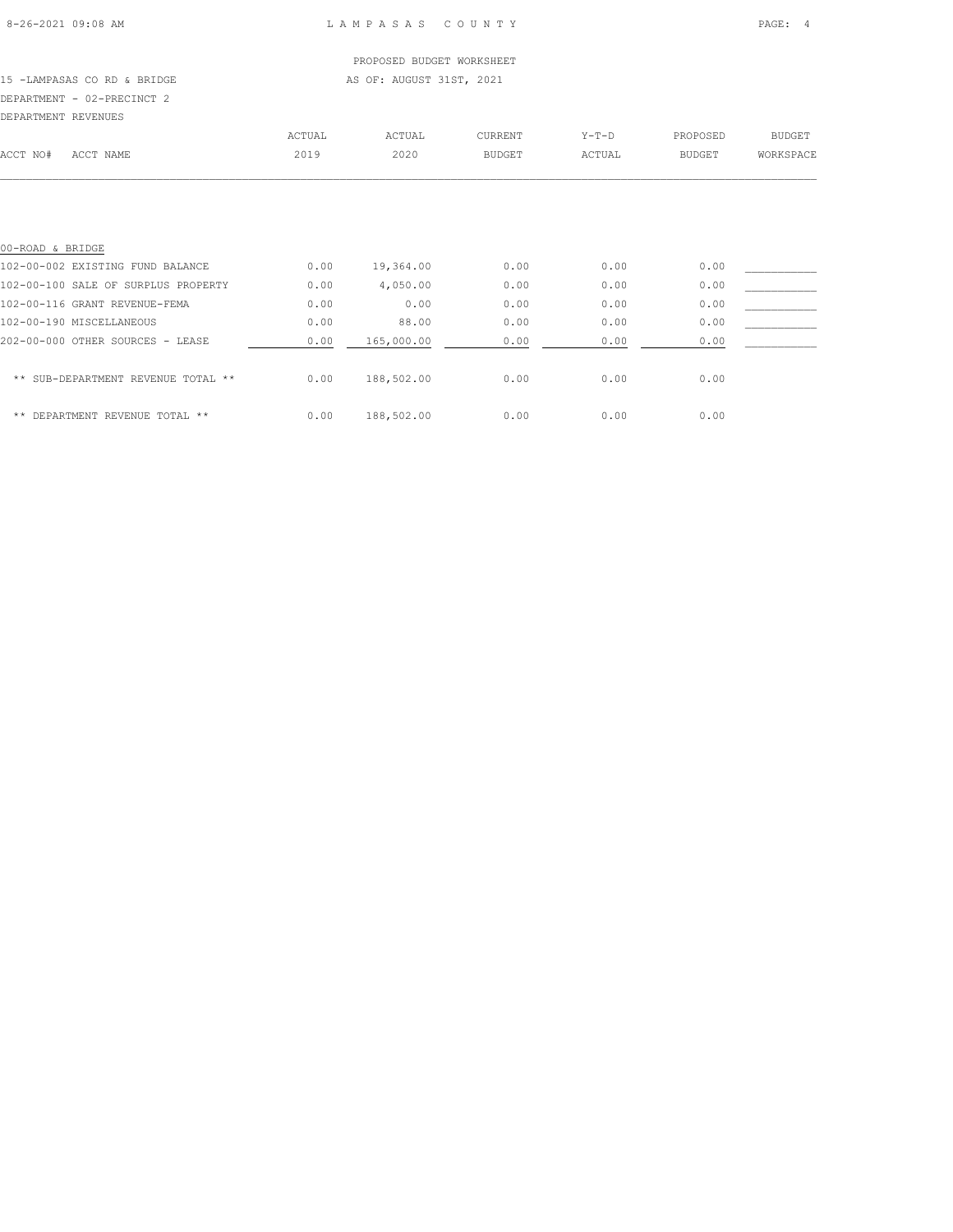### PROPOSED BUDGET WORKSHEET 15 -LAMPASAS CO RD & BRIDGE AS OF: AUGUST 31ST, 2021

DEPARTMENT - 03-PRECINCT 3

| DEPARTMENT REVENUES |           |        |        |         |         |          |           |
|---------------------|-----------|--------|--------|---------|---------|----------|-----------|
|                     |           | ACTUAL | ACTUAL | CURRENT | $Y-T-D$ | PROPOSED | BUDGET    |
| ACCT NO#            | ACCT NAME | 2019   | 2020   | BUDGET  | ACTUAL  | BUDGET   | WORKSPACE |
|                     |           |        |        |         |         |          |           |
|                     |           |        |        |         |         |          |           |
|                     |           |        |        |         |         |          |           |
|                     |           |        |        |         |         |          |           |

| 00-ROAD & BRIDGE                    |           |           |      |          |      |  |
|-------------------------------------|-----------|-----------|------|----------|------|--|
| 103-00-002 EXISTING FUND BALANCE    | 0.00      | 51,964.00 | 0.00 | 0.00     | 0.00 |  |
| 103-00-100 SALE OF SURPLUS PROPERTY | 11,585.00 | 0.00      | 0.00 | 0.00     | 0.00 |  |
| 103-00-102 INSURANCE REFUND         | 0.00      | 0.00      | 0.00 | 3,748.48 | 0.00 |  |
| 103-00-116 GRANT REVENUE-FEMA       | 0.00      | 0.00      | 0.00 | 0.00     | 0.00 |  |
| 103-00-190 MISCELLANOUS             | 0.00      | 0.00      | 0.00 | 0.00     | 0.00 |  |
| ** SUB-DEPARTMENT REVENUE TOTAL **  | 11,585.00 | 51,964.00 | 0.00 | 3,748.48 | 0.00 |  |
| ** DEPARTMENT REVENUE TOTAL **      | 11,585.00 | 51,964.00 | 0.00 | 3,748.48 | 0.00 |  |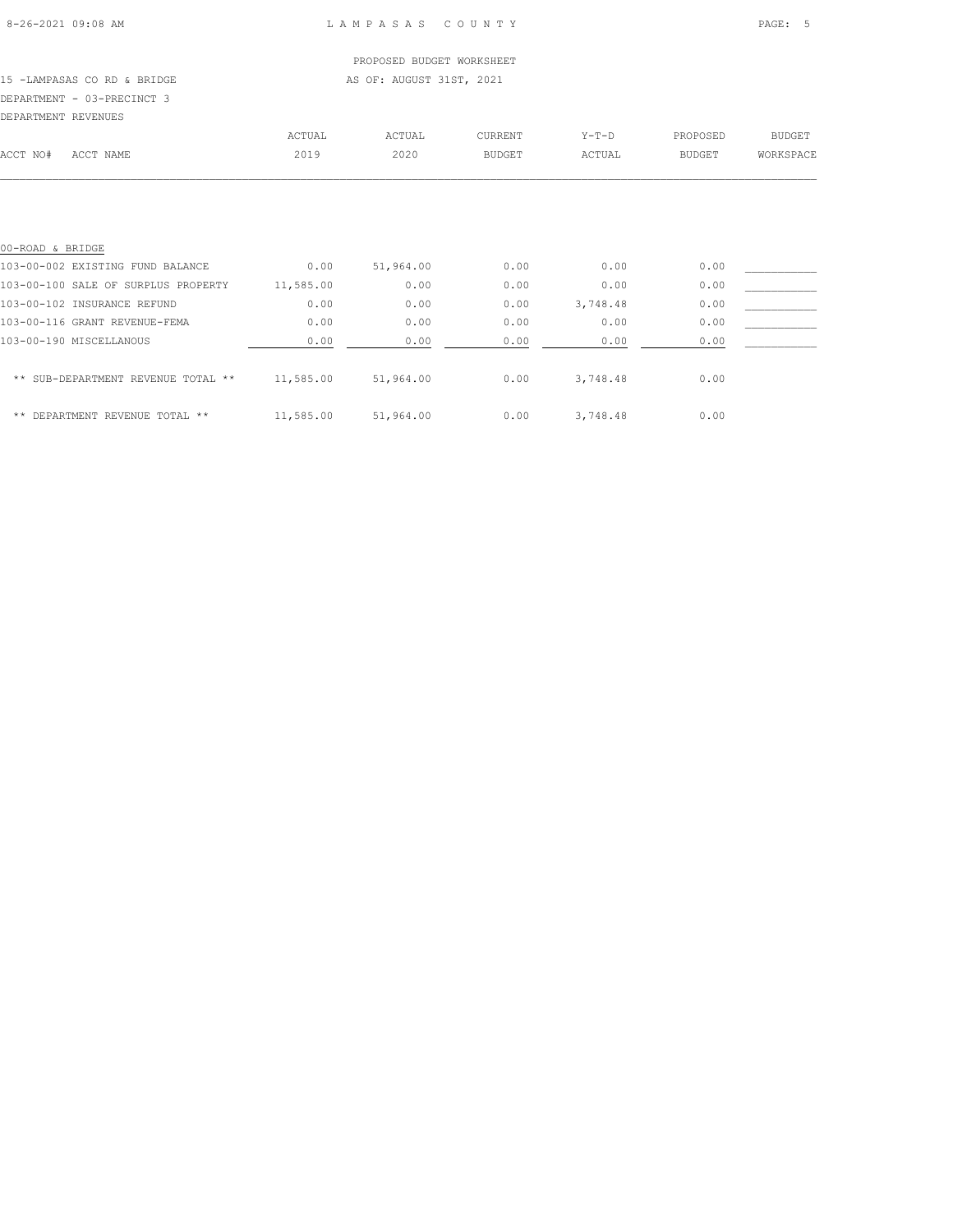| DEPARTMENT REVENUES                  |        |           |               |         |               |               |
|--------------------------------------|--------|-----------|---------------|---------|---------------|---------------|
|                                      | ACTUAL | ACTUAL    | CURRENT       | $Y-T-D$ | PROPOSED      | <b>BUDGET</b> |
| ACCT NO#<br>ACCT NAME                | 2019   | 2020      | <b>BUDGET</b> | ACTUAL  | <b>BUDGET</b> | WORKSPACE     |
|                                      |        |           |               |         |               |               |
|                                      |        |           |               |         |               |               |
| 00-ROAD & BRIDGE                     |        |           |               |         |               |               |
| 104-00-002 EXTISING FUND BALANCE     | 0.00   | 70,064.00 | 0.00          | 0.00    | 0.00          |               |
| 104-00-100 SALES OF SURPLUS PROPERTY | 0.00   | 2,969.00  | 0.00          | 0.00    | 0.00          |               |
| 104-00-116 GRANT REVENUE-FEMA        | 0.00   | 0.00      | 0.00          | 0.00    | 0.00          |               |
| 104-00-117 LCRA REIMBURSEMENT        | 0.00   | 0.00      | 0.00          | 0.00    | 0.00          |               |
| 104-00-190 MISCELLANEOUS             | 0.00   | 0.00      | 0.00          | 0.00    | 0.00          |               |
| 204-00-000 OTHER SOURCES - LEASE     | 0.00   | 0.00      | 0.00          | 0.00    | 0.00          |               |

| ** SUB-DEPARTMENT REVENUE TOTAL ** | 0.00 | 73,033.00 | 0.00 | 0.00 | 0.00 |
|------------------------------------|------|-----------|------|------|------|
| ** DEPARTMENT REVENUE TOTAL **     | 0.00 | 73,033.00 | 0.00 | 0.00 | 0.00 |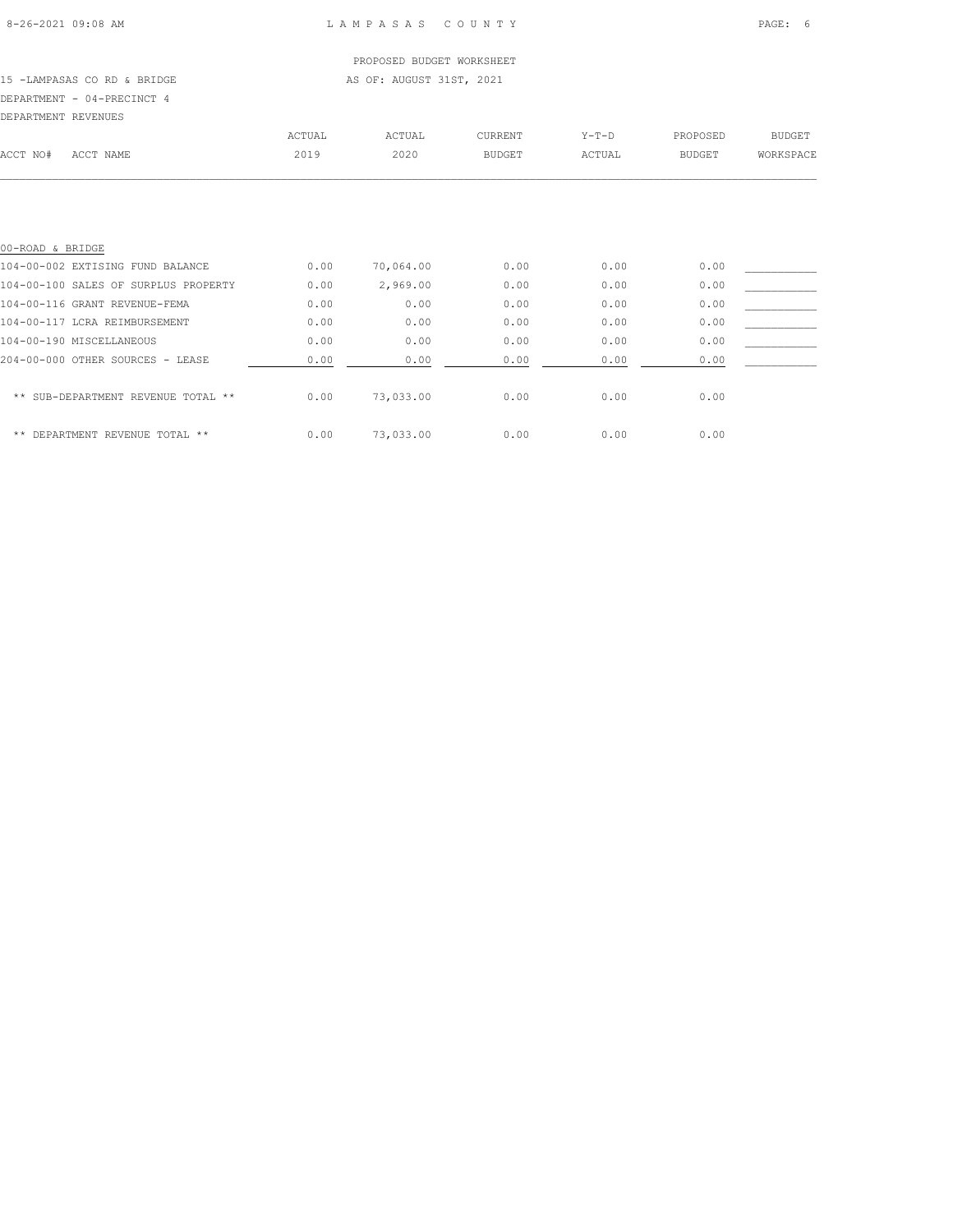| $8 - 26 - 2021$ 09:08 AM |  |  |
|--------------------------|--|--|
|                          |  |  |

|                                    |        | PROPOSED BUDGET WORKSHEET |               |         |               |               |
|------------------------------------|--------|---------------------------|---------------|---------|---------------|---------------|
| 15 -LAMPASAS CO RD & BRIDGE        |        | AS OF: AUGUST 31ST, 2021  |               |         |               |               |
| DEPARTMENT - 05-ROAD & BRIDGE      |        |                           |               |         |               |               |
| DEPARTMENT REVENUES                |        |                           |               |         |               |               |
|                                    | ACTUAL | ACTUAL                    | CURRENT       | $Y-T-D$ | PROPOSED      | <b>BUDGET</b> |
| ACCT NO#<br>ACCT NAME              | 2019   | 2020                      | <b>BUDGET</b> | ACTUAL  | <b>BUDGET</b> | WORKSPACE     |
|                                    |        |                           |               |         |               |               |
| 00-ROAD & BRIDGE                   |        |                           |               |         |               |               |
| 105-00-121 ORCA-FEDERAL FUNDS      | 0.00   | 0.00                      | 0.00          | 0.00    | 0.00          |               |
| 105-00-126 ORCA-STATE FUNDS        | 0.00   | 0.00                      | 0.00          | 0.00    | 0.00          |               |
| ** SUB-DEPARTMENT REVENUE TOTAL ** | 0.00   | 0.00                      | 0.00          | 0.00    | 0.00          |               |
| ** DEPARTMENT REVENUE TOTAL **     | 0.00   | 0.00                      | 0.00          | 0.00    | 0.00          |               |
|                                    |        |                           |               |         |               |               |
|                                    |        |                           |               |         |               |               |

\*\*\* FUND TOTAL REVENUES \*\*\* 2,428,088.53 2,827,084.12 2,617,410.00 2,587,046.07 2,819,245.00 ============= ============= ============= ============= =============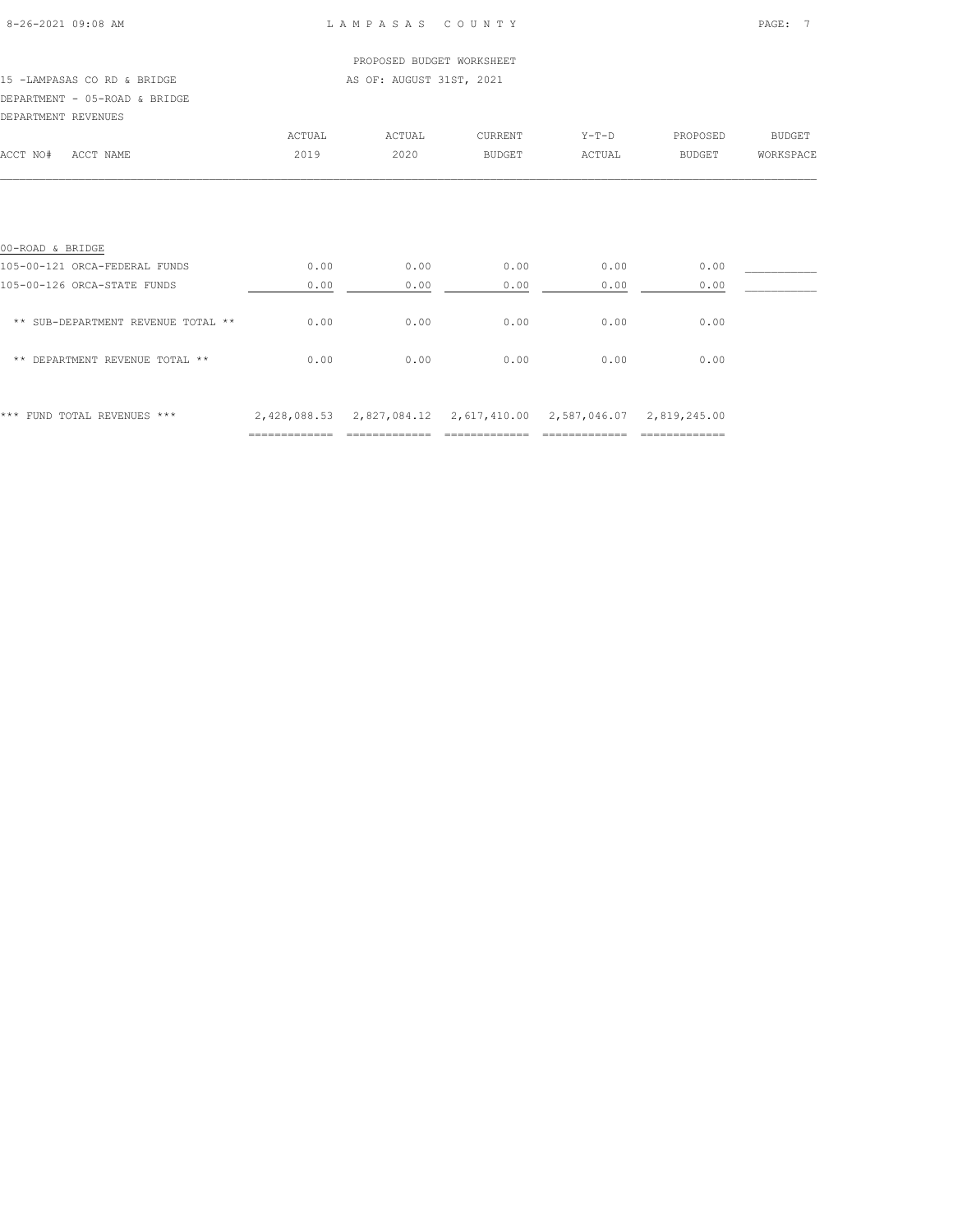|                             |  |  |  | PROPOSED BUDGET WORKSHE  |  |  |
|-----------------------------|--|--|--|--------------------------|--|--|
| 15 -LAMPASAS CO RD & BRIDGE |  |  |  | AS OF: AUGUST 31ST, 2021 |  |  |

# DEPARTMENT - 01-PRECINCT 1

|                    | DEPARTMENT EXPENDITURES |        |        |         |        |          |           |
|--------------------|-------------------------|--------|--------|---------|--------|----------|-----------|
|                    |                         | ACTUAL | ACTUAL | CURRENT | Y-T-D  | PROPOSED | BUDGET    |
| ACCT NO# ACCT NAME |                         | 2019   | 2020   | BUDGET  | ACTUAL | BUDGET   | WORKSPACE |
|                    |                         |        |        |         |        |          |           |

#### 00-ROAD & BRIDGE

================

WAGES -----

# 401-00-101 SALARIES & WAGES ELECTED OF 52,808.90 57,974.15 61,074.00 52,028.24 62,906.00 401-00-106 TEMPORARY EMPLOYEE 210.00 21,607.00 0.00 6,460.00 0.00 \_\_\_\_\_\_\_\_\_\_\_ 401-00-109 SR EQUIPMENT OPERATOR #0370 43,611.06 40,220.33 42,125.00 4,302.08 0.00 401-00-110 PART-TIME EMPLOYEES 0.00 0.00 0.00 0.00 0.00 \_\_\_\_\_\_\_\_\_\_\_ 401-00-112 JR EQUIPMENT OPERATOR #870 18,655.46 12,079.78 37,271.00 29,698.00 36,421.00 401-00-120 SALARY & WAGES OVERTIME  $271.98$  645.79 0.00 0.00 0.00 0.00 401-00-139 JR EQUIPMENT OPERATOR #1405 43,419.39 31,856.32 37,829.00 26,398.98 36,421.00 \_\_\_\_\_\_\_\_\_\_\_ 401-00-198 JR EQUIPMENT OPERATOR open  $0.00$  0.00 0.00 0.00 22,327.00 40,706.00 401-00-199 LONGEVITY PAYMENT  $1,800.00$   $0.00$   $0.00$   $0.00$   $0.00$   $0.00$   $0.00$   $0.00$  \*\* CATEGORY TOTAL \*\* 160,776.79 164,383.37 178,299.00 141,214.30 176,454.00 EMPLOYEE BENEFITS ----------------- 401-00-203 FICA BENEFITS  $12,140.35$   $13,091.79$   $13,640.00$   $11,544.07$   $13,499.00$ 401-00-204 GROUP MEDICAL INSURANCE 40,857.76 48,194.20 35,355.00 27,763.18 42,563.00 401-00-205 RETIREMENT 27,828.11 26,435.17 28,528.00 23,369.96 28,656.00 \_\_\_\_\_\_\_\_\_\_\_ 401-00-207 WORKMAN'S COMP 4,319.00 3,099.00 2,974.00 2,974.00 2,853.00 401-00-208 UNEMPLOYMENT INSURANCE 183.49 0.00 70.00 70.00 170.00 \_\_\_\_\_\_\_\_\_\_\_ 401-00-210 AUTO ALLOWANCE  $13,000.00$   $12,000.00$   $12,000.00$   $10,000.00$   $12,000.00$ 401-00-211 UNIFORM ALLOWANCE  $\begin{array}{cccc} 1,965.50 & 1,966.12 & 1,970.00 & 1,828.89 & 1,970.00 \\ 401-00-212 & \text{PHONE ALLOWANCE} & \underline{\hspace{1.5cm}} & 1,600.00 & 1,800.00 & 1,920.00 & 1,560.00 & 1,920.00 \\ -1,900.00 & 1,920.00 & 1,920.00 & 1,0 & 1,0 \end{array}$ 401-00-212 PHONE ALLOWANCE \*\* CATEGORY TOTAL \*\* 101,894.21 106,586.28 96,457.00 79,110.10 103,631.00 GENERAL EXPENSES ---------------- 401-00-301 COMMUNICATIONS  $1,242.44$   $1,104.22$   $1,200.00$  508.73  $1,200.00$ 401-00-302 UTILITIES  $1,893.33$   $2,128.75$   $1,600.00$   $2,036.79$   $1,600.00$ 401-00-304 OPERATING SUPPLIES  $9,234.80$   $13,144.85$   $8,000.00$   $11,836.62$   $8,000.00$ 401-00-305 TRAVEL & INSERVICE TRAINING 537.52 522.00 700.00 523.64 700.00 \_\_\_\_\_\_\_\_\_\_\_ 401-00-308 REPAIRS & MAINTENANCE EQUIP 12,015.11 34,301.81 20,000.00 14,138.97 20,000.00 \_\_\_\_\_\_\_\_\_\_\_ 401-00-311 REPAIRS & MAINTENANCE-BARN 5,450.00 0.00 0.00 0.00 0.00 0.00 0.00 401-00-342 GAS & OIL 28,891.77 22,615.72 30,000.00 17,642.85 30,000.00 \_\_\_\_\_\_\_\_\_\_\_ 401-00-347 UNIFORMS 0.00 0.00 0.00 65.97 0.00 \_\_\_\_\_\_\_\_\_\_\_ 401-00-370 EQUIPMENT RENTAL 0.00 0.00 0.00 0.00 0.00 \_\_\_\_\_\_\_\_\_\_\_  $401-00-372$  EQUIPMENT LEASE  $0.00$   $0.00$   $0.00$   $0.00$   $0.00$   $0.00$   $0.00$ 401-00-381 911-ADDRESSING SIGNS 0.00 0.00 0.00 0.00 0.00 \_\_\_\_\_\_\_\_\_\_\_ 401-00-391 PREC 1 CATTLE GUARDS 0.00 0.00 0.00 0.00 0.00 \_\_\_\_\_\_\_\_\_\_\_ 401-00-395 PREC 1 ROAD CONSTRUCTION  $\qquad 151,766.53 \qquad 127,187.90 \qquad 251,748.00 \qquad 127,673.56 \qquad 251,748.00 \qquad \qquad$ \*\* CATEGORY TOTAL \*\* 211,031.50 201,005.25 313,248.00 174,427.13 313,248.00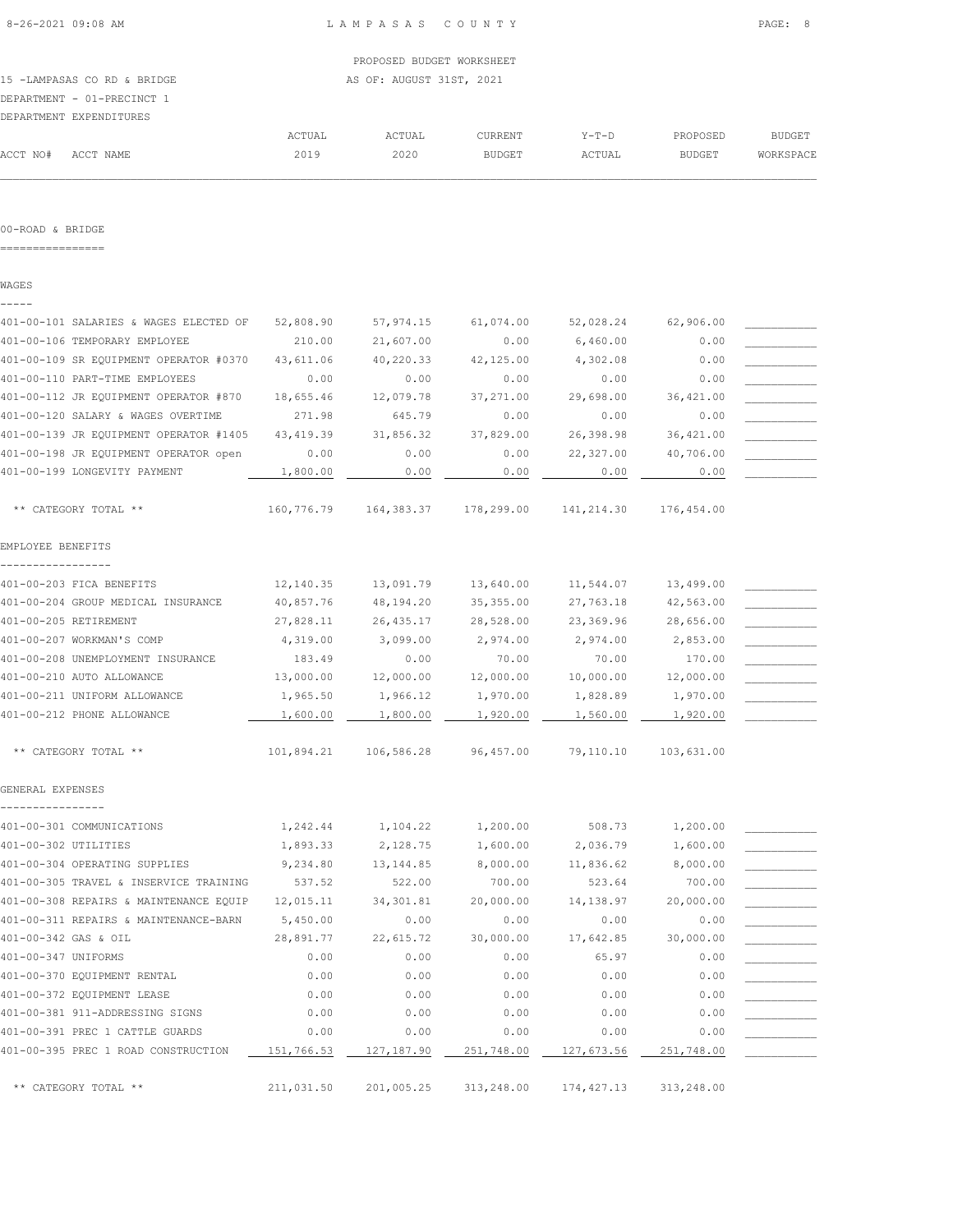| 8-26-2021 09:08 AM                                          | LAMPASAS COUNTY |                                                        | PAGE: 9                            |             |               |               |
|-------------------------------------------------------------|-----------------|--------------------------------------------------------|------------------------------------|-------------|---------------|---------------|
| 15 -LAMPASAS CO RD & BRIDGE<br>DEPARTMENT - 01-PRECINCT 1   |                 | PROPOSED BUDGET WORKSHEET<br>AS OF: AUGUST 31ST, 2021  |                                    |             |               |               |
| DEPARTMENT EXPENDITURES                                     | ACTUAL          | ACTUAL                                                 | CURRENT                            | $Y-T-D$     | PROPOSED      | <b>BUDGET</b> |
| ACCT NO# ACCT NAME                                          | 2019            | 2020                                                   | <b>BUDGET</b>                      | ACTUAL      | <b>BUDGET</b> | WORKSPACE     |
| CAPITAL OUTLAY<br>--------------                            |                 |                                                        |                                    |             |               |               |
| 401-00-402 OPERATING EQUIPMENT                              |                 | $0.00$ $0.00$ $32,287.00$ $0.00$ $32,287.00$           |                                    |             |               |               |
| ** CATEGORY TOTAL **                                        | 0.00            |                                                        | 0.00 $32,287.00$ 0.00 $32,287.00$  |             |               |               |
| CAPITAL LEASE<br>-------------                              |                 |                                                        |                                    |             |               |               |
| 401-00-903 CAPITAL PURCHASES - PRINCIP 102,506.60 46,199.02 |                 |                                                        | 0.00                               | 0.00        | 0.00          |               |
| 401-00-904 CAPITAL PURCHASES - INTERES 5,780.43 1,293.67    |                 |                                                        | 0.00                               | 0.00        | 0.00          |               |
| ** CATEGORY TOTAL **                                        |                 | $108,287.03$ $47,492.69$ 0.00 0.00                     |                                    |             | 0.00          |               |
| ** SUB-DEPARTMENT TOTAL **                                  |                 | 581,989.53 519,467.59 620,291.00 394,751.53 625,620.00 |                                    |             |               |               |
| $01-PCT$ #1<br>=========                                    |                 |                                                        |                                    |             |               |               |
| GENERAL EXPENSES<br>_______________                         |                 |                                                        |                                    |             |               |               |
| 401-01-395 PREC 1 CONSTRUCTION-FEMA                         | 0.00            | 0.00                                                   |                                    | $0.00$ 0.00 | 0.00          |               |
| ** CATEGORY TOTAL **                                        | 0.00            |                                                        | $0.00$ $0.00$ $0.00$ $0.00$ $0.00$ |             |               |               |
| ** SUB-DEPARTMENT TOTAL **                                  | 0.00            | 0.00                                                   |                                    | $0.00$ 0.00 | 0.00          |               |
| *** DEPARTMENT TOTAL ***                                    |                 | 581,989.53 519,467.59 620,291.00 394,751.53 625,620.00 |                                    |             |               |               |
|                                                             |                 |                                                        |                                    |             |               |               |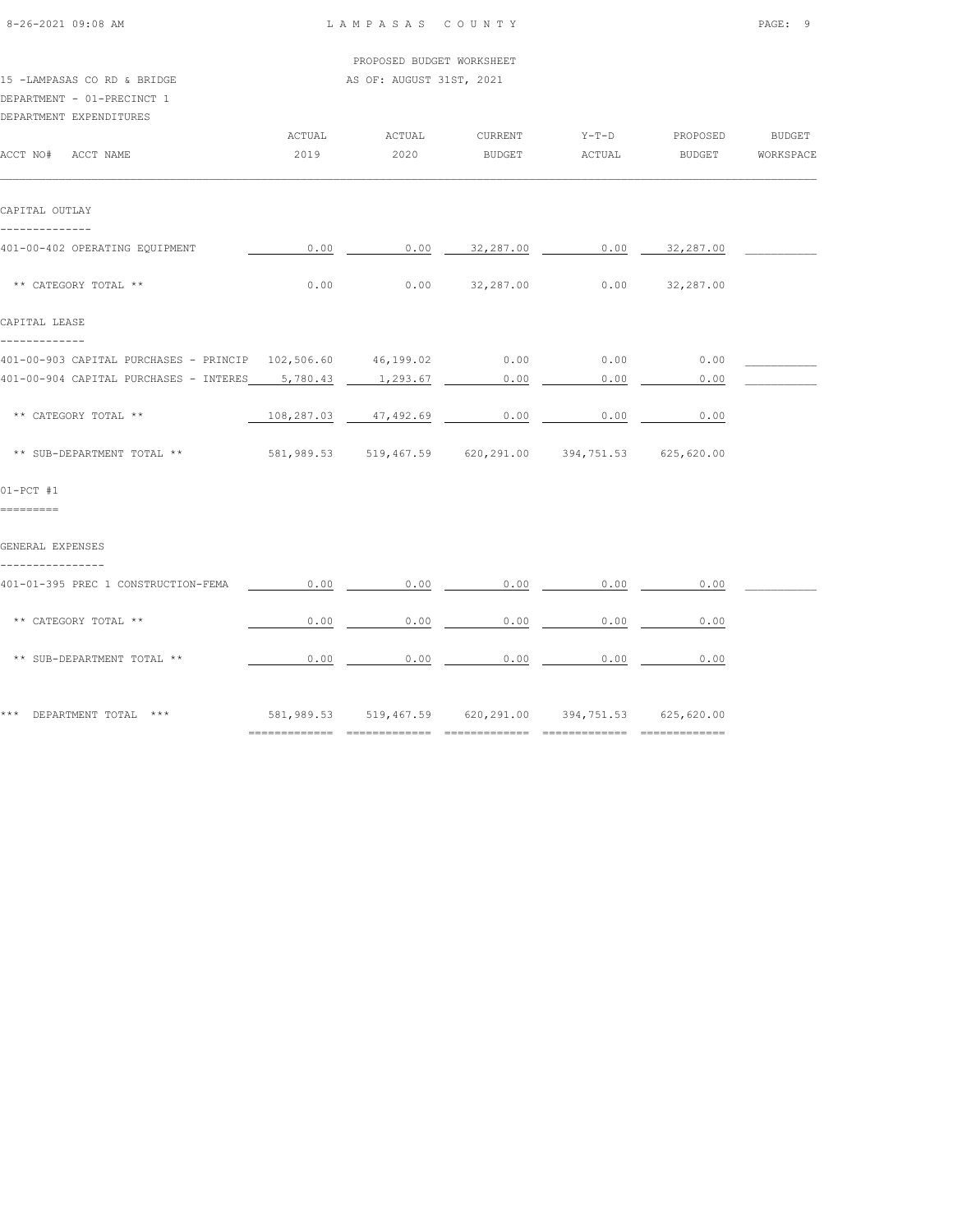|                             | --------- | ---------                 | CAR WIND BY MILE & COM | --- |  |
|-----------------------------|-----------|---------------------------|------------------------|-----|--|
| DEPARTMENT EXPENDITURES     |           |                           |                        |     |  |
| DEPARTMENT - 02-PRECINCT 2  |           |                           |                        |     |  |
| 15 -LAMPASAS CO RD & BRIDGE |           | AS OF: AUGUST 31ST, 2021  |                        |     |  |
|                             |           | PROPOSED BUDGET WORKSHEET |                        |     |  |
|                             |           |                           |                        |     |  |

|          |           | ACTUAL | ACTUAL | <b>CURRENT</b> | $Y - T - D$ | PROPOSED      | BUDGET    |
|----------|-----------|--------|--------|----------------|-------------|---------------|-----------|
| ACCT NO# | ACCT NAME | 2019   | 2020   | <b>BUDGET</b>  | ACTUAL      | <b>BUDGET</b> | WORKSPACE |
|          |           |        |        |                |             |               |           |

# 00-ROAD & BRIDGE

================

WAGES

| 402-00-101 SALARIES & WAGES ELECTED OF | 52,820.91  | 57,403.61  | 61,074.00  | 52,026.24   | 62,906.00  |  |
|----------------------------------------|------------|------------|------------|-------------|------------|--|
| 402-00-106 TEMPORARY EMPLOYEE          | 0.00       | 0.00       | 0.00       | 0.00        | 0.00       |  |
| 402-00-109 SR EQUIPMENT OPERATOR       | 0.00       | 0.00       | 0.00       | 0.00        | 0.00       |  |
| 402-00-110 PART-TIME EMPLOYEES         | 0.00       | 0.00       | 0.00       | 0.00        | 0.00       |  |
| 402-00-112 JR EQUIPMENT OPERATOR #1756 | 38,006.85  | 36,087.93  | 38,915.00  | 30,161.09   | 38,598.00  |  |
| 402-00-120 SALARY & WAGES OVERTIME     | 0.00       | 0.00       | 0.00       | 0.00        | 0.00       |  |
| 402-00-138 SR EQUIPMENT OPERATOR #0125 | 45,106.36  | 43,446.78  | 37,271.00  | 34,978.53   | 36,967.00  |  |
| 402-00-139 JR EQUIPMENT OPERATOR #1944 | 43,063.24  | 38,712.46  | 41,108.00  | 33, 111.66  | 40,775.00  |  |
| 402-00-199 LONGEVITY PAYMENT           | 5,520.00   | 960.00     | 0.00       | 0.00        | 0.00       |  |
| ** CATEGORY TOTAL **                   | 184,517.36 | 176,610.78 | 178,368.00 | 150, 277.52 | 179,246.00 |  |
| EMPLOYEE BENEFITS                      |            |            |            |             |            |  |
| 402-00-203 FICA BENEFITS               | 14,177.77  | 13,537.85  | 13,645.00  | 11, 155. 13 | 13,712.00  |  |
| 402-00-204 GROUP MEDICAL INSURANCE     | 39,203.27  | 43,164.71  | 54,036.00  | 45, 123. 79 | 57,615.00  |  |
| 402-00-205 RETIREMENT                  | 31, 417.07 | 31,352.96  | 28,539.00  | 25, 913. 24 | 29,110.00  |  |
| 402-00-207 WORKMEN'S COMP              | 4,792.00   | 3,197.00   | 3,075.00   | 3,075.00    | 2,918.00   |  |
| 402-00-208 UNEMPLOYMENT INSURANCE      | 138.00     | 116.00     | 70.00      | 70.00       | 175.00     |  |
| 402-00-210 AUTO ALLOWANCE              | 10,600.00  | 12,000.00  | 12,000.00  | 10,000.00   | 12,000.00  |  |
| 402-00-211 UNIFORM ALLOWANCE           | 1,528.86   | 2,228.60   | 1,470.00   | 2,673.98    | 1,470.00   |  |
| 402-00-212 PHONE ALLOWANCE             | 1,640.00   | 1,200.00   | 1,920.00   | 1,680.00    | 1,920.00   |  |
| ** CATEGORY TOTAL **                   | 103,496.97 | 106,797.12 | 114,755.00 | 99,691.14   | 118,920.00 |  |
| GENERAL EXPENSES                       |            |            |            |             |            |  |
| 402-00-301 COMMUNICATIONS              | 0.00       | 0.00       | 0.00       | 0.00        | 0.00       |  |
| 402-00-302 UTILITIES                   | 1,492.33   | 1,592.86   | 1,500.00   | 1,116.71    | 1,700.00   |  |
| 402-00-304 OPERATING SUPPLIES          | 12,128.13  | 10,027.77  | 13,000.00  | 8,904.75    | 15,000.00  |  |
| 402-00-305 TRAVEL & INSERVICE TRAINING | 932.52     | 554.64     | 800.00     | 523.64      | 800.00     |  |
| 402-00-308 REPAIRS & MAINTENANCE EQUIP | 17,920.82  | 19,724.57  | 10,000.00  | 14,861.17   | 15,000.00  |  |
| 402-00-333 CONRACTED SERVICES          | 0.00       | 0.00       | 0.00       | 0.00        | 0.00       |  |
| 402-00-342 GAS & OIL                   | 19,996.86  | 14,242.94  | 14,000.00  | 27,169.60   | 15,000.00  |  |
| 402-00-347 UNIFORMS                    | 0.00       | 0.00       | 0.00       | 0.00        | 0.00       |  |
| 402-00-350 BARN CONSTRUCTION           | 0.00       | 0.00       | 0.00       | 0.00        | 0.00       |  |
| 402-00-370 EQUIPMENT RENTAL            | 1,807.11   | 0.00       | 0.00       | 0.00        | 0.00       |  |
| 402-00-372 EQUIPMENT LEASE             | 0.00       | 0.00       | 0.00       | 0.00        | 0.00       |  |
| 402-00-381 911-ADDRESSING SIGNS        | 0.00       | 0.00       | 0.00       | 0.00        | 0.00       |  |
| 402-00-392 PREC 2 CATTLE GUARDS        | 0.00       | 53,798.00  | 2,000.00   | 0.00        | 2,000.00   |  |
| 402-00-396 PREC 2 ROAD CONSTRUCTION    | 149,599.81 | 202,007.48 | 254,248.00 | 233,100.23  | 254,248.00 |  |
| ** CATEGORY TOTAL **                   | 203,877.58 | 301,948.26 | 295,548.00 | 285,676.10  | 303,748.00 |  |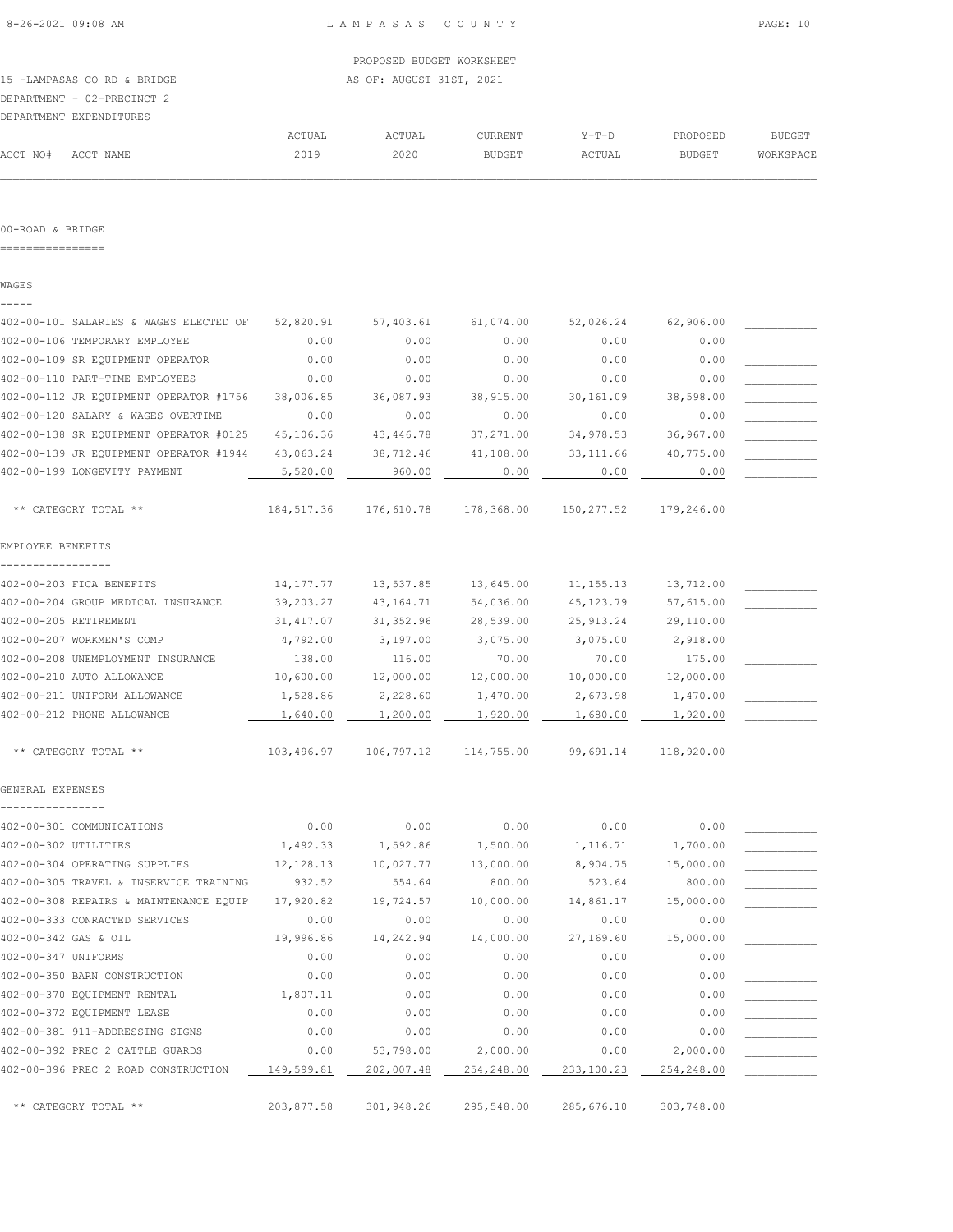| 8-26-2021 09:08 AM                                        | LAMPASAS COUNTY |                                                        |          |          |          |               |  |
|-----------------------------------------------------------|-----------------|--------------------------------------------------------|----------|----------|----------|---------------|--|
|                                                           |                 | PROPOSED BUDGET WORKSHEET                              |          |          |          |               |  |
| 15 -LAMPASAS CO RD & BRIDGE<br>DEPARTMENT - 02-PRECINCT 2 |                 | AS OF: AUGUST 31ST, 2021                               |          |          |          |               |  |
| DEPARTMENT EXPENDITURES                                   | ACTUAL          | ACTUAL                                                 | CURRENT  | $Y-T-D$  | PROPOSED | <b>BUDGET</b> |  |
| ACCT NO# ACCT NAME                                        | 2019            | 2020                                                   | BUDGET   | ACTUAL   | BUDGET   | WORKSPACE     |  |
| CAPITAL OUTLAY<br>--------------                          |                 |                                                        |          |          |          |               |  |
| 402-00-402 OPERATING EQUIPMENT                            |                 | 126,071.00 215,000.00                                  | 0.00     | 0.00     | 0.00     |               |  |
| ** CATEGORY TOTAL **                                      |                 | 126,071.00 215,000.00                                  | 0.00     | 0.00     | 0.00     |               |  |
| CAPITAL LEASE<br>-------------                            |                 |                                                        |          |          |          |               |  |
| 402-00-903 CAPITAL PURCHASES - PRINCIP                    |                 | 98,639.72   0.00   31,315.00   31,314.90   32,136.00   |          |          |          |               |  |
| 402-00-904 CAPITAL PURCHASES - INTERES                    | 3,187.45        | 0.00                                                   | 4,325.00 | 4,324.60 | 3,504.00 |               |  |
| ** CATEGORY TOTAL **                                      |                 | 101,827.17   0.00   35,640.00   35,639.50   35,640.00  |          |          |          |               |  |
| ** SUB-DEPARTMENT TOTAL **                                |                 | 719,790.08 800,356.16 624,311.00 571,284.26 637,554.00 |          |          |          |               |  |
| $02-PCT$ #2<br>=========                                  |                 |                                                        |          |          |          |               |  |
| GENERAL EXPENSES                                          |                 |                                                        |          |          |          |               |  |
| ----------------<br>402-02-396 PREC 2 CONSTRUCTION-FEMA   | 0.00            | 0.00                                                   | 0.00     | 0.00     | 0.00     |               |  |
| ** CATEGORY TOTAL **                                      | 0.00            | 0.00                                                   | 0.00     | 0.00     | 0.00     |               |  |
| ** SUB-DEPARTMENT TOTAL **                                | 0.00            | 0.00                                                   | 0.00     | 0.00     | 0.00     |               |  |
| *** DEPARTMENT TOTAL ***                                  |                 | 719,790.08 800,356.16 624,311.00 571,284.26 637,554.00 |          |          |          |               |  |

============= ============= ============= ============= =============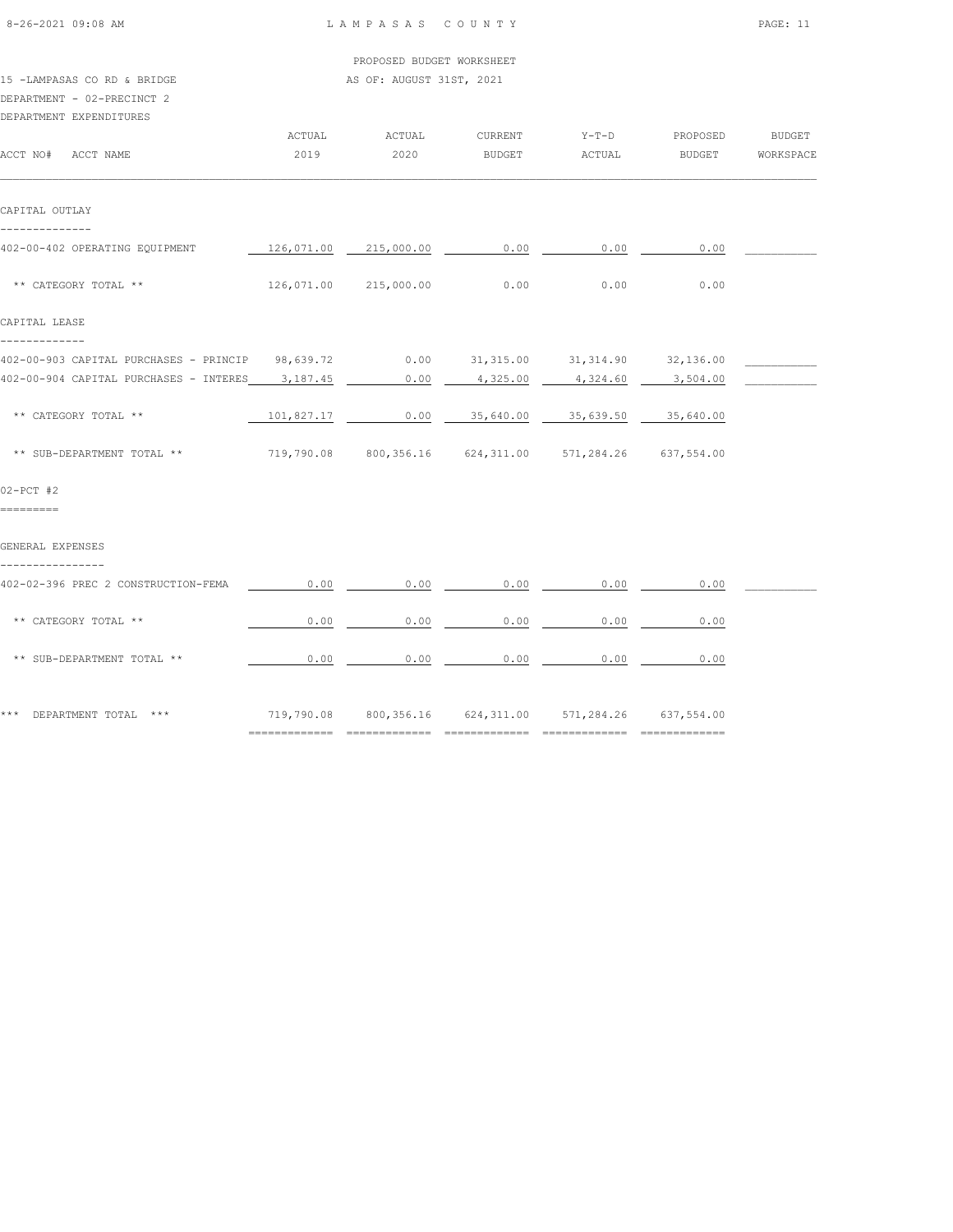PROPOSED BUDGET WORKSHEET 15 -LAMPASAS CO RD & BRIDGE AS OF: AUGUST 31ST, 2021 DEPARTMENT - 03-PRECINCT 3

|          | DEPARTMENT EXPENDITURES |        |        |         |         |               |               |
|----------|-------------------------|--------|--------|---------|---------|---------------|---------------|
|          |                         | ACTUAL | ACTUAL | CURRENT | $Y-T-D$ | PROPOSED      | <b>BUDGET</b> |
| ACCT NO# | ACCT NAME               | 2019   | 2020   | BUDGET  | ACTUAL  | <b>BUDGET</b> | WORKSPACE     |
|          |                         |        |        |         |         |               |               |

#### 00-ROAD & BRIDGE

================

WAGES -----

# 403-00-101 SALARIES & WAGES ELECTED OF 51,681.90 57,976.15 61,074.00 52,026.24 62,906.00 \_\_\_\_\_\_\_\_\_\_\_ 403-00-106 TEMPORARY EMPLOYEE 0.00  $14,178.00$  0.00  $11,636.50$  0.00 403-00-109 SR EQUIPMENT OPERATOR #2438 42,606.42 38,494.62 43,822.00 36,391.45 43,464.00 403-00-110 PART-TIME EMPLOYEES 0.00 0.00 0.00 0.00 0.00 \_\_\_\_\_\_\_\_\_\_\_ 403-00-112 JR EQUIPMENT OPERATOR #0929 40,103.80 39,533.36 41,454.00 35,313.64 41,117.00 403-00-120 SALARY & WAGES OVERTIME 0.00 0.00 0.00 0.00 0.00 \_\_\_\_\_\_\_\_\_\_\_ 403-00-139 JR EQUIPMENT OPERATOR #0139 51,912.37 44,767.37 47,158.00 35,549.54 36,421.00 403-00-199 LONGEVITY PAYMENT  $\qquad \qquad 3,000.00 \qquad \qquad 3,240.00 \qquad \qquad 3,960.00 \qquad \qquad 3,960.00 \qquad \qquad 1,800.00$  \*\* CATEGORY TOTAL \*\* 189,304.49 198,189.50 197,468.00 174,877.37 185,708.00 EMPLOYEE BENEFITS ----------------- 403-00-203 FICA BENEFITS 14,184.64 15,604.09 15,106.00 13,933.70 14,207.00 \_\_\_\_\_\_\_\_\_\_\_ 403-00-204 GROUP MEDICAL INSURANCE 45,355.80 47,662.56 50,796.00 36,074.53 43,971.00 \_\_\_\_\_\_\_\_\_\_\_ 403-00-205 RETIREMENT 31,163.60 32,897.00 31,595.00 27,897.81 30,159.00 \_\_\_\_\_\_\_\_\_\_\_ 403-00-207 WORKMEN'S COMP 4,580.00 3,542.00 3,547.00 3,547.00 3,071.00 \_\_\_\_\_\_\_\_\_\_\_ 403-00-208 UNEMPLOYMENT INSURANCE  $127.00$  129.00 82.00 82.00 82.00 184.00 403-00-210 AUTO ALLOWANCE  $10,600.00$   $12,000.00$   $12,000.00$   $10,000.00$   $10,000.00$   $12,000.00$ 403-00-211 UNIFORM ALLOWANCE  $1,947.10$   $2,046.76$   $1,600.00$   $2,312.04$   $1,600.00$ 403-00-212 PHONE ALLOWANCE  $\frac{1,560.00}{1,1440.00}$   $\frac{1,440.00}{1,920.00}$   $\frac{1,120.00}{1,120.00}$   $\frac{1,920.00}{1,920.00}$  \*\* CATEGORY TOTAL \*\* 109,518.14 115,321.41 116,646.00 94,967.08 107,112.00 GENERAL EXPENSES ----------------  $403-00-301$  COMMUNICATIONS  $0.00$   $0.00$   $0.00$   $0.00$   $0.00$   $0.00$   $0.00$ 403-00-302 UTILITIES  $2,852.07$   $2,968.33$   $2,500.00$   $2,619.54$   $2,500.00$ 403-00-304 OPERATING SUPPLIES  $14,708.79$   $6,632.92$   $8,500.00$   $7,170.28$   $8,500.00$ 403-00-305 TRAVEL & INSERVICE TRAINING 565.32 553.20 1,500.00 523.64 1,500.00 L 403-00-308 REPAIRS & MAINTENANCE EQUIP 29,082.84 34,169.44 20,000.00 17,788.09 20,000.00 \_\_\_\_\_\_\_\_\_\_\_  $403-00-315$  DUES  $0.00$   $0.00$   $0.00$   $0.00$   $0.00$   $0.00$   $0.00$ 403-00-342 GAS & OIL 26,678.93 18,136.46 18,000.00 18,762.59 18,000.00 \_\_\_\_\_\_\_\_\_\_\_  $403-00-347$  UNIFORMS  $0.00$   $0.00$   $0.00$   $0.00$   $0.00$   $0.00$   $0.00$ 403-00-370 EQUIPMENT RENTAL 0.00 0.00 0.00 0.00 0.00 \_\_\_\_\_\_\_\_\_\_\_ 403-00-372 EQUIPMENT LEASE 19,083.03 18,208.34 20,000.00 17,775.87 20,000.00 \_\_\_\_\_\_\_\_\_\_\_ 403-00-381 911-ADDRESSING SIGNS 0.00 0.00 0.00 0.00 0.00 \_\_\_\_\_\_\_\_\_\_\_ 403-00-393 PREC 3 CATTLE GUARDS 0.00 0.00 370.00 0.00 370.00 \_\_\_\_\_\_\_\_\_\_\_ 403-00-397 PREC 3 ROAD CONSTRUCTION  $\frac{138,872.33}{131,788.66}$   $\frac{251,748.00}{281,748.00}$   $\frac{207,833.40}{251,748.00}$

\*\* CATEGORY TOTAL \*\* 231,843.31 212,457.35 322,618.00 272,473.41 322,618.00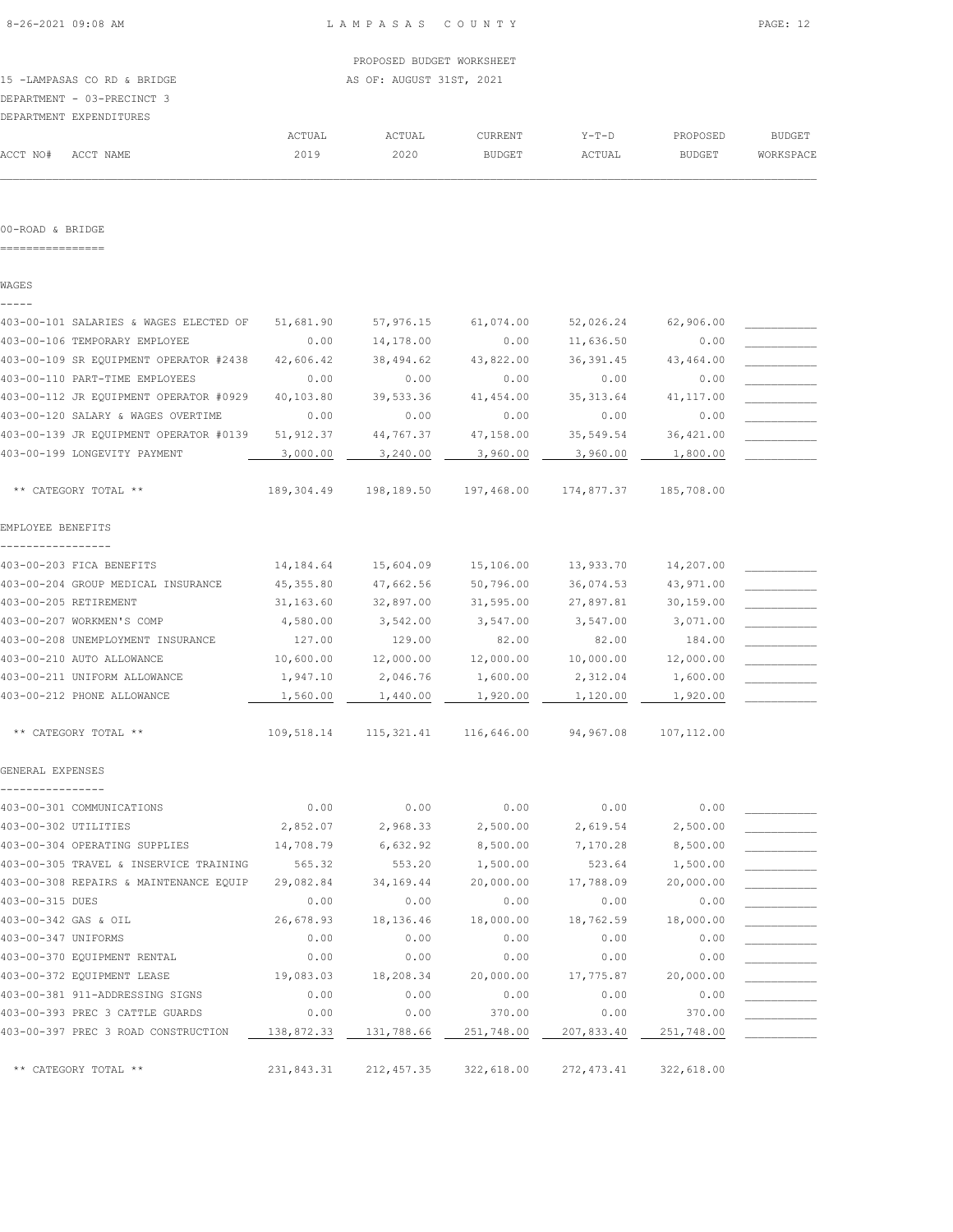| $8 - 26 - 2021$ 09:08 AM |  |
|--------------------------|--|

| PROPOSED BUDGET WORKSHEET   |        |                          |         |       |          |        |  |  |  |  |
|-----------------------------|--------|--------------------------|---------|-------|----------|--------|--|--|--|--|
| 15 -LAMPASAS CO RD & BRIDGE |        | AS OF: AUGUST 31ST, 2021 |         |       |          |        |  |  |  |  |
| DEPARTMENT - 03-PRECINCT 3  |        |                          |         |       |          |        |  |  |  |  |
| DEPARTMENT EXPENDITURES     |        |                          |         |       |          |        |  |  |  |  |
|                             | ACTUAL | ACTUAL                   | CURRENT | Y-T-D | PROPOSED | BUDGET |  |  |  |  |

| ACCT NO# ACCT NAME                                                                | 2019 | 2020                        | <b>BUDGET</b> | ACTUAL | BUDGET | WORKSPACE |
|-----------------------------------------------------------------------------------|------|-----------------------------|---------------|--------|--------|-----------|
| CAPITAL OUTLAY                                                                    |      |                             |               |        |        |           |
| --------------<br>403-00-402 OPERATING EQUIPMENT                                  |      | $0.00$ 114,910.71 0.00 0.00 |               |        | 0.00   |           |
| ** CATEGORY TOTAL **                                                              |      | $0.00$ 114,910.71 0.00      |               | 0.00   | 0.00   |           |
| CAPITAL LEASE                                                                     |      |                             |               |        |        |           |
| 403-00-903 CAPITAL PURCHASES - PRINCIP 0.00                                       |      | $0.00$ 0.00                 |               | 0.00   | 0.00   |           |
| 403-00-904 CAPITAL PURCHASES - INTERES                                            | 0.00 | 0.00                        | 0.00          | 0.00   | 0.00   |           |
| ** CATEGORY TOTAL **                                                              | 0.00 |                             | $0.00$ 0.00   | 0.00   | 0.00   |           |
| ** SUB-DEPARTMENT TOTAL ** 530,665.94 640,878.97 636,732.00 542,317.86 615,438.00 |      |                             |               |        |        |           |
| $03-PCT$ #3<br>=========                                                          |      |                             |               |        |        |           |
| GENERAL EXPENSES                                                                  |      |                             |               |        |        |           |
| 403-03-397 PREC 3 CONSTRUCTION-FEMA                                               | 0.00 | 0.00                        | 0.00          | 0.00   | 0.00   |           |
| ** CATEGORY TOTAL **                                                              | 0.00 | 0.00                        | 0.00          | 0.00   | 0.00   |           |
| ** SUB-DEPARTMENT TOTAL **                                                        | 0.00 | 0.00                        | 0.00          | 0.00   | 0.00   |           |
| *** DEPARTMENT TOTAL *** 630,665.94 640,878.97 636,732.00 542,317.86 615,438.00   |      |                             |               |        |        |           |

============= ============= ============= ============= =============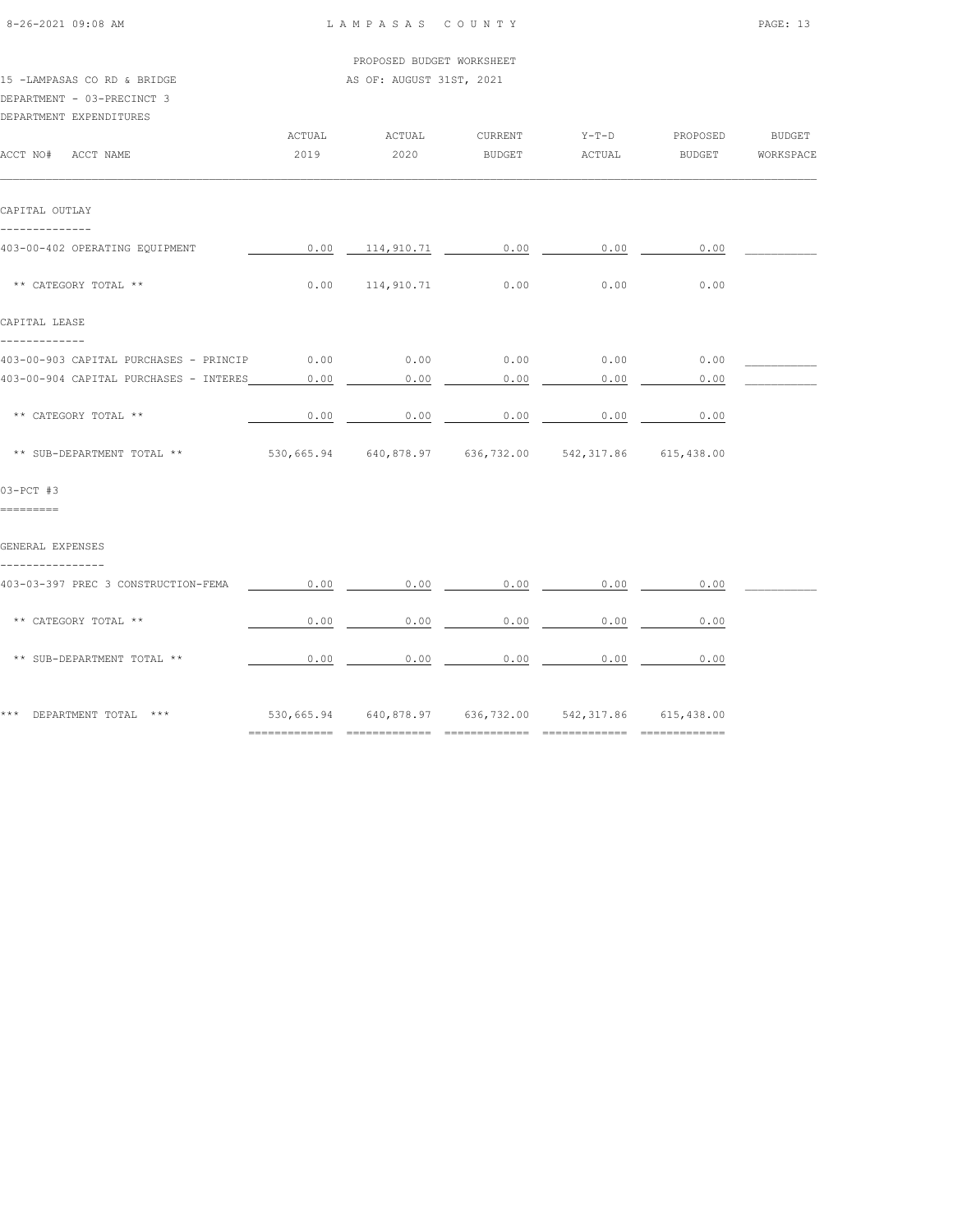|                             | PROPOSED BUDGET WORKSHEET |
|-----------------------------|---------------------------|
| 15 -LAMPASAS CO RD & BRIDGE | AS OF: AUGUST 31ST, 2021  |
| DEPARTMENT - 04-PRECINCT 4  |                           |

| DEPARTMENT EXPENDITURES |  |
|-------------------------|--|

|                    | DEPARTMENT EXPENDITURES |        |        |                |        |               |           |
|--------------------|-------------------------|--------|--------|----------------|--------|---------------|-----------|
|                    |                         | ACTUAL | ACTUAL | <b>CURRENT</b> | Y-T-D  | PROPOSED      | BUDGET    |
| ACCT NO# ACCT NAME |                         | 2019   | 2020   | <b>BUDGET</b>  | ACTUAL | <b>BUDGET</b> | WORKSPACE |
|                    |                         |        |        |                |        |               |           |

#### 00-ROAD & BRIDGE

================

WAGES -----

| 404-00-101 SALARIES & WAGES ELECTED OF | 52,881.90   | 57,976.15   | 61,074.00  | 52,026.24   | 62,906.00  |  |
|----------------------------------------|-------------|-------------|------------|-------------|------------|--|
| 404-00-106 TEMPORARY EMPLOYEE          | 0.00        | 0.00        | 0.00       | 0.00        | 0.00       |  |
| 404-00-109 SR EQUIPMENT OPERATOR #2880 | 48,490.37   | 47,078.75   | 49,080.00  | 41,855.61   | 48,680.00  |  |
| 404-00-110 PART-TIME EMPLOYEES         | 0.00        | 0.00        | 0.00       | 0.00        | 0.00       |  |
| 404-00-112 JR EQUIPMENT OPERATOR #3478 | 41, 174.51  | 40,004.86   | 42,127.00  | 36,167.67   | 41,784.00  |  |
| 404-00-120 SALARY & WAGES OVERTIME     | 140.00      | 1,259.08    | 0.00       | 0.00        | 0.00       |  |
| 404-00-139 JR EQUIPMENT OPERATOR #0440 | 36, 343.00  | 36,096.33   | 37,829.00  | 32,295.87   | 37,521.00  |  |
| 404-00-198 JR EQUIPMENT OPERATOR       | 0.00        | 0.00        | 0.00       | 0.00        | 0.00       |  |
| 404-00-199 LONGEVITY PAYMENT           | 3,008.92    | 3,245.10    | 3,480.00   | 3,493.70    | 3,720.00   |  |
| ** CATEGORY TOTAL **                   | 182,038.70  | 185,660.27  | 193,590.00 | 165,839.09  | 194,611.00 |  |
| EMPLOYEE BENEFITS                      |             |             |            |             |            |  |
| -----------------                      |             |             |            |             |            |  |
| 404-00-203 FICA BENEFITS               | 13,902.48   | 15,187.12   | 14,810.00  | 12,861.92   | 14,888.00  |  |
| 404-00-204 GROUP MEDICAL INSURANCE     | 37,848.58   | 45,448.56   | 47,797.00  | 43,831.48   | 50,676.00  |  |
| 404-00-205 RETIREMENT                  | 30,767.67   | 33,448.22   | 30,974.00  | 28, 345.31  | 31,605.00  |  |
| 404-00-207 WORKMEN'S COMP              | 4,537.00    | 3,462.00    | 3,451.00   | 3,451.00    | 3,281.00   |  |
| 404-00-208 UNEMPLOYMENT INSURANCE      | 126.00      | 126.00      | 80.00      | 80.00       | 198.00     |  |
| 404-00-210 AUTO ALLOWANCE              | 13,000.00   | 12,000.00   | 12,000.00  | 10,000.00   | 12,000.00  |  |
| 404-00-211 UNIFORM ALLOWANCE           | 1,780.64    | 1,578.72    | 1,720.00   | 1,521.02    | 1,720.00   |  |
| 404-00-212 PHONE ALLOWANCE             | 1,877.00    | 1,923.00    | 1,920.00   | 1,320.00    | 1,920.00   |  |
| ** CATEGORY TOTAL **                   | 103,839.37  | 113, 173.62 | 112,752.00 | 101,410.73  | 116,288.00 |  |
| GENERAL EXPENSES                       |             |             |            |             |            |  |
| 404-00-301 COMMUNICATIONS              | 0.00        | 0.00        | 0.00       | 0.00        | 0.00       |  |
| 404-00-302 UTILITIES                   | 1,786.34    | 2,532.40    | 1,500.00   | 1,827.78    | 1,500.00   |  |
| 404-00-304 OPERATING SUPPLIES          | 8,673.53    | 9,394.97    | 8,000.00   | 8,962.07    | 8,000.00   |  |
| 404-00-305 TRAVEL & INSERVICE TRAINING | 644.82      | 514.38      | 900.00     | 523.64      | 900.00     |  |
| 404-00-308 REPAIRS & MAINTENANCE EQUIP | 67, 127.43  | 48, 115.79  | 20,000.00  | 22,596.59   | 20,000.00  |  |
| 404-00-333 CONTRACTED SERVICE          | 0.00        | 0.00        | 0.00       | 0.00        | 0.00       |  |
| 404-00-342 GAS & OIL                   | 30,634.48   | 18,800.91   | 20,000.00  | 18,638.77   | 20,000.00  |  |
| 404-00-347 UNIFORMS                    | 0.00        | 0.00        | 0.00       | 0.00        | 0.00       |  |
| 404-00-350 BARN CONSTRUCTION           | 0.00        | 0.00        | 0.00       | 0.00        | 0.00       |  |
| 404-00-370 EQUIPMENT RENTAL            | 0.00        | 0.00        | 0.00       | 0.00        | 0.00       |  |
| 404-00-372 EQUIPMENT LEASE             | 0.00        | 0.00        | 0.00       | 0.00        | 0.00       |  |
| 404-00-381 911-ADDRESSING SIGNS        | 0.00        | 0.00        | 0.00       | 0.00        | 0.00       |  |
| 404-00-394 PREC 4 CATTLE GUARDS        | 5,850.00    | 4,980.00    | 17,200.00  | 2,050.00    | 17,200.00  |  |
| 404-00-398 PREC 4 ROAD CONSTRUCTION    | 118,431.03  | 204,085.90  | 251,748.00 | 147,536.53  | 251,748.00 |  |
| ** CATEGORY TOTAL **                   | 233, 147.63 | 288, 424.35 | 319,348.00 | 202, 135.38 | 319,348.00 |  |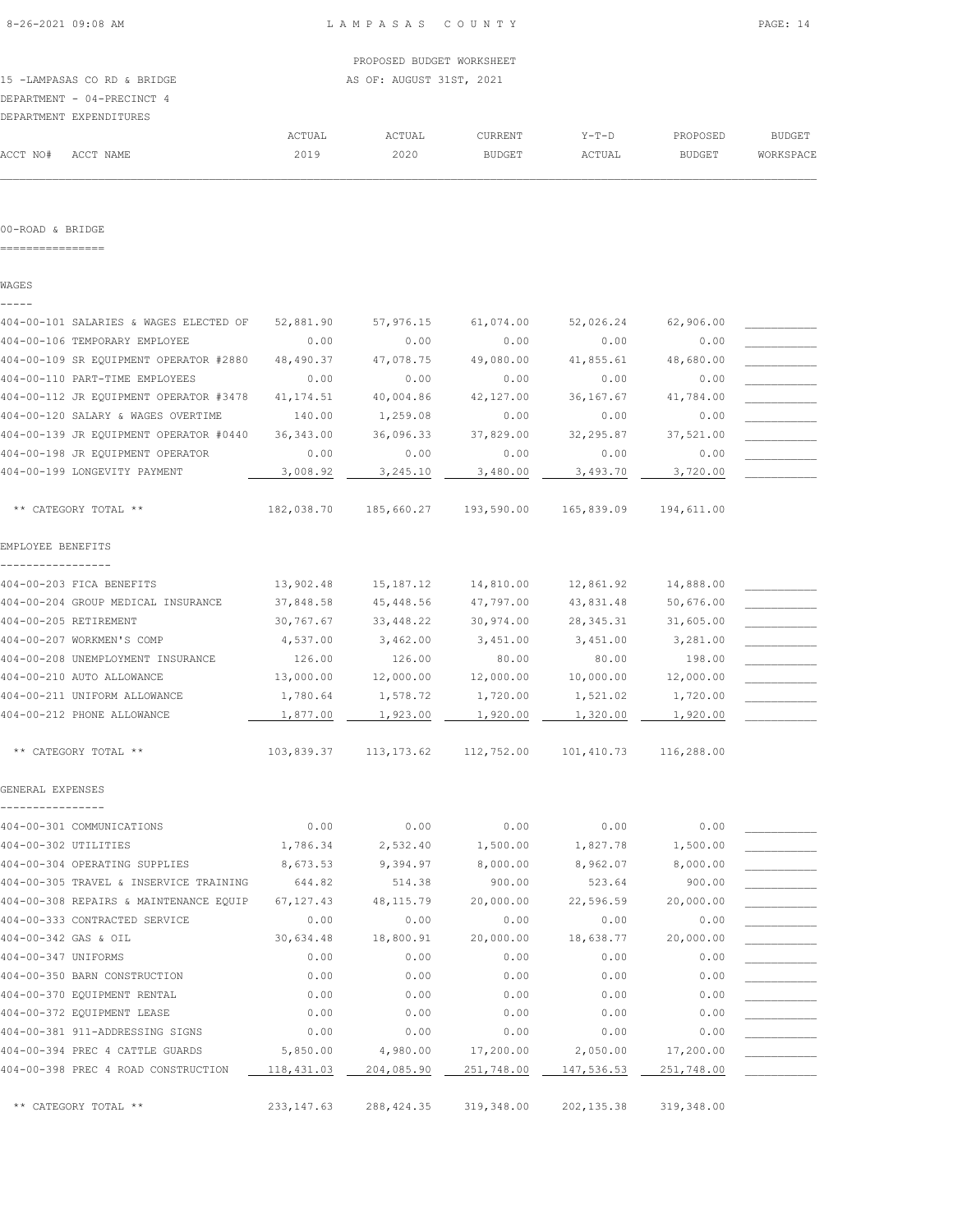| 8-26-2021 09:08 AM                                        | LAMPASAS COUNTY |                                                        |                                      |                       |            |               |  |
|-----------------------------------------------------------|-----------------|--------------------------------------------------------|--------------------------------------|-----------------------|------------|---------------|--|
|                                                           |                 | PROPOSED BUDGET WORKSHEET                              |                                      |                       |            |               |  |
| 15 -LAMPASAS CO RD & BRIDGE<br>DEPARTMENT - 04-PRECINCT 4 |                 | AS OF: AUGUST 31ST, 2021                               |                                      |                       |            |               |  |
| DEPARTMENT EXPENDITURES                                   | ACTUAL          | ACTUAL                                                 | CURRENT                              | $Y-T-D$               | PROPOSED   | <b>BUDGET</b> |  |
| ACCT NO# ACCT NAME                                        | 2019            | 2020                                                   | BUDGET                               | ACTUAL                | BUDGET     | WORKSPACE     |  |
| CAPITAL OUTLAY<br>--------------                          |                 |                                                        |                                      |                       |            |               |  |
| 404-00-402 OPERATING EQUIPMENT                            | 31,090.00       | 90,000.00                                              | 0.00                                 | 33,883.93             | 0.00       |               |  |
| ** CATEGORY TOTAL **                                      |                 | 31,090.00 90,000.00                                    |                                      | $0.00$ 33,883.93      | 0.00       |               |  |
| CAPITAL LEASE<br>-------------                            |                 |                                                        |                                      |                       |            |               |  |
| 404-00-903 CAPITAL PURCHASES - PRINCIP                    | 0.00            |                                                        | $0.00$ 54,508.00 54,562.52 56,606.00 |                       |            |               |  |
| 404-00-904 CAPITAL PURCHASES - INTERES                    | 0.00            | 0.00                                                   | 6,541.00                             | 6,486.16              | 4,443.00   |               |  |
| ** CATEGORY TOTAL **                                      | 0.00            |                                                        | $0.00$ 61,049.00                     | 61,048.68             | 61,049.00  |               |  |
| ** SUB-DEPARTMENT TOTAL **                                |                 | 550,115.70 677,258.24 686,739.00 564,317.81 691,296.00 |                                      |                       |            |               |  |
| $04-PCT$ #4<br>=========                                  |                 |                                                        |                                      |                       |            |               |  |
| GENERAL EXPENSES<br>---------------                       |                 |                                                        |                                      |                       |            |               |  |
| 404-04-398 PREC 4 CONSTRUCTION-FEMA                       | 0.00            | 0.00                                                   | 0.00                                 | 0.00                  | 0.00       |               |  |
| ** CATEGORY TOTAL **                                      | 0.00            | 0.00                                                   | 0.00                                 | 0.00                  | 0.00       |               |  |
| ** SUB-DEPARTMENT TOTAL **                                | 0.00            | 0.00                                                   | 0.00                                 | 0.00                  | 0.00       |               |  |
| *** DEPARTMENT TOTAL ***                                  |                 | 550, 115.70 677, 258.24                                |                                      | 686,739.00 564,317.81 | 691,296.00 |               |  |

============= ============= ============= ============= =============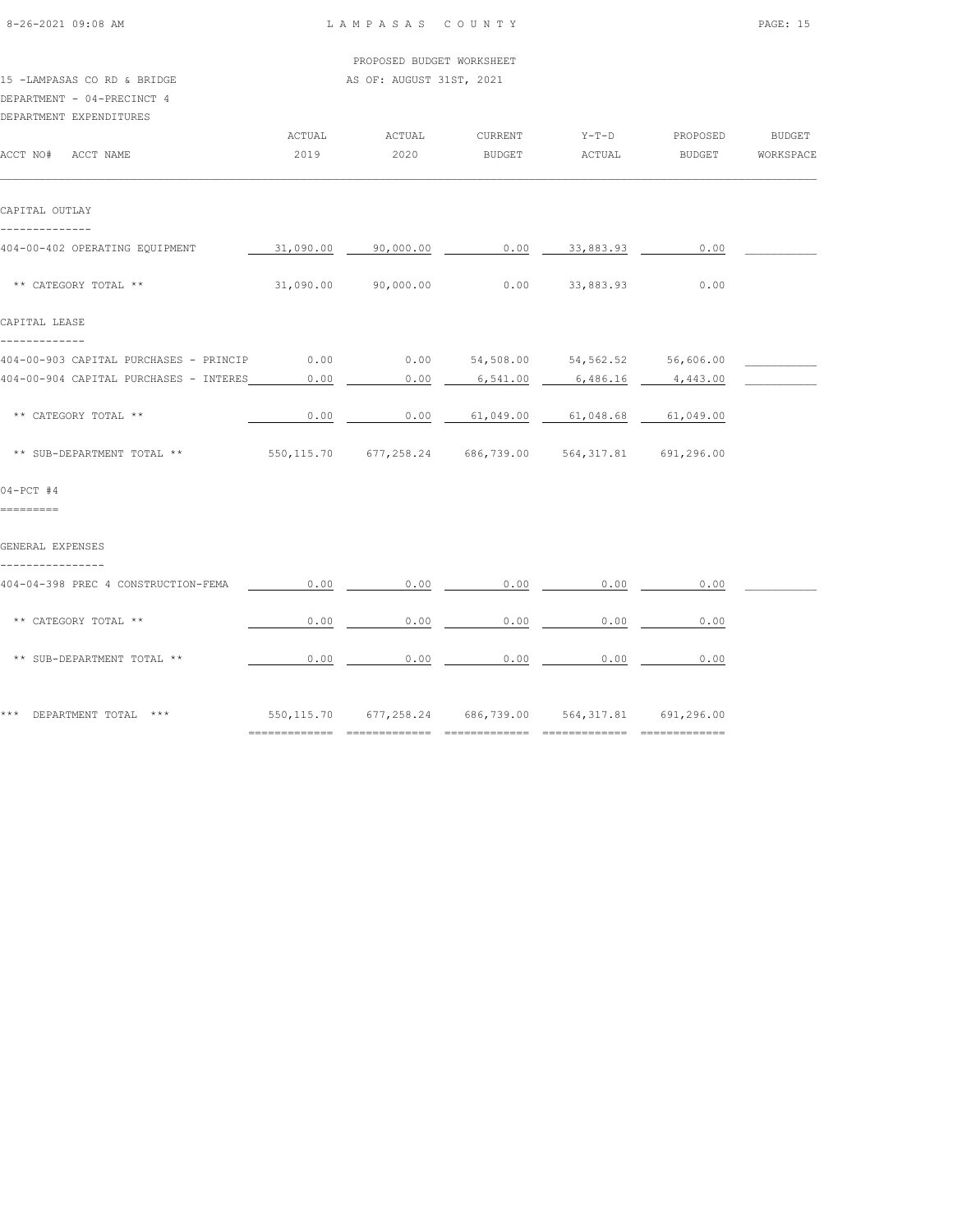|                                                   | PROPOSED BUDGET WORKSHEET |                          |           |            |            |           |  |  |  |  |
|---------------------------------------------------|---------------------------|--------------------------|-----------|------------|------------|-----------|--|--|--|--|
| 15 -LAMPASAS CO RD & BRIDGE                       |                           | AS OF: AUGUST 31ST, 2021 |           |            |            |           |  |  |  |  |
| DEPARTMENT - 05-ROAD & BRIDGE                     |                           |                          |           |            |            |           |  |  |  |  |
| DEPARTMENT EXPENDITURES                           |                           |                          |           |            |            |           |  |  |  |  |
|                                                   | ACTUAL                    | ACTUAL                   | CURRENT   | $Y-T-D$    | PROPOSED   | BUDGET    |  |  |  |  |
| ACCT NO# ACCT NAME                                | 2019                      | 2020                     | BUDGET    | ACTUAL     | BUDGET     | WORKSPACE |  |  |  |  |
|                                                   |                           |                          |           |            |            |           |  |  |  |  |
| 00-ROAD & BRIDGE                                  |                           |                          |           |            |            |           |  |  |  |  |
| ================                                  |                           |                          |           |            |            |           |  |  |  |  |
| WAGES                                             |                           |                          |           |            |            |           |  |  |  |  |
| -----<br>405-00-106 TEMPORARY EMPLOYEE            | 0.00                      | 0.00                     | 0.00      | 0.00       | 0.00       |           |  |  |  |  |
| 405-00-110 PART-TIME EMPLOYEES                    | 0.00                      | 0.00                     | 0.00      | 0.00       | 0.00       |           |  |  |  |  |
| ** CATEGORY TOTAL **                              | 0.00                      | 0.00                     | 0.00      | 0.00       | 0.00       |           |  |  |  |  |
| EMPLOYEE BENEFITS                                 |                           |                          |           |            |            |           |  |  |  |  |
| 405-00-203 FICA BENEFITS                          | 0.00                      | 0.00                     | 0.00      | 0.00       | 0.00       |           |  |  |  |  |
| 405-00-205 RETIREMENT                             | 0.00                      | 0.00                     | 0.00      | 0.00       | 0.00       |           |  |  |  |  |
| 405-00-207 WORKMEN'S COMP                         | 0.00                      | 0.00                     | 0.00      | 0.00       | 0.00       |           |  |  |  |  |
| 405-00-208 UNEMPLOYMENT INSURANCE                 | 0.00                      | 0.00                     | 0.00      | 0.00       | 0.00       |           |  |  |  |  |
| ** CATEGORY TOTAL **                              | 0.00                      | 0.00                     | 0.00      | 0.00       | 0.00       |           |  |  |  |  |
| GENERAL EXPENSES                                  |                           |                          |           |            |            |           |  |  |  |  |
| ----------------<br>405-00-304 OPERATING SUPPLIES | 0.00                      | 40.26                    | 0.00      | 64.66      | 0.00       |           |  |  |  |  |
| 405-00-305 TRAVEL & INSERVICE TRAINING            | 0.00                      | 0.00                     | 0.00      | 0.00       | 0.00       |           |  |  |  |  |
| 405-00-307 INSURANCE & BONDS                      | 0.00                      | 0.00                     | 0.00      | 0.00       | 0.00       |           |  |  |  |  |
| 405-00-308 REPAIRS & MAINTENANCE EOUIP 5,458.64   |                           | 11,188.63                | 20,000.00 | 4,120.88   | 20,000.00  |           |  |  |  |  |
| 405-00-328 CONTINGENCY                            | 0.00                      | 0.00                     | 0.00      | 0.00       | 0.00       |           |  |  |  |  |
| 405-00-331 PAYING AGENT FEES                      | 0.00                      | 0.00                     | 0.00      | 0.00       | 0.00       |           |  |  |  |  |
| 405-00-333 CONTRACTED SERVICES-LCAD               | 0.00                      | 0.00                     | 0.00      | 0.00       | 0.00       |           |  |  |  |  |
| 405-00-356 ADMINISTRATIVE COST                    | 0.00                      | 0.00                     | 0.00      | 0.00       | 0.00       |           |  |  |  |  |
| 405-00-372 EQUIPMENT LEASE                        | 0.00                      | 0.00                     | 0.00      | 0.00       | 0.00       |           |  |  |  |  |
| 405-00-374 GRANT MATCH - SIGNS                    | 0.00                      | 0.00                     | 0.00      | 0.00       | 0.00       |           |  |  |  |  |
| 405-00-375 BANK CHARGES                           | 0.00                      | 0.00                     | 0.00      | 0.00       | 0.00       |           |  |  |  |  |
| 405-00-389 MISCELLANEOUS EXPENSE                  | 524.00                    | 0.00                     | 0.00      | 0.00       | 0.00       |           |  |  |  |  |
| ** CATEGORY TOTAL **                              | 5,982.64                  | 11,228.89                | 20,000.00 | 4,185.54   | 20,000.00  |           |  |  |  |  |
| CAPITAL OUTLAY                                    |                           |                          |           |            |            |           |  |  |  |  |
| 405-00-402 OPERATING EQUIPMENT                    | 48,500.00                 | 0.00                     | 0.00      | 100,000.00 | 200,000.00 |           |  |  |  |  |
| ** CATEGORY TOTAL **                              | 48,500.00                 | 0.00                     | 0.00      | 100,000.00 | 200,000.00 |           |  |  |  |  |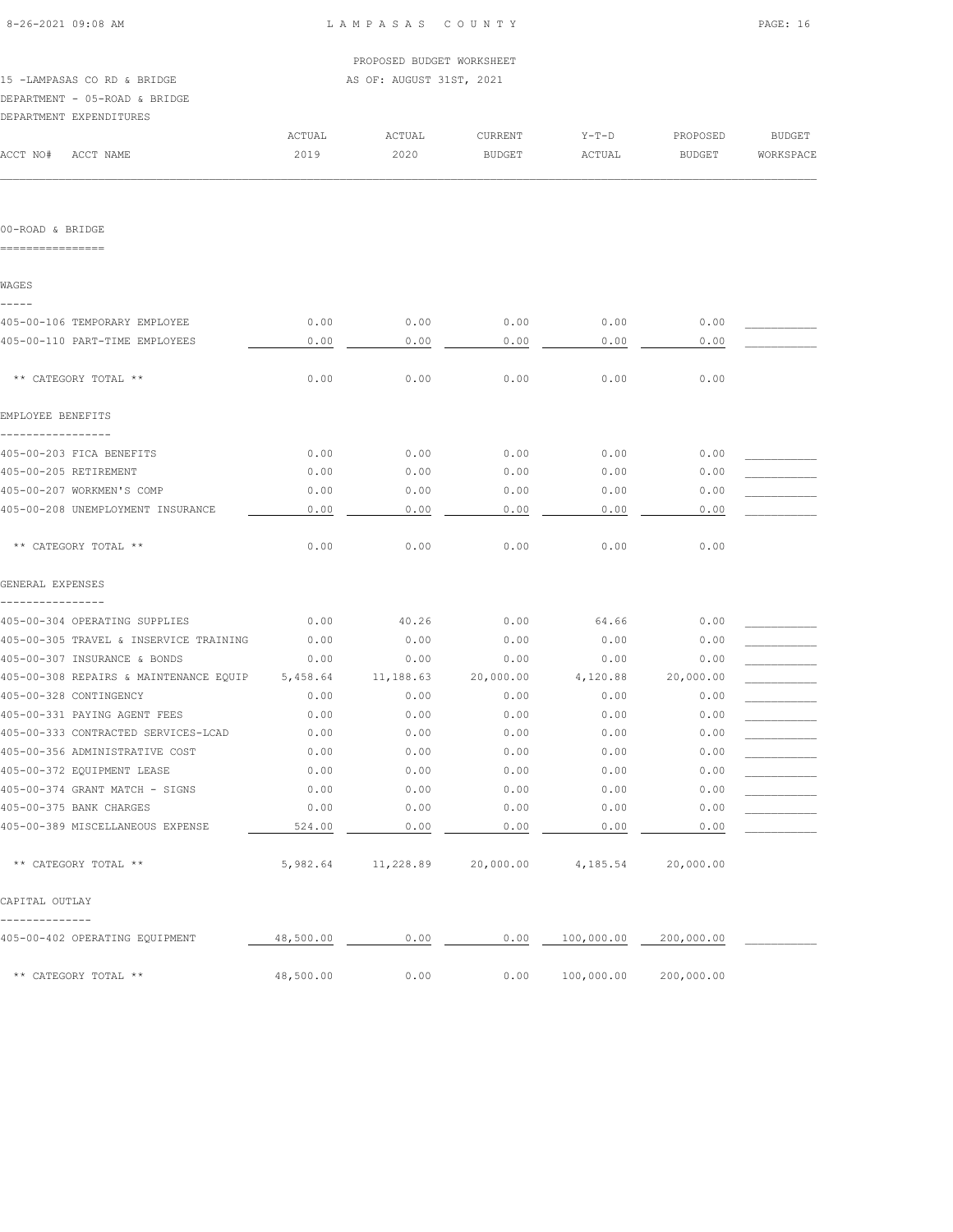# 15 -LAMPASAS CO RD & BRIDGE AS OF: AUGUST 31ST, 2021 DEPARTMENT - 05-ROAD & BRIDGE

|          | DEPARTMENT EXPENDITURES |        |        |               |         |               |                  |
|----------|-------------------------|--------|--------|---------------|---------|---------------|------------------|
|          |                         | ACTUAL | ACTUAL | CURRENT       | $Y-T-D$ | PROPOSED      | <b>BUDGET</b>    |
| ACCT NO# | ACCT NAME               | 2019   | 2020   | <b>BUDGET</b> | ACTUAL  | <b>BUDGET</b> | <b>WORKSPACE</b> |
|          |                         |        |        |               |         |               |                  |

| 405-00-500 OPERATING TRANSFERS-OUT     |           | 29,337.00  29,337.00  29,337.00  29,337.00  29,337.00                |                                           |      |      |  |
|----------------------------------------|-----------|----------------------------------------------------------------------|-------------------------------------------|------|------|--|
| ** CATEGORY TOTAL **                   |           | 29,337.00 29,337.00 29,337.00 29,337.00 29,337.00                    |                                           |      |      |  |
| CAPITAL LEASE                          |           |                                                                      |                                           |      |      |  |
| 405-00-903 CAPITAL PURCHAESS - PRINCIP | 0.00      | 0.00                                                                 | 0.00                                      | 0.00 | 0.00 |  |
| 405-00-904 CAPITAL PURCHASES - INTERES | 0.00      | 0.00                                                                 | 0.00                                      | 0.00 | 0.00 |  |
| ** CATEGORY TOTAL **                   | 0.00      | 0.00                                                                 | 0.00                                      | 0.00 | 0.00 |  |
| ** SUB-DEPARTMENT TOTAL **             | 83,819.64 |                                                                      | 40,565.89 49,337.00 133,522.54 249,337.00 |      |      |  |
| DEPARTMENT TOTAL<br>* * *<br>$* * * *$ |           | 83,819.64 40,565.89 49,337.00 133,522.54 249,337.00                  |                                           |      |      |  |
| *** FUND TOTAL EXPENDITURES ***        |           | 2,466,380.89  2,678,526.85  2,617,410.00  2,206,194.00  2,819,245.00 |                                           |      |      |  |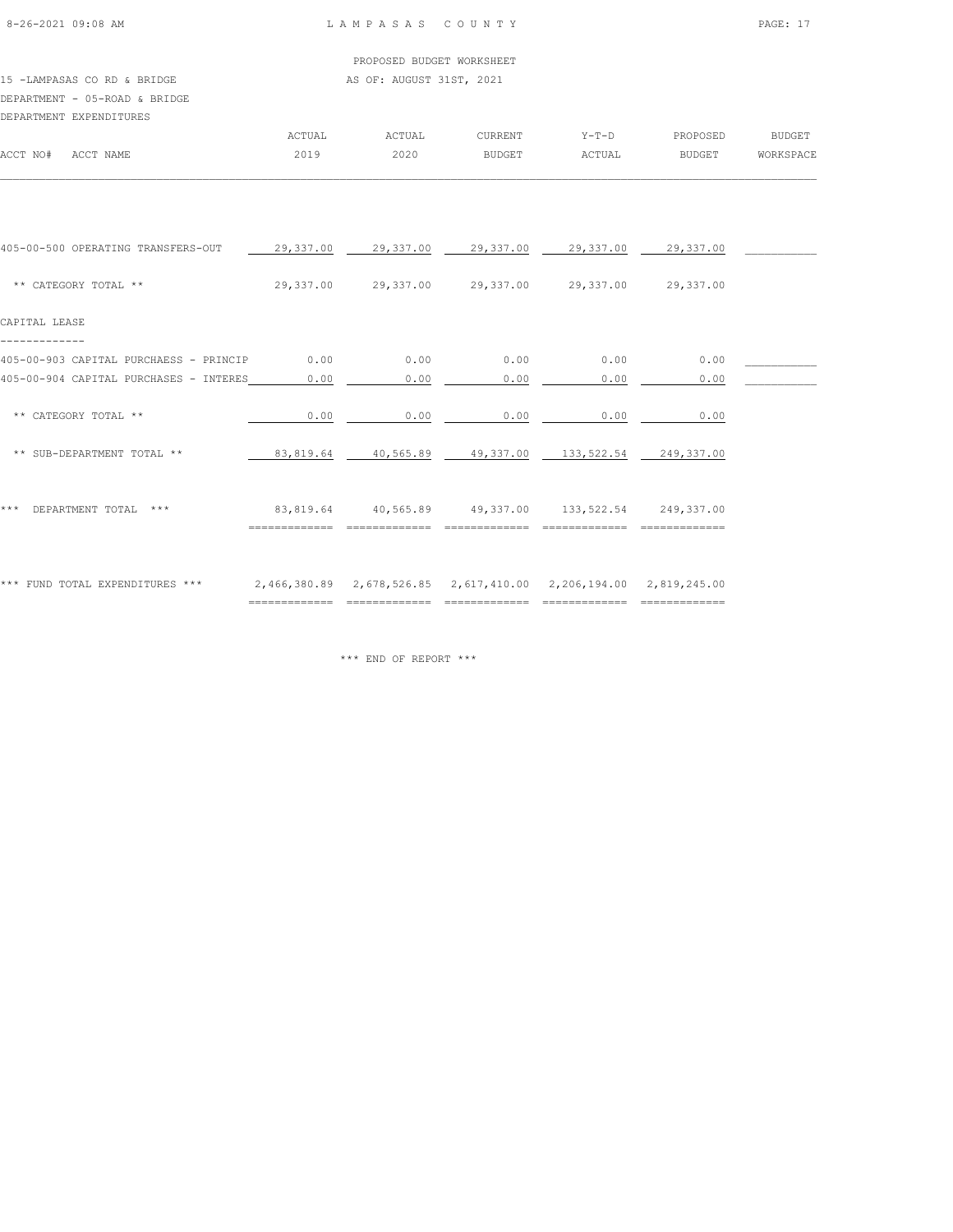| 8-26-2021 09:08 AM |  |
|--------------------|--|

 PROPOSED BUDGET WORKSHEET AS OF: AUGUST 31ST, 2021

| 16 -LAMPASAS CO F M & L R |  |  |  |  |
|---------------------------|--|--|--|--|
| FINANCIAL SUMMARY         |  |  |  |  |

| ACCT NO# ACCT NAME                 | ACTUAL<br>2019         | ACTUAL<br>2020                             | CURRENT<br>BUDGET                   | $Y-T-D$<br>ACTUAL                       | PROPOSED<br><b>BUDGET</b>             | <b>BUDGET</b><br>WORKSPACE |
|------------------------------------|------------------------|--------------------------------------------|-------------------------------------|-----------------------------------------|---------------------------------------|----------------------------|
| REVENUE SUMMARY                    |                        |                                            |                                     |                                         |                                       |                            |
| 00 F M & L R REVENUE               |                        | 4,900.22 1,952.49 2,000.00                 |                                     | 214.28                                  | 2,000.00                              |                            |
| *** TOTAL REVENUE ***              |                        | 4,900.22 1,952.49 2,000.00 214.28 2,000.00 |                                     |                                         |                                       |                            |
| EXPENDITURE SUMMARY                |                        |                                            |                                     |                                         |                                       |                            |
| 01 F M & L R EXPENDITURE           | 0.00                   |                                            | $0.00$ 2,000.00                     | 0.00                                    | 2,000.00                              |                            |
| *** TOTAL EXPENDITURES ***         | 0.00                   |                                            | $0.00$ $2,000.00$ $0.00$ $2,000.00$ |                                         |                                       |                            |
| REVENUES OVER/(UNDER) EXPENDITURES | 4,900.22 1,952.49 0.00 | ================================           | $=$ = = = = = = = = = = = = =       | 214.28<br>$=$ = = = = = = = = = = = = = | 0.00<br>$=$ = = = = = = = = = = = = = |                            |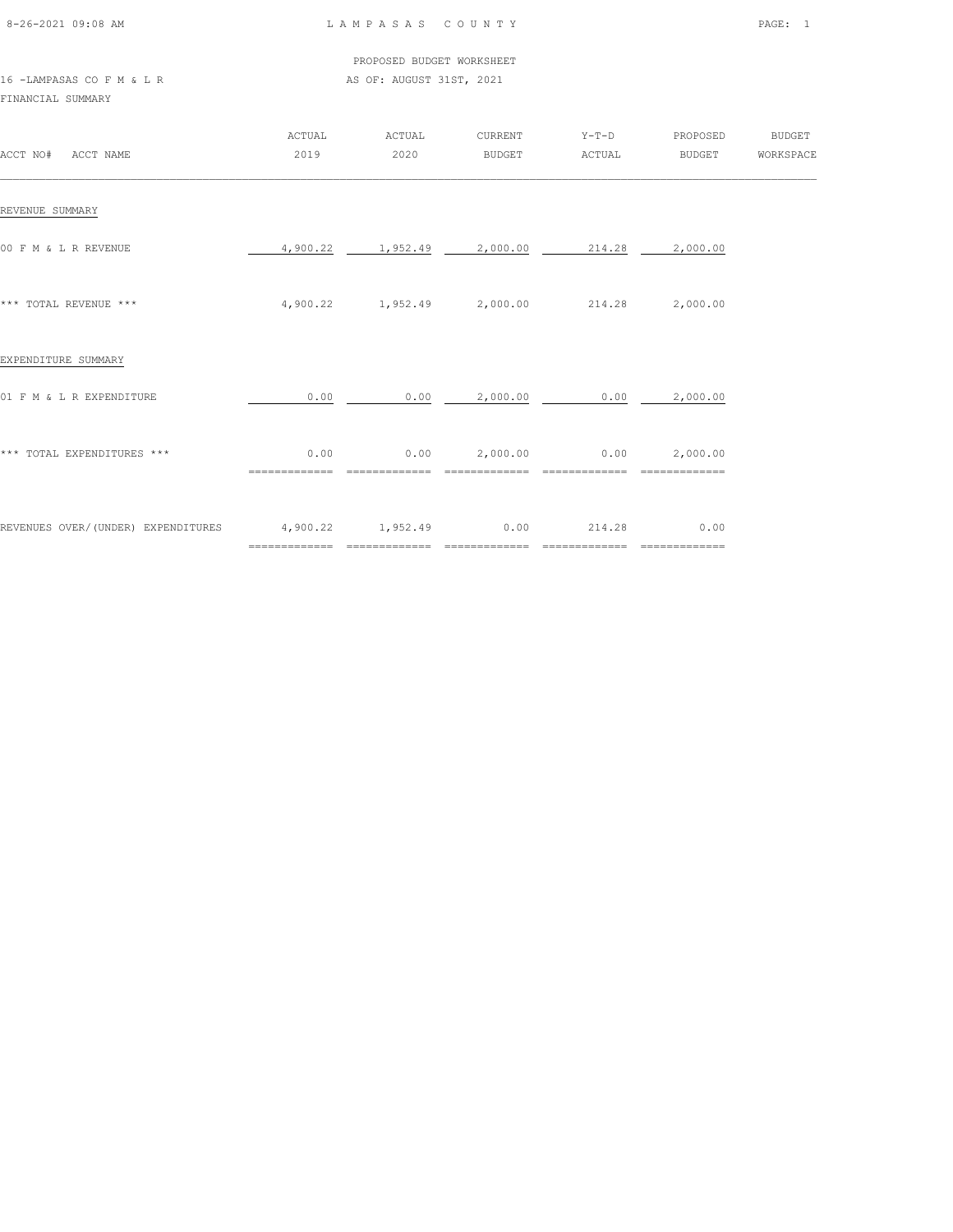# 16 -LAMPASAS CO F M & L R AS OF: AUGUST 31ST, 2021

DEPARTMENT - 00 F M & L R REVENUE

| DEPARTMENT REVENUES |        |        |               |         |          |           |
|---------------------|--------|--------|---------------|---------|----------|-----------|
|                     | ACTUAL | ACTUAL | CURRENT       | $Y-T-D$ | PROPOSED | BUDGET    |
| ACCT NAME           | 2019   | 2020   | <b>BUDGET</b> | ACTUAL  | BUDGET   | WORKSPACE |
|                     |        |        |               |         |          |           |
|                     |        |        |               |         |          |           |
|                     |        |        |               |         |          |           |
|                     |        |        |               |         |          |           |
|                     |        |        |               |         |          |           |
|                     |        |        |               |         |          |           |

| 100-00-010 CURRENT AD VALOREM TAXES    | 0.00     | 0.00     | 0.00     | 0.00   | 0.00     |  |
|----------------------------------------|----------|----------|----------|--------|----------|--|
| 100-00-020 DELINQUENT AD VALOREM TAXES | 0.00     | 0.00     | 0.00     | 0.00   | 0.00     |  |
| 100-00-030 PENALTIES & INT. AD VALOREM | 0.00     | 0.00     | 0.00     | 0.00   | 0.00     |  |
| 100-00-099 INTEREST REVENUE            | 4,900.22 | 1,952.49 | 2,000.00 | 214.28 | 2,000.00 |  |
| 100-00-110 LATERAL ROADS               | 0.00     | 0.00     | 0.00     | 0.00   | 0.00     |  |
| 100-00-115 SERIES 1997 LIMITED TAX NOT | 0.00     | 0.00     | 0.00     | 0.00   | 0.00     |  |
| 100-00-123 STATE REIMBURSEMENT         | 0.00     | 0.00     | 0.00     | 0.00   | 0.00     |  |
| 100-00-189 DISCOUNTS TAKEN             | 0.00     | 0.00     | 0.00     | 0.00   | 0.00     |  |
| 100-00-190 MISCELLANEOUS RECEIPTS      | 0.00     | 0.00     | 0.00     | 0.00   | 0.00     |  |
| 200-00-010 OPERATING TRANSFERS-IN      | 0.00     | 0.00     | 0.00     | 0.00   | 0.00     |  |
|                                        |          |          |          |        |          |  |
| ** SUB-DEPARTMENT REVENUE TOTAL **     | 4,900.22 | 1,952.49 | 2,000.00 | 214.28 | 2,000.00 |  |
|                                        |          |          |          |        |          |  |
| ** DEPARTMENT REVENUE TOTAL **         | 4,900.22 | 1,952.49 | 2,000.00 | 214.28 | 2,000.00 |  |
|                                        |          |          |          |        |          |  |
|                                        |          |          |          |        |          |  |
| *** FUND TOTAL REVENUES ***            | 4,900.22 | 1,952.49 | 2,000.00 | 214.28 | 2,000.00 |  |
|                                        |          |          |          |        |          |  |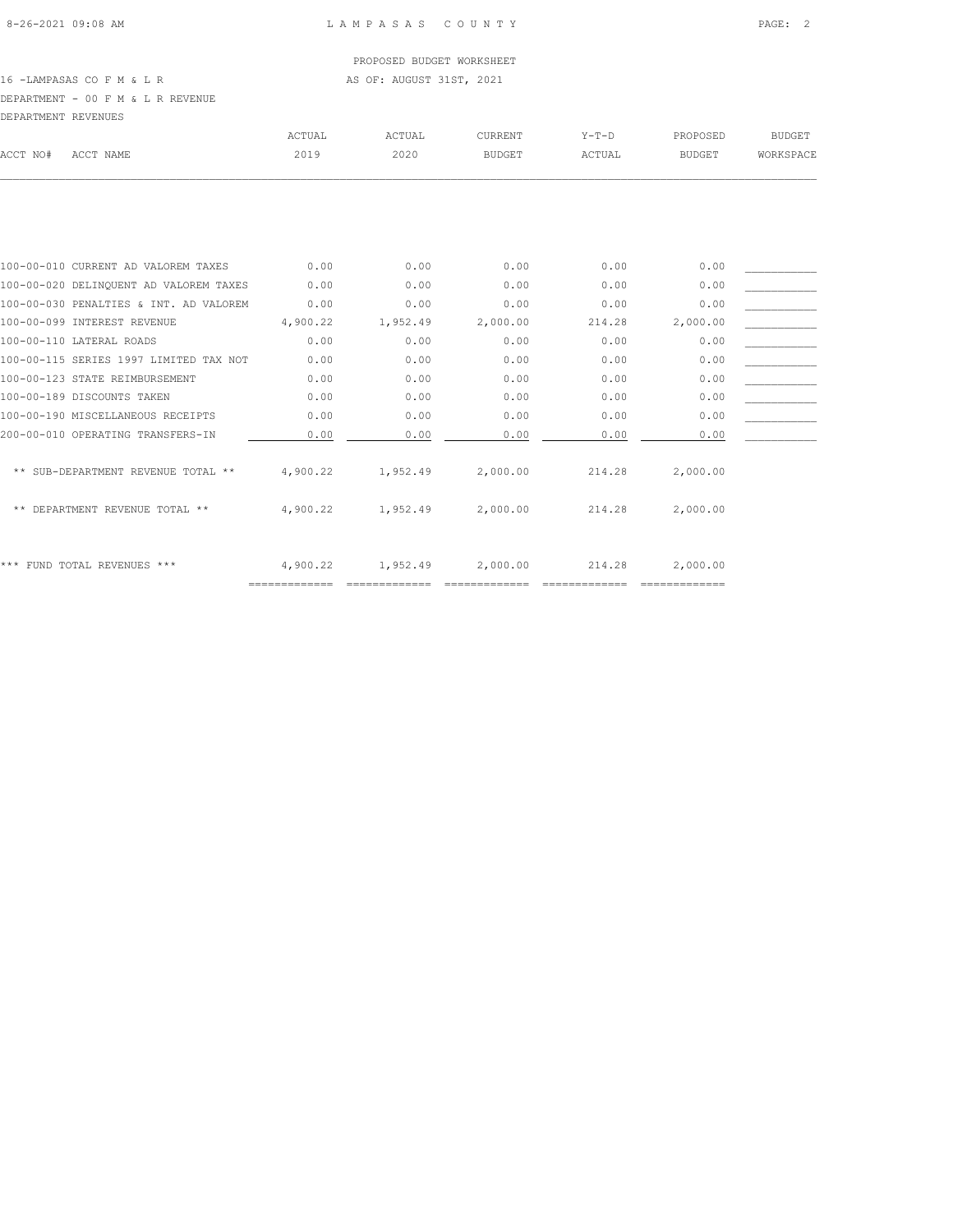|                                       |        | PROPOSED BUDGET WORKSHEET |         |         |               |           |
|---------------------------------------|--------|---------------------------|---------|---------|---------------|-----------|
| 16 - LAMPASAS CO F M & L R            |        | AS OF: AUGUST 31ST, 2021  |         |         |               |           |
| DEPARTMENT - 01 F M & L R EXPENDITURE |        |                           |         |         |               |           |
| DEPARTMENT EXPENDITURES               |        |                           |         |         |               |           |
|                                       | ACTUAL | ACTUAL                    | CURRENT | $Y-T-D$ | PROPOSED      | BUDGET    |
| ACCT NO#<br>ACCT NAME                 | 2019   | 2020                      | BUDGET  | ACTUAL  | <b>BUDGET</b> | WORKSPACE |

 $\mathcal{L} = \{ \mathcal{L} = \{ \mathcal{L} = \{ \mathcal{L} = \{ \mathcal{L} = \{ \mathcal{L} = \{ \mathcal{L} = \{ \mathcal{L} = \{ \mathcal{L} = \{ \mathcal{L} = \{ \mathcal{L} = \{ \mathcal{L} = \{ \mathcal{L} = \{ \mathcal{L} = \{ \mathcal{L} = \{ \mathcal{L} = \{ \mathcal{L} = \{ \mathcal{L} = \{ \mathcal{L} = \{ \mathcal{L} = \{ \mathcal{L} = \{ \mathcal{L} = \{ \mathcal{L} = \{ \mathcal{L} = \{ \mathcal{$ 

| GENERAL EXPENSES                     |                       |                                                      |                 |                               |                                     |  |
|--------------------------------------|-----------------------|------------------------------------------------------|-----------------|-------------------------------|-------------------------------------|--|
| 401-00-375 BANK CHARGES              | 0.00                  | 0.00                                                 | 0.00            | 0.00                          | 0.00                                |  |
| ** CATEGORY TOTAL **                 | 0.00                  | 0.00                                                 | 0.00            | 0.00                          | 0.00                                |  |
| CAPITAL OUTLAY                       |                       |                                                      |                 |                               |                                     |  |
| 401-00-408 ROAD RIGHT OF WAY         | 0.00                  |                                                      |                 |                               | $0.00$ $2,000.00$ $0.00$ $2,000.00$ |  |
| 401-00-421 FENCE                     | 0.00                  | 0.00                                                 | 0.00            | 0.00                          | 0.00                                |  |
| ** CATEGORY TOTAL **                 | 0.00                  |                                                      |                 | $0.00$ 2,000.00 0.00 2,000.00 |                                     |  |
| 401-00-500 OPERATING TRANSFERS OUT   | 0.00                  | 0.00                                                 | 0.00            | 0.00                          | 0.00                                |  |
| ** CATEGORY TOTAL **                 | 0.00                  | 0.00                                                 | 0.00            | 0.00                          | 0.00                                |  |
| ** SUB-DEPARTMENT TOTAL **           | 0.00                  |                                                      | $0.00$ 2,000.00 |                               | 0.00 2,000.00                       |  |
| *** DEPARTMENT TOTAL ***             | 0.00<br>============= | $0.00$ $2,000.00$ $0.00$ $2,000.00$                  |                 |                               |                                     |  |
| *** FUND TOTAL EXPENDITURES *** 0.00 | =============         | $0.00$ $2,000.00$ $0.00$ $2,000.00$<br>============= | =============   | =============                 | --------------                      |  |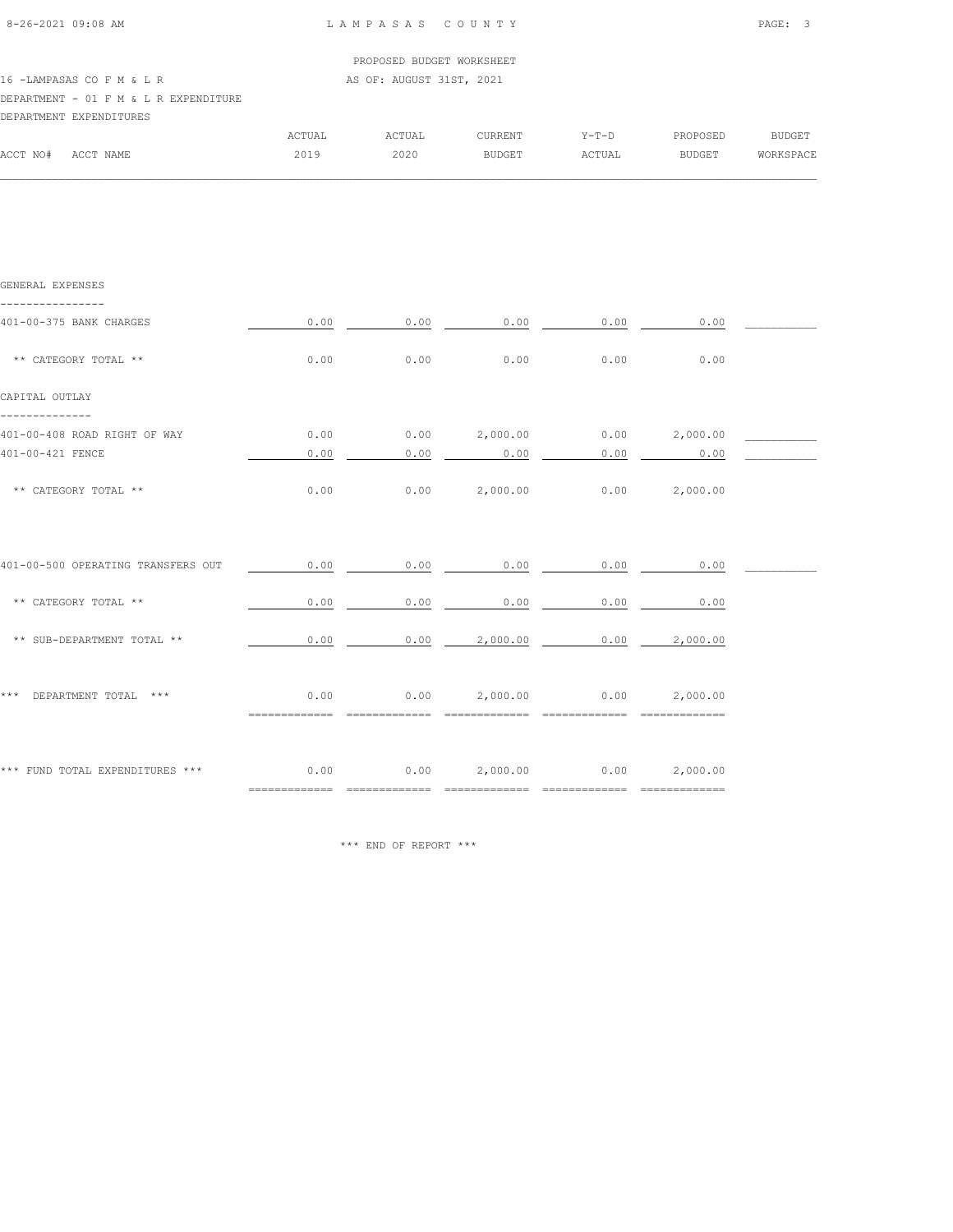| 8-26-2021 09:08 AM |  |
|--------------------|--|

PROPOSED BUDGET WORKSHEET

17 -LAMPASAS CO CLEARING ACCT AS OF: AUGUST 31ST, 2021 FINANCIAL SUMMARY

| ACCT NO# ACCT NAME                                                           | ACTUAL<br>2019         | ACTUAL<br>2020             | CURRENT<br>BUDGET            | $Y-T-D$<br>ACTUAL             | PROPOSED<br><b>BUDGET</b> | <b>BUDGET</b><br>WORKSPACE |
|------------------------------------------------------------------------------|------------------------|----------------------------|------------------------------|-------------------------------|---------------------------|----------------------------|
| REVENUE SUMMARY                                                              |                        |                            |                              |                               |                           |                            |
| 00-REVENUE<br>01-EXPENDITURES                                                | 0.00                   | $(1, 109.41)$ 0.00<br>0.00 | 0.00<br>0.00                 | 0.36<br>0.00                  | 0.00<br>0.00              |                            |
| *** TOTAL REVENUE ***                                                        |                        | $(1, 109.41)$ 0.00         | 0.00                         | 0.36                          | 0.00                      |                            |
| EXPENDITURE SUMMARY                                                          |                        |                            |                              |                               |                           |                            |
| 01-EXPENDITURES                                                              |                        |                            |                              | $35.72$ 0.00 0.00 109.56      | 0.00                      |                            |
| *** TOTAL EXPENDITURES ***                                                   | 35.72<br>============= | 0.00<br>$=$ ============== | 0.00<br>$= 2222222222222222$ | 109.56<br>$= 222222222222222$ | 0.00<br>=============     |                            |
| REVENUES OVER/(UNDER) EXPENDITURES ( 1,145.13) 0.00 0.00 0.00 ( 109.20) 0.00 |                        |                            |                              |                               |                           |                            |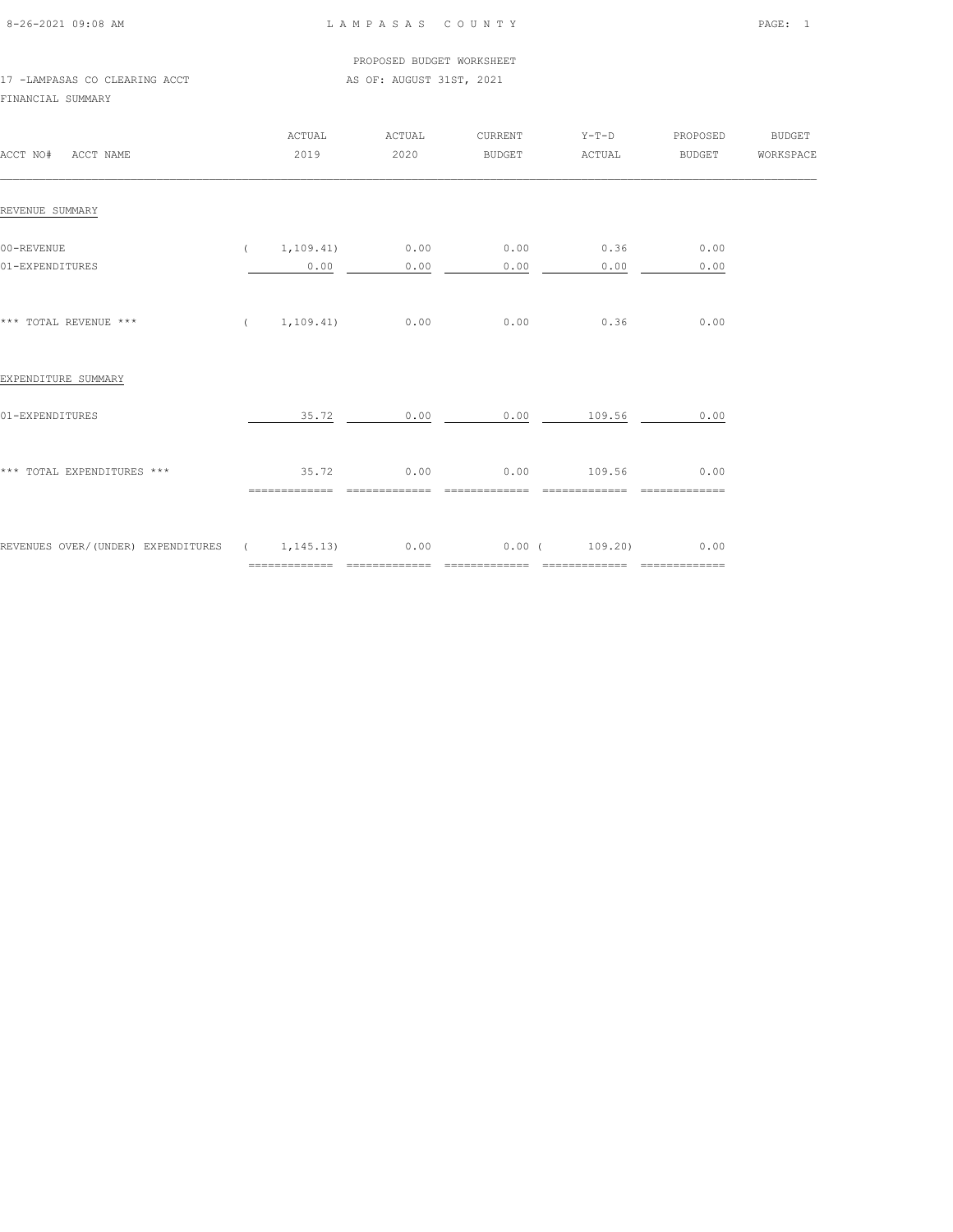|                               |        | PROPOSED BUDGET WORKSHEET |               |         |          |           |
|-------------------------------|--------|---------------------------|---------------|---------|----------|-----------|
| 17 -LAMPASAS CO CLEARING ACCT |        | AS OF: AUGUST 31ST, 2021  |               |         |          |           |
| DEPARTMENT - 00-REVENUE       |        |                           |               |         |          |           |
| DEPARTMENT REVENUES           |        |                           |               |         |          |           |
|                               | ACTUAL | ACTUAL                    | CURRENT       | $Y-T-D$ | PROPOSED | BUDGET    |
| ACCT NO#<br>ACCT NAME         | 2019   | 2020                      | <b>BUDGET</b> | ACTUAL  | BUDGET   | WORKSPACE |
|                               |        |                           |               |         |          |           |
|                               |        |                           |               |         |          |           |

| 100-00-099 INTEREST REVENUE          | 0.00      | 0.00 | 0.00 | 0.00 | 0.00 |
|--------------------------------------|-----------|------|------|------|------|
| 100-00-190 MISCELLANEOUS RECEIPTS    | 1,109.41) | 0.00 | 0.00 | 0.36 | 0.00 |
| ** SUB-DEPARTMENT REVENUE TOTAL ** ( | 1,109.41) | 0.00 | 0.00 | 0.36 | 0.00 |
| ** DEPARTMENT REVENUE TOTAL **       | 1,109.41) | 0.00 | 0.00 | 0.36 | 0.00 |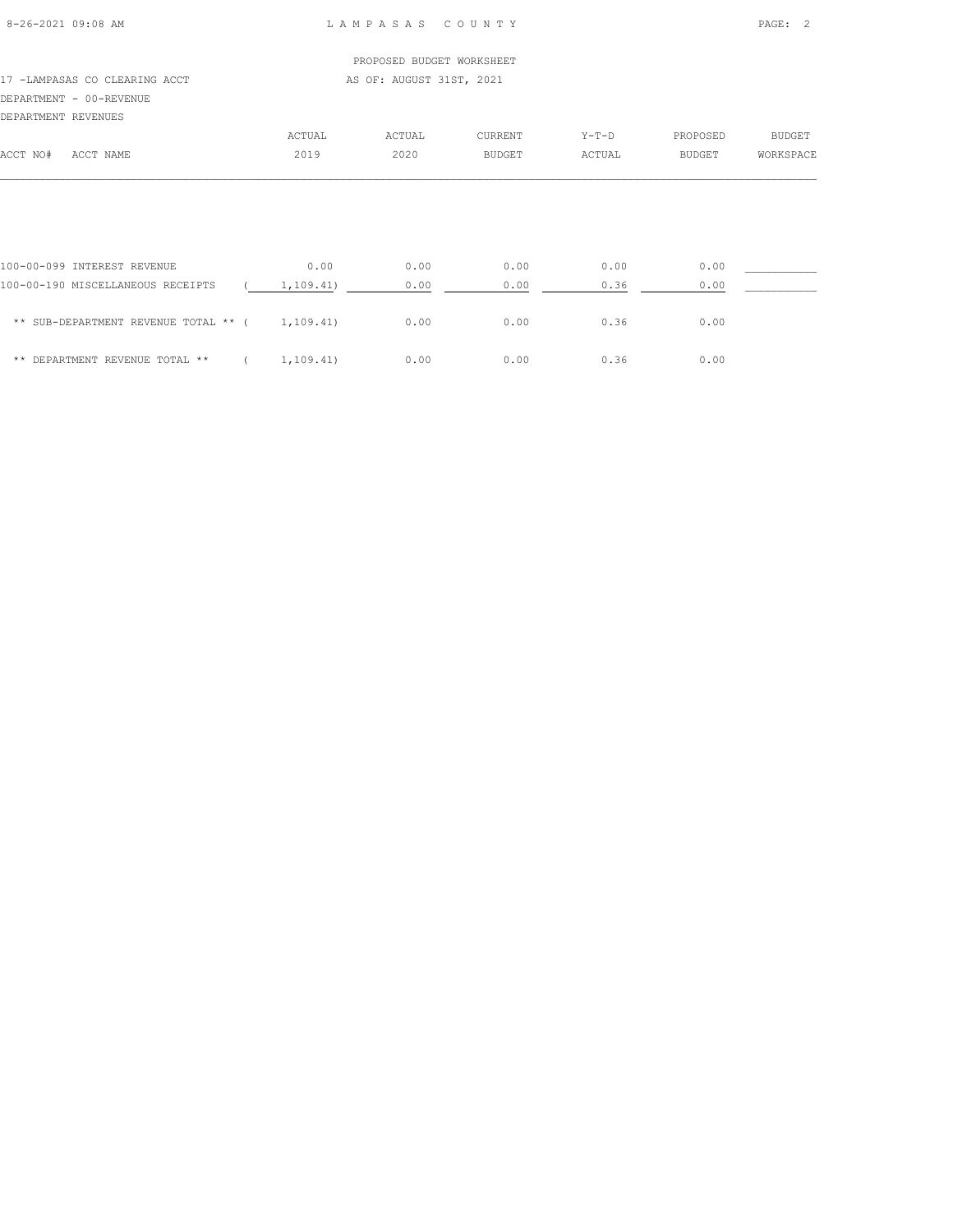#### 17 -LAMPASAS CO CLEARING ACCT AS OF: AUGUST 31ST, 2021 DEPARTMENT - 01-EXPENDITURES DEPARTMENT REVENUES

|          | DEPARTMENT REVENUES |        |        |               |         |               |               |
|----------|---------------------|--------|--------|---------------|---------|---------------|---------------|
|          |                     | ACTUAL | ACTUAL | CURRENT       | $Y-T-D$ | PROPOSED      | <b>BUDGET</b> |
| ACCT NO# | ACCT NAME           | 2019   | 2020   | <b>BUDGET</b> | ACTUAL  | <b>BUDGET</b> | WORKSPACE     |
|          |                     |        |        |               |         |               |               |

| *** FUND TOTAL REVENUES ***        | 1,109.41) | 0.00 | 0.00 | 0.36 | 0.00 |  |
|------------------------------------|-----------|------|------|------|------|--|
| ** DEPARTMENT REVENUE TOTAL **     | 0.00      | 0.00 | 0.00 | 0.00 | 0.00 |  |
| ** SUB-DEPARTMENT REVENUE TOTAL ** | 0.00      | 0.00 | 0.00 | 0.00 | 0.00 |  |
| 201-00-010 OPERATING TRANSFER - IN | 0.00      | 0.00 | 0.00 | 0.00 | 0.00 |  |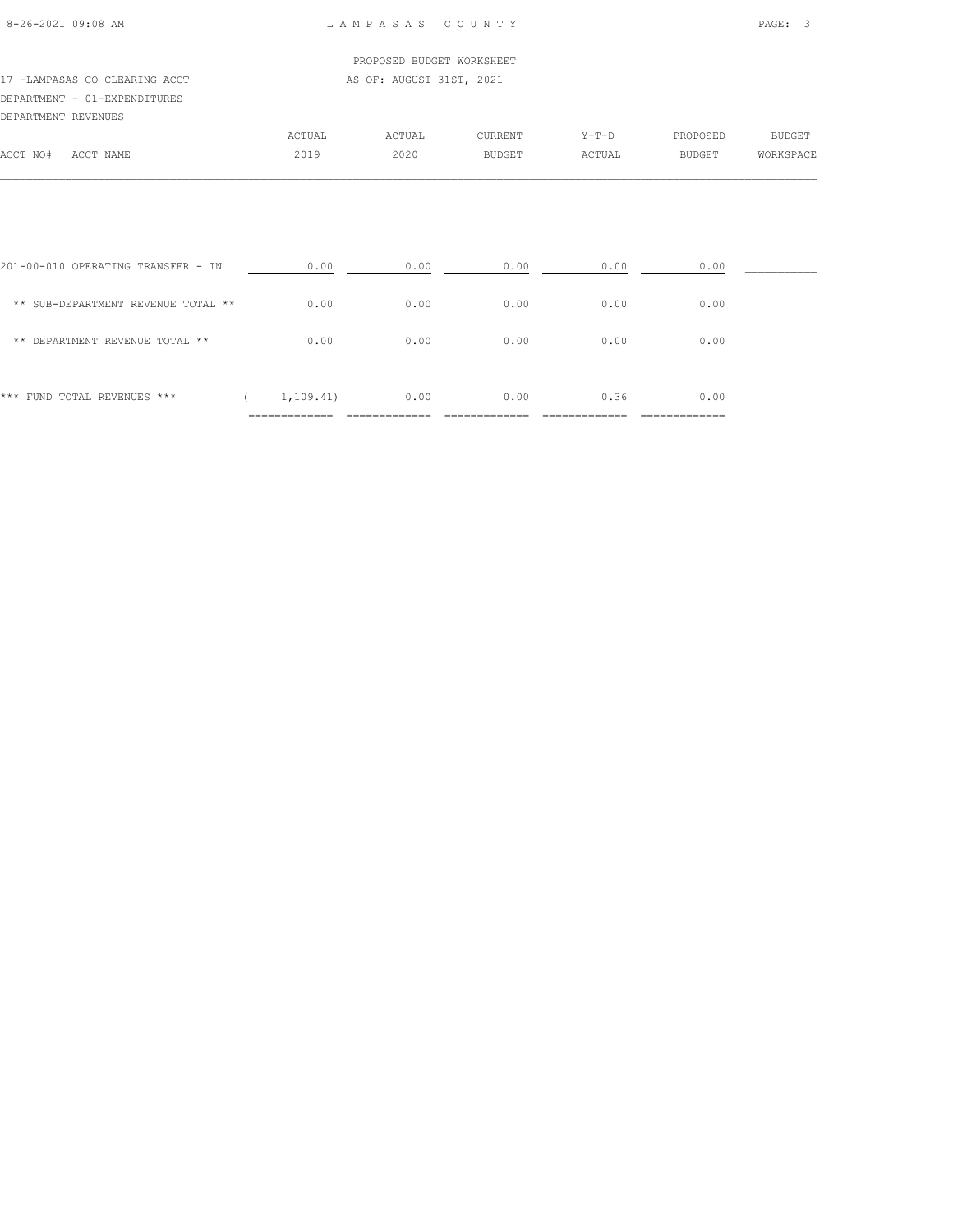| $8 - 26 - 2021$ 09:08 AM                                                                 | LAMPASAS COUNTY |                           |               |         |               | PAGE:<br>$\overline{4}$ |  |
|------------------------------------------------------------------------------------------|-----------------|---------------------------|---------------|---------|---------------|-------------------------|--|
|                                                                                          |                 | PROPOSED BUDGET WORKSHEET |               |         |               |                         |  |
| 17 -LAMPASAS CO CLEARING ACCT<br>DEPARTMENT - 01-EXPENDITURES<br>DEPARTMENT EXPENDITURES |                 | AS OF: AUGUST 31ST, 2021  |               |         |               |                         |  |
|                                                                                          | ACTUAL          | ACTUAL                    | CURRENT       | $Y-T-D$ | PROPOSED      | <b>BUDGET</b>           |  |
| ACCT NO#<br>ACCT NAME                                                                    | 2019            | 2020                      | <b>BUDGET</b> | ACTUAL  | <b>BUDGET</b> | WORKSPACE               |  |
| GENERAL EXPENSES                                                                         |                 |                           |               |         |               |                         |  |
| 401-00-375 BANK CHARGES                                                                  | 36.00           | 0.00                      | 0.00          | 0.00    | 0.00          |                         |  |
| 401-00-389 MISCELLANEOUS EXPENSE                                                         | 0.28            | 0.00                      | 0.00          | 109.56  | 0.00          |                         |  |
| ** CATEGORY TOTAL **                                                                     | 35.72           | 0.00                      | 0.00          | 109.56  | 0.00          |                         |  |
| 401-00-500 OPERATING TRANSFERS-OUT                                                       | 0.00            | 0.00                      | 0.00          | 0.00    | 0.00          |                         |  |

|                                    | ===========            |      |      |        | .============ |  |
|------------------------------------|------------------------|------|------|--------|---------------|--|
| *** FUND TOTAL EXPENDITURES ***    | 35.72                  | 0.00 | 0.00 | 109.56 | 0.00          |  |
| $***$<br>DEPARTMENT TOTAL<br>***   | 35.72<br>:============ | 0.00 | 0.00 | 109.56 | 0.00          |  |
| ** SUB-DEPARTMENT TOTAL **         | 35.72                  | 0.00 | 0.00 | 109.56 | 0.00          |  |
| ** CATEGORY TOTAL **               | 0.00                   | 0.00 | 0.00 | 0.00   | 0.00          |  |
| 401-00-500 OPERATING TRANSFERS-OUT | U.UU                   | U.UU | U.UU | U.UU   | U.UU          |  |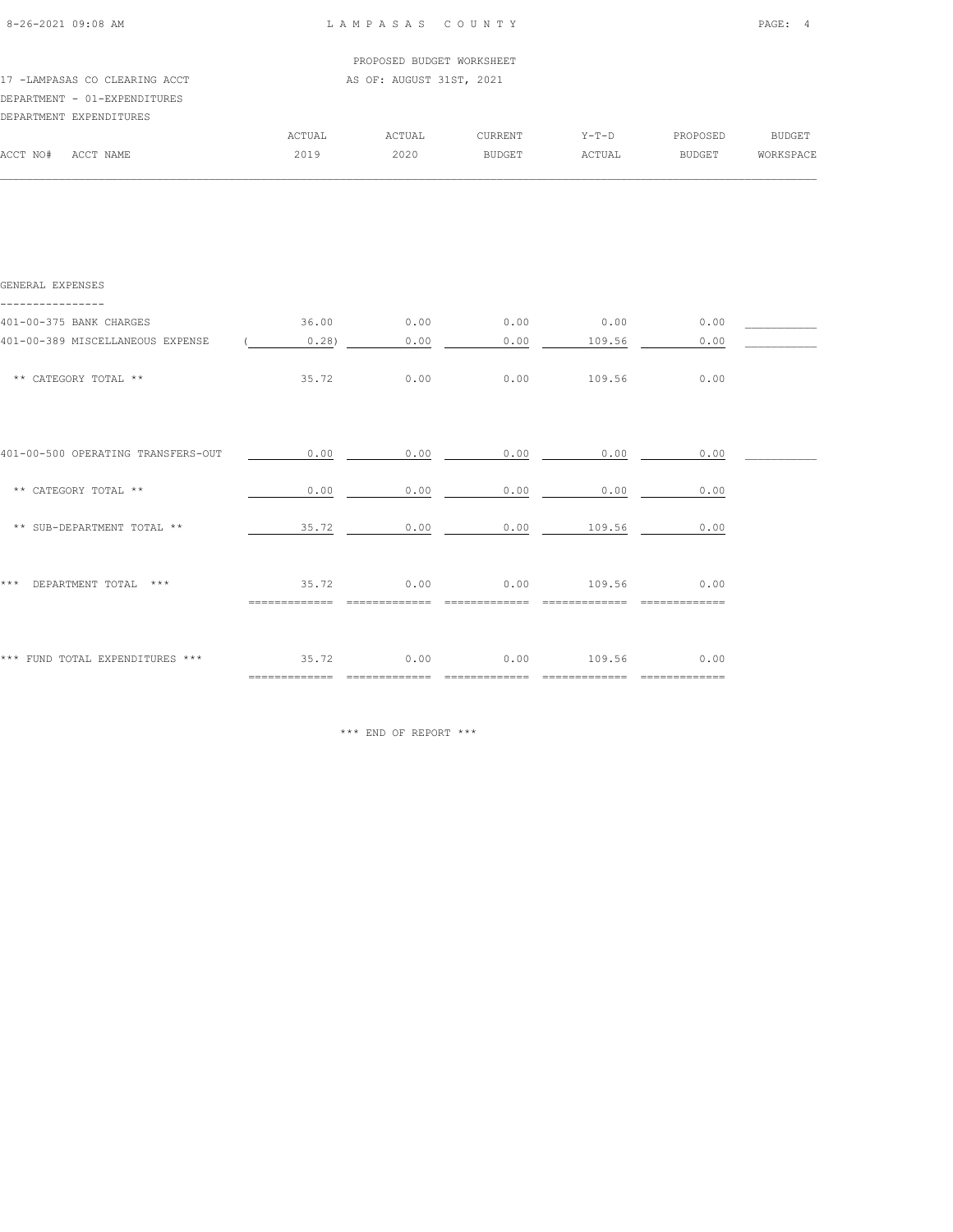| 8-26-2021 09:08 AM |  |
|--------------------|--|

PROPOSED BUDGET WORKSHEET

|                            |  | FRUFUSED BUDGEI WURRSHEI |  |
|----------------------------|--|--------------------------|--|
| 19 -LAMPASAS CO ADULT PROB |  | AS OF: AUGUST 31ST, 2021 |  |

#### FINANCIAL SUMMARY

| ACCT NO# ACCT NAME                               | ACTUAL<br>2019 | ACTUAL<br>2020                  | CURRENT<br><b>BUDGET</b> | ACTUAL                | Y-T-D PROPOSED BUDGET<br>BUDGET WORKSPACE |  |
|--------------------------------------------------|----------------|---------------------------------|--------------------------|-----------------------|-------------------------------------------|--|
| REVENUE SUMMARY                                  |                |                                 |                          |                       |                                           |  |
| 00-REVENUE                                       |                | 969.05 153.25                   |                          | $0.00$ 107.51         | 0.00                                      |  |
| *** TOTAL REVENUE ***                            |                | 969.05 153.25 0.00 107.51 0.00  |                          |                       |                                           |  |
| EXPENDITURE SUMMARY                              |                |                                 |                          |                       |                                           |  |
| 01-EXPENDITURES                                  | 0.00           | 0.00                            | 0.00                     | 0.00                  | 0.00                                      |  |
| *** TOTAL EXPENDITURES ***                       | 0.00           | 0.00<br>==============          | 0.00<br>=============    | 0.00<br>============= | 0.00<br>==============                    |  |
| REVENUES OVER/(UNDER) EXPENDITURES 969.05 153.25 |                | _______________________________ | ==============           | $0.00$ 107.51         | 0.00                                      |  |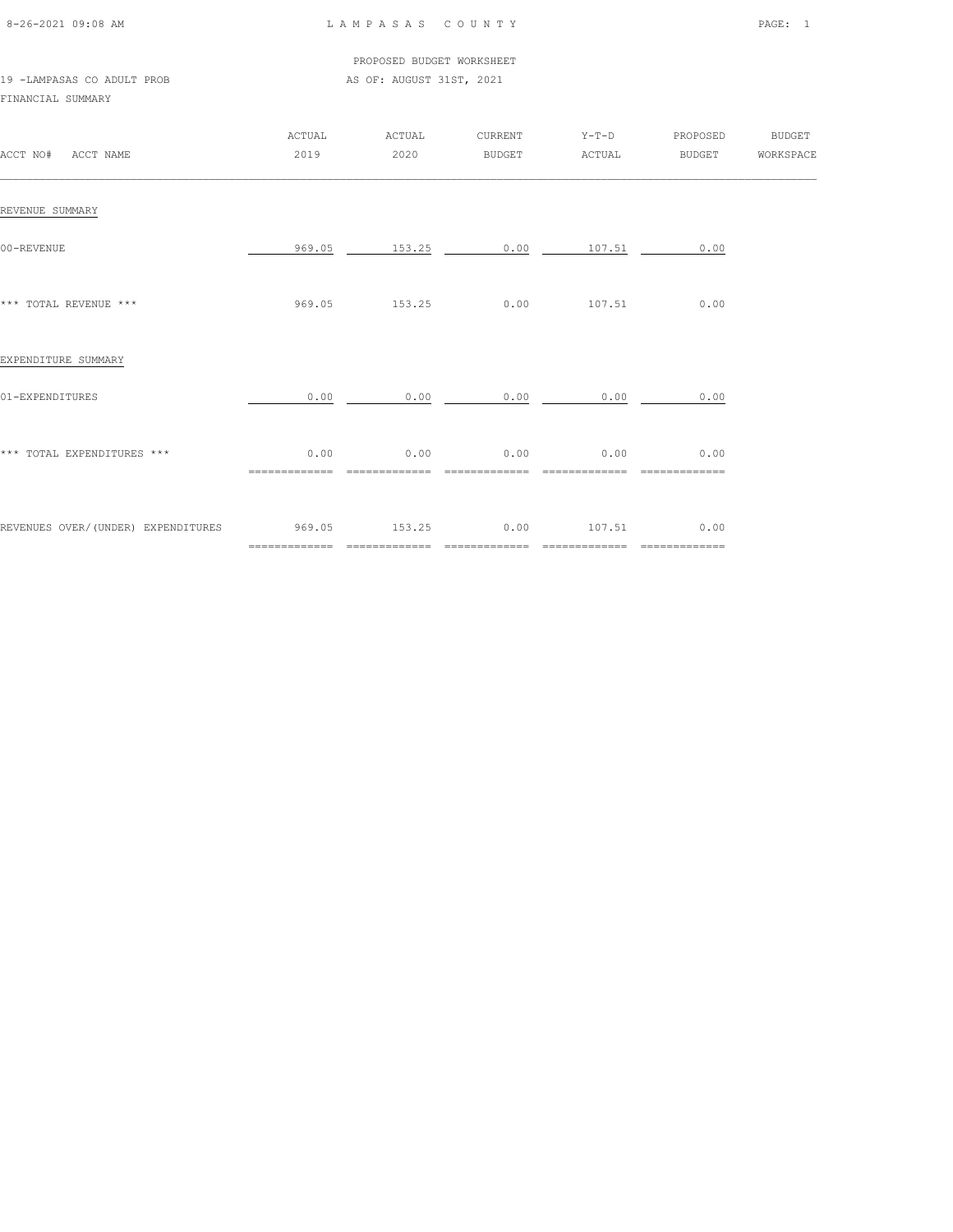|                     |                            |        | PROPOSED BUDGET WORKSHEET |               |         |          |           |
|---------------------|----------------------------|--------|---------------------------|---------------|---------|----------|-----------|
|                     | 19 -LAMPASAS CO ADULT PROB |        | AS OF: AUGUST 31ST, 2021  |               |         |          |           |
|                     | DEPARTMENT - 00-REVENUE    |        |                           |               |         |          |           |
| DEPARTMENT REVENUES |                            |        |                           |               |         |          |           |
|                     |                            | ACTUAL | ACTUAL                    | CURRENT       | $Y-T-D$ | PROPOSED | BUDGET    |
| ACCT NO#            | ACCT NAME                  | 2019   | 2020                      | <b>BUDGET</b> | ACTUAL  | BUDGET   | WORKSPACE |
|                     |                            |        |                           |               |         |          |           |
|                     |                            |        |                           |               |         |          |           |
|                     |                            |        |                           |               |         |          |           |

| ***<br>FUND TOTAL REVENUES ***     | 969.05 | 153.25 | 0.00 | 107.51 | 0.00 |  |
|------------------------------------|--------|--------|------|--------|------|--|
|                                    |        |        |      |        |      |  |
| DEPARTMENT REVENUE TOTAL **<br>**  | 969.05 | 153.25 | 0.00 | 107.51 | 0.00 |  |
| ** SUB-DEPARTMENT REVENUE TOTAL ** | 969.05 | 153.25 | 0.00 | 107.51 | 0.00 |  |
| 200-00-010 OPERATING TRANSFERS IN  | 0.00   | 0.00   | 0.00 | 0.00   | 0.00 |  |
| 100-00-190 MISCELLANEOUS           | 0.00   | 0.00   | 0.00 | 0.00   | 0.00 |  |
| 100-00-099 INTEREST REVENUE        | 969.05 | 153.25 | 0.00 | 107.51 | 0.00 |  |
|                                    |        |        |      |        |      |  |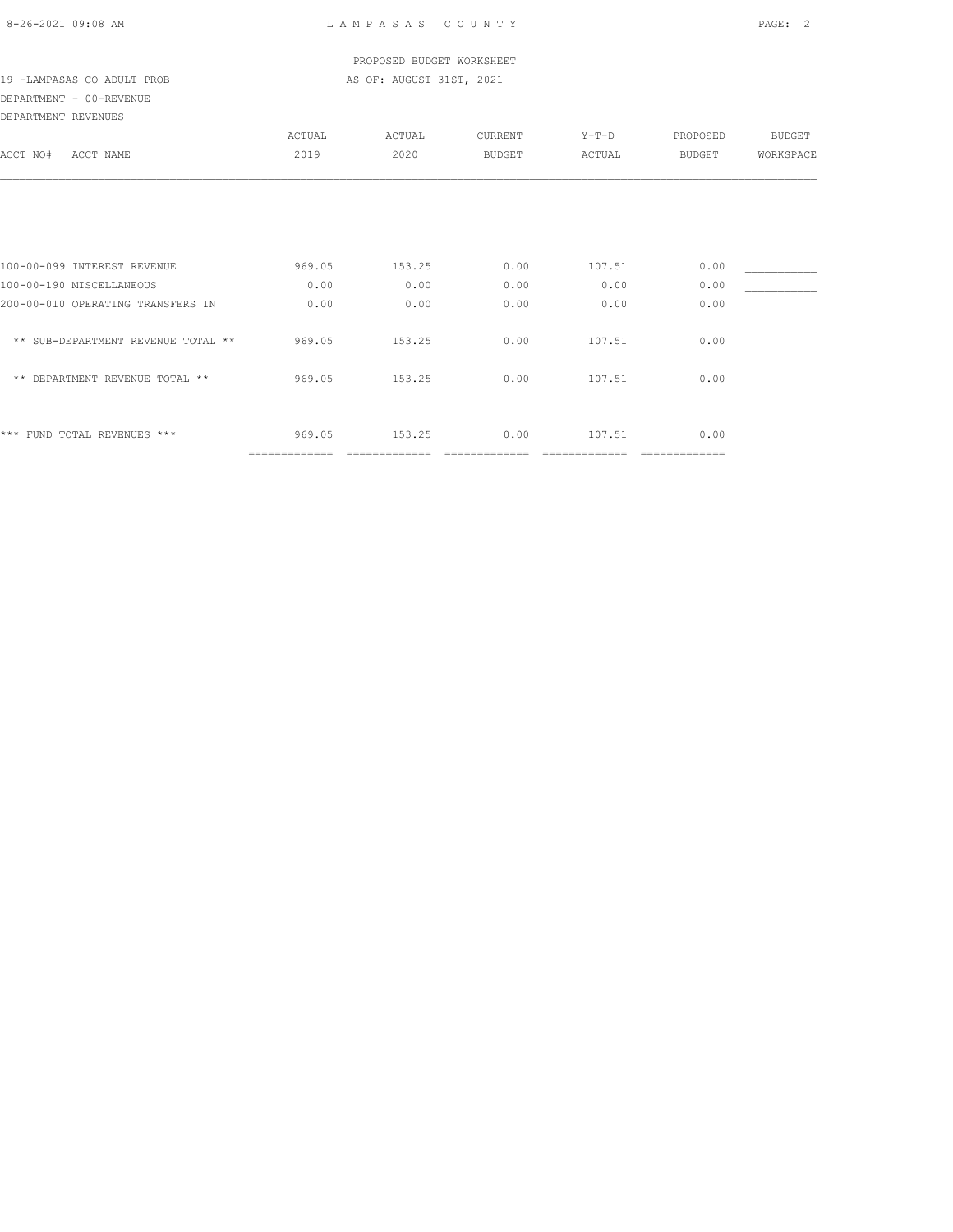| 8-26-2021 09:08 AM           |        | LAMPASAS COUNTY           |                |         |          | PAGE: 3       |
|------------------------------|--------|---------------------------|----------------|---------|----------|---------------|
|                              |        | PROPOSED BUDGET WORKSHEET |                |         |          |               |
| 19 -LAMPASAS CO ADULT PROB   |        | AS OF: AUGUST 31ST, 2021  |                |         |          |               |
| DEPARTMENT - 01-EXPENDITURES |        |                           |                |         |          |               |
| DEPARTMENT EXPENDITURES      |        |                           |                |         |          |               |
|                              | ACTUAL | ACTUAL                    | <b>CURRENT</b> | $Y-T-D$ | PROPOSED | <b>BUDGET</b> |
| ACCT NO#<br>ACCT NAME        | 2019   | 2020                      | <b>BUDGET</b>  | ACTUAL  | BUDGET   | WORKSPACE     |

 $\mathcal{L} = \{ \mathcal{L} = \{ \mathcal{L} = \{ \mathcal{L} = \{ \mathcal{L} = \{ \mathcal{L} = \{ \mathcal{L} = \{ \mathcal{L} = \{ \mathcal{L} = \{ \mathcal{L} = \{ \mathcal{L} = \{ \mathcal{L} = \{ \mathcal{L} = \{ \mathcal{L} = \{ \mathcal{L} = \{ \mathcal{L} = \{ \mathcal{L} = \{ \mathcal{L} = \{ \mathcal{L} = \{ \mathcal{L} = \{ \mathcal{L} = \{ \mathcal{L} = \{ \mathcal{L} = \{ \mathcal{L} = \{ \mathcal{$ 

| GENERAL EXPENSES                   |                     |                   |                   |               |               |  |
|------------------------------------|---------------------|-------------------|-------------------|---------------|---------------|--|
| 401-00-375 BANK CHARGES            | 0.00                | 0.00              | 0.00              | 0.00          | 0.00          |  |
| ** CATEGORY TOTAL **               | 0.00                | 0.00              | 0.00              | 0.00          | 0.00          |  |
|                                    |                     |                   |                   |               |               |  |
| 401-00-500 OPERATING TRANSFERS-OUT |                     | $0.00$ 0.00       |                   | $0.00$ $0.00$ | 0.00          |  |
| ** CATEGORY TOTAL **               | 0.00                | 0.00              | 0.00              | 0.00          | 0.00          |  |
| ** SUB-DEPARTMENT TOTAL **         | 0.00                | 0.00              | 0.00              | 0.00          | 0.00          |  |
|                                    |                     |                   |                   |               |               |  |
| DEPARTMENT TOTAL ***<br>***        | 0.00<br>$=$ $=$ $=$ | 0.00              | 0.00              | 0.00          | 0.00          |  |
|                                    |                     |                   |                   |               |               |  |
| *** FUND TOTAL EXPENDITURES ***    | 0.00                | 0.00              | 0.00              | 0.00          | 0.00          |  |
|                                    | =============       | $=$ ============= | $=$ ============= | ============= | ============= |  |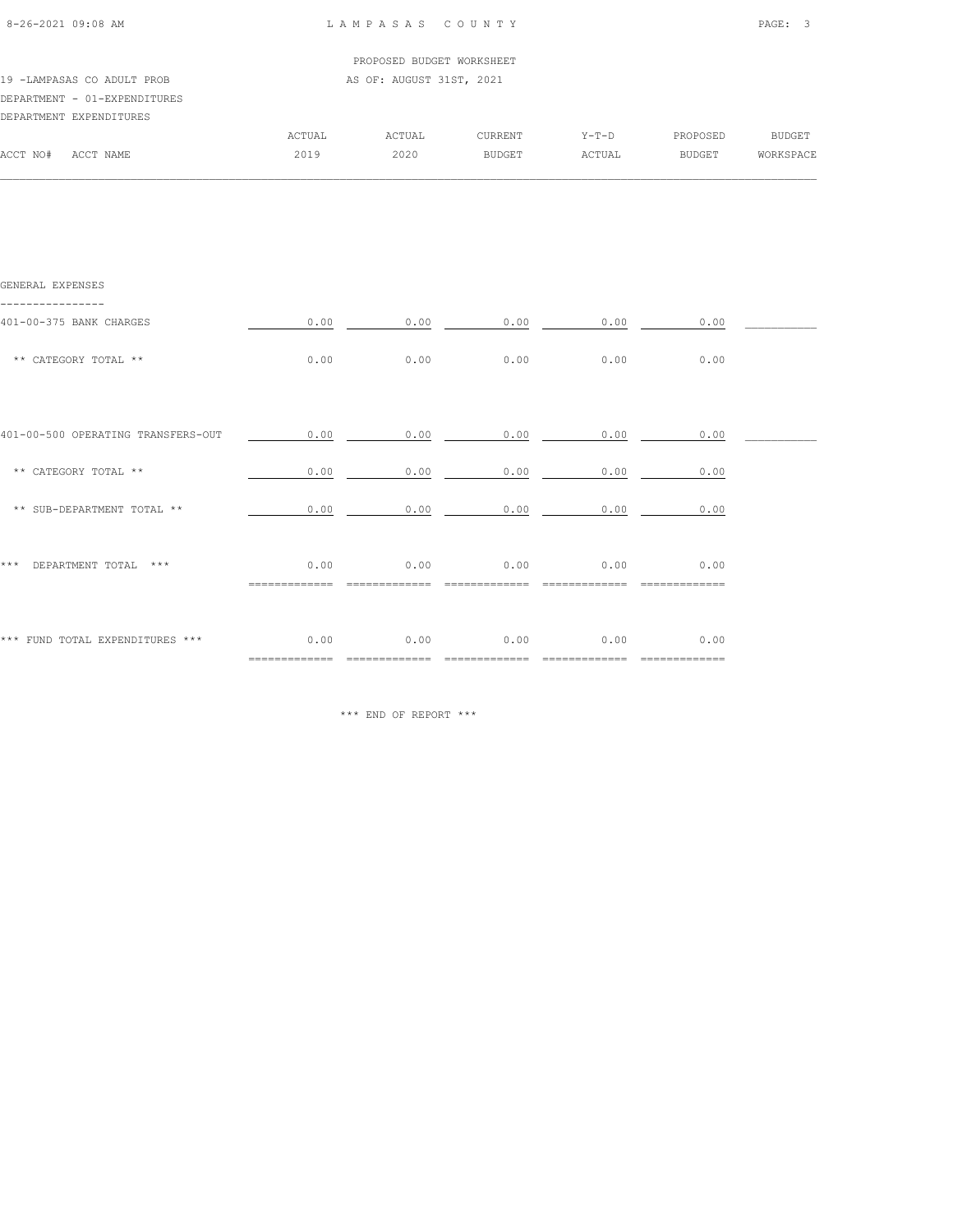| 8-26-2021 09:08 AM |  |
|--------------------|--|

L A M P A S A S C O U N T Y PAGE: 1

|                             |  |  |  |  | PROPOSED BUDGET WORKSHEET |
|-----------------------------|--|--|--|--|---------------------------|
| 20 -LAMPASAS CO LAW LIBRARY |  |  |  |  | AS OF: AUGUST 31ST, 2021  |

FINANCIAL SUMMARY

| ACCT NO#<br>ACCT NAME              | ACTUAL<br>2019             | ACTUAL<br>2020                                | CURRENT<br><b>BUDGET</b>    | $Y-T-D$<br>ACTUAL                               | PROPOSED<br><b>BUDGET</b>             | <b>BUDGET</b><br>WORKSPACE |
|------------------------------------|----------------------------|-----------------------------------------------|-----------------------------|-------------------------------------------------|---------------------------------------|----------------------------|
| REVENUE SUMMARY                    |                            |                                               |                             |                                                 |                                       |                            |
| 00-LAW LIBRARY REVENUE             | 16,534.38                  | 17,051.39                                     | 12,000.00                   | 13,186.05                                       | 12,000.00                             |                            |
| *** TOTAL REVENUE ***              | 16,534.38                  |                                               |                             | $17,051.39$ $12,000.00$ $13,186.05$ $12,000.00$ |                                       |                            |
| EXPENDITURE SUMMARY                |                            |                                               |                             |                                                 |                                       |                            |
| 01-LAW LIBRARY EXPENSES            | 12,672.92                  | 4,914.00                                      | 12,000.00                   | 2,403.00                                        | 12,000.00                             |                            |
| *** TOTAL EXPENDITURES ***         | 12,672.92<br>============= | 4,914.00<br>==============                    | 12,000.00<br>============== | 2,403.00<br>==============                      | 12,000.00<br>=============            |                            |
| REVENUES OVER/(UNDER) EXPENDITURES | 3,861.46                   | 12,137.39<br>================================ | 0.00<br>=============       | 10,783.05<br>=============                      | 0.00<br>$=$ = = = = = = = = = = = = = |                            |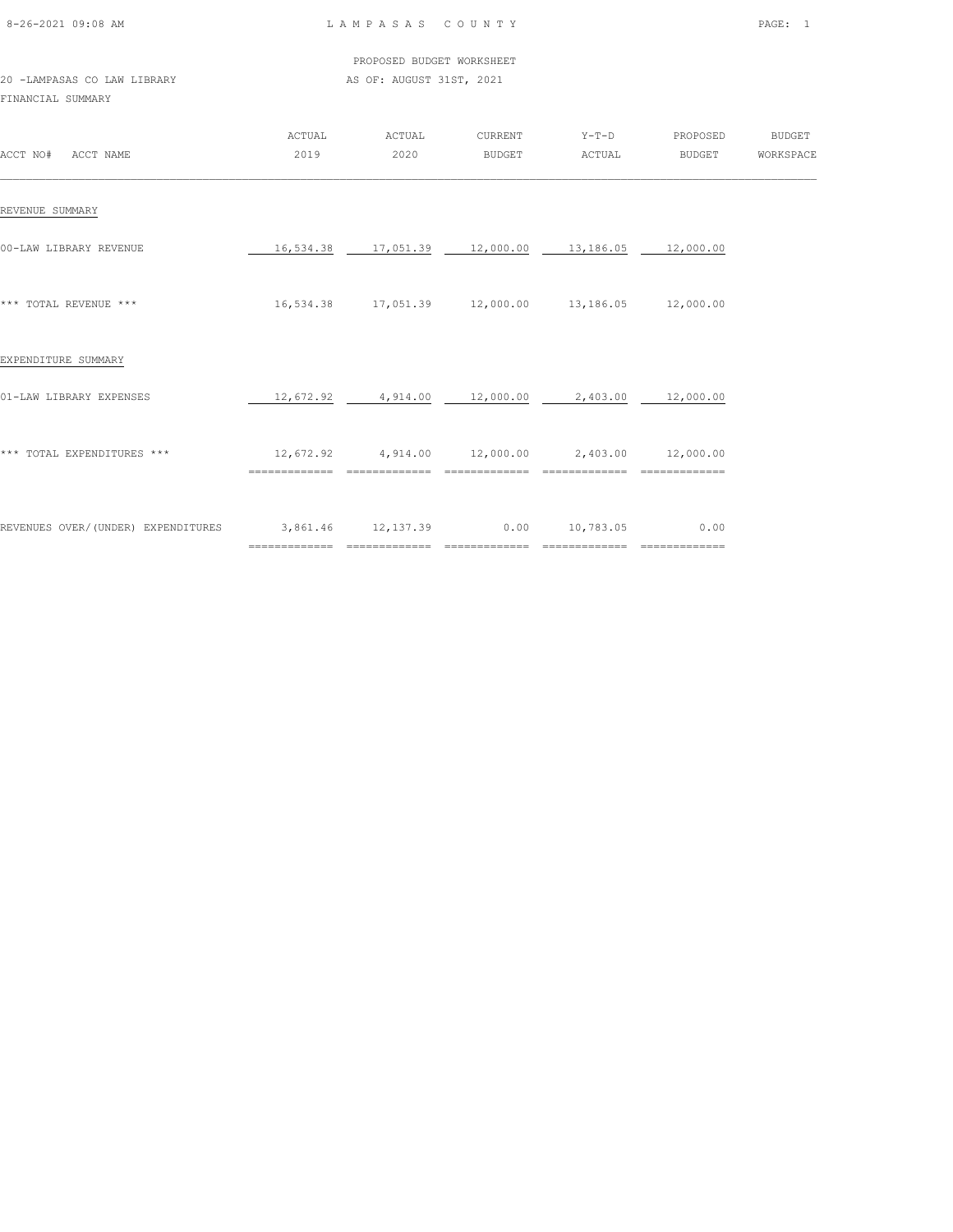PROPOSED BUDGET WORKSHEET 20 -LAMPASAS CO LAW LIBRARY **AS OF: AUGUST 31ST, 2021** 

# DEPARTMENT - 00-LAW LIBRARY REVENUE

| DEPARTMENT REVENUES |           |        |        |         |         |          |           |
|---------------------|-----------|--------|--------|---------|---------|----------|-----------|
|                     |           | ACTUAL | ACTUAL | CURRENT | $Y-T-D$ | PROPOSED | BUDGET    |
| ACCT NO#            | ACCT NAME | 2019   | 2020   | BUDGET  | ACTUAL  | BUDGET   | WORKSPACE |
|                     |           |        |        |         |         |          |           |
|                     |           |        |        |         |         |          |           |

|                                       | -------------- |           |           |           | ------------ |  |
|---------------------------------------|----------------|-----------|-----------|-----------|--------------|--|
| FUND TOTAL REVENUES ***<br>***        | 16,534.38      | 17,051.39 | 12,000.00 | 13,186.05 | 12,000.00    |  |
| DEPARTMENT REVENUE TOTAL **<br>**     | 16,534.38      | 17,051.39 | 12,000.00 | 13,186.05 | 12,000.00    |  |
| SUB-DEPARTMENT REVENUE TOTAL **<br>** | 16,534.38      | 17,051.39 | 12,000.00 | 13,186.05 | 12,000.00    |  |
| 200-00-010 OPERATING TRANSFERS IN     | 0.00           | 0.00      | 0.00      | 0.00      | 0.00         |  |
| 100-00-190 MISCELLANEOUS RECEIPTS     | 0.00           | 0.00      | 0.00      | 0.00      | 0.00         |  |
| 100-00-106 COUNTY CLERK               | 5,180.00       | 5,180.00  | 4,225.00  | 3,640.00  | 4,225.00     |  |
| 100-00-099 INTEREST REVENUE           | 489.30         | 248.39    | 50.00     | 201.05    | 50.00        |  |
| 100-00-094 DISTRICT CLERK             | 10,865.08      | 11,623.00 | 7,725.00  | 9,345.00  | 7,725.00     |  |
|                                       |                |           |           |           |              |  |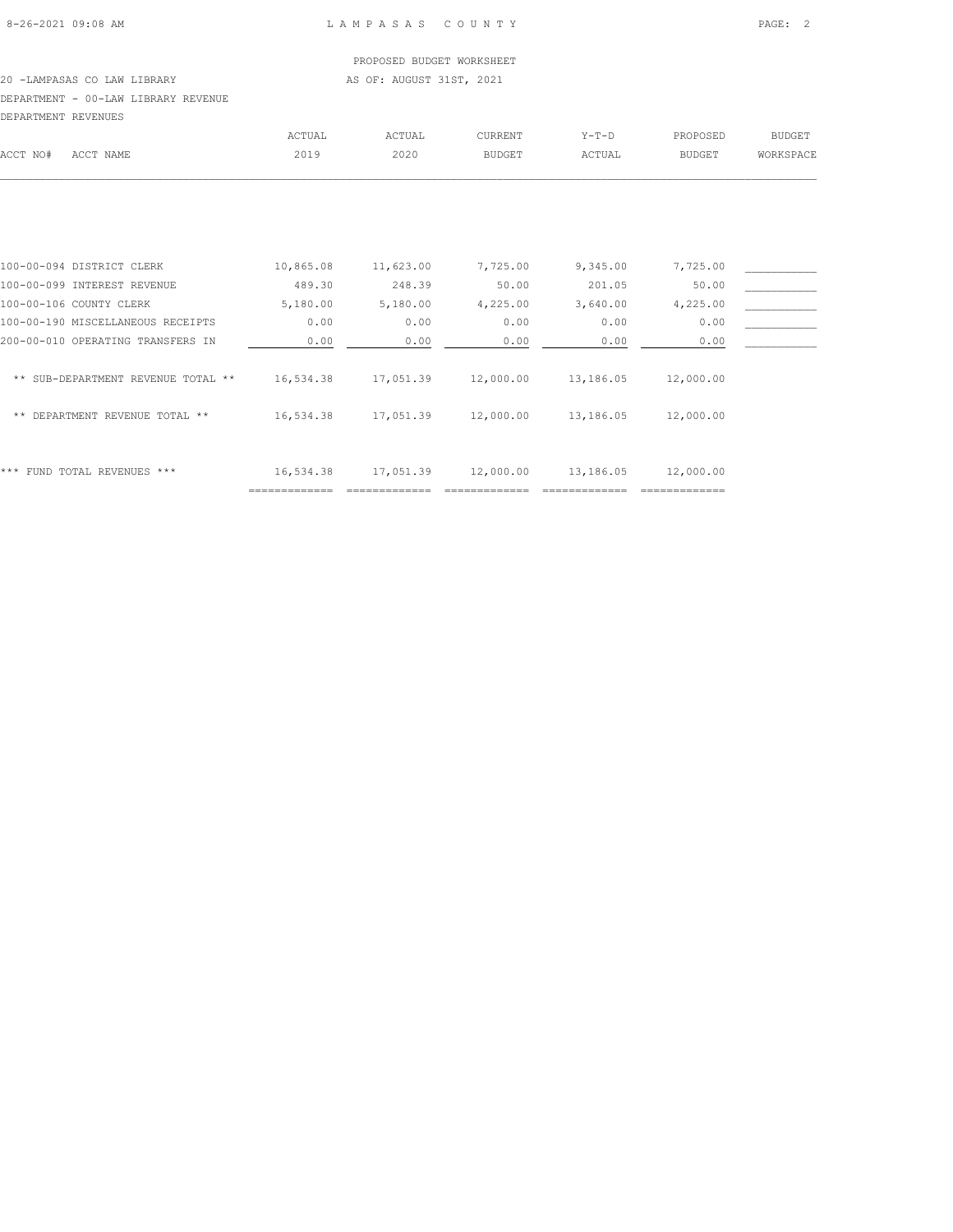| $8 - 26 - 2021$ 09:08 AM |  |
|--------------------------|--|

| DEPARTMENT EXPENDITURES              |                           |
|--------------------------------------|---------------------------|
| DEPARTMENT - 01-LAW LIBRARY EXPENSES |                           |
| 20 -LAMPASAS CO LAW LIBRARY          | AS OF: AUGUST 31ST, 2021  |
|                                      | PROPOSED BUDGET WORKSHEET |
|                                      |                           |

|          |                                                                                                                                                 | $\triangle$ $\cap$ THA $^*$ | <b>ACTUAL</b>         | $^{\sim}$ URRENT | $V - T - T$                | PROPOSED      | principe.<br>5UDGB+ |
|----------|-------------------------------------------------------------------------------------------------------------------------------------------------|-----------------------------|-----------------------|------------------|----------------------------|---------------|---------------------|
| ACCT NO# | $\cap$ $\cap$ $\Box$<br>NAME<br>the contract of the contract of the contract of the contract of the contract of the contract of the contract of | $\sim$ $\sim$               | 2020<br>$\sim$ $\sim$ |                  | <b><i><u>CTUAL</u></i></b> | <b>BUDGET</b> |                     |
|          |                                                                                                                                                 |                             |                       |                  |                            |               |                     |

| GENERAL EXPENSES                  |           |                                                           |      |                                               |      |  |
|-----------------------------------|-----------|-----------------------------------------------------------|------|-----------------------------------------------|------|--|
| 401-00-354 LAW LIBRARY            | 12,672.92 |                                                           |      | $4,914.00$ $12,000.00$ $2,403.00$ $12,000.00$ |      |  |
| 401-00-375 BANK CHARGES           | 0.00      | 0.00                                                      | 0.00 | 0.00                                          | 0.00 |  |
| ** CATEGORY TOTAL **              |           | $12,672.92$ $4,914.00$ $12,000.00$ $2,403.00$ $12,000.00$ |      |                                               |      |  |
| 401-00-500 OPERATING TRANSFER-OUT | 0.00      | 0.00                                                      | 0.00 | 0.00                                          | 0.00 |  |
| ** CATEGORY TOTAL **              | 0.00      | 0.00                                                      | 0.00 | 0.00                                          | 0.00 |  |
| ** SUB-DEPARTMENT TOTAL **        |           | $12,672.92$ $4,914.00$ $12,000.00$ $2,403.00$ $12,000.00$ |      |                                               |      |  |
| * * *<br>DEPARTMENT TOTAL ***     | 12,672.92 | $4,914.00$ $12,000.00$ $2,403.00$ $12,000.00$             |      |                                               |      |  |
| *** FUND TOTAL EXPENDITURES ***   |           | 12,672.92  4,914.00  12,000.00  2,403.00  12,000.00       |      |                                               |      |  |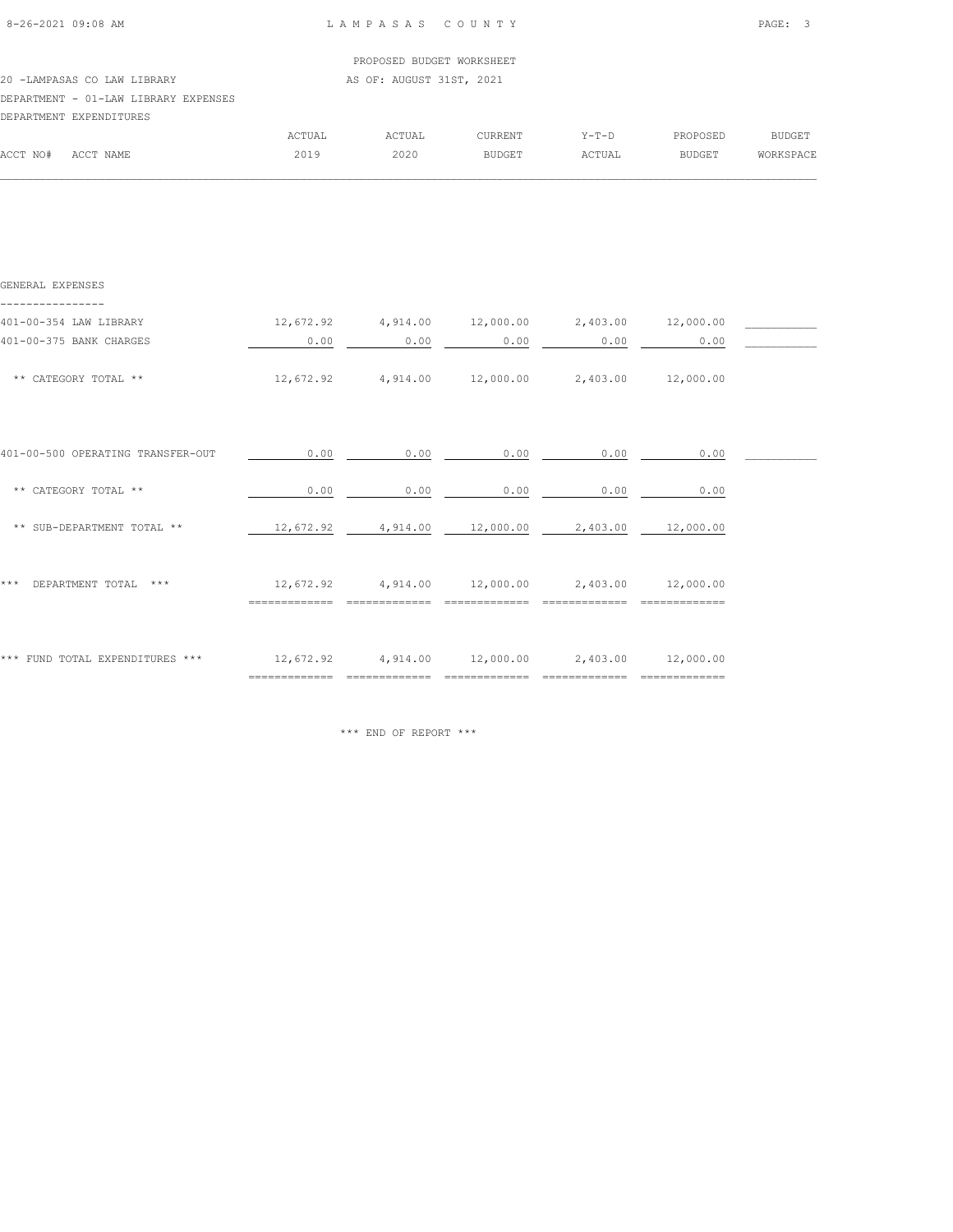| 8-26-2021 09:08 AM |  |
|--------------------|--|
|                    |  |

|                               |  |  |  |                          | PROPOSED BUDGET WORKSHEET |  |
|-------------------------------|--|--|--|--------------------------|---------------------------|--|
| 22 -LAMPASAS CO DOG ORDINANCE |  |  |  | AS OF: AUGUST 31ST, 2021 |                           |  |

FINANCIAL SUMMARY

| ACCT NO#<br>ACCT NAME               | <b>ACTUAL</b><br>2019                  | ACTUAL<br>2020                         | CURRENT<br><b>BUDGET</b> | $Y-T-D$<br>ACTUAL              | PROPOSED<br><b>BUDGET</b> | <b>BUDGET</b><br>WORKSPACE |
|-------------------------------------|----------------------------------------|----------------------------------------|--------------------------|--------------------------------|---------------------------|----------------------------|
| REVENUE SUMMARY                     |                                        |                                        |                          |                                |                           |                            |
| 00-DOG ORDINANCE REVENUE            | 4,459.35                               | 5,107.33                               | 3,200.00                 | 4,296.24                       | 3,200.00                  |                            |
| *** TOTAL REVENUE ***               | 4,459.35                               |                                        | 5,107.33 3,200.00        | 4,296.24                       | 3,200.00                  |                            |
| EXPENDITURE SUMMARY                 |                                        |                                        |                          |                                |                           |                            |
| 01-DOG ORDINANCE EXPENSE            | 4,730.00                               | 0.00                                   | 3,200.00                 | 0.00                           | 3,200.00                  |                            |
| *** TOTAL EXPENDITURES ***          | 4,730.00                               | 0.00                                   | 3,200.00                 | 0.00                           | 3,200.00                  |                            |
| REVENUES OVER/ (UNDER) EXPENDITURES | 270.65)<br>$\sqrt{2}$<br>============= | 5,107.33<br>$=$ = = = = = = =<br>_____ | 0.00<br>=============    | 4,296.24<br>---------<br>_____ | 0.00<br>=============     |                            |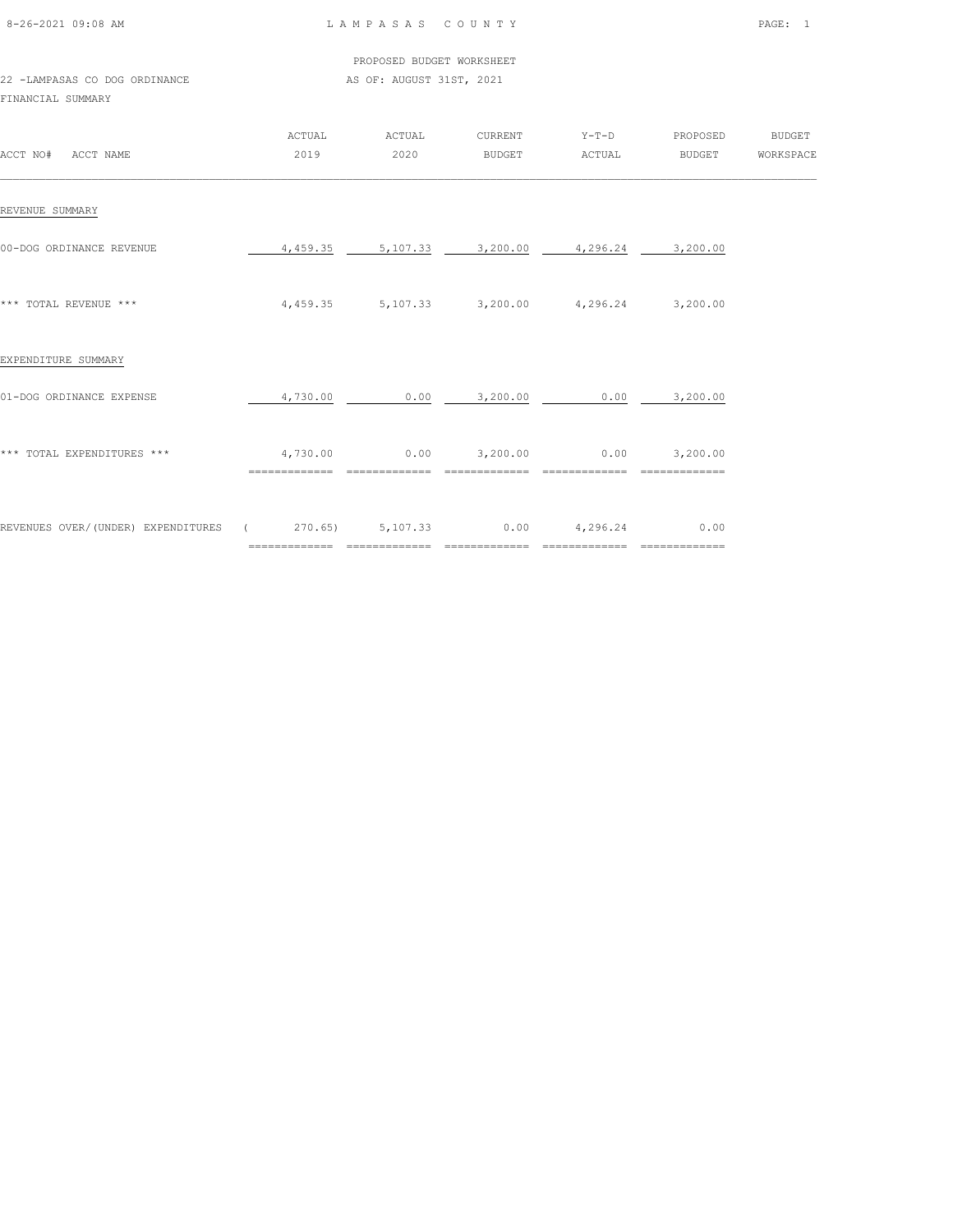# PROPOSED BUDGET WORKSHEET 22 -LAMPASAS CO DOG ORDINANCE AS OF: AUGUST 31ST, 2021

DEPARTMENT - 00-DOG ORDINANCE REVENUE

|          | DEPARTMENT REVENUES |        |        |               |         |               |                  |
|----------|---------------------|--------|--------|---------------|---------|---------------|------------------|
|          |                     | ACTUAL | ACTUAL | CURRENT       | $Y-T-D$ | PROPOSED      | <b>BUDGET</b>    |
| ACCT NO# | ACCT NAME           | 2019   | 2020   | <b>BUDGET</b> | ACTUAL  | <b>BUDGET</b> | <b>WORKSPACE</b> |
|          |                     |        |        |               |         |               |                  |

| ***<br>FUND TOTAL REVENUES ***        | 4,459.35 | 5,107.33 | 3,200.00 | 4,296.24 | 3,200.00 |  |
|---------------------------------------|----------|----------|----------|----------|----------|--|
| DEPARTMENT REVENUE TOTAL **<br>**     | 4,459.35 | 5,107.33 | 3,200.00 | 4,296.24 | 3,200.00 |  |
| SUB-DEPARTMENT REVENUE TOTAL **<br>** | 4,459.35 | 5,107.33 | 3,200.00 | 4,296.24 | 3,200.00 |  |
| 100-00-101 DOG LICENSES               | 3,687.50 | 4,762.00 | 3,200.00 | 4,058.50 | 3,200.00 |  |
| 100-00-099 INTEREST REVENUE           | 771.85   | 345.33   | 0.00     | 237.74   | 0.00     |  |
| 100-00-001 BEGINNING FUND BALANCE     | 0.00     | 0.00     | 0.00     | 0.00     | 0.00     |  |
|                                       |          |          |          |          |          |  |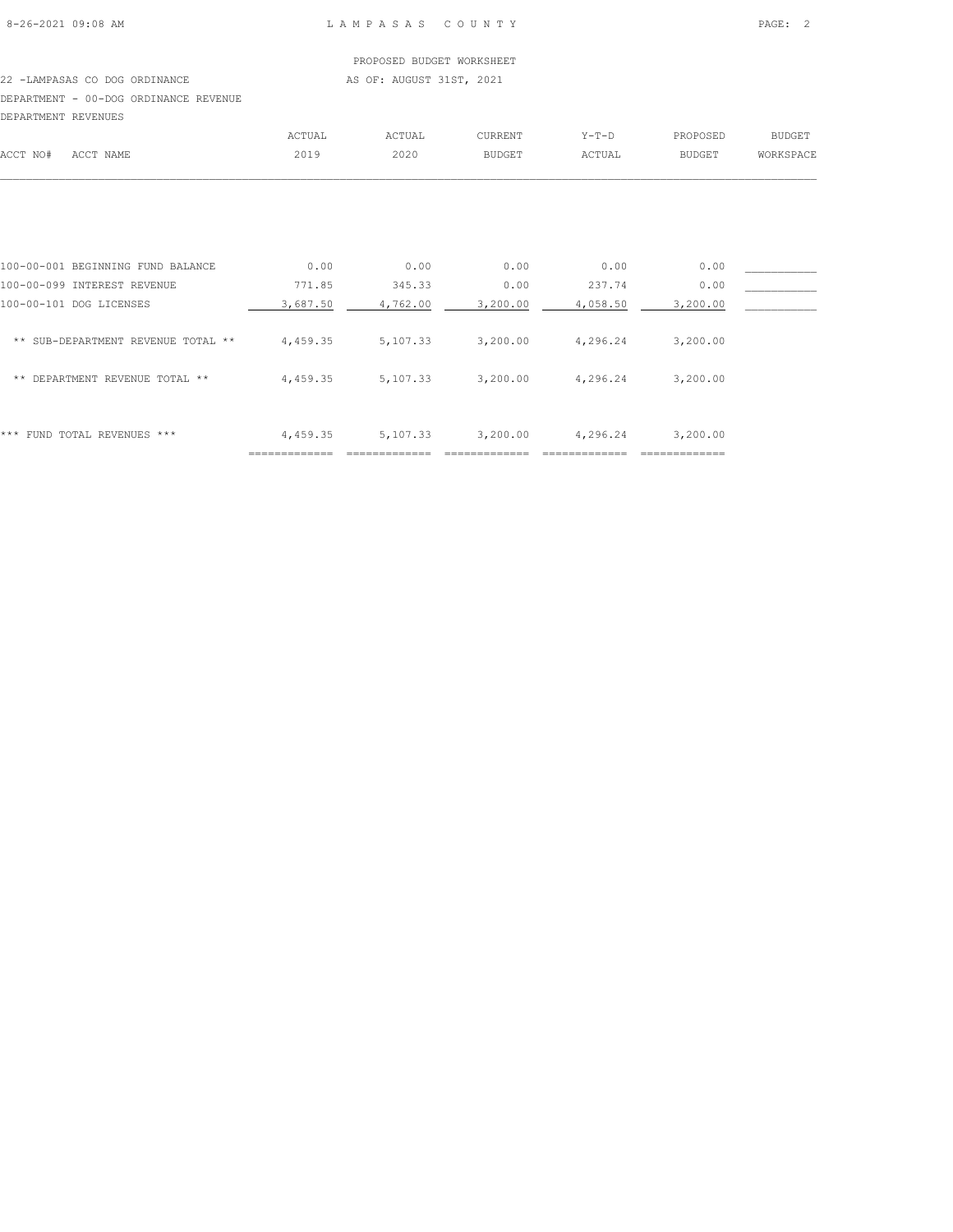|                                       | PROPOSED BUDGET WORKSHEET |  |
|---------------------------------------|---------------------------|--|
| 22 -LAMPASAS CO DOG ORDINANCE         | AS OF: AUGUST 31ST, 2021  |  |
| DEPARTMENT - 01-DOG ORDINANCE EXPENSE |                           |  |
| DEPARTMENT EXPENDITURES               |                           |  |

|          |           | ACTUAL | ACTUAL | <b>CURRENT</b> | Y-T-D  | PROPOSED      | BUDGET    |
|----------|-----------|--------|--------|----------------|--------|---------------|-----------|
| ACCT NO# | ACCT NAME | 2019   | 2020   | <b>BUDGET</b>  | ACTUAL | <b>BUDGET</b> | WORKSPACE |
|          |           |        |        |                |        |               |           |

| GENERAL EXPENSES                                                              |                               |                                                |                   |                               |                                     |
|-------------------------------------------------------------------------------|-------------------------------|------------------------------------------------|-------------------|-------------------------------|-------------------------------------|
| 401-00-304 DOG ORDINANCE                                                      | 0.00                          |                                                |                   |                               | $0.00$ $3,200.00$ $0.00$ $3,200.00$ |
| 401-00-375 BANK CHARGES                                                       | 0.00                          | 0.00                                           | 0.00              | 0.00                          | 0.00                                |
| ** CATEGORY TOTAL **                                                          | 0.00                          |                                                | $0.00$ $3,200.00$ |                               | $0.00$ $3,200.00$                   |
| CAPITAL OUTLAY                                                                |                               |                                                |                   |                               |                                     |
| 401-00-402 OPERATING EQUIPMENT                                                |                               | $4,730.00$ 0.00 0.00 0.00 0.00                 |                   |                               | 0.00                                |
| ** CATEGORY TOTAL **                                                          | 4,730.00                      | 0.00                                           | 0.00              | 0.00                          | 0.00                                |
|                                                                               |                               |                                                |                   |                               |                                     |
| 401-00-500 OPERATING TRANSFER-OUT                                             | 0.00                          | 0.00                                           | 0.00              | 0.00                          | 0.00                                |
| ** CATEGORY TOTAL **                                                          | 0.00                          | 0.00                                           | 0.00              | 0.00                          | 0.00                                |
| ** SUB-DEPARTMENT TOTAL **                                                    | 4,730.00                      |                                                | $0.00$ $3,200.00$ |                               | $0.00$ 3,200.00                     |
|                                                                               |                               |                                                |                   |                               |                                     |
| *** DEPARTMENT TOTAL ***                                                      |                               | $4,730.00$ $0.00$ $3,200.00$ $0.00$ $3,200.00$ |                   |                               |                                     |
|                                                                               |                               | ============================                   | ==============    | $=$ = = = = = = = = = = = = = | $=$ = = = = = = = = = = = = = =     |
| *** FUND TOTAL EXPENDITURES *** $4,730.00$ 0.00 $3,200.00$ 0.00 0.00 3,200.00 |                               |                                                |                   |                               |                                     |
|                                                                               | $=$ = = = = = = = = = = = = = | --------------                                 | =============     | --------------                | $=$ = = = = = = = = = = = = = =     |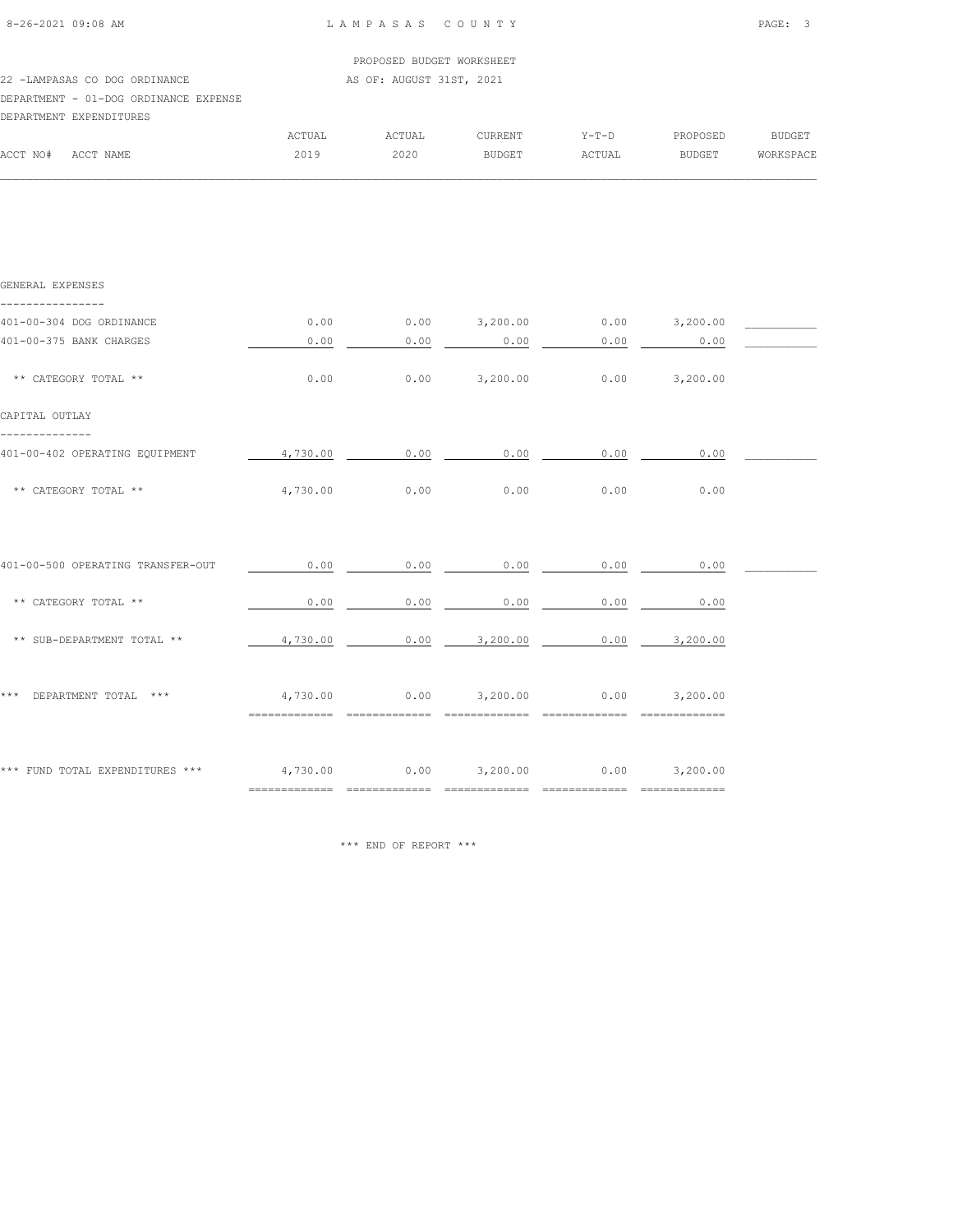| 8-26-2021 09:08 AM |  |
|--------------------|--|
|                    |  |

PROPOSED BUDGET WORKSHEET

# 25 -CONSTRUCTION FUND **AS OF: AUGUST 31ST, 2021** FINANCIAL SUMMARY

|                                                                                                  | ACTUAL                                                              | ACTUAL         | CURRENT                                                               | $Y-T-D$       | PROPOSED | <b>BUDGET</b> |
|--------------------------------------------------------------------------------------------------|---------------------------------------------------------------------|----------------|-----------------------------------------------------------------------|---------------|----------|---------------|
| ACCT NO#<br>ACCT NAME                                                                            | 2019                                                                | 2020           | BUDGET                                                                | ACTUAL        | BUDGET   | WORKSPACE     |
| REVENUE SUMMARY                                                                                  |                                                                     |                |                                                                       |               |          |               |
|                                                                                                  |                                                                     |                |                                                                       |               |          |               |
| 00-DEPT REVENUE                                                                                  |                                                                     |                | 210,547.24 25,129.78 1,000,000.00 1,030.42                            |               | 0.00     |               |
| 01-DEPT EXPENSE                                                                                  | 0.00                                                                |                | 0.00<br>0.00                                                          | 0.00          | 0.00     |               |
| *** TOTAL REVENUE ***                                                                            |                                                                     |                | 210,547.24 25,129.78 1,000,000.00 1,030.42                            |               | 0.00     |               |
| EXPENDITURE SUMMARY                                                                              |                                                                     |                |                                                                       |               |          |               |
| 01-DEPT EXPENSE                                                                                  |                                                                     |                | $10,516,938.47$ $1,472,156.42$ $1,000,000.00$ 320,837.30 1,000,000.00 |               |          |               |
| *** TOTAL EXPENDITURES ***                                                                       | 10,516,938.47  1,472,156.42  1,000,000.00  320,837.30  1,000,000.00 |                |                                                                       |               |          |               |
|                                                                                                  | ==============                                                      | ============== | ==============                                                        | ============= |          |               |
| REVENUES OVER/(UNDER) EXPENDITURES (10,306,391.23)(1,447,026.64) 0.00 (319,806.88)(1,000,000.00) |                                                                     |                |                                                                       |               |          |               |

============= ============= ============= ============= =============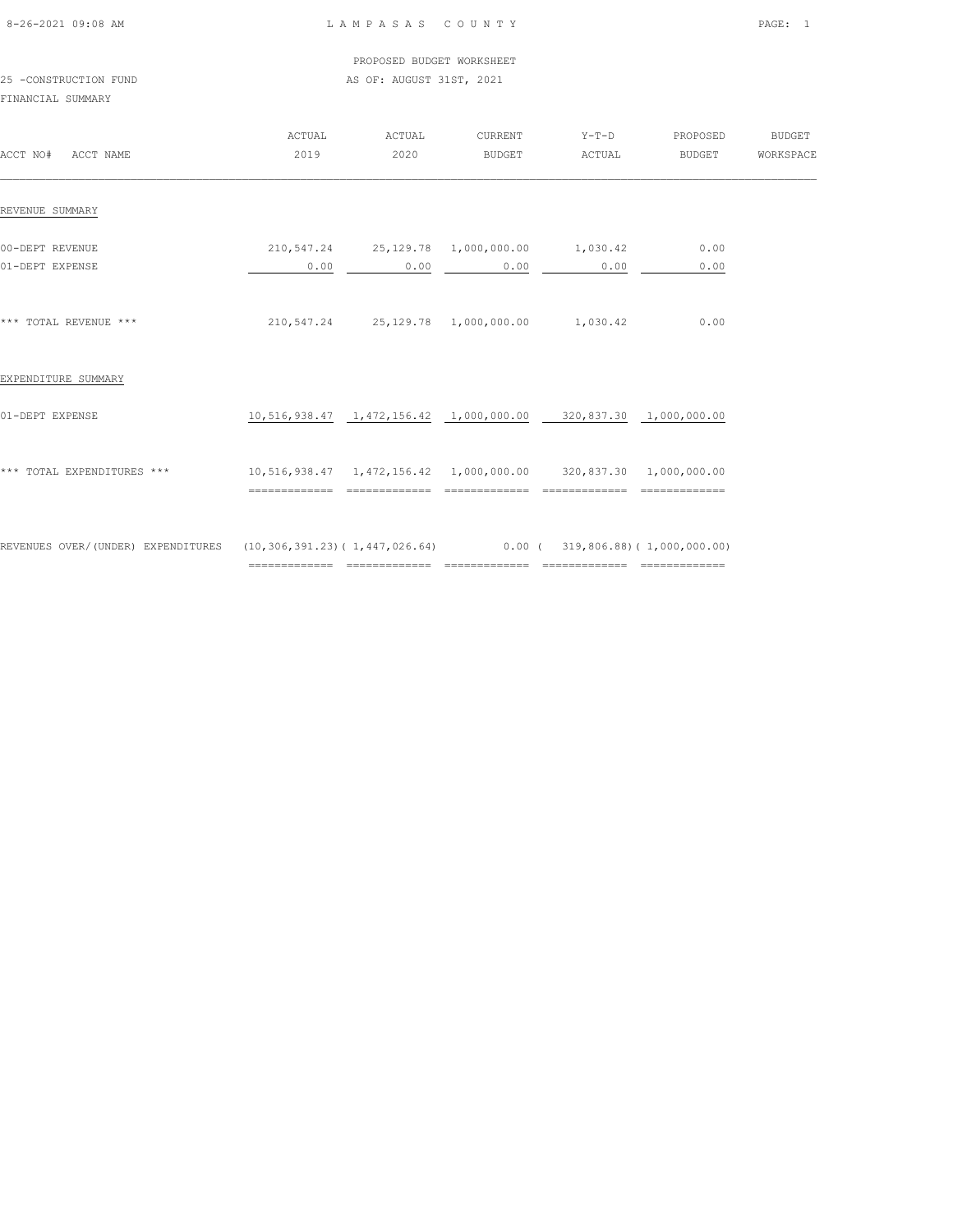# 25 -CONSTRUCTION FUND **AS OF: AUGUST 31ST, 2021**

DEPARTMENT - 00-DEPT REVENUE

| DEPARTMENT REVENUES |           |        |        |                |         |               |               |
|---------------------|-----------|--------|--------|----------------|---------|---------------|---------------|
|                     |           | ACTUAL | ACTUAL | <b>CURRENT</b> | $Y-T-D$ | PROPOSED      | <b>BUDGET</b> |
| ACCT NO#            | ACCT NAME | 2019   | 2020   | <b>BUDGET</b>  | ACTUAL  | <b>BUDGET</b> | WORKSPACE     |
|                     |           |        |        |                |         |               |               |

| 00-DEPT REVENUE                        |            |             |                        |          |      |  |
|----------------------------------------|------------|-------------|------------------------|----------|------|--|
| 100-00-001 BEGINNING FUND BALANCE      | 0.00       | 0.00        | 1,000,000.00           | 0.00     | 0.00 |  |
| 100-00-099 INTEREST REVENUE            | 210,547.24 | 25, 129. 78 | 0.00                   | 1,030.42 | 0.00 |  |
| 100-00-125 LIMITED TAX GO BOND 2018    | 0.00       | 0.00        | 0.00                   | 0.00     | 0.00 |  |
| 100-00-190 MISCELLANEOUS               | 0.00       | 0.00        | 0.00                   | 0.00     | 0.00 |  |
| 200-00-001 OTHER RESOURCE - TAX NOTE   | 0.00       | 0.00        | 0.00                   | 0.00     | 0.00 |  |
| 200-00-010 OPERATING TRANSFER-IN       | 0.00       | 0.00        | 0.00                   | 0.00     | 0.00 |  |
| ** SUB-DEPARTMENT REVENUE TOTAL **     | 210,547.24 |             | 25,129.78 1,000,000.00 | 1,030.42 | 0.00 |  |
| 01-DEPT EXPENSE                        |            |             |                        |          |      |  |
| 100-01-099 INTEREST REVENUE            | 0.00       | 0.00        | 0.00                   | 0.00     | 0.00 |  |
| 200-01-001 OTHER RESOURCE-ANIMAL SHELT | 0.00       | 0.00        | 0.00                   | 0.00     | 0.00 |  |
| ** SUB-DEPARTMENT REVENUE TOTAL **     | 0.00       | 0.00        | 0.00                   | 0.00     | 0.00 |  |
| ** DEPARTMENT REVENUE TOTAL **         | 210,547.24 |             | 25,129.78 1,000,000.00 | 1,030.42 | 0.00 |  |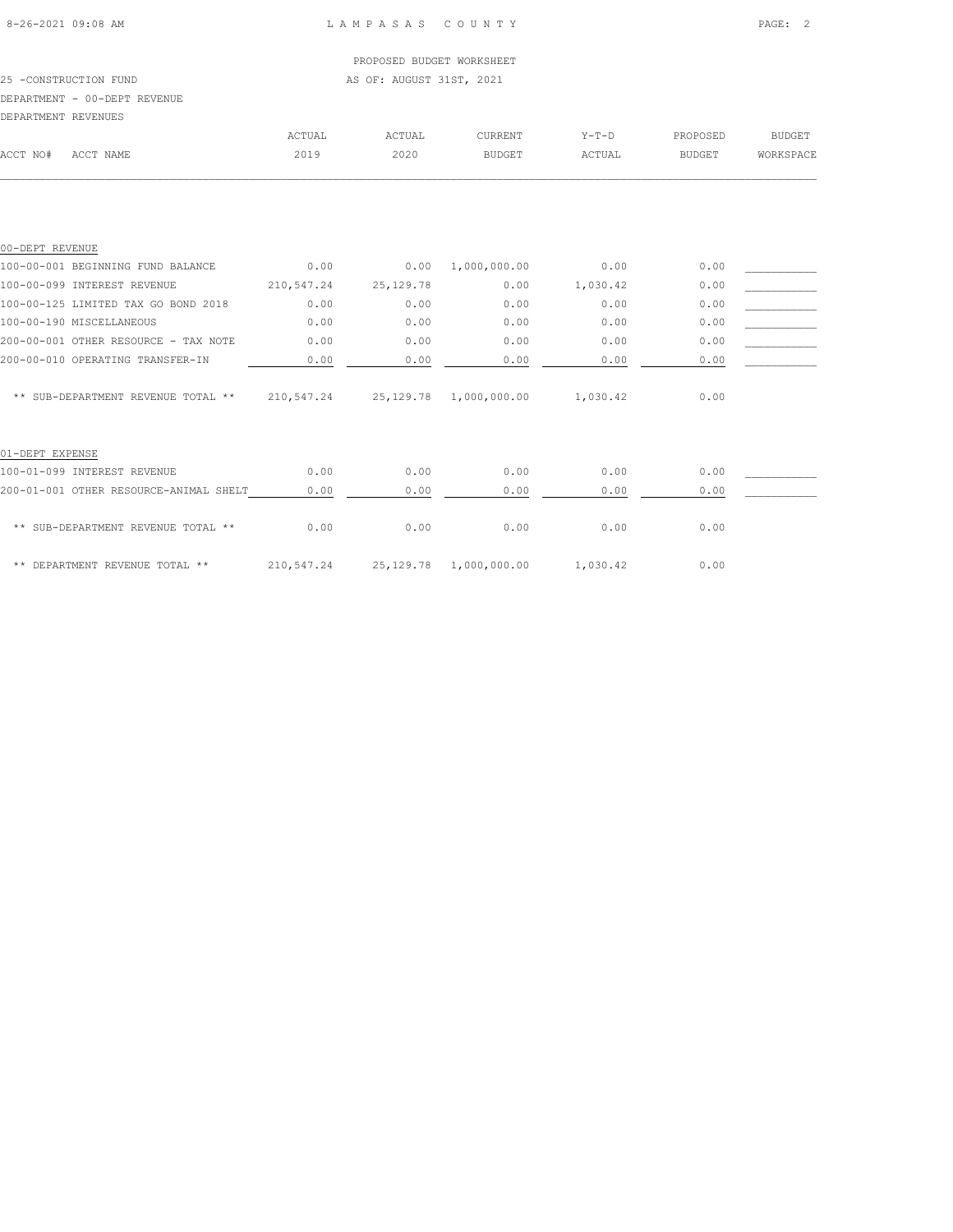| 8-26-2021 09:08 AM |  |
|--------------------|--|

|                       |                              |        | PROPOSED BUDGET WORKSHEET |         |         |          |           |
|-----------------------|------------------------------|--------|---------------------------|---------|---------|----------|-----------|
| 25 -CONSTRUCTION FUND |                              |        | AS OF: AUGUST 31ST, 2021  |         |         |          |           |
|                       | DEPARTMENT - 01-DEPT EXPENSE |        |                           |         |         |          |           |
| DEPARTMENT REVENUES   |                              |        |                           |         |         |          |           |
|                       |                              | ACTUAL | ACTUAL                    | CURRENT | $Y-T-D$ | PROPOSED | BUDGET    |
| ACCT NO#              | ACCT NAME                    | 2019   | 2020                      | BUDGET  | ACTUAL  | BUDGET   | WORKSPACE |
|                       |                              |        |                           |         |         |          |           |
|                       |                              |        |                           |         |         |          |           |

| 00-DEPT REVENUE                    |            |           |              |          |      |  |
|------------------------------------|------------|-----------|--------------|----------|------|--|
| $201 - 00 - 000$                   | 0.00       | 0.00      | 0.00         | 0.00     | 0.00 |  |
| ** SUB-DEPARTMENT REVENUE TOTAL ** | 0.00       | 0.00      | 0.00         | 0.00     | 0.00 |  |
| ** DEPARTMENT REVENUE TOTAL **     | 0.00       | 0.00      | 0.00         | 0.00     | 0.00 |  |
| *** FUND TOTAL REVENUES ***        | 210,547.24 | 25,129.78 | 1,000,000.00 | 1,030.42 | 0.00 |  |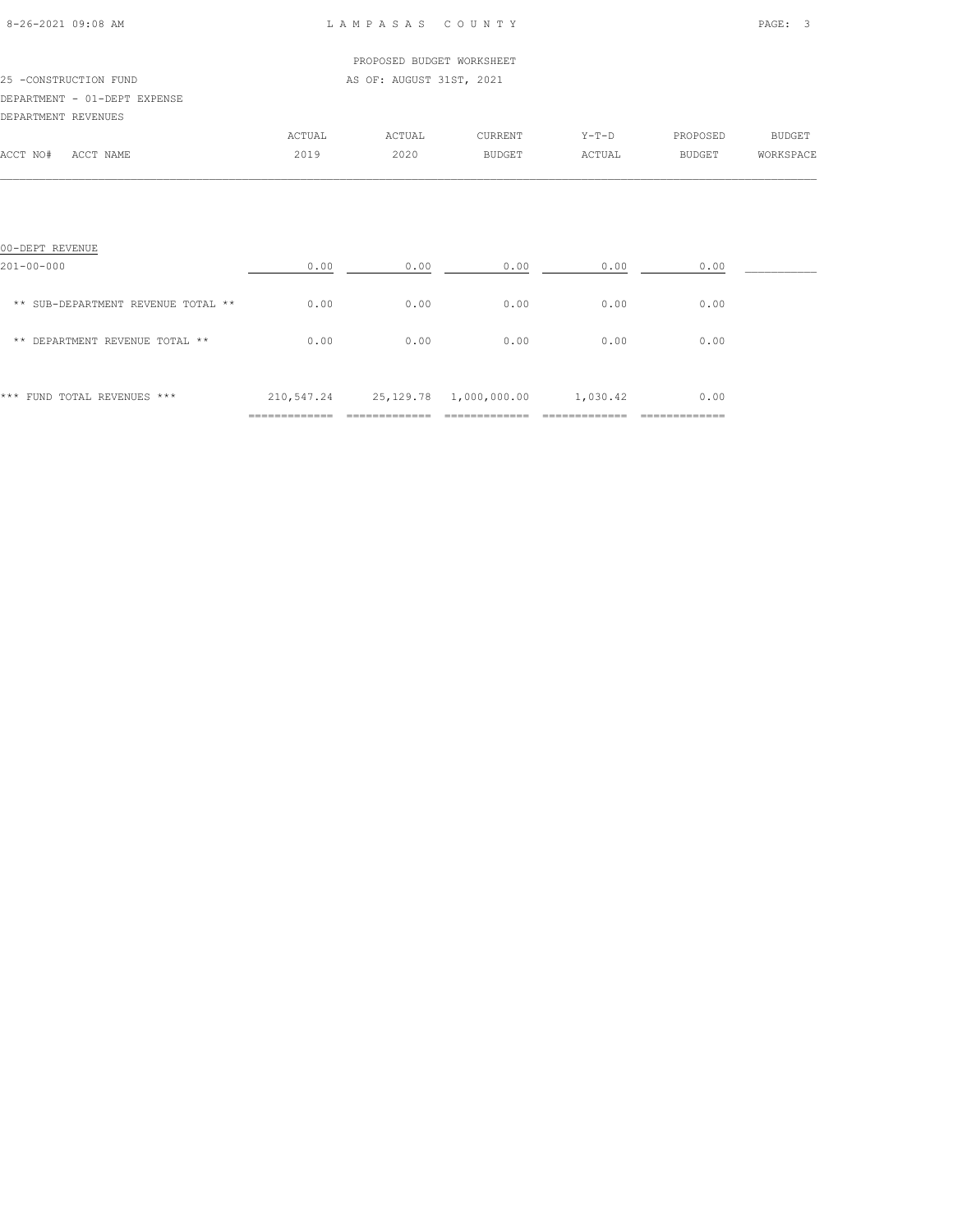$\mathcal{L} = \{ \mathcal{L} = \{ \mathcal{L} = \{ \mathcal{L} = \{ \mathcal{L} = \{ \mathcal{L} = \{ \mathcal{L} = \{ \mathcal{L} = \{ \mathcal{L} = \{ \mathcal{L} = \{ \mathcal{L} = \{ \mathcal{L} = \{ \mathcal{L} = \{ \mathcal{L} = \{ \mathcal{L} = \{ \mathcal{L} = \{ \mathcal{L} = \{ \mathcal{L} = \{ \mathcal{L} = \{ \mathcal{L} = \{ \mathcal{L} = \{ \mathcal{L} = \{ \mathcal{L} = \{ \mathcal{L} = \{ \mathcal{$ 

|                              |        | PROPOSED BUDGET WORKSHEET |               |         |          |           |
|------------------------------|--------|---------------------------|---------------|---------|----------|-----------|
| 25 -CONSTRUCTION FUND        |        | AS OF: AUGUST 31ST, 2021  |               |         |          |           |
| DEPARTMENT - 01-DEPT EXPENSE |        |                           |               |         |          |           |
| DEPARTMENT EXPENDITURES      |        |                           |               |         |          |           |
|                              | ACTUAL | ACTUAL                    | CURRENT       | $Y-T-D$ | PROPOSED | BUDGET    |
| ACCT NAME<br>ACCT NO#        | 2019   | 2020                      | <b>BUDGET</b> | ACTUAL  | BUDGET   | WORKSPACE |

00-DEPT REVENUE

===============

| GENERAL EXPENSES                     |            |           |                         |            |              |  |
|--------------------------------------|------------|-----------|-------------------------|------------|--------------|--|
|                                      |            |           |                         |            |              |  |
| 401-00-301 COMMUNICATIONS            | 0.00       | 0.00      | 0.00                    | 42,603.10  | 0.00         |  |
| 401-00-302 UTILITIES                 | 184,458.62 | 49,628.90 | 0.00                    | 35,910.59  | 0.00         |  |
| 401-00-304 OPERATING SUPPLIES        | 0.00       | 2,049.00  | 0.00                    | 0.00       | 0.00         |  |
| 401-00-307 PREMIUM                   | 0.00       | 0.00      | 0.00                    | 0.00       | 0.00         |  |
| 401-00-331 PAYING AGENT FEES         | 0.00       | 0.00      | 0.00                    | 0.00       | 0.00         |  |
| 401-00-338 INTEREST PAYMENT          | 0.00       | 0.00      | 0.00                    | 0.00       | 0.00         |  |
| 401-00-350 ANNEX CONSTRUCTION        | 0.00       | 0.00      | 1,000,000.00            | 0.00       | 1,000,000.00 |  |
| 401-00-378 RENT                      | 0.00       | 0.00      | 0.00                    | 0.00       | 0.00         |  |
| 401-00-389 MISC EXPENSE (FURNISHING) | 0.00       | 59,500.00 | 0.00                    | 154,033.66 | 0.00         |  |
| 401-00-398 GEOTECHNICAL SERVICES     | 90,454.30  | 0.00      | 0.00                    | 0.00       | 0.00         |  |
| 401-00-399 BOND ISSUANCE COST        | 0.00       | 0.00      | 0.00                    | 0.00       | 0.00         |  |
| 501-00-328 CONTINGENCY               | 0.00       | 3,883.60  | 0.00                    | 73,297.45  | 0.00         |  |
|                                      |            |           |                         |            |              |  |
| ** CATEGORY TOTAL **                 | 274,912.92 |           | 115,061.50 1,000,000.00 | 305,844.80 | 1,000,000.00 |  |

|                       | 401-00-500 OPERATING TRANSFERS-OUT    | 0.00         | 363,057.00  | 0.00 | 0.00      | 0.00 |  |
|-----------------------|---------------------------------------|--------------|-------------|------|-----------|------|--|
|                       | 401-00-512 FURNISHINGS                | 0.00         | 1,169.91    | 0.00 | 0.00      | 0.00 |  |
|                       | 501-00-500 CONTRA-EXPENSE             | 0.00(        | 547,000.00) | 0.00 | 0.00      | 0.00 |  |
|                       | 501-00-501 GENERAL CONDITIONS         | 108,230.40   | 40,861.60   | 0.00 | 0.00      | 0.00 |  |
| 501-00-502 SITEWORK   |                                       | 537,088.13   | 2,127.35    | 0.00 | 0.00      | 0.00 |  |
| 501-00-503 CONCRETE   |                                       | 702,252.00   | 0.00        | 0.00 | 0.00      | 0.00 |  |
| 501-00-504 MASONRY    |                                       | 975,700.00   | 0.00        | 0.00 | 0.00      | 0.00 |  |
| 501-00-505 METALS     |                                       | 37,757.52    | 0.00        | 0.00 | 0.00      | 0.00 |  |
| 501-00-506 CARPENTRY  |                                       | 29,784.25    | 67,305.75   | 0.00 | 0.00      | 0.00 |  |
|                       | 501-00-507 MOISTURE PROTECTION        | 345, 441.61  | 21, 371.39  | 0.00 | 0.00      | 0.00 |  |
|                       | 501-00-508 DOORS AND WINDOWS          | 155,416.05   | 12, 151.95  | 0.00 | 0.00      | 0.00 |  |
| 501-00-509 FINISHES   |                                       | 628,705.00   | 529,636.00  | 0.00 | 0.00      | 0.00 |  |
|                       | 501-00-510 SPECIALTIES                | 74,215.00    | 59,764.00   | 0.00 | 0.00      | 0.00 |  |
| 501-00-511 EQUIPMENT  |                                       | 151,382.50   | 32,797.50   | 0.00 | 0.00      | 0.00 |  |
|                       | 501-00-512 FURNISHINGS                | 1,109,651.30 | 167,062.49  | 0.00 | 0.00      | 0.00 |  |
|                       | 501-00-514 SPECIAL CONSTR & PNEUMATIC | 993,398.50   | 4,927.50    | 0.00 | 0.00      | 0.00 |  |
|                       | 501-00-515 MECHANICAL                 | 2,984,962.04 | 296,250.46  | 0.00 | 0.00      | 0.00 |  |
|                       | 501-00-516 ELECTRICAL                 | 1,182,770.50 | 155,169.50  | 0.00 | 0.00      | 0.00 |  |
| 501-00-517 CHANGE #3  |                                       | 16,278.87 (  | 0.30)       | 0.00 | 0.00      | 0.00 |  |
|                       | 501-00-518 ARCHITECT FEE              | 171,010.00   | 88,903.75   | 0.00 | 14,992.50 | 0.00 |  |
|                       | 501-00-519 PNEUMATIC TUBE SYSTEM      | 5,950.00     | 217.50      | 0.00 | 0.00      | 0.00 |  |
| 501-00-520 CHANGE #9  |                                       | 0.00         | 1,000.00    | 0.00 | 0.00      | 0.00 |  |
|                       | 501-00-521 CHANGE #13                 | 2,500.00     | 4,000.00    | 0.00 | 0.00      | 0.00 |  |
| 501-00-522 CHANGE #14 |                                       | 1, 352, 03)  | 15.46       | 0.00 | 0.00      | 0.00 |  |
| 501-00-523 CHANGE #15 |                                       | 4,200.00     | 5,611.68    | 0.00 | 0.00      | 0.00 |  |
| 501-00-524 CHANGE #17 |                                       | 0.00         | 13,425.00   | 0.00 | 0.00      | 0.00 |  |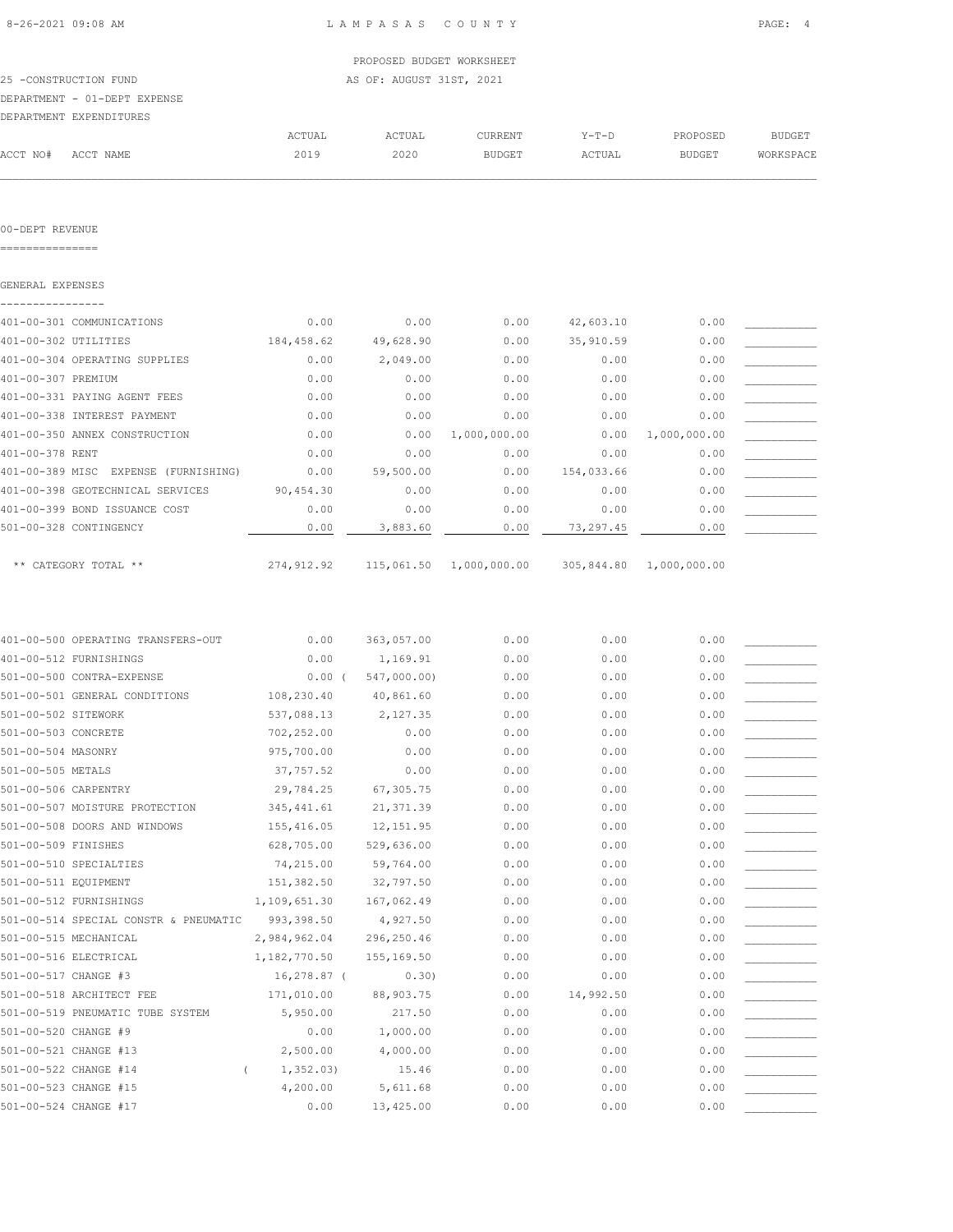25 -CONSTRUCTION FUND **AS OF: AUGUST 31ST, 2021** 

# DEPARTMENT - 01-DEPT EXPENSE

| DEPARTMENT EXPENDITURES |
|-------------------------|
|                         |

|                                        | ACTUAL                         | ACTUAL    | CURRENT                                               | $Y-T-D$   | PROPOSED      | <b>BUDGET</b> |
|----------------------------------------|--------------------------------|-----------|-------------------------------------------------------|-----------|---------------|---------------|
| ACCT NO#<br>ACCT NAME                  | 2019                           | 2020      | <b>BUDGET</b>                                         | ACTUAL    | <b>BUDGET</b> | WORKSPACE     |
| 501-00-525 CHANGE #18                  | 0.00                           | 1,125.00  | 0.00                                                  | 0.00      | 0.00          |               |
| 501-00-526 CHANGE #20                  | 0.00                           | 20,000.00 | 0.00                                                  | 0.00      | 0.00          |               |
| 501-00-527 CHANGE #21                  | 1,204.75                       | 3,527.00  | 0.00                                                  | 0.00      | 0.00          |               |
| 501-00-528 CONTINGENCY                 | 0.00                           | 0.00      | 0.00                                                  | 0.00      | 0.00          |               |
| 501-00-529 CHANGE #22                  | 0.00                           | 0.00      | 0.00                                                  | 0.00      | 0.00          |               |
| 501-00-530 CHANGE #23                  | 3, 291.18)<br>$\left($         | 0.46      | 0.00                                                  | 0.00      | 0.00          |               |
| 501-00-531 CHANGE #24                  | 0.00                           | 254.70    | 0.00                                                  | 0.00      | 0.00          |               |
| 501-00-532 CHANGE #25                  | 0.00                           | 0.00      | 0.00                                                  | 0.00      | 0.00          |               |
| 501-00-533 CHANGE #26                  | 0.00                           | 0.00      | 0.00                                                  | 0.00      | 0.00          |               |
| 501-00-534 CHANGE #27                  | $0.00$ (                       | 3,752.58  | 0.00                                                  | 0.00      | 0.00          |               |
| 501-00-535 CHANGE #28                  | 0.00                           | 0.00      | 0.00                                                  | 0.00      | 0.00          |               |
| 501-00-536 CHANGE #29                  | $0.00$ (                       | 4, 102.00 | 0.00                                                  | 0.00      | 0.00          |               |
| 501-00-537 CHANGE #30                  | $0.00$ (                       | 434.00)   | 0.00                                                  | 0.00      | 0.00          |               |
| 501-00-538 CHANGE #31                  | 0.00                           | 0.00      | 0.00                                                  | 0.00      | 0.00          |               |
| 501-00-589 MISCELLANEOUS EXPENSE       | 142,950.00                     | 17,050.00 | 0.00                                                  | 0.00      | 0.00          |               |
| 501-00-596 CHANGE #8                   | 8,747.00                       | 3,600.00  | 0.00                                                  | 0.00      | 0.00          |               |
| 501-00-597 CHANGE #4                   | 9,911.26                       | 0.00      | 0.00                                                  | 0.00      | 0.00          |               |
| 501-00-598 CHANGE #2                   | 13,010.08                      | 0.85      | 0.00                                                  | 0.00      | 0.00          |               |
| 501-00-599 CHANGE #1                   | 145,848.00)                    | 0.00      | 0.00                                                  | 0.00      | 0.00          |               |
| ** CATEGORY TOTAL **                   | 10, 242, 025.55 1, 357, 094.92 |           | 0.00                                                  | 14,992.50 | 0.00          |               |
| CAPITAL LEASE                          |                                |           |                                                       |           |               |               |
| 401-00-900 PRINCIPAL PAYMENT           | 0.00                           | 0.00      | 0.00                                                  | 0.00      | 0.00          |               |
| ** CATEGORY TOTAL **                   | 0.00                           | 0.00      | 0.00                                                  | 0.00      | 0.00          |               |
| ** SUB-DEPARTMENT TOTAL **             |                                |           | 10,516,938.47  1,472,156.42  1,000,000.00  320,837.30 |           | 1,000,000.00  |               |
| 01-DEPT EXPENSE                        |                                |           |                                                       |           |               |               |
| ================                       |                                |           |                                                       |           |               |               |
| GENERAL EXPENSES                       |                                |           |                                                       |           |               |               |
| 401-01-350 ANIMAL SHELTER CONSTRUCTION | 0.00                           | 0.00      | 0.00                                                  | 0.00      | 0.00          |               |
| ** CATEGORY TOTAL **                   | 0.00                           | 0.00      | 0.00                                                  | 0.00      | 0.00          |               |
| ** SUB-DEPARTMENT TOTAL **             | 0.00                           | 0.00      | 0.00                                                  | 0.00      | 0.00          |               |

02-MILLICAN WALL

================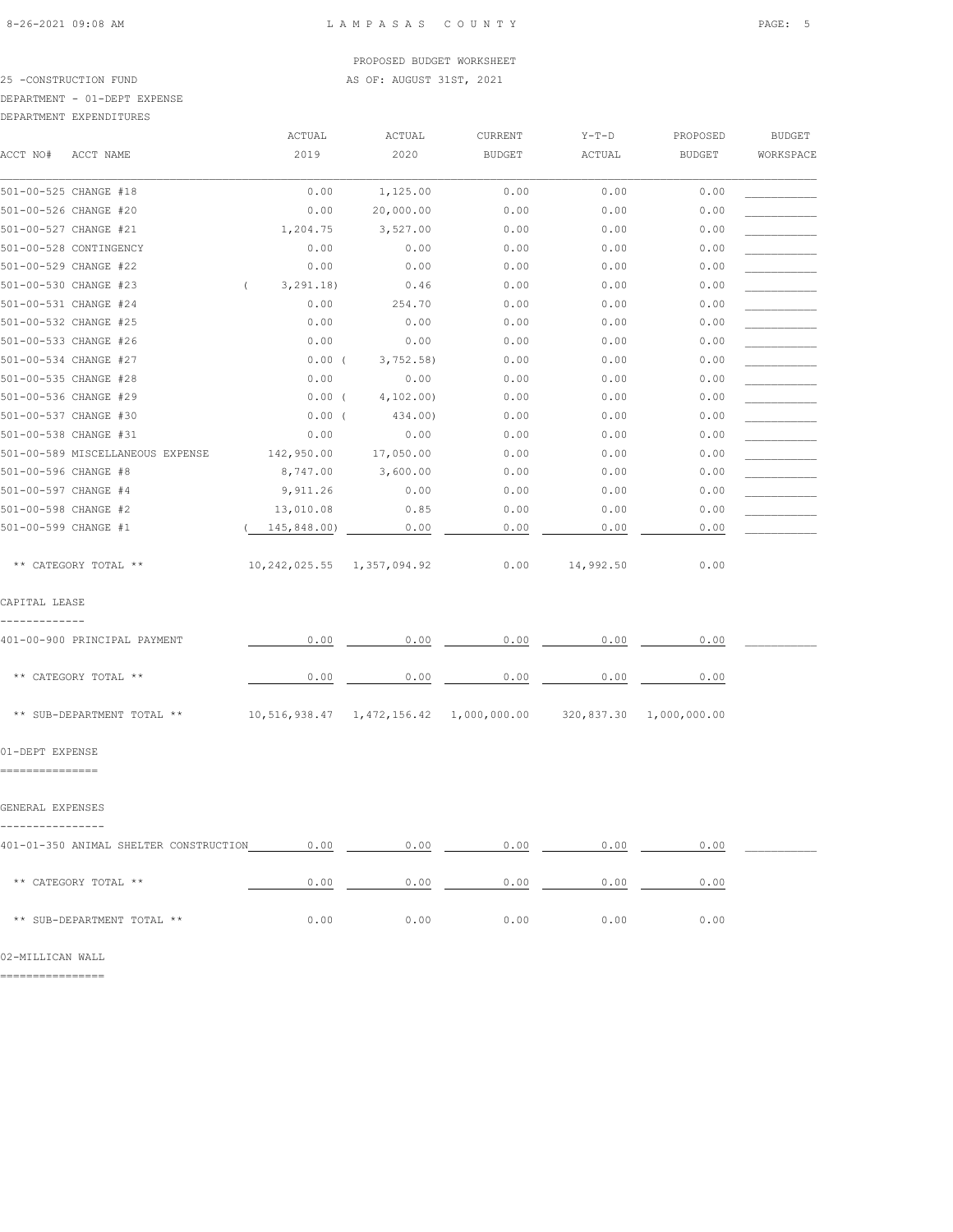|                                                         |        | PROPOSED BUDGET WORKSHEET |                                                                                                                                                                                                                                                                                                                                                                                          |         |          |           |
|---------------------------------------------------------|--------|---------------------------|------------------------------------------------------------------------------------------------------------------------------------------------------------------------------------------------------------------------------------------------------------------------------------------------------------------------------------------------------------------------------------------|---------|----------|-----------|
| 25 -CONSTRUCTION FUND                                   |        | AS OF: AUGUST 31ST, 2021  |                                                                                                                                                                                                                                                                                                                                                                                          |         |          |           |
| DEPARTMENT - 01-DEPT EXPENSE<br>DEPARTMENT EXPENDITURES |        |                           |                                                                                                                                                                                                                                                                                                                                                                                          |         |          |           |
|                                                         | ACTUAL | ACTUAL                    | CURRENT                                                                                                                                                                                                                                                                                                                                                                                  | $Y-T-D$ | PROPOSED | BUDGET    |
| ACCT NO# ACCT NAME                                      | 2019   | 2020                      | BUDGET                                                                                                                                                                                                                                                                                                                                                                                   | ACTUAL  | BUDGET   | WORKSPACE |
|                                                         |        |                           |                                                                                                                                                                                                                                                                                                                                                                                          |         |          |           |
| GENERAL EXPENSES                                        |        |                           |                                                                                                                                                                                                                                                                                                                                                                                          |         |          |           |
| 501-02-350 ANNEX CONSTRUCTION                           | 0.00   | 0.00                      | 0.00                                                                                                                                                                                                                                                                                                                                                                                     | 0.00    | 0.00     |           |
| ** CATEGORY TOTAL **                                    | 0.00   | 0.00                      | 0.00                                                                                                                                                                                                                                                                                                                                                                                     | 0.00    | 0.00     |           |
| CAPITAL OUTLAY                                          |        |                           |                                                                                                                                                                                                                                                                                                                                                                                          |         |          |           |
| --------------<br>401-02-403 REAL ESTATE                | 0.00   | 0.00                      | 0.00                                                                                                                                                                                                                                                                                                                                                                                     | 0.00    | 0.00     |           |
|                                                         |        |                           |                                                                                                                                                                                                                                                                                                                                                                                          |         |          |           |
| ** CATEGORY TOTAL **                                    | 0.00   | 0.00                      | 0.00                                                                                                                                                                                                                                                                                                                                                                                     | 0.00    | 0.00     |           |
| ** SUB-DEPARTMENT TOTAL **                              | 0.00   | 0.00                      | 0.00                                                                                                                                                                                                                                                                                                                                                                                     | 0.00    | 0.00     |           |
| 03-PARKING LOT                                          |        |                           |                                                                                                                                                                                                                                                                                                                                                                                          |         |          |           |
| ==============                                          |        |                           |                                                                                                                                                                                                                                                                                                                                                                                          |         |          |           |
| GENERAL EXPENSES<br>----------------                    |        |                           |                                                                                                                                                                                                                                                                                                                                                                                          |         |          |           |
| 501-03-350 ANNEX CONSTRUCTION                           | 0.00   | 0.00                      | 0.00                                                                                                                                                                                                                                                                                                                                                                                     | 0.00    | 0.00     |           |
| ** CATEGORY TOTAL **                                    | 0.00   | 0.00                      | 0.00                                                                                                                                                                                                                                                                                                                                                                                     | 0.00    | 0.00     |           |
| ** SUB-DEPARTMENT TOTAL **                              | 0.00   | 0.00                      | 0.00                                                                                                                                                                                                                                                                                                                                                                                     | 0.00    | 0.00     |           |
| 04-PHONE SYSTEM                                         |        |                           |                                                                                                                                                                                                                                                                                                                                                                                          |         |          |           |
| ===============                                         |        |                           |                                                                                                                                                                                                                                                                                                                                                                                          |         |          |           |
| GENERAL EXPENSES                                        |        |                           |                                                                                                                                                                                                                                                                                                                                                                                          |         |          |           |
| 501-04-350 ANNEX CONSTRUCTION                           |        |                           | $0.00$ $0.00$ $0.00$ $0.00$ $0.00$ $0.00$ $0.00$ $0.00$                                                                                                                                                                                                                                                                                                                                  |         |          |           |
| ** CATEGORY TOTAL **                                    |        |                           | $\begin{array}{cccccccccccccc} 0.00 & \hspace{1.5cm} & 0.00 & \hspace{1.5cm} & 0.00 & \hspace{1.5cm} & 0.00 & \hspace{1.5cm} & \hspace{1.5cm} & \hspace{1.5cm} & \hspace{1.5cm} & \hspace{1.5cm} & \hspace{1.5cm} & \hspace{1.5cm} & \hspace{1.5cm} & \hspace{1.5cm} & \hspace{1.5cm} & \hspace{1.5cm} & \hspace{1.5cm} & \hspace{1.5cm} & \hspace{1.5cm} & \hspace{1.5cm} & \hspace{1.$ |         | 0.00     |           |
| ** SUB-DEPARTMENT TOTAL **                              | 0.00   | 0.00                      | 0.00                                                                                                                                                                                                                                                                                                                                                                                     | 0.00    | 0.00     |           |
| 05-JUDGE'S BENCH                                        |        |                           |                                                                                                                                                                                                                                                                                                                                                                                          |         |          |           |
| ================                                        |        |                           |                                                                                                                                                                                                                                                                                                                                                                                          |         |          |           |
| GENERAL EXPENSES                                        |        |                           |                                                                                                                                                                                                                                                                                                                                                                                          |         |          |           |
| ----------------<br>501-05-350 ANNEX CONSTRUCTION       |        |                           | $0.00$ $0.00$ $0.00$ $0.00$ $0.00$ $0.00$ $0.00$ $0.00$                                                                                                                                                                                                                                                                                                                                  |         |          |           |
| ** CATEGORY TOTAL **                                    |        |                           | $0.00$ 0.00 0.00 0.00 0.00                                                                                                                                                                                                                                                                                                                                                               |         | 0.00     |           |
| ** SUB-DEPARTMENT TOTAL **                              | 0.00   | 0.00                      | 0.00                                                                                                                                                                                                                                                                                                                                                                                     | 0.00    | 0.00     |           |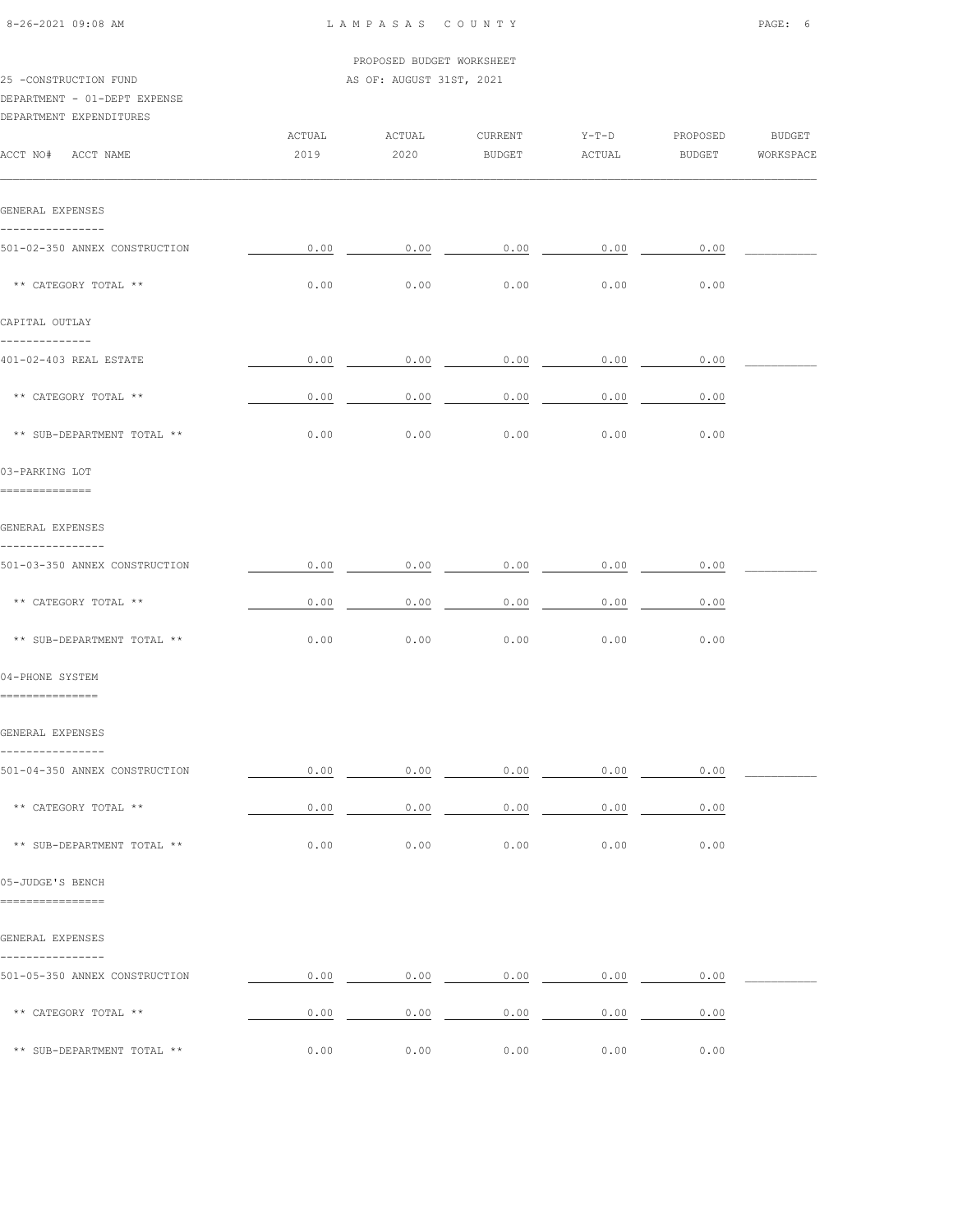| 8-26-2021 09:08 AM                                                               | LAMPASAS COUNTY           |                          |                                                                           |                   |                    |                            |  |
|----------------------------------------------------------------------------------|---------------------------|--------------------------|---------------------------------------------------------------------------|-------------------|--------------------|----------------------------|--|
|                                                                                  | PROPOSED BUDGET WORKSHEET |                          |                                                                           |                   |                    |                            |  |
| 25 -CONSTRUCTION FUND<br>DEPARTMENT - 01-DEPT EXPENSE<br>DEPARTMENT EXPENDITURES |                           | AS OF: AUGUST 31ST, 2021 |                                                                           |                   |                    |                            |  |
| ACCT NO# ACCT NAME                                                               | ACTUAL<br>2019            | ACTUAL<br>2020           | CURRENT<br>BUDGET                                                         | $Y-T-D$<br>ACTUAL | PROPOSED<br>BUDGET | <b>BUDGET</b><br>WORKSPACE |  |
| 06-FILING SHELVING/MOVE<br>=========================                             |                           |                          |                                                                           |                   |                    |                            |  |
| GENERAL EXPENSES                                                                 |                           |                          |                                                                           |                   |                    |                            |  |
| ----------------<br>501-06-350 ANNEX CONSTRUCTION                                | 0.00                      |                          | $0.00$ $0.00$ $0.00$ $0.00$                                               |                   | 0.00               |                            |  |
| ** CATEGORY TOTAL **                                                             | 0.00                      | 0.00                     | 0.00                                                                      | 0.00              | 0.00               |                            |  |
| ** SUB-DEPARTMENT TOTAL **                                                       | 0.00                      | 0.00                     | 0.00                                                                      | 0.00              | 0.00               |                            |  |
| 07-NEW FILING SHELVING<br>-----------------------                                |                           |                          |                                                                           |                   |                    |                            |  |
| GENERAL EXPENSES                                                                 |                           |                          |                                                                           |                   |                    |                            |  |
| ----------------<br>501-07-350 ANNEX CONSTRUCTION                                | 0.00                      | 0.00                     | 0.00                                                                      | 0.00              | 0.00               |                            |  |
| ** CATEGORY TOTAL **                                                             | 0.00                      | 0.00                     | 0.00                                                                      | 0.00              | 0.00               |                            |  |
| ** SUB-DEPARTMENT TOTAL **                                                       | 0.00                      | 0.00                     | 0.00                                                                      | 0.00              | 0.00               |                            |  |
| 08-BREEWAY POCKET PARK<br>========================                               |                           |                          |                                                                           |                   |                    |                            |  |
| GENERAL EXPENSES                                                                 |                           |                          |                                                                           |                   |                    |                            |  |
| ----------------<br>501-08-350 ANNEX CONSTRUCTION                                |                           |                          | $0.00$ $0.00$ $0.00$ $0.00$ $0.00$ $0.00$ $0.00$ $0.00$                   |                   |                    |                            |  |
| ** CATEGORY TOTAL **                                                             |                           |                          | $0.00$ 0.00 0.00 0.00 0.00                                                |                   | 0.00               |                            |  |
| ** SUB-DEPARTMENT TOTAL **                                                       | 0.00                      | 0.00                     | 0.00                                                                      | 0.00              | 0.00               |                            |  |
| 09-NEW FIRE DEPT BLDG<br>---------------------                                   |                           |                          |                                                                           |                   |                    |                            |  |
| GENERAL EXPENSES<br>----------------                                             |                           |                          |                                                                           |                   |                    |                            |  |
|                                                                                  |                           |                          |                                                                           |                   |                    |                            |  |
| ** CATEGORY TOTAL **                                                             |                           |                          | $0.00$ 0.00 0.00 0.00 0.00 0.00                                           |                   |                    |                            |  |
| ** SUB-DEPARTMENT TOTAL **                                                       |                           |                          | $0.00$ $0.00$ $0.00$ $0.00$ $0.00$ $0.00$ $0.00$                          |                   |                    |                            |  |
| *** DEPARTMENT TOTAL ***                                                         |                           |                          | 10,516,938.47  1,472,156.42  1,000,000.00  320,837.30  1,000,000.00       |                   |                    |                            |  |
| *** FUND TOTAL EXPENDITURES ***                                                  |                           |                          | $10,516,938.47$ $1,472,156.42$ $1,000,000.00$ $320,837.30$ $1,000,000.00$ |                   |                    |                            |  |
|                                                                                  |                           |                          |                                                                           |                   |                    |                            |  |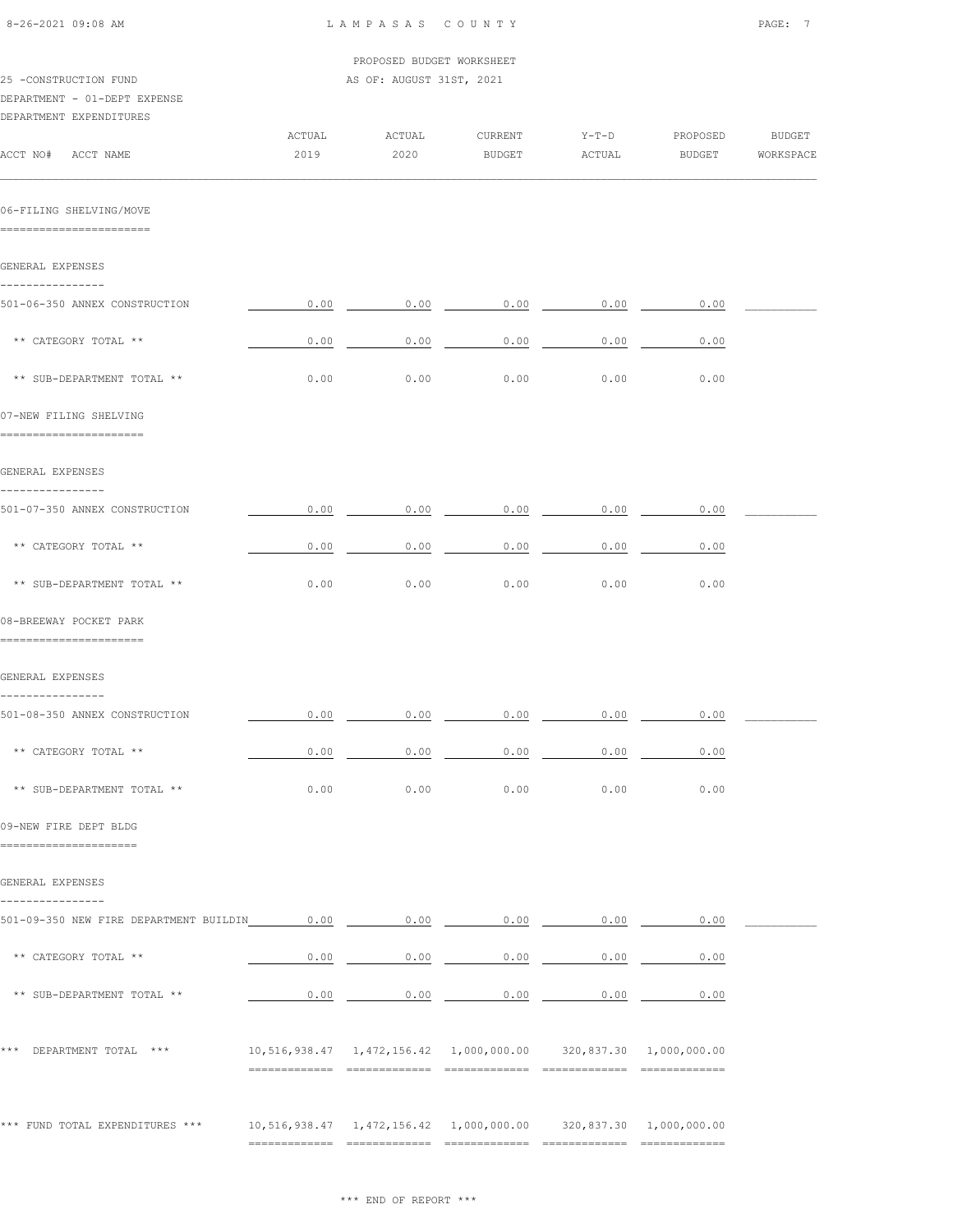| 8-26-2021 09:09 AM |  |
|--------------------|--|
|                    |  |

|              | PROPOSED BUDGET WORKSHEET |
|--------------|---------------------------|
| 27 -COVID 19 | AS OF: AUGUST 31ST, 2021  |

# FINANCIAL SUMMARY

| ACCT NO#<br>ACCT NAME              | ACTUAL<br>2019 | ACTUAL<br>2020                                                | CURRENT<br>BUDGET | $Y-T-D$<br>ACTUAL                       | PROPOSED<br><b>BUDGET</b> | <b>BUDGET</b><br>WORKSPACE |
|------------------------------------|----------------|---------------------------------------------------------------|-------------------|-----------------------------------------|---------------------------|----------------------------|
| REVENUE SUMMARY                    |                |                                                               |                   |                                         |                           |                            |
| 01-COVID 19                        | 0.00           | 144,672.26 95,000.00 474,282.00 95,000.00                     |                   |                                         |                           |                            |
| *** TOTAL REVENUE ***              |                | $0.00$ $144,672.26$ $95,000.00$ $474,282.00$ $95,000.00$      |                   |                                         |                           |                            |
| EXPENDITURE SUMMARY                |                |                                                               |                   |                                         |                           |                            |
| 01-COVID 19                        | 0.00           |                                                               |                   | 43,823.53 95,000.00 91,701.39 95,000.00 |                           |                            |
| *** TOTAL EXPENDITURES ***         | ============== | $0.00$ 43,823.53 95,000.00 91,701.39 95,000.00                | ==============    | ==============                          | ==============            |                            |
| REVENUES OVER/(UNDER) EXPENDITURES | =============  | $0.00$ $100,848.73$ $0.00$ $382,580.61$<br>$=$ ============== | --------------    | =============                           | 0.00<br>________________  |                            |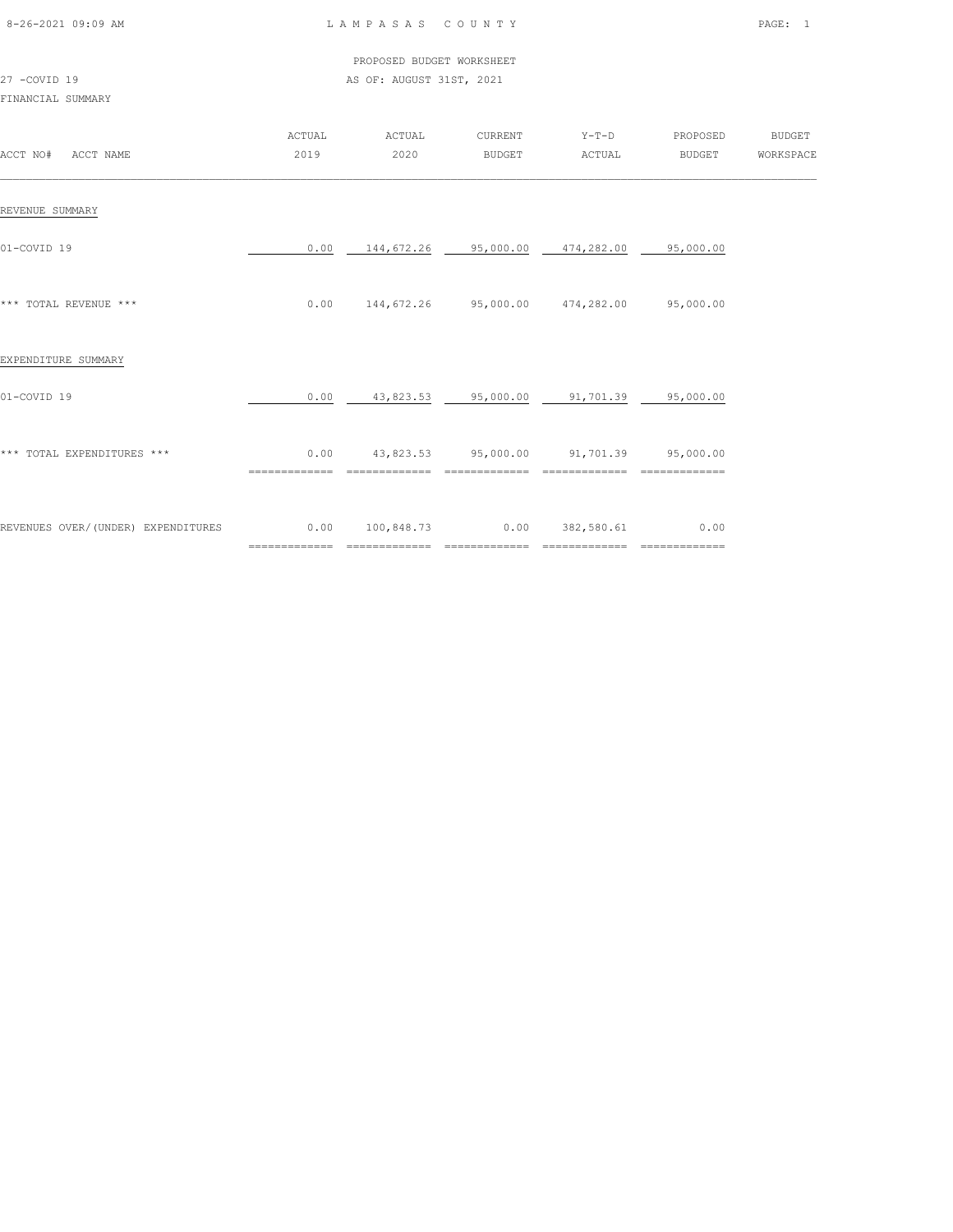# PROPOSED BUDGET WORKSHEET 27 -COVID 19 AS OF: AUGUST 31ST, 2021 DEPARTMENT - 01-COVID 19

| DEPARTMENT REVENUES |           |        |        |               |         |               |           |
|---------------------|-----------|--------|--------|---------------|---------|---------------|-----------|
|                     |           | ACTUAL | ACTUAL | CURRENT       | $Y-T-D$ | PROPOSED      | BUDGET    |
| ACCT NO#            | ACCT NAME | 2019   | 2020   | <b>BUDGET</b> | ACTUAL  | <b>BUDGET</b> | WORKSPACE |
|                     |           |        |        |               |         |               |           |

| FUND TOTAL REVENUES ***<br>***     | 0.00 | 144,672.26 | 95,000.00 | 474,282.00 | 95,000.00 |  |
|------------------------------------|------|------------|-----------|------------|-----------|--|
| DEPARTMENT REVENUE TOTAL **<br>**  | 0.00 | 144,672.26 | 95,000.00 | 474,282.00 | 95,000.00 |  |
| ** SUB-DEPARTMENT REVENUE TOTAL ** | 0.00 | 144,672.26 | 95,000.00 | 474,282.00 | 95,000.00 |  |
| 201-00-010 OPERATING TRANSFER - IN | 0.00 | 0.00       | 0.00      | 0.00       | 0.00      |  |
| 101-00-190 MISCELLANEOUS           | 0.00 | 0.00       | 0.00      | 0.00       | 0.00      |  |
| 101-00-116 GRANT REVENUE           | 0.00 | 144,654.69 | 0.00      | 474,282.00 | 0.00      |  |
| 101-00-099 INTEREST REVENUE        | 0.00 | 17.57      | 0.00      | 0.00       | 0.00      |  |
| 101-00-001 BEGINNING FUND BALANCE  | 0.00 | 0.00       | 95,000.00 | 0.00       | 95,000.00 |  |
| COVID <sub>19</sub>                |      |            |           |            |           |  |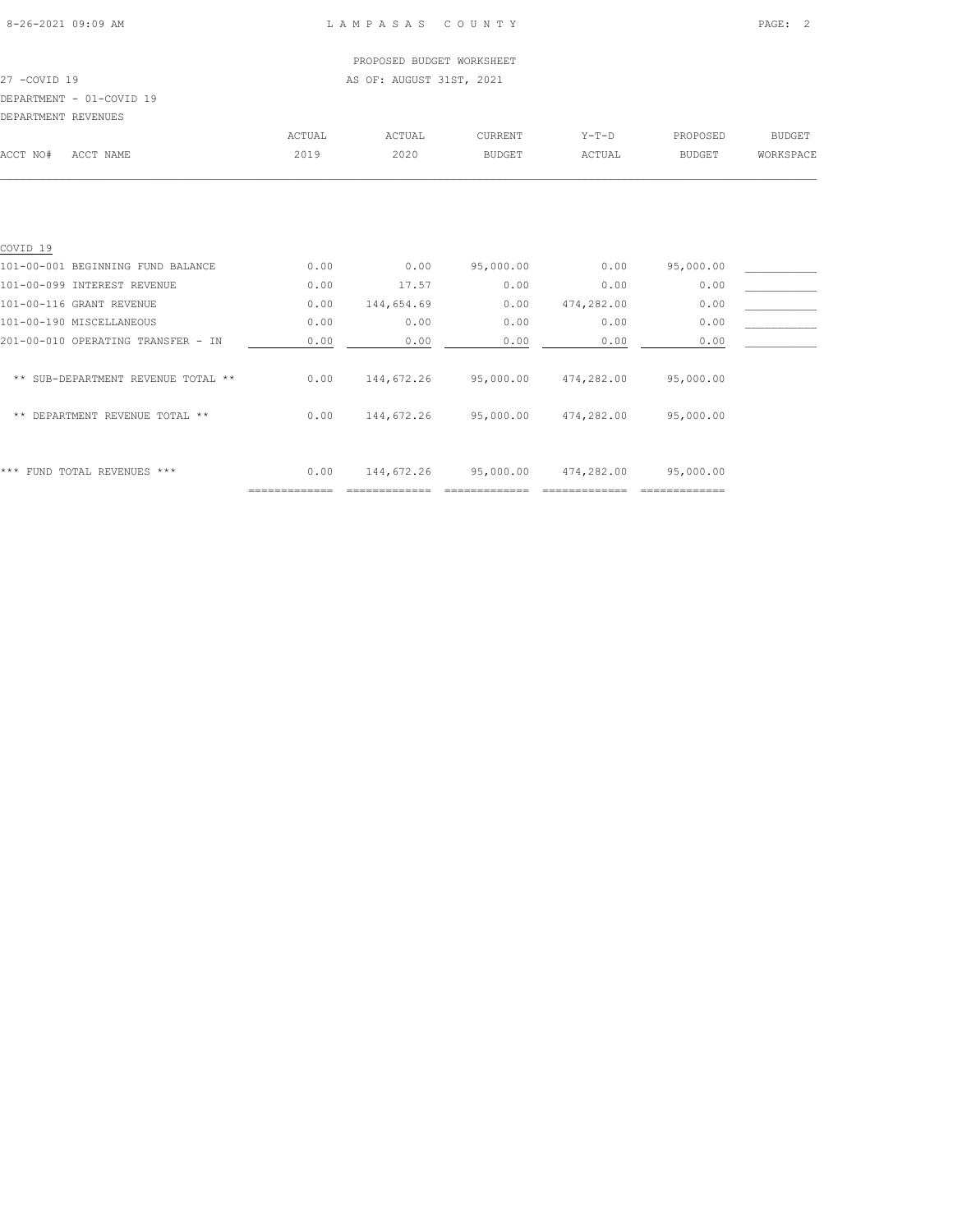|                          | PROPOSED BUDGET WORKSHEET |
|--------------------------|---------------------------|
| 27 -COVID 19             | AS OF: AUGUST 31ST, 2021  |
| DEPARTMENT - 01-COVID 19 |                           |

#### DEPARTMENT EXPENDITURES

|          | DEFARTMENT EXFENDITURES |        |        |                |        |               |           |
|----------|-------------------------|--------|--------|----------------|--------|---------------|-----------|
|          |                         | ACTUAL | ACTUAL | <b>CURRENT</b> | Y-T-D  | PROPOSED      | BUDGET    |
| ACCT NO# | ACCT NAME               | 2019   | 2020   | BUDGET         | ACTUAL | <b>BUDGET</b> | WORKSPACE |
|          |                         |        |        |                |        |               |           |

COVID 19

========

| GENERAL EXPENSES                       |      |           |           |           |           |  |
|----------------------------------------|------|-----------|-----------|-----------|-----------|--|
| 401-00-303 COMPUTER SUPPLIES           | 0.00 | 10,254.77 | 0.00      | 5,950.00  | 0.00      |  |
| 401-00-304 OPERATING SUPPLIES          | 0.00 | 15,542.43 | 95,000.00 | 39,568.86 | 95,000.00 |  |
| 401-00-312 REPAIRS & MAINTENANCE COURT | 0.00 | 7,658.89  | 0.00      | 0.00      | 0.00      |  |
| 401-00-333 CONTRACTED SERVICES         | 0.00 | 2,767.00  | 0.00      | 18,620.00 | 0.00      |  |
| 401-00-337 ELECTIONS, JUDGES & SUPPLIE | 0.00 | 5,401.62  | 0.00      | 106.23    | 0.00      |  |
| 401-00-345 MEDICAL SERVICES            | 0.00 | 2,181.25  | 0.00      | 27,402.31 | 0.00      |  |
| 401-00-375 BANK CHARGES                | 0.00 | 17.57     | 0.00      | 0.00      | 0.00      |  |
| 401-00-389 MISCELLANOUS EXPENSE        | 0.00 | 0.00      | 0.00      | 53.99     | 0.00      |  |
| CATEGORY TOTAL **<br>$* *$             | 0.00 | 43,823.53 | 95,000.00 | 91,701.39 | 95,000.00 |  |
| 401-00-500 TRANSFERS OUT               | 0.00 | 0.00      | 0.00      | 0.00      | 0.00      |  |
| ** CATEGORY TOTAL **                   | 0.00 | 0.00      | 0.00      | 0.00      | 0.00      |  |

| *** |                  | $***$                           |      |           |           |           |           |  |
|-----|------------------|---------------------------------|------|-----------|-----------|-----------|-----------|--|
|     | DEPARTMENT TOTAL |                                 | 0.00 | 43,823.53 | 95,000.00 | 91,701.39 | 95,000.00 |  |
|     |                  |                                 |      |           |           |           |           |  |
|     |                  |                                 |      |           |           |           |           |  |
|     |                  | *** FUND TOTAL EXPENDITURES *** | 0.00 | 43,823.53 | 95,000.00 | 91,701.39 | 95,000.00 |  |

\*\* SUB-DEPARTMENT TOTAL \*\* 1 1 2 2 2 3 2 3 43,823.53 95,000.00 91,701.39 95,000.00

\*\*\* END OF REPORT \*\*\*

============= ============= ============= ============= =============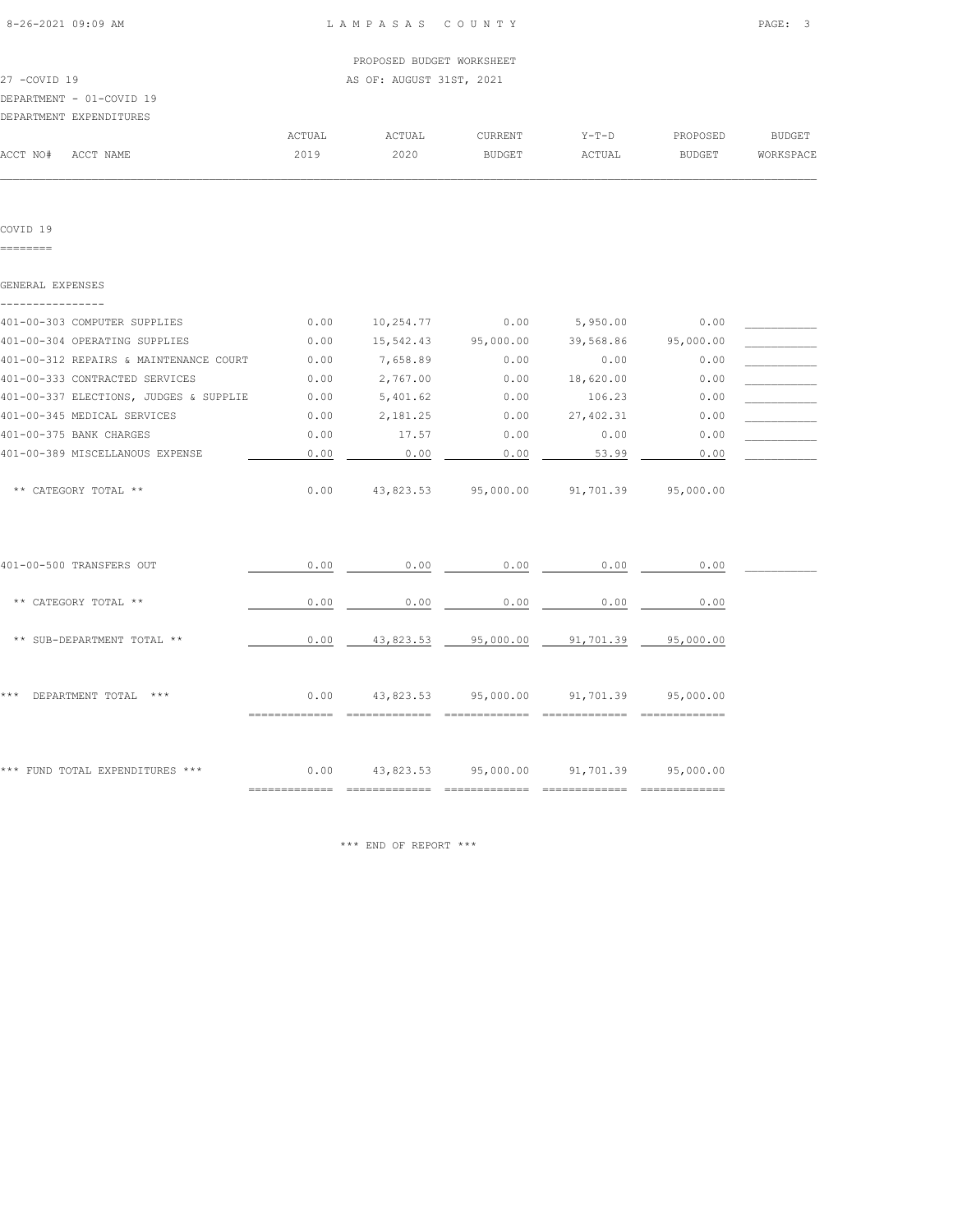| 8-26-2021 09:09 AM |  |
|--------------------|--|

|                           | PROPOSED BUDGET WORKSHEET |
|---------------------------|---------------------------|
| 28 -CHILDREN'S TRUST FUND | AS OF: AUGUST 31ST, 2021  |

# FINANCIAL SUMMARY

| ACCT NO#<br>ACCT NAME              | ACTUAL<br>2019        | ACTUAL<br>2020        | CURRENT<br><b>BUDGET</b> | $Y-T-D$<br>ACTUAL                       | PROPOSED<br><b>BUDGET</b>               | <b>BUDGET</b><br>WORKSPACE |
|------------------------------------|-----------------------|-----------------------|--------------------------|-----------------------------------------|-----------------------------------------|----------------------------|
| REVENUE SUMMARY                    |                       |                       |                          |                                         |                                         |                            |
| 00-DEPT REVENUE                    | 1,975.00              | 1,152.50              | 1,800.00                 | 420.00                                  | 1,800.00                                |                            |
| *** TOTAL REVENUE ***              | 1,975.00              | 1,152.50 1,800.00     |                          | 420.00                                  | 1,800.00                                |                            |
| EXPENDITURE SUMMARY                |                       |                       |                          |                                         |                                         |                            |
| 01-DEPT EXPENDITURES               | 1,975.00              | 1,152.50              | 1,800.00                 | 0.00                                    | 1,800.00                                |                            |
| *** TOTAL EXPENDITURES ***         | 1,975.00              |                       | ==============           | $1,152.50$ $1,800.00$ $0.00$ $1,800.00$ |                                         |                            |
| REVENUES OVER/(UNDER) EXPENDITURES | 0.00<br>============= | 0.00<br>============= | 0.00<br>=============    | 420.00<br>==============                | 0.00<br>$=$ = = = = = = = = = = = = = = |                            |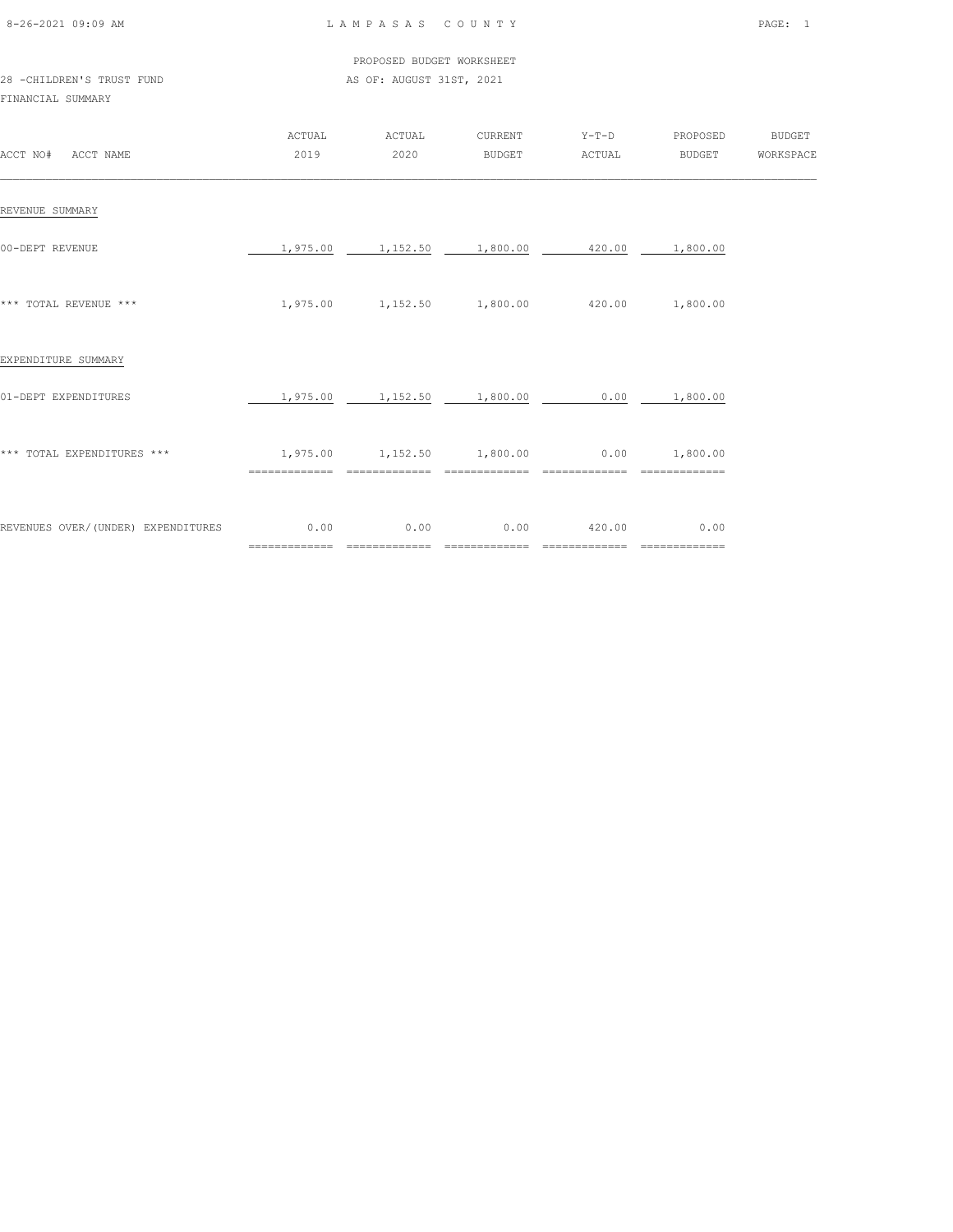# 28 -CHILDREN'S TRUST FUND AS OF: AUGUST 31ST, 2021

DEPARTMENT - 00-DEPT REVENUE

| DEPARTMENT REVENUES |           |        |        |               |         |          |               |
|---------------------|-----------|--------|--------|---------------|---------|----------|---------------|
|                     |           | ACTUAL | ACTUAL | CURRENT       | $Y-T-D$ | PROPOSED | <b>BUDGET</b> |
| ACCT NO#            | ACCT NAME | 2019   | 2020   | <b>BUDGET</b> | ACTUAL  | BUDGET   | WORKSPACE     |
|                     |           |        |        |               |         |          |               |

| FUND TOTAL REVENUES ***<br>***                         | 1,975.00         | 1,152.50         | 1,800.00         | 420.00         | 1,800.00         |  |
|--------------------------------------------------------|------------------|------------------|------------------|----------------|------------------|--|
| DEPARTMENT REVENUE TOTAL **<br>**                      | 1,975.00         | 1,152.50         | 1,800.00         | 420.00         | 1,800.00         |  |
| ** SUB-DEPARTMENT REVENUE TOTAL **                     | 1,975.00         | 1,152.50         | 1,800.00         | 420.00         | 1,800.00         |  |
| 100-00-099 INTEREST REVENUE<br>100-00-106 COUNTY CLERK | 0.00<br>1,975.00 | 0.00<br>1,152.50 | 0.00<br>1,800.00 | 0.00<br>420.00 | 0.00<br>1,800.00 |  |
|                                                        |                  |                  |                  |                |                  |  |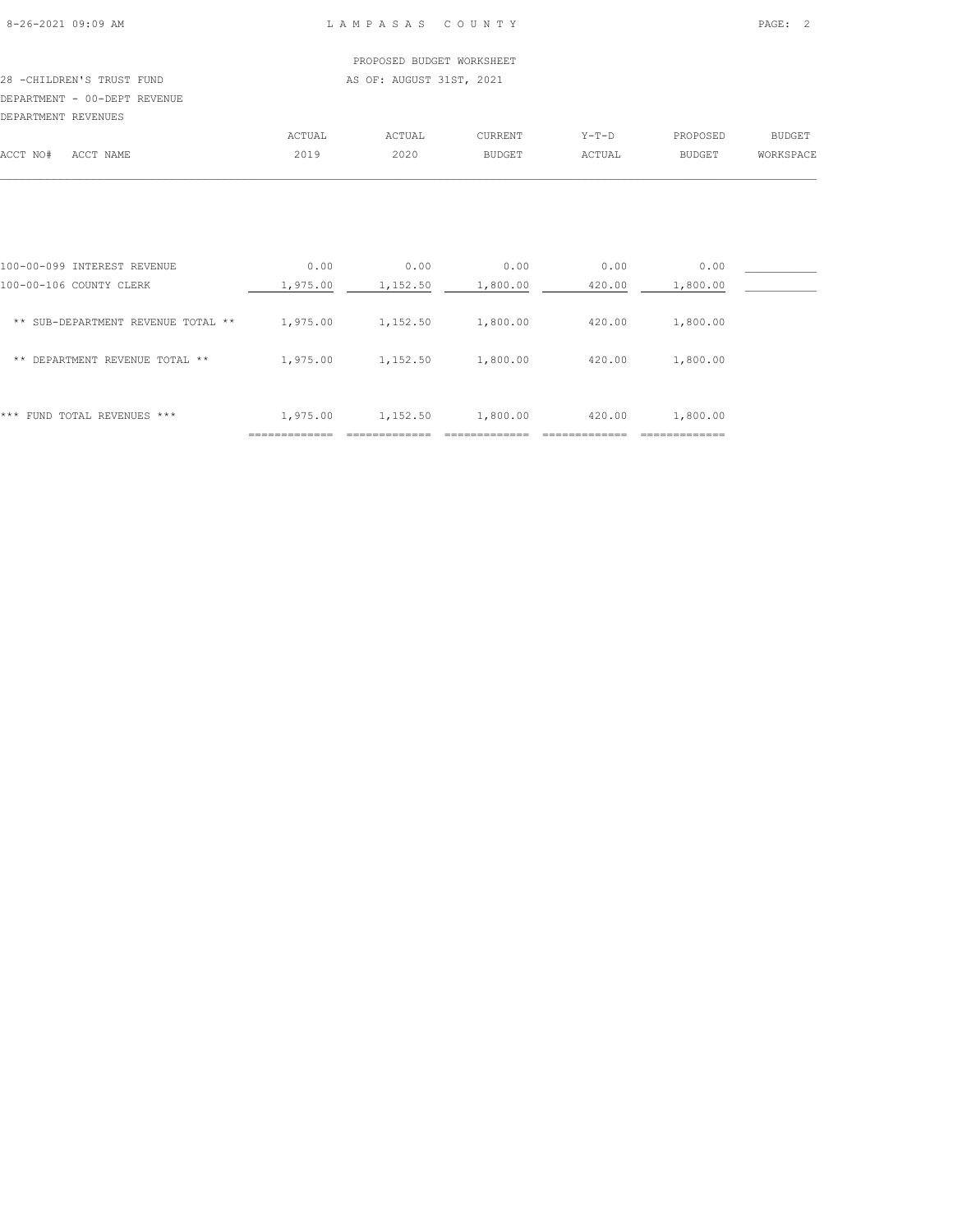|  | $8 - 26 - 2021$ 09:09 AM |  |
|--|--------------------------|--|
|  |                          |  |

|          |                                   |        | PROPOSED BUDGET WORKSHEET |         |         |          |           |
|----------|-----------------------------------|--------|---------------------------|---------|---------|----------|-----------|
|          | 28 - CHILDREN'S TRUST FUND        |        | AS OF: AUGUST 31ST, 2021  |         |         |          |           |
|          | DEPARTMENT - 01-DEPT EXPENDITURES |        |                           |         |         |          |           |
|          | DEPARTMENT EXPENDITURES           |        |                           |         |         |          |           |
|          |                                   | ACTUAL | ACTUAL                    | CURRENT | $Y-T-D$ | PROPOSED | BUDGET    |
| ACCT NO# | ACCT NAME                         | 2019   | 2020                      | BUDGET  | ACTUAL  | BUDGET   | WORKSPACE |
|          |                                   |        |                           |         |         |          |           |

| GENERAL EXPENSES                 |                           |          |          |      |                           |  |
|----------------------------------|---------------------------|----------|----------|------|---------------------------|--|
| 401-00-304 OPERATING SUPPLIES    | 0.00                      | 0.00     | 1,800.00 | 0.00 | 1,800.00                  |  |
| 401-00-355 STATE TREASURER       | 1,975.00                  | 1,152.50 | 0.00     | 0.00 | 0.00                      |  |
| 401-00-375 BANK CHARGES          | 0.00                      | 0.00     | 0.00     | 0.00 | 0.00                      |  |
| ** CATEGORY TOTAL **             | 1,975.00                  | 1,152.50 | 1,800.00 | 0.00 | 1,800.00                  |  |
| ** SUB-DEPARTMENT TOTAL **       | 1,975.00                  | 1,152.50 | 1,800.00 | 0.00 | 1,800.00                  |  |
| ***<br>DEPARTMENT TOTAL<br>$***$ | 1,975.00<br>============= | 1,152.50 | 1,800.00 | 0.00 | 1,800.00                  |  |
| *** FUND TOTAL EXPENDITURES ***  | 1,975.00<br>============= | 1,152.50 | 1,800.00 | 0.00 | 1,800.00<br>============= |  |

\*\*\* END OF REPORT \*\*\*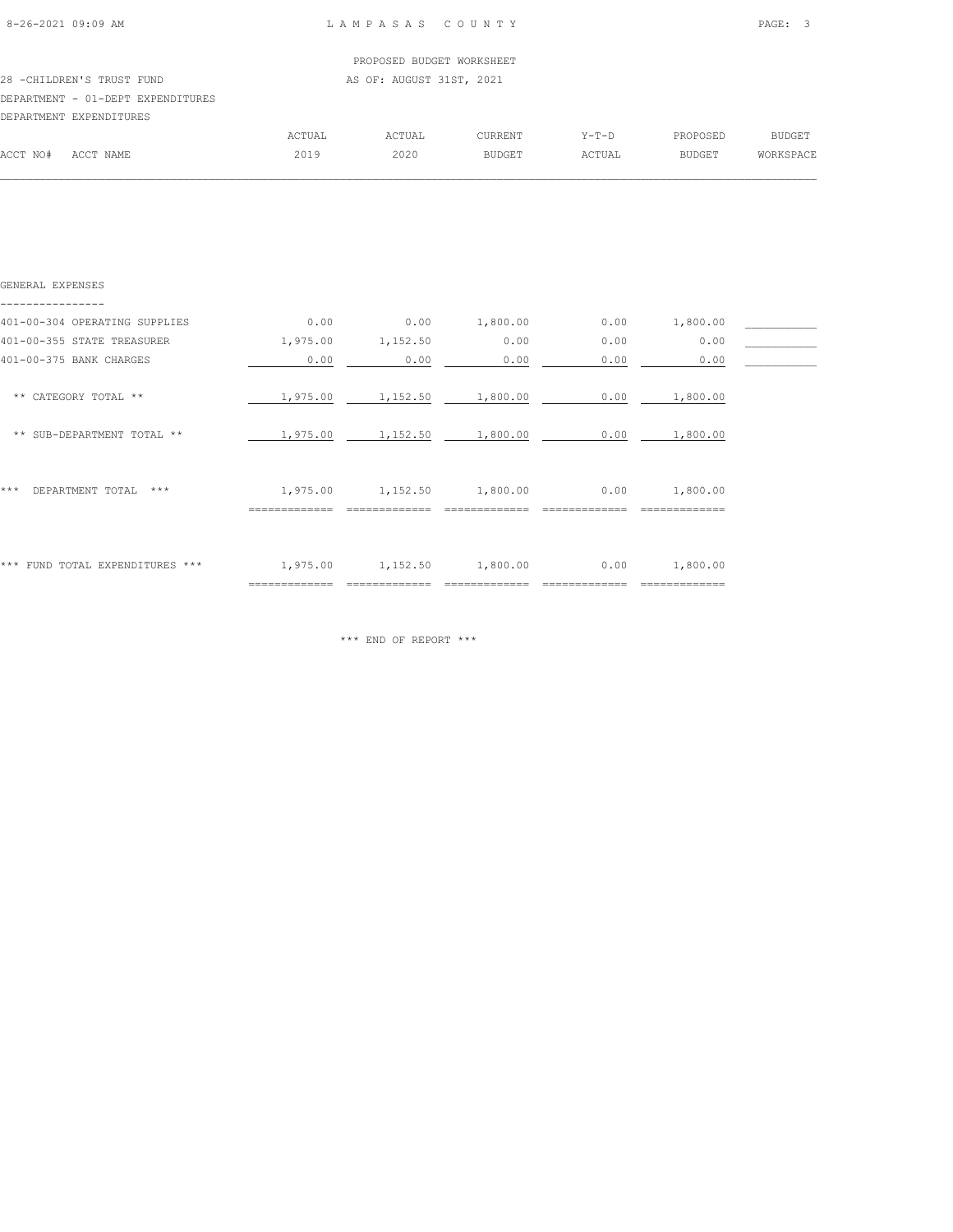| 8-26-2021 09:09 AM |  |
|--------------------|--|

 PROPOSED BUDGET WORKSHEET 29 -ELECTION FUND **AS OF: AUGUST 31ST, 2021** 

FINANCIAL SUMMARY

| ACCT NO#<br>ACCT NAME                                                | ACTUAL<br>2019                                         | ACTUAL<br>2020    | CURRENT<br>BUDGET                                              | $Y-T-D$<br>ACTUAL | PROPOSED<br>BUDGET | <b>BUDGET</b><br>WORKSPACE |
|----------------------------------------------------------------------|--------------------------------------------------------|-------------------|----------------------------------------------------------------|-------------------|--------------------|----------------------------|
| REVENUE SUMMARY                                                      |                                                        |                   |                                                                |                   |                    |                            |
| 00- DEPT REVENUE<br>01- DEPT EXPENDITURE                             |                                                        | $171,302.00$ 0.00 | 221,370.78 221,493.90 243,930.00 218,937.82 208,367.00<br>0.00 | 0.00              | 0.00               |                            |
| *** TOTAL REVENUE ***                                                |                                                        |                   |                                                                |                   | 208,367.00         |                            |
| EXPENDITURE SUMMARY                                                  |                                                        |                   |                                                                |                   |                    |                            |
| 01- DEPT EXPENDITURE                                                 |                                                        |                   | 396,133.73  218,772.37  243,930.00  217,807.35  208,367.00     |                   |                    |                            |
| *** TOTAL EXPENDITURES ***                                           | 396,133.73 218,772.37 243,930.00 217,807.35 208,367.00 |                   |                                                                |                   | =============      |                            |
| REVENUES OVER/(UNDER) EXPENDITURES (3,460.95) 2,721.53 0.00 1,130.47 |                                                        |                   |                                                                |                   | 0.00               |                            |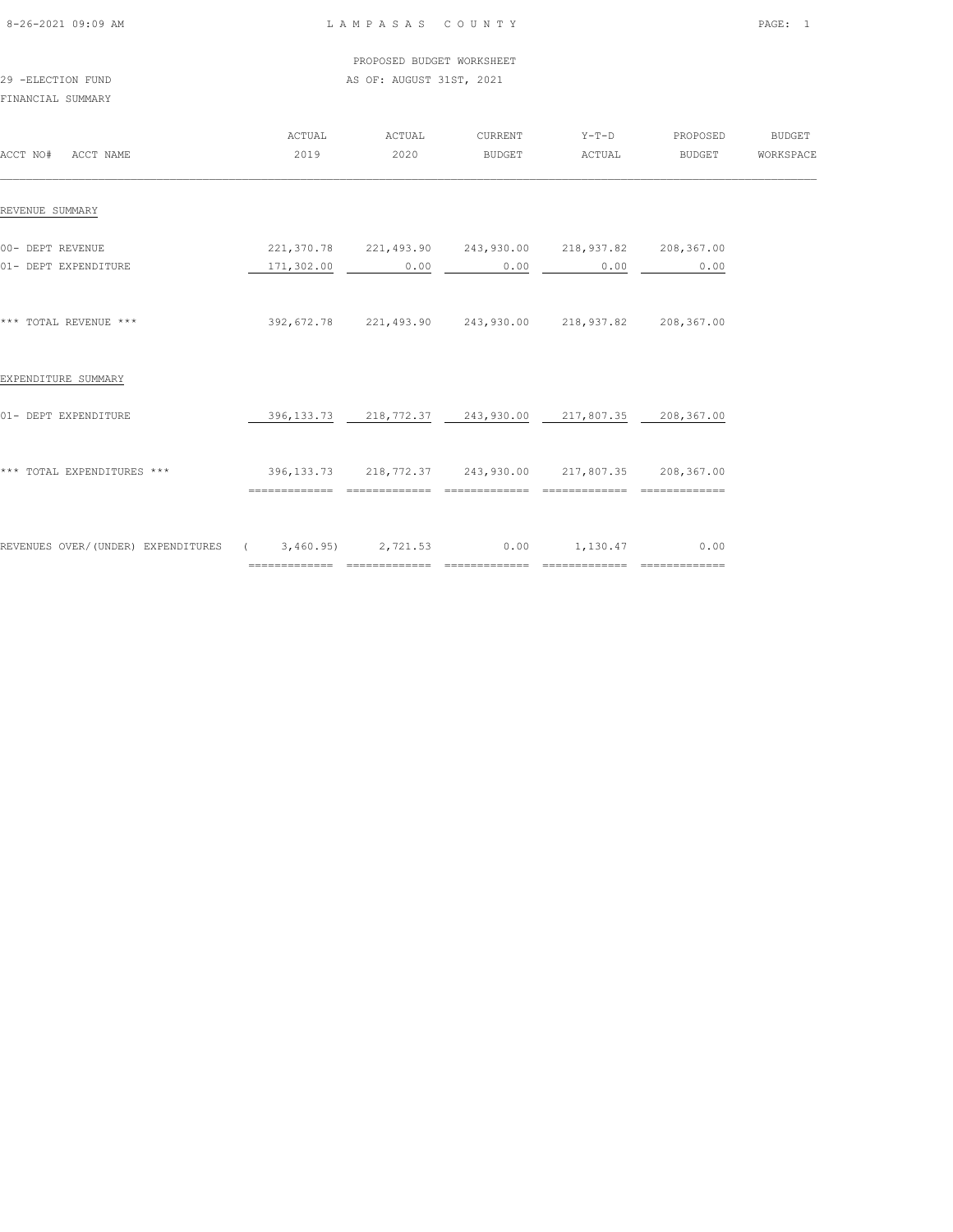PROPOSED BUDGET WORKSHEET 29 -ELECTION FUND **AS OF: AUGUST 31ST, 2021** 

DEPARTMENT - 00- DEPT REVENUE

|          | DEPARTMENT REVENUES |        |        |                |         |               |               |
|----------|---------------------|--------|--------|----------------|---------|---------------|---------------|
|          |                     | ACTUAL | ACTUAL | <b>CURRENT</b> | $Y-T-D$ | PROPOSED      | <b>BUDGET</b> |
| ACCT NO# | ACCT NAME           | 2019   | 2020   | <b>BUDGET</b>  | ACTUAL  | <b>BUDGET</b> | WORKSPACE     |
|          |                     |        |        |                |         |               |               |

| 100-00-011 VOTER REGISTRATION         | 0.00       | 0.00       | 0.00       | 0.00       | 0.00       |  |
|---------------------------------------|------------|------------|------------|------------|------------|--|
| 100-00-080 ELECTION FUND TECHNOLOGY   | 0.00       | 0.00       | 0.00       | 0.00       | 0.00       |  |
| 100-00-099 INTEREST REVENUE           | 69.52      | 10.29      | 0.00       | 7.74       | 0.00       |  |
| 100-00-116 GRANT REVENUE - HAVA       | 0.00       | 0.00       | 0.00       | 0.00       | 0.00       |  |
| 100-00-151 CHAPTER 19 STATE REIMBURSE | 1,472.78   | 3,891.63   | 1,800.00   | 0.00       | 1,800.00   |  |
| 100-00-152 ELECTION CONTRACTS         | 17,471.67  | 3,791.98   | 10,000.00  | 28,430.08  | 10,000.00  |  |
| 100-00-190 MISCELLANEOUS RECEIPTS     | 0.00       | 0.00       | 50.00      | 0.00       | 50.00      |  |
| 200-00-000 OTHER RESOURCE             | 0.00       | 0.00       | 0.00       | 0.00       | 0.00       |  |
| 200-00-010 OPERATING TRANSFERS-IN     | 202,356.81 | 213,800.00 | 232,080.00 | 190,500.00 | 196,517.00 |  |
|                                       |            |            |            |            |            |  |
| ** SUB-DEPARTMENT REVENUE TOTAL **    | 221,370.78 | 221,493.90 | 243,930.00 | 218,937.82 | 208,367.00 |  |
|                                       |            |            |            |            |            |  |
| DEPARTMENT REVENUE TOTAL **<br>**     | 221,370.78 | 221,493.90 | 243,930.00 | 218,937.82 | 208,367.00 |  |
|                                       |            |            |            |            |            |  |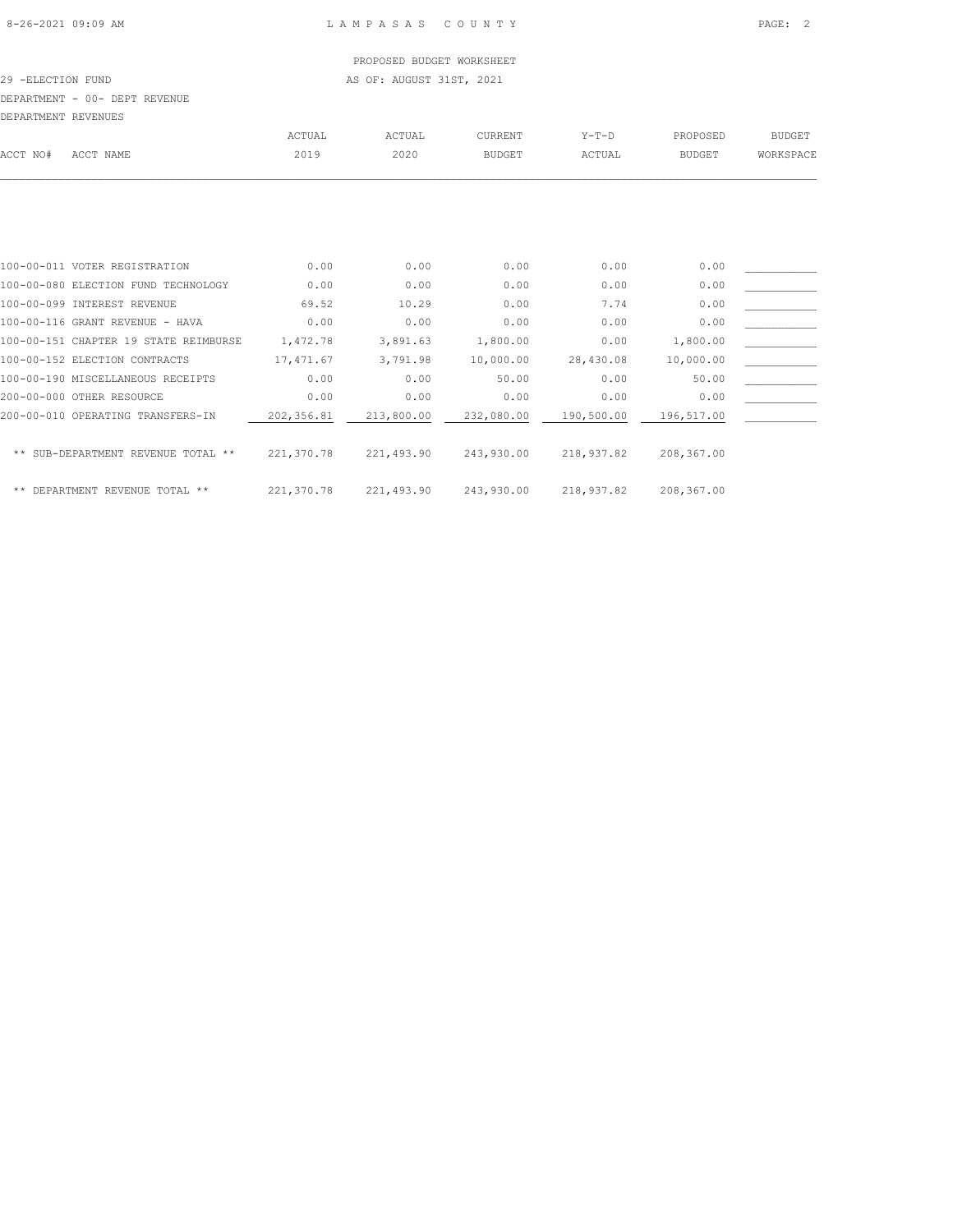ACCT NO# ACCT NAME 2019 2020 BUDGET ACTUAL BUDGET WORKSPACE  $\mathcal{L} = \{ \mathcal{L} = \{ \mathcal{L} = \{ \mathcal{L} = \{ \mathcal{L} = \{ \mathcal{L} = \{ \mathcal{L} = \{ \mathcal{L} = \{ \mathcal{L} = \{ \mathcal{L} = \{ \mathcal{L} = \{ \mathcal{L} = \{ \mathcal{L} = \{ \mathcal{L} = \{ \mathcal{L} = \{ \mathcal{L} = \{ \mathcal{L} = \{ \mathcal{L} = \{ \mathcal{L} = \{ \mathcal{L} = \{ \mathcal{L} = \{ \mathcal{L} = \{ \mathcal{L} = \{ \mathcal{L} = \{ \mathcal{$ 

# PROPOSED BUDGET WORKSHEET 29 -ELECTION FUND AS OF: AUGUST 31ST, 2021 DEPARTMENT - 01- DEPT EXPENDITURE DEPARTMENT REVENUES ACTUAL ACTUAL CURRENT Y-T-D PROPOSED BUDGET

| 0.00<br>201-00-000 OTHER RESOURCE-LEASE<br>171,302.00<br>0.00<br>0.00<br>0.00<br>171,302.00<br>0.00<br>0.00<br>0.00<br>0.00<br>** SUB-DEPARTMENT REVENUE TOTAL **<br>0.00<br>171,302.00<br>0.00<br>0.00<br>0.00<br>DEPARTMENT REVENUE TOTAL **<br>**<br>392,672.78<br>243,930.00<br>218,937.82<br>221,493.90<br>208,367.00<br>FUND TOTAL REVENUES ***<br>*** |  |  |  |  |
|--------------------------------------------------------------------------------------------------------------------------------------------------------------------------------------------------------------------------------------------------------------------------------------------------------------------------------------------------------------|--|--|--|--|
|                                                                                                                                                                                                                                                                                                                                                              |  |  |  |  |
|                                                                                                                                                                                                                                                                                                                                                              |  |  |  |  |
|                                                                                                                                                                                                                                                                                                                                                              |  |  |  |  |
|                                                                                                                                                                                                                                                                                                                                                              |  |  |  |  |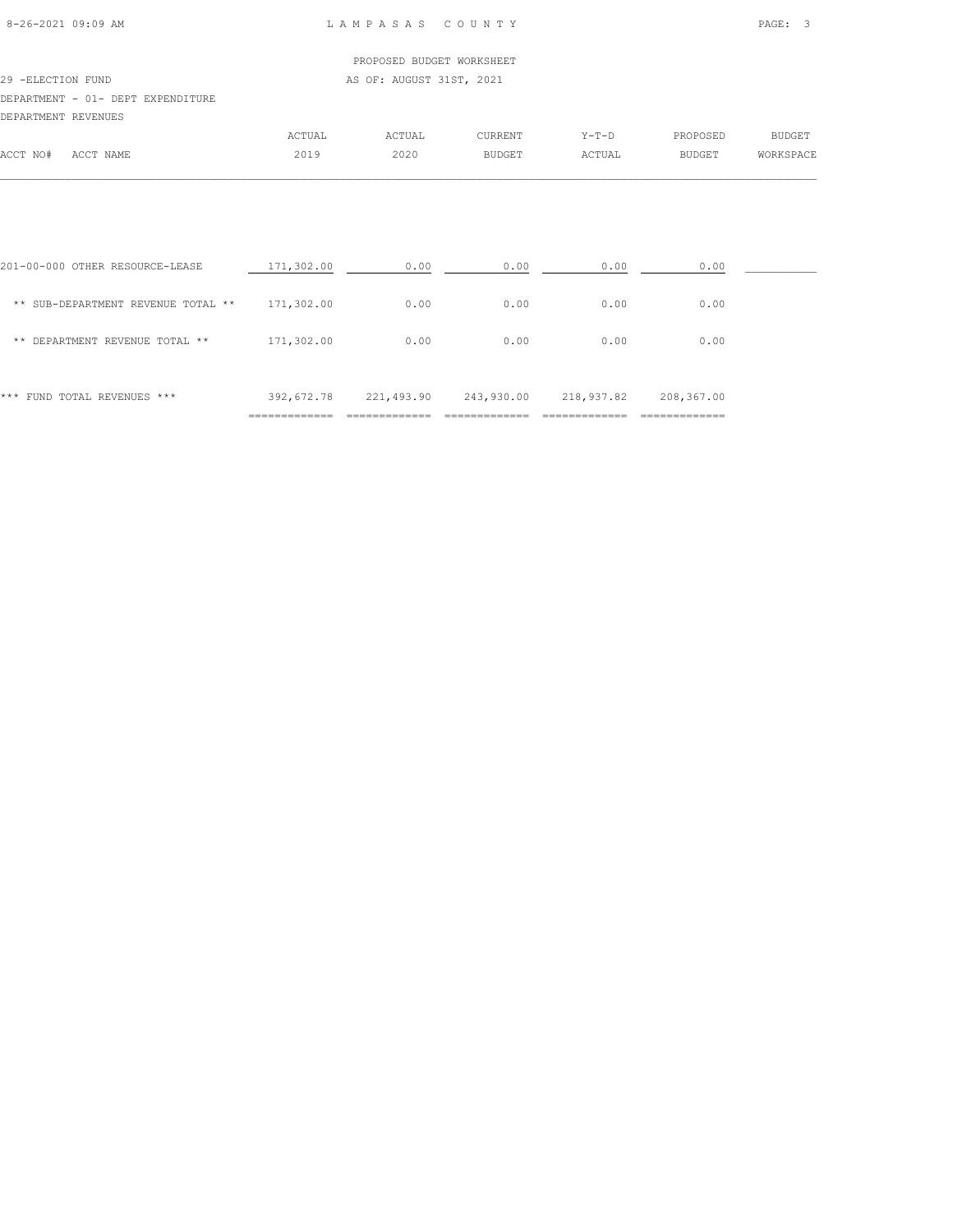|                                   |        | PROPOSED BUDGET WORKSHEET |         |         |          |           |
|-----------------------------------|--------|---------------------------|---------|---------|----------|-----------|
| 29 -ELECTION FUND                 |        | AS OF: AUGUST 31ST, 2021  |         |         |          |           |
| DEPARTMENT - 01- DEPT EXPENDITURE |        |                           |         |         |          |           |
| DEPARTMENT EXPENDITURES           |        |                           |         |         |          |           |
|                                   | ACTUAL | ACTUAL                    | CURRENT | $Y-T-D$ | PROPOSED | BUDGET    |
| ACCT NO#<br>ACCT NAME             | 2019   | 2020                      | BUDGET  | ACTUAL  | BUDGET   | WORKSPACE |
|                                   |        |                           |         |         |          |           |

401-00-102 SALARIES & WAGES APPT #0349 48,571.20 49,673.20 52,327.00 44,575.91 51,901.00 \_\_\_\_\_\_\_\_\_\_\_ 401-00-104 SALARIES & WAGES DEP #1882 27,132.76 28,679.58 31,782.00 27,429.30 31,523.00 \_\_\_\_\_\_\_\_\_\_\_ 401-00-106 TEMPORARY EMLOYEE 6 0.00 0.00 0.00 0.00 0.00 0.00 0.00 401-00-120 SALARY/OVERTIME  $0.00$   $0.00$   $0.00$   $0.00$   $0.00$   $0.00$   $0.00$   $0.00$   $0.00$   $0.00$ 

\*\* CATEGORY TOTAL \*\* 75,703.96 78,352.78 84,109.00 72,005.21 83,424.00

401-00-203 FICA BENEFITS 6,516.28 6,181.41 6,434.00 5,475.29 6,428.00 401-00-204 GROUP MEDICAL INSURANCE 18,505.20 19,332.36 20,706.00 18,989.30 22,689.00 401-00-205 RETIREMENT 12,074.27 13,090.20 13,458.00 11,584.73 13,646.00 \_\_\_\_\_\_\_\_\_ 401-00-207 WORKMEN'S COMP 243.00 184.00 214.00 214.00 204.00 \_\_\_\_\_\_\_\_\_\_\_ 401-00-208 UNEMPLOYMENT INSURANCE 63.00 78.00 50.00 50.00 50.00 126.00 401-00-212 PHONE ALLOWANCE  $\frac{520.00}{480.00}$   $\frac{480.00}{480.00}$   $\frac{480.00}{480.00}$   $\frac{480.00}{480.00}$ 

\*\* CATEGORY TOTAL \*\* 36,921.75 39,345.97 41,342.00 36,713.32 43,573.00

401-00-300 INTERPRETER 0.00 0.00 0.00 0.00 0.00 \_\_\_\_\_\_\_\_\_\_\_ 401-00-301 COMMUNICATIONS 218.59 341.23 800.00 353.64 800.00 401-00-303 COMPUTER SUPPLIES 6.00 0.00 0.00 0.00 0.00 0.00 0.00 400.00 401-00-304 OPERATING SUPPLIES 621.31 4,248.57 650.00 408.21 650.00 401-00-305 TRAVEL & INSERVICE TRAINING 1,576.93 385.57 1,600.00 0.00 1,800.00 \_\_\_\_\_\_\_\_\_\_\_  $401-00-311$  REPAIR/MAINTENANCE  $0.00$   $0.00$   $0.00$   $0.00$   $0.00$   $0.00$ 

401-00-315 DUES 250.00 270.83 320.00 0.00 320.00 \_\_\_\_\_\_\_\_\_\_\_ 401-00-333 CONTRACTED SERVICES(BALLOT) 10,329.04 5,415.58 18,000.00 18,114.68 18,000.00 \_\_\_\_\_\_\_\_\_\_\_ 401-00-337 ELECTIONS, JUDGES & SUPPLIE 6,126.26 11,518.49 10,000.00 14,104.93 12,000.00 401-00-354 VOTER REGISTRATION  $2,709.69$  5,040.50  $3,500.00$  49.40 6,500.00 401-00-361 POSTAGE 55.00 240.00 300.00 0.00 300.00 \_\_\_\_\_\_\_\_\_\_\_ 401-00-370 EQUIPMENT RENTAL - COPIER 1,520.51 1,353.91 2,000.00 1,472.39 2,000.00 \_\_\_\_\_\_\_\_\_\_\_ 401-00-375 BANK CHARGES 0.00 0.00 0.00 0.00 0.00 \_\_\_\_\_\_\_\_\_\_\_ 401-00-389 MISCELLANOUS EXPENSE  $\frac{12,981.00}{12,981.00}$   $\frac{0.00}{0.00}$   $\frac{0.00}{0.00}$   $\frac{0.00}{0.00}$ 

\*\* CATEGORY TOTAL \*\* 50,288.28 40,997.18 50,670.00 49,481.58 60,870.00

401-00-312 EQUIPMENT MAINTENANCE CONT 13,899.95 12,182.50 13,500.00 14,978.33 18,100.00 \_\_\_\_\_\_\_\_\_\_\_\_\_\_\_\_

**WAGES** -----

EMPLOYEE BENEFITS -----------------

GENERAL EXPENSES ----------------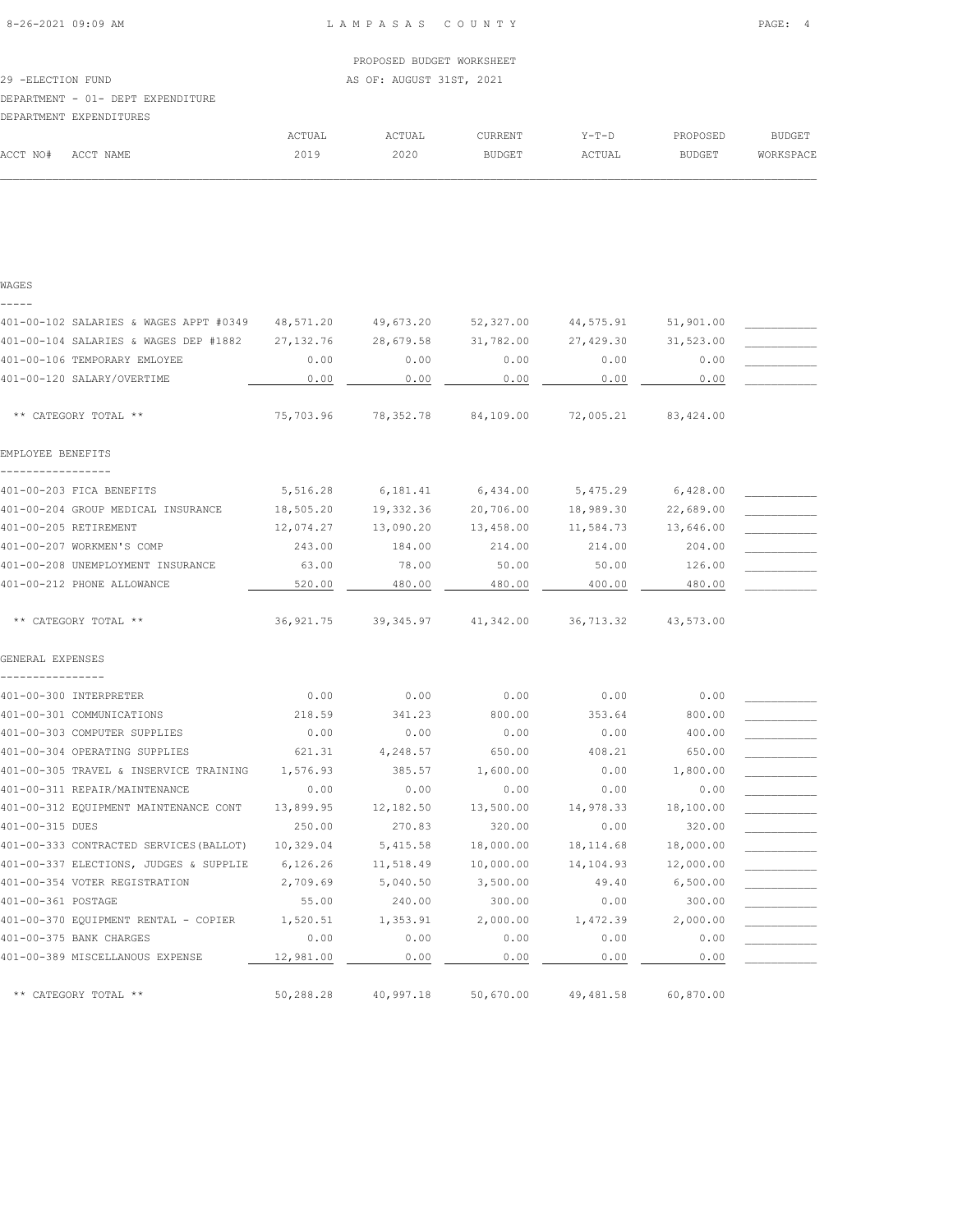| 8-26-2021 09:09 AM |  |  |
|--------------------|--|--|

29 -ELECTION FUND **AS OF: AUGUST 31ST, 2021** 

# DEPARTMENT - 01- DEPT EXPENDITURE

| DEPARTMENT EXPENDITIERS |  |
|-------------------------|--|

| DEPARTMENT EXPENDITURES                           |            |                                                            |                                                |      |                  |  |
|---------------------------------------------------|------------|------------------------------------------------------------|------------------------------------------------|------|------------------|--|
| ACCT NO# ACCT NAME                                | 2019       | ACTUAL ACTUAL<br>2020                                      | CURRENT Y-T-D PROPOSED BUDGET<br>BUDGET ACTUAL |      | BUDGET WORKSPACE |  |
|                                                   |            |                                                            |                                                |      |                  |  |
| CAPITAL OUTLAY                                    |            |                                                            |                                                |      |                  |  |
| 401-00-401 OFFICE MACHINES & EOUIPMENT 171,302.00 |            | 0.00                                                       | 0.00                                           |      | $0.00$ 6,000.00  |  |
| ** CATEGORY TOTAL **                              | 171,302.00 | 0.00                                                       | 0.00                                           |      | $0.00$ 6,000.00  |  |
|                                                   |            |                                                            |                                                |      |                  |  |
| 401-00-500 OPERATING TRANSFERS-OUT                | 0.00       | 0.00                                                       | 0.00                                           | 0.00 | 0.00             |  |
| ** CATEGORY TOTAL **                              | 0.00       | 0.00                                                       | 0.00                                           | 0.00 | 0.00             |  |
| CAPITAL LEASE                                     |            |                                                            |                                                |      |                  |  |
| 401-00-903 PRINCIPAL PAYMENT                      |            | $57,101.04$ $57,664.04$ $57,809.00$ $57,664.04$ $4,500.00$ |                                                |      |                  |  |
| 401-00-904 INTEREST PAYMENT                       | 563.00     | 0.00                                                       | 0.00                                           | 0.00 | 0.00             |  |
| ** CATEGORY TOTAL **                              |            | $57,664.04$ $57,664.04$ $57,809.00$ $57,664.04$ $4,500.00$ |                                                |      |                  |  |
| ** SUB-DEPARTMENT TOTAL **                        |            | 391,880.03  216,359.97  233,930.00  215,864.15  198,367.00 |                                                |      |                  |  |
|                                                   |            |                                                            |                                                |      |                  |  |

| WAGES<br>-----                                                                        |          |      |                                                             |      |      |  |
|---------------------------------------------------------------------------------------|----------|------|-------------------------------------------------------------|------|------|--|
| 401-01-198 ELECTIONS WAGES                                                            | 0.00     | 0.00 | 0.00                                                        | 0.00 | 0.00 |  |
| ** CATEGORY TOTAL **                                                                  | 0.00     | 0.00 | 0.00                                                        | 0.00 | 0.00 |  |
| GENERAL EXPENSES                                                                      |          |      |                                                             |      |      |  |
| 401-01-337 ELECTIONS, JUDGES & PAYROLL 4,253.70 2,412.40 10,000.00 1,943.20 10,000.00 |          |      |                                                             |      |      |  |
| ** CATEGORY TOTAL **                                                                  | 4,253.70 |      | 2,412.40  10,000.00  1,943.20  10,000.00                    |      |      |  |
| ** SUB-DEPARTMENT TOTAL **                                                            |          |      | 4,253.70  2,412.40  10,000.00  1,943.20  10,000.00          |      |      |  |
| *** DEPARTMENT TOTAL ***                                                              |          |      | 396, 133.73 218, 772.37 243, 930.00 217, 807.35 208, 367.00 |      |      |  |
| *** FUND TOTAL EXPENDITURES ***                                                       |          |      | 396,133.73  218,772.37  243,930.00  217,807.35  208,367.00  |      |      |  |

\*\*\* END OF REPORT \*\*\*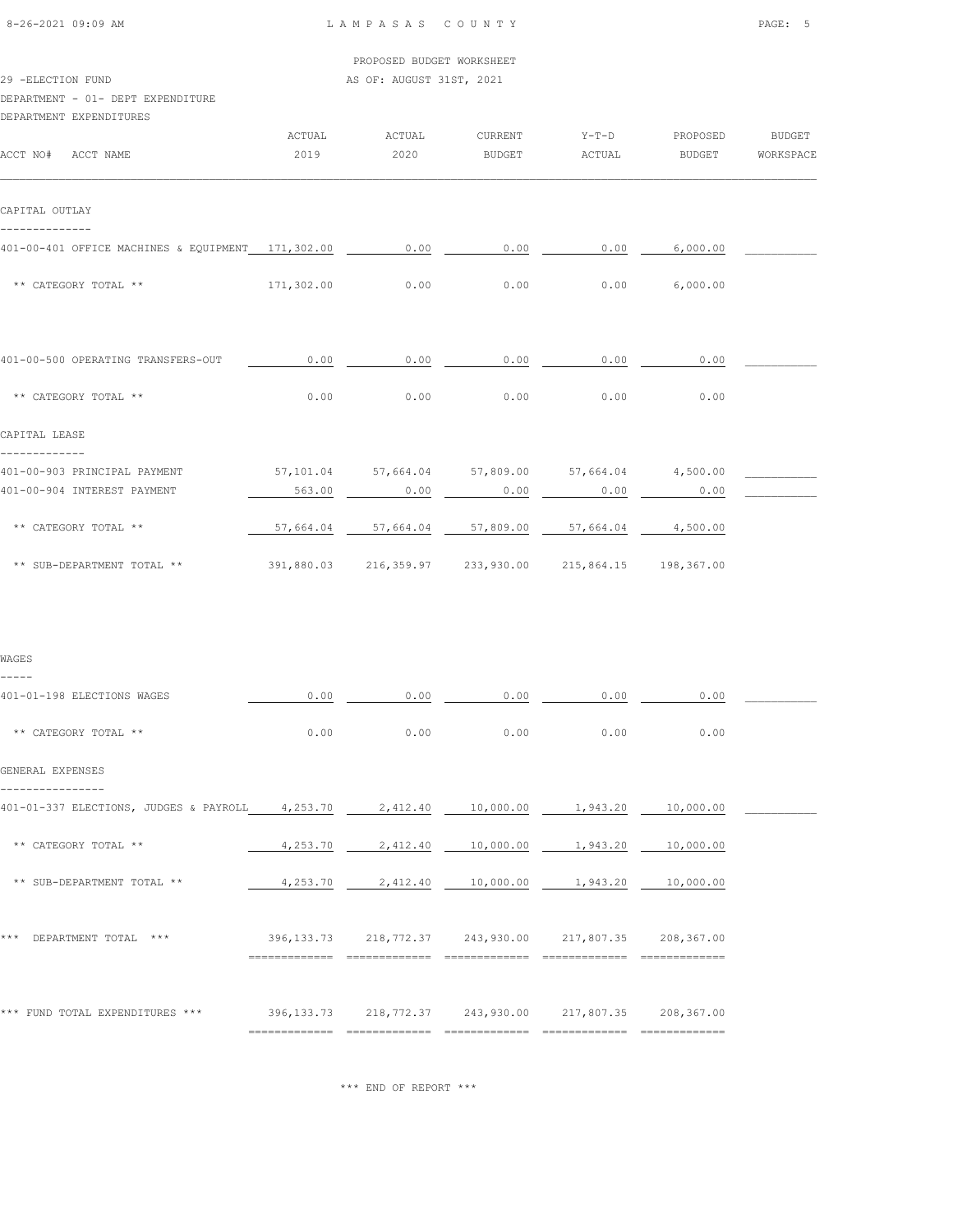| 8-26-2021 09:09 AM |  |
|--------------------|--|

|  |                             |  |  |  | PROPOSED BUDGET WORKSHEET |
|--|-----------------------------|--|--|--|---------------------------|
|  | 30 - PRE-TRIAL INTERVENTION |  |  |  | AS OF: AUGUST 31ST, 2021  |

# FINANCIAL SUMMARY

| ACCT NO#<br>ACCT NAME               | ACTUAL<br>2019                         | ACTUAL<br>2020    | CURRENT<br><b>BUDGET</b> | $Y-T-D$<br>ACTUAL                       | PROPOSED<br><b>BUDGET</b> | <b>BUDGET</b><br>WORKSPACE |
|-------------------------------------|----------------------------------------|-------------------|--------------------------|-----------------------------------------|---------------------------|----------------------------|
| REVENUE SUMMARY                     |                                        |                   |                          |                                         |                           |                            |
| 00-PRE-TRIAL REVENUE                | 48,001.09                              | 32,284.80         | 35,000.00                | 31,002.34                               | 35,000.00                 |                            |
| *** TOTAL REVENUE ***               | 48,001.09                              |                   | 32,284.80 35,000.00      |                                         | 31,002.34 35,000.00       |                            |
| EXPENDITURE SUMMARY                 |                                        |                   |                          |                                         |                           |                            |
| 01-PRE-TRIAL EXPENDITURE            | 35,000.00                              | 35,000.00         | 35,000.00                | 35,000.00                               | 35,000.00                 |                            |
| *** TOTAL EXPENDITURES ***          | 35,000.00                              |                   |                          | 35,000.00 35,000.00 35,000.00 35,000.00 |                           |                            |
| REVENUES OVER/ (UNDER) EXPENDITURES | 13,001.09 ( 2,715.20)<br>============= | $=$ = = = = = = = | $0.00$ (<br>---------    | 3,997.66)<br>---------                  | 0.00<br>==============    |                            |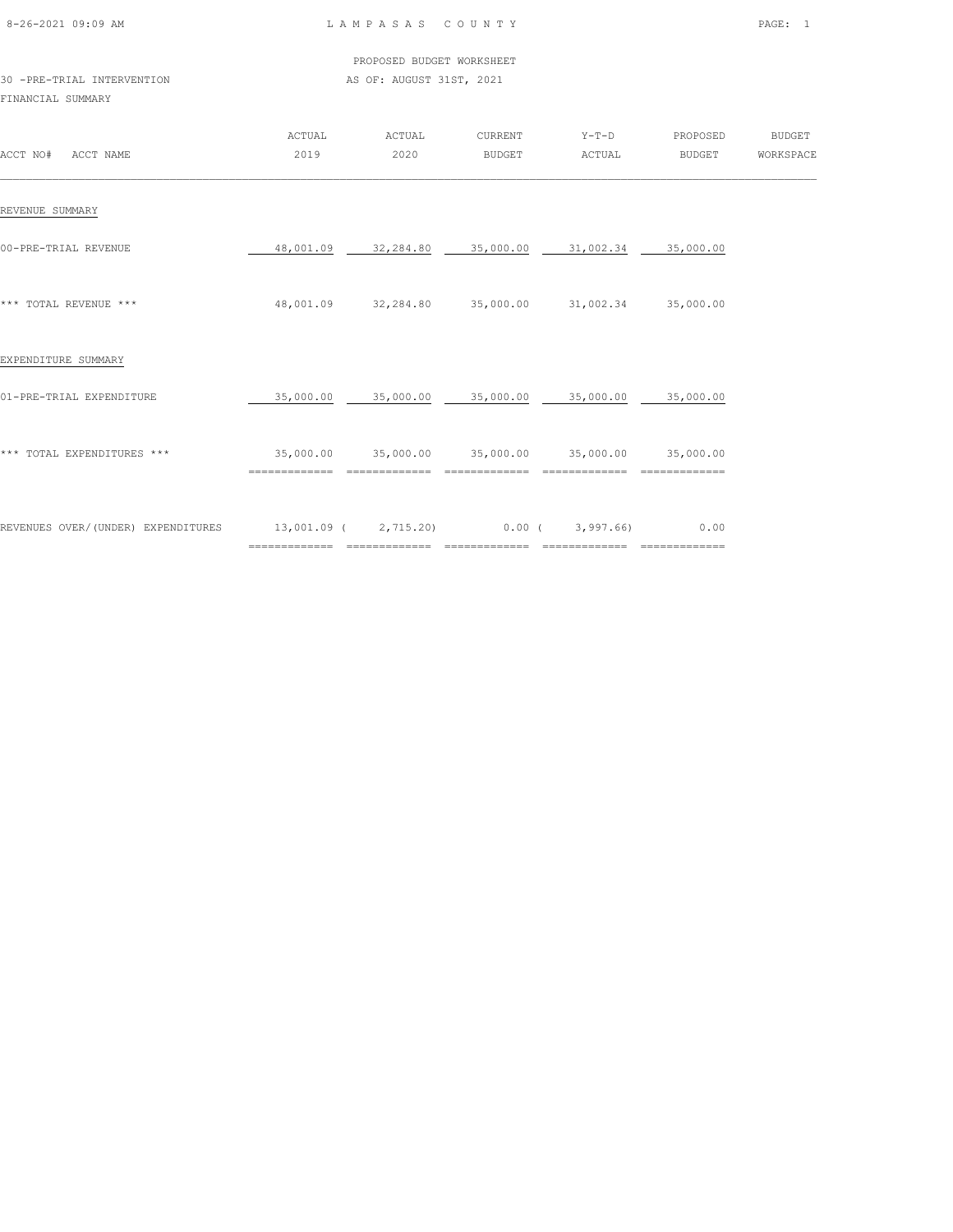# PROPOSED BUDGET WORKSHEET 30 -PRE-TRIAL INTERVENTION AS OF: AUGUST 31ST, 2021 DEPARTMENT - 00-PRE-TRIAL REVENUE DEPARTMENT REVENUES

|          |                                 | CTUAL                 | <b>\CTUAL</b>         | CURRENT | $V - T - D$  | PROPOSED      |  |
|----------|---------------------------------|-----------------------|-----------------------|---------|--------------|---------------|--|
| ACCT NO# | $\Lambda$ $\cap$ $\cap$<br>NAME | 2019<br>$\sim$ $\sim$ | 2020<br>$\sim$ $\sim$ |         | <b>CTUAL</b> | <b>BUDGET</b> |  |
|          |                                 |                       |                       |         |              |               |  |

| ***<br>FUND TOTAL REVENUES ***         | 48,001.09 | 32,284.80 | 35,000.00 | 31,002.34 | 35,000.00 |  |
|----------------------------------------|-----------|-----------|-----------|-----------|-----------|--|
|                                        |           |           |           |           |           |  |
| DEPARTMENT REVENUE TOTAL **<br>**      | 48,001.09 | 32,284.80 | 35,000.00 | 31,002.34 | 35,000.00 |  |
| ** SUB-DEPARTMENT REVENUE TOTAL **     | 48,001.09 | 32,284.80 | 35,000.00 | 31,002.34 | 35,000.00 |  |
| 100-00-190 MISCELLANEOUS               | 0.00      | 0.00      | 0.00      | 0.00      | 0.00      |  |
| 100-00-099 INTEREST REVENUE            | 751.09    | 338.80    | 0.00      | 202.34    | 0.00      |  |
| 100-00-004 PRE-TRIAL INTERVENTION FEES | 47,250.00 | 31,946.00 | 35,000.00 | 30,800.00 | 35,000.00 |  |
|                                        |           |           |           |           |           |  |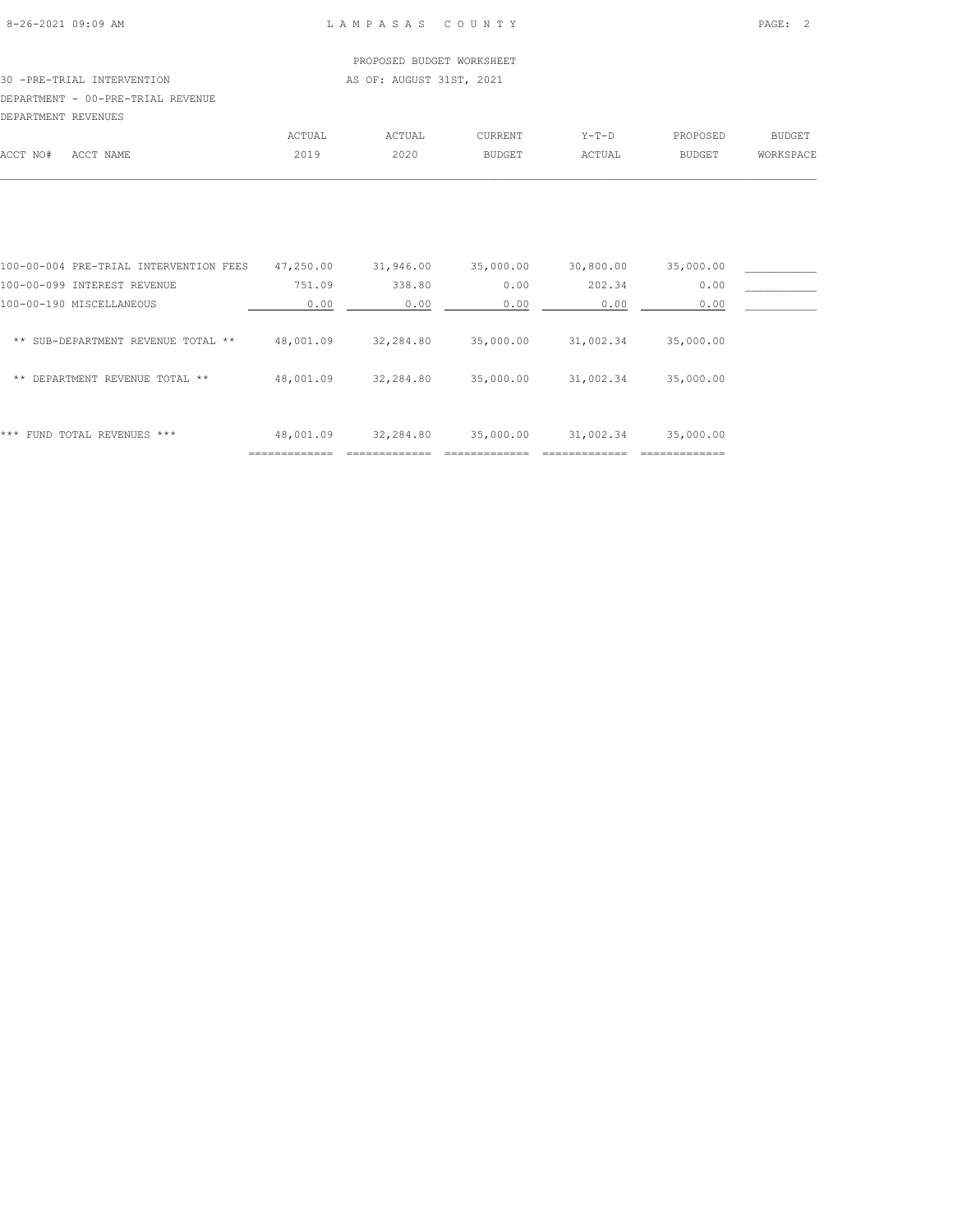| 8-26-2021 09:09 AM |  |
|--------------------|--|
|                    |  |

|                                       |                         | PROPOSED BUDGET WORKSHEET |                           |       |    |
|---------------------------------------|-------------------------|---------------------------|---------------------------|-------|----|
| 30 -PRE-TRIAL INTERVENTION            |                         | AS OF: AUGUST 31ST, 2021  |                           |       |    |
| DEPARTMENT - 01-PRE-TRIAL EXPENDITURE |                         |                           |                           |       |    |
| DEPARTMENT EXPENDITURES               |                         |                           |                           |       |    |
|                                       | $R$ $C$ $m$ $n$ $n$ $n$ | $R$ $C$ $m$ $n$ $n$ $n$   | $\cap$ TID DEM THE $\cap$ | v m n | вr |

|          |           | ACTUAL | ACTUAL | <b>CURRENT</b> | $Y - T - D$ | PROPOSED      | BUDGET    |
|----------|-----------|--------|--------|----------------|-------------|---------------|-----------|
| ACCT NO# | ACCT NAME | 2019   | 2020   | <b>BUDGET</b>  | ACTUAL      | <b>BUDGET</b> | WORKSPACE |
|          |           |        |        |                |             |               |           |

| GENERAL EXPENSES                   |                             |           |           |           |           |  |
|------------------------------------|-----------------------------|-----------|-----------|-----------|-----------|--|
| 401-00-375 BANK CHARGES            | 0.00                        | 0.00      | 0.00      | 0.00      | 0.00      |  |
| 401-00-389 MISCELLANOUS EXPENSE    | 0.00                        | 0.00      | 0.00      | 0.00      | 0.00      |  |
| ** CATEGORY TOTAL **               | 0.00                        | 0.00      | 0.00      | 0.00      | 0.00      |  |
| 401-00-500 OPERATION TRANSFERS-OUT | 35,000.00                   | 35,000.00 | 35,000.00 | 35,000.00 | 35,000.00 |  |
| ** CATEGORY TOTAL **               | 35,000.00                   | 35,000.00 | 35,000.00 | 35,000.00 | 35,000.00 |  |
| ** SUB-DEPARTMENT TOTAL **         | 35,000.00                   | 35,000.00 | 35,000.00 | 35,000.00 | 35,000.00 |  |
| DEPARTMENT TOTAL<br>***<br>* * *   | 35,000.00<br>============== | 35,000.00 | 35,000.00 | 35,000.00 | 35,000.00 |  |
| *** FUND TOTAL EXPENDITURES ***    | 35,000.00                   | 35,000.00 | 35,000.00 | 35,000.00 | 35,000.00 |  |

\*\*\* END OF REPORT \*\*\*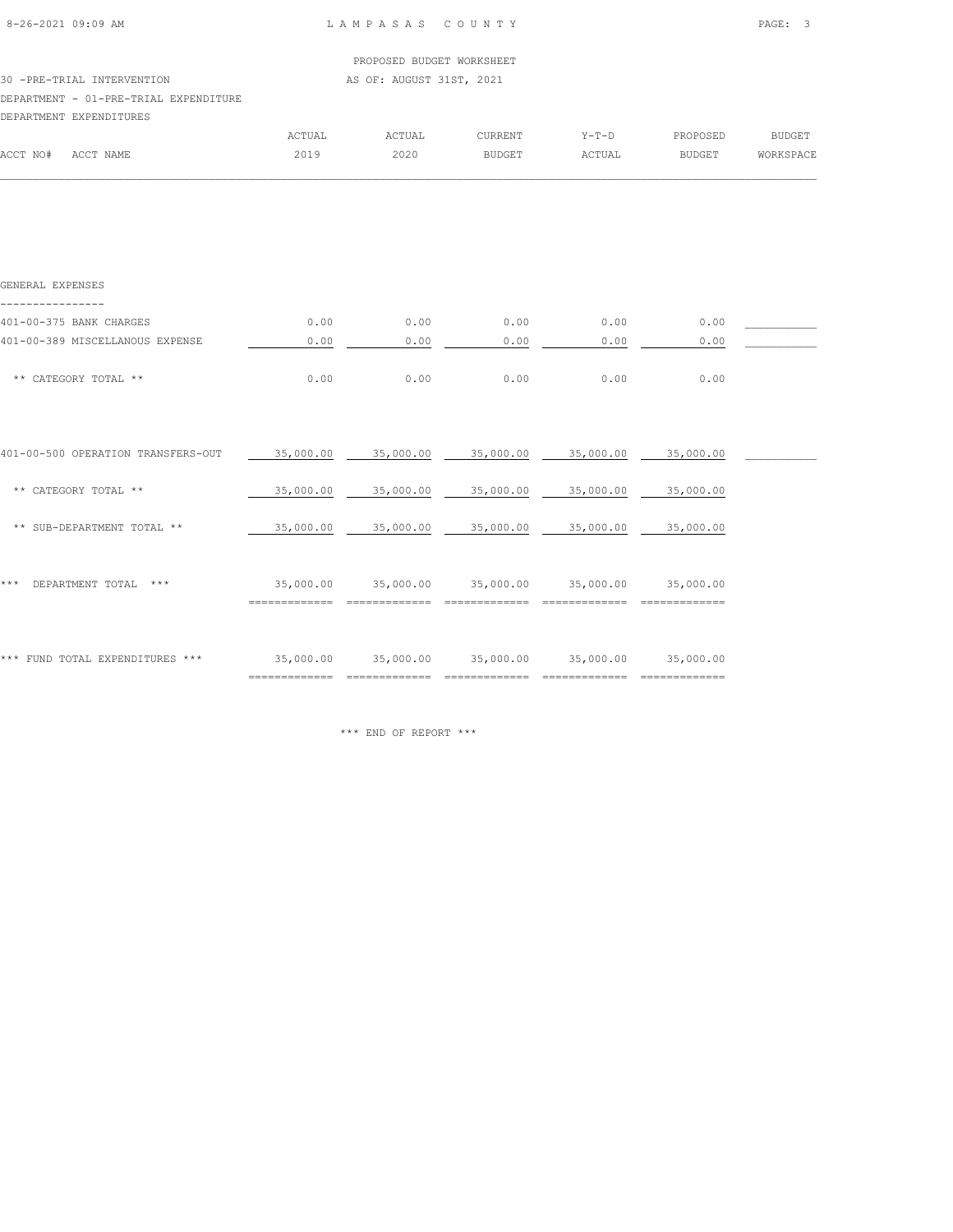| 8-26-2021 09:09 AM |  |
|--------------------|--|

PROPOSED BUDGET WORKSHEET

| 31 -JUVENILE PROBATION |  | AS OF: AUGUST 31ST, 2021 |  |
|------------------------|--|--------------------------|--|
| FINANCIAL SUMMARY      |  |                          |  |

|                                    | ACTUAL                                | ACTUAL                                                 |               |                | CURRENT Y-T-D PROPOSED BUDGET |  |
|------------------------------------|---------------------------------------|--------------------------------------------------------|---------------|----------------|-------------------------------|--|
| ACCT NO# ACCT NAME                 | 2019                                  | 2020                                                   | <b>BUDGET</b> | ACTUAL         | BUDGET WORKSPACE              |  |
| REVENUE SUMMARY                    |                                       |                                                        |               |                |                               |  |
| 00-JPO REVENUE                     |                                       | 549,359.27 314,224.66 487,672.00 429,154.90 501,218.00 |               |                |                               |  |
| *** TOTAL REVENUE ***              |                                       | 549,359.27 314,224.66 487,672.00 429,154.90 501,218.00 |               |                |                               |  |
| EXPENDITURE SUMMARY                |                                       |                                                        |               |                |                               |  |
| 01-JPO EXPENDITURES                |                                       | 508,185.47 387,876.77 487,672.00 394,727.39 501,218.00 |               |                |                               |  |
| *** TOTAL EXPENDITURES ***         |                                       | 508,185.47 387,876.77 487,672.00 394,727.39 501,218.00 | ============= | ============== |                               |  |
| REVENUES OVER/(UNDER) EXPENDITURES | 41,173.80 ( 73,652.11) 0.00 34,427.51 |                                                        |               |                | 0.00                          |  |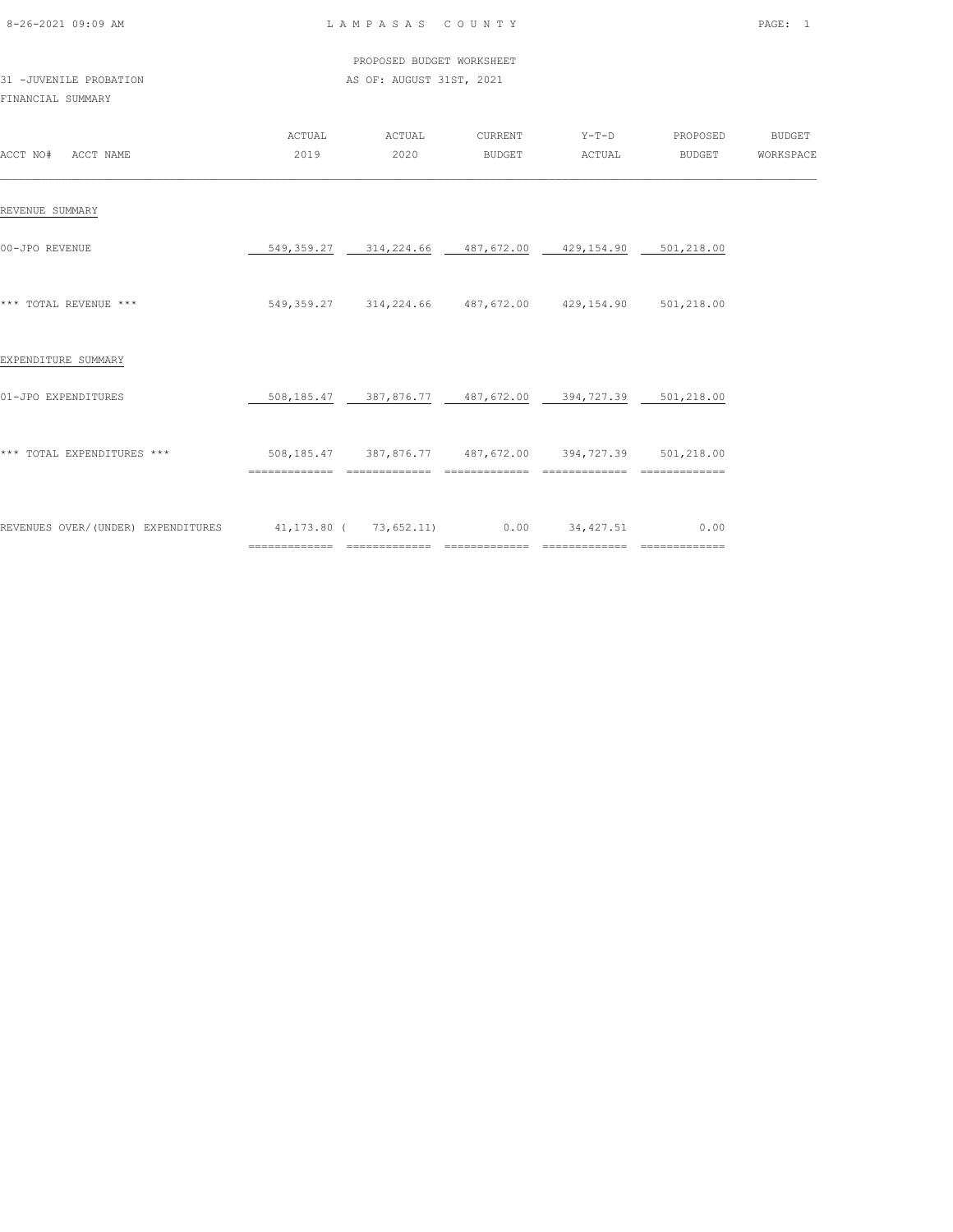31 -JUVENILE PROBATION AS OF: AUGUST 31ST, 2021

DEPARTMENT - 00-JPO REVENUE

| -------------       |        |        |               |         |               |           |
|---------------------|--------|--------|---------------|---------|---------------|-----------|
| DEPARTMENT REVENUES |        |        |               |         |               |           |
|                     | ACTUAL | ACTUAL | CURRENT       | $Y-T-D$ | PROPOSED      | BUDGET    |
| ACCT NAME           | 2019   | 2020   | <b>BUDGET</b> | ACTUAL  | <b>BUDGET</b> | WORKSPACE |
|                     |        |        |               |         |               |           |

| 100-00-007 BPS                         | 42,243.00  | 26,466.00  | 18,657.00  | 18,657.00  | 19,878.00  |  |
|----------------------------------------|------------|------------|------------|------------|------------|--|
| 100-00-008 GRANT S                     | 3,746.00   | 0.00       | 0.00       | 0.00       | 0.00       |  |
| 100-00-013 CP                          | 84,791.00  | 35,656.02  | 68,458.00  | 68,458.00  | 73,404.00  |  |
| 100-00-014 PPA                         | 52,410.00  | 26,822.76  | 20,327.00  | 20,327.00  | 21,842.00  |  |
| 100-00-016 CD                          | 14,960.00  | 5,151.50   | 10,312.00  | 10,312.00  | 9,601.00   |  |
| 100-00-017 MHS                         | 13,673.00  | 227.51     | 12,430.00  | 12,430.00  | 10,405.00  |  |
| 100-00-019 FLEXIBLE FUNDING            | 3,104.00   | 13,915.00  | 43,394.00  | 28, 135.40 | 45,043.00  |  |
| 100-00-099 INTEREST REVENUE            | 150.44     | 35.62      | 0.00       | 47.50      | 0.00       |  |
| 100-00-100 SALE OF SURPLUS PROPERTY    | 0.00       | 0.00       | 0.00       | 0.00       | 0.00       |  |
| 100-00-109 SERVICE FEES                | 0.00       | 0.00       | 0.00       | 0.00       | 0.00       |  |
| 100-00-111 NON-RESIDENTIAL GRANT (R)   | 15,415.78  | 5,768.00   | 2,554.00   | 0.00       | 2,554.00   |  |
| 100-00-116 GRANT REVENUE - CJD         | 0.00       | 12,172.50  | 0.00       | 0.00       | 0.00       |  |
| 100-00-118 JUVENILE PROBATION FEES     | 4,176.65   | 2,806.00   | 4,500.00   | 1,088.00   | 4,500.00   |  |
| 100-00-123 STATE FUNDING - TJPC        | 0.00       | 0.00       | 0.00       | 0.00       | 0.00       |  |
| 100-00-142 4 E REVENUE                 | 0.00       | 0.00       | 0.00       | 0.00       | 0.00       |  |
| 100-00-190 MISCELLANOUS RECEIPTS       | 7.50       | 0.00       | 0.00       | 0.00       | 0.00       |  |
| 100-00-200 PLACEMENT COST              | 0.00       | 0.00       | 0.00       | 0.00       | 0.00       |  |
| 100-00-201 CIS GRANT SALARY REIMBURSEM | 0.00       | 0.00       | 0.00       | 0.00       | 0.00       |  |
| 100-00-206 RESTITUTION FEES            | 2,341.57   | 163.75     | 4,295.00   | 0.00       | 4,295.00   |  |
| 200-00-010 OPERATING TRANSFER-IN       | 312,340.33 | 185,040.00 | 302,745.00 | 269,700.00 | 309,696.00 |  |
|                                        |            |            |            |            |            |  |
| ** SUB-DEPARTMENT REVENUE TOTAL **     | 549,359.27 | 314,224.66 | 487,672.00 | 429,154.90 | 501,218.00 |  |
|                                        |            |            |            |            |            |  |

| *** FUND TOTAL REVENUES ***        | 549, 359.27 | 314,224.66 | 487,672.00 | 429,154.90 | 501,218.00 |  |
|------------------------------------|-------------|------------|------------|------------|------------|--|
| ** DEPARTMENT REVENUE TOTAL **     | 549, 359.27 | 314,224.66 | 487,672.00 | 429,154.90 | 501,218.00 |  |
| ** SUB-DEPARTMENT REVENUE TOTAL ** | 0.00        | 0.00       | 0.00       | 0.00       | 0.00       |  |
| 100-01-123 STATE FUNDING-SALARIES  | 0.00        | 0.00       | 0.00       | 0.00       | 0.00       |  |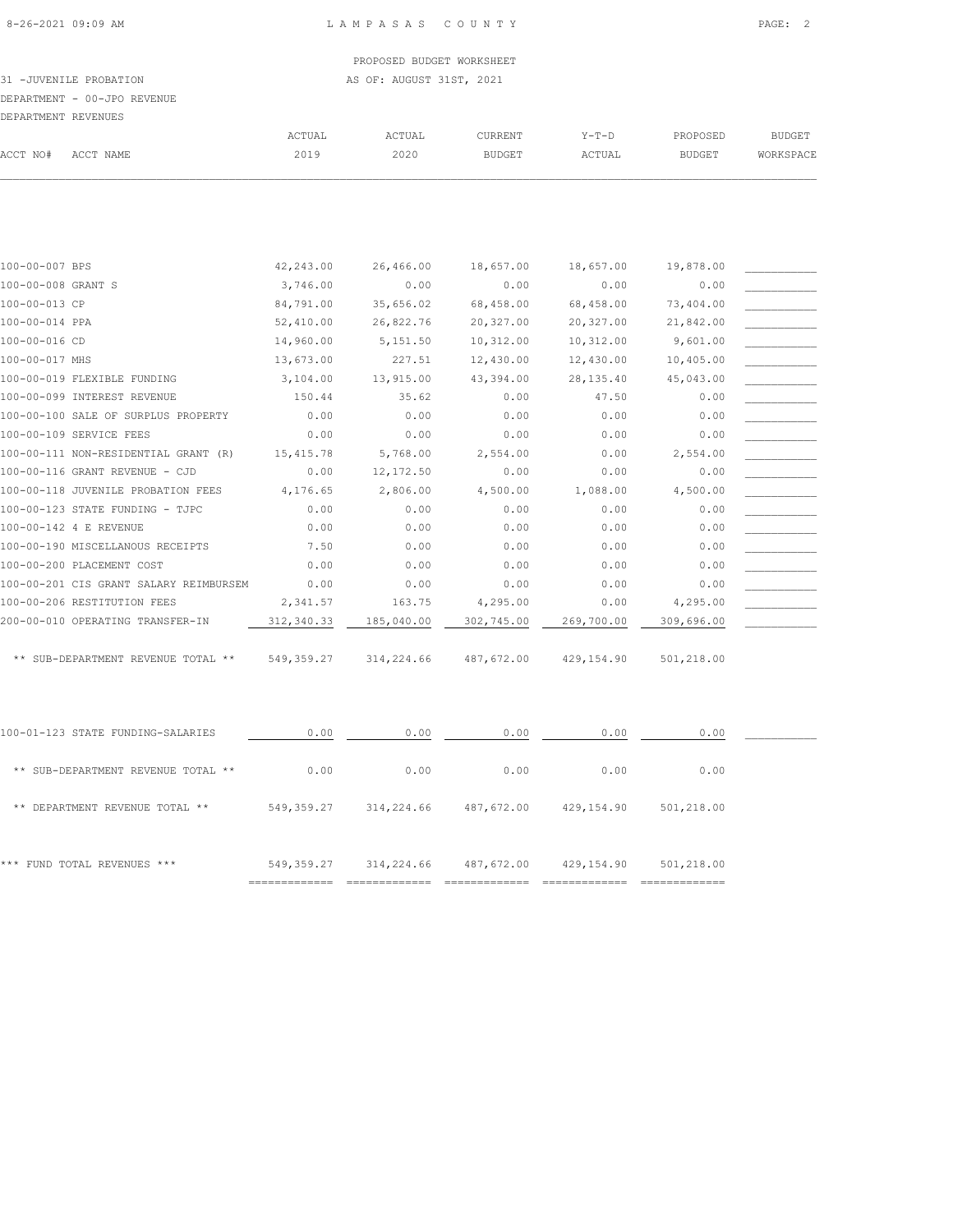PROPOSED BUDGET WORKSHEET 31 -JUVENILE PROBATION AS OF: AUGUST 31ST, 2021 DEPARTMENT - 01-JPO EXPENDITURES

|          | DEPARTMENT EXPENDITURES |        |        |               |         |               |           |
|----------|-------------------------|--------|--------|---------------|---------|---------------|-----------|
|          |                         | ACTUAL | ACTUAL | CURRENT       | $Y-T-D$ | PROPOSED      | BUDGET    |
| ACCT NO# | ACCT NAME               | 2019   | 2020   | <b>BUDGET</b> | ACTUAL  | <b>BUDGET</b> | WORKSPACE |
|          |                         |        |        |               |         |               |           |

|  | $\sim$ | ٠<br>۰, |  |
|--|--------|---------|--|
|  |        |         |  |

| 401-00-102 SALARIES & WAGES APPOINTED (                                         | 6, 143.00             | 0.00             | 0.00             | 0.00             | 0.00               |  |
|---------------------------------------------------------------------------------|-----------------------|------------------|------------------|------------------|--------------------|--|
| 401-00-103 SALARIES & WAGES DEP<br>#2040                                        | 51,299.03             | 42,984.21        | 50,644.00        | 48,714.25        | 50,232.00          |  |
| 401-00-104 SALARIES & WAGES DEP<br>#3505                                        | 38,029.40             | 32,487.46        | 37,117.00        | 35,704.19        | 36,814.00          |  |
| 401-00-113 SALARIES & WAGES ASST #3055                                          | 51,299.03             | 48,033.75        | 54,882.00        | 52,790.79        | 54,434.00          |  |
| 401-00-199 LONGEVITY PAYMENT                                                    | 1,800.00              | 600.00           | 720.00           | 720.00           | 840.00             |  |
| ** CATEGORY TOTAL **                                                            | 136,284.46            | 124,105.42       | 143,363.00       | 137,929.23       | 142,320.00         |  |
| EMPLOYEE BENEFITS                                                               |                       |                  |                  |                  |                    |  |
| 401-00-203 FICA BENEFITS                                                        | 9,286.03              | 8,128.77         | 10,967.00        | 8,564.70         | 10,888.00          |  |
| 401-00-204 GROUP MEDICAL INSURANCE                                              | 49,076.98             | 48,551.71        | 40,047.00        | 42,548.45        | 51,234.00          |  |
| 401-00-205 RETIREMENT                                                           | 22,942.04             | 19,991.28        | 22,938.00        | 22, 222.37       | 23, 113.00         |  |
| 401-00-207 WORKMEN'S COMP                                                       | 1,405.00              | 795.00           | 877.00           | 877.00           | 813.00             |  |
| 401-00-208 UNEMPLOYMENT INSURANCE                                               | 183.00                | 140.00           | 86.00            | 86.00            | 213.00             |  |
| 401-00-210 AUTO ALLOWANCE                                                       | 0.00                  | 0.00             | 0.00             | 0.00             | 0.00               |  |
| 401-00-212 PHONE ALLOWANCE                                                      | 960.00                | 840.00           | 960.00           | 960.00           | 960.00             |  |
| ** CATEGORY TOTAL **                                                            | 83,853.05             | 78,446.76        | 75,875.00        | 75,258.52        | 87,221.00          |  |
| GENERAL EXPENSES                                                                |                       |                  |                  |                  |                    |  |
|                                                                                 |                       |                  |                  |                  |                    |  |
| 401-00-301 COMMUNICATIONS                                                       | 317.80                | 283.65           | 500.00           | 335.95           | 500.00             |  |
| 401-00-302 UTILITIES                                                            | 0.00                  | 0.00             | 0.00             | 0.00             | 0.00               |  |
| 401-00-304 OPERATING SUPPLIES                                                   | 2,982.19              | 1,842.51         | 2,500.00         | 1,183.07         | 2,500.00           |  |
| 401-00-305 TRAVEL & INSERVICE TRAINING                                          | 4,572.72              | 2,039.84         | 5,500.00         | 3,668.19         | 5,500.00           |  |
| 401-00-307 INSURANCE AND BONDS                                                  | 425.00                | 444.00           | 500.00           | 474.90           | 500.00             |  |
| 401-00-311 REPAIRS & MAINTENANCE                                                | 243.63                | 205.85           | 500.00           | 410.78           | 500.00             |  |
| 401-00-312 EQUIPMENT MAINTENANCE                                                | 13.00                 | 0.00             | 200.00           | 0.00             | 200.00             |  |
| 401-00-315 DUES                                                                 | 105.00                | 0.00             | 105.00           | 0.00             | 105.00             |  |
| 401-00-319 AUDIT<br>401-00-328 CONTINGENCY                                      | 3,900.00              | 0.00<br>307.50   | 3,800.00         | 4,000.00         | 3,800.00           |  |
| 401-00-342 GAS & OIL                                                            | 126.10                |                  | 500.00           | 0.00             | 500.00<br>4,000.00 |  |
|                                                                                 | 2,907.64              | 1,214.05         | 4,000.00         | 1,242.84         |                    |  |
| 401-00-343 REPAIRS AND MAINTENANCE VEH<br>401-00-345 MEDICAL                    | 91.92                 | 683.59           | 700.00           | 669.85           | 700.00             |  |
| 401-00-357 CP-YOUTH SERVICE EXTERNAL                                            | 3,131.39<br>25,607.15 | 260.00<br>0.00   | 4,000.00<br>0.00 | 2,000.96<br>0.00 | 4,000.00<br>0.00   |  |
| 401-00-361 POSTAGE                                                              | 0.00                  | 0.00             | 100.00           | 0.00             | 100.00             |  |
|                                                                                 |                       |                  |                  |                  |                    |  |
| 401-00-364 PUBLICATIONS, BOOKS, MANUALS                                         | 45.00                 | 47.00            | 100.00           | 47.00            | 100.00             |  |
| 401-00-370 EQUIPMENT RENTAL-COPIER<br>401-00-375 BANK CHARGES                   | 1,483.24<br>0.00      | 1,360.15<br>0.00 | 1,650.00<br>0.00 | 1,800.64<br>0.00 | 1,650.00<br>0.00   |  |
| 401-00-378 RENTAL SPACE                                                         | 0.00                  | 0.00             | 0.00             | 0.00             | 0.00               |  |
|                                                                                 |                       |                  |                  |                  |                    |  |
| 401-00-382 BPS-INTER-COUNTY CONTRACTS<br>401-00-384 PPA-SECURE INTERNAL/EXTERNA | 0.00<br>24,583.00     | 0.00<br>0.00     | 0.00<br>0.00     | 0.00<br>0.00     | 0.00<br>0.00       |  |
|                                                                                 |                       |                  |                  |                  |                    |  |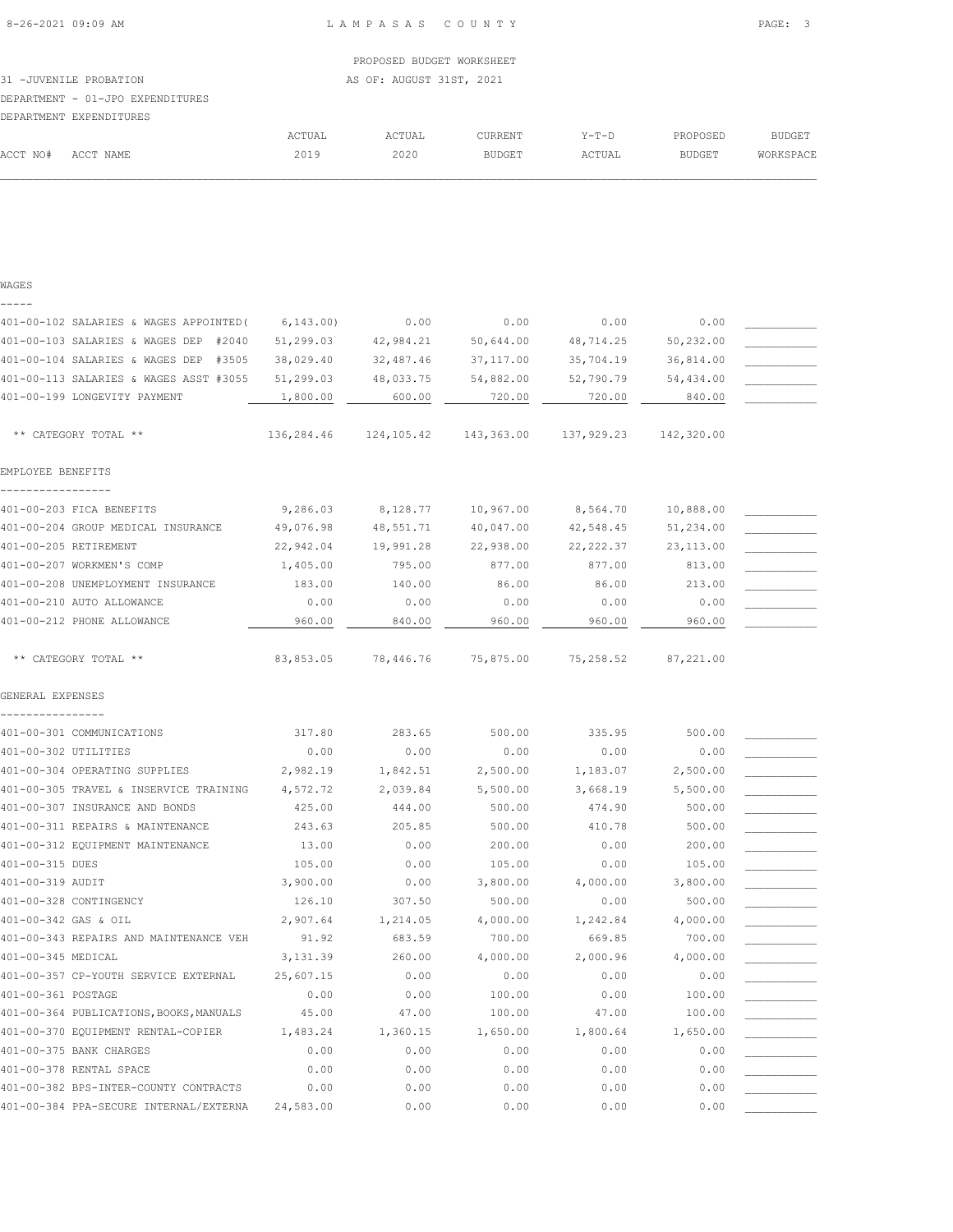# 31 -JUVENILE PROBATION AS OF: AUGUST 31ST, 2021

DEPARTMENT - 01-JPO EXPENDITURES

#### DEPARTMENT EXPENDITURES

| ACCT NO# ACCT NAME                      | ACTUAL<br>2019 | ACTUAL<br>2020 | CURRENT<br>BUDGET                                  | $Y-T-D$<br>ACTUAL | PROPOSED<br>BUDGET        | <b>BUDGET</b><br>WORKSPACE |
|-----------------------------------------|----------------|----------------|----------------------------------------------------|-------------------|---------------------------|----------------------------|
| 401-00-389 MISCELLANOUS EXPENSE (RESTIT | 2,599.91       | 250.00         | 4,295.00                                           | 0.00              | 4,295.00                  |                            |
| 401-00-390 PLACEMENT COST - COUNTY      | 76,279.52      | 25,792.70      | 60,000.00                                          | 41,088.38         | 60,000.00                 |                            |
| ** CATEGORY TOTAL **                    |                |                | 149,414.21 34,730.84 88,950.00 56,922.56 88,950.00 |                   |                           |                            |
| CAPITAL OUTLAY                          |                |                |                                                    |                   |                           |                            |
| 401-00-401 OFFICE MACHINES & EQUIPMENT  | 0.00           | 0.00           | 0.00                                               | 0.00              | 0.00                      |                            |
| 401-00-402 OPERATING EQUIPMENT          | 0.00           | 0.00           | 0.00                                               | 0.00              | 0.00                      |                            |
| 401-00-407 OFFICE FURNITURE & FIXTURES  | 0.00           | 0.00           | 0.00                                               | 0.00              | 0.00                      |                            |
| ** CATEGORY TOTAL **                    | 0.00           | 0.00           | 0.00                                               | 0.00              | 0.00                      |                            |
| 401-00-500 OPERATING TRANSFERS-OUT      | 0.00           | 0.00           | 0.00                                               | 0.00              | 0.00                      |                            |
| ** CATEGORY TOTAL **                    | 0.00           | 0.00           | 0.00                                               | 0.00              | 0.00                      |                            |
| STATE GRANT FUNDS                       |                |                |                                                    |                   |                           |                            |
| 401-00-618 FLEXIBLE FUNDS               | 0.00           | 0.00           | 0.00                                               | 0.00              | 0.00                      |                            |
| ** CATEGORY TOTAL **                    | 0.00           | 0.00           | 0.00                                               | 0.00              | 0.00                      |                            |
| ** SUB-DEPARTMENT TOTAL **              |                |                | 369,551.72 237,283.02 308,188.00                   |                   | 270, 110, 31 318, 491, 00 |                            |

#### WAGES -----

| 401-01-102 SALARIES & WAGES APPOINTED | 67,964.26 | 63,638.07 | 72,711.00 | 69,938.92 | 72,711.00 |  |
|---------------------------------------|-----------|-----------|-----------|-----------|-----------|--|
| 401-01-103 SALARIES & WAGES DEP       | 0.00      | 0.00      | 0.00      | 0.00      | 0.00      |  |
| 401-01-113 SALARIES AND WAGES         | 0.00      | 0.00      | 0.00      | 0.00      | 0.00      |  |
|                                       |           |           |           |           |           |  |
| ** CATEGORY TOTAL **                  | 67,964.26 | 63,638.07 | 72,711.00 | 69,938.92 | 72,711.00 |  |
|                                       |           |           |           |           |           |  |
| EMPLOYEE BENEFITS                     |           |           |           |           |           |  |
|                                       |           |           |           |           |           |  |
| 401-01-203 FICA                       | 5,192.20  | 4,861.80  | 5,562.00  | 5,343.24  | 5,562.00  |  |
| 401-01-204 GROUP MEDICAL INSURANCE    | 0.00      | 0.00      | 10,065.00 | 9,234.72  | 10,641.00 |  |
| 401-01-205 RETIREMENT                 | 10,951.04 | 10,252.60 | 11,634.00 | 11,266.96 | 11,808.00 |  |
| 401-01-207 WORKMENS COMP              | 347.00    | 468.00    | 524.00    | 0.00      | 499.00    |  |
| 401-01-208 UNEMPLOYEMENT INSURANCE    | 0.00      | 0.00      | 0.00      | 0.00      | 0.00      |  |
| 401-01-212 PHONE ALLOWANCE            | 480.00    | 440.00    | 480.00    | 480.00    | 480.00    |  |
|                                       |           |           |           |           |           |  |
| ** CATEGORY TOTAL **                  | 16,970.24 | 16,022.40 | 28,265.00 | 26,324.92 | 28,990.00 |  |
|                                       |           |           |           |           |           |  |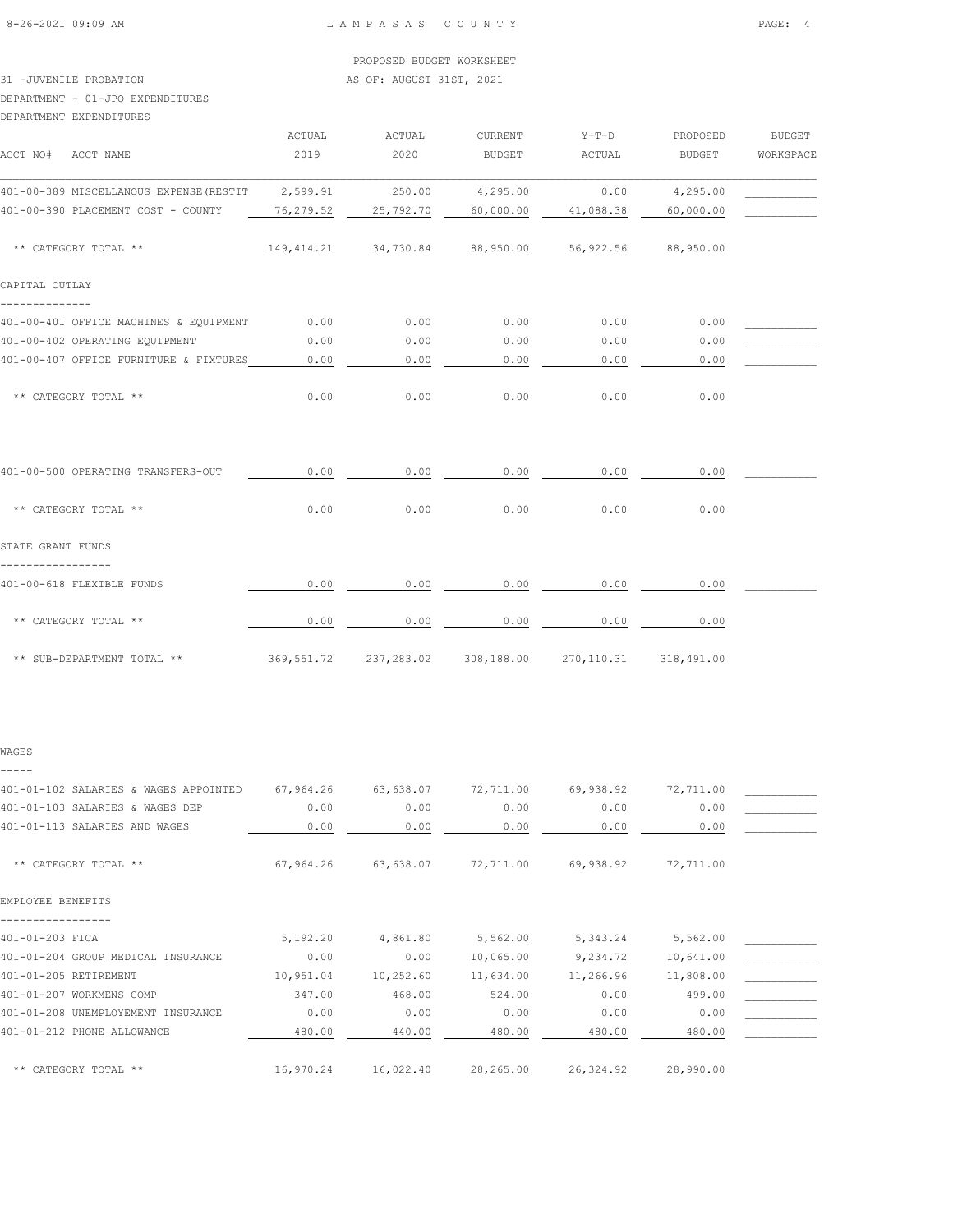31 -JUVENILE PROBATION AS OF: AUGUST 31ST, 2021

# DEPARTMENT - 01-JPO EXPENDITURES

|                   | DEPARTMENT EXPENDITURES                |                |                                             |                          |                   |                    |                            |
|-------------------|----------------------------------------|----------------|---------------------------------------------|--------------------------|-------------------|--------------------|----------------------------|
| ACCT NO#          | ACCT NAME                              | ACTUAL<br>2019 | ACTUAL<br>2020                              | CURRENT<br><b>BUDGET</b> | $Y-T-D$<br>ACTUAL | PROPOSED<br>BUDGET | <b>BUDGET</b><br>WORKSPACE |
| GENERAL EXPENSES  |                                        |                |                                             |                          |                   |                    |                            |
| ---------------   |                                        |                |                                             |                          |                   |                    |                            |
|                   | 401-01-304 OPERATING SUPPLIES-R/S-GRAN | 13,657.75      | 0.00                                        | 0.00                     | 0.00              | 0.00               |                            |
|                   | 401-01-305 TRAVEL & INSERVICE TRAINING | 0.00           | 0.00                                        | 0.00                     | 0.00              | 0.00               |                            |
|                   | 401-01-357 PPA-NON-SECURE EXTERNAL     | 11,379.50      | 0.00                                        | 0.00                     | 0.00              | 0.00               |                            |
|                   | 401-01-382 ELECTRONIC MONITORING/4E    | 0.00           | 0.00                                        | 0.00                     | 0.00              | 0.00               |                            |
|                   | 401-01-384 PPA-DETENTION PREADJUDICATI | 4,565.00       | 0.00                                        | 0.00                     | 0.00              | 0.00               |                            |
|                   | 401-01-390 PLACEMENT COST              | 0.00           | 0.00                                        | 0.00                     | 0.00              | 0.00               |                            |
|                   | ** CATEGORY TOTAL **                   | 29,602.25      | 0.00                                        | 0.00                     | 0.00              | 0.00               |                            |
| CAPITAL OUTLAY    |                                        |                |                                             |                          |                   |                    |                            |
| -----------       |                                        |                |                                             |                          |                   |                    |                            |
|                   | 401-01-418 FLEXIBLE FUNDS              | 0.00           | 0.00                                        | 7,585.00                 | 0.00              | 0.00               |                            |
|                   | ** CATEGORY TOTAL **                   | 0.00           | 0.00                                        | 7,585.00                 | 0.00              | 0.00               |                            |
| STATE GRANT FUNDS |                                        |                |                                             |                          |                   |                    |                            |
| ---------------   | 401-01-601 CP-YOUTH SER EXTERNAL CONTR | 0.00           | 16,749.00                                   | 20,000.00                | 10,654.50         | 0.00               |                            |
|                   | 401-01-602 PPA-POST ADJ NON-SECURE EX  | 0.00           | 9,478.76                                    | 10,164.00                | 0.00              | 21,842.00          |                            |
|                   | 401-01-603 PPA-POST ADJ SECURE EXT     | 0.00           | 31,849.02                                   | 10,163.00                | 9,894.34          | 0.00               |                            |
|                   | 401-01-604 PPA-DETENTION PRE ADJ INTER | 0.00           | 5,225.00                                    | 5,300.00                 | 5,250.00          | 0.00               |                            |
|                   | 401-01-605 CD-POST ADJ NON-SECURE EXT  | 0.00           | 5,151.50                                    | 10,312.00                | 0.00              | 9,601.00           |                            |
|                   | 401-01-606 MHS-RES HEALTH PLACEMENT    | 0.00           | 0.00                                        | 12,430.00                | 0.00              | 10,405.00          |                            |
|                   | 401-01-607 GRANT R-REGIONAL            | 0.00           | 2,480.00                                    | 2,554.00                 | 2,554.40          | 2,554.00           |                            |
|                   | 401-01-608 GRANT S-PRE-INTERVENT GEN   | 0.00           | 0.00                                        | 0.00                     | 0.00              | 0.00               |                            |
|                   | 401-01-618 FLEXIBLE FUNDS              | 0.00           | 0.00                                        | 0.00                     | 0.00              | 36,624.00          |                            |
|                   | ** CATEGORY TOTAL **                   | 0.00           | 70,933.28                                   | 70,923.00 28,353.24      |                   | 81,026.00          |                            |
|                   | ** SUB-DEPARTMENT TOTAL **             |                | 114,536.75 150,593.75 179,484.00 124,617.08 |                          |                   | 182,727.00         |                            |
|                   |                                        |                |                                             |                          |                   |                    |                            |
| GENERAL EXPENSES  |                                        |                |                                             |                          |                   |                    |                            |
| 401-02-317 CP     |                                        | 0.00           | 0.00                                        | 0.00                     | 0.00              | 0.00               |                            |
|                   | 401-02-357 MHS-RESIDENTIAL PROGRAM EXT | 11,039.00      | 0.00                                        | 0.00                     | 0.00              | 0.00               |                            |
|                   | 401-02-384 CD-POST ADJUDICATION NONSEC | 13,058.00      | 0.00                                        | 0.00                     | 0.00              | 0.00               |                            |
|                   | 401-02-389 MISCELLANOUS - GRANT CJD    | 0.00           | 0.00                                        | 0.00                     | 0.00              | 0.00               |                            |
|                   | 401-02-390 PLACEMENT COST - COUNTY     | 0.00           | 0.00                                        | 0.00                     | 0.00              | 0.00               |                            |
|                   | ** CATEGORY TOTAL **                   | 24,097.00      | 0.00                                        | 0.00                     | 0.00              | 0.00               |                            |
|                   | ** SUB-DEPARTMENT TOTAL **             | 24,097.00      | 0.00                                        | 0.00                     | 0.00              | 0.00               |                            |
|                   |                                        |                |                                             |                          |                   |                    |                            |
|                   |                                        |                |                                             |                          |                   |                    |                            |

\*\*\* DEPARTMENT TOTAL \*\*\* 508,185.47 387,876.77 487,672.00 394,727.39 501,218.00 ============= ============= ============= ============= =============

\*\*\* FUND TOTAL EXPENDITURES \*\*\* 508,185.47 387,876.77 487,672.00 394,727.39 501,218.00 ============= ============= ============= ============= =============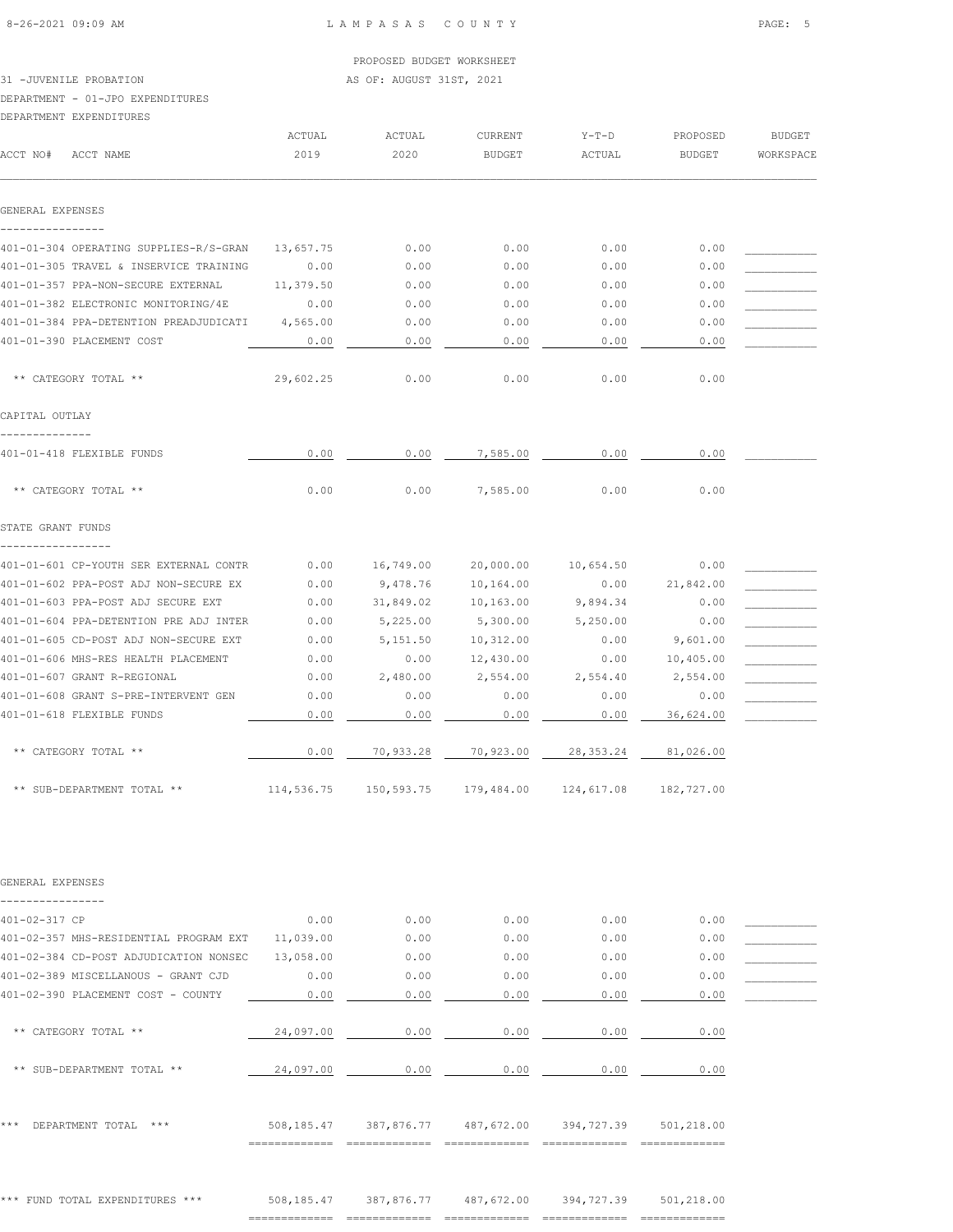| 8-26-2021 09:09 AM |  |
|--------------------|--|

PROPOSED BUDGET WORKSHEET

# 32 -CHAPTER 59 FUND AS OF: AUGUST 31ST, 2021 FINANCIAL SUMMARY

| ACCT NO# ACCT NAME                                           | ACTUAL<br>2019 | ACTUAL<br>2020             | CURRENT<br>BUDGET | $Y-T-D$<br>ACTUAL                              | PROPOSED<br><b>BUDGET</b>             | BUDGET<br>WORKSPACE |
|--------------------------------------------------------------|----------------|----------------------------|-------------------|------------------------------------------------|---------------------------------------|---------------------|
| REVENUE SUMMARY                                              |                |                            |                   |                                                |                                       |                     |
| CHAPTER 59 FUND<br>CHAPTER 59 FUND                           | 0.00           | 7,898.91 17,004.01<br>0.00 | 0.00              | $0.00$ 7,884.95<br>0.00                        | 0.00<br>0.00                          |                     |
| *** TOTAL REVENUE ***                                        |                | 7,898.91 17,004.01         |                   | $0.00$ 7,884.95                                | 0.00                                  |                     |
| EXPENDITURE SUMMARY                                          |                |                            |                   |                                                |                                       |                     |
| CHAPTER 59 FUND                                              |                |                            |                   | 12,574.00 6,275.00 0.00 1,175.39               | 0.00                                  |                     |
| *** TOTAL EXPENDITURES ***                                   |                | 12,574.00 6,275.00         | =============     | $0.00$ 1,175.39<br>==============              | 0.00<br>$=$ = = = = = = = = = = = = = |                     |
| REVENUES OVER/(UNDER) EXPENDITURES (4,675.09) 10,729.01 0.00 |                |                            |                   | 6,709.56<br>__________________________________ | 0.00                                  |                     |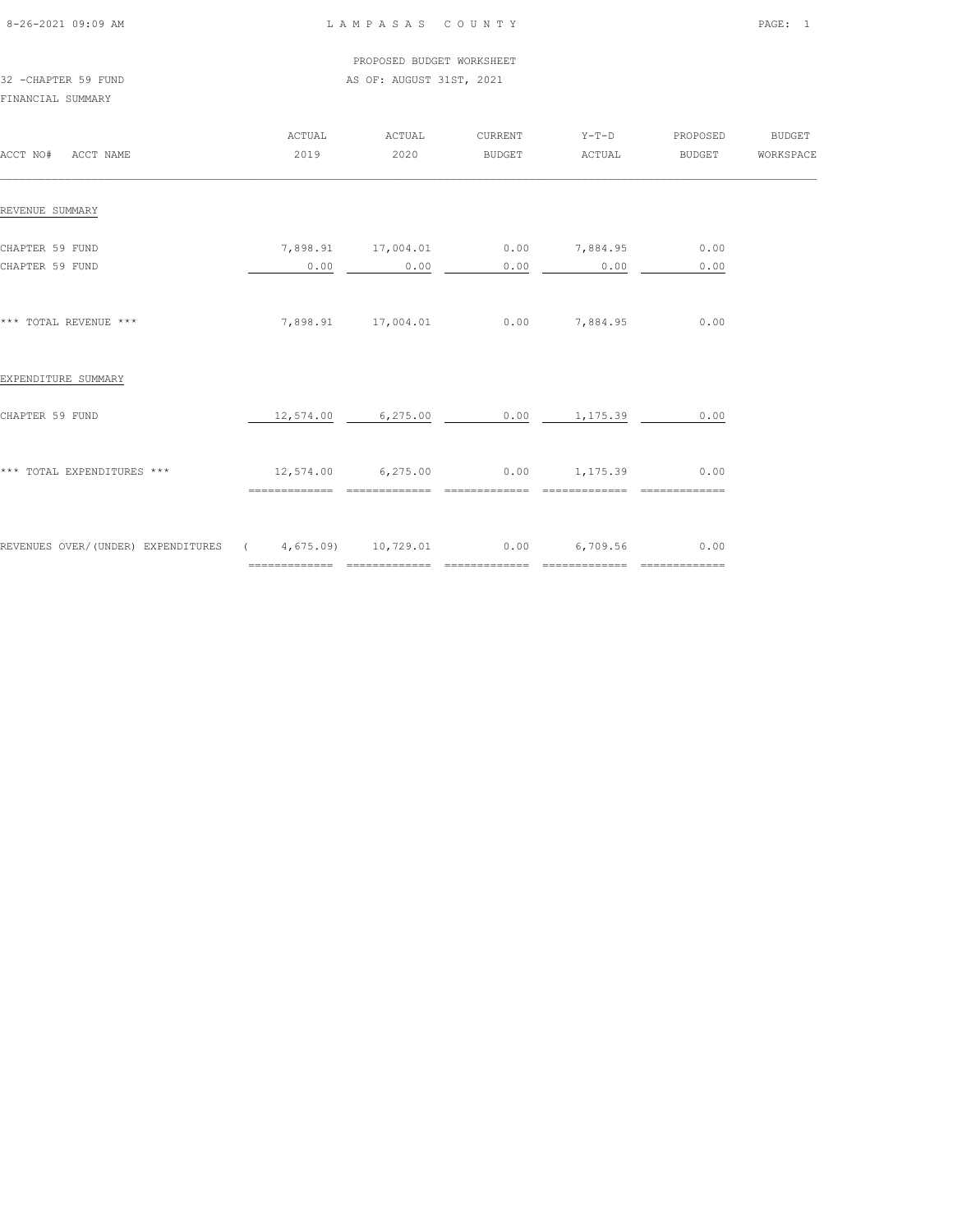PROPOSED BUDGET WORKSHEET 32 -CHAPTER 59 FUND AS OF: AUGUST 31ST, 2021

DEPARTMENT - CHAPTER 59 FUND

DEPARTMENT REVENUES

| DEFARTMENT KEVENUES                    |          |           |               |          |               |               |
|----------------------------------------|----------|-----------|---------------|----------|---------------|---------------|
|                                        | ACTUAL   | ACTUAL    | CURRENT       | $Y-T-D$  | PROPOSED      | <b>BUDGET</b> |
| ACCT NO#<br>ACCT NAME                  | 2019     | 2020      | <b>BUDGET</b> | ACTUAL   | <b>BUDGET</b> | WORKSPACE     |
|                                        |          |           |               |          |               |               |
|                                        |          |           |               |          |               |               |
| 100-00-099 INTEREST REVENUE-CONF PROPE | 108.91   | 60.09     | 0.00          | 0.00     | 0.00          |               |
| 100-00-187 CONFICATED PROPERTY- ATTNY  | 0.00     | 0.00      | 0.00          | 0.00     | 0.00          |               |
| 100-00-188 CONFISCATE PROPERTY- SHERIF | 0.00     | 6,005.00  | 0.00(         | 5.00)    | 0.00          |               |
| ** SUB-DEPARTMENT REVENUE TOTAL **     | 108.91   | 6,065.09  | $0.00$ (      | 5.00     | 0.00          |               |
| 100-01-099 INTEREST REVENUE-CO SHERIFF | 0.00     | 2.92      | 0.00          | 53.65    | 0.00          |               |
| 100-01-188 FORFEITED PROPERTY-CO SHERI | 0.00     | 0.00      | 0.00          | 7,836.30 | 0.00          |               |
| ** SUB-DEPARTMENT REVENUE TOTAL **     | 0.00     | 2.92      | 0.00          | 7,889.95 | 0.00          |               |
| 100-02-099 INTEREST REVENUE-CO ATTORNE | 897.00   | 365.00    | 0.00          | 0.00     | 0.00          |               |
| 100-02-187 FORFEITED PROPERTY-CO ATTOR | 6,893.00 | 10,571.00 | 0.00          | 0.00     | 0.00          |               |
| ** SUB-DEPARTMENT REVENUE TOTAL **     | 7,790.00 | 10,936.00 | 0.00          | 0.00     | 0.00          |               |
| ** DEPARTMENT REVENUE TOTAL **         | 7,898.91 | 17,004.01 | 0.00          | 7,884.95 | 0.00          |               |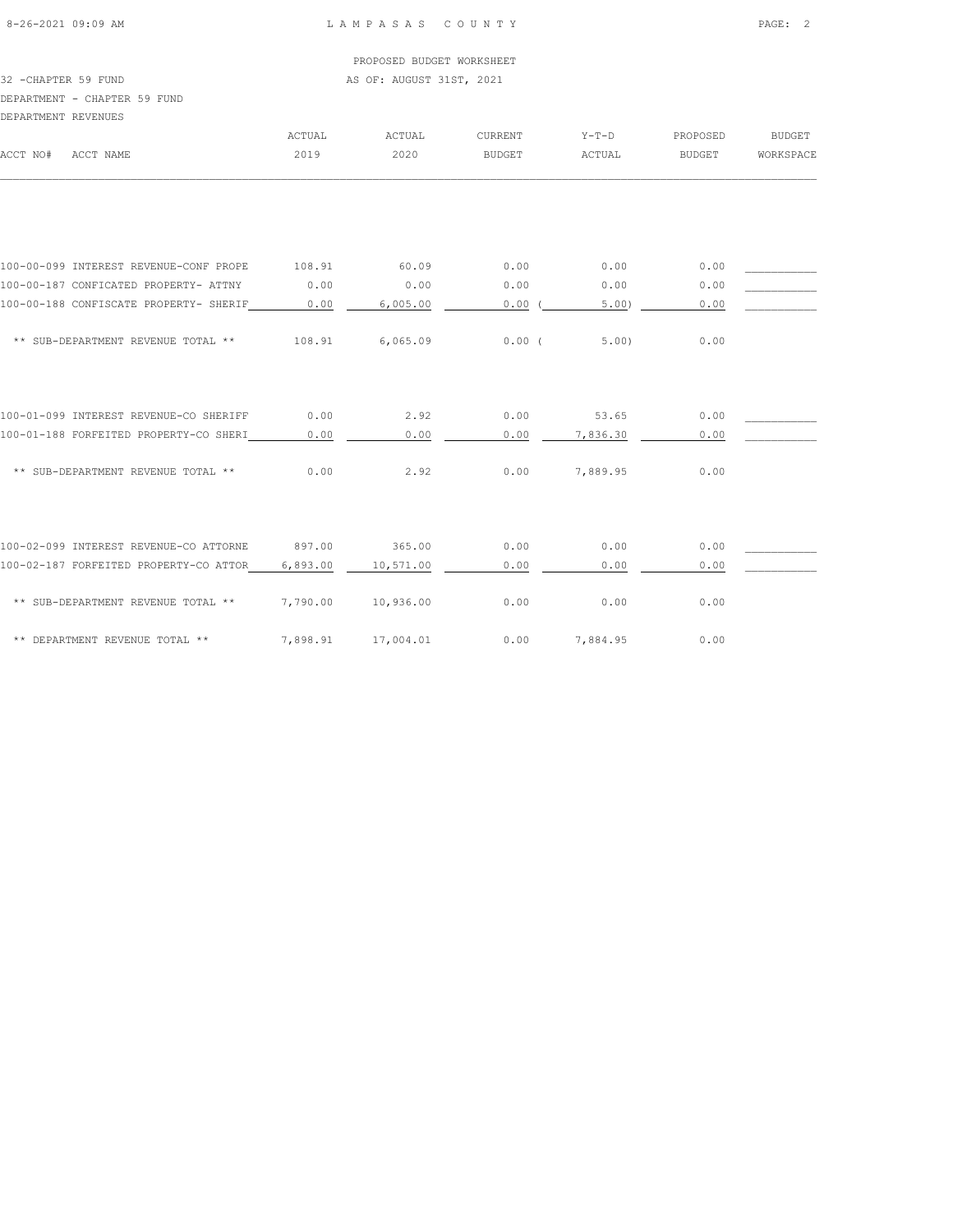| $8 - 26 - 2021$ 09:09 AM |  |  |  |
|--------------------------|--|--|--|

# PROPOSED BUDGET WORKSHEET 32 -CHAPTER 59 FUND AS OF: AUGUST 31ST, 2021 DEPARTMENT - CHAPTER 59 FUND DEPARTMENT REVENUES ACTUAL ACTUAL CURRENT Y-T-D PROPOSED BUDGET ACCT NO# ACCT NAME 2019 2020 BUDGET ACTUAL BUDGET WORKSPACE

| *** FUND TOTAL REVENUES ***        | 7,898.91 | 17,004.01 | 0.00 | 7,884.95 | 0.00 |  |
|------------------------------------|----------|-----------|------|----------|------|--|
| DEPARTMENT REVENUE TOTAL **<br>**  | 0.00     | 0.00      | 0.00 | 0.00     | 0.00 |  |
| ** SUB-DEPARTMENT REVENUE TOTAL ** | 0.00     | 0.00      | 0.00 | 0.00     | 0.00 |  |
| 201-00-010 OPERATING TRANSFERS-IN  | 0.00     | 0.00      | 0.00 | 0.00     | 0.00 |  |

 $\mathcal{L} = \{ \mathcal{L} = \{ \mathcal{L} = \{ \mathcal{L} = \{ \mathcal{L} = \{ \mathcal{L} = \{ \mathcal{L} = \{ \mathcal{L} = \{ \mathcal{L} = \{ \mathcal{L} = \{ \mathcal{L} = \{ \mathcal{L} = \{ \mathcal{L} = \{ \mathcal{L} = \{ \mathcal{L} = \{ \mathcal{L} = \{ \mathcal{L} = \{ \mathcal{L} = \{ \mathcal{L} = \{ \mathcal{L} = \{ \mathcal{L} = \{ \mathcal{L} = \{ \mathcal{L} = \{ \mathcal{L} = \{ \mathcal{$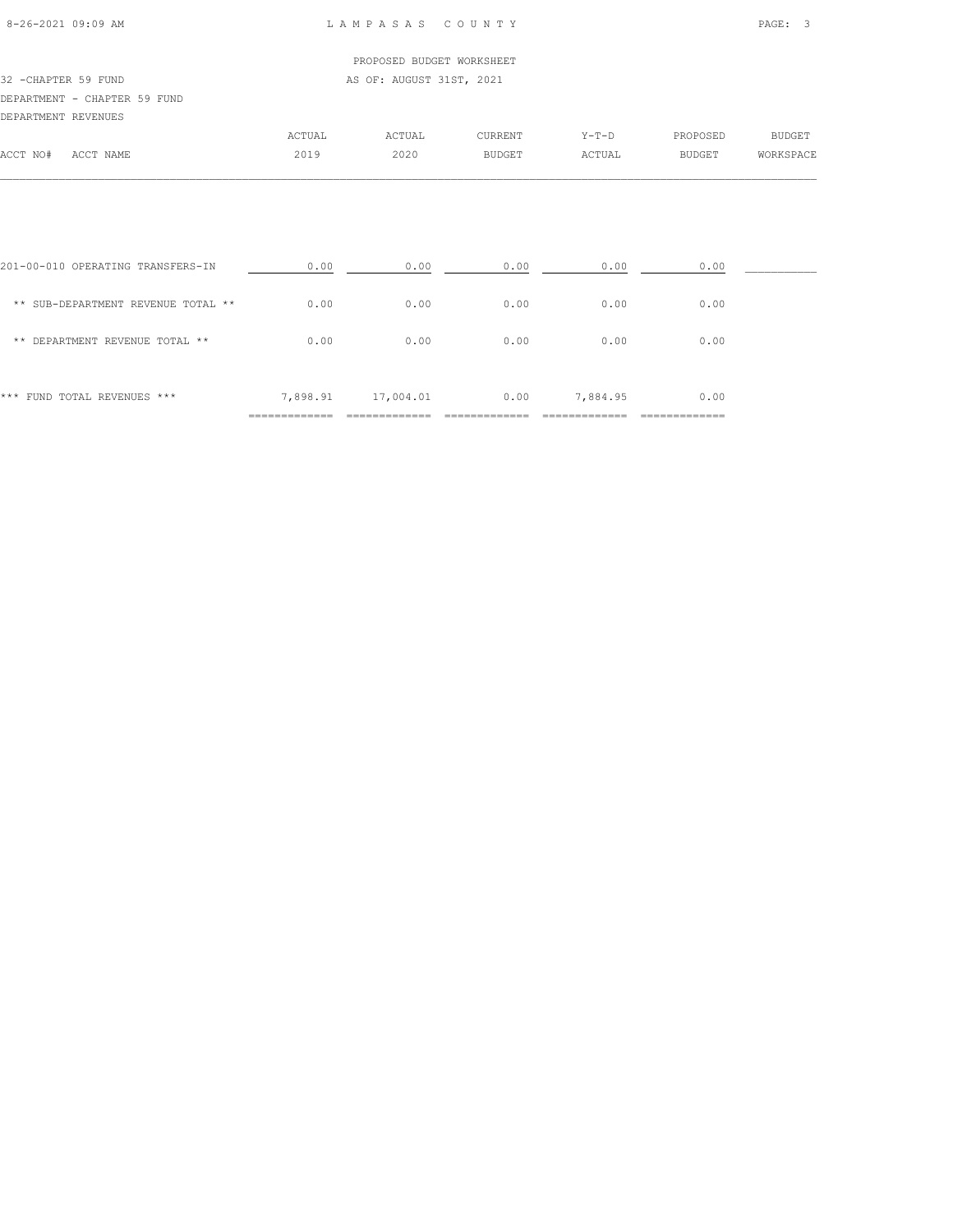|  | $8 - 26 - 2021$ 09:09 AM |  |
|--|--------------------------|--|
|  |                          |  |

|                      |                              |        | PROPOSED BUDGET WORKSHEET |                |         |               |           |
|----------------------|------------------------------|--------|---------------------------|----------------|---------|---------------|-----------|
| 32 - CHAPTER 59 FUND |                              |        | AS OF: AUGUST 31ST, 2021  |                |         |               |           |
|                      | DEPARTMENT - CHAPTER 59 FUND |        |                           |                |         |               |           |
|                      | DEPARTMENT EXPENDITURES      |        |                           |                |         |               |           |
|                      |                              | ACTUAL | ACTUAL                    | <b>CURRENT</b> | $Y-T-D$ | PROPOSED      | BUDGET    |
| ACCT NO#             | ACCT NAME                    | 2019   | 2020                      | <b>BUDGET</b>  | ACTUAL  | <b>BUDGET</b> | WORKSPACE |
|                      |                              |        |                           |                |         |               |           |

| GENERAL EXPENSES                    |           |          |      |          |      |  |
|-------------------------------------|-----------|----------|------|----------|------|--|
|                                     |           |          |      |          |      |  |
| 401-00-320 SHARED FORFEITURES       | 0.00      | 0.00     | 0.00 | 1,175.39 | 0.00 |  |
| 401-00-375 BANK CHARGES             | 0.00      | 0.00     | 0.00 | 0.00     | 0.00 |  |
| 401-00-379 INVESTIGATION EXPENSE    | 12,574.00 | 6,275.00 | 0.00 | 0.00     | 0.00 |  |
| 401-00-380 PREVENTION OF DRUG ABUSE | 0.00      | 0.00     | 0.00 | 0.00     | 0.00 |  |
|                                     |           |          |      |          |      |  |
| ** CATEGORY TOTAL **                | 12,574.00 | 6,275.00 | 0.00 | 1,175.39 | 0.00 |  |
|                                     |           |          |      |          |      |  |
| ** SUB-DEPARTMENT TOTAL **          | 12,574.00 | 6,275.00 | 0.00 | 1,175.39 | 0.00 |  |

#### GENERAL EXPENSES

| 401-01-375 BANK CHARGES    | 0.00 | 0.00 | 0.00 | 0.00 | 0.00 |  |
|----------------------------|------|------|------|------|------|--|
|                            |      |      |      |      |      |  |
| ** CATEGORY TOTAL **       | 0.00 | 0.00 | 0.00 | 0.00 | 0.00 |  |
|                            |      |      |      |      |      |  |
| ** SUB-DEPARTMENT TOTAL ** | 0.00 | 0.00 | 0.00 | 0.00 | 0.00 |  |

#### GENERAL EXPENSES

| 401-02-375 BANK CHARGES          | 0.00                       | 0.00      | 0.00 | 0.00     | 0.00 |  |
|----------------------------------|----------------------------|-----------|------|----------|------|--|
| CATEGORY TOTAL **<br>$* *$       | 0.00                       | 0.00      | 0.00 | 0.00     | 0.00 |  |
| ** SUB-DEPARTMENT TOTAL **       | 0.00                       | 0.00      | 0.00 | 0.00     | 0.00 |  |
| ***<br>DEPARTMENT TOTAL<br>$***$ | 12,574.00<br>------------- | 6, 275.00 | 0.00 | 1,175.39 | 0.00 |  |
| *** FUND TOTAL EXPENDITURES ***  | 12,574.00                  | 6, 275.00 | 0.00 | 1,175.39 | 0.00 |  |

\*\*\* END OF REPORT \*\*\*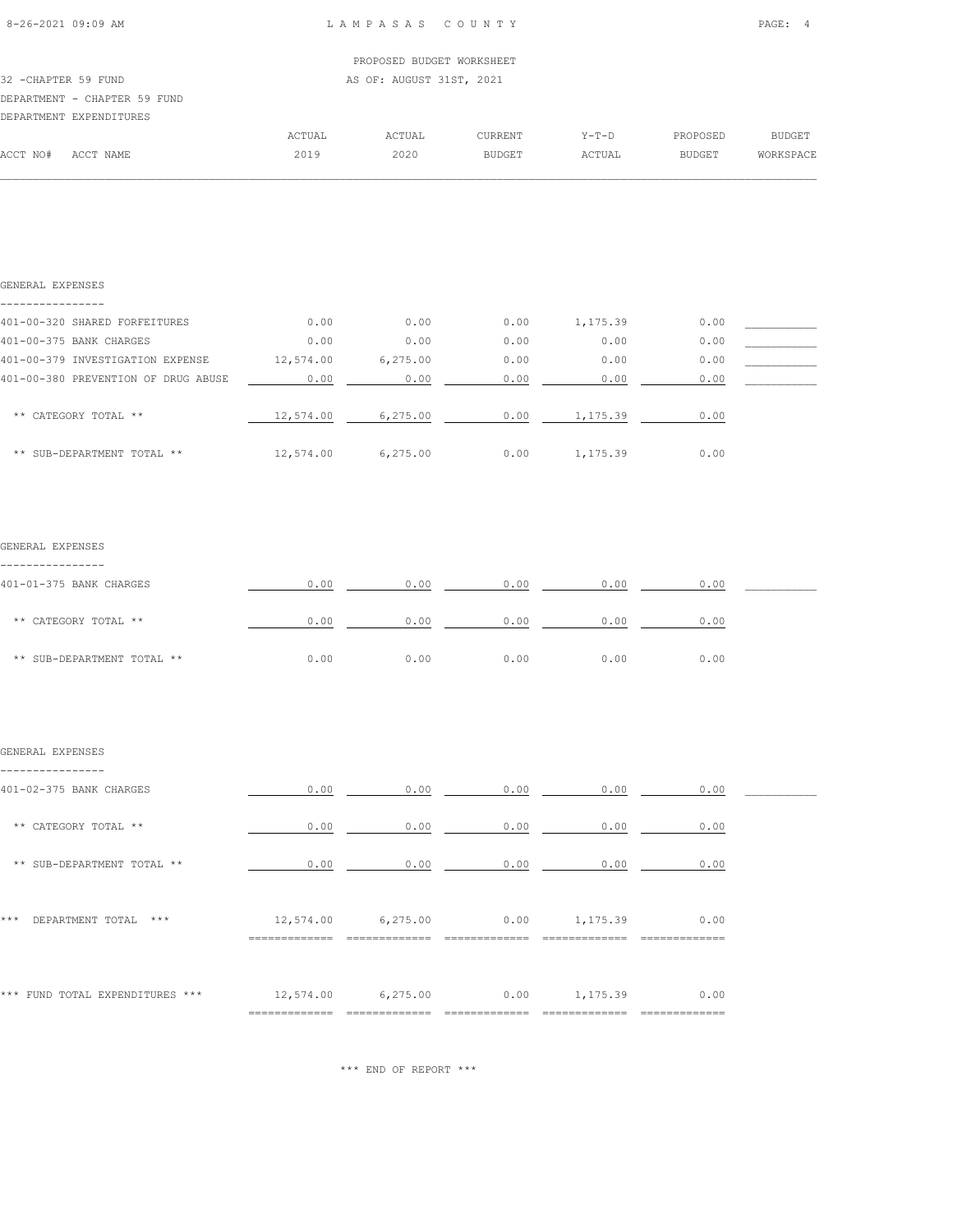| 8-26-2021 09:09 AM |  |
|--------------------|--|

 PROPOSED BUDGET WORKSHEET 36 -CO CLK RECORDS MGT & PRES AS OF: AUGUST 31ST, 2021

FINANCIAL SUMMARY

| ACCT NO#<br>ACCT NAME              | ACTUAL<br>2019 | ACTUAL<br>2020                   | CURRENT<br><b>BUDGET</b>               | $Y-T-D$<br>ACTUAL                          | PROPOSED<br><b>BUDGET</b>  | <b>BUDGET</b><br>WORKSPACE |
|------------------------------------|----------------|----------------------------------|----------------------------------------|--------------------------------------------|----------------------------|----------------------------|
| REVENUE SUMMARY                    |                |                                  |                                        |                                            |                            |                            |
| 00-DEPT REVENUE                    | 31,708.01      | 28,059.42                        | 218,500.00                             | 27,285.57                                  | 218,500.00                 |                            |
| *** TOTAL REVENUE ***              | 31,708.01      |                                  | 28,059.42 218,500.00                   | 27,285.57                                  | 218,500.00                 |                            |
| EXPENDITURE SUMMARY                |                |                                  |                                        |                                            |                            |                            |
| 01-DEPT EXPENDITURES               | 20,472.00      | 7,465.00                         | 200,000.00                             | 0.00                                       | 200,000.00                 |                            |
| *** TOTAL EXPENDITURES ***         | 20,472.00      | 7,465.00                         | 200,000.00                             | 0.00<br>==============                     | 200,000.00                 |                            |
| REVENUES OVER/(UNDER) EXPENDITURES | 11,236.01      | ================================ | 20,594.42 18,500.00<br>--------------- | 27,285.57<br>$=$ = = = = = = = = = = = = = | 18,500.00<br>============= |                            |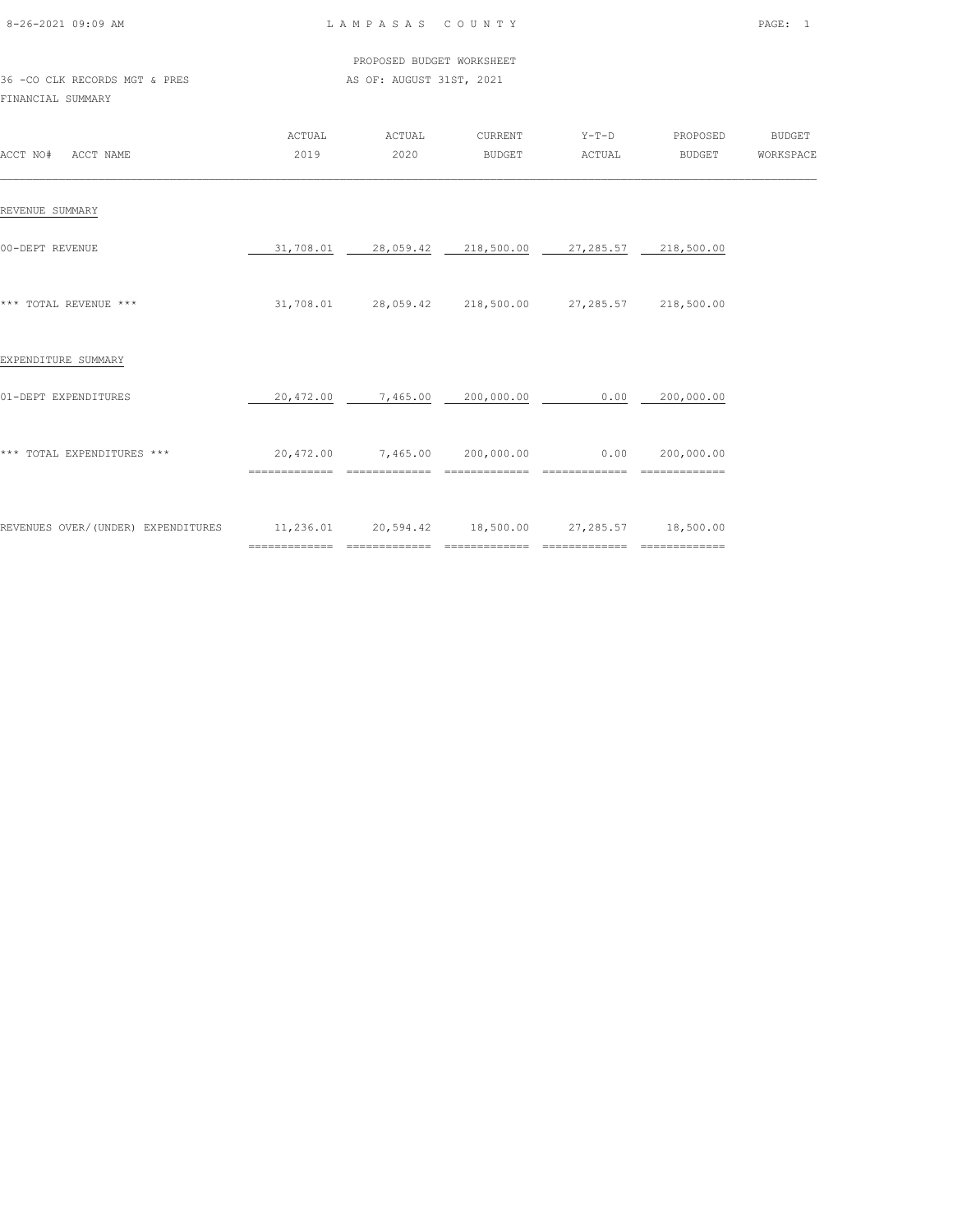36 -CO CLK RECORDS MGT & PRES AS OF: AUGUST 31ST, 2021 DEPARTMENT - 00-DEPT REVENUE DEPARTMENT REVENUES

|          | DEPARTMENT REVENUES |        |        |                |         |               |           |
|----------|---------------------|--------|--------|----------------|---------|---------------|-----------|
|          |                     | ACTUAL | ACTUAL | <b>CURRENT</b> | $Y-T-D$ | PROPOSED      | BUDGET    |
| ACCT NO# | ACCT NAME           | 2019   | 2020   | <b>BUDGET</b>  | ACTUAL  | <b>BUDGET</b> | WORKSPACE |
|          |                     |        |        |                |         |               |           |

| ***<br>FUND TOTAL REVENUES ***        | 31,708.01 | 28,059.42 | 218,500.00 | 27,285.57 | 218,500.00 |  |
|---------------------------------------|-----------|-----------|------------|-----------|------------|--|
| DEPARTMENT REVENUE TOTAL **<br>**     | 31,708.01 | 28,059.42 | 218,500.00 | 27,285.57 | 218,500.00 |  |
| SUB-DEPARTMENT REVENUE TOTAL **<br>** | 31,708.01 | 28,059.42 | 218,500.00 | 27,285.57 | 218,500.00 |  |
| 100-00-106 COUNTY CLERK               | 23,955.00 | 24,722.42 | 18,000.00  | 26,985.81 | 18,000.00  |  |
| 100-00-099 INTEREST REVENUE           | 7,753.01  | 3,337.00  | 500.00     | 299.76    | 500.00     |  |
| 100-00-001 BEGINNING FUND BALANCE     | 0.00      | 0.00      | 200,000.00 | 0.00      | 200,000.00 |  |
|                                       |           |           |            |           |            |  |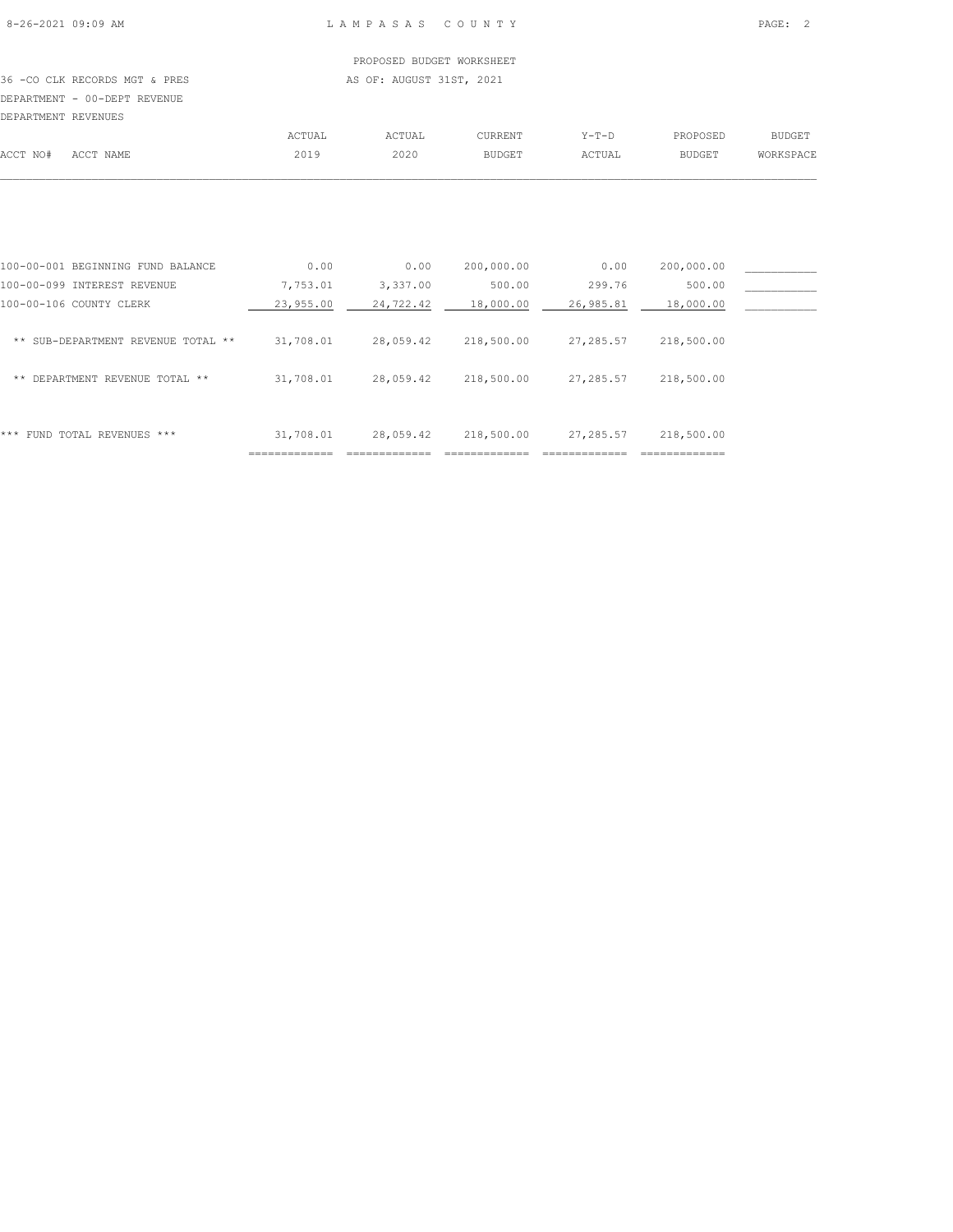|          |                                   |        | PROPOSED BUDGET WORKSHEET |                |         |          |           |
|----------|-----------------------------------|--------|---------------------------|----------------|---------|----------|-----------|
|          | 36 -CO CLK RECORDS MGT & PRES     |        | AS OF: AUGUST 31ST, 2021  |                |         |          |           |
|          | DEPARTMENT - 01-DEPT EXPENDITURES |        |                           |                |         |          |           |
|          | DEPARTMENT EXPENDITURES           |        |                           |                |         |          |           |
|          |                                   | ACTUAL | ACTUAL                    | <b>CURRENT</b> | $Y-T-D$ | PROPOSED | BUDGET    |
| ACCT NO# | ACCT NAME                         | 2019   | 2020                      | <b>BUDGET</b>  | ACTUAL  | BUDGET   | WORKSPACE |
|          |                                   |        |                           |                |         |          |           |

| GENERAL EXPENSES                                                                               |      |                      |             |                                                            |             |  |
|------------------------------------------------------------------------------------------------|------|----------------------|-------------|------------------------------------------------------------|-------------|--|
| 401-00-308 REPAIR - RESTORING BOOKS 20,472.00 0.00 0.00 0.00 0.00 0.00 0.00                    |      |                      |             |                                                            |             |  |
| 401-00-333 CONTRACTED SERVICES                                                                 | 0.00 |                      |             | $0.00$ $200,000.00$ $0.00$ $0.00$ $200,000.00$             |             |  |
| 401-00-389 MISCELLANEOUS EXPENSE                                                               | 0.00 |                      | $0.00$ 0.00 |                                                            | $0.00$ 0.00 |  |
| ** CATEGORY TOTAL **                                                                           |      |                      |             | $20,472.00$ $0.00$ $200,000.00$ $0.00$ $0.00$ $200,000.00$ |             |  |
| CAPITAL OUTLAY                                                                                 |      |                      |             |                                                            |             |  |
| 401-00-407 OFFICE FURNITURE & FIXTURES 0.00 7,465.00 0.00                                      |      |                      |             | 0.00                                                       | 0.00        |  |
| ** CATEGORY TOTAL **                                                                           |      | $0.00$ 7,465.00 0.00 |             | 0.00                                                       | 0.00        |  |
|                                                                                                |      |                      |             |                                                            |             |  |
| 401-00-500 OPERATING TRANSFER-OUT                                                              | 0.00 |                      | $0.00$ 0.00 | 0.00                                                       | 0.00        |  |
| ** CATEGORY TOTAL **                                                                           | 0.00 |                      | $0.00$ 0.00 | 0.00                                                       | 0.00        |  |
| ** SUB-DEPARTMENT TOTAL **                                                                     |      |                      |             | $20,472.00$ $7,465.00$ $200,000.00$ $0.00$ $200,000.00$    |             |  |
|                                                                                                |      |                      |             |                                                            |             |  |
| *** DEPARTMENT TOTAL ***                                                                       |      |                      |             | $20,472.00$ $7,465.00$ $200,000.00$ $0.00$ $200,000.00$    |             |  |
| *** FUND TOTAL EXPENDITURES *** $20,472.00$ $7,465.00$ $200,000.00$ $0.00$ $0.00$ $200,000.00$ |      |                      |             |                                                            |             |  |
|                                                                                                |      |                      |             |                                                            |             |  |

\*\*\* END OF REPORT \*\*\*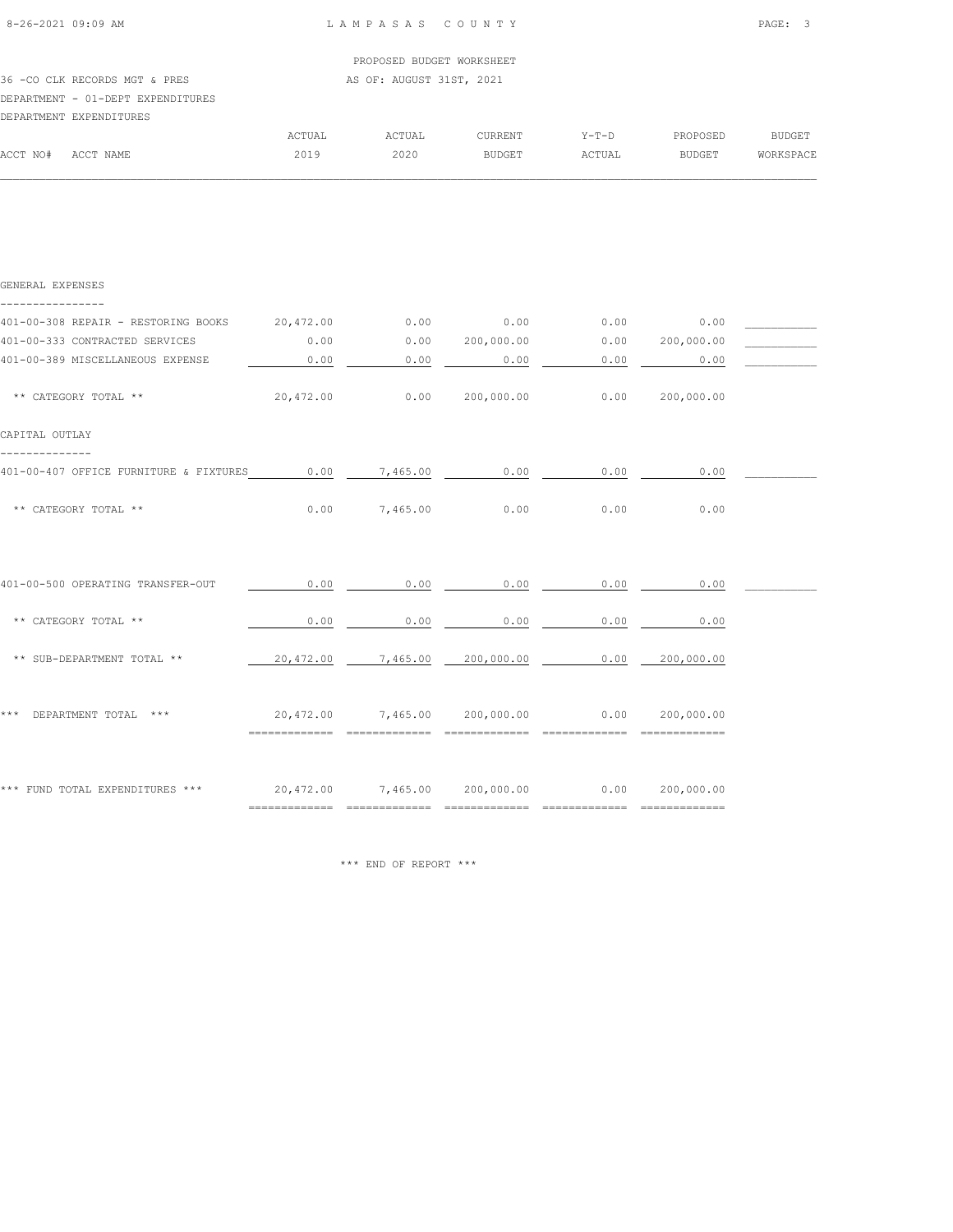| 8-26-2021 09:09 AM |  |
|--------------------|--|

L A M P A S A S C O U N T Y PAGE: 1

 PROPOSED BUDGET WORKSHEET 37 -DIST CLK RECORDS MGT AS OF: AUGUST 31ST, 2021

FINANCIAL SUMMARY

| ACCT NO# ACCT NAME                                          | ACTUAL<br>2019                 | ACTUAL<br>2020    | CURRENT<br>BUDGET | $Y-T-D$<br>ACTUAL                                                   | PROPOSED<br><b>BUDGET</b>     | <b>BUDGET</b><br>WORKSPACE |
|-------------------------------------------------------------|--------------------------------|-------------------|-------------------|---------------------------------------------------------------------|-------------------------------|----------------------------|
| REVENUE SUMMARY                                             |                                |                   |                   |                                                                     |                               |                            |
| 00-DEPT REVENUE<br>06-DEPT REVENUE                          |                                | 1,835.39 1,979.67 |                   | $107.50$ $130.00$ $4,000.00$ $477.50$ $4,000.00$<br>$0.00$ 1,525.00 | 0.00                          |                            |
| *** TOTAL REVENUE ***                                       |                                |                   |                   | $1,942.89$ $2,109.67$ $4,000.00$ $2,002.50$ $4,000.00$              |                               |                            |
| EXPENDITURE SUMMARY                                         |                                |                   |                   |                                                                     |                               |                            |
| 01-DEPT EXPENDITURE                                         | 0.00                           | 3,475.95          | 4,000.00          | 0.00                                                                | 4,000.00                      |                            |
| *** TOTAL EXPENDITURES ***                                  | 0.00<br>=============          | ==============    | ==============    | $3,475.95$ $4,000.00$ $0.00$ $4,000.00$<br>==============           | $=$ = = = = = = = = = = = = = |                            |
| REVENUES OVER/(UNDER) EXPENDITURES 1,942.89 (1,366.28) 0.00 | ============================== |                   | =========         | 2,002.50<br>=============                                           | 0.00                          |                            |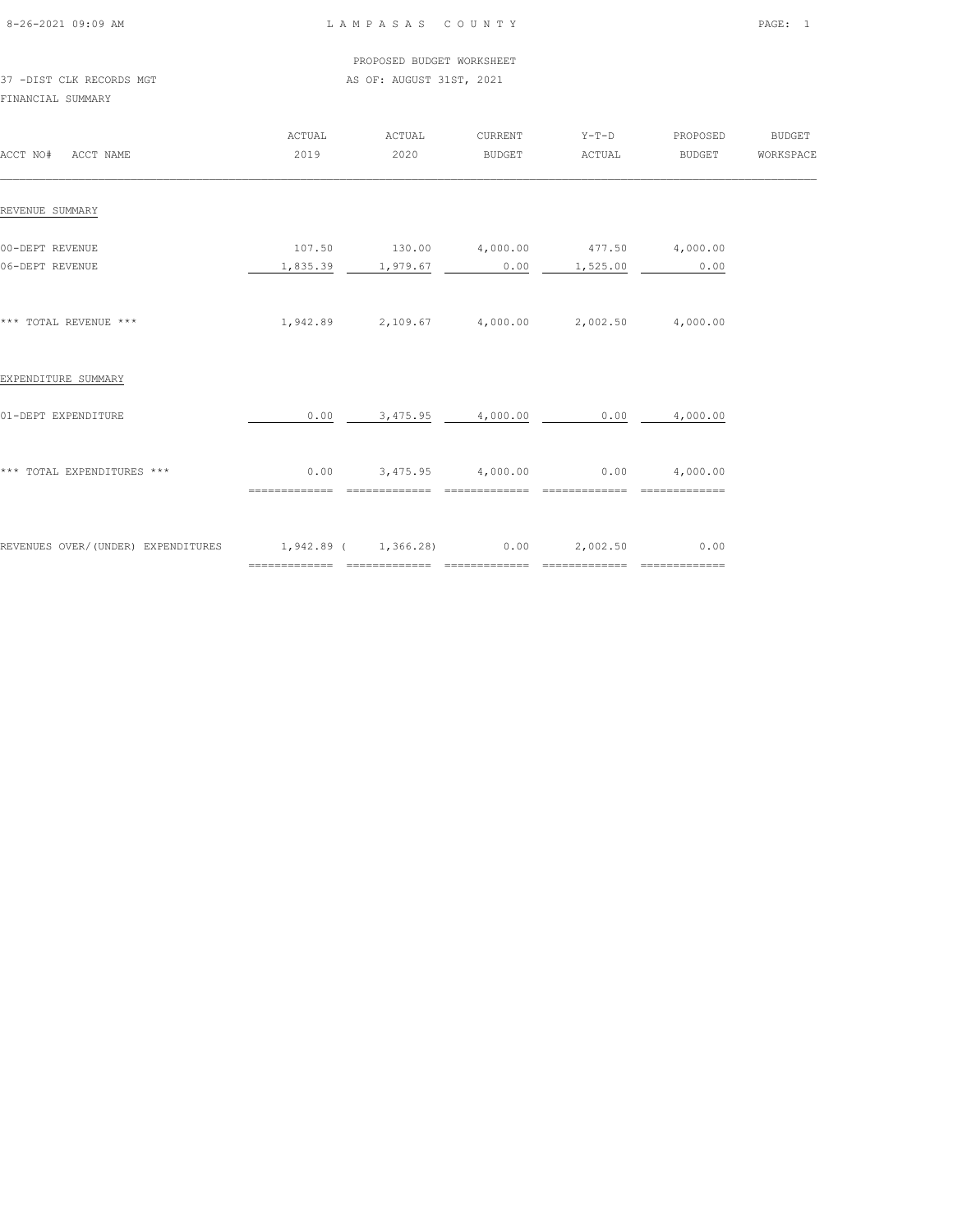| $8 - 26 - 2021$ 09:09 AM |  |  |  |
|--------------------------|--|--|--|

|                              |        | PROPOSED BUDGET WORKSHEET |               |         |          |               |
|------------------------------|--------|---------------------------|---------------|---------|----------|---------------|
| 37 -DIST CLK RECORDS MGT     |        | AS OF: AUGUST 31ST, 2021  |               |         |          |               |
| DEPARTMENT - 00-DEPT REVENUE |        |                           |               |         |          |               |
| DEPARTMENT REVENUES          |        |                           |               |         |          |               |
|                              | ACTUAL | ACTUAL                    | CURRENT       | $Y-T-D$ | PROPOSED | <b>BUDGET</b> |
| ACCT NO#<br>ACCT NAME        | 2019   | 2020                      | <b>BUDGET</b> | ACTUAL  | BUDGET   | WORKSPACE     |
|                              |        |                           |               |         |          |               |
|                              |        |                           |               |         |          |               |
|                              |        |                           |               |         |          |               |

| 00-REVENUE                         |        |        |          |        |          |  |
|------------------------------------|--------|--------|----------|--------|----------|--|
| 100-00-037 DIST CLERK RECORDS MGMT | 107.50 | 130.00 | 4,000.00 | 477.50 | 4,000.00 |  |
| 100-00-099 INTEREST REVENUE        | 0.00   | 0.00   | 0.00     | 0.00   | 0.00     |  |
| ** SUB-DEPARTMENT REVENUE TOTAL ** | 107.50 | 130.00 | 4,000.00 | 477.50 | 4,000.00 |  |
| ** DEPARTMENT REVENUE TOTAL **     | 107.50 | 130.00 | 4,000.00 | 477.50 | 4,000.00 |  |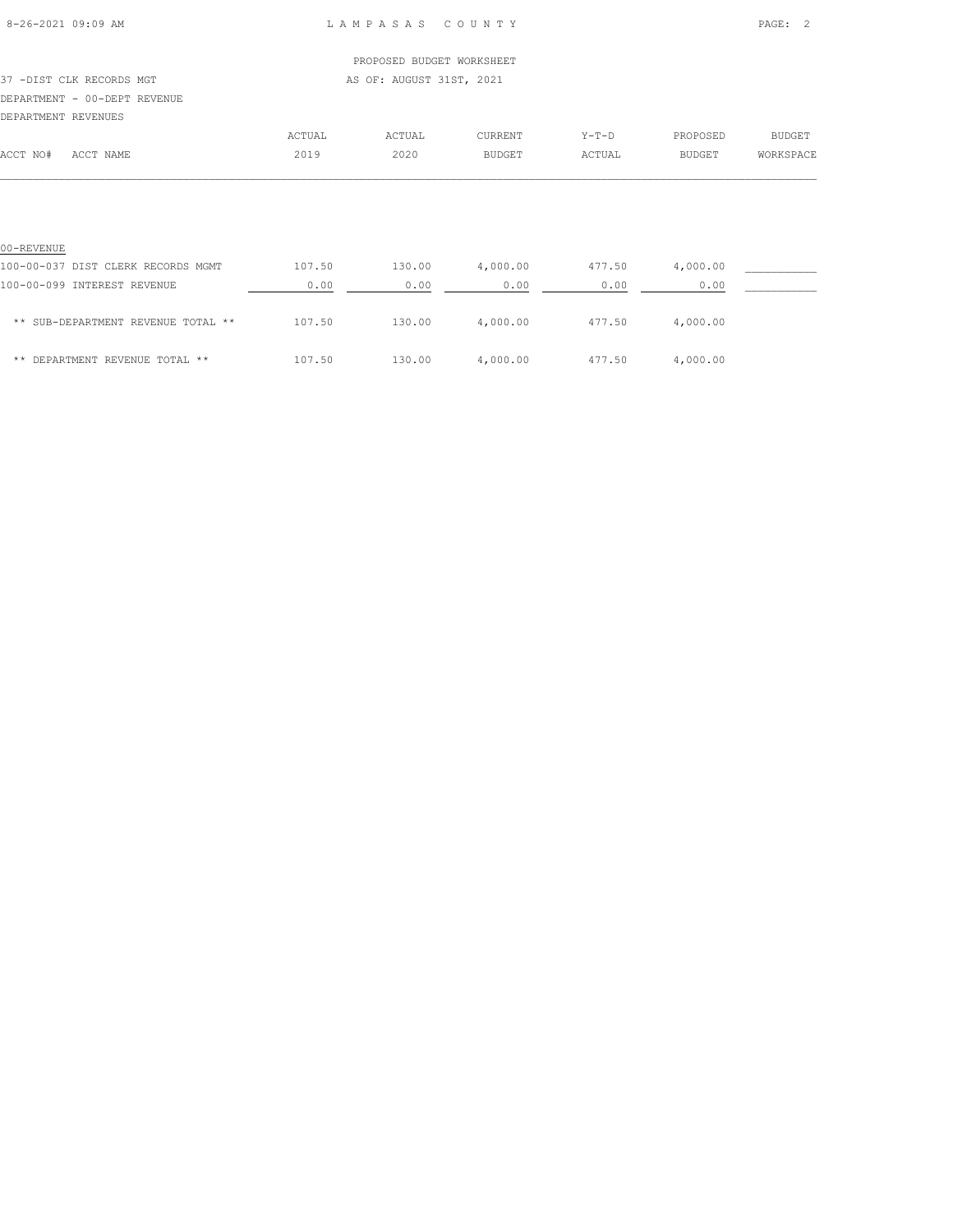# PROPOSED BUDGET WORKSHEET 37 -DIST CLK RECORDS MGT AS OF: AUGUST 31ST, 2021 DEPARTMENT - 06-DEPT REVENUE DEPARTMENT REVENUES ACTUAL ACTUAL CURRENT Y-T-D PROPOSED BUDGET

| *** FUND TOTAL REVENUES ***                      | 1,942.89 | 2,109.67 | 4,000.00 | 2,002.50 | 4,000.00 |  |
|--------------------------------------------------|----------|----------|----------|----------|----------|--|
| DEPARTMENT REVENUE TOTAL **<br>**                | 1,835.39 | 1,979.67 | 0.00     | 1,525.00 | 0.00     |  |
| ** SUB-DEPARTMENT REVENUE TOTAL **               | 1,835.39 | 1,979.67 | 0.00     | 1,525.00 | 0.00     |  |
| 00-REVENUE<br>106-00-037 DIST CLERK RECORDS MGMT | 1,835.39 | 1,979.67 | 0.00     | 1,525.00 | 0.00     |  |
|                                                  |          |          |          |          |          |  |

ACCT NO# ACCT NAME 2019 2020 BUDGET ACTUAL BUDGET WORKSPACE  $\mathcal{L} = \{ \mathcal{L} = \{ \mathcal{L} = \{ \mathcal{L} = \{ \mathcal{L} = \{ \mathcal{L} = \{ \mathcal{L} = \{ \mathcal{L} = \{ \mathcal{L} = \{ \mathcal{L} = \{ \mathcal{L} = \{ \mathcal{L} = \{ \mathcal{L} = \{ \mathcal{L} = \{ \mathcal{L} = \{ \mathcal{L} = \{ \mathcal{L} = \{ \mathcal{L} = \{ \mathcal{L} = \{ \mathcal{L} = \{ \mathcal{L} = \{ \mathcal{L} = \{ \mathcal{L} = \{ \mathcal{L} = \{ \mathcal{$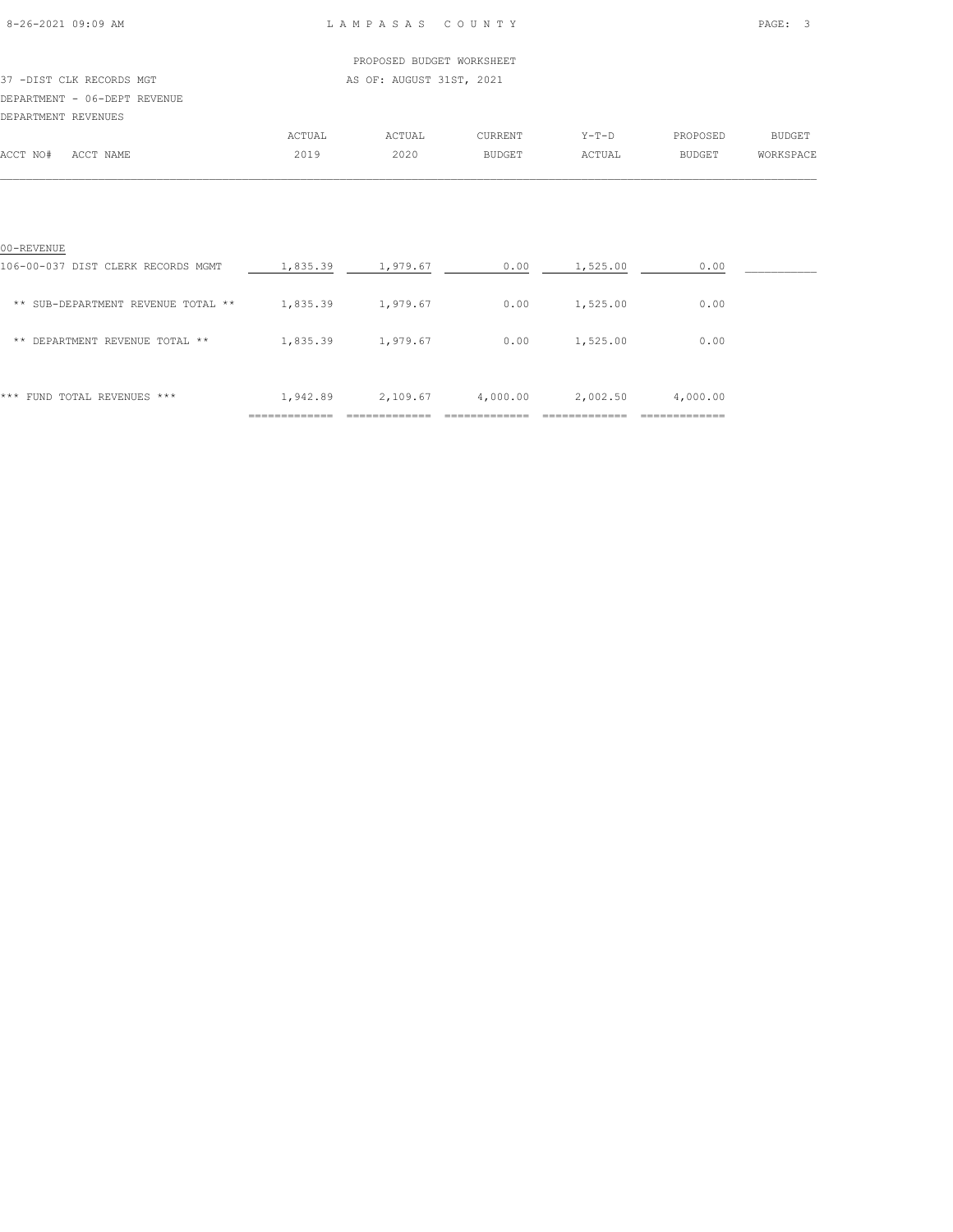| 8-26-2021 09:09 AM                            |        | LAMPASAS COUNTY              |                                                |         |                 | PAGE: 4       |
|-----------------------------------------------|--------|------------------------------|------------------------------------------------|---------|-----------------|---------------|
|                                               |        | PROPOSED BUDGET WORKSHEET    |                                                |         |                 |               |
| 37 -DIST CLK RECORDS MGT                      |        | AS OF: AUGUST 31ST, 2021     |                                                |         |                 |               |
| DEPARTMENT - 01-DEPT EXPENDITURE              |        |                              |                                                |         |                 |               |
| DEPARTMENT EXPENDITURES                       |        |                              |                                                |         |                 |               |
|                                               | ACTUAL | ACTUAL                       | CURRENT                                        | $Y-T-D$ | PROPOSED        | <b>BUDGET</b> |
| ACCT NO#<br>ACCT NAME                         | 2019   | 2020                         | BUDGET                                         | ACTUAL  | BUDGET          | WORKSPACE     |
|                                               |        |                              |                                                |         |                 |               |
| 00-REVENUE<br>==========                      |        |                              |                                                |         |                 |               |
| GENERAL EXPENSES<br>---------------           |        |                              |                                                |         |                 |               |
| 401-00-308 REPAIR - RESTORING BOOKS           | 0.00   | 0.00                         | 0.00                                           | 0.00    | 0.00            |               |
| 401-00-375 BANK CHARGES                       | 0.00   | 0.00                         | 0.00                                           | 0.00    | 0.00            |               |
| ** CATEGORY TOTAL **                          | 0.00   | 0.00                         | 0.00                                           | 0.00    | 0.00            |               |
| CAPITAL OUTLAY<br>. _ _ _ _ _ _ _ _ _ _ _ _ _ |        |                              |                                                |         |                 |               |
| 401-00-402 OFFICE MACHINE & EQUIPMENT 0.00    |        | 3,475.95                     | 4,000.00                                       | 0.00    | 4,000.00        |               |
| ** CATEGORY TOTAL **                          | 0.00   | 3,475.95                     | 4,000.00                                       | 0.00    | 4,000.00        |               |
| ** SUB-DEPARTMENT TOTAL **                    | 0.00   | 3,475.95                     | 4,000.00                                       | 0.00    | 4,000.00        |               |
| *** DEPARTMENT TOTAL ***                      |        | $0.00$ $3,475.95$ $4,000.00$ |                                                |         | $0.00$ 4,000.00 |               |
| *** FUND TOTAL EXPENDITURES ***               |        |                              | $0.00$ $3.475.95$ $4.000.00$ $0.00$ $4.000.00$ |         |                 |               |
|                                               |        |                              |                                                |         |                 |               |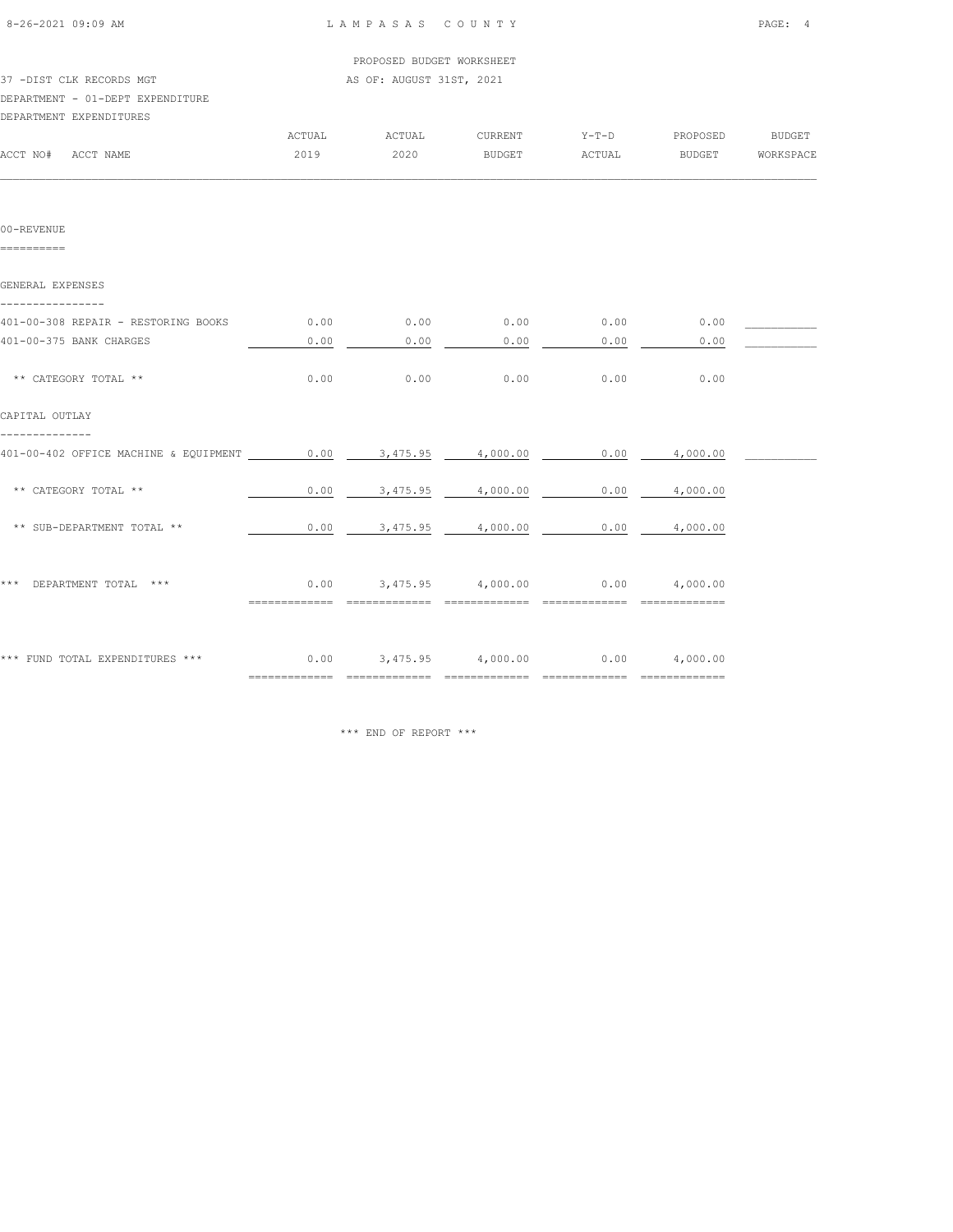| 8-26-2021 09:09 AM |  |
|--------------------|--|

|                              | PROPOSED BUDGET WORKSHEET |
|------------------------------|---------------------------|
| 38 -COURTHOUSE SECURITY FUND | AS OF: AUGUST 31ST, 2021  |

# FINANCIAL SUMMARY

| ACCT NO#<br>ACCT NAME              | ACTUAL<br>2019                     | ACTUAL<br>2020                                      | CURRENT<br>BUDGET     | $Y-T-D$<br>ACTUAL          | PROPOSED<br>BUDGET                      | <b>BUDGET</b><br>WORKSPACE |
|------------------------------------|------------------------------------|-----------------------------------------------------|-----------------------|----------------------------|-----------------------------------------|----------------------------|
| REVENUE SUMMARY                    |                                    |                                                     |                       |                            |                                         |                            |
| 00-DEPT REVENUE                    | 14,411.34                          | 12,557.38                                           | 7,900.00              | 10,585.33                  | 7,900.00                                |                            |
| *** TOTAL REVENUE ***              |                                    | 14,411.34  12,557.38  7,900.00  10,585.33  7,900.00 |                       |                            |                                         |                            |
| EXPENDITURE SUMMARY                |                                    |                                                     |                       |                            |                                         |                            |
| 01-DEPT EXPENDITURES               | 7,567.00                           | 11,453.98                                           | 7,900.00              | 526.99                     | 7,900.00                                |                            |
| *** TOTAL EXPENDITURES ***         | ==============                     | 7,567.00 11,453.98 7,900.00<br>==============       | ==============        | 526.99<br>==============   | 7,900.00                                |                            |
| REVENUES OVER/(UNDER) EXPENDITURES | 6,844.34 1,103.40<br>============= | =============                                       | 0.00<br>============= | 10,058.34<br>============= | 0.00<br>$=$ = = = = = = = = = = = = = = |                            |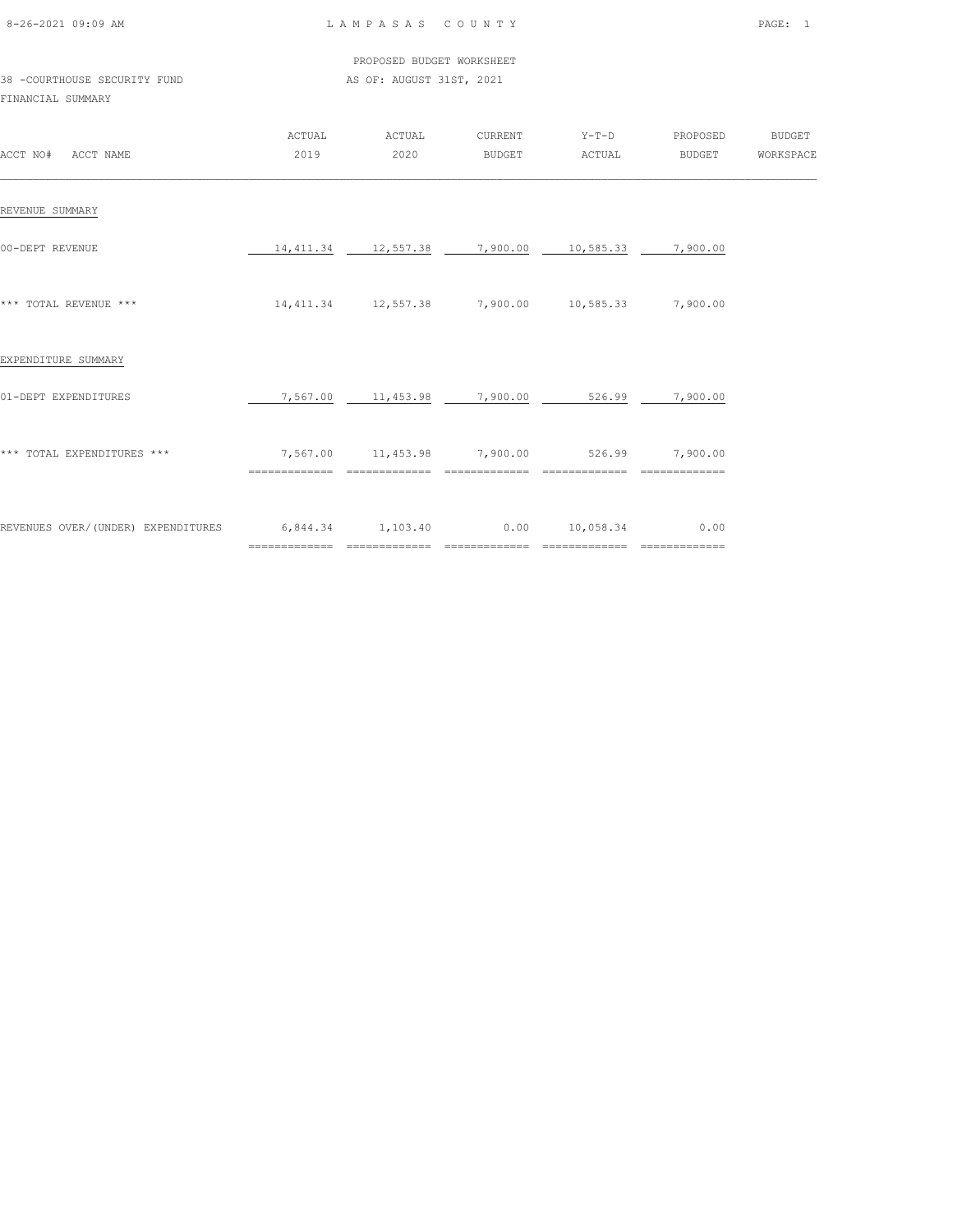PROPOSED BUDGET WORKSHEET

38 -COURTHOUSE SECURITY FUND AS OF: AUGUST 31ST, 2021 DEPARTMENT - 00-DEPT REVENUE

| DEPARTMENT REVENUES |           |        |        |                |        |               |           |
|---------------------|-----------|--------|--------|----------------|--------|---------------|-----------|
|                     |           | ACTUAL | ACTUAL | <b>CURRENT</b> | Y-T-D  | PROPOSED      | BUDGET    |
| ACCT NO#            | ACCT NAME | 2019   | 2020   | BUDGET         | ACTUAL | <b>BUDGET</b> | WORKSPACE |
|                     |           |        |        |                |        |               |           |

| 100-00-001 BEGINNING FUND BALANCE        | 0.00       | 0.00      | 0.00     | 0.00      | 0.00     |  |
|------------------------------------------|------------|-----------|----------|-----------|----------|--|
| 100-00-094 DISTRICT CLERK                | 1,928.39   | 2,089.93  | 1,500.00 | 1,813.00  | 1,500.00 |  |
| 100-00-095 JP #1                         | 2,910.01   | 1,696.37  | 4,000.00 | 474.24    | 4,000.00 |  |
| 100-00-096 JP #3                         | 563.53     | 419.24    | 0.00     | 324.42    | 0.00     |  |
| 100-00-097 JP #4                         | 1,527.08   | 1,411.57  | 1,500.00 | 1,092.10  | 1,500.00 |  |
| 100-00-099 INTEREST REVENUE              | 1,320.33   | 611.91    | 50.00    | 408.73    | 50.00    |  |
| 100-00-106 COUNTY CLERK                  | 5,718.00   | 5,861.36  | 700.00   | 6,139.20  | 700.00   |  |
| 100-00-107 COUNTY CLERK-PROBATION        | 181.00     | 147.00    | 50.00    | 61.10     | 50.00    |  |
| 100-00-108 DISTRICT CLERK-PROBATION      | 263.00     | 320.00    | 100.00   | 272.54    | 100.00   |  |
| 100-00-190 MISCELLANEOUS                 | 0.00       | 0.00      | 0.00     | 0.00      | 0.00     |  |
| 200-00-010 OPERATING TRANSFERS IN        | 0.00       | 0.00      | 0.00     | 0.00      | 0.00     |  |
|                                          |            |           |          |           |          |  |
| SUB-DEPARTMENT REVENUE TOTAL **<br>$* *$ | 14,411.34  | 12,557.38 | 7,900.00 | 10,585.33 | 7,900,00 |  |
|                                          |            |           |          |           |          |  |
| DEPARTMENT REVENUE TOTAL **<br>$* *$     | 14, 411.34 | 12,557.38 | 7,900.00 | 10,585.33 | 7,900.00 |  |
|                                          |            |           |          |           |          |  |
|                                          |            |           |          |           |          |  |
| * * *<br>FUND TOTAL REVENUES ***         | 14, 411.34 | 12,557.38 | 7,900.00 | 10,585.33 | 7,900.00 |  |
|                                          |            |           |          |           |          |  |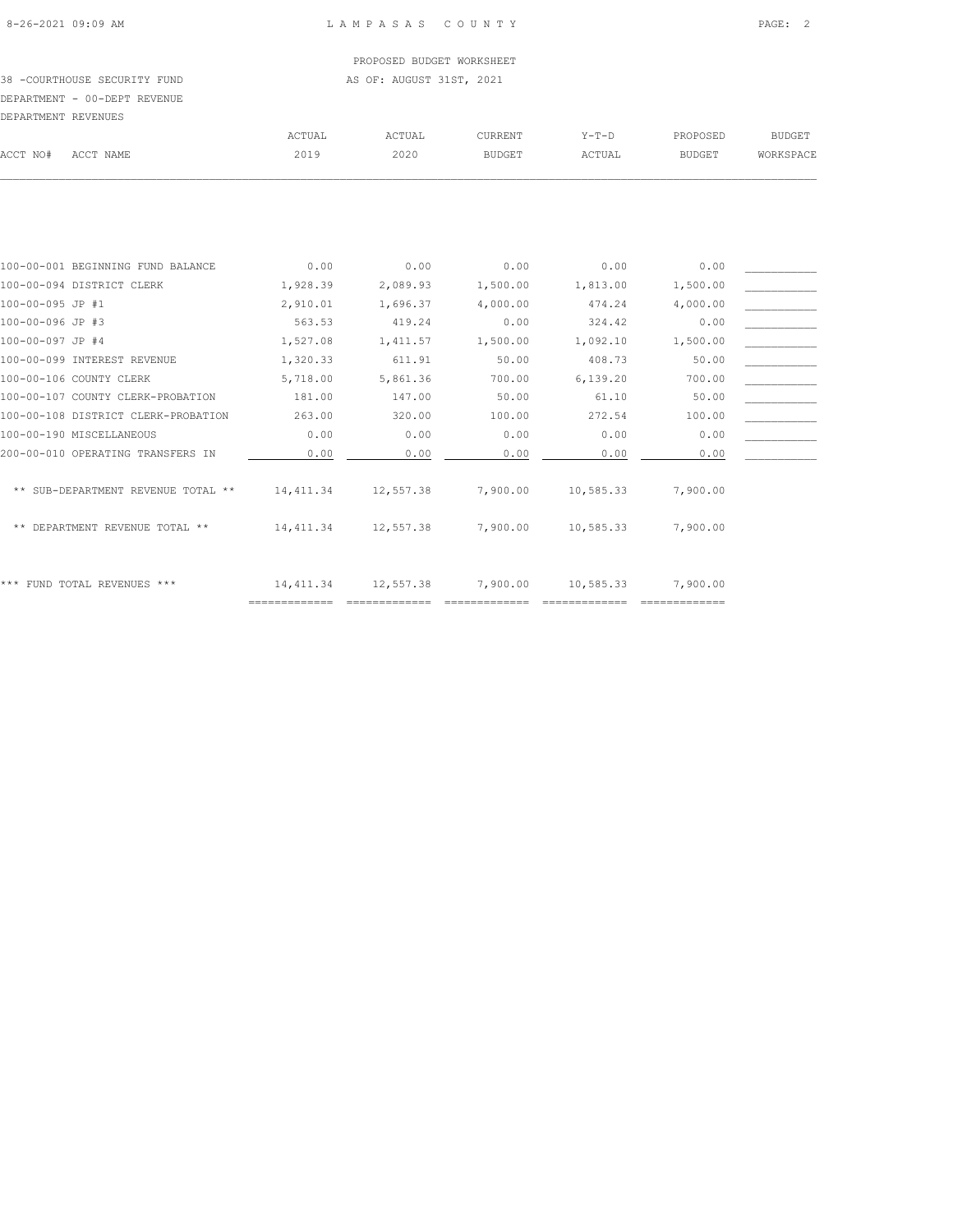| $8 - 26 - 2021$ 09:09 AM |  |
|--------------------------|--|

|                                   |  |  | PROPOSED BUDGET WORKSHEET |
|-----------------------------------|--|--|---------------------------|
| 38 -COURTHOUSE SECURITY FUND      |  |  | AS OF: AUGUST 31ST, 2021  |
| DEPARTMENT - 01-DEPT EXPENDITURES |  |  |                           |

# DEPARTMENT EXPENDITURES

|          | DEPARTMENT EXPENDITURES |        |        |                |         |               |           |
|----------|-------------------------|--------|--------|----------------|---------|---------------|-----------|
|          |                         | ACTUAL | ACTUAL | <b>CURRENT</b> | $Y-T-D$ | PROPOSED      | BUDGET    |
| ACCT NO# | ACCT NAME               | 2019   | 2020   | <b>BUDGET</b>  | ACTUAL  | <b>BUDGET</b> | WORKSPACE |
|          |                         |        |        |                |         |               |           |

| GENERAL EXPENSES                                                               |      |                                                 |                |                             |                                                      |  |
|--------------------------------------------------------------------------------|------|-------------------------------------------------|----------------|-----------------------------|------------------------------------------------------|--|
| 401-00-304 OPERATING SUPPLIES                                                  |      |                                                 |                |                             | $7,057.00$ $1,710.98$ $7,900.00$ $526.99$ $7,900.00$ |  |
| 401-00-389 MISCELLANEOUS EXPENSE                                               | 0.00 | 0.00                                            | 0.00           | 0.00                        | 0.00                                                 |  |
| ** CATEGORY TOTAL **                                                           |      | 7,057.00 1,710.98 7,900.00 526.99 7,900.00      |                |                             |                                                      |  |
| CAPITAL OUTLAY                                                                 |      |                                                 |                |                             |                                                      |  |
| 401-00-402 OPERATING EQUIPMENT                                                 |      | 510.00 9,743.00                                 | 0.00           | 0.00                        | 0.00                                                 |  |
| ** CATEGORY TOTAL **                                                           |      | 510.00 9.743.00 0.00                            |                | 0.00                        | 0.00                                                 |  |
|                                                                                |      |                                                 |                |                             |                                                      |  |
| 401-00-500 OPERATING TRANSFER-OUT                                              | 0.00 | 0.00                                            | 0.00           | 0.00                        | 0.00                                                 |  |
| ** CATEGORY TOTAL **                                                           | 0.00 | 0.00                                            | 0.00           | 0.00                        | 0.00                                                 |  |
| ** SUB-DEPARTMENT TOTAL **                                                     |      | 7,567.00  11,453.98  7,900.00  526.99  7,900.00 |                |                             |                                                      |  |
| *** DEPARTMENT TOTAL ***                                                       |      | 7,567.00  11,453.98  7,900.00  526.99  7,900.00 |                |                             |                                                      |  |
|                                                                                |      | ============================                    | ============== | =============               |                                                      |  |
| *** FUND TOTAL EXPENDITURES ***<br>7,567.00 11,453.98 7,900.00 526.99 7,900.00 |      |                                                 |                |                             |                                                      |  |
|                                                                                |      |                                                 |                | ============= ============= |                                                      |  |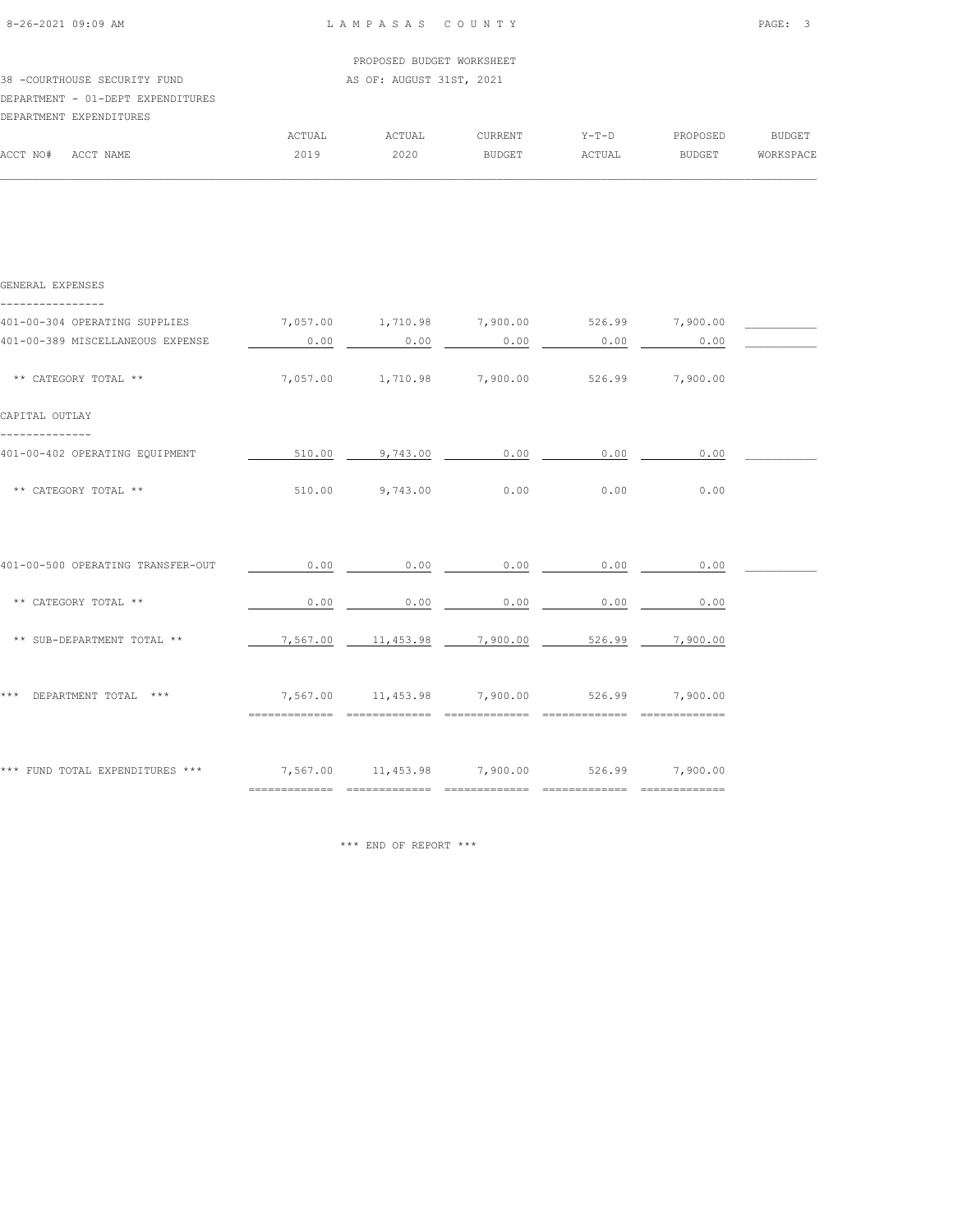| 8-26-2021 09:09 AM |  |  |
|--------------------|--|--|

PROPOSED BUDGET WORKSHEET

39 -CO RECORDS MGMT & PRESERV AS OF: AUGUST 31ST, 2021 FINANCIAL SUMMARY

 ACTUAL ACTUAL CURRENT Y-T-D PROPOSED BUDGET ACCT NO# ACCT NAME 2019 2020 BUDGET ACTUAL BUDGET WORKSPACE  $\mathcal{L} = \{ \mathcal{L} = \{ \mathcal{L} = \{ \mathcal{L} = \{ \mathcal{L} = \{ \mathcal{L} = \{ \mathcal{L} = \{ \mathcal{L} = \{ \mathcal{L} = \{ \mathcal{L} = \{ \mathcal{L} = \{ \mathcal{L} = \{ \mathcal{L} = \{ \mathcal{L} = \{ \mathcal{L} = \{ \mathcal{L} = \{ \mathcal{L} = \{ \mathcal{L} = \{ \mathcal{L} = \{ \mathcal{L} = \{ \mathcal{L} = \{ \mathcal{L} = \{ \mathcal{L} = \{ \mathcal{L} = \{ \mathcal{$ REVENUE SUMMARY CO RECORDS MGMT & PRESEV  $8,775.30$   $7,540.44$   $6,400.00$   $4,859.19$   $6,400.00$ <br>CO RECORDS MGMT & PRESEV  $0.00$   $0.00$   $0.00$   $0.00$   $0.00$   $0.00$   $0.00$ CO RECORDS MGMT & PRESEV 0.00 0.00 0.00 0.00 0.00 \*\*\* TOTAL REVENUE \*\*\* 8,775.30 7,540.44 6,400.00 4,859.19 6,400.00 EXPENDITURE SUMMARY CO RECORDS MGMT & PRESEV  $0.00$   $0.00$   $6,400.00$   $0.00$   $0.00$   $0.00$   $0.00$   $6,400.00$ \*\*\* TOTAL EXPENDITURES \*\*\* 0.00 0.00 6,400.00 0.00 6,400.00 ============= ============= ============= ============= ============= REVENUES OVER/(UNDER) EXPENDITURES 8,775.30 7,540.44 0.00 4,859.19 0.00 ============= ============= ============= ============= =============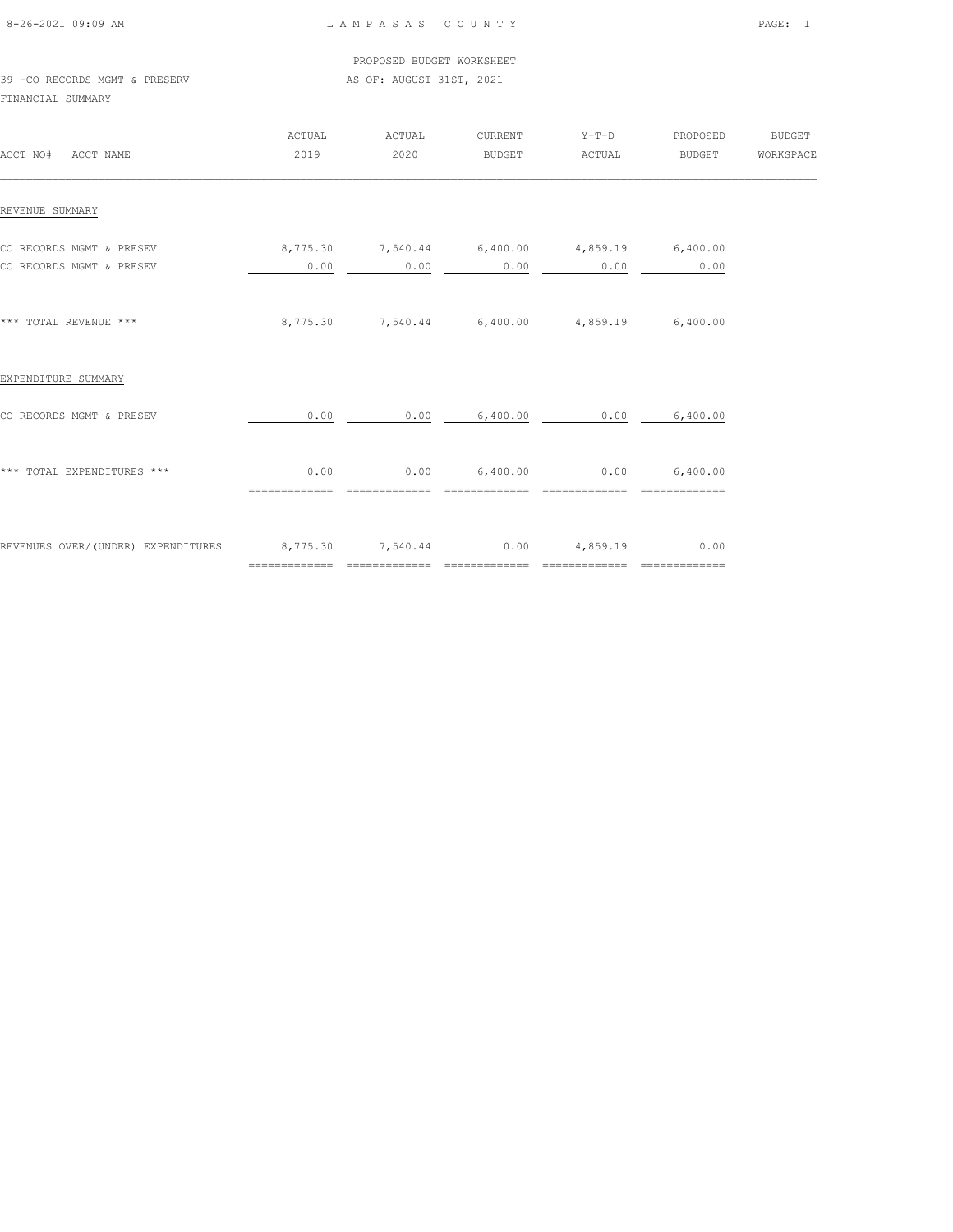PROPOSED BUDGET WORKSHEET 39 -CO RECORDS MGMT & PRESERV AS OF: AUGUST 31ST, 2021

DEPARTMENT - CO RECORDS MGMT & PRESEV

| DEPARTMENT REVENUES |                                        |          |          |               |          |               |               |
|---------------------|----------------------------------------|----------|----------|---------------|----------|---------------|---------------|
|                     |                                        | ACTUAL   | ACTUAL   | CURRENT       | $Y-T-D$  | PROPOSED      | <b>BUDGET</b> |
| ACCT NO#            | ACCT NAME                              | 2019     | 2020     | <b>BUDGET</b> | ACTUAL   | <b>BUDGET</b> | WORKSPACE     |
|                     |                                        |          |          |               |          |               |               |
|                     |                                        |          |          |               |          |               |               |
|                     | 100-00-001 BEGINNING FUND BALANCE      | 0.00     | 0.00     | 0.00          | 0.00     | 0.00          |               |
|                     | 100-00-033 PRESERVATION CLERK ACCOUNT  | 0.00     | 0.00     | 0.00          | 0.00     | 0.00          |               |
|                     | 100-00-094 DISTRICT CLERK              | 2,890.39 | 2,984.67 | 1,000.00      | 2,292.50 | 1,000.00      |               |
|                     | 100-00-099 INTEREST REVENUE            | 389.41   | 264.77   | 100.00        | 191.75   | 100.00        |               |
|                     | 100-00-105 DISTRICT CLK AG CHILD SUPPO | 0.00     | 0.00     | 0.00          | 0.00     | 0.00          |               |
|                     | 100-00-106 COUNTY CLERK                | 2,430.00 | 1,457.50 | 5,000.00      | 722.50   | 5,000.00      |               |
|                     | 100-00-107 COUNTY CLERK-PROBATION      | 1,404.50 | 1,025.50 | 300.00        | 135.00   | 300.00        |               |

| 100-00-108 DISTRICK CLERK-PROBATION | 1,223.00 | 1,461.00 | 0.00     | 947.44   | 0.00     |  |
|-------------------------------------|----------|----------|----------|----------|----------|--|
| 100-00-190 MISCELLANEOUS            | 438.00   | 347.00   | 0.00     | 570.00   | 0.00     |  |
| ** SUB-DEPARTMENT REVENUE TOTAL **  | 8,775.30 | 7,540.44 | 6,400.00 | 4,859.19 | 6,400.00 |  |
| ** DEPARTMENT REVENUE TOTAL **      | 8,775.30 | 7.540.44 | 6,400.00 | 4,859.19 | 6,400.00 |  |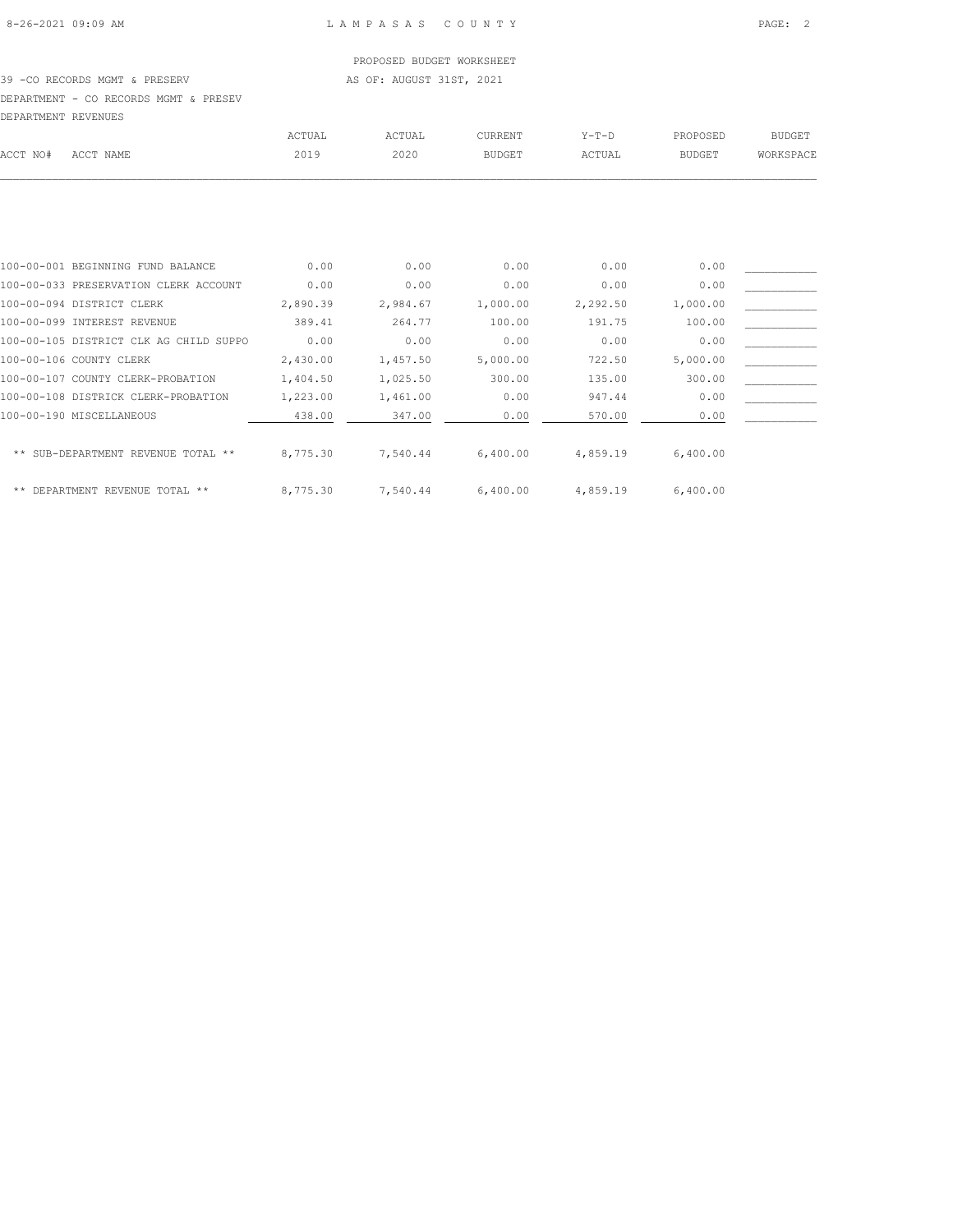|                                       |        | PROPOSED BUDGET WORKSHEET |               |         |               |           |
|---------------------------------------|--------|---------------------------|---------------|---------|---------------|-----------|
| 39 -CO RECORDS MGMT & PRESERV         |        | AS OF: AUGUST 31ST, 2021  |               |         |               |           |
| DEPARTMENT - CO RECORDS MGMT & PRESEV |        |                           |               |         |               |           |
| DEPARTMENT REVENUES                   |        |                           |               |         |               |           |
|                                       | ACTUAL | ACTUAL                    | CURRENT       | $Y-T-D$ | PROPOSED      | BUDGET    |
| ACCT NO#<br>ACCT NAME                 | 2019   | 2020                      | <b>BUDGET</b> | ACTUAL  | <b>BUDGET</b> | WORKSPACE |
|                                       |        |                           |               |         |               |           |

| *** FUND TOTAL REVENUES ***        | 8,775.30 | 7,540.44 | 6,400.00 | 4,859.19 | 6,400.00 |  |
|------------------------------------|----------|----------|----------|----------|----------|--|
| DEPARTMENT REVENUE TOTAL **<br>**  | 0.00     | 0.00     | 0.00     | 0.00     | 0.00     |  |
| ** SUB-DEPARTMENT REVENUE TOTAL ** | 0.00     | 0.00     | 0.00     | 0.00     | 0.00     |  |
| 101-00-106 COUNTY CLERK-CIVIL FEE  | 0.00     | 0.00     | 0.00     | 0.00     | 0.00     |  |
| 101-00-080 COUNTY CLERK TECHNOLOGY | 0.00     | 0.00     | 0.00     | 0.00     | 0.00     |  |
|                                    |          |          |          |          |          |  |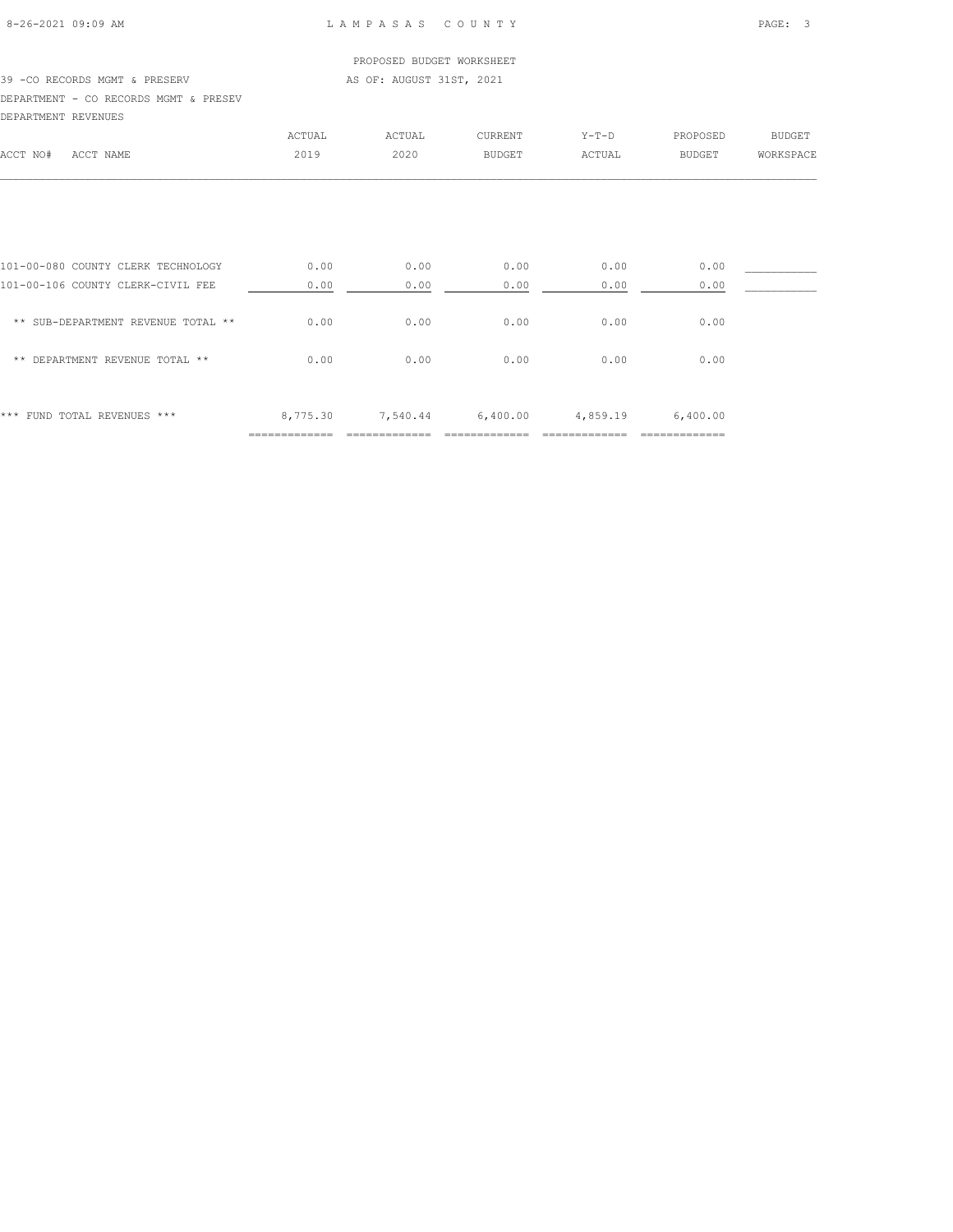| $8 - 26 - 2021$ $09.09$ AM |  |  |
|----------------------------|--|--|

|                                       | PROPOSED BUDGET WORKSHEET |
|---------------------------------------|---------------------------|
| 39 -CO RECORDS MGMT & PRESERV         | AS OF: AUGUST 31ST, 2021  |
| DEPARTMENT - CO RECORDS MGMT & PRESEV |                           |

|          | DEPARTMENT EXPENDITURES |        |        |               |         |               |           |
|----------|-------------------------|--------|--------|---------------|---------|---------------|-----------|
|          |                         | ACTUAL | ACTUAL | CURRENT       | $Y-T-D$ | PROPOSED      | BUDGET    |
| ACCT NO# | ACCT NAME               | 2019   | 2020   | <b>BUDGET</b> | ACTUAL  | <b>BUDGET</b> | WORKSPACE |
|          |                         |        |        |               |         |               |           |

| GENERAL EXPENSES                   |                        |      |                 |                 |          |  |
|------------------------------------|------------------------|------|-----------------|-----------------|----------|--|
| 401-00-353 CHILD SUPPORT EXPENSE   | 0.00                   | 0.00 | 0.00            | 0.00            | 0.00     |  |
| 401-00-389 MISCELLANEOUS EXPENSE   | 0.00                   | 0.00 | 6,400.00        | 0.00            | 6,400.00 |  |
| ** CATEGORY TOTAL **               | 0.00                   | 0.00 | 6,400.00        | 0.00            | 6,400.00 |  |
| 401-00-500 OPERATING TRANSFER-OUT  | 0.00                   | 0.00 | 0.00            | 0.00            | 0.00     |  |
| ** CATEGORY TOTAL **               | 0.00                   | 0.00 | 0.00            | 0.00            | 0.00     |  |
| ** SUB-DEPARTMENT TOTAL **         | 0.00                   | 0.00 | 6,400.00        | 0.00            | 6,400.00 |  |
| DEPARTMENT TOTAL<br>* * *<br>$***$ | 0.00                   |      | $0.00$ 6,400.00 | $0.00$ 6,400.00 |          |  |
| *** FUND TOTAL EXPENDITURES ***    | 0.00<br>============== |      | $0.00$ 6,400.00 | 0.00            | 6,400.00 |  |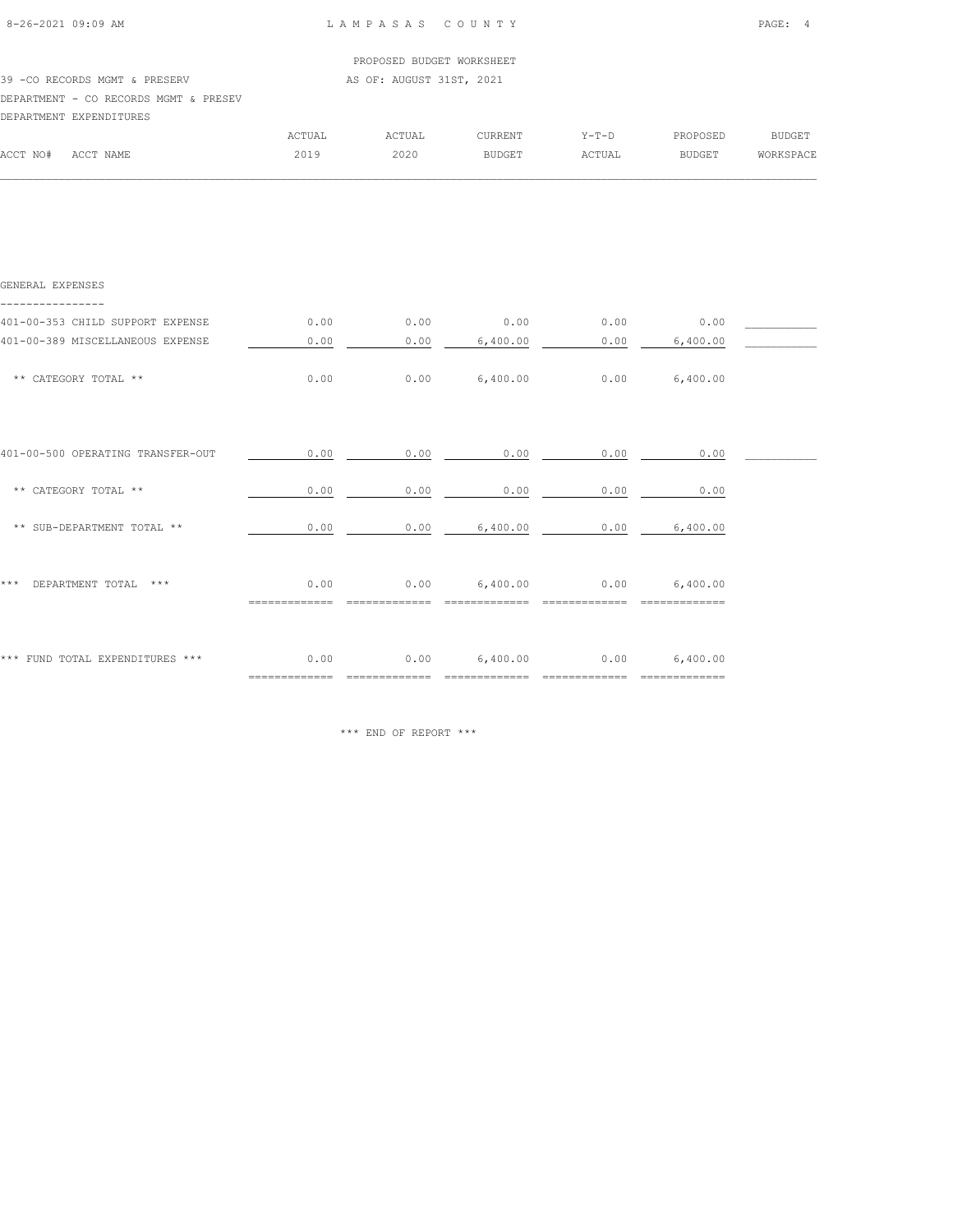| 8-26-2021 09:09 AM |  |
|--------------------|--|

PROPOSED BUDGET WORKSHEET

47 -COUNTY HEALTH CARE HRA **AS OF: AUGUST 31ST, 2021** 

#### FINANCIAL SUMMARY

| ACCT NO# ACCT NAME                 | ACTUAL<br>2019        | ACTUAL<br>2020                                   | CURRENT<br>BUDGET                            | ACTUAL                 | Y-T-D PROPOSED BUDGET<br>BUDGET WORKSPACE |  |
|------------------------------------|-----------------------|--------------------------------------------------|----------------------------------------------|------------------------|-------------------------------------------|--|
| REVENUE SUMMARY                    |                       |                                                  |                                              |                        |                                           |  |
| 47 COUNTY HEALTH CARE              | 0.00                  | 0.00                                             |                                              | 0.00<br>0.00           | 0.00                                      |  |
| *** TOTAL REVENUE ***              |                       | $0.00$ 0.00                                      |                                              | $0.00$ 0.00            | 0.00                                      |  |
| EXPENDITURE SUMMARY                |                       |                                                  |                                              |                        |                                           |  |
| 47 COUNTY HEALTH CARE              |                       | $0.00$ $0.00$ $0.00$ $0.00$ $0.00$ $0.00$ $0.00$ |                                              |                        |                                           |  |
| *** TOTAL EXPENDITURES ***         | 0.00                  |                                                  | $0.00$ 0.00 0.00 0.00 0.00<br>============== |                        | ==============                            |  |
| REVENUES OVER/(UNDER) EXPENDITURES | 0.00<br>============= | 0.00<br>=============                            | 0.00<br>==============                       | 0.00<br>============== | 0.00<br>=============                     |  |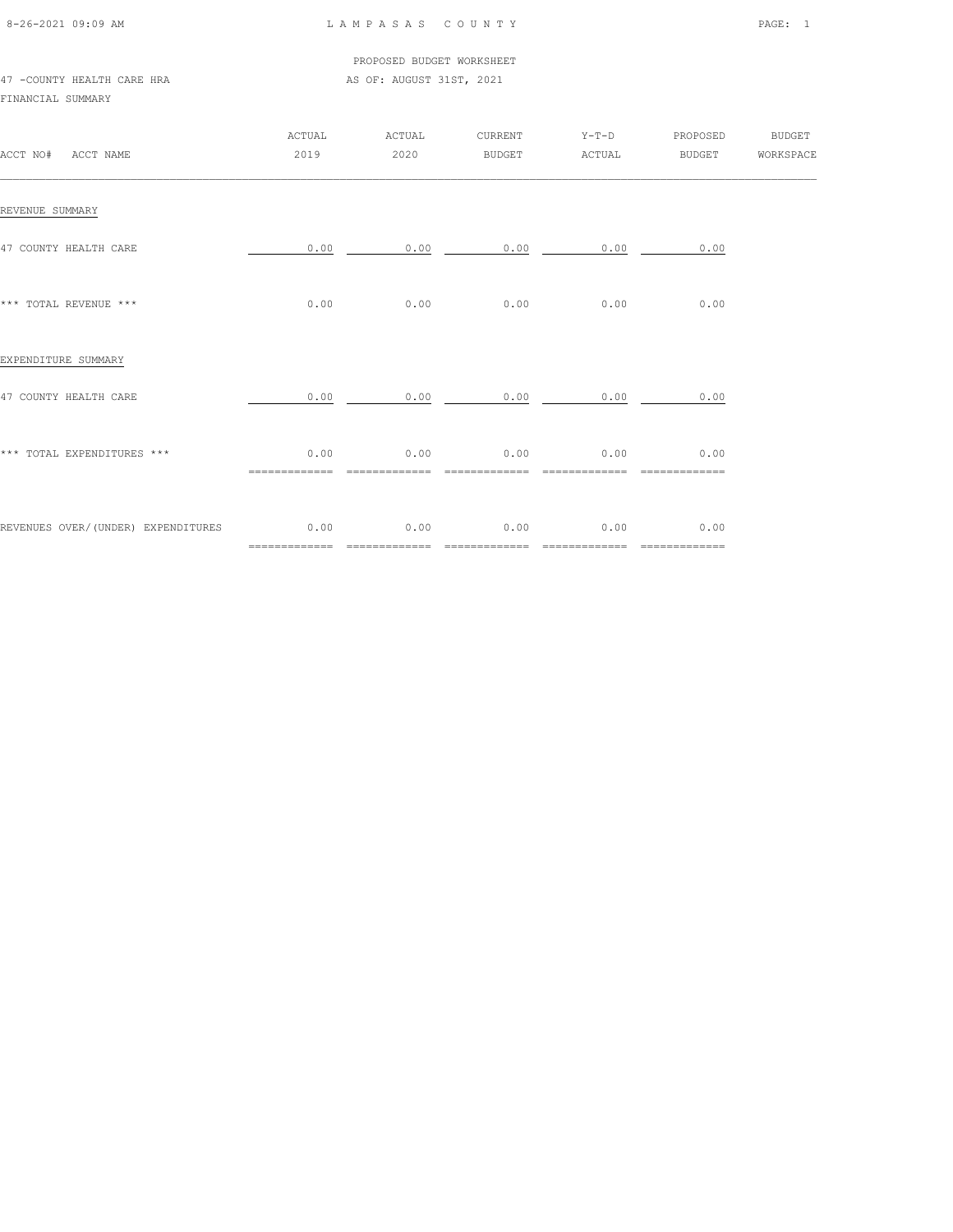### PROPOSED BUDGET WORKSHEET 47 -COUNTY HEALTH CARE HRA **AS OF: AUGUST 31ST, 2021** DEPARTMENT - 47 COUNTY HEALTH CARE

| DEPARTMENT REVENUES                |        |        |               |         |               |               |
|------------------------------------|--------|--------|---------------|---------|---------------|---------------|
|                                    | ACTUAL | ACTUAL | CURRENT       | $Y-T-D$ | PROPOSED      | <b>BUDGET</b> |
| ACCT NAME                          | 2019   | 2020   | <b>BUDGET</b> | ACTUAL  | <b>BUDGET</b> | WORKSPACE     |
|                                    |        |        |               |         |               |               |
|                                    |        |        |               |         |               |               |
| 101-00-099 INTEREST REVENUE        | 0.00   | 0.00   | 0.00          | 0.00    | 0.00          |               |
| 101-00-190 MISCELLANEOUS RECEIPTS  | 0.00   | 0.00   | 0.00          | 0.00    | 0.00          |               |
| 201-00-010 OPERATING TRANSFERS-IN  | 0.00   | 0.00   | 0.00          | 0.00    | 0.00          |               |
| ** SUB-DEPARTMENT REVENUE TOTAL ** | 0.00   | 0.00   | 0.00          | 0.00    | 0.00          |               |
| DEPARTMENT REVENUE TOTAL **        | 0.00   | 0.00   | 0.00          | 0.00    | 0.00          |               |
|                                    |        |        |               |         |               |               |
|                                    |        |        |               |         |               |               |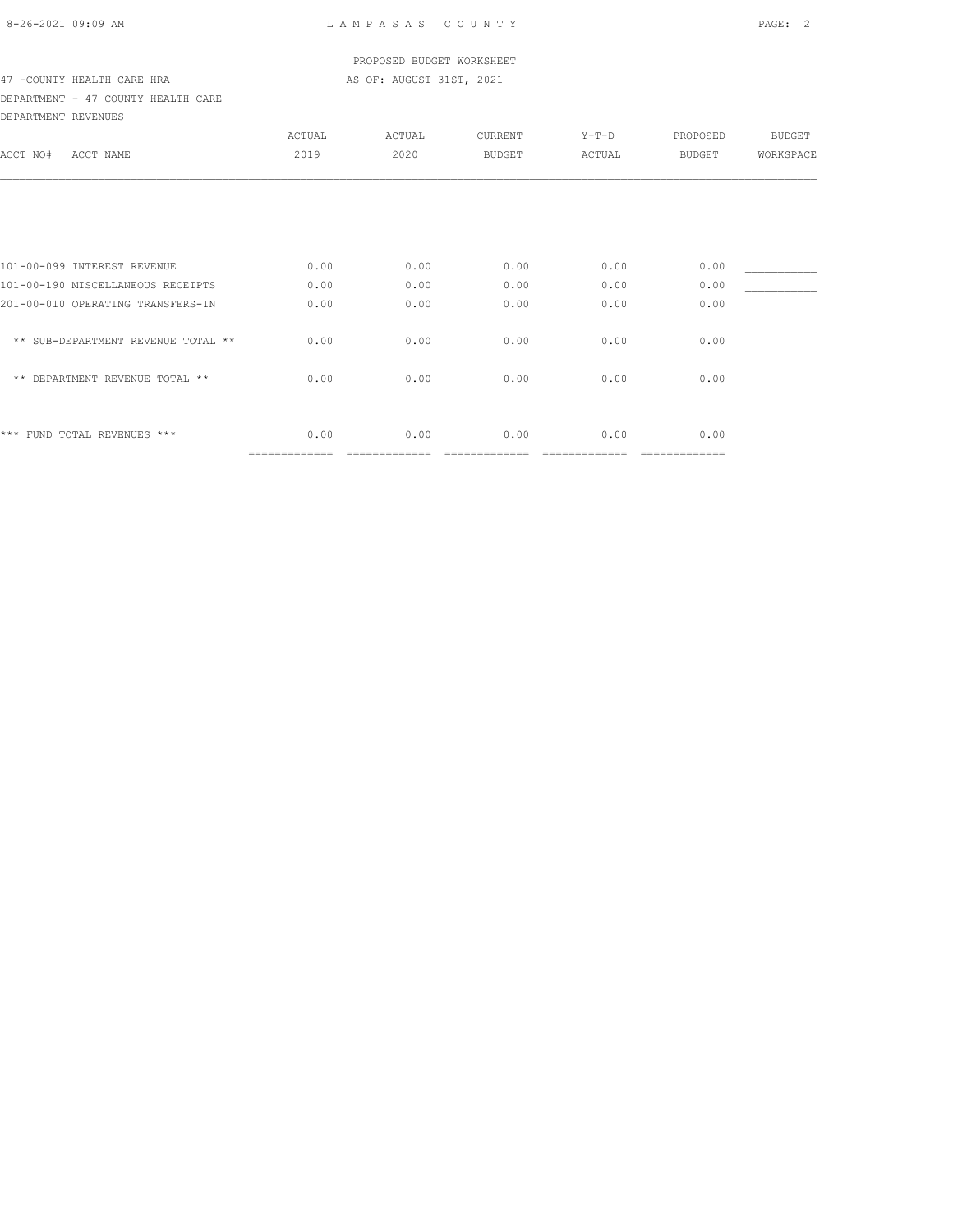$\mathcal{L} = \{ \mathcal{L} = \{ \mathcal{L} = \{ \mathcal{L} = \{ \mathcal{L} = \{ \mathcal{L} = \{ \mathcal{L} = \{ \mathcal{L} = \{ \mathcal{L} = \{ \mathcal{L} = \{ \mathcal{L} = \{ \mathcal{L} = \{ \mathcal{L} = \{ \mathcal{L} = \{ \mathcal{L} = \{ \mathcal{L} = \{ \mathcal{L} = \{ \mathcal{L} = \{ \mathcal{L} = \{ \mathcal{L} = \{ \mathcal{L} = \{ \mathcal{L} = \{ \mathcal{L} = \{ \mathcal{L} = \{ \mathcal{$ 

|          |                                    |        | PROPOSED BUDGET WORKSHEET |         |         |               |           |
|----------|------------------------------------|--------|---------------------------|---------|---------|---------------|-----------|
|          | 47 - COUNTY HEALTH CARE HRA        |        | AS OF: AUGUST 31ST, 2021  |         |         |               |           |
|          | DEPARTMENT - 47 COUNTY HEALTH CARE |        |                           |         |         |               |           |
|          | DEPARTMENT EXPENDITURES            |        |                           |         |         |               |           |
|          |                                    | ACTUAL | ACTUAL                    | CURRENT | $Y-T-D$ | PROPOSED      | BUDGET    |
| ACCT NO# | ACCT NAME                          | 2019   | 2020                      | BUDGET  | ACTUAL  | <b>BUDGET</b> | WORKSPACE |

| GENERAL EXPENSES                 |      |      |      |      |                 |  |
|----------------------------------|------|------|------|------|-----------------|--|
| 401-00-333 CONTRACTED SERVICES   | 0.00 | 0.00 | 0.00 | 0.00 | 0.00            |  |
| 401-00-356 ADMINISTRATIVE COST   | 0.00 | 0.00 | 0.00 | 0.00 | 0.00            |  |
| 401-00-375 BANK CHARGES          | 0.00 | 0.00 | 0.00 | 0.00 | 0.00            |  |
| 401-00-389 MISCELLANEOUS EXPENSE | 0.00 | 0.00 | 0.00 | 0.00 | 0.00            |  |
| ** CATEGORY TOTAL **             | 0.00 | 0.00 | 0.00 | 0.00 | 0.00            |  |
| ** SUB-DEPARTMENT TOTAL **       | 0.00 | 0.00 | 0.00 | 0.00 | 0.00            |  |
| ***<br>DEPARTMENT TOTAL<br>$***$ | 0.00 | 0.00 | 0.00 | 0.00 | 0.00            |  |
| *** FUND TOTAL EXPENDITURES ***  | 0.00 | 0.00 | 0.00 | 0.00 | 0.00<br>======= |  |

\*\*\* END OF REPORT \*\*\*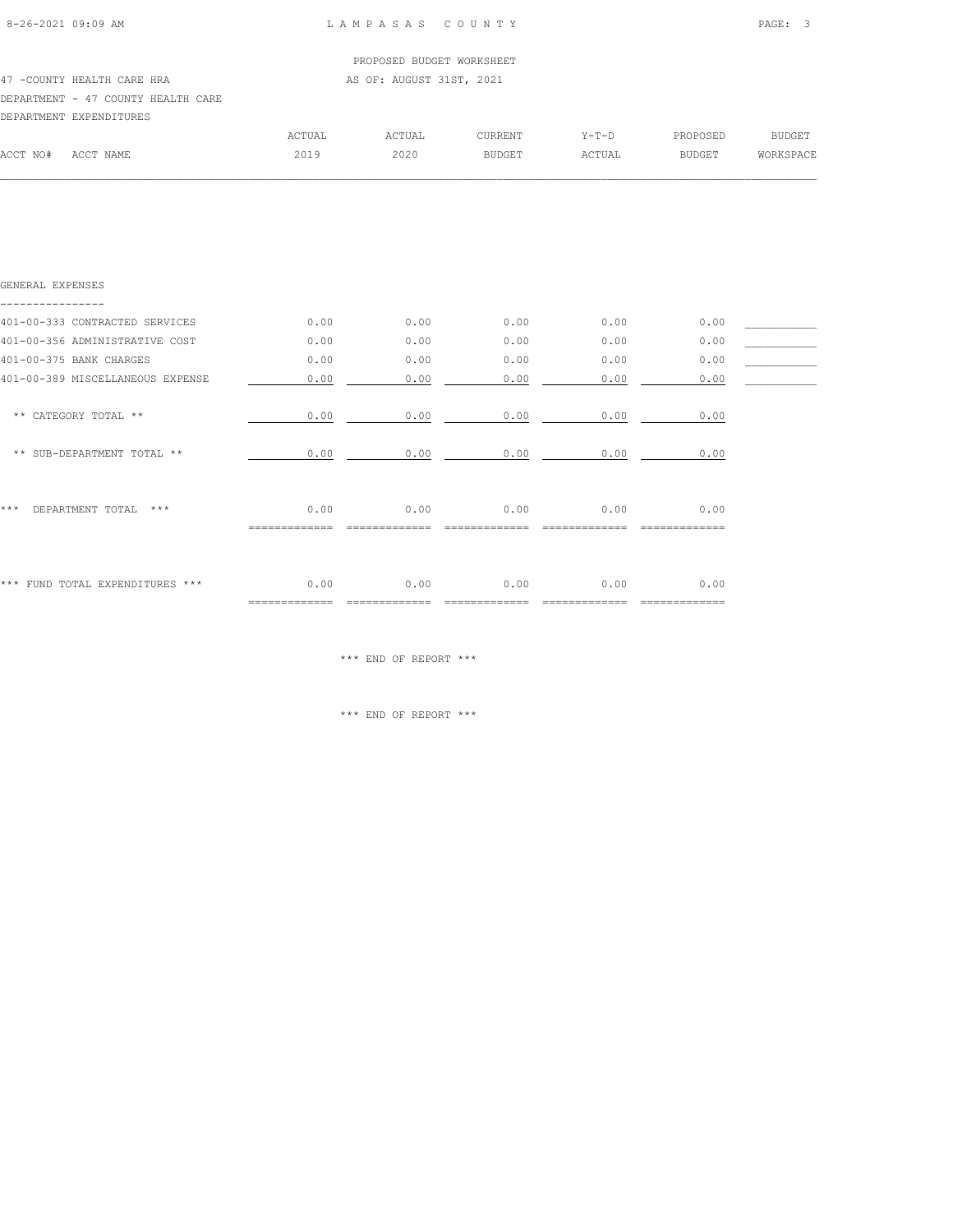| 8-26-2021 09:10 AM                                                                       |                                                                      | LAMPASAS COUNTY           |                                                                      |        |                                                                 | PAGE: 1 |
|------------------------------------------------------------------------------------------|----------------------------------------------------------------------|---------------------------|----------------------------------------------------------------------|--------|-----------------------------------------------------------------|---------|
|                                                                                          |                                                                      | PROPOSED BUDGET WORKSHEET |                                                                      |        |                                                                 |         |
| 55 - INTEREST & SINKING FUND<br>FINANCIAL SUMMARY                                        |                                                                      | AS OF: AUGUST 31ST, 2021  |                                                                      |        |                                                                 |         |
| ACCT NO# ACCT NAME                                                                       |                                                                      | 2019 2020                 | <b>BUDGET</b>                                                        | ACTUAL | ACTUAL ACTUAL CURRENT Y-T-D PROPOSED BUDGET<br>BUDGET WORKSPACE |         |
| REVENUE SUMMARY                                                                          |                                                                      |                           |                                                                      |        |                                                                 |         |
| 00-I&S REVENUE                                                                           |                                                                      |                           | 1,483,202.66  1,496,267.71  1,531,242.00  1,464,031.18  1,531,242.00 |        |                                                                 |         |
| *** TOTAL REVENUE ***                                                                    | 1,483,202.66 1,496,267.71 1,531,242.00 1,464,031.18 1,531,242.00     |                           |                                                                      |        |                                                                 |         |
| EXPENDITURE SUMMARY                                                                      |                                                                      |                           |                                                                      |        |                                                                 |         |
| 01-I&S EXPENDITURES                                                                      |                                                                      |                           | 1,533,092.22  1,475,475.00  1,345,850.00  1,346,100.00  1,434,875.00 |        |                                                                 |         |
| *** TOTAL EXPENDITURES ***                                                               | 1,533,092.22  1,475,475.00  1,345,850.00  1,346,100.00  1,434,875.00 |                           |                                                                      |        |                                                                 |         |
| REVENUES OVER/(UNDER) EXPENDITURES (49,889.56) 20,792.71 185,392.00 117,931.18 96,367.00 |                                                                      |                           |                                                                      |        |                                                                 |         |

============= ============= ============= ============= =============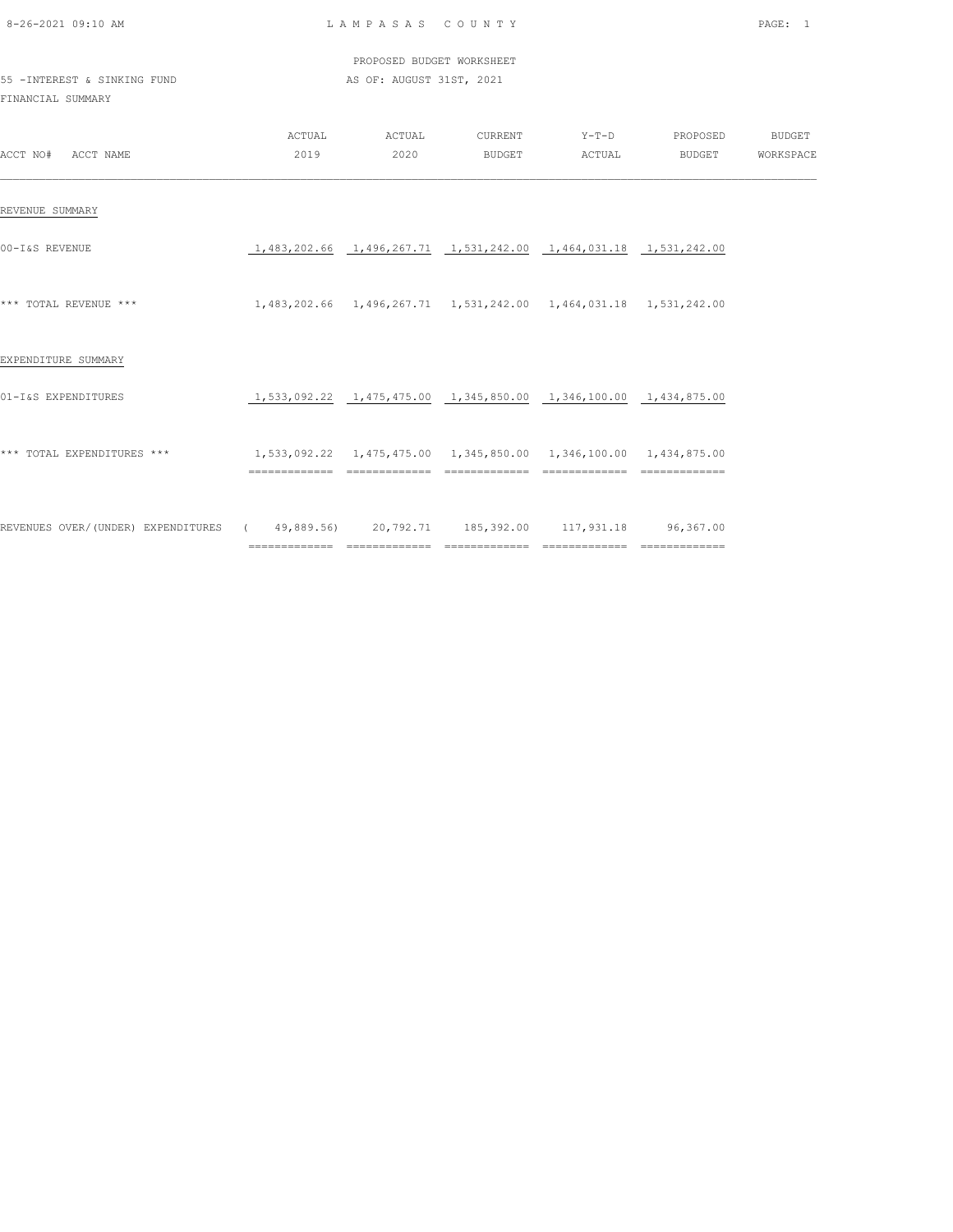PROPOSED BUDGET WORKSHEET

55 -INTEREST & SINKING FUND **AS OF: AUGUST 31ST, 2021** DEPARTMENT - 00-I&S REVENUE

| DEPARTMENT REVENUES |           |        |        |                |         |               |           |
|---------------------|-----------|--------|--------|----------------|---------|---------------|-----------|
|                     |           | ACTUAL | ACTUAL | <b>CURRENT</b> | $Y-T-D$ | PROPOSED      | BUDGET    |
| ACCT NO#            | ACCT NAME | 2019   | 2020   | <b>BUDGET</b>  | ACTUAL  | <b>BUDGET</b> | WORKSPACE |
|                     |           |        |        |                |         |               |           |

| 100-00-001 BEGINNING FUND BALANCE                 | 0.00         | 0.00         | 0.00                      | 0.00                      | 0.00                      |  |
|---------------------------------------------------|--------------|--------------|---------------------------|---------------------------|---------------------------|--|
| 100-00-010 CURRENT AD VALOREM TAXES               | 1,456,093.77 | 1,467,726.01 | 1,504,442.00              | 1,436,921.73              | 1,504,442.00              |  |
| 100-00-020 DELIQUENT AD VALOREM TAXES             | 17,276.15    | 18,350.65    | 14,000.00                 | 18,744.14                 | 14,000.00                 |  |
| 100-00-030 PENALTIES & INT. AD VALOREM            | 7,010.09     | 7,286.54     | 12,000.00                 | 7,715.72                  | 12,000.00                 |  |
| 100-00-035 LCAD REFUND                            | 0.00         | 0.00         | 0.00                      | 0.00                      | 0.00                      |  |
| 100-00-099 INTEREST REVENUE                       | 2,822.65     | 2,904.51     | 800.00                    | 649.59                    | 800.00                    |  |
| 100-00-101 INC/DEC IN INVEST MARKET               | 0.00         | 0.00         | 0.00                      | 0.00                      | 0.00                      |  |
| 100-00-125 LIMITED TAX BONDS SERIES 20            | 0.00         | 0.00         | 0.00                      | 0.00                      | 0.00                      |  |
| 100-00-190 MISCELLANEOUS RECEIPTS                 | 0.00         | 0.00         | 0.00                      | 0.00                      | 0.00                      |  |
| 200-00-010 OPERATING TRANSFERS-IN                 | 0.00         | 0.00         | 0.00                      | 0.00                      | 0.00                      |  |
|                                                   |              |              |                           |                           |                           |  |
| ** SUB-DEPARTMENT REVENUE TOTAL ** $1,483,202.66$ |              |              | 1,496,267.71 1,531,242.00 |                           | 1,464,031.18 1,531,242.00 |  |
|                                                   |              |              |                           |                           |                           |  |
| DEPARTMENT REVENUE TOTAL **                       | 1,483,202.66 |              | 1,496,267.71 1,531,242.00 | 1,464,031.18 1,531,242.00 |                           |  |
|                                                   |              |              |                           |                           |                           |  |
|                                                   |              |              |                           |                           |                           |  |
| *** FUND TOTAL REVENUES ***                       | 1,483,202.66 |              | 1,496,267.71 1,531,242.00 | 1,464,031.18              | 1,531,242.00              |  |
|                                                   |              |              |                           |                           |                           |  |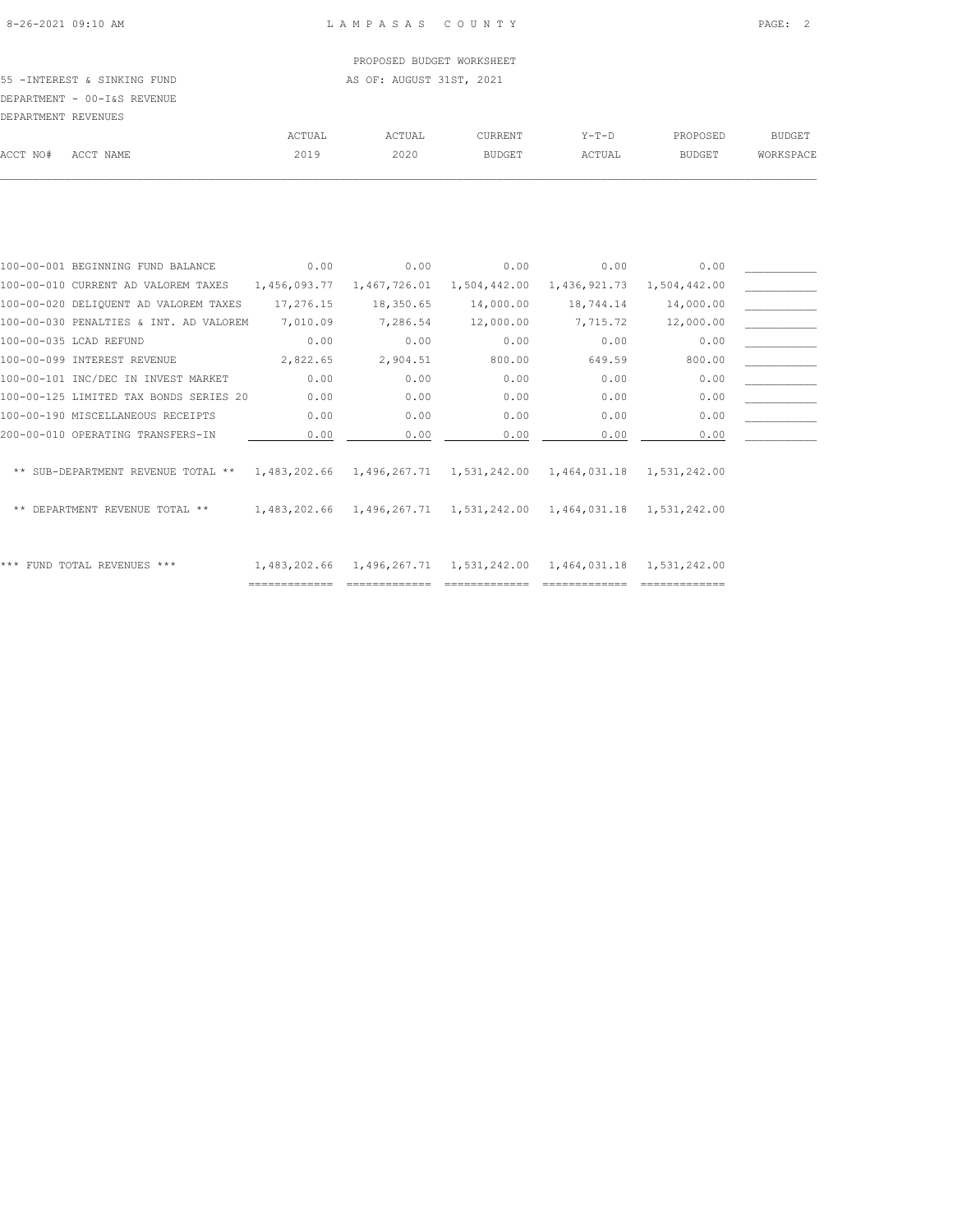| PROPOSED BUDGET WORKSHEET |
|---------------------------|
| AS OF: AUGUST 31ST, 2021  |
|                           |
|                           |
|                           |

|          | DBLANINENI BALBNDIIONBO |        |        |               |         |               |           |
|----------|-------------------------|--------|--------|---------------|---------|---------------|-----------|
|          |                         | ACTUAL | ACTUAL | CURRENT       | $Y-T-D$ | PROPOSED      | BUDGET    |
| ACCT NO# | ACCT NAME               | 2019   | 2020   | <b>BUDGET</b> | ACTUAL  | <b>BUDGET</b> | WORKSPACE |
|          |                         |        |        |               |         |               |           |

| GENERAL EXPENSES                                                                    |            |                                                                      |                 |      |                 |  |
|-------------------------------------------------------------------------------------|------------|----------------------------------------------------------------------|-----------------|------|-----------------|--|
| 401-00-306 OTHER SOURCES C/O                                                        | 0.00       | 0.00                                                                 | 0.00            | 0.00 | 0.00            |  |
| 401-00-307 PREMIUM                                                                  | 0.00       | 0.00                                                                 | 0.00            | 0.00 | 0.00            |  |
| 401-00-318 LEGAL FEES-C/O ISSUANCE                                                  | 0.00       | 0.00                                                                 | 0.00            | 0.00 | 0.00            |  |
| 401-00-325 PREMIUM                                                                  | 0.00       | 0.00                                                                 | 0.00            | 0.00 | 0.00            |  |
| 401-00-331 PAYING AGENT FEES                                                        | 1,200.00   |                                                                      | 1,200.00 950.00 |      | 1,200.00 950.00 |  |
| 401-00-338 INTEREST PAYMENT                                                         |            | 503,492.22 714,275.00 689,900.00 689,900.00 663,925.00               |                 |      |                 |  |
| 401-00-375 BANK CHARGES                                                             | 0.00       | 0.00                                                                 | 0.00            | 0.00 | 0.00            |  |
| ** CATEGORY TOTAL **                                                                |            | 504,692.22 715,475.00 690,850.00 691,100.00 664,875.00               |                 |      |                 |  |
| 401-00-500 OPERATING TRANSFERS OUT                                                  | 0.00       | 0.00                                                                 | 0.00            | 0.00 | 0.00            |  |
| ** CATEGORY TOTAL **                                                                | 0.00       | 0.00                                                                 | 0.00            | 0.00 | 0.00            |  |
| NOT USED 8                                                                          |            |                                                                      |                 |      |                 |  |
| 401-00-800 PMT REFUNDING ESCROW AGENT 0.00                                          |            | 0.00                                                                 | 0.00            | 0.00 | 0.00            |  |
| ** CATEGORY TOTAL **                                                                | 0.00       | 0.00                                                                 | 0.00            | 0.00 | 0.00            |  |
| CAPITAL LEASE                                                                       |            |                                                                      |                 |      |                 |  |
| 401-00-900 PRINCIPAL PAYMENT 665,000.00 760,000.00 655,000.00 655,000.00 770,000.00 |            |                                                                      |                 |      |                 |  |
| 401-00-901 SHERIFFS VEHICLES                                                        | 0.00       | 0.00                                                                 | 0.00            | 0.00 | 0.00            |  |
| 401-00-902 CAPITAL PURCHASES                                                        | 0.00       | 0.00                                                                 | 0.00            | 0.00 | 0.00            |  |
| 401-00-903 CAPITAL PURCHASES - PRIN                                                 | 0.00       | 0.00                                                                 | 0.00            | 0.00 | 0.00            |  |
| 401-00-904 CAPITAL PURCHASES - INT                                                  | 363,400.00 | 0.00                                                                 | 0.00            | 0.00 | 0.00            |  |
| ** CATEGORY TOTAL **                                                                |            | $1,028,400.00$ $760,000.00$ $655,000.00$ $655,000.00$ $770,000.00$   |                 |      |                 |  |
| ** SUB-DEPARTMENT TOTAL **                                                          |            | 1,533,092.22  1,475,475.00  1,345,850.00  1,346,100.00  1,434,875.00 |                 |      |                 |  |

| *** | DEPARTMENT TOTAL                | *** |  | 1,533,092.22  1,475,475.00  1,345,850.00  1,346,100.00  1,434,875.00 |              |
|-----|---------------------------------|-----|--|----------------------------------------------------------------------|--------------|
|     | *** FUND TOTAL EXPENDITURES *** |     |  | 1,533,092.22  1,475,475.00  1,345,850.00  1,346,100.00  1,434,875.00 | ------------ |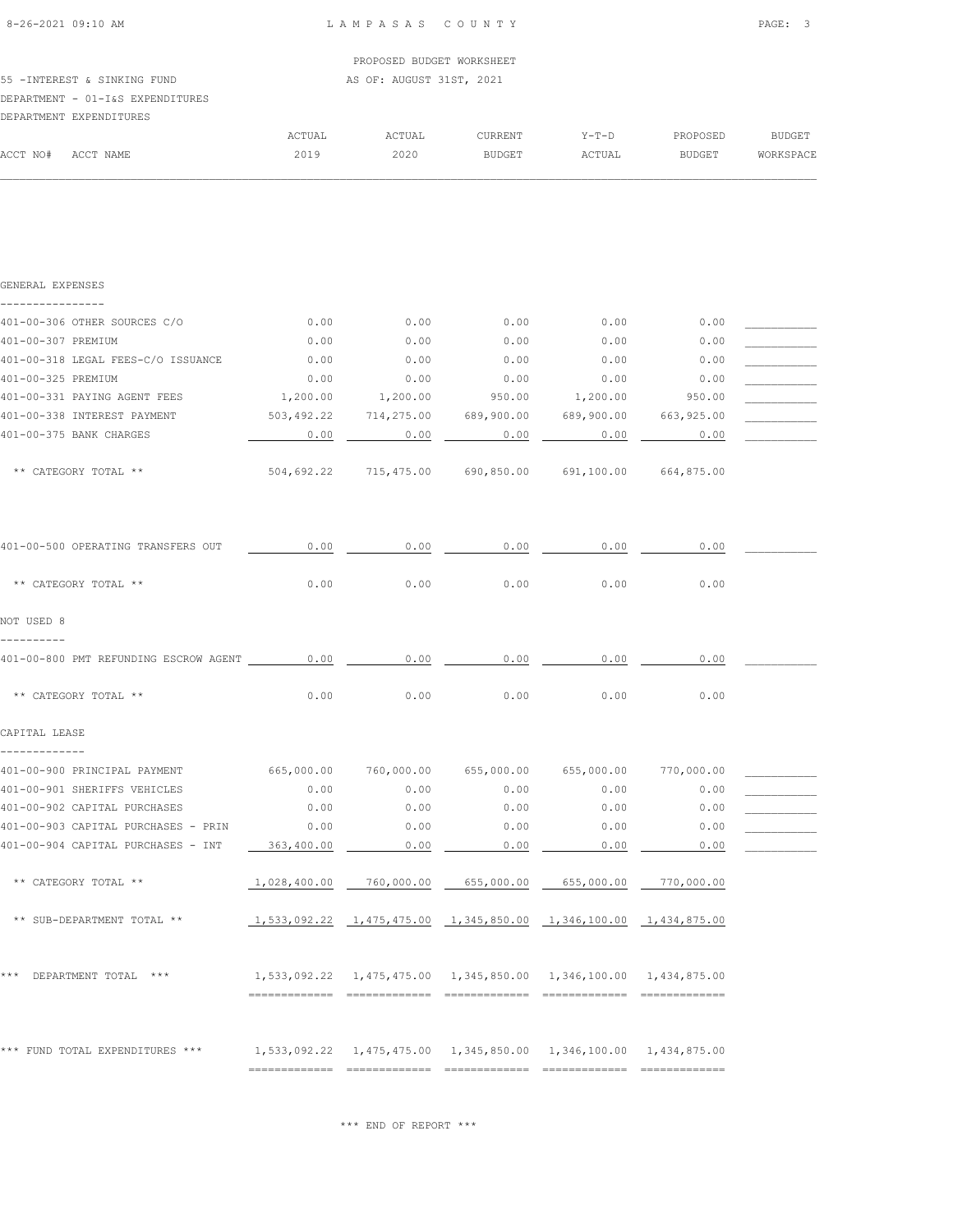| 8-26-2021 09:10 AM |  |
|--------------------|--|

# LAM PASAS COUNTY PAGE: 1

|                               | PROPOSED BUDGET WORKSHEET |
|-------------------------------|---------------------------|
| 60 -FIXED ASSETS \$5000/ABOVE | AS OF: AUGUST 31ST, 2021  |

FINANCIAL SUMMARY

|          |           | ACTUAL | ACTUAL | CURRENT       | $Y-T-D$ | PROPOSED      | <b>BUDGET</b> |
|----------|-----------|--------|--------|---------------|---------|---------------|---------------|
| ACCT NO# | ACCT NAME | 2019   | 2020   | <b>BUDGET</b> | ACTUAL  | <b>BUDGET</b> | WORKSPACE     |
|          |           |        |        |               |         |               |               |

# EXPENDITURE SUMMARY

| *** TOTAL EXPENDITURES ***          | 0.00<br>_____________  | 0.00                                  | 0.00                                | 0.00                             | 0.00<br>____________  |
|-------------------------------------|------------------------|---------------------------------------|-------------------------------------|----------------------------------|-----------------------|
| REVENUES OVER/ (UNDER) EXPENDITURES | 0.00<br>=============  | 0.00<br>=============                 | 0.00<br>--------------              | 0.00<br>=============            | 0.00<br>============= |
| *** FUND TOTAL EXPENDITURES ***     | 0.00<br>============== | 0.00<br>_____________<br>------------ | 0.00<br>--------------<br>========= | 0.00<br>__________<br>---------- | 0.00<br>============= |

\*\*\* END OF REPORT \*\*\*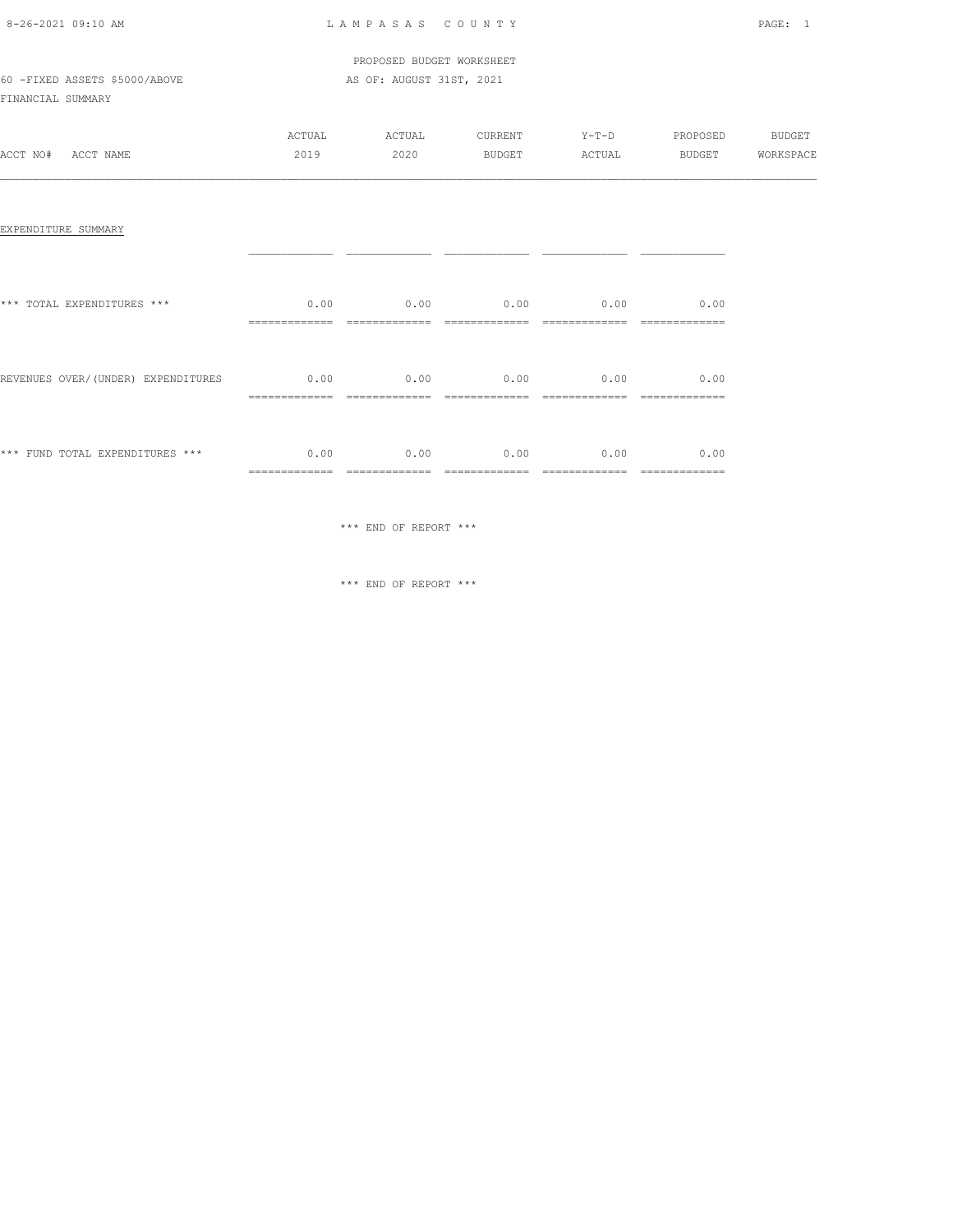| 8-26-2021 09:10 AM |  |
|--------------------|--|

|                              |  |  |  |  | PROPOSED BUDGET WORKSHEET |
|------------------------------|--|--|--|--|---------------------------|
| 88 -LAMP CO STATE COURT COST |  |  |  |  | AS OF: AUGUST 31ST, 2021  |

FINANCIAL SUMMARY

| ACCT NO# ACCT NAME                                             | ACTUAL<br>2019        | ACTUAL<br>2020                             |               | CURRENT Y-T-D<br>BUDGET ACTUAL | PROPOSED<br><b>BUDGET</b> | <b>BUDGET</b><br>WORKSPACE |
|----------------------------------------------------------------|-----------------------|--------------------------------------------|---------------|--------------------------------|---------------------------|----------------------------|
| REVENUE SUMMARY                                                |                       |                                            |               |                                |                           |                            |
| 00-DEPT REVENUE<br>01-DEPT EXPENDITURES                        | 0.00                  | $1,303.65$ 588.18 0.00 174.20 0.00<br>0.00 | 0.00          | 0.00                           | 0.00                      |                            |
| *** TOTAL REVENUE ***                                          |                       | 1,303.65 588.18 0.00 174.20                |               |                                | 0.00                      |                            |
| EXPENDITURE SUMMARY                                            |                       |                                            |               |                                |                           |                            |
| 01-DEPT EXPENDITURES                                           | 0.00                  | 0.00                                       | 0.00          | 0.00                           | 0.00                      |                            |
| *** TOTAL EXPENDITURES ***                                     | 0.00<br>============= | 0.00<br>==============                     | ============= | $0.00$ 0.00<br>=============   | 0.00                      |                            |
| REVENUES OVER/(UNDER) EXPENDITURES 1,303.65 588.18 0.00 174.20 |                       |                                            |               |                                | 0.00                      |                            |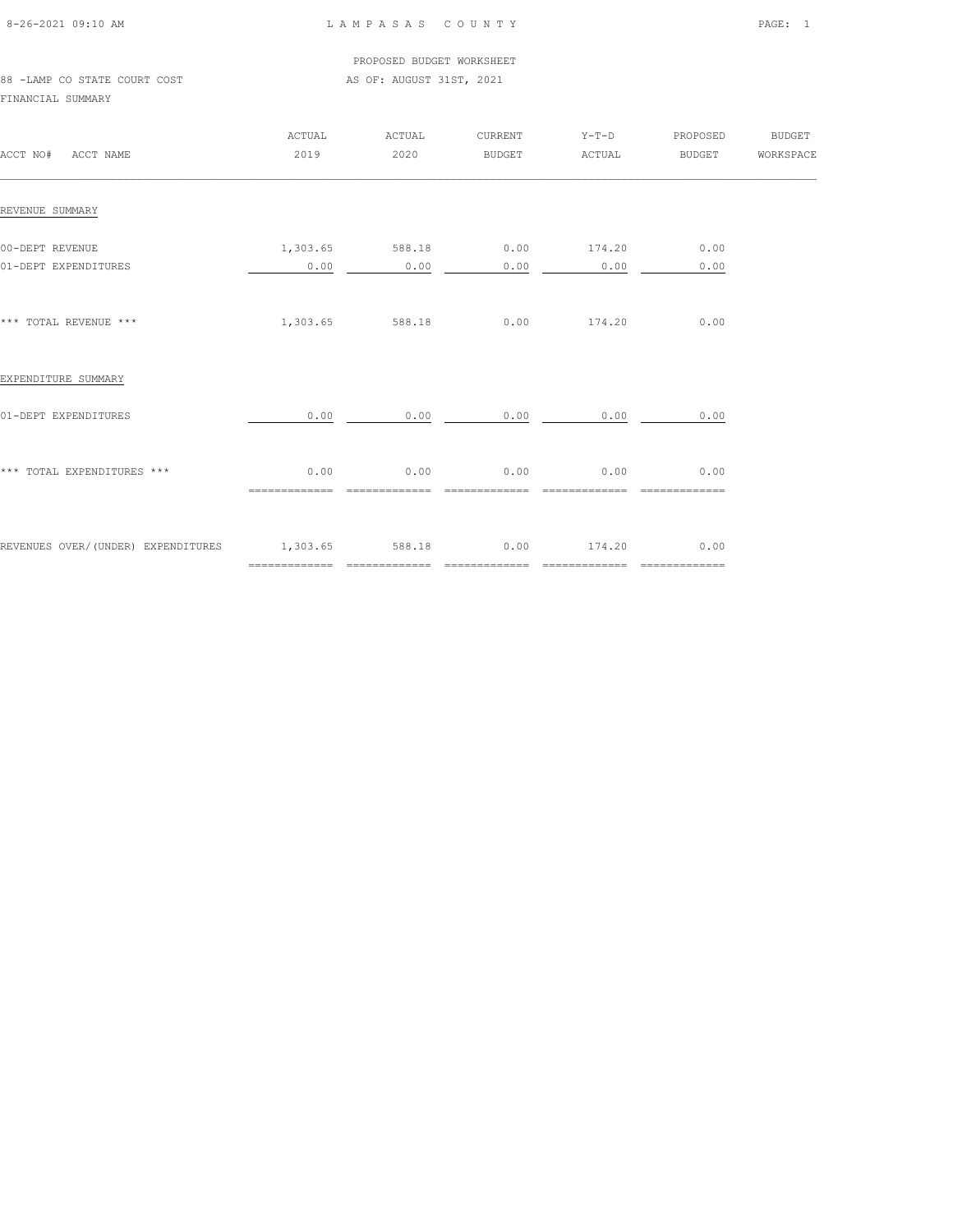# PROPOSED BUDGET WORKSHEET 88 -LAMP CO STATE COURT COST AS OF: AUGUST 31ST, 2021 DEPARTMENT - 00-DEPT REVENUE DEPARTMENT REVENUES

|          |           | ACTUAL | ACTUAL | <b>CURRENT</b> | $Y - T - D$ | PROPOSED | BUDGET    |
|----------|-----------|--------|--------|----------------|-------------|----------|-----------|
| ACCT NO# | ACCT NAME | 2019   | 2020   | <b>BUDGET</b>  | ACTUAL      | BUDGET   | WORKSPACE |
|          |           |        |        |                |             |          |           |

| 100-00-099 INTEREST REVENUE        | 1,303.65 | 588.18 | 0.00 | 174.20 | 0.00 |  |
|------------------------------------|----------|--------|------|--------|------|--|
| ** SUB-DEPARTMENT REVENUE TOTAL ** | 1,303.65 | 588.18 | 0.00 | 174.20 | 0.00 |  |
| ** DEPARTMENT REVENUE TOTAL **     | 1,303.65 | 588.18 | 0.00 | 174.20 | 0.00 |  |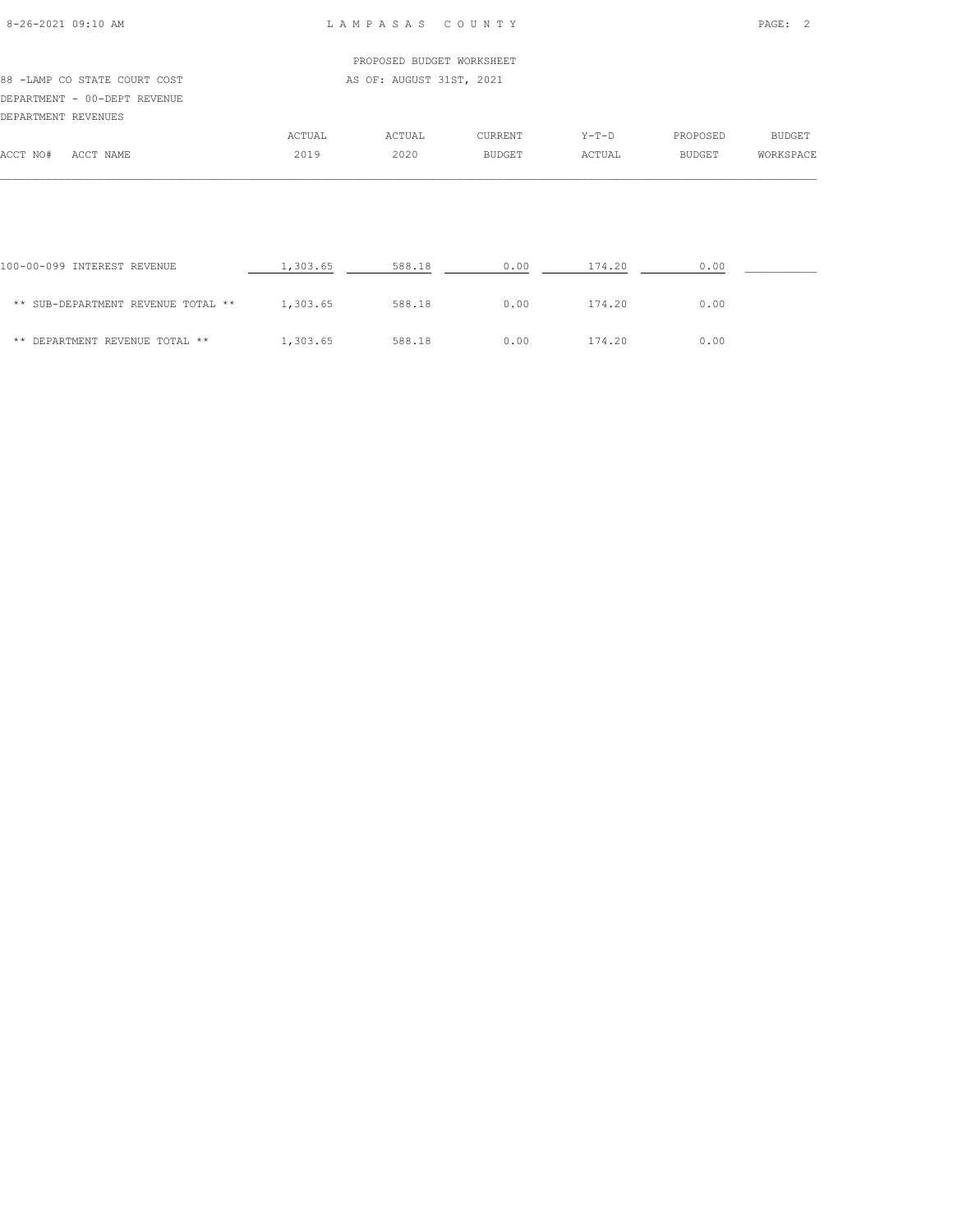### PROPOSED BUDGET WORKSHEET

#### 88 -LAMP CO STATE COURT COST AS OF: AUGUST 31ST, 2021 DEPARTMENT - 01-DEPT EXPENDITURES

|          | DEPARTMENT REVENUES |        |        |               |         |               |               |
|----------|---------------------|--------|--------|---------------|---------|---------------|---------------|
|          |                     | ACTUAL | ACTUAL | CURRENT       | $Y-T-D$ | PROPOSED      | <b>BUDGET</b> |
| ACCT NO# | ACCT NAME           | 2019   | 2020   | <b>BUDGET</b> | ACTUAL  | <b>BUDGET</b> | WORKSPACE     |
|          |                     |        |        |               |         |               |               |

| *** FUND TOTAL REVENUES ***         | 1,303.65 | 588.18 | 0.00 | 174.20 | 0.00 |  |
|-------------------------------------|----------|--------|------|--------|------|--|
| DEPARTMENT REVENUE TOTAL **<br>**   | 0.00     | 0.00   | 0.00 | 0.00   | 0.00 |  |
| ** SUB-DEPARTMENT REVENUE TOTAL **  | 0.00     | 0.00   | 0.00 | 0.00   | 0.00 |  |
| 201-00-010 OPERATING TRANSFERS - IN | 0.00     | 0.00   | 0.00 | 0.00   | 0.00 |  |